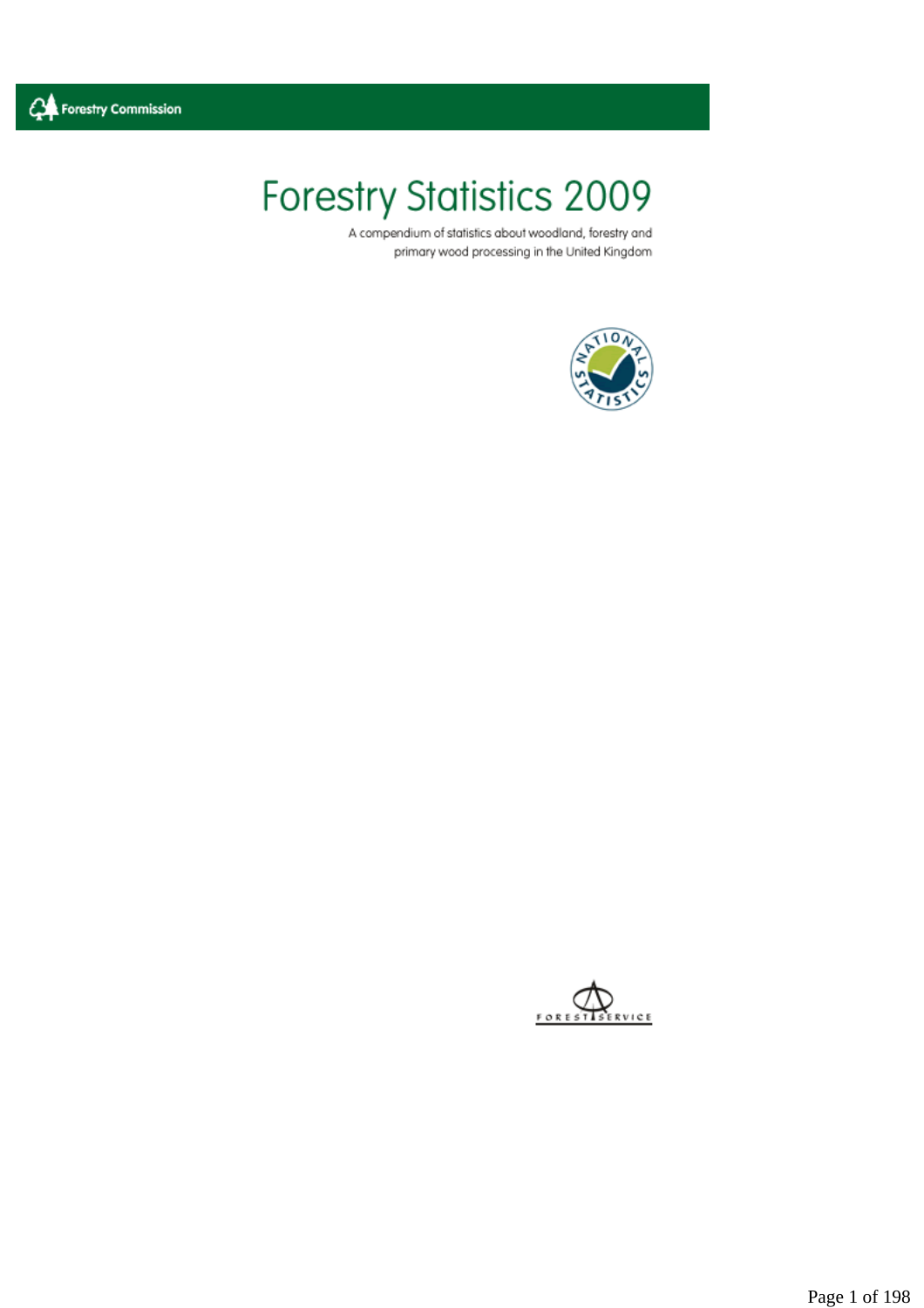# **0 Introduction**

Forestry Statistics is a compendium of statistical information about woodland, forestry and primary wood processing in the UK. Traditionally forestry statistics have focused on forests as a source of timber, and on the use of timber by wood processing industries. However, in recent years, it has been increasingly recognised that a wider range of environmental and social aspects of woodland should be reflected in the statistical information that is collected and published. This publication includes some information about environment and recreation, but it is still weighted towards the traditional topics that have the best quality data.

This 2009 edition of Forestry Statistics has been extended to include 2 new chapters:

- UK Forests and Climate Change and
- International Forestry.

Where possible, statistical information in this publication covers the whole of the United Kingdom, and is broken down to give figures for England, Wales, Scotland and Northern Ireland. We would like to acknowledge the contribution of Northern Ireland's Forest Service in providing a wide range of statistics for this publication, which has made it possible to have a more comprehensive coverage of the UK. However, there are some topics for which data are currently only available for Great Britain (excluding Northern Ireland), and these tables are labelled as being GB only.

As a National Statistics output, this publication concentrates on topics for which the data meet National Statistics quality standards. However some topics outside the scope of National Statistics are included, to give a more rounded picture; any such tables are footnoted as 'not National Statistics'. This means that they have not been subject to National Statistics quality assurance procedures, but does not necessarily imply that they are of poorer quality.

To navigate this publication, please use the links on the left hand side of the screen to access the contents list, to use the search facility or to select a range of pages to print. The back to Statistics button will access the Forestry Commission's Statistics home page. Individual pages provide further links to relevant tables and sources.

Selected statistics from this publication are available in Forestry Facts and Figures 2009, which is available in hard copy and on our web pages. A Welsh language version of Forestry Facts and Figures is also available.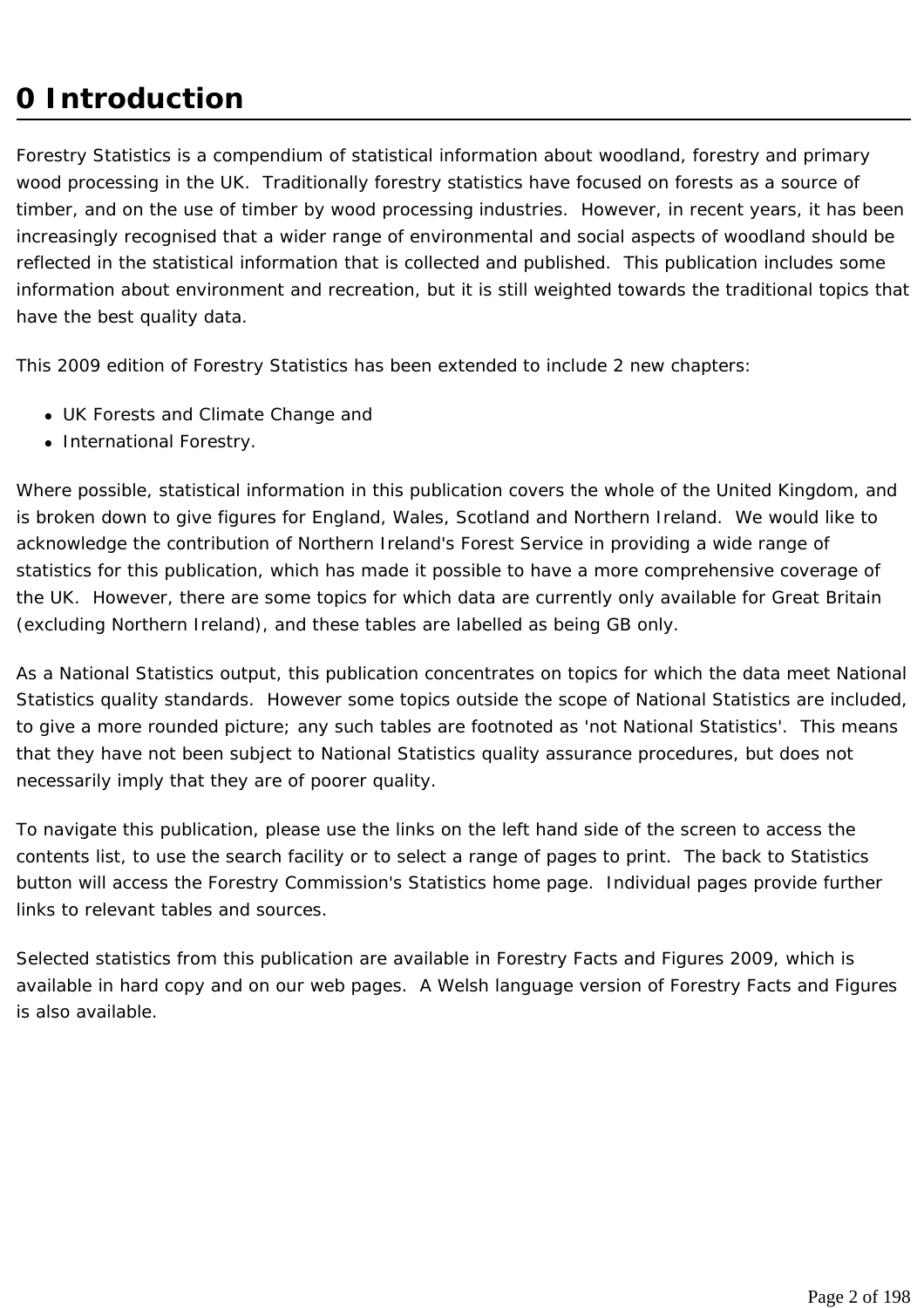# **A National Statistics publication**

This is a National Statistics publication. For more information about National Statistics and the UK Statistics Authority visit: www.statisticsauthority.gov.uk.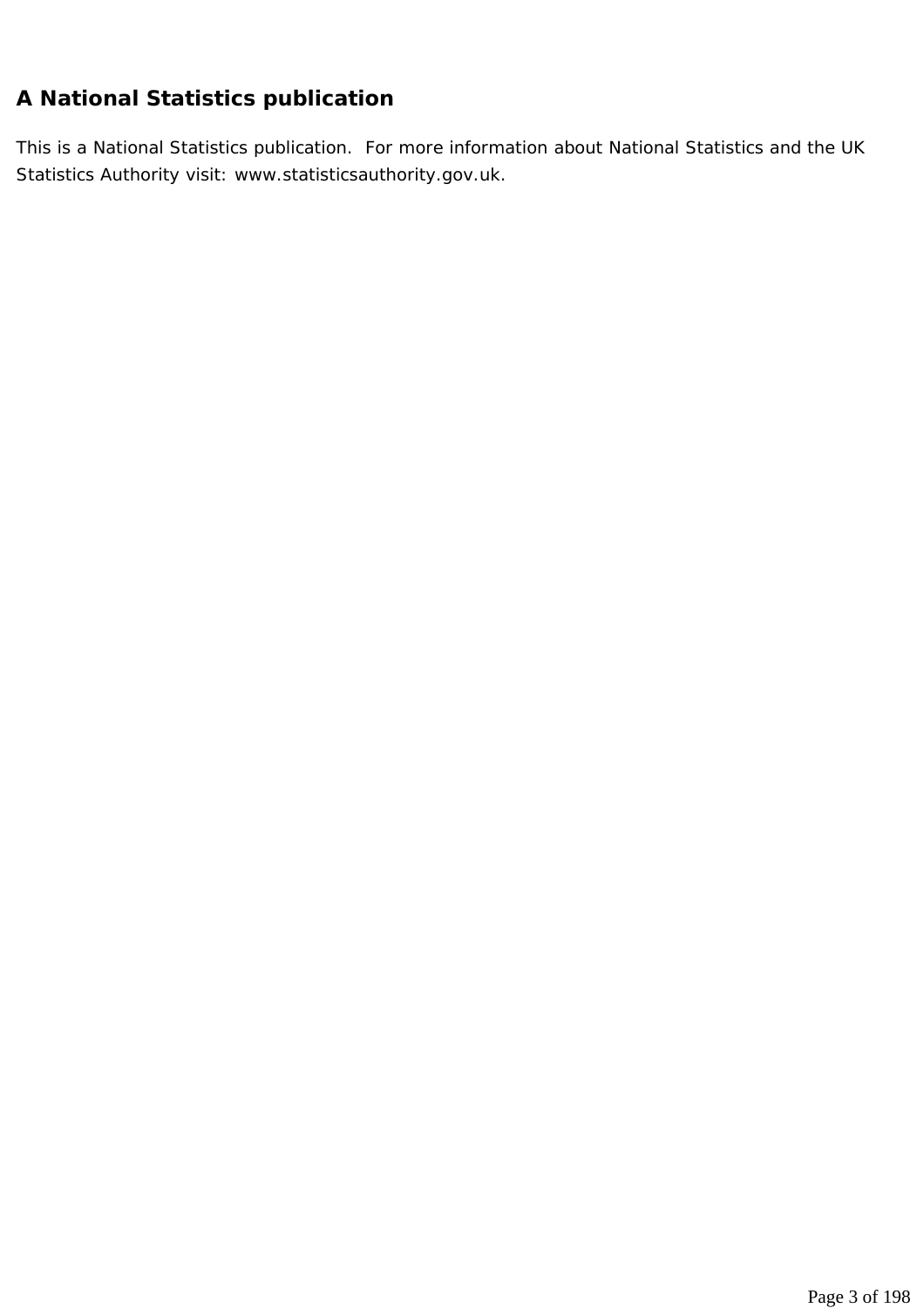#### **Forestry Commission's statistical release practices**

The Forestry Commission aims to release statistics as soon as they are available. All of our National Statistics publications are available on our website www.forestry.gov.uk/statistics. Release dates are published on our website for the year ahead. Publications are made available at 9.30 am on the day of release. Further details on Forestry Commission statistical release practices are available in our compliance statement, available on our website.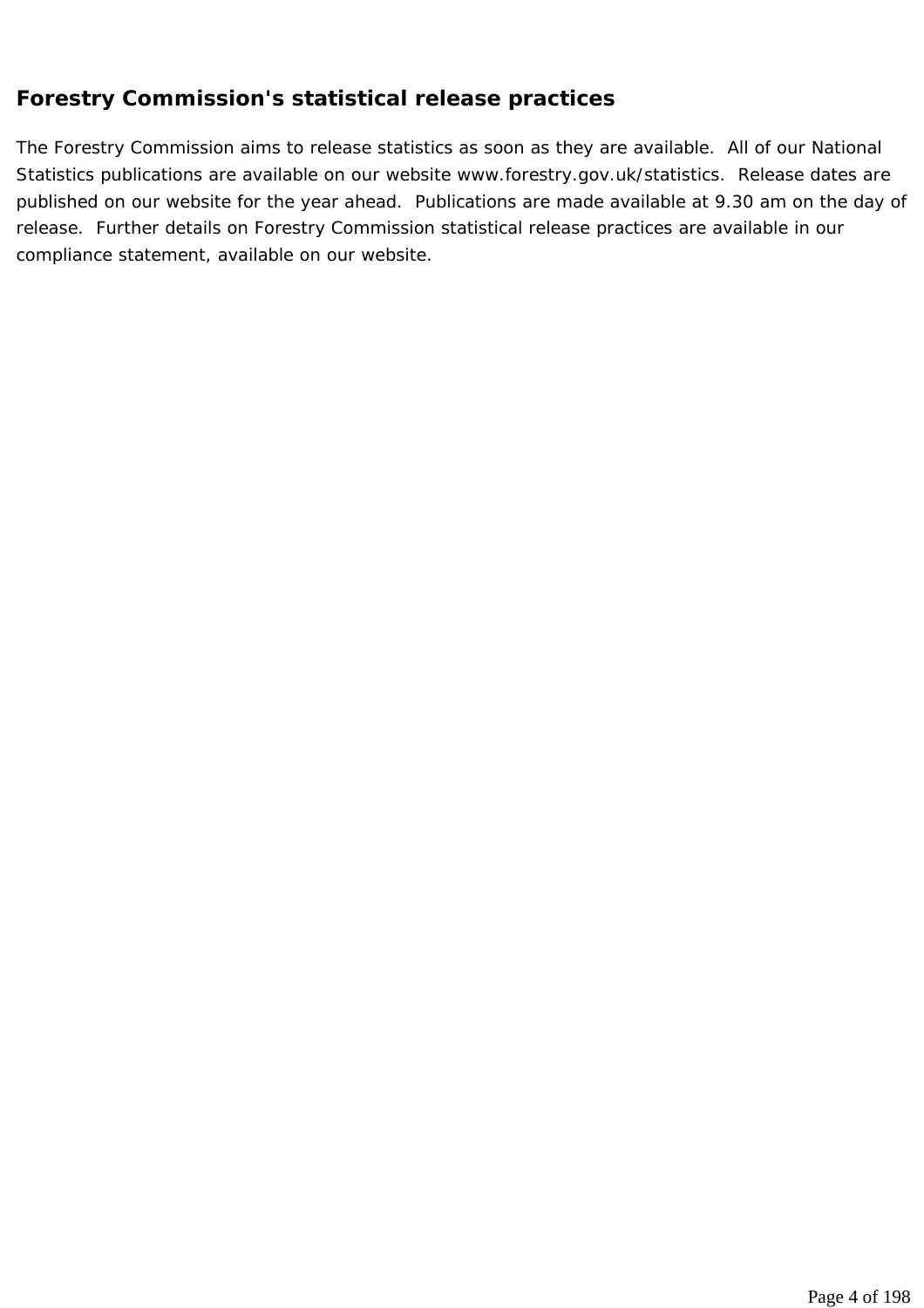## **Forestry Commissions statistical revisions policy**

Revisions to statistics can occur when further data become available or errors are corrected. The Forestry Commission will normally revise statistics when the figures next appear in any publication. However, if the revision is significant (i.e. resulting in a major change to the published figures), a note showing the revisions will be published as soon as possible on the Forestry Commission website and distributed to all known recipients. In addition, the web versions of any current publications affected will be revised.

**Issued by:** Economics and Statistics, Forestry Commission, 231 Corstorphine Road, Edinburgh, EH12 7AT

**Enquiries:** Jackie Watson 0131 314 6171 statistics@forestry.gsi.gov.uk **Statistician:** Sheila Ward 0131 314 6475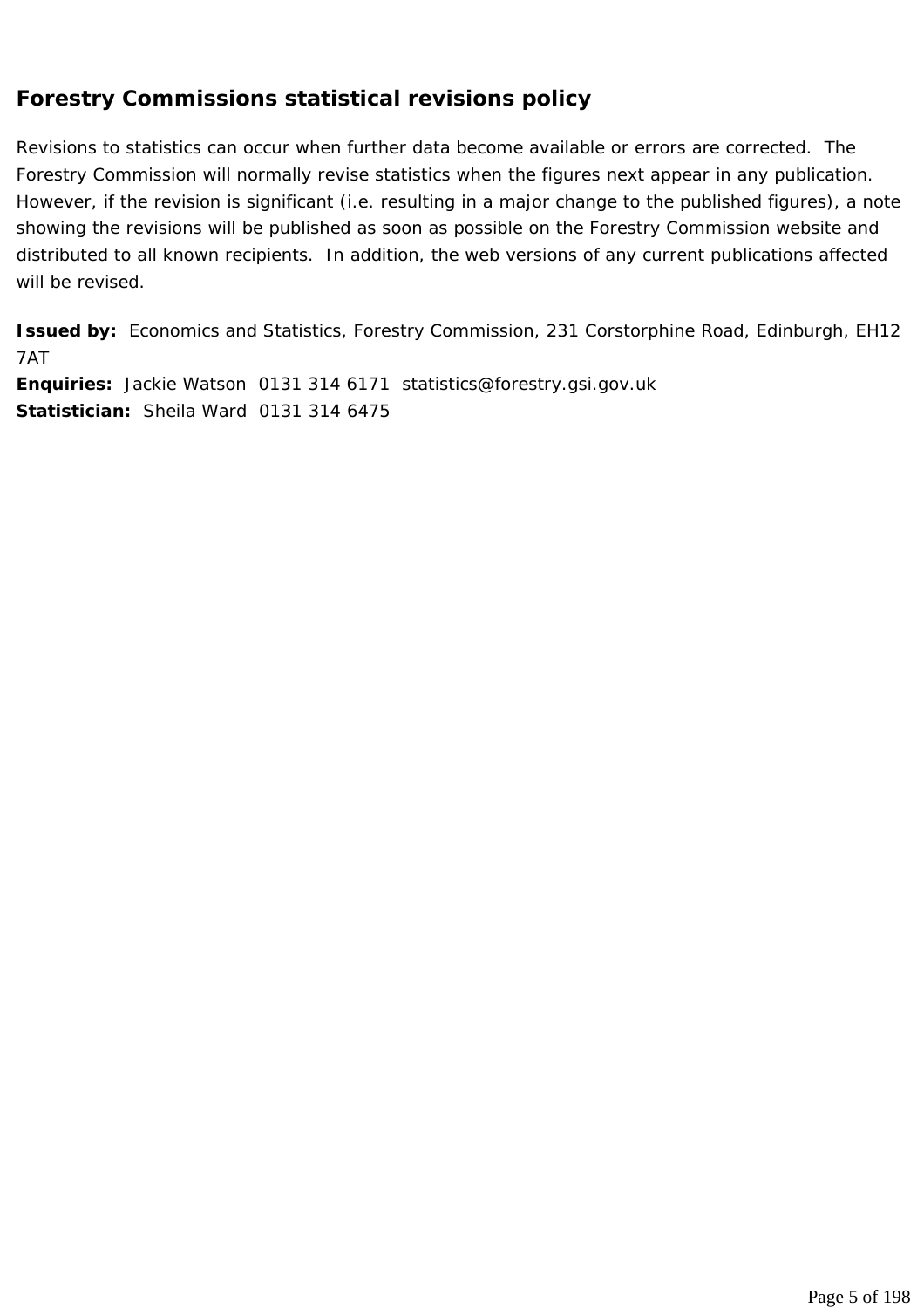# **1 Woodland Areas and Planting**

This section contains information about the extent of woodland in the United Kingdom. International comparisons are now provided in the International Forestry chapter.

Use the links on the right to access data and sources on UK woodland area and planting.

A copy of all woodland area and planting tables is available to download as an Excel spreadsheet.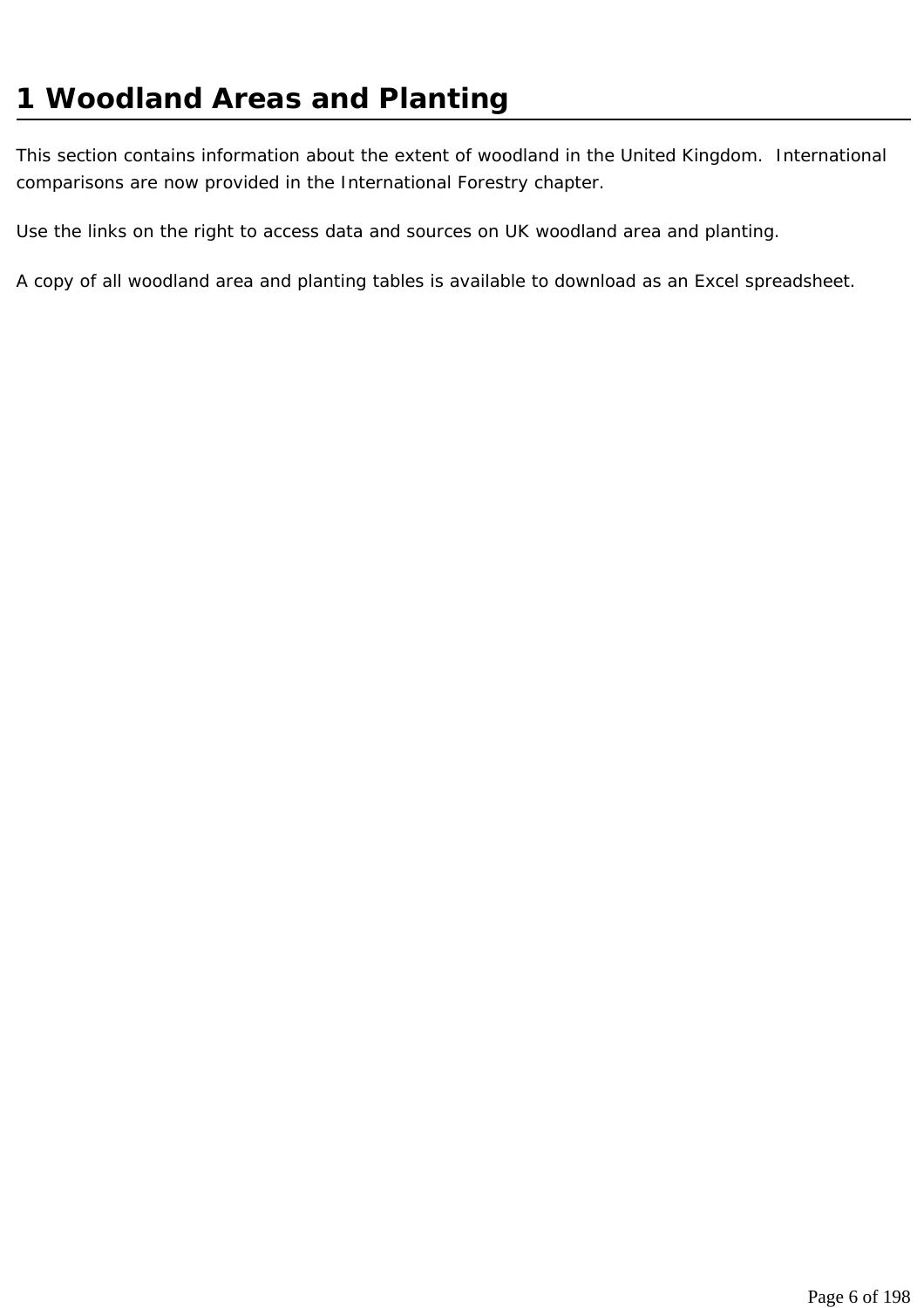## **1.1 Area of woodland: 2009**

The area of woodland in the UK at 31 March 2009 is 2.8 million hectares. Of this total, 1.3 million hectares (47%) is in Scotland, 1.1 million hectares (40%) is in England, 0.3 million hectares (10%) is in Wales and 0.1 million hectares (3%) is in Northern Ireland.

| able in Area or woodland by ownership and forest type at 5 martin 2007<br>Forest type and ownership | <b>England</b> | <b>Wales</b> | <b>Scotland</b> | <b>Northern</b> | <b>UK</b>         |
|-----------------------------------------------------------------------------------------------------|----------------|--------------|-----------------|-----------------|-------------------|
|                                                                                                     |                |              |                 | <b>I</b> reland |                   |
|                                                                                                     |                |              |                 |                 | thousand hectares |
| <b>Conifers</b>                                                                                     |                |              |                 |                 |                   |
| FC/FS woodland                                                                                      | 146            | 91           | 418             | 56              | 710               |
| Non-FC/FS woodland <sup>2</sup>                                                                     | 219            | 65           | 624             | 10              | 918               |
| <b>Total</b>                                                                                        | 365            | 156          | 1042            | 66              | 1628              |
| Broadleaves <sup>1</sup>                                                                            |                |              |                 |                 |                   |
| FC/FS woodland                                                                                      | 55             | 14           | 29              | 6               | 104               |
| Non-FC/FS woodland <sup>2</sup>                                                                     | 709            | 114          | 271             | 16              | 1 1 1 0           |
| <b>Total</b>                                                                                        | 764            | 128          | 300             | 22              | 1 2 1 3           |
| <b>Total</b>                                                                                        |                |              |                 |                 |                   |
| FC/FS woodland                                                                                      | 201            | 105          | 447             | 61              | 814               |
| Non-FC/FS woodland <sup>2</sup>                                                                     | 928            | 179          | 894             | 26              | 2 0 2 7           |
| <b>Total</b>                                                                                        | 1 1 2 8        | 284          | 1 341           | 88              | 2841              |

| Table 1.1 Area of woodland by ownership and forest type at 31 March 2009 |  |  |
|--------------------------------------------------------------------------|--|--|
|                                                                          |  |  |

*Source: Forestry Commission, Forest Service, 1995-99 National Inventory of Woodland and Trees.* 

*Notes:* 

*1. Broadleaves include coppice and coppice with standards.* 

*2. Non-FC woodland figures for England, Wales and Scotland are based on the 1995-99 National Inventory of Woodland and Trees (NIWT) and adjusted for new planting and sales of FC woodland, but at present no adjustment is made for woodland converted to another land-use, nor for changes in woodland composition at restocking. They include non-FC publicly owned woodland. The NIWT did not include Northern Ireland.*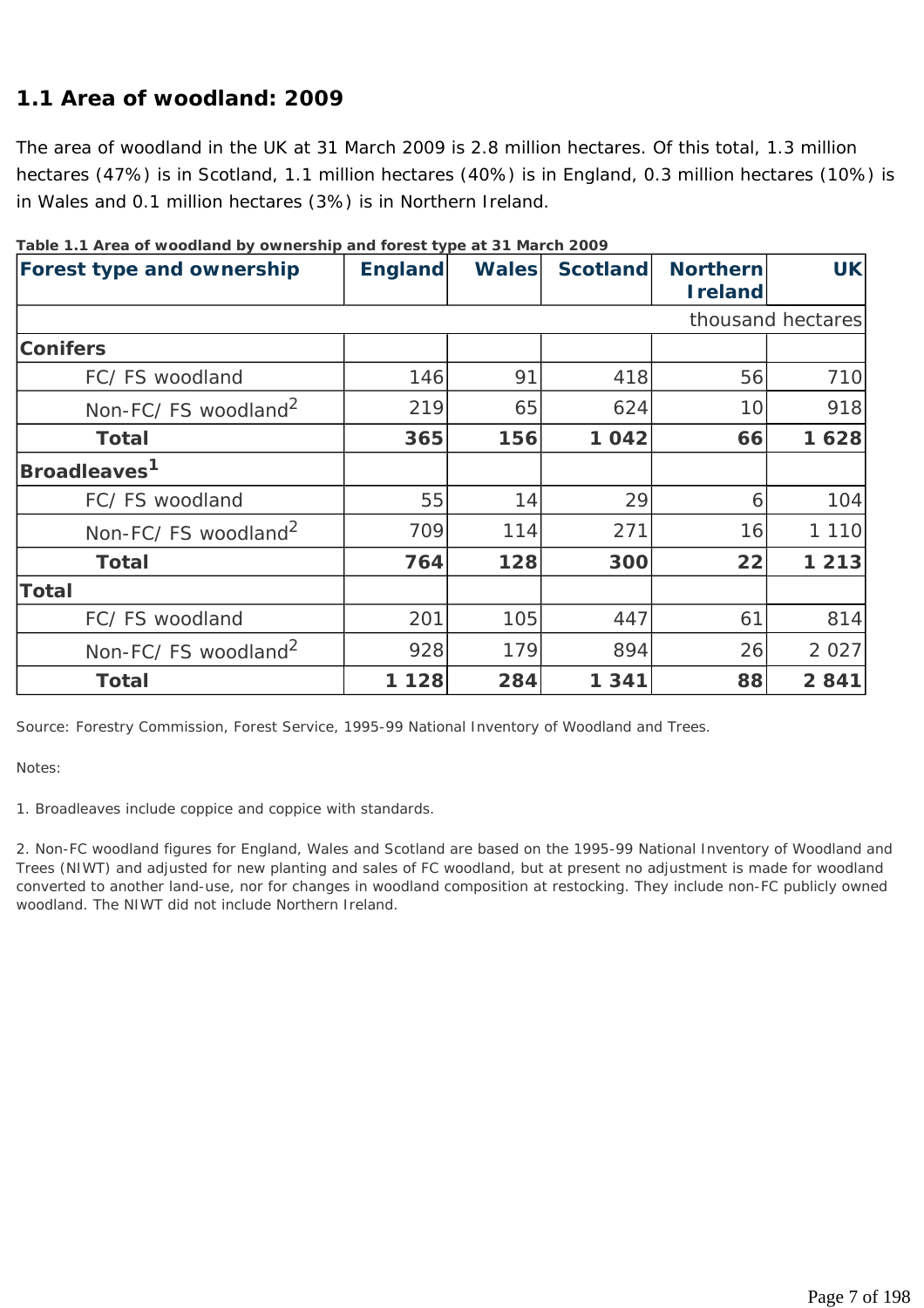### **1.2 Area of woodland: changes over time**

The 2.8 million hectares of woodland in the UK represents 11.7% of the total land area; this percentage ranges from 6.5% in Northern Ireland to 17.2% in Scotland.

| Year              | <b>England</b>             |          | <b>Wales</b>               |                            | <b>Scotland</b>  |          | <b>Northern</b><br>Ireland <sup>2</sup> |          | <b>UK</b>                  |      |
|-------------------|----------------------------|----------|----------------------------|----------------------------|------------------|----------|-----------------------------------------|----------|----------------------------|------|
|                   | Area<br>$(000 \text{ ha})$ | $\%^{1}$ | Area<br>$(000 \text{ ha})$ | $\frac{9}{6}$ <sup>1</sup> | Area<br>(000 ha) | %1       | Area<br>$(000 \text{ ha})$              | $\%^{1}$ | Area<br>$(000 \text{ ha})$ | %1   |
| 1086              |                            | ~15      |                            |                            |                  |          |                                         |          |                            |      |
| c1350             |                            | ~10      |                            |                            |                  | $\sim$ 4 |                                         |          |                            |      |
| 17thC             |                            | $-8$     |                            |                            |                  | $~-4$    |                                         | ~1.5     |                            |      |
| 1905              | 681                        | 5.2      | 88                         | 4.2                        | 351              | 4.5      | 15                                      | 1.1      | 1 140                      | 4.7  |
| 1924              | 660                        | 5.1      | 103                        | 5.0                        | 435              | 5.6      | 13                                      | 1.0      | 1 2 1 1                    | 5.0  |
| 1947              | 755                        | 5.8      | 128                        | 6.2                        | 513              | 6.6      | 23                                      | 1.7      | 1 4 1 9                    | 5.9  |
| 1965              | 886                        | 6.8      | 201                        | 9.7                        | 656              | 8.4      | 42                                      | 3.1      | 1 7 8 4                    | 7.4  |
| 1980              | 948                        | 7.3      | 241                        | 11.6                       | 920              | 11.8     | 67                                      | 4.9      | 2 1 7 5                    | 9.0  |
| 1995-99           | 1 0 9 7                    | 8.4      | 287                        | 13.8                       | 1 2 8 1          | 16.4     | 81                                      | 6.0      | 2 7 4 6                    | 11.3 |
| 2009 <sup>3</sup> | 1 1 2 8                    | 8.7      | 284                        | 13.7                       | 1 341            | 17.2     | 88                                      | 6.5      | 2 8 4 1                    | 11.7 |

**Table 1.2 Woodland area in the United Kingdom**

*Not National Statistics.* 

*Source: Forestry Commission, Forest Service.* 

*Notes:* 

*1. Percentage of the total surface area including inland water. The total surface areas, including inland water are taken from the Annual Abstract of Statistics 2009 (published by the Office for National Statistics).* 

*2. For Northern Ireland, 17th century figure is estimate for all Ireland, 1905 figure is estimate for Ulster 1908, 1947 figure assumes no change from 1939-40 Census.* 

*3. Non-FC woodland figures for 2009 for England, Wales and Scotland are based on the 1995-99 National Inventory of Woodland and Trees(NIWT) and adjusted for new planting and sales of FC woodland, but at present no adjustment is made for woodland converted to another land-use. The NIWT did not include Northern Ireland.*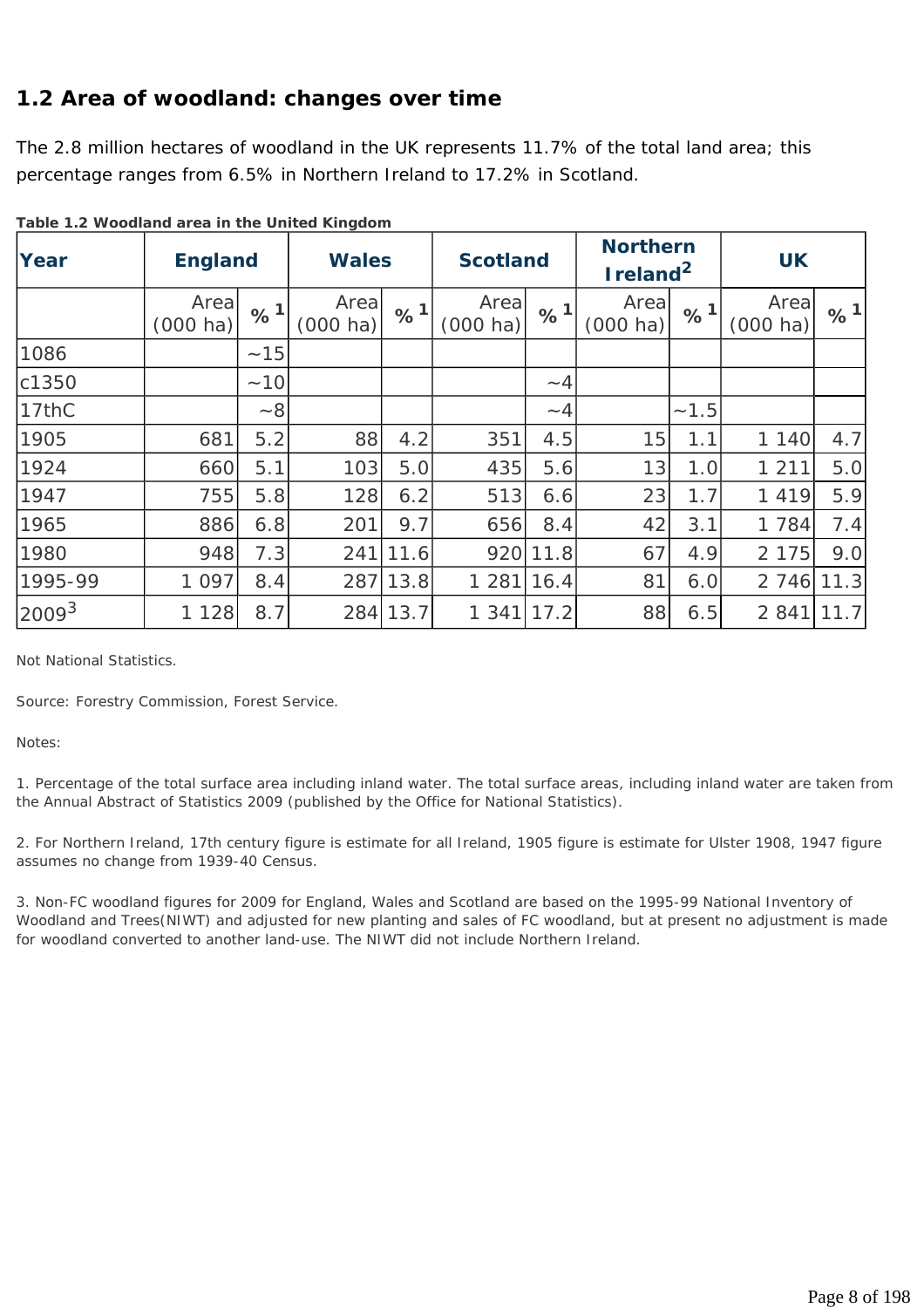# **1.3 Woodland area by ownership**

The Forestry Commission/ Forest Service owned or managed 29% of the total woodland area in the UK in 2009. This proportion ranged from 18% of the woodland area in England to 70% in Northern Ireland.

| Ownership                                            | <b>England</b> | <b>Wales</b> | <b>Scotland</b> | <b>Northern</b><br><b>I</b> reland | <b>UK</b>         |
|------------------------------------------------------|----------------|--------------|-----------------|------------------------------------|-------------------|
|                                                      |                |              |                 |                                    | thousand hectares |
| <b>Forestry Commission/</b><br><b>Forest Service</b> |                |              |                 |                                    |                   |
| 2005                                                 | 205            | 109          | 463             | 61                                 | 838               |
| 2006                                                 | 204            | 108          | 460             | 61                                 | 832               |
| 2007                                                 | 202            | 107          | 457             | 61                                 | 827               |
| 2008                                                 | 202            | 106          | 452             | 61                                 | 821               |
| 2009                                                 | 201            | 105          | 447             | 61                                 | 814               |
| Non-FC/FS woodland                                   |                |              |                 |                                    |                   |
| 2005                                                 | 914            | 177          | 871             | 25                                 | 1 987             |
| 2006                                                 | 918            | 178          | 876             | 25                                 | 1 997             |
| 2007                                                 | 922            | 178          | 884             | 26                                 | 2 0 1 0           |
| 2008                                                 | 925            | 179          | 890             | 26                                 | 2 0 2 0           |
| 2009                                                 | 928            | 179          | 894             | 26                                 | 2 0 2 7           |
| <b>Total woodland</b>                                |                |              |                 |                                    |                   |
| 2005                                                 | 1 1 1 9        | 286          | 1 3 3 4         | 85                                 | 2 8 2 5           |
| 2006                                                 | 1 1 2 1        | 285          | 1 3 3 7         | 86                                 | 2 8 2 9           |
| 2007                                                 | 1 1 2 4        | 285          | 1 3 4 1         | 87                                 | 2 8 3 7           |
| 2008                                                 | 1 1 2 7        | 285          | 1 3 4 2         | 87                                 | 2 8 4 1           |
| 2009                                                 | 1 1 2 8        | 284          | 1 3 4 1         | 88                                 | 2 8 4 1           |

|  |  |  | Table 1.3 Area of woodland in the United Kingdom by ownership, 2005-2009 |
|--|--|--|--------------------------------------------------------------------------|
|  |  |  |                                                                          |

*Source: Forestry Commission, Forest Service, 1995-99 National Inventory of Woodland and Trees.*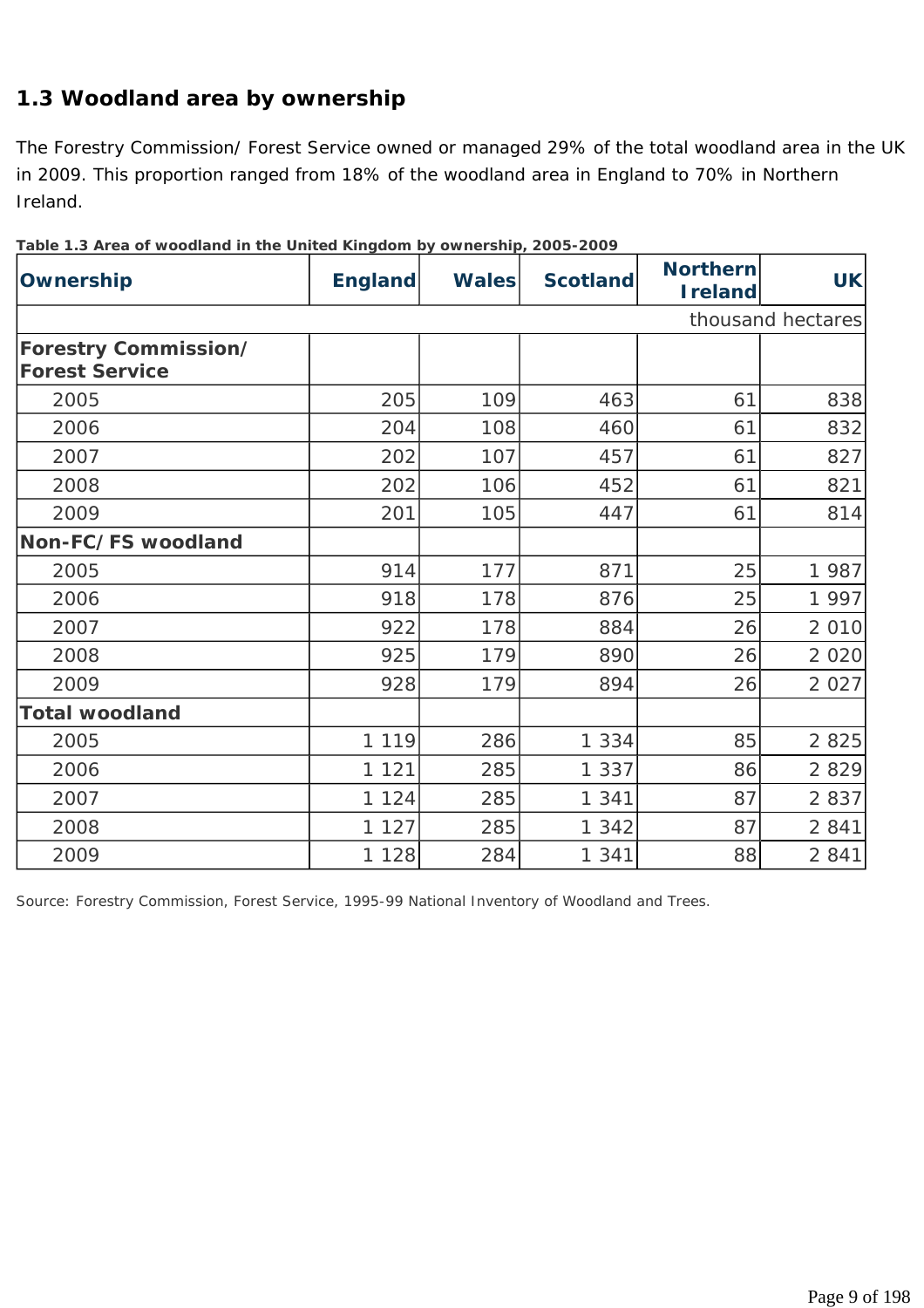# **1.4 Certified woodland area**

Forest certification assesses forest management practices against an agreed standard and awards a label to those forest products that meet the standard. In order for products to achieve certification, both forest management practices and the Chain of Custody, which tracks timber from forest to retail outlet, must be assessed.

1.3 million hectares of woodland in the UK were certified in March 2009, under the Forest Stewardship Council (FSC). This represented 45% of the total UK woodland area, varying from 31% in England to 74% in Northern Ireland. Figures showing volumes of certified timber and Chain of Custody certificates are provided in tables 2.29 and 2.30.

| Ownership                                           | <b>England</b> |     | Wales Scotland | <b>Northern</b><br><b>I</b> reland | <b>UK</b> |
|-----------------------------------------------------|----------------|-----|----------------|------------------------------------|-----------|
|                                                     |                |     |                | thousand hectares                  |           |
| Forestry Commission/<br>Forest Service <sup>3</sup> | 201            | 105 | 447            | 61                                 | 814       |
| Non-FC/FS                                           | 146            | 19  | 300            | 4                                  | 469       |
| Total woodland area certified                       | 347            | 124 | 746            | 65                                 | 283       |

**Table 1.4 Area of certified woodland1,2, March 2009**

*Source: Forest Stewardship Council, Forestry Commission, Forest Service.* 

*Notes:* 

*1. All certified woodland is under the Forest Stewardship Council (FSC) scheme.* 

*2. The estimates are based on UK data published by FSC, supplemented by data from individual certificates and other sources. Where possible, figures are for the woodland area certified, rather than the land area certified.* 

*3. The Forestry Commission and Forest Service areas are the latest areas, as shown in Table 1.1, rather than the areas shown on the certificates.*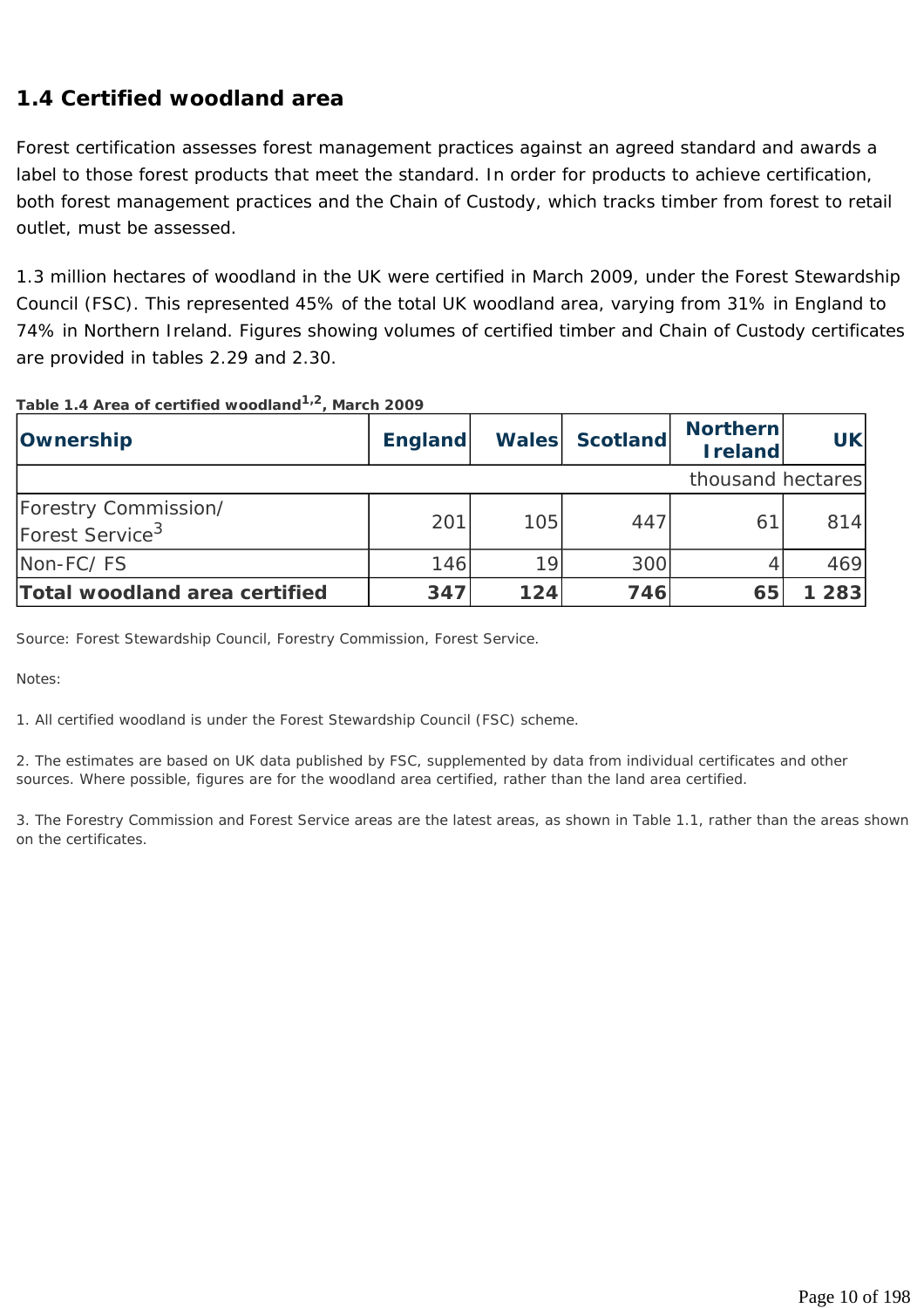#### **1.5 Land use**

Woodland accounted for 73% of all Forestry Commission/ Forest Service land in the UK in 2009. This proportion was highest in Wales (85%) and lowest in Scotland (67%).

| $1800$ . The case was control of $0.000$ , $\lambda$ and $\lambda$ and $\lambda$ and $\lambda$ and $\lambda$ and $\lambda$ and $\lambda$<br>Year (ending 31/3) | <b>England</b> | <b>Wales</b> | <b>Scotland</b> | <b>Northern</b><br><b>I</b> reland | <b>UK</b>         |
|----------------------------------------------------------------------------------------------------------------------------------------------------------------|----------------|--------------|-----------------|------------------------------------|-------------------|
|                                                                                                                                                                |                |              |                 |                                    | thousand hectares |
| Woodland <sup>1</sup>                                                                                                                                          |                |              |                 |                                    |                   |
| 2005                                                                                                                                                           | 205            | 109          | 463             | 61                                 | 838               |
| 2006                                                                                                                                                           | 204            | 108          | 460             | 61                                 | 832               |
| 2007                                                                                                                                                           | 202            | 107          | 467             | 61                                 | 827               |
| 2008                                                                                                                                                           | 202            | 106          | 452             | 61                                 | 821               |
| 2009                                                                                                                                                           | 201            | 105          | 447             | 61                                 | 814               |
| Other land <sup>1,2</sup>                                                                                                                                      |                |              |                 |                                    |                   |
| 2005                                                                                                                                                           | 54             | 17           | 205             | 15                                 | 291               |
| 2006                                                                                                                                                           | 55             | 17           | 208             | 15                                 | 296               |
| 2007                                                                                                                                                           | 55             | 18           | 210             | 14                                 | 297               |
| 2008                                                                                                                                                           | 56             | 18           | 215             | 14                                 | 304               |
| 2009                                                                                                                                                           | 57             | 19           | 219             | 14                                 | 309               |
| Total FC/FS land area                                                                                                                                          |                |              |                 |                                    |                   |
| 2005                                                                                                                                                           | 259            | 126          | 668             | 76                                 | 1 1 2 9           |
| 2006                                                                                                                                                           | 259            | 125          | 668             | 76                                 | 1 1 2 8           |
| 2007                                                                                                                                                           | 257            | 124          | 666             | 76                                 | 1 1 2 4           |
| 2008                                                                                                                                                           | 258            | 124          | 667             | 76                                 | 1 1 2 5           |
| 2009                                                                                                                                                           | 258            | 124          | 665             | 76                                 | 1 1 2 3           |

**Table 1.5 Land-use of the Forestry Commission and Forest Service, 2005-2009**

*Source: Forestry Commission, Forest Service.* 

*Notes:* 

*1. The definitions used by Forestry Commission and Forest Service have varied over time, so there are some small inconsistencies in the comparisons in Table 1.5.* 

*2. 'Other land' includes agricultural land and areas of moorland and mountain.*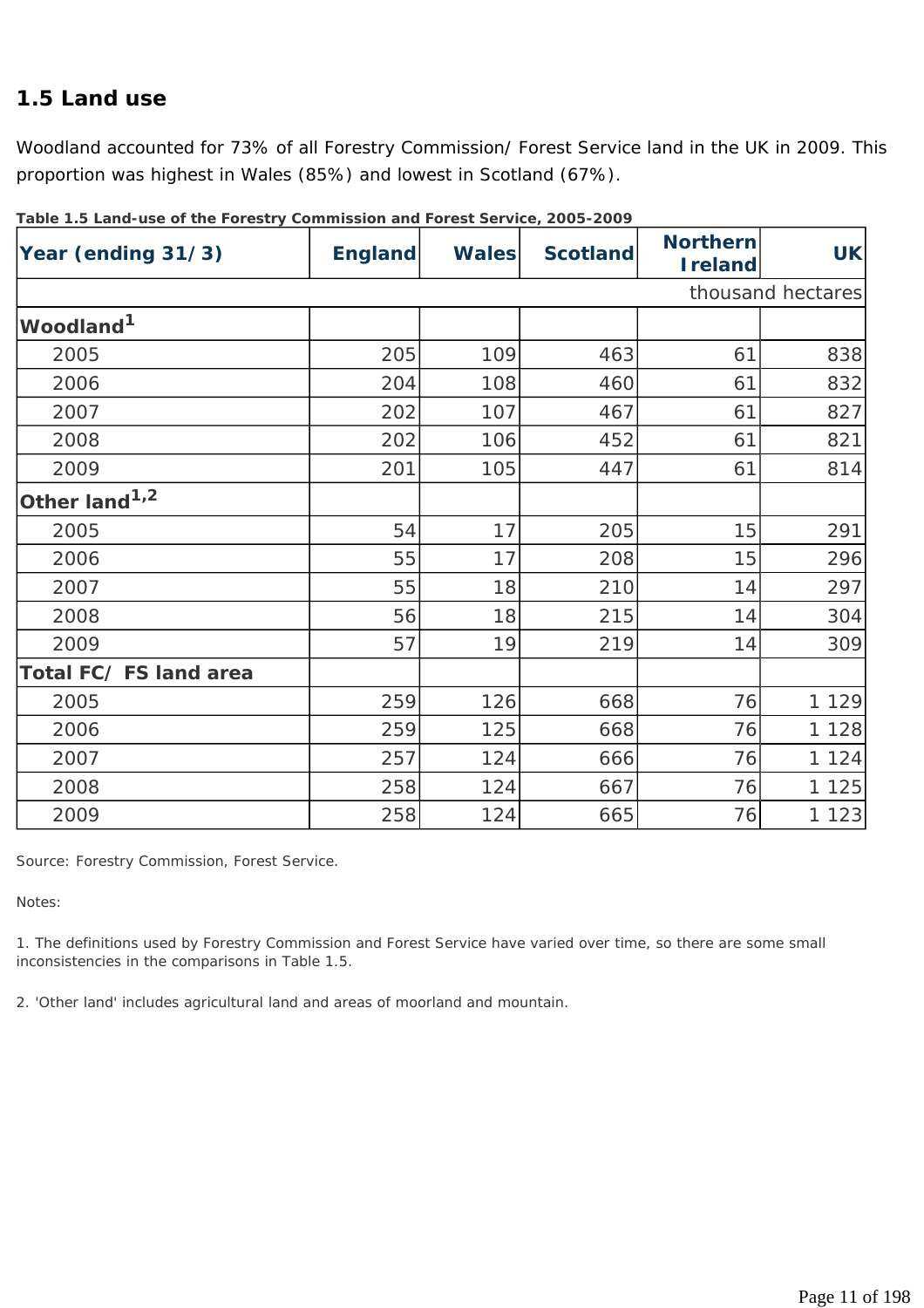# **1.6 National Inventory of Woodland and Trees**

This section contains information extracted from the 1995-99 National Inventory of Woodland and Trees.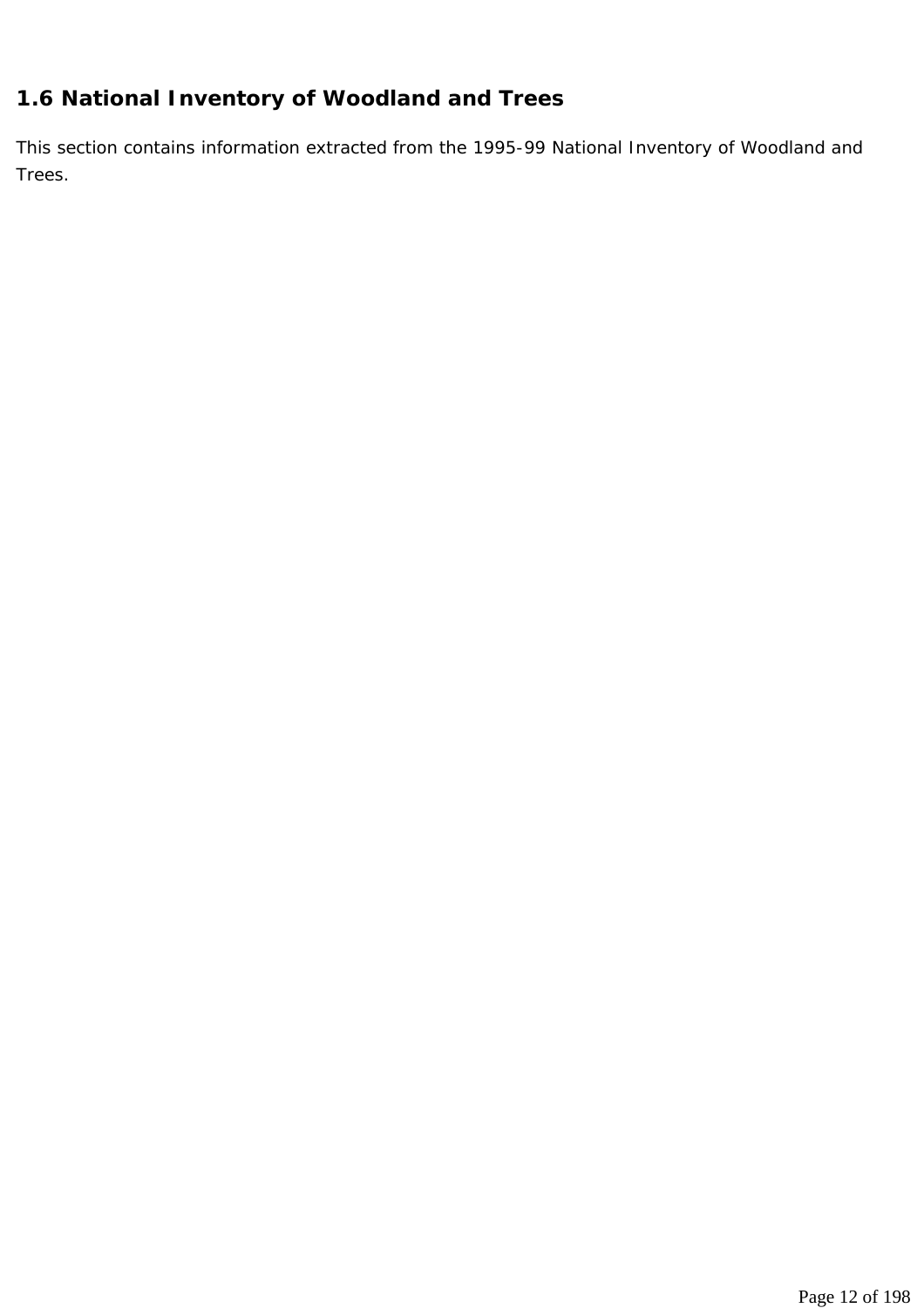#### **1.6.1 Woodland area by ownership type**

44% of the GB woodland area in 1995-99 was personally owned. A further 35% was owned or managed by the Forestry Commission.

| Table 1.6 Area of woodland <sup>1</sup> in GB by ownership type |  |
|-----------------------------------------------------------------|--|
|-----------------------------------------------------------------|--|

| <b>Ownership type</b>               | <b>England</b> | <b>Wales</b> | <b>Scotland</b> | <b>GB</b>         |
|-------------------------------------|----------------|--------------|-----------------|-------------------|
|                                     |                |              |                 | thousand hectares |
| <b>Forestry Commission</b>          | 223            | 120          | 539             | 882               |
| Other public body (not FC)          | 27             | 5            | 13              | 45                |
| Local authority                     | 61             | 8            | 11              | 80                |
| Private forestry or timber business |                | Q            | 28              | 41                |
| Other private business              | 147            | 26           | 101             | 273               |
| Personal                            | 481            | 96           | 533             | 1 1 1 0           |
| Charity                             | 68             | 8            | 14              | 90                |
| Community ownership or common land  | 4              |              |                 | 5                 |
| Unclassified                        |                |              | 13              | 18                |
| <b>Total</b>                        | 1 0 2 2        | 270          | 1 2 5 3         | 2 5 4 5           |

*Not National Statistics.* 

*Source: 1995-99 National Inventory of Woodland and Trees.* 

*Notes:* 

*1. Excludes woods of less than 2 hectares.*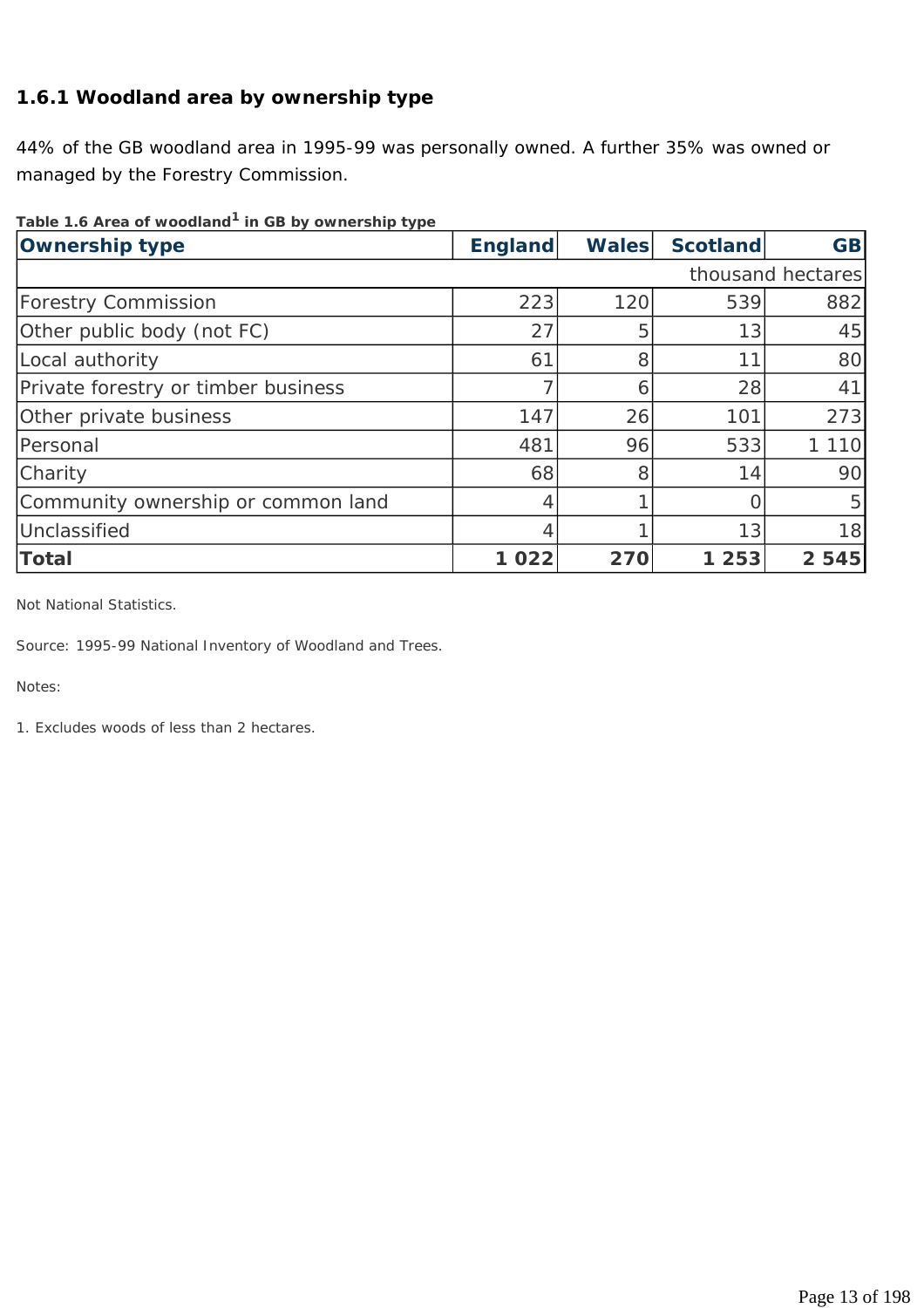#### **1.6.2 Woodland area by main tree species**

Over one half (53%) of the total woodland area in Great Britain is made up of conifers although this proportion ranges from 31% in England to 72% in Scotland.

Sitka spruce accounted for almost one half (49%) of the conifer area in Great Britain, followed by Scots pine (16%) and Lodgepole pine (10%). Amongst broadleaf species, Oak covered 23% of the broadleaf area, followed by Birch (16%) and Ash (13%).

| <b>Species</b>             | <b>England</b> | <b>Wales</b> | <b>Scotland</b> | <b>GB</b>         |
|----------------------------|----------------|--------------|-----------------|-------------------|
|                            |                |              |                 | thousand hectares |
| <b>Conifers</b>            |                |              |                 |                   |
| Scots pine                 | 82             | 5            | 140             | 227               |
| Corsican pine              | 41             | 3            | 2               | 47                |
| Lodgepole pine             |                | 6            | 122             | 135               |
| Sitka spruce               | 80             | 84           | 528             | 692               |
| Norway spruce              | 32             | 11           | 35              | 79                |
| European larch             | 14             |              | 9               | 23                |
| Japanese/hybrid larch      | 33             | 22           | 56              | 111               |
| Douglas fir                | 24             | 11           | 10              | 45                |
| Other conifer              | 19             | 6            | 5               | 30                |
| Mixed conifer              | 9              | 0            | 8               | 18                |
| <b>Total Conifers</b>      | 340            | 149          | 916             | 1 4 0 6           |
| <b>Broadleaves</b>         |                |              |                 |                   |
| Oak                        | 159            | 43           | 21              | 223               |
| <b>Beech</b>               | 64             | 9            | 10              | 83                |
| Sycamore                   | 49             |              | 11              | 67                |
| Ash                        | 105            | 19           | 5               | 129               |
| <b>Birch</b>               | 70             | 13           | 78              | 160               |
| Poplar                     | 11             | 1            | Ο               | 12                |
| Sweet chestnut             | 12             | 1            | O               | 12                |
| Elm                        | 4              | 0            |                 | 5                 |
| Other broadleaves          | 84             | 18           | 18              | 120               |
| Mixed broadleaves          | 91             | 8            | 62              | 160               |
| <b>Total broadleaves</b>   | 648            | 118          | 206             | 971               |
| <b>Total - all species</b> | 988            | 266          | 1 1 2 3         | 2 3 7 7           |
| Felled                     | 15             | 9            | 23              | 47                |
| Coppice <sup>1</sup>       | 22             | 0            | 1               | 24                |
| Open space <sup>2</sup>    | 72             | 11           | 134             | 217               |
| <b>Total woodland</b>      | 1 0 9 7        | 287          | 1 2 8 1         | 2 6 6 5           |

**Table 1.7 Area of woodland in GB by main tree species**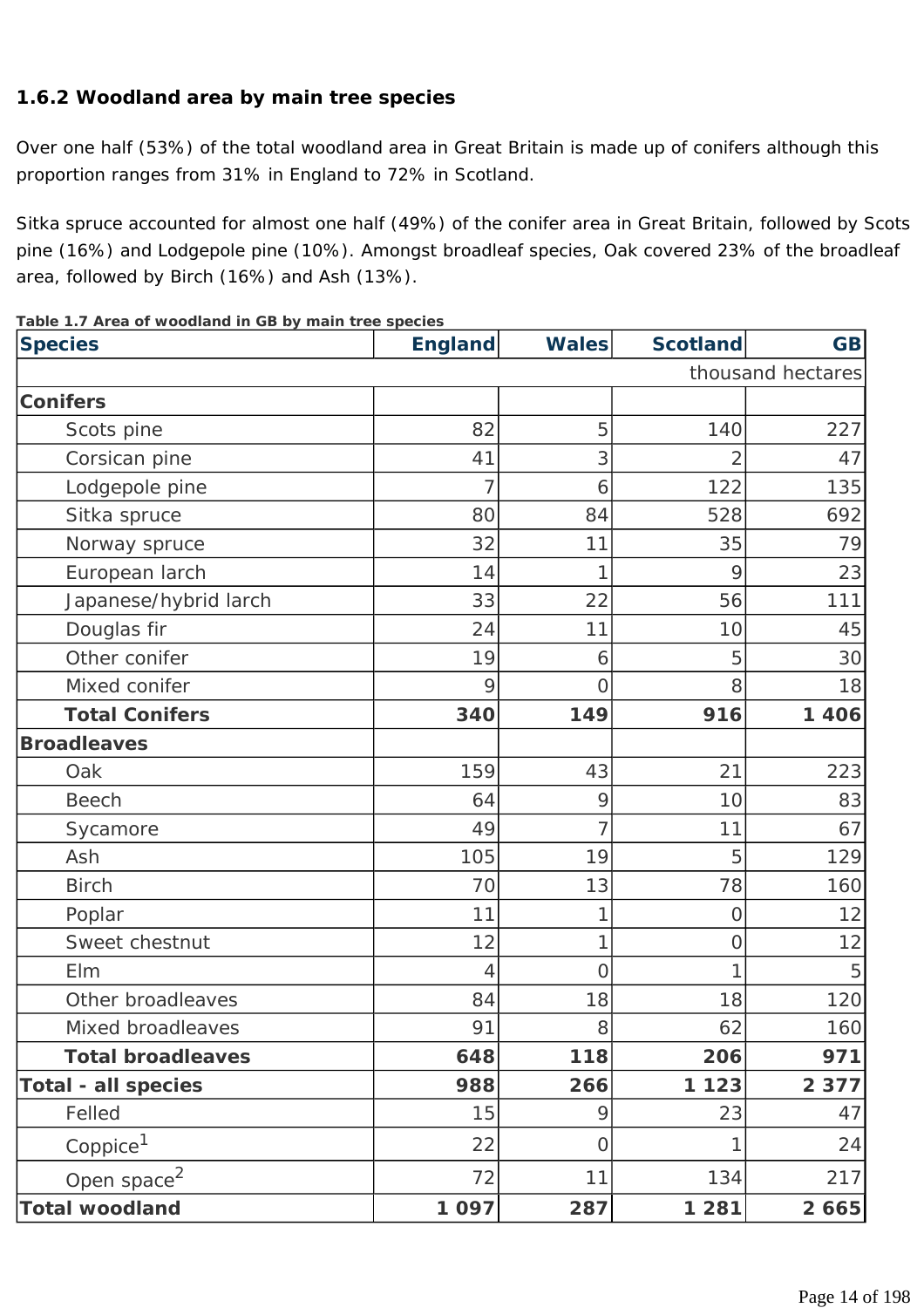*Not National Statistics.* 

*Source: 1995-99 National Inventory of Woodland and Trees.* 

*Notes:* 

- *1. Coppice includes coppice with standards.*
- *2. Areas of integral open space, each less than 1 hectare.*

#### **Figure 1.1 Main tree species in GB**



*Not National Statistics.* 

*Source: 1995-99 National Inventory of Woodland and Trees.*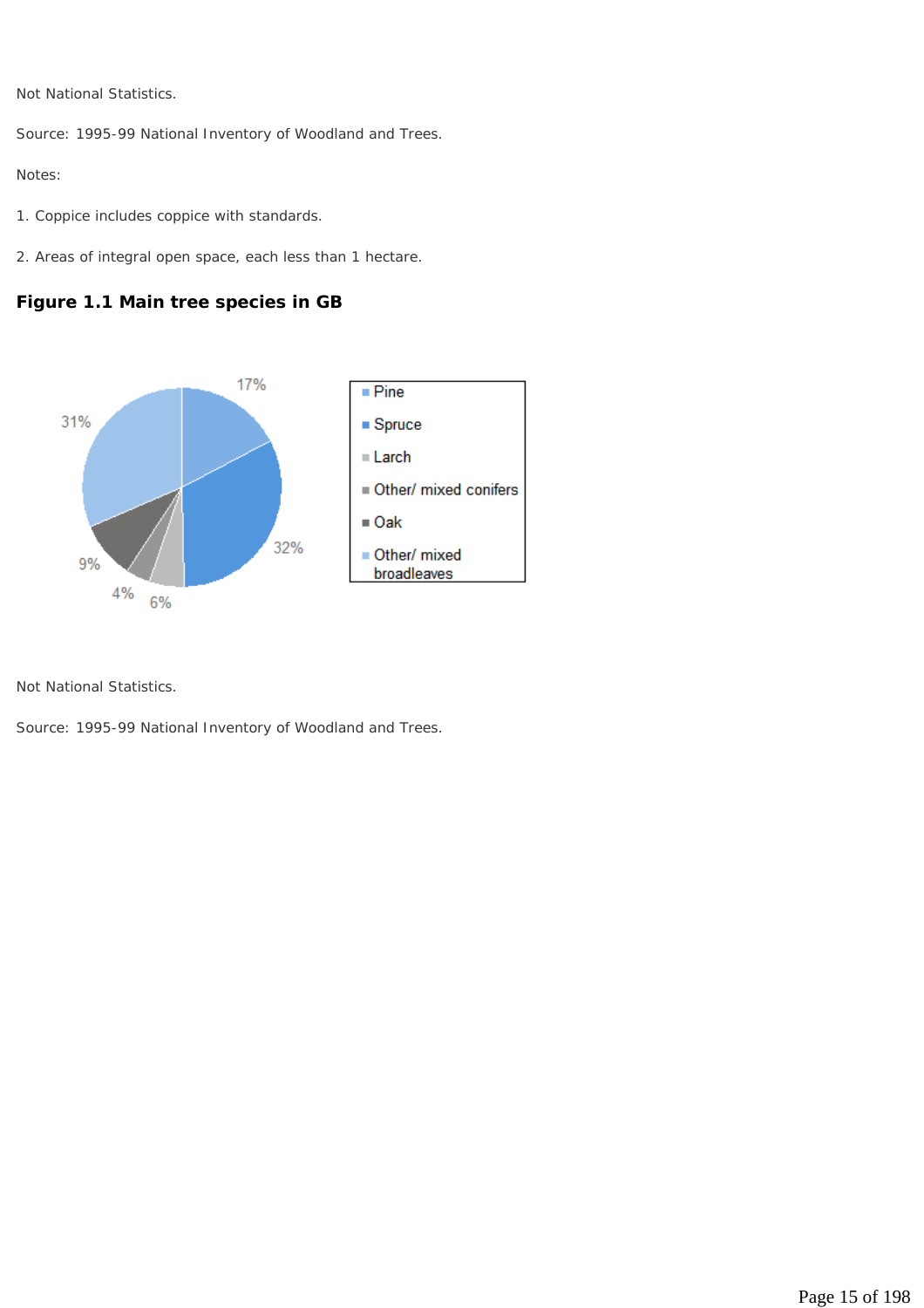#### **1.6.3 Woodland area by age**

Two thirds of woodland area in GB consists of trees planted after 1950. Conifers tend to have a shorter rotation with 87% of conifers, but just 39% of broadleaves planted after 1950.

| <b>Planting year</b>     | <b>England</b> | <b>Wales</b>   | <b>Scotland</b> | <b>GB</b>         |
|--------------------------|----------------|----------------|-----------------|-------------------|
|                          |                |                |                 | thousand hectares |
| <b>Conifers</b>          |                |                |                 |                   |
| pre-1861                 | $\overline{2}$ | $\mathbf 0$    | $\overline{4}$  | 6                 |
| 1861-1900                | 5              | $\overline{O}$ | 9               | 14                |
| 1901-1910                | 1              | $\mathbf 0$    | 1               | 3                 |
| 1911-1920                | 6              | $\overline{O}$ | 7               | 13                |
| 1921-1930                | 7              | 1              | 13              | 22                |
| 1931-1940                | 16             | $\overline{4}$ | 17              | 37                |
| 1941-1950                | 36             | 10             | 43              | 89                |
| 1951-1960                | 67             | 33             | 129             | 228               |
| 1961-1970                | 74             | 38             | 203             | 314               |
| 1971-1980                | 59             | 24             | 234             | 317               |
| 1981-1990                | 36             | 21             | 215             | 273               |
| 1991-                    | 32             | 17             | 41              | 89                |
| <b>Total conifers</b>    | 340            | 149            | 916             | 1 4 0 6           |
| <b>Broadleaves</b>       |                |                |                 |                   |
| pre-1861                 | 34             | 1              | 12              | 46                |
| 1861-1900                | 89             | 24             | 31              | 144               |
| 1901-1910                | 19             | $\overline{4}$ | 5               | 27                |
| 1911-1920                | 55             | 9              | 11              | 75                |
| 1921-1930                | 60             | 9              | 16              | 85                |
| 1931-1940                | 56             | 20             | 15              | 91                |
| 1941-1950                | 85             | 16             | 25              | 126               |
| 1951-1960                | 80             | 15             | 27              | 121               |
| 1961-1970                | 59             | 8              | 22              | 90                |
| 1971-1980                | 42             | $\overline{4}$ | 17              | 63                |
| 1981-1990                | 33             | $\overline{4}$ | 15              | 52                |
| 1991-                    | 36             | 3              | 11              | 50                |
| <b>Total broadleaves</b> | 648            | 118            | 206             | 971               |
| <b>Total</b>             |                |                |                 |                   |
| pre-1861                 | 35             | 1              | 16              | 52                |
| 1861-1900                | 94             | 24             | 40              | 157               |
| 1901-1910                | 21             | $\overline{4}$ | 6               | 30                |
|                          |                |                |                 |                   |

**Table 1.8 Area of woodland1 in GB by planting year classes2**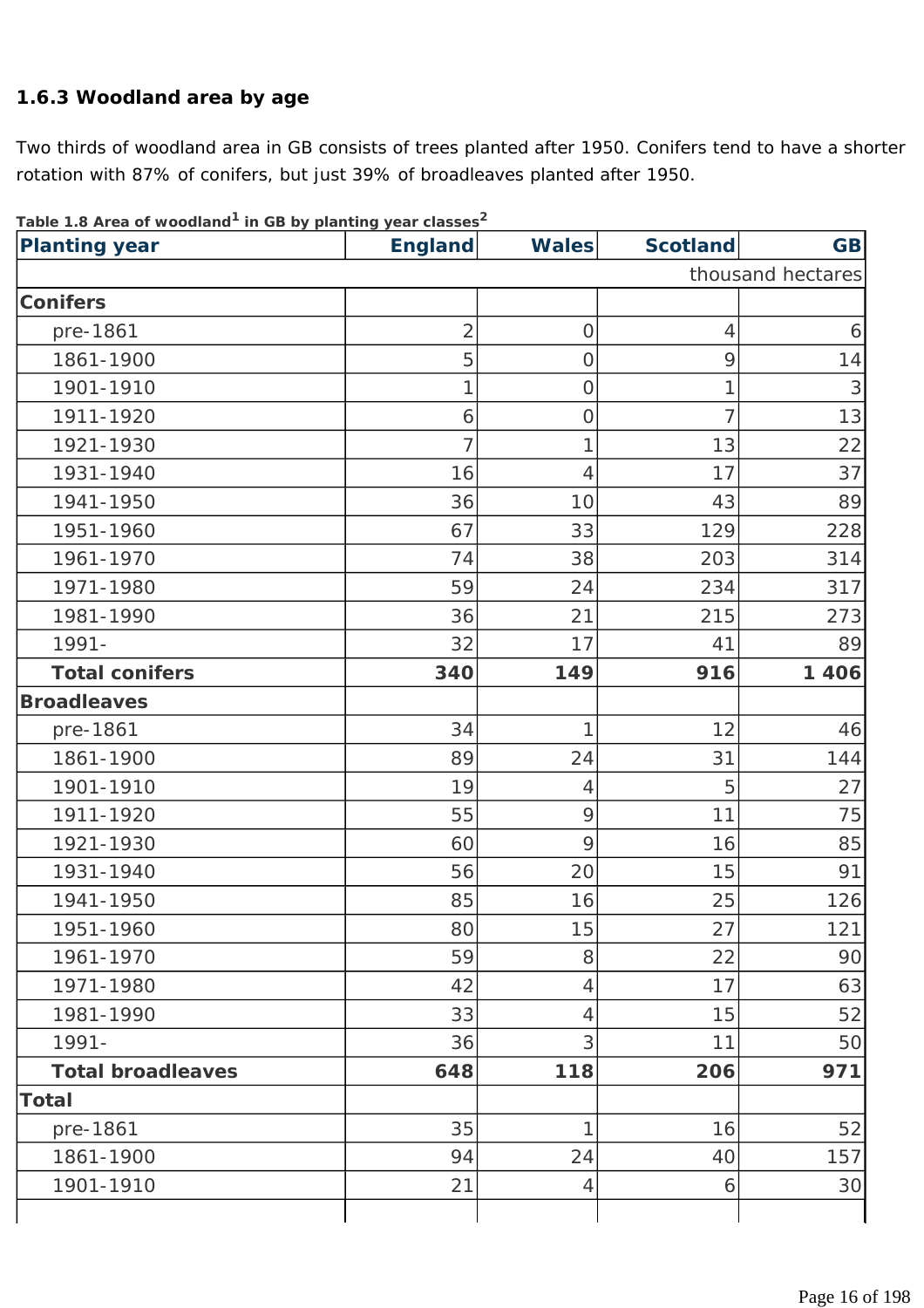| 1911-1920    | 61  | 9               | 18      | 88      |
|--------------|-----|-----------------|---------|---------|
| 1921-1930    | 67  | 10 <sup>1</sup> | 29      | 107     |
| 1931-1940    | 72  | 25              | 31      | 128     |
| 1941-1950    | 121 | 26              | 69      | 215     |
| 1951-1960    | 146 | 47              | 156     | 350     |
| 1961-1970    | 133 | 46              | 225     | 404     |
| 1971-1980    | 101 | 28              | 251     | 380     |
| 1981-1990    | 70  | 26              | 230     | 325     |
| 1991-        | 68  | 20              | 52      | 140     |
| <b>Total</b> | 988 | 266             | 1 1 2 3 | 2 3 7 7 |

*Not National Statistics.* 

*Source: 1995-99 National Inventory of Woodland and Trees.* 

*Notes:* 

*1. Excluding felled, coppice and open space.* 

*2. Age is determined from records where these are available. Where records were not available or were clearly inaccurate, age-class was assigned by reference to similar crops of known age in the locality.* 



#### **Figure 1.2 Age profile of woodland in GB**

*Not National Statistics.* 

*Source: 1995-99 National Inventory of Woodland and Trees.*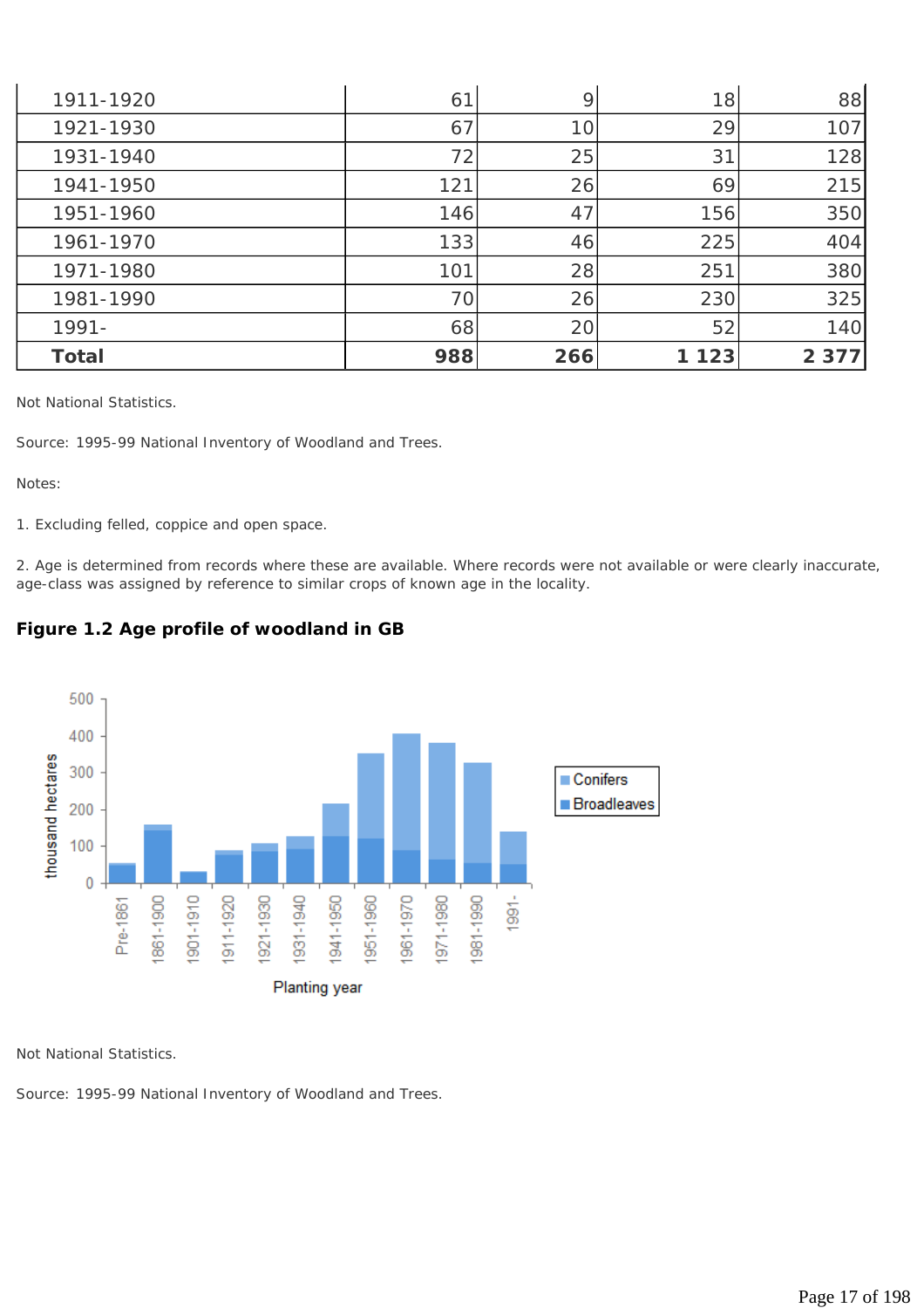#### **1.6.4 Number of trees**

There are estimated to be around 3,814 million trees in Great Britain. The majority of these (56%) are in Scotland, with a further 34% in England and the remainder in Wales.

#### **Table 1.9 Number of trees in GB**

|                               | England | <b>Wales</b> | <b>Scotland</b> | <b>GB</b>     |
|-------------------------------|---------|--------------|-----------------|---------------|
|                               |         |              |                 | million trees |
| Conifers (woods over 2 ha)    | 523     | 252          | 1892            | 2 6 6 7       |
| Broadleaves (woods over 2 ha) | 577     | 92           | 188             | 857           |
| Small woods and other         | 179     | 38           | 73              | 290           |
| <b>All trees</b>              | 1 2 7 9 | 382          | 2 154           | 3 8 1 4       |

*Not National Statistics.* 

*Source: 1995-99 National Inventory of Woodland and Trees.*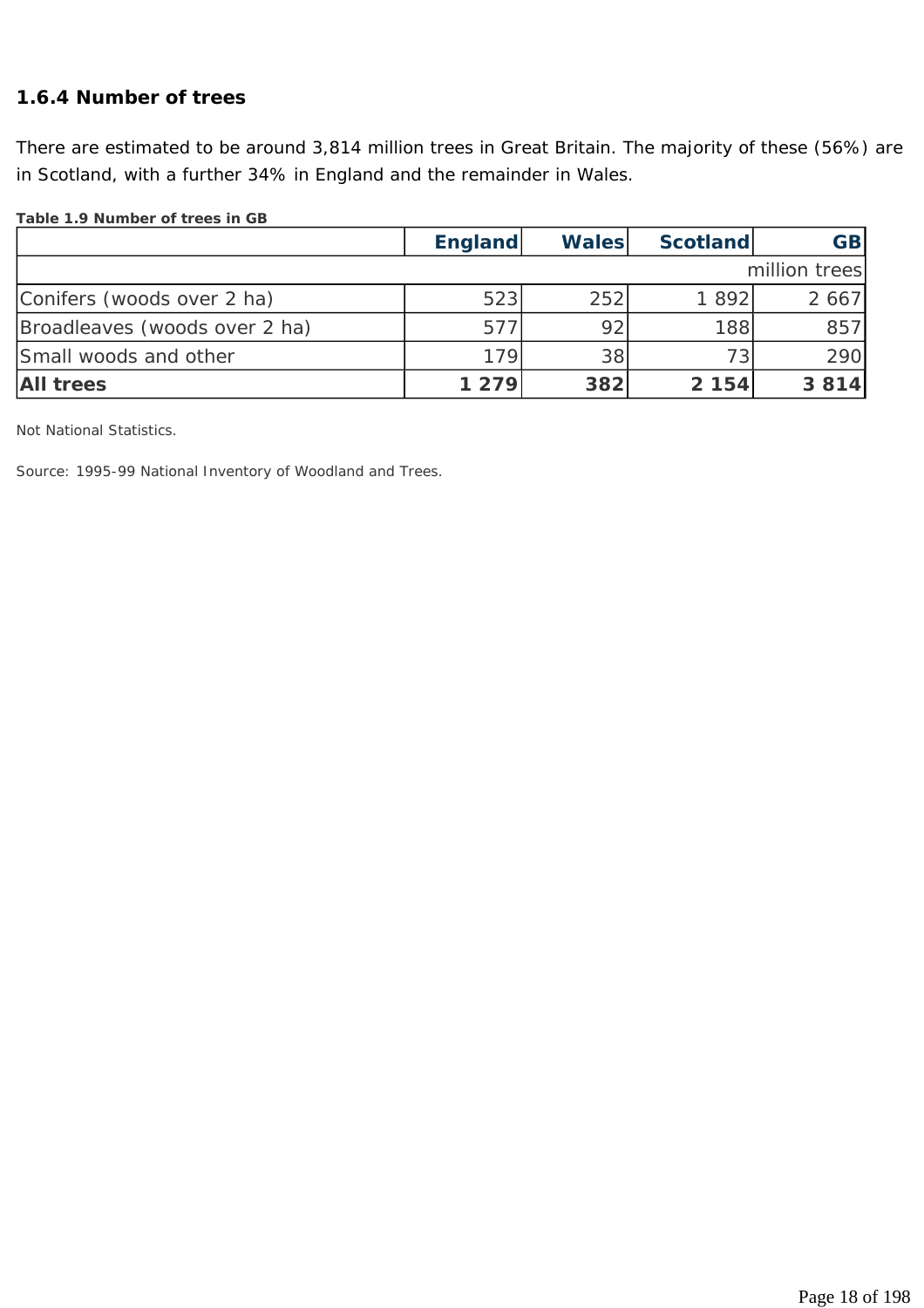# **1.7 Area of Farm Woodland**

Agricultural Censuses run by Defra (Department for Environment, Food and Rural Affairs) and the devolved administrations collect annual information on the land-use of farms. The table below shows the area of woodland on farms.

The area of farm woodland in the UK has increased from 501 thousand hectares in 1999 to 705 thousand hectares in 2008. Almost half (45%) of all farm woodland is in England, with a further 45% in Scotland, 8% in Wales and the remainder in Northern Ireland.

| Year | <b>England</b> | <b>Wales</b> | <b>Scotland</b> | <b>Northern</b><br><b>Ireland</b> | <b>UK</b>         |
|------|----------------|--------------|-----------------|-----------------------------------|-------------------|
|      |                |              |                 |                                   | thousand hectares |
| 1999 | 255.4          | 40.4         | 197.2           | 8.2                               | 501.2             |
| 2000 | 253.2          | 37.1         | 200.6           | 8.6                               | 499.5             |
| 2001 | 266.2          | 36.7         | 202.9           | 8.2                               | 513.9             |
| 2002 | 267.0          | 38.8         | 209.9           | 7.9                               | 523.6             |
| 2003 | 262.9          | 36.5         | 236.6           | 8.4                               | 544.4             |
| 2004 | 274.1          | 41.7         | 239.0           | 8.2                               | 563.0             |
| 2005 | 291.7          | 44.9         | 238.0           | 8.6                               | 583.2             |
| 2006 | 296.0          | 51.3         | 249.3           | 9.6                               | 606.2             |
| 2007 | 305.4          | 67.9         | 279.9           | 9.9                               | 663.1             |
| 2008 | 318.8          | 59.2         | 317.3           | 10.0                              | 705.3             |

**Table 1.10 Area of farm woodland, 1999 to 2008** 

*Source: June Agricultural Census - Defra, Welsh Assembly Government, The Scottish Government, Northern Ireland Executive.* 



**Figure 1.3 Area of farm woodland, 1981-2008**

*Source: June Agricultural Census - Defra, Welsh Assembly Government, The Scottish Government, Northern Ireland*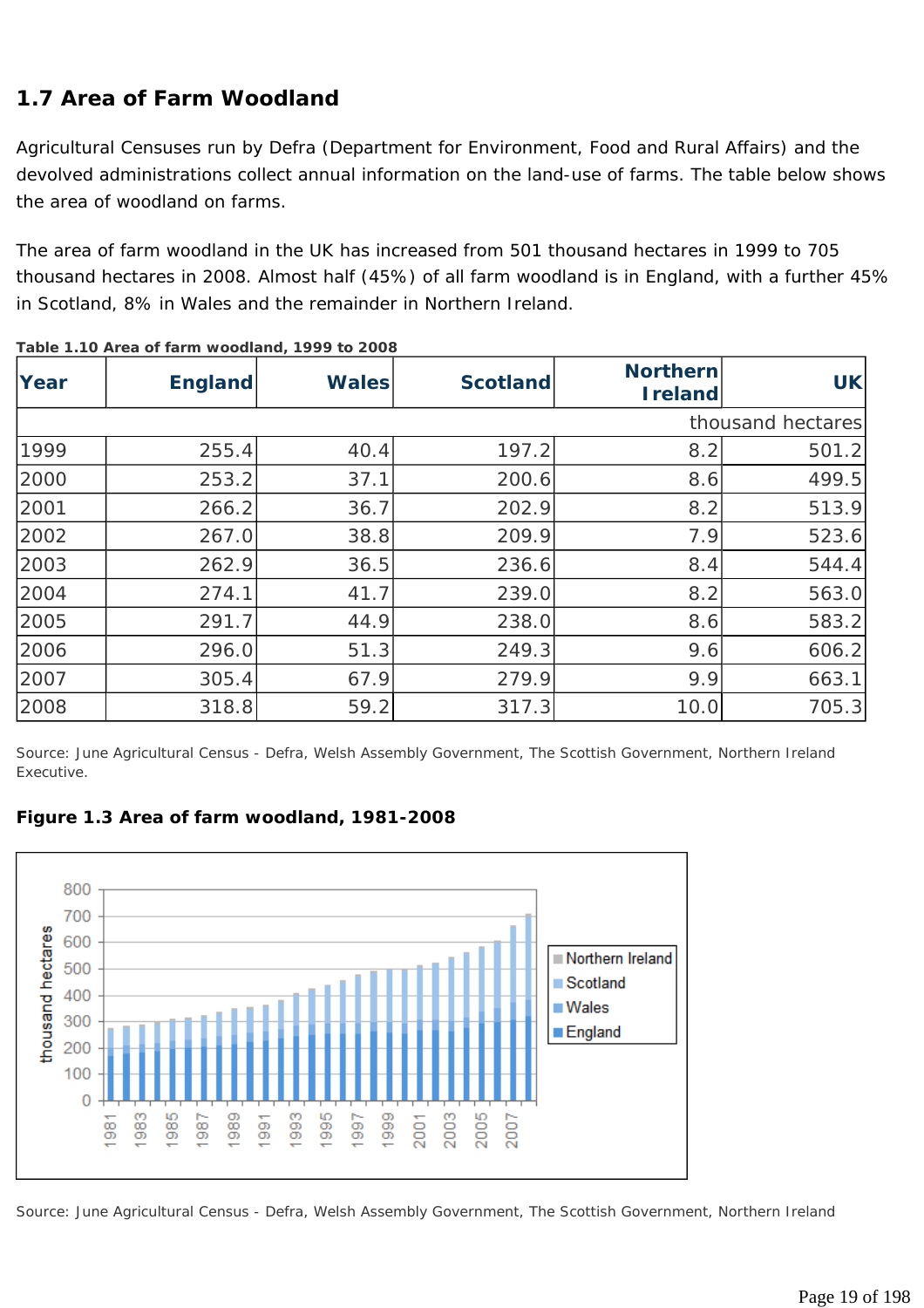*Executive.*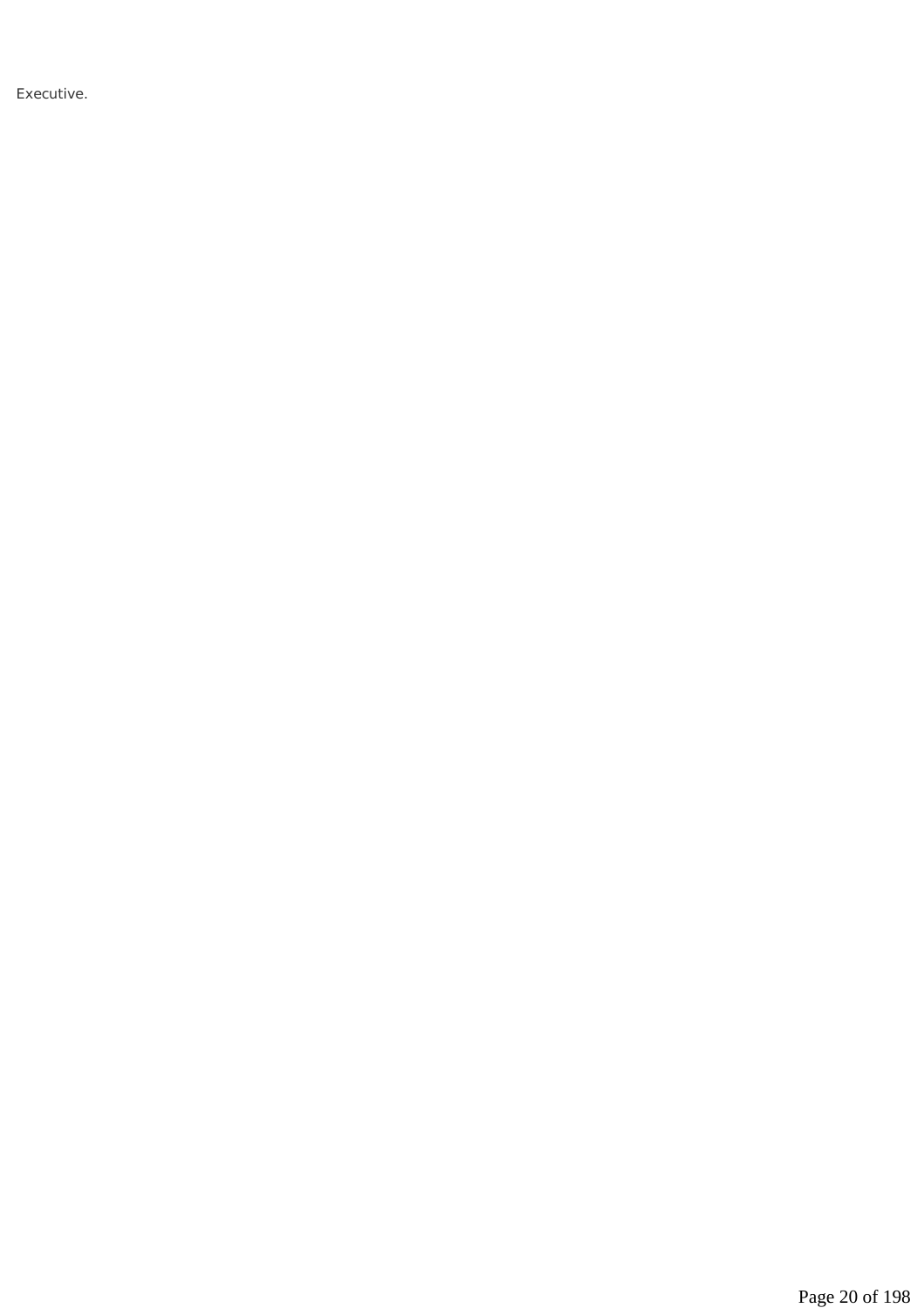# **1.9 New planting & restocking by forest type**

The total area of new planting and restocking in the UK was 21.8 thousand hectares in 2008-09. Restocking accounted for 73% of this total. Broadleaved species accounted for the majority (80%) of new planting but just 24% of the restocking area in 2008-09.

| Year<br>(ending<br>31/3)           | <b>New planting</b> |     |      | <b>Restocking</b><br><b>Total</b> |     |            |      |                                                                                  |             |  |
|------------------------------------|---------------------|-----|------|-----------------------------------|-----|------------|------|----------------------------------------------------------------------------------|-------------|--|
|                                    |                     |     |      |                                   |     |            |      | thousand hectares                                                                |             |  |
|                                    |                     |     |      |                                   |     |            |      | Conifers Broadleaves Total Conifers Broadleaves Total Conifers Broadleaves Total |             |  |
| <b>England</b>                     |                     |     |      |                                   |     |            |      |                                                                                  |             |  |
| 2004-05                            | 0.2                 | 5.1 | 5.3  | 2.0                               | 0.9 | 2.8        | 2.1  | 6.0                                                                              | 8.2         |  |
| 2005-06                            | 0.1                 | 3.6 | 3.7  | 2.1                               | 1.1 | 3.2        | 2.2  | 4.7                                                                              | 6.9         |  |
| 2006-07                            | 0.1                 | 3.1 | 3.2  | 1.8                               | 0.9 | 2.8        | 1.9  | 4.0                                                                              | 5.9         |  |
| 2007-08                            | 0.1                 | 2.5 | 2.6  | 2.0                               | 1.5 | 3.5        | 2.1  | 4.0                                                                              | 6.1         |  |
| 2008-09                            | 0.0                 | 2.1 | 2.1  | 1.7                               | 1.5 | 3.2        | 1.7  | 3.6                                                                              | 5.3         |  |
| <b>Wales</b>                       |                     |     |      |                                   |     |            |      |                                                                                  |             |  |
| 2004-05                            | 0.0                 | 0.5 | 0.5  | 1.3                               | 0.5 | 1.8        | 1.4  | 1.0                                                                              | 2.4         |  |
| 2005-06                            | 0.0                 | 0.5 | 0.5  | 1.8                               | 1.0 | 2.8        | 1.8  | 1.5                                                                              | 3.2         |  |
| 2006-07                            | 0.0                 | 0.4 | 0.4  | 2.1                               | 0.9 | 3.0        | 2.2  | 1.2                                                                              | 3.4         |  |
| 2007-08                            | 0.0                 | 0.2 | 0.2  | 1.5                               | 0.8 | 2.3        | 1.5  | 1.0                                                                              | 2.5         |  |
| 2008-09                            | 0.0                 | 0.1 | 0.1  | 1.4                               | 0.8 | 2.2        | 1.4  | 0.9                                                                              | 2.3         |  |
| <b>Scotland</b>                    |                     |     |      |                                   |     |            |      |                                                                                  |             |  |
| 2004-05                            | 1.9                 | 3.8 | 5.7  | 8.8                               | 1.6 | 10.4       | 10.7 | 5.4                                                                              | 16.1        |  |
| 2005-06                            | 1.0                 | 3.0 | 4.0  | 7.8                               | 1.2 | 9.0        | 8.8  | 4.2                                                                              | 13.0        |  |
| 2006-07                            | 2.0                 | 4.6 | 6.6  | 10.6                              | 1.8 | 12.4       | 12.6 | 6.4                                                                              | 19.0        |  |
| 2007-08                            | 0.7                 | 3.4 | 4.2  | 10.8                              | 1.8 | 12.6       | 11.5 | 5.2                                                                              | 16.7        |  |
| 2008-09                            | 1.2                 | 2.3 | 3.4  | 8.2                               | 1.4 | 9.6        | 9.3  | 3.7                                                                              | 13.0        |  |
| <b>Northern</b><br><b>I</b> reland |                     |     |      |                                   |     |            |      |                                                                                  |             |  |
| 2004-05                            | 0.0                 | 0.3 | 0.4  | 0.9                               | 0.1 | 1.0        | 0.9  | 0.4                                                                              | 1.3         |  |
| 2005-06                            | 0.0                 | 0.6 | 0.6  | 0.8                               | 0.2 | 0.9        | 0.8  | 0.7                                                                              | 1.5         |  |
| 2006-07                            | 0.0                 | 0.5 | 0.5  | 0.7                               | 0.1 | 0.8        | 0.8  | 0.5                                                                              | 1.3         |  |
| 2007-08                            | 0.1                 | 0.5 | 0.6  | 0.5                               | 0.0 | 0.5        | 0.6  | 0.5                                                                              | 1.1         |  |
| 2008-09                            | 0.0                 | 0.3 | 0.3  | 0.8                               | 0.1 | 0.8        | 0.8  | 0.3                                                                              | 1.1         |  |
| <b>UK</b>                          |                     |     |      |                                   |     |            |      |                                                                                  |             |  |
| 2004-05                            | 2.1                 | 9.8 | 11.9 | 13.0                              | 3.0 | 16.1       | 15.1 |                                                                                  | $12.8$ 28.0 |  |
| 2005-06                            | 1.1                 | 7.6 | 8.7  | 12.5                              |     | $3.4$ 15.9 | 13.7 | 11.0                                                                             | 24.6        |  |
| 2006-07                            | 2.1                 | 8.5 | 10.7 | 15.3                              | 3.6 | 19.0       | 17.5 | 12.2                                                                             | 29.6        |  |

**Table 1.11 New planting and restocking by forest type**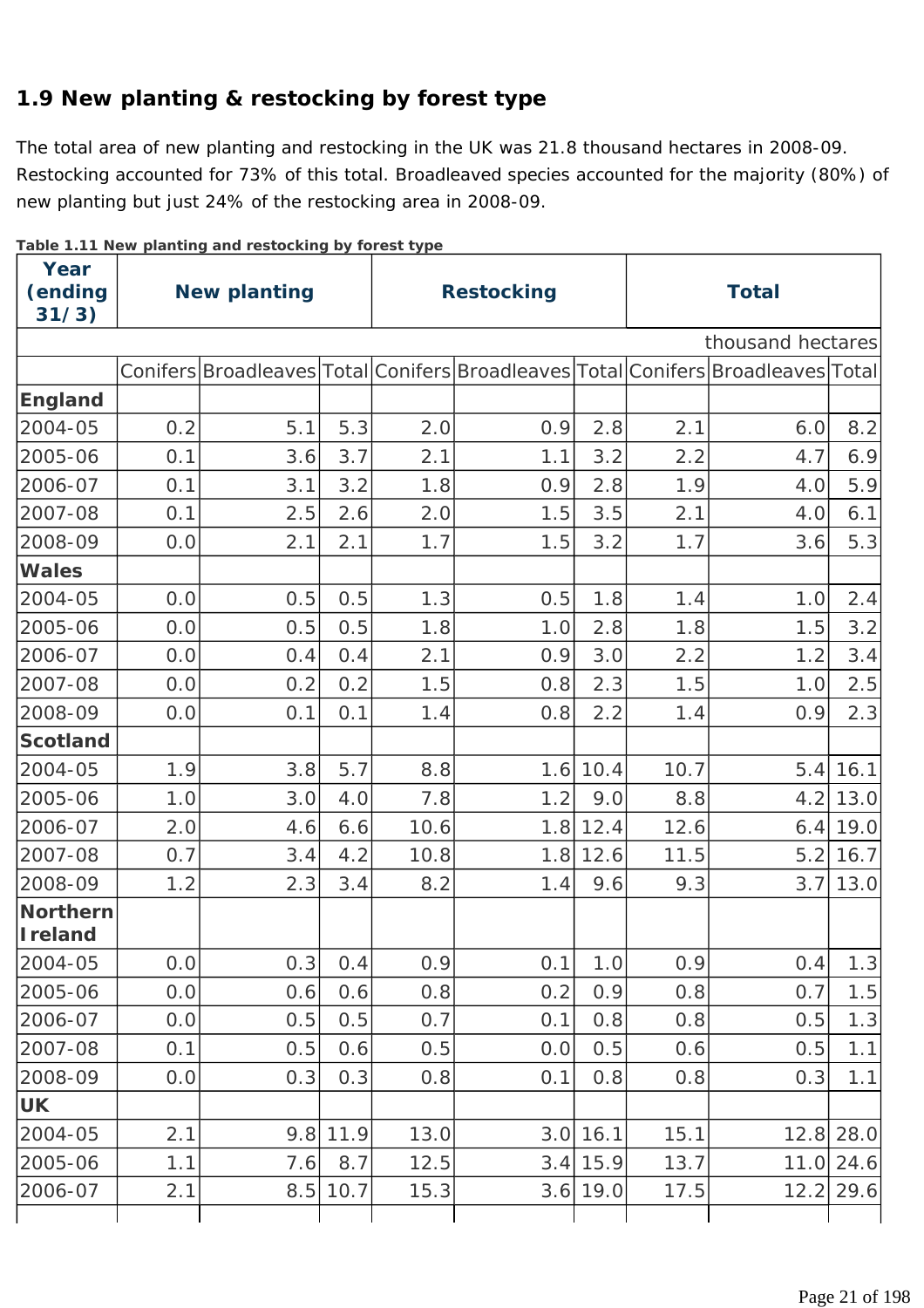| $-08$<br>2007 | $\Omega$                | -                        | $\overline{\phantom{0}}$<br>$\sim$ . | 4.8      |                                | $\sim$<br>u<br>O. | $\overline{\phantom{a}}$<br>$\sim$ $\sim$<br>ים ו<br>. J . 7 | 0.8 | 4 <sup>1</sup><br>י<br>ZU. |
|---------------|-------------------------|--------------------------|--------------------------------------|----------|--------------------------------|-------------------|--------------------------------------------------------------|-----|----------------------------|
| 2008-09       | $\sim$<br>$\cdot$ 4 $-$ | -<br><b>T</b> . <i>I</i> | $\overline{\phantom{0}}$<br>⌒<br>◡.  | ◢<br>. ے | $\mathbf -$<br>$\cup$ . $\cup$ | $\Omega$          | $\sim$<br>ິບ . ບ                                             | ◡.◡ | .8                         |

*Source: Forestry Commission, Forest Service, grant schemes.*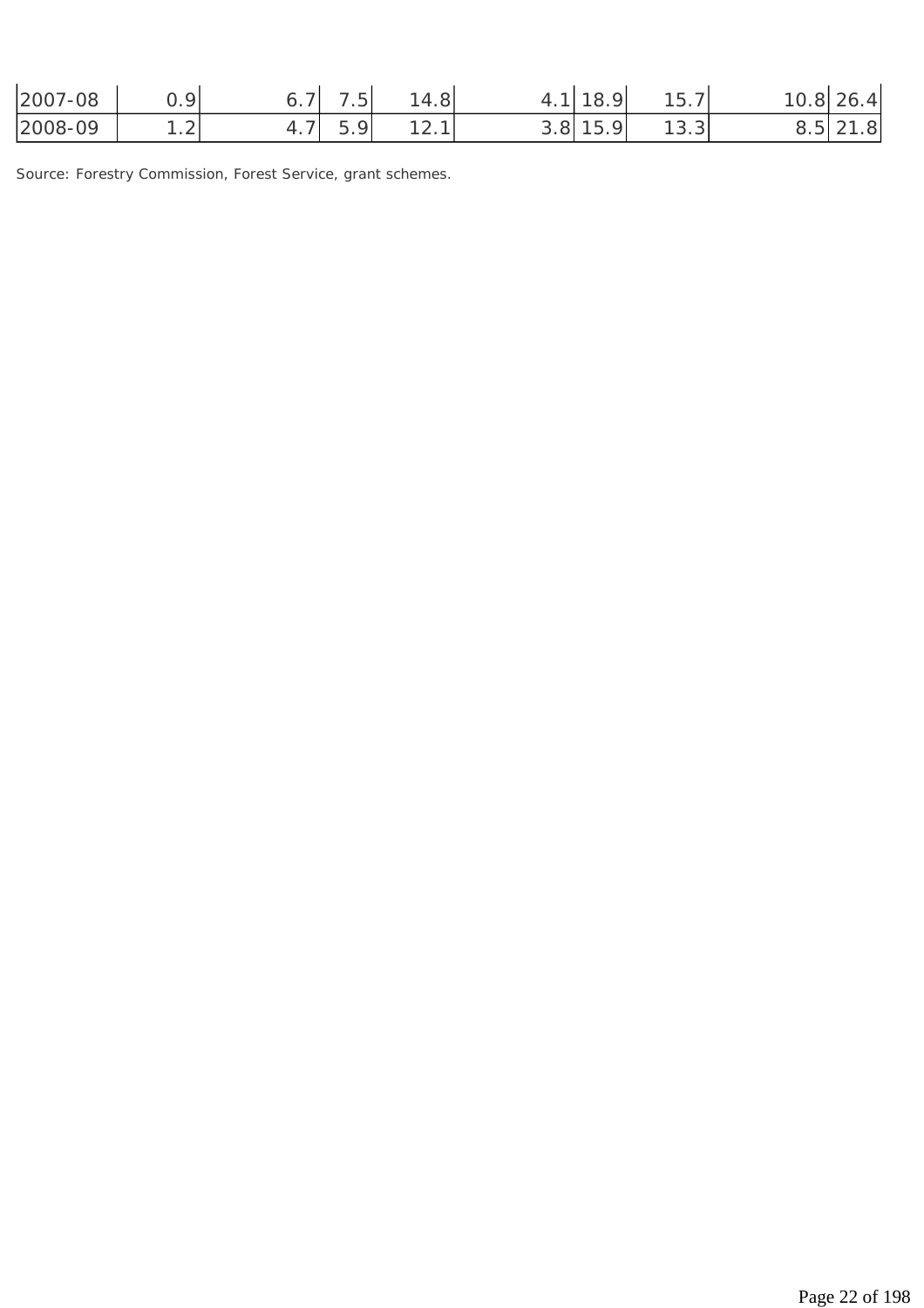# **1.10 New planting & restocking by ownership**

Most of the new planting (84% in 2008-09) takes place on non-FC/FS land. In contrast, more than half of restocking occurs on FC/FS land (58%).

| Table 1.12 New planting and restocking by ownership<br>Year<br>(ending 31/3) | <b>New Planting</b> |      |           | <b>Restocking</b> |     |            | <b>Total</b> |                                                                   |             |
|------------------------------------------------------------------------------|---------------------|------|-----------|-------------------|-----|------------|--------------|-------------------------------------------------------------------|-------------|
|                                                                              |                     |      |           |                   |     |            |              | thousand hectares                                                 |             |
|                                                                              |                     |      |           |                   |     |            |              | FC/FS Non-FC/FS Total FC/FS Non-FC/FS Total FC/FS Non-FC/FS Total |             |
| <b>England</b>                                                               |                     |      |           |                   |     |            |              |                                                                   |             |
| 2004-05                                                                      | 0.1                 | 5.3  | 5.3       | 1.9               | 0.9 | 2.8        | 1.9          | 6.2                                                               | 8.2         |
| 2005-06                                                                      | 0.2                 | 3.5  | 3.7       | 2.5               | 0.8 | 3.2        | 2.6          | 4.3                                                               | 6.9         |
| 2006-07                                                                      | 0.2                 | 2.9  | 3.2       | 1.9               | 0.9 | 2.8        | 2.1          | 3.9                                                               | 5.9         |
| 2007-08                                                                      | 0.1                 | 2.5  | 2.6       | 2.1               | 1.4 | 3.5        | 2.3          | 3.8                                                               | 6.1         |
| 2008-09                                                                      | 0.0                 | 2.1  | 2.1       | 1.8               | 1.4 | 3.2        | 1.9          | 3.4                                                               | 5.3         |
| <b>Wales</b>                                                                 |                     |      |           |                   |     |            |              |                                                                   |             |
| 2004-05                                                                      | 0.0                 | 0.5  | 0.5       | 1.6               | 0.3 | 1.8        | 1.6          | 0.8                                                               | 2.4         |
| 2005-06                                                                      | 0.0                 | 0.5  | 0.5       | 2.0               | 0.8 | 2.8        | 2.0          | 1.3                                                               | 3.2         |
| 2006-07                                                                      | 0.0                 | 0.4  | 0.4       | 2.0               | 1.0 | 3.0        | 2.0          | 1.4                                                               | 3.4         |
| 2007-08                                                                      | 0.0                 | 0.2  | 0.2       | 2.0               | 0.4 | 2.3        | 2.0          | 0.6                                                               | 2.5         |
| 2008-09                                                                      | 0.0                 | 0.1  | 0.1       | 1.6               | 0.6 | 2.2        | 1.6          | 0.7                                                               | 2.3         |
| <b>Scotland</b>                                                              |                     |      |           |                   |     |            |              |                                                                   |             |
| 2004-05                                                                      | 0.0                 | 5.6  | 5.7       | 6.2               | 4.2 | 10.4       | 6.3          |                                                                   | 9.8 16.1    |
| 2005-06                                                                      | 0.1                 | 3.9  | 4.0       | 5.2               | 3.8 | 9.0        | 5.3          |                                                                   | $7.7$ 13.0  |
| 2006-07                                                                      | 0.0                 | 6.6  | 6.6       | 6.4               |     | $6.0$ 12.4 | 6.4          |                                                                   | $12.6$ 19.0 |
| 2007-08                                                                      | 0.0                 | 4.2  | 4.2       | 5.9               | 6.7 | 12.6       | 5.9          |                                                                   | $10.8$ 16.7 |
| 2008-09                                                                      | 0.9                 | 2.5  | 3.4       | 5.2               | 4.4 | 9.6        | 6.1          |                                                                   | $7.0$ 13.0  |
| <b>Northern Ireland</b>                                                      |                     |      |           |                   |     |            |              |                                                                   |             |
| 2004-05                                                                      | 0.0                 | 0.3  | 0.4       | 0.9               | 0.1 | 1.0        | 0.9          | 0.4                                                               | 1.3         |
| 2005-06                                                                      | 0.0                 |      | $0.6$ 0.6 | 0.8               | 0.1 | 0.9        | 0.9          |                                                                   | $0.7$ 1.5   |
| 2006-07                                                                      | 0.0                 | 0.5  | 0.5       | 0.8               | 0.1 | 0.8        | 0.8          | 0.5                                                               | 1.3         |
| 2007-08                                                                      | 0.0                 | 0.5  | 0.6       | 0.5               | 0.1 | 0.5        | 0.5          | 0.6                                                               | 1.1         |
| 2008-09                                                                      | 0.0                 | 0.3  | 0.3       | 0.6               | 0.3 | 0.8        | 0.6          | 0.6                                                               | 1.1         |
| <b>UK Total</b>                                                              |                     |      |           |                   |     |            |              |                                                                   |             |
| 2004-05                                                                      | 0.1                 | 11.8 | 11.9      | 10.6              | 5.5 | 16.1       | 10.7         | 17.3                                                              | 28.0        |
| 2005-06                                                                      | 0.3                 | 8.4  | 8.7       | 10.4              | 5.5 | 15.9       | 10.7         | 13.9                                                              | 24.6        |
| 2006-07                                                                      | 0.2                 | 10.4 | 10.7      | 11.0              | 8.0 | 19.0       | 11.2         | 18.4                                                              | 29.6        |
| 2007-08                                                                      | 0.2                 | 7.4  | 7.5       | 10.4              | 8.5 | 18.9       | 10.6         | 15.9                                                              | 26.4        |
| 2008-09                                                                      | 0.9                 | 5.0  | 5.9       | 9.2               | 6.7 | 15.9       | 10.1         | 11.7                                                              | 21.8        |

**Table 1.12 New planting and restocking by ownership**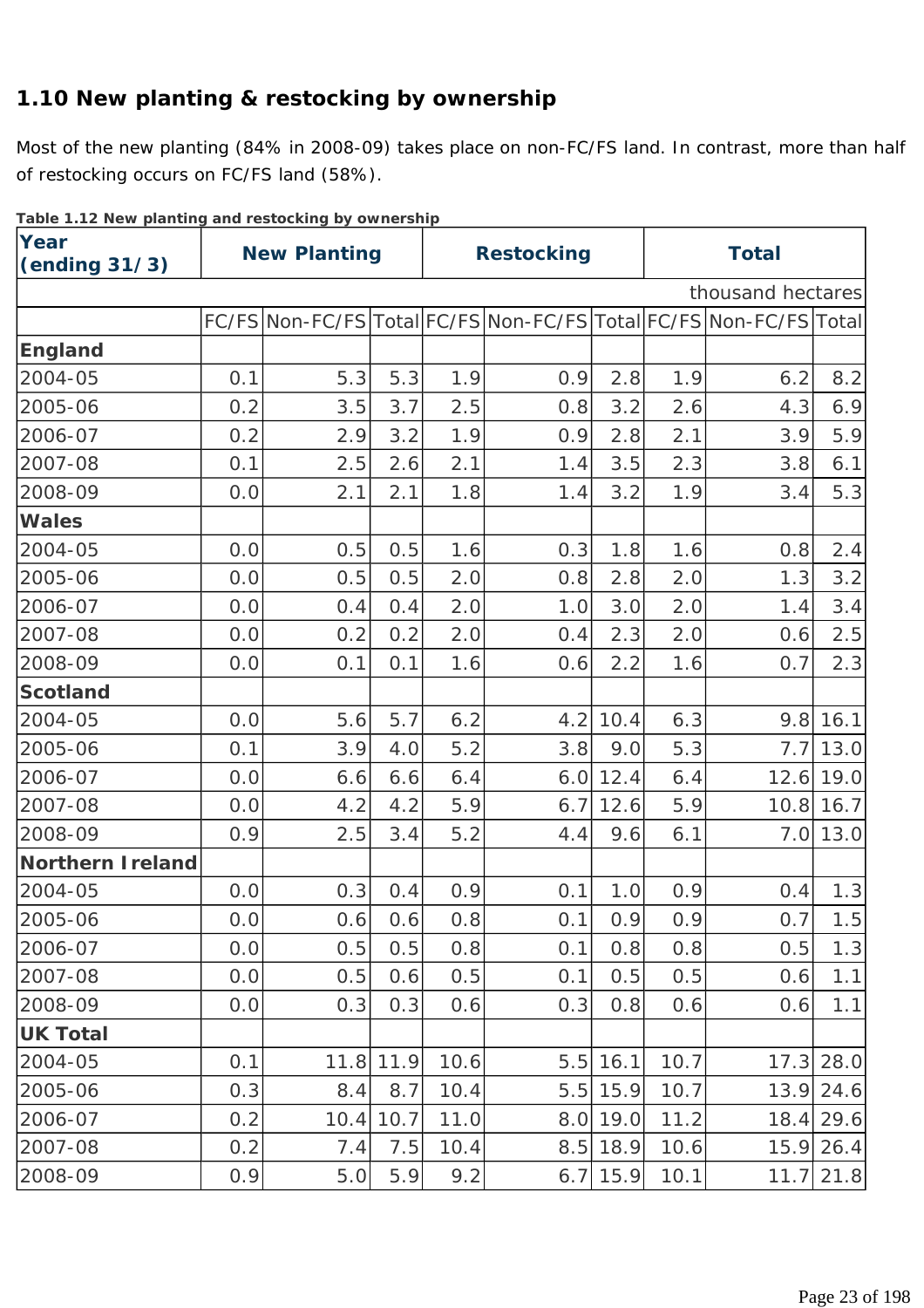*Source: Forestry Commission, Forest Service, grant schemes.*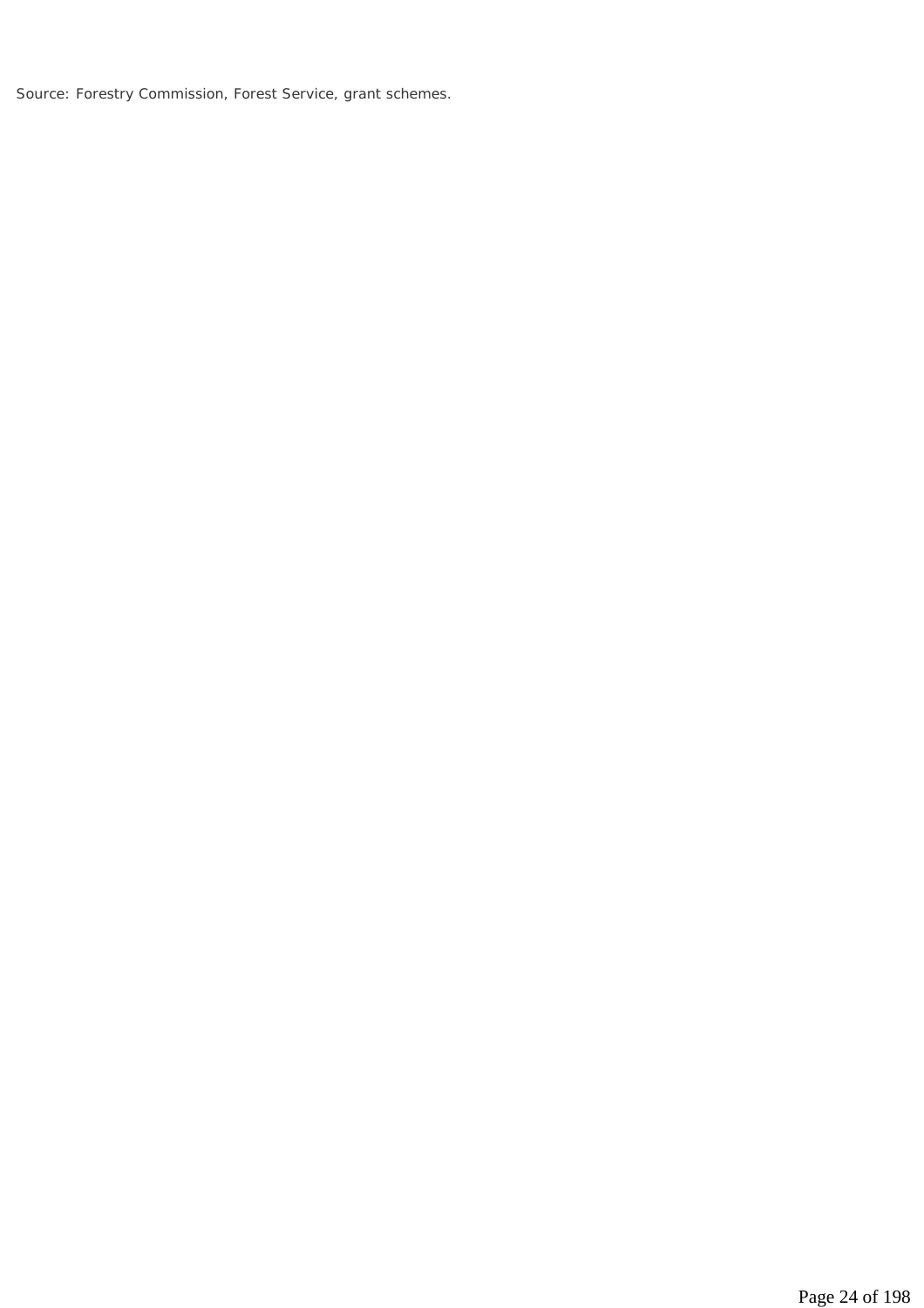#### **1.11 New planting and restocking: time series**





*Source: Forestry Commission, Forest Service, grant schemes.* 

**Figure 1.5 Restocking in the UK, 1976-2009**



*Source: Forestry Commission, Forest Service, grant schemes.*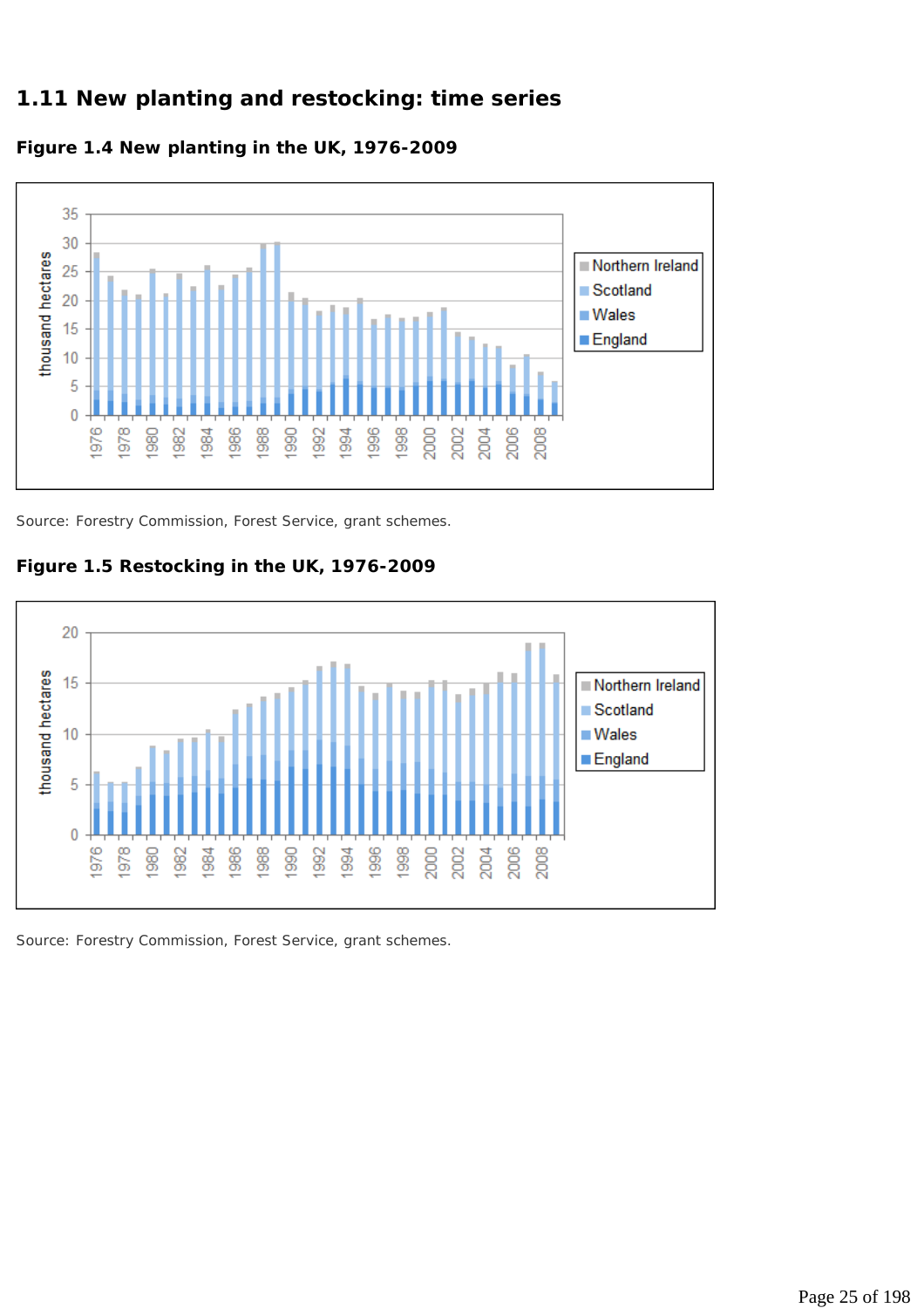# **2 UK Grown Timber**

This section covers the production of timber from woodland, and the primary processing of harvested wood to give basic wood products. International comparisons of timber production are available in the International Forestry chapter.

Timber originating from conifers is known as softwood and that from broadleaves is known as hardwood.

Use the links on the right to access data and sources on timber.

A copy of all timber tables is available to download as an Excel spreadsheet.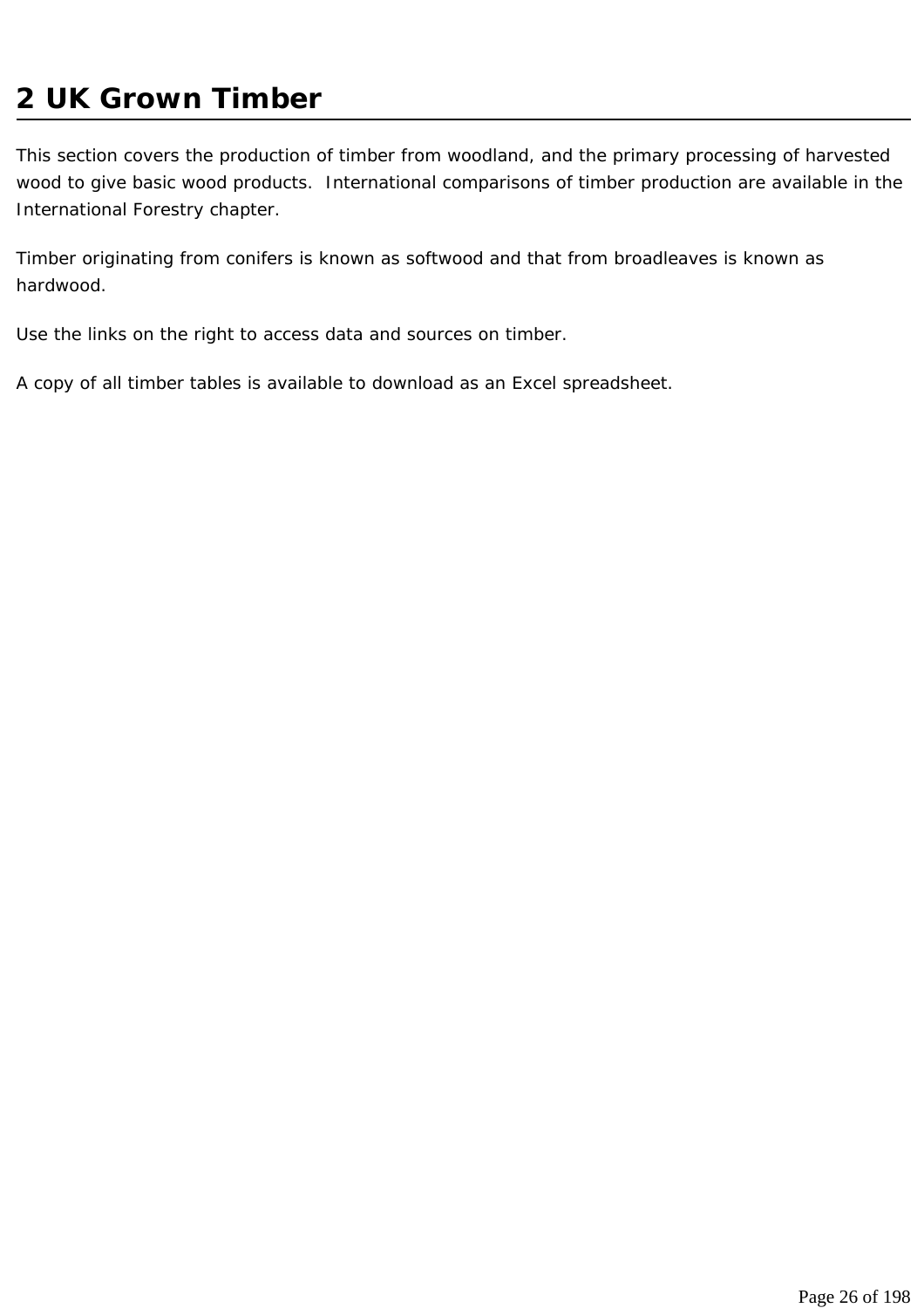#### **2.1 Wood production**

Figures for wood production (or removals) are expressed in green tonnes (i.e. weight when freshly felled). The data are derived from a number of sources:

FC/ FS figures are obtained from Forestry Commission and Forest Service administrative systems;

Non-FC/ FS softwood figures are obtained from the Private Sector Softwood Removals Survey;

Total hardwood figures are estimated from hardwood deliveries figures, which are compiled from surveys of the UK-grown timber industry, trade associations and expert estimates.

Use the links on the right to access data and sources on wood production.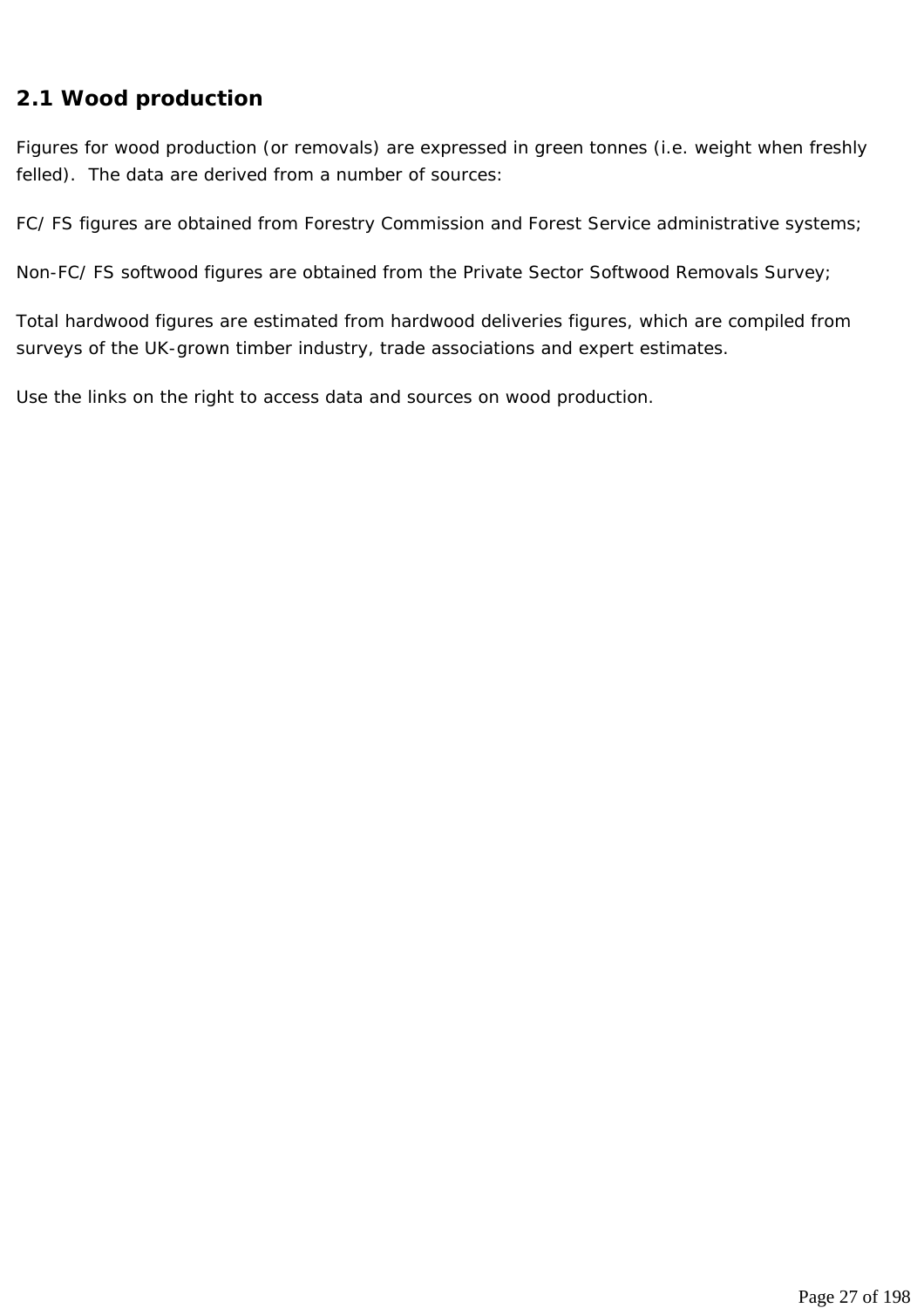#### **2.1.1 Summary: wood production**

A total of 8.4 million green tonnes of softwood was produced in the UK in 2008. This was a decrease of 7% from the previous year, but similar to the level in 2006. Over the same period, hardwood production remained almost unchanged, at 0.4 million green tonnes in 2008.

| Year |                   | <b>Softwood</b>       |                          | Hardwood <sup>1</sup> |                       |                          |
|------|-------------------|-----------------------|--------------------------|-----------------------|-----------------------|--------------------------|
|      | FC/FS<br>woodland | Non-FC/FS<br>woodland | <b>Total</b><br>softwood | FC/FS<br>woodland     | Non-FC/FS<br>woodland | <b>Total</b><br>hardwood |
|      |                   |                       |                          |                       |                       | thousand green tonnes    |
| 1999 | 4 7 2 5           | 2 5 5 5               | 7 2 8 0                  | 128                   | 547                   | 675                      |
| 2000 | 4 8 5 0           | 2 5 8 0               | 7 4 3 0                  | 130                   | 524                   | 654                      |
| 2001 | 4 6 0 4           | 2 900                 | 7 504                    | 145                   | 486                   | 632                      |
| 2002 | 4 650             | 2 9 8 2               | 7 6 3 2                  | 118                   | 502                   | 620                      |
| 2003 | 4 8 1 7           | 3 5 0 2               | 8 3 1 9                  | 117                   | 445                   | 562                      |
| 2004 | 4 8 9 4           | 3 6 2 9               | 8 5 2 4                  | 113                   | 399                   | 513                      |
| 2005 | 4 5 7 9           | 3 9 0 6               | 8 4 8 5                  | 101                   | 492                   | 593                      |
| 2006 | 4 5 8 2           | 3 9 2 9               | 8 5 1 1                  | 45                    | 392                   | 438                      |
| 2007 | 4 6 5 3           | 4 3 6 3               | 9 0 1 6                  | 40                    | 400                   | 440                      |
| 2008 | 4 4 1 5           | 4 0 0 5               | 8 4 2 0                  | 43                    | 389                   | 432                      |

**Table 2.1 Wood production, 1999-2008**

*Source: Forestry Commission, Forest Service, industry surveys, industry associations.* 

*Notes:* 

*1. Most hardwood production in the UK comes from non-FC/ FS woodland; the figures are estimates based on reported deliveries to wood processing industries and others.*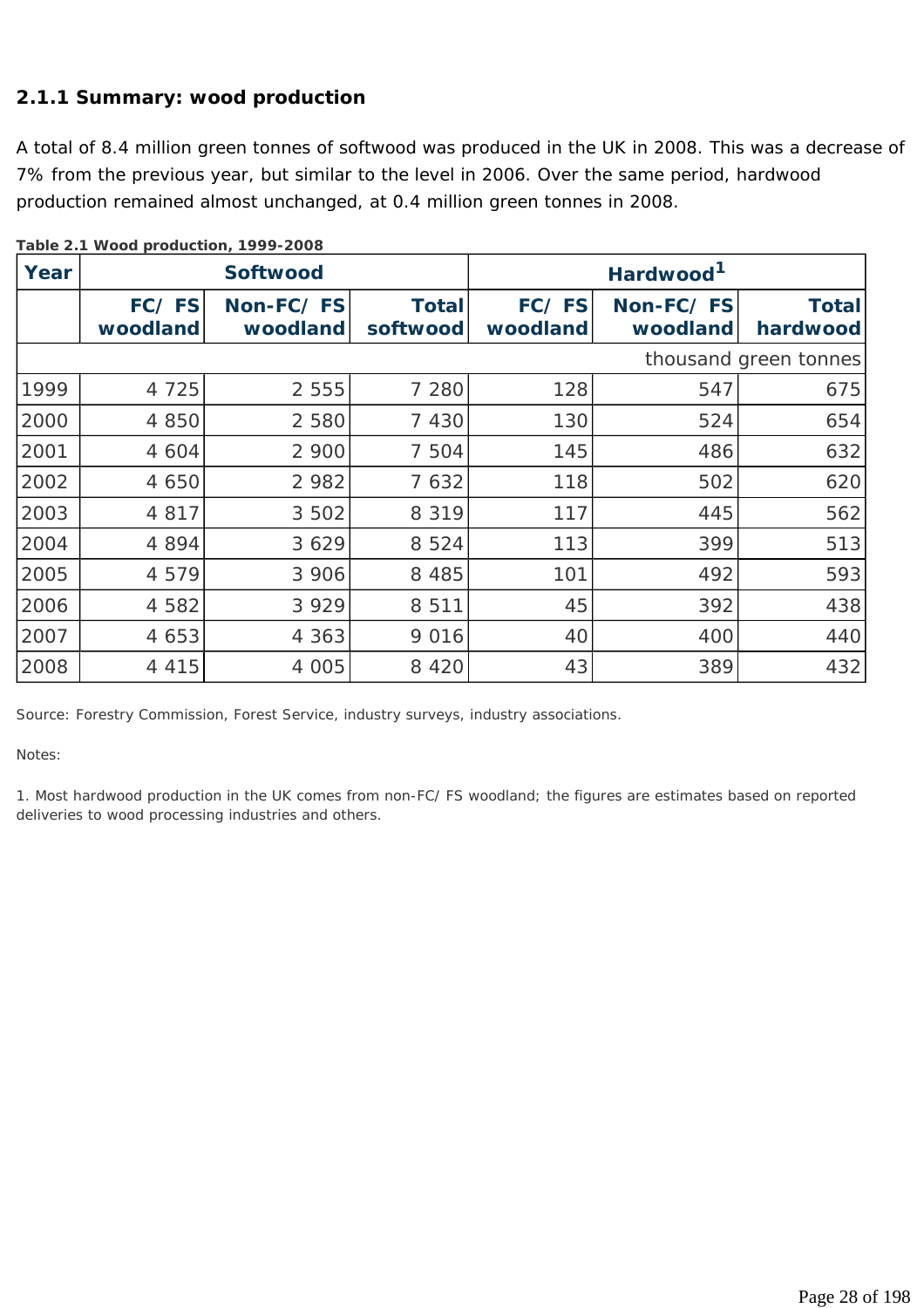#### **2.1.2 Private sector softwood removals survey**

It is estimated that a total of 4.0 million green tonnes of softwood was removed from non-FC/ FS woodlands in 2008. This is an 8% decrease from the previous year, but a 2% increase from the 2006 figure.

|      | Table 2.2 Private sector softwood removals survey , 1999-2008 |                             |          |                            |  |  |  |  |  |
|------|---------------------------------------------------------------|-----------------------------|----------|----------------------------|--|--|--|--|--|
| Year |                                                               | Survey results <sup>2</sup> | % change | <b>Estimated UK totall</b> |  |  |  |  |  |
|      |                                                               |                             |          | thousand green tonnes      |  |  |  |  |  |
|      | Previous year                                                 | Latest year                 |          |                            |  |  |  |  |  |
| 1999 | 1 783                                                         | 1 7 2 7                     | $-3%$    | 2 5 5 5                    |  |  |  |  |  |
| 2000 | 1 631                                                         | 1 647                       | 1%       | 2 5 8 0                    |  |  |  |  |  |
| 2001 | 1 634                                                         | 1837                        | 12%      | 2 900                      |  |  |  |  |  |
| 2002 | 1839                                                          | 1891                        | 3%       | 2 9 8 2                    |  |  |  |  |  |
| 2003 | 1891                                                          | 2 2 2 1                     | 17%      | 3 5 0 2                    |  |  |  |  |  |
| 2004 | 2 2 9 3                                                       | 2 3 7 6                     | 4%       | 3 6 2 9                    |  |  |  |  |  |
| 2005 | 2 5 9 5                                                       | 2 7 9 3                     | 8%       | 3 9 0 6                    |  |  |  |  |  |
| 2006 | 3 0 8 1                                                       | 3 0 9 9                     | 1%       | 3 9 2 9                    |  |  |  |  |  |
| 2007 | 3 1 0 5                                                       | 3 4 4 8                     | 11%      | 4 3 6 3                    |  |  |  |  |  |
| 2008 | 3 5 2 3                                                       | 3 2 3 4                     | $-8%$    | 4 0 0 5                    |  |  |  |  |  |

**Table 2.2 Private sector softwood removals survey1, 1999-2008**

*Source: Private Sector Softwood Removals Survey* 

*Notes:* 

- *1. Removals from non-FC/ FS woodlands only.*
- *2. Survey results exclude Northern Ireland before 2004.*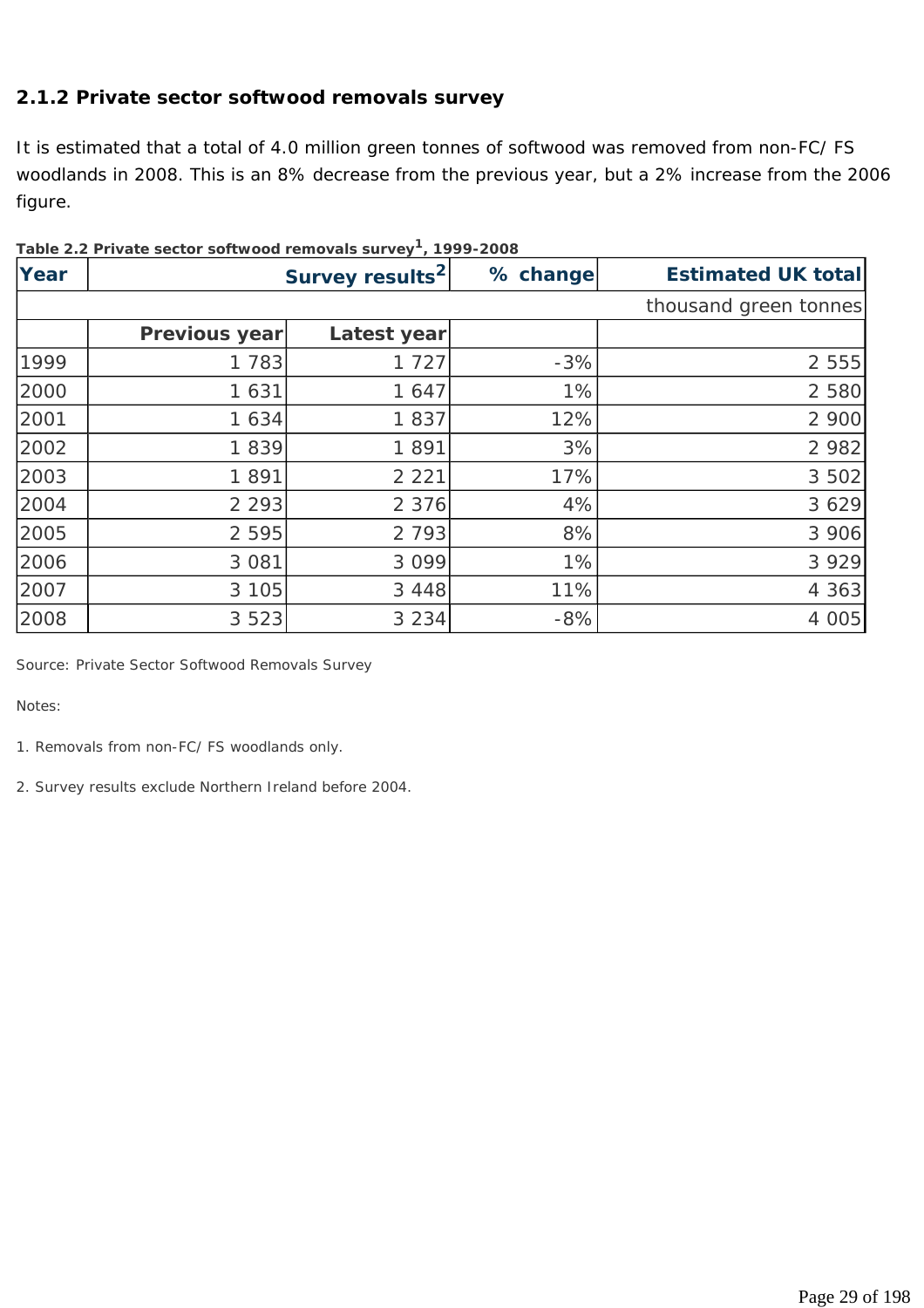# **2.1.3 Origin of non-FC/ FS removals**

It is estimated that 74% of all softwood removals from non-FC/ FS woodlands were harvested in Scotland, 17% in England, 9% in Wales and the remainder in Northern Ireland in 2008.

| Year | $1000$ 2.0 Not 1 of 10 Softwood reflievals by country $1777$ 2000<br><b>England</b> | <b>Wales</b> | <b>Scotland</b> | <b>Northern</b><br><b>Ireland</b> | UK                   |
|------|-------------------------------------------------------------------------------------|--------------|-----------------|-----------------------------------|----------------------|
|      |                                                                                     |              |                 |                                   | per cent of UK total |
| 1999 | 18.7                                                                                | 12.1         | 68.0            | 1.2                               | 100.0                |
| 2000 | 19.5                                                                                | 12.5         | 66.8            | 1.1                               | 100.0                |
| 2001 | 18.8                                                                                | 13.0         | 67.2            | 1.0                               | 100.0                |
| 2002 | 12.9                                                                                | 11.7         | 74.5            | 1.0                               | 100.0                |
| 2003 | 14.9                                                                                | 9.2          | 75.0            | 0.8                               | 100.0                |
| 2004 | 13.8                                                                                | 8.9          | 76.5            | 0.8                               | 100.0                |
| 2005 | 15.3                                                                                | 7.6          | 76.1            | 1.0                               | 100.0                |
| 2006 | 16.0                                                                                | 8.9          | 74.6            | 0.5                               | 100.0                |
| 2007 | 15.0                                                                                | 9.1          | 75.3            | 0.7                               | 100.0                |
| 2008 | 17.0                                                                                | 8.7          | 73.6            | 0.6                               | 100.0                |

**Table 2.3 Non-FC/ FS softwood removals by country, 1999-2008**

*Source: Private Sector Softwood Removals Survey*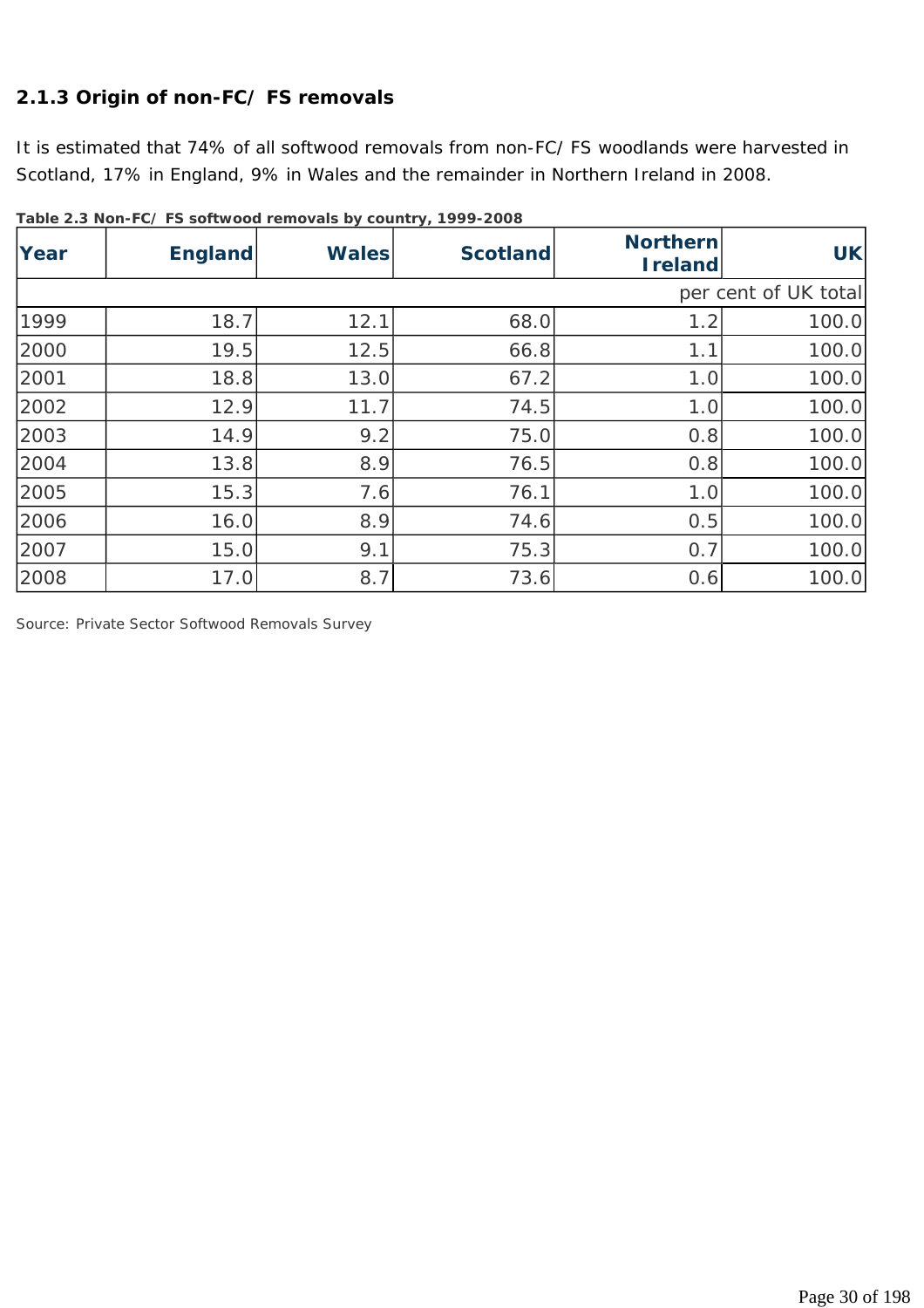#### **2.1.4 Origin of FC/ FS removals**

Information on removals from Forestry Commission (FC) and Forest Service (FS) woodlands is extracted from administrative systems.

A total of 4.4 million green tonnes of softwood was removed from FC/ FS woodlands in 2008, a 5% decrease from the 2007 level. Over on half (53%) of FC/ FS softwood removals in 2008 occurred in Scotland, 25% in England, 13% in Wales and 9% in Northern Ireland.

| Year | <b>England</b> | <b>Wales</b> | <b>Scotland</b> | <b>Northern</b><br><b>Ireland</b> | <b>UK</b>             |
|------|----------------|--------------|-----------------|-----------------------------------|-----------------------|
|      |                |              |                 |                                   | thousand green tonnes |
| 1999 | 1 266          | 836          | 2 3 5 1         | 273                               | 4 7 2 5               |
| 2000 | 1 1 5 6        | 752          | 2 6 1 6         | 326                               | 4 8 5 0               |
| 2001 | 1 0 7 5        | 779          | 2 3 5 4         | 396                               | 4 604                 |
| 2002 | 1 1 0 3        | 894          | 2 2 6 8         | 385                               | 4 650                 |
| 2003 | 1 107          | 880          | 2 4 0 5         | 424                               | 4 8 1 7               |
| 2004 | 1 2 0 4        | 783          | 2 5 2 7         | 380                               | 4 8 9 4               |
| 2005 | 1 165          | 673          | 2 3 8 8         | 353                               | 4 5 7 9               |
| 2006 | 1 1 5 2        | 612          | 2 4 5 4         | 364                               | 4 5 8 2               |
| 2007 | 1 2 1 1        | 584          | 2 4 9 6         | 363                               | 4 6 5 3               |
| 2008 | 1 100          | 556          | 2 3 6 2         | 398                               | 4 4 1 5               |

**Table 2.4 FC/ FS softwood removals by country, 1999-2008**

*Source: Forestry Commission, Forest Service.*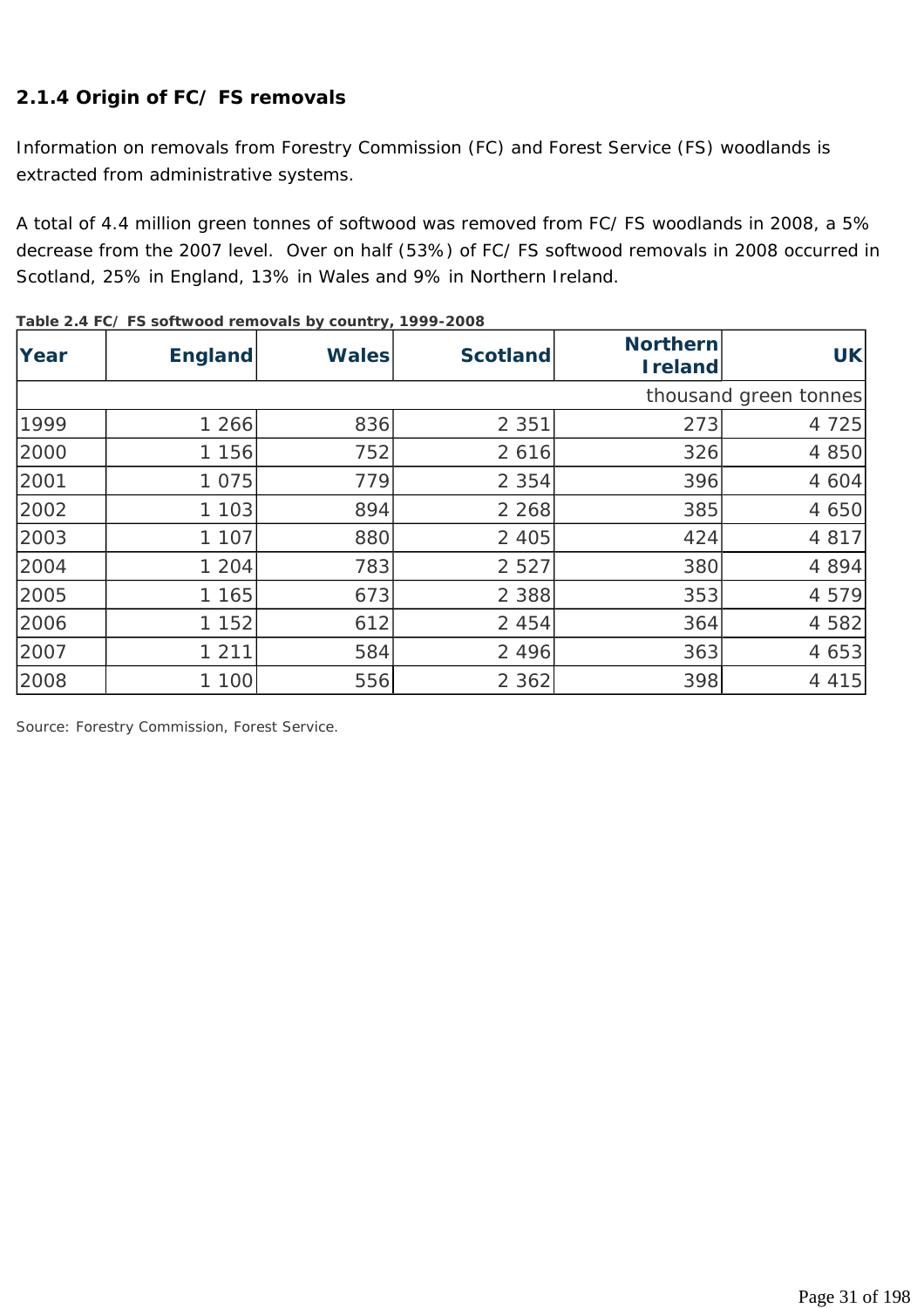#### **2.1.5 Softwood availability forecasts**

Softwood availability forecasts are taken from the 2005 forecast, published in September 2006 (not National Statistics). Strictly, they are forecasts of availability rather than production, as they do not take account of financial factors or the state of markets, which may cause production to be delayed or brought forward. More information and detailed breakdowns of GB forecasts are available in UK: new forecast of softwood availability in the November 2006 edition of Forestry & British Timber.

Softwood production in the UK is projected to increase to an annual average of almost 12 million green tonnes over the five year period 2017 to 2021. The majority of this softwood is projected to come from non-FC/ FS woodland.

| <b>Annual average</b><br>in the five years | <b>England</b> | <b>Wales</b> | <b>Scotland</b> | <b>Northern</b><br><b>I</b> reland | <b>UK</b>             |
|--------------------------------------------|----------------|--------------|-----------------|------------------------------------|-----------------------|
|                                            |                |              |                 |                                    | thousand green tonnes |
| FC/FS                                      |                |              |                 |                                    |                       |
| 2007 - 2011                                | 1 1 1 9        | 645          | 2 644           | 370                                | 4 7 7 8               |
| 2012 - 2016                                | 1 1 7 0        | 721          | 3 0 8 3         | 474                                | 5 4 4 7               |
| 2017 - 2021                                | 1 1 4 8        | 649          | 3 3 5 5         | 468                                | 5 6 20                |
| 2022 - 2026                                | 981            | 610          | 3 0 2 4         | 433                                | 5 0 4 8               |
| Non-FC/FS                                  |                |              |                 |                                    |                       |
| 2007 - 2011                                | 1 5 2 0        | 547          | 2 9 9 5         | 16                                 | 5 0 7 8               |
| 2012 - 2016                                | 1 638          | 610          | 3 5 8 3         | 16                                 | 5 847                 |
| 2017 - 2021                                | 1 763          | 622          | 3 9 5 9         | 16                                 | 6361                  |
| 2022 - 2026                                | 1 800          | 610          | 4 0 9 5         | 16                                 | 6 5 2 2               |
| <b>Total softwood</b>                      |                |              |                 |                                    |                       |
| 2007 - 2011                                | 2 6 3 9        | 1 1 9 3      | 5 6 3 8         | 386                                | 9 8 5 6               |
| 2012 - 2016                                | 2 8 0 7        | 1 3 3 1      | 6 6 6 6         | 490                                | 11 294                |
| 2017 - 2021                                | 2 9 1 0        | 1 2 7 1      | 7 3 1 5         | 484                                | 11 980                |
| 2022 - 2026                                | 2 7 8 1        | 1 2 2 0      | 7 1 1 9         | 449                                | 11 570                |

**Table 2.5 Softwood availability forecasts**

*Not National Statistics.* 

*Source: 2005 UK Forecast of Softwood Availability (Forestry Commission, 2006)* 

No forecasts are published for hardwood.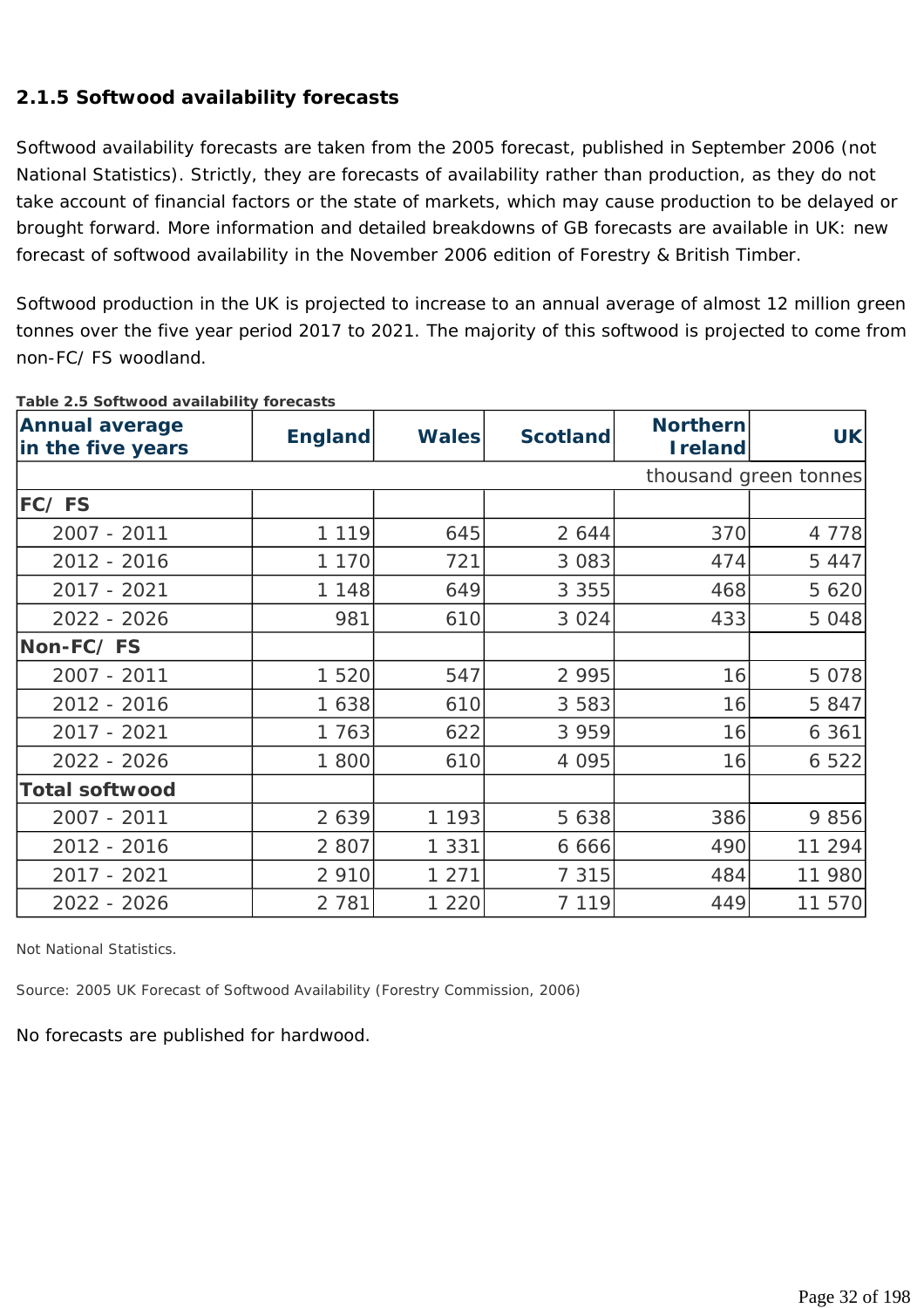### **2.2 Deliveries of UK grown roundwood**

Figures for deliveries of UK grown roundwood to wood processing industries and others are expressed in green tonnes (i.e. weight when freshly felled). The data are derived from a number of sources, including surveys of the UK-grown timber industry, trade associations and expert estimates. Further details on data sources and methodology are available using the links on the right.

The statistics presented on deliveries cover summary tables for softwood and hardwood, as well as more detailed tables. Use the links on the right to access data and sources on deliveries.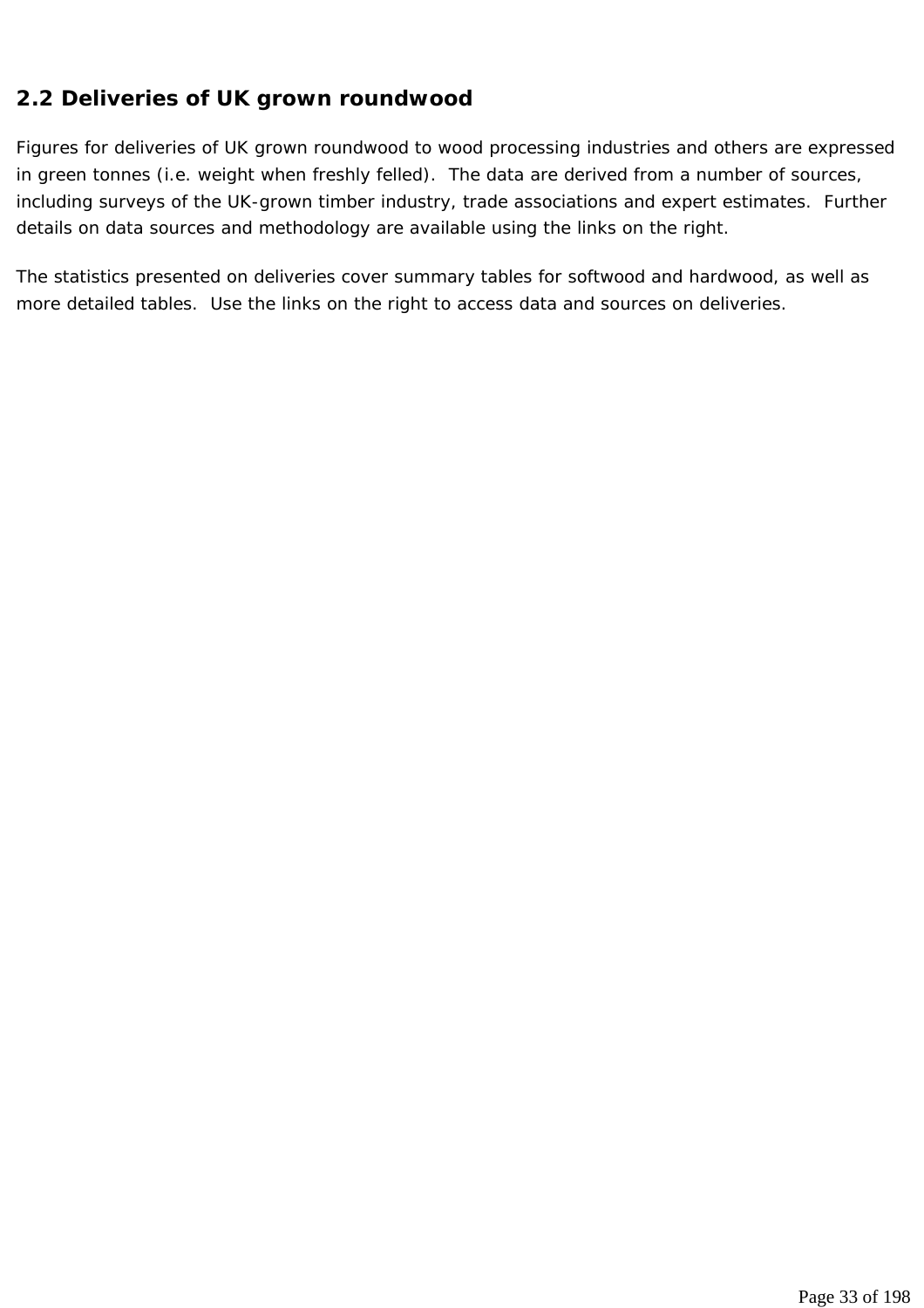#### **2.2.1 Softwood deliveries**

A total of 8.2 million green tonnes of UK grown softwood was delivered to UK wood processing industries and others in 2008. This represented a 7% decrease from the 2007 total, but was similar to the level in 2006.

Sawmills accounted for the majority of softwood deliveries (61%). A further 15% of softwood was delivered to woodbased panel mills and 6% to integrated pulp and paper mills. Roundwood exports in 2008 accounted for 9% of all softwood deliveries.

|                       |         | Year Sawmills Pulpmills | <b>Woodbased</b><br>panels |     | Fencing Woodfuel <sup>1</sup> Other <sup>2</sup> Exports <sup>3</sup> |     |     | Totall  |
|-----------------------|---------|-------------------------|----------------------------|-----|-----------------------------------------------------------------------|-----|-----|---------|
| thousand green tonnes |         |                         |                            |     |                                                                       |     |     |         |
| 1999                  | 4 4 5 2 | 660                     | 1 6 1 3                    | 385 | 100                                                                   | 32  | 24  | 7 266   |
| 2000                  | 4 4 7 6 | 695                     | 1 685                      | 347 | 100                                                                   | 32  | 16  | 7 3 5 1 |
| 2001                  | 4 5 9 8 | 668                     | 1 680                      | 324 | 100                                                                   | 31  | 61  | 7 463   |
| 2002                  | 4 677   | 696                     | 1 456                      | 289 | 100                                                                   | 29  | 133 | 7 380   |
| 2003                  | 4 8 1 2 | 704                     | 1 4 8 6                    | 264 | 100                                                                   | 45  | 307 | 7 718   |
| 2004                  | 4 9 5 3 | 483                     | 1 5 2 5                    | 272 | 100                                                                   | 79  | 610 | 8 0 2 2 |
| 2005                  | 4 9 2 4 | 500                     | 1 502                      | 320 | 100                                                                   | 95  | 705 | 8 1 4 6 |
| 2006                  | 5 2 1 0 | 481                     | 1 365                      | 275 | 100                                                                   | 114 | 643 | 8 1 8 8 |
| 2007                  | 5 5 9 1 | 472                     | 1 362                      | 296 | 200                                                                   | 113 | 759 | 8 7 9 3 |
| 2008                  | 4 9 5 5 | 515                     | 1 2 1 9                    | 341 | 300                                                                   | 116 | 733 | 8 1 7 9 |

|  | Table 2.6 Deliveries of UK grown softwood, 1999-2008 |  |  |
|--|------------------------------------------------------|--|--|
|--|------------------------------------------------------|--|--|

*Source: industry surveys, industry associations.* 

*Notes:* 

*1. Woodfuel reported here is derived from stemwood, and from 2007 include estimated roundwood use for biomass energy. The figures are estimated by the Expert Group on Timber and Trade Statistics.* 

*2. Includes shavings and poles. Quantities for some uses are estimates by the Expert Group on Timber and Trade Statistics.* 

*3. Exports exclude Northern Ireland before 2004.* 

#### **Figure 2.1 Deliveries of UK grown softwood**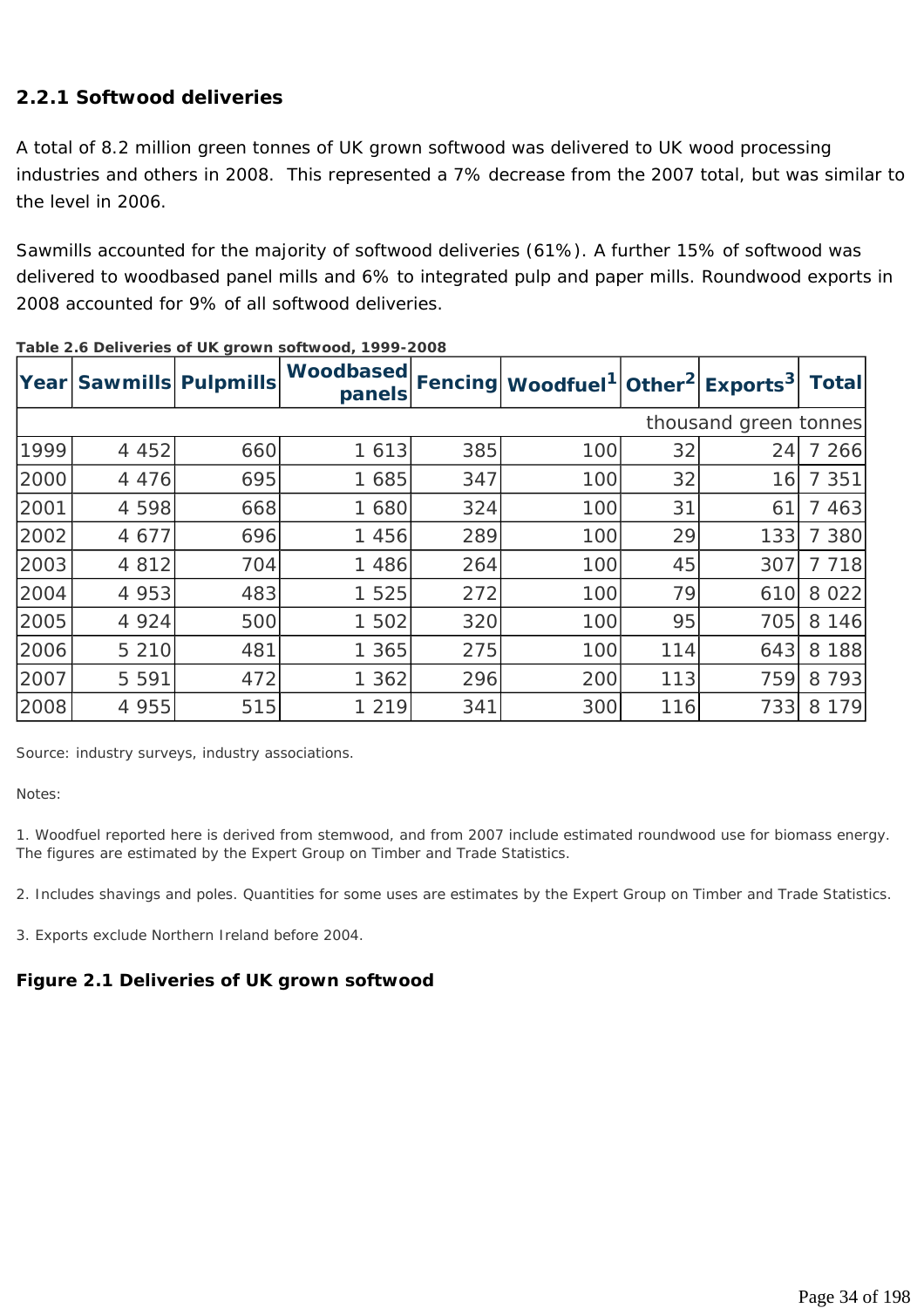

*Source: industry surveys, industry associations.*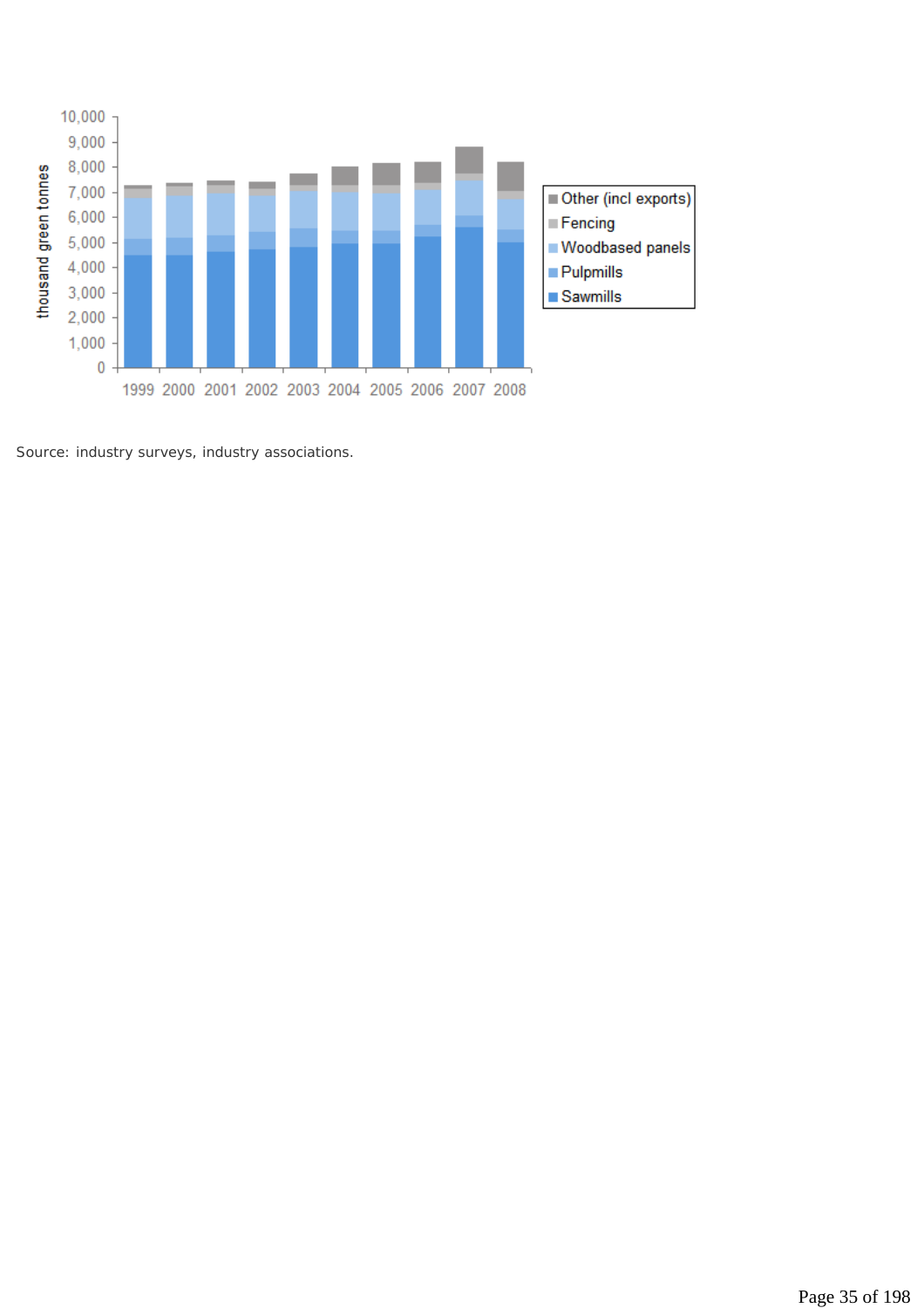#### **2.2.2 Hardwood deliveries**

A total of 0.4 million green tonnes of UK grown hardwood were delivered to UK wood processing industries and others in 2008.

The majority of UK hardwood deliveries (69%) were used for woodfuel.

| Year                  | <b>Sawmills</b> | <b>Pulpmills</b> | Woodbased<br>panels | Woodfuel <sup>1</sup> | Other <sup>2</sup> | <b>Total</b> |
|-----------------------|-----------------|------------------|---------------------|-----------------------|--------------------|--------------|
| thousand green tonnes |                 |                  |                     |                       |                    |              |
| 1999                  | 227             | 191              | 52                  | 150                   | 55                 | 675          |
| 2000                  | 199             | 200              | 50                  | 150                   | 55                 | 654          |
| 2001                  | 183             | 209              | 35                  | 150                   | 55                 | 632          |
| 2002                  | 162             | 210              | 43                  | 150                   | 55                 | 620          |
| 2003                  | 138             | 215              | 4                   | 150                   | 55                 | 562          |
| 2004                  | 92              | 214              | ⌒                   | 150                   | 55                 | 513          |
| 2005                  | 72              | 214              | $\overline{2}$      | 250                   | 55                 | 593          |
| 2006                  | 64              | 54               |                     | 250                   | 70                 | 438          |
| 2007                  | 66              |                  | 5                   | 300                   | 69                 | 440          |
| 2008                  | 67              |                  | 2                   | 300                   | 63                 | 432          |

**Table 2.7 Deliveries of UK grown hardwood, 1999-2008** 

*Source: industry surveys, industry associations.* 

#### *Notes:*

*1. Woodfuel reported here is derived from stemwood, and from 2007 include estimated roundwood use for biomass energy. The figures are estimated by the Expert Group on Timber and Trade Statistics. The apparent increase in woodfuel from 2004 to 2005 reflects a new estimate of the level of hardwood deliveries for woodfuel and should not be interpreted as an increase in a single year. Woodfuel includes wood for charcoal; charcoal production in the UK is estimated to be about 5 thousand tonnes, with about 7 green tonnes of wood required to make one tonne of charcoal.* 

*2. Includes round fencing and roundwood exports. Quantities for hardwood fencing and some other uses are estimates by the Expert Group on Timber and Trade Statistics.* 

#### **Figure 2.2 Deliveries of UK grown hardwood**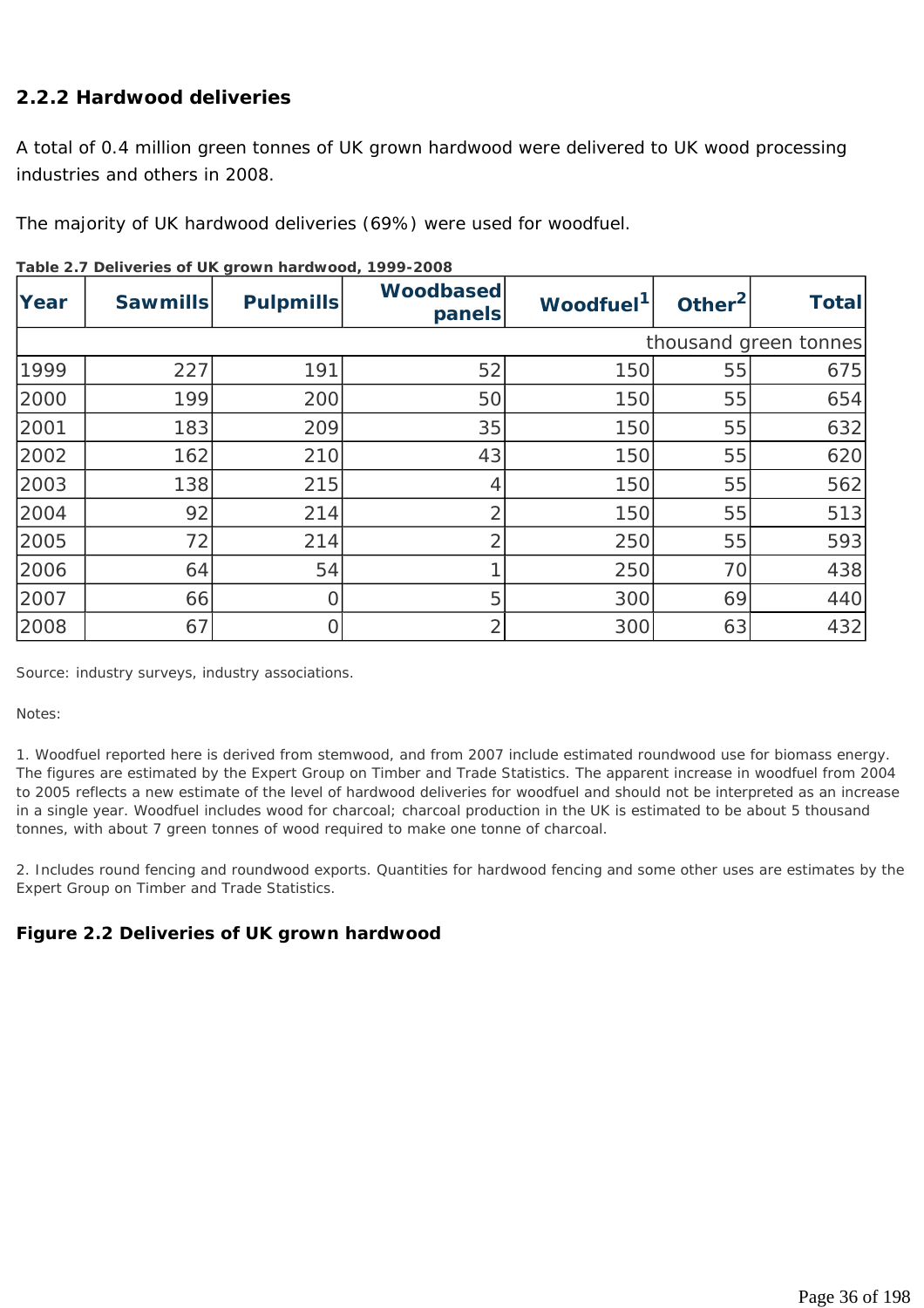

*Source: industry surveys, industry associations.* 

#### *Notes:*

*1. Other includes woodfuel, round fencing and roundwood exports.*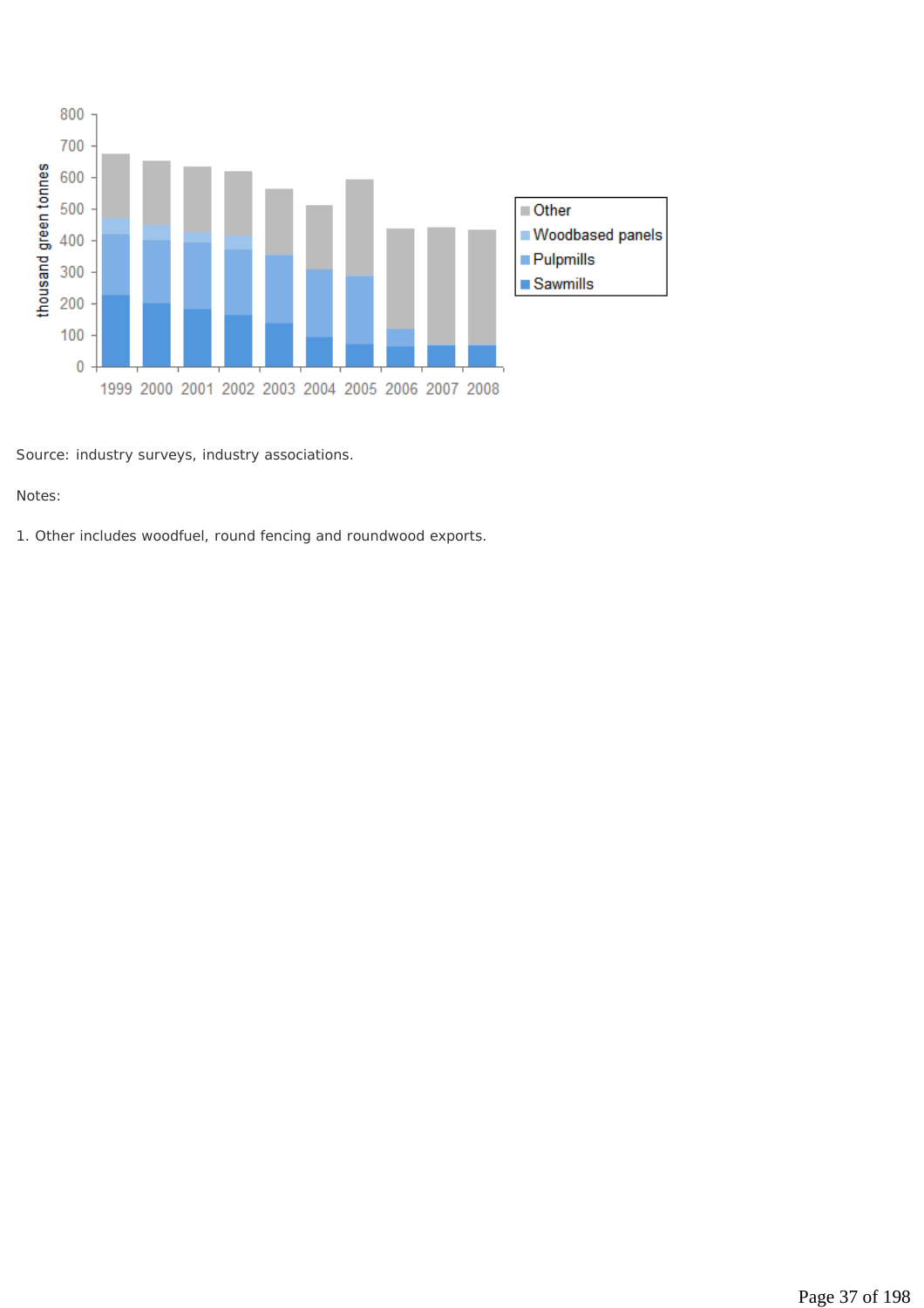# **2.3 Sawmills - All Mills**

Data are collected by the Forestry Commission in an annual Sawmill Survey. Summary results, covering number of mills, consumption and production are available for all mills. More detailed figures are available for larger mills only (sawmills producing at least 10 thousand  $m^3$  sawnwood).

Consumption units are given in green tonnes. For production, the units used are  $m^3$  sawnwood.

Use the links on the right to access data and sources on sawmills.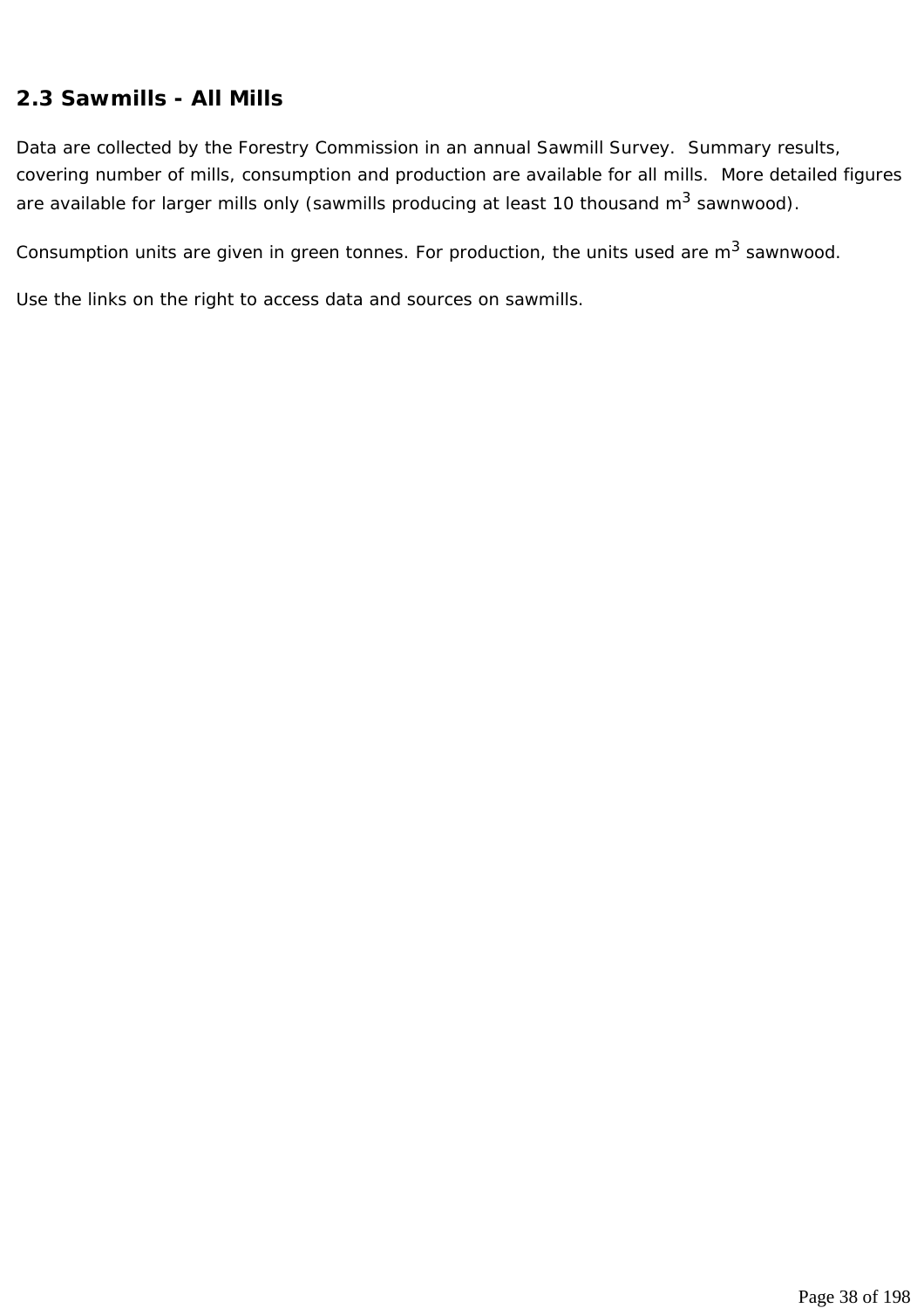### **2.3.1 Summary: consumption & production**

Sawmills consumed a total of 5.1 million green tonnes of softwood in 2008, a decrease of 12% from the 2007 figure but similar to the level in 2005. Hardwood consumption increased by 1% from 2007 to 89 thousand green tonnes in 2008.

| Year | <b>Softwood</b>                  |  |           |                                                                                  | <b>Hardwood</b>         |    |     |                                  |
|------|----------------------------------|--|-----------|----------------------------------------------------------------------------------|-------------------------|----|-----|----------------------------------|
|      |                                  |  |           | consumption: thousand green tonnes, production: thousand m <sup>3</sup> sawnwood |                         |    |     |                                  |
|      | <b>Consumption of Production</b> |  |           |                                                                                  |                         |    |     | <b>Consumption of Production</b> |
|      | UK grown Imported Total          |  |           |                                                                                  | UK grown Imported Total |    |     |                                  |
| 1999 | 4 4 5 2                          |  | 227 4 679 | 2 5 3 0                                                                          | 227                     |    | 234 | 120                              |
| 2000 | 4 4 7 6                          |  | 234 4 711 | 2 5 1 5                                                                          | 199                     | 11 | 210 | 108                              |
| 2001 | 4 5 9 8                          |  | 239 4 838 | 2 5 8 3                                                                          | 183                     | 17 | 200 | 97                               |
| 2002 | 4 677                            |  | 235 4 912 | 2 6 1 9                                                                          | 162                     | 18 | 180 | 91                               |
| 2003 | 4 8 1 2                          |  | 225 5 037 | 2 6 6 9                                                                          | 138                     | 18 | 157 | 81                               |
| 2004 | 4 9 5 3                          |  | 226 5 178 | 2 7 2 2                                                                          | 92                      | 28 | 120 | 60                               |
| 2005 | 4 9 2 4                          |  | 272 5 196 | 2 7 2 8                                                                          | 72                      | 34 | 106 | 53                               |
| 2006 | 5 2 1 0                          |  | 266 5477  | 2 8 6 0                                                                          | 64                      | 22 | 85  | 45                               |
| 2007 | 5 5 9 1                          |  | 263 5 854 | 3 100                                                                            | 66                      | 21 | 87  | 45                               |
| 2008 | 4 9 5 5                          |  | 174 5 129 | 2 7 7 2                                                                          | 67                      | 22 | 89  | 46                               |

**Table 2.8 Consumption and production by UK sawmills, 1999-2008**

*Source: Sawmill Survey*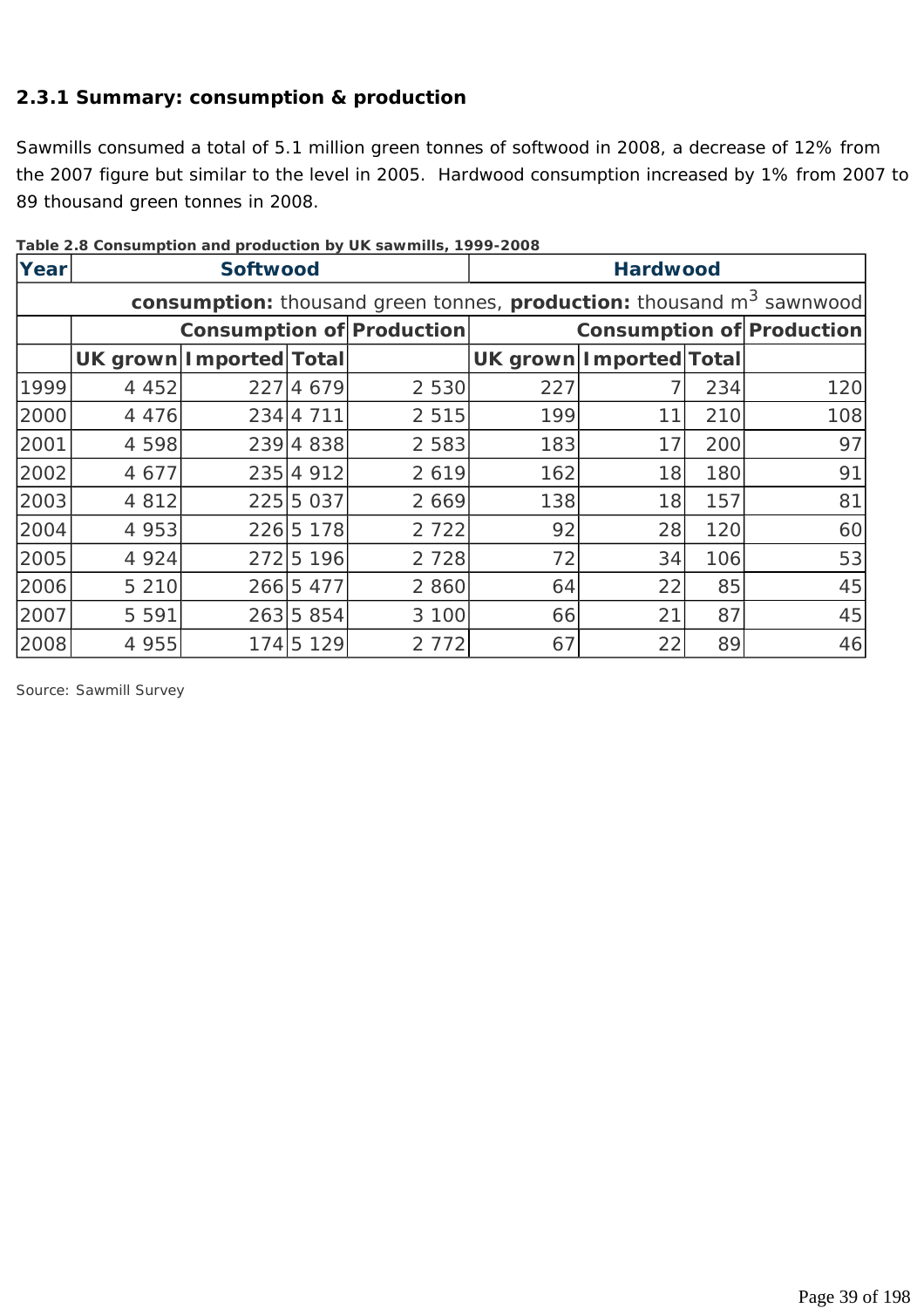### **2.3.2 Number of sawmills by size**

A total of 204 sawmills processed UK roundwood in 2008. Around two thirds of sawmills produced less than five thousand  $m^3$  sawnwood (softwood and hardwood).

| Year |     |          |          | Size of mill (total production) <sup>1</sup> |           |           | <b>Total</b> |
|------|-----|----------|----------|----------------------------------------------|-----------|-----------|--------------|
|      | < 1 | < 5<br>1 | $5 - 10$ | $10 - 25$                                    | $25 - 50$ | 50<br>$+$ |              |
| 1999 | 129 | 105      | 36       | 22                                           | 12        | 15        | 319          |
| 2000 | 116 | 102      | 32       | 19                                           | 14        | 14        | 297          |
| 2001 | 101 | 91       | 28       | 24                                           | 12        | 15        | 271          |
| 2002 | 92  | 81       | 26       | 24                                           | 10        | 16        | 249          |
| 2003 | 91  | 76       | 22       | 23                                           | 12        | 16        | 240          |
| 2004 | 87  | 67       | 20       | 23                                           | 10        | 18        | 225          |
| 2005 | 86  | 60       | 20       | 19                                           | 9         | 20        | 214          |
| 2006 | 85  | 59       | 19       | 21                                           | 10        | 20        | 214          |
| 2007 | 85  | 55       | 17       | 21                                           | 12        | 20        | 210          |
| 2008 | 81  | 55       | 17       | 21                                           | 11        | 19        | 204          |

**Table 2.9 Number of sawmills by size of mill, 1999-2008**

*Source: Sawmill Survey* 

*Notes:* 

*1. Categories are based on total sawnwood production (softwood and hardwood), in thousand m3.*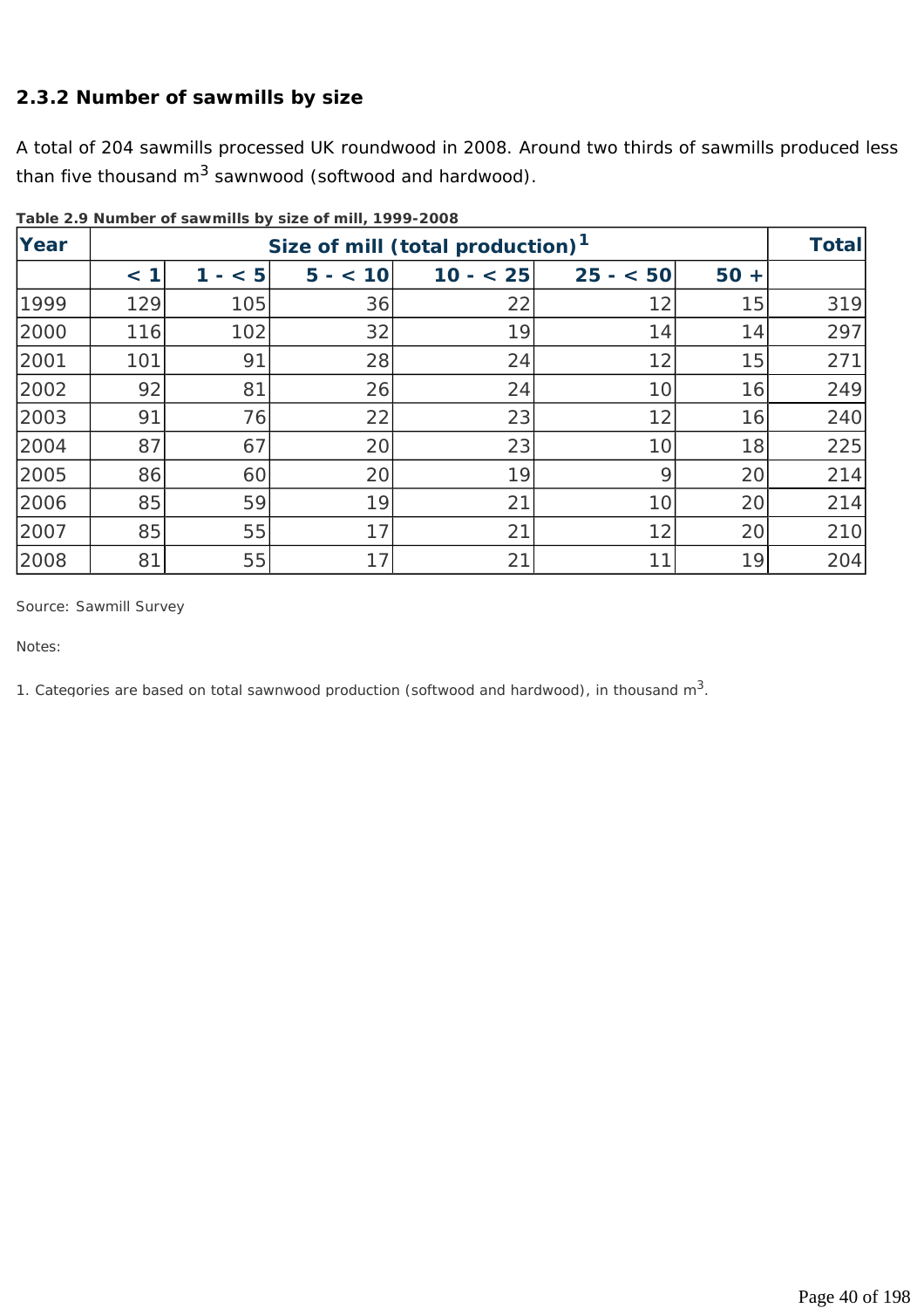### **2.3.3 Number of sawmills by country**

The majority of the 204 active sawmills in 2008 (104) were in England, 68 were in Scotland, 19 in Wales and 13 in Northern Ireland.

| Year | <b>England</b> | <b>Wales</b> | <b>Scotland</b> | <b>Northern</b><br><b>Ireland</b> | <b>UK</b> |
|------|----------------|--------------|-----------------|-----------------------------------|-----------|
| 1999 | 188            | 29           | 87              | 15                                | 319       |
| 2000 | 168            | 27           | 87              | 15                                | 297       |
| 2001 | 145            | 27           | 84              | 15                                | 271       |
| 2002 | 131            | 23           | 80              | 15                                | 249       |
| 2003 | 125            | 22           | 78              | 15                                | 240       |
| 2004 | 114            | 21           | 75              | 15                                | 225       |
| 2005 | 109            | 20           | 71              | 14                                | 214       |
| 2006 | 109            | 21           | 71              | 13                                | 214       |
| 2007 | 106            | 21           | 70              | 13                                | 210       |
| 2008 | 104            | 19           | 68              | 13                                | 204       |

**Table 2.10 Number of sawmills by country, 1999-2008**

*Source: Sawmill Survey*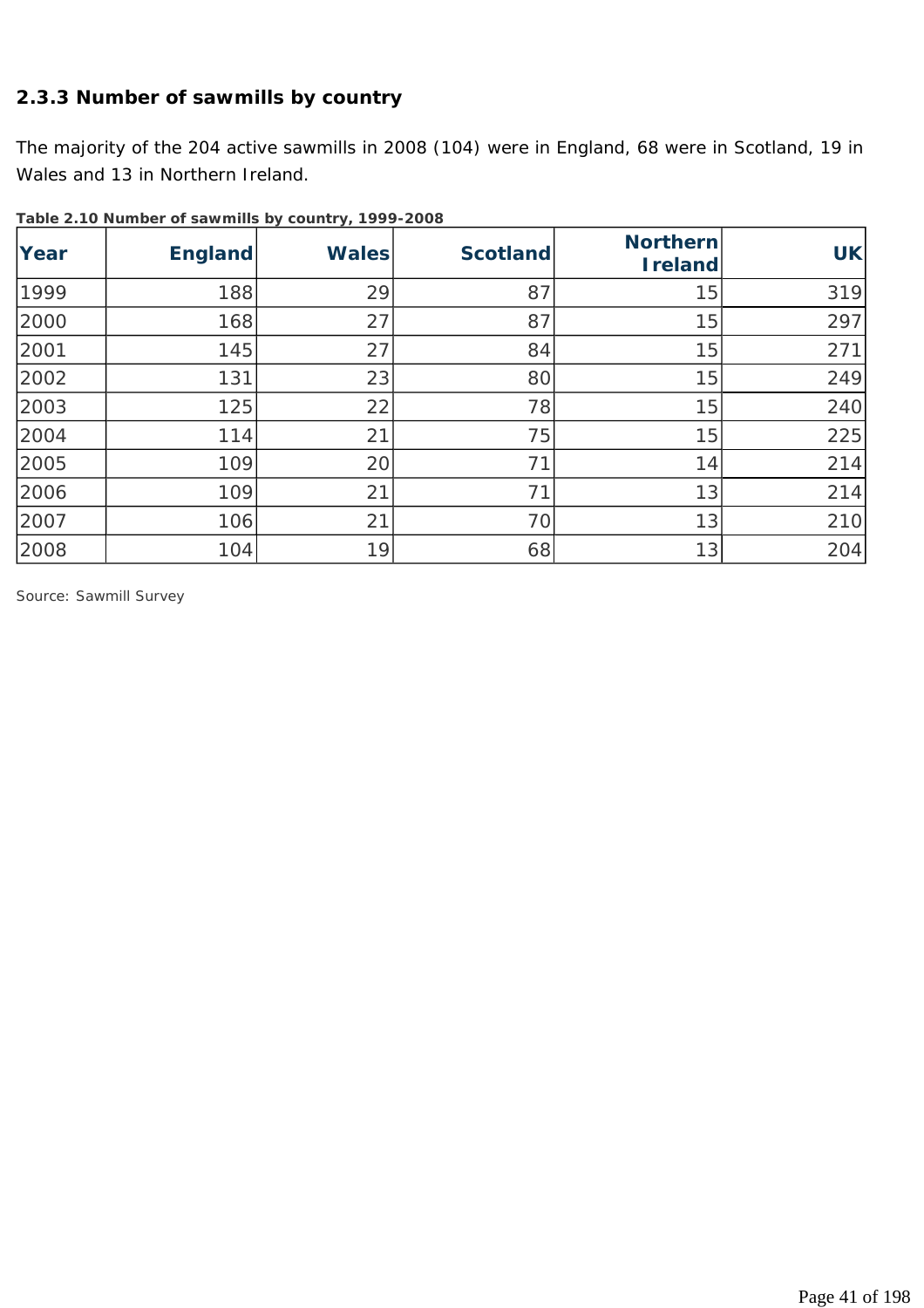### **2.3.4 Number of sawmills by type of wood sawn**

Around two thirds of the 204 active sawmills in 2008 processed softwood only. A further 25% processed both softwood and hardwood, and the remaining 7% processed only hardwood.

| Year | Softwood only | Hardwood only | <b>Both</b> | <b>Total</b> |
|------|---------------|---------------|-------------|--------------|
| 1999 | 187           | 33            | 99          | 319          |
| 2000 | 184           | 28            | 85          | 297          |
| 2001 | 174           | 25            | 72          | 271          |
| 2002 | 160           | 22            | 67          | 249          |
| 2003 | 154           | 20            | 66          | 240          |
| 2004 | 144           | 18            | 63          | 225          |
| 2005 | 143           | 16            | 55          | 214          |
| 2006 | 143           | 19            | 52          | 214          |
| 2007 | 138           | 17            | 55          | 210          |
| 2008 | 139           | 14            | 51          | 204          |

**Table 2.11 Number of sawmills by type of wood sawn, 1999-2008**

*Source: Sawmill Survey*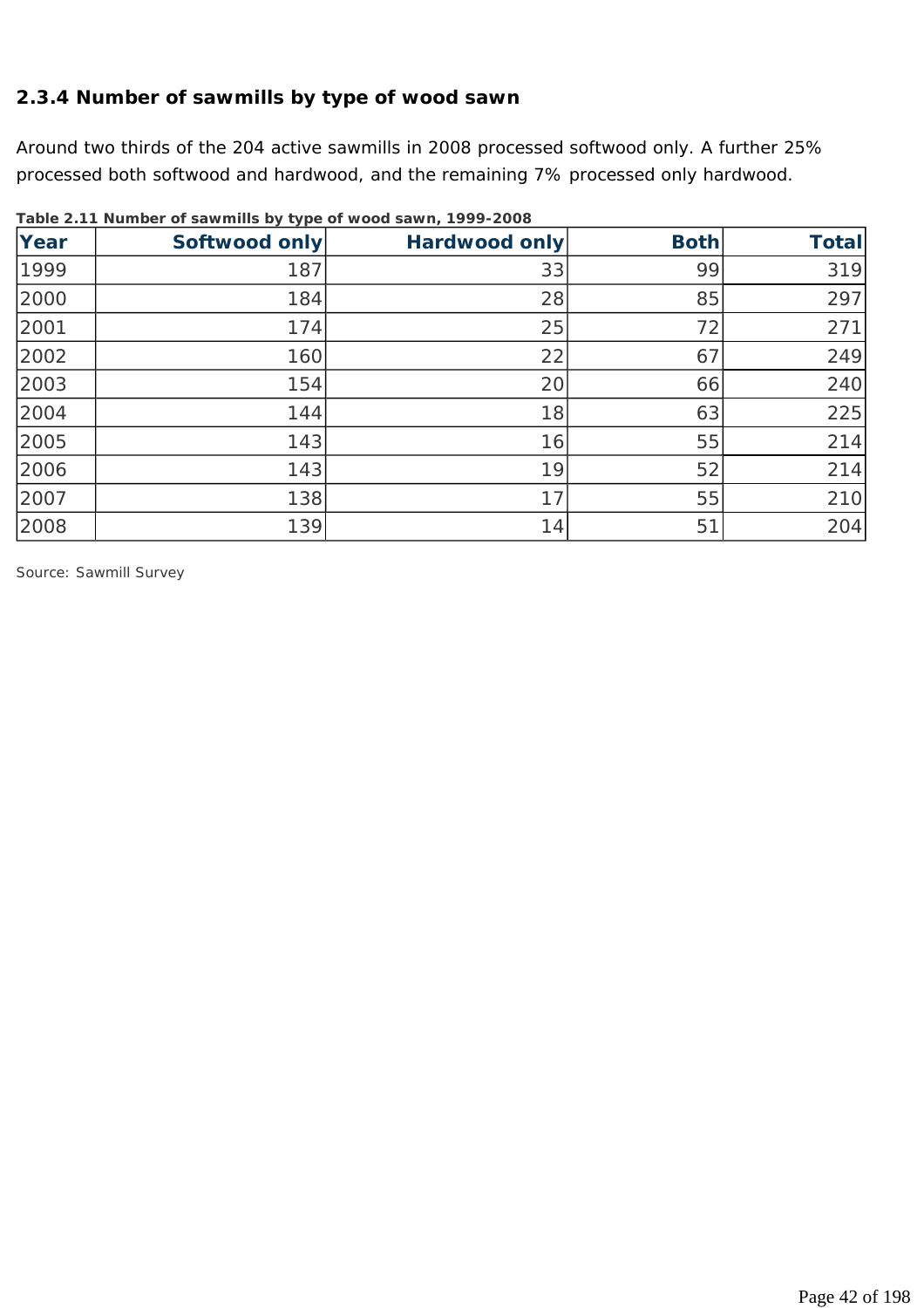# **2.3.5 Consumption of softwood by size of mill**

Sawmills with total sawnwood production of 10 thousand cubic metres or more accounted for 92% of the total softwood consumed by sawmills in 2008.

| Year |     |     |          | Size of mill (total production) <sup>1</sup> |           |         | <b>Total</b>          |
|------|-----|-----|----------|----------------------------------------------|-----------|---------|-----------------------|
|      | < 1 | < 5 | $5 - 10$ | $10 - 25$                                    | $25 - 50$ | $50 +$  |                       |
|      |     |     |          |                                              |           |         | thousand green tonnes |
| 1999 | 53  | 334 | 374      | 592                                          | 717       | 2 6 1 0 | 4 6 7 9               |
| 2000 | 49  | 365 | 309      | 503                                          | 895       | 2 5 9 0 | 4 7 1 1               |
| 2001 | 40  | 280 | 295      | 634                                          | 846       | 2 7 4 2 | 4 8 3 8               |
| 2002 | 33  | 248 | 279      | 659                                          | 680       | 3 0 1 3 | 4 9 1 2               |
| 2003 | 29  | 239 | 227      | 598                                          | 835       | 3 1 1 0 | 5 0 3 7               |
| 2004 | 31  | 218 | 216      | 630                                          | 686       | 3 3 9 7 | 5 1 7 8               |
| 2005 | 30  | 230 | 232      | 518                                          | 579       | 3 607   | 5 1 9 6               |
| 2006 | 29  | 200 | 243      | 613                                          | 661       | 3 7 3 0 | 5 4 7 7               |
| 2007 | 31  | 184 | 203      | 610                                          | 840       | 3 9 8 5 | 5 8 5 4               |
| 2008 | 33  | 197 | 190      | 620                                          | 660       | 3 4 3 0 | 5 1 2 9               |

**Table 2.12 Consumption of softwood by size of mill, 1999-2008**

*Source: Sawmill Survey* 

*Notes:* 

*1. Categories are based on total sawnwood production (softwood and hardwood), in thousand m3.*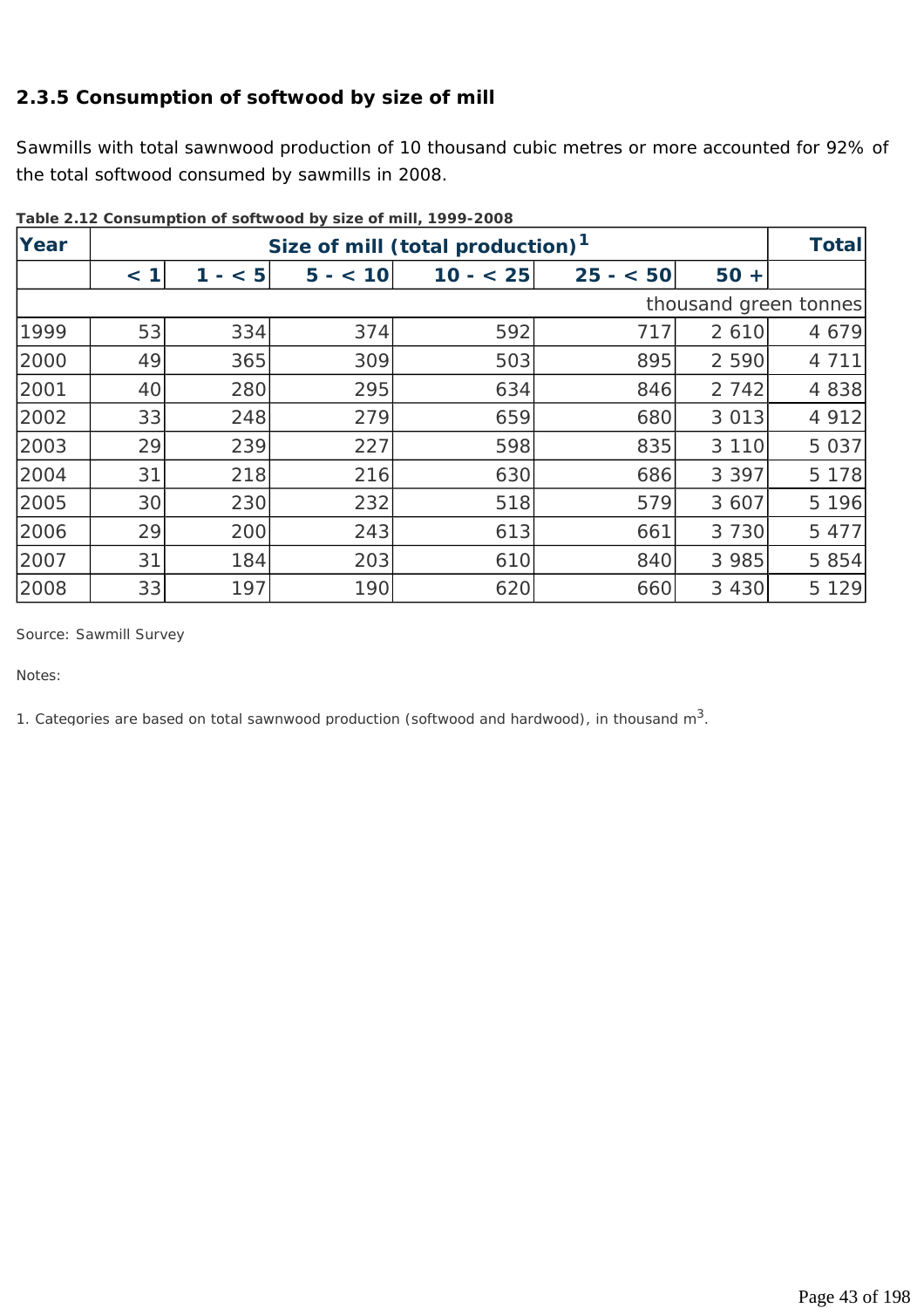### **2.3.6 Consumption of softwood by country**

Mills in Scotland consumed almost one half (47%) of the 5.1 million green tonnes of softwood delivered to UK sawmills in 2008. A further 30% was consumed by mills in England, 12% in Wales and 11% in Northern Ireland.

| Year | $\frac{1}{2}$ and $\frac{1}{2}$ . The constant produced by $\frac{1}{2}$ and $\frac{1}{2}$ is $\frac{1}{2}$ and $\frac{1}{2}$ and $\frac{1}{2}$ and $\frac{1}{2}$ and $\frac{1}{2}$ and $\frac{1}{2}$ and $\frac{1}{2}$ and $\frac{1}{2}$ and $\frac{1}{2}$ and $\frac{1}{2}$ and $\frac$<br><b>England</b> | <b>Wales</b> | <b>Scotland</b> | <b>Northern</b><br><b>Ireland</b> | <b>UK</b>             |
|------|-------------------------------------------------------------------------------------------------------------------------------------------------------------------------------------------------------------------------------------------------------------------------------------------------------------|--------------|-----------------|-----------------------------------|-----------------------|
|      |                                                                                                                                                                                                                                                                                                             |              |                 |                                   | thousand green tonnes |
| 1999 | 1 5 7 4                                                                                                                                                                                                                                                                                                     | 711          | 1 7 3 2         | 662                               | 4 6 7 9               |
| 2000 | 1 505                                                                                                                                                                                                                                                                                                       | 713          | 1831            | 662                               | 4 7 1 1               |
| 2001 | 1 4 3 6                                                                                                                                                                                                                                                                                                     | 724          | 2 0 1 5         | 662                               | 4 8 3 8               |
| 2002 | 1363                                                                                                                                                                                                                                                                                                        | 720          | 2 166           | 662                               | 4 9 1 2               |
| 2003 | 1 4 3 4                                                                                                                                                                                                                                                                                                     | 777          | 2 165           | 662                               | 5 0 3 7               |
| 2004 | 1 3 9 4                                                                                                                                                                                                                                                                                                     | 813          | 2 3 1 0         | 662                               | 5 1 7 8               |
| 2005 | 1 4 1 6                                                                                                                                                                                                                                                                                                     | 746          | 2 3 4 9         | 685                               | 5 1 9 6               |
| 2006 | 1 603                                                                                                                                                                                                                                                                                                       | 757          | 2 4 3 0         | 686                               | 5 4 7 7               |
| 2007 | 1 674                                                                                                                                                                                                                                                                                                       | 784          | 2 683           | 714                               | 5 8 5 4               |
| 2008 | 1 533                                                                                                                                                                                                                                                                                                       | 619          | 2 4 1 5         | 562                               | 5 1 2 9               |

**Table 2.13 Consumption of softwood by country, 1999-2008**

*Source: Sawmill Survey*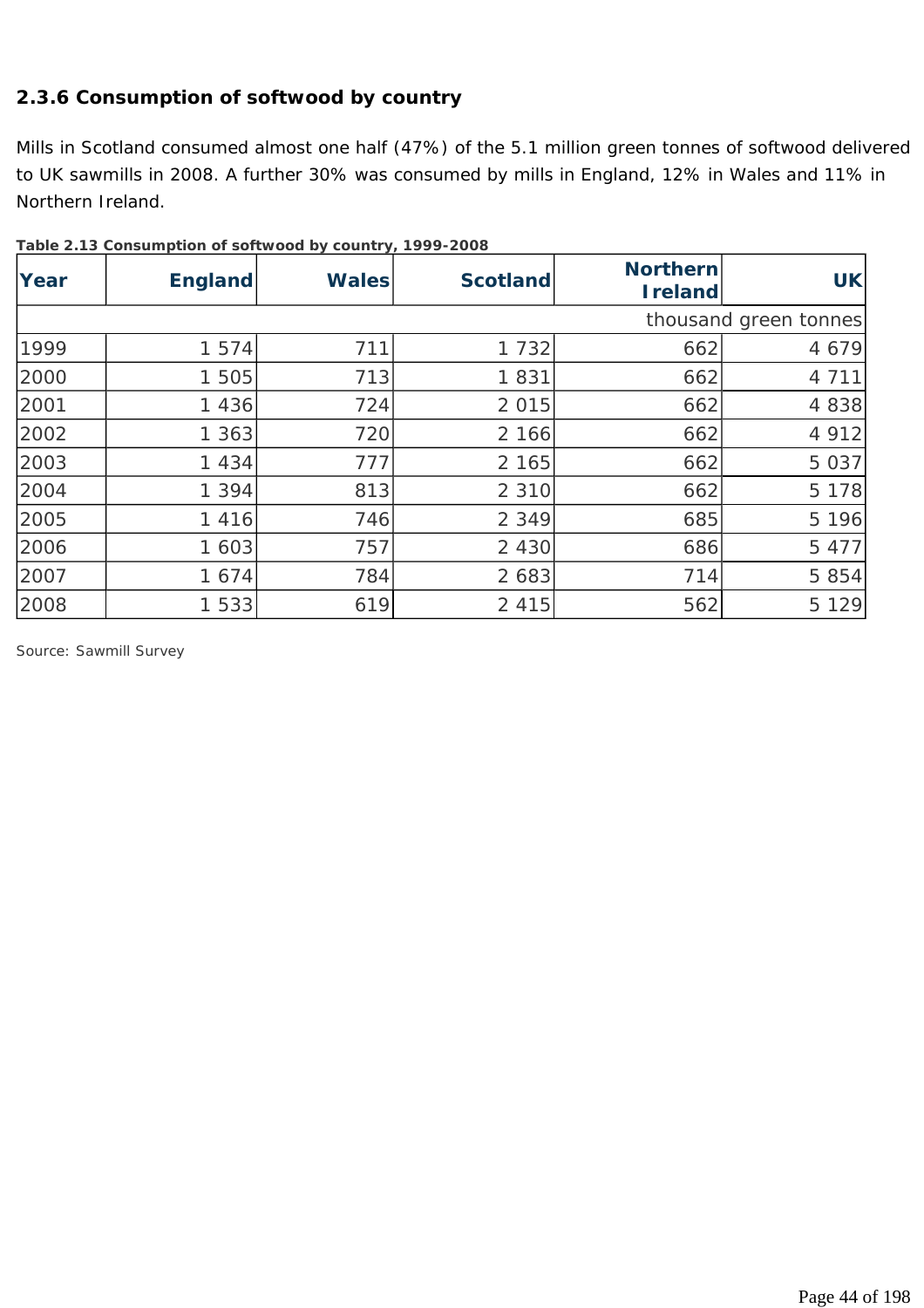# **2.3.7 Production of sawn softwood by size of mill**

Sawmills with total sawnwood production of 10 thousand cubic metres or more accounted for 91% of the total sawn softwood produced by sawmills in 2008.

| Year |     |          |          | Size of mill (total production) <sup>1</sup> |           |         | <b>Total</b>          |
|------|-----|----------|----------|----------------------------------------------|-----------|---------|-----------------------|
|      | < 1 | < 5<br>1 | $5 - 10$ | $10 - 25$                                    | $25 - 50$ | $50 +$  |                       |
|      |     |          |          |                                              |           |         | thousand cubic metres |
| 1999 | 31  | 195      | 208      | 317                                          | 381       | 1 3 9 8 | 2 5 3 0               |
| 2000 | 28  | 213      | 168      | 274                                          | 466       | 1 365   | 2 5 1 5               |
| 2001 | 24  | 163      | 167      | 355                                          | 429       | 1 4 4 6 | 2 5 8 3               |
| 2002 | 19  | 147      | 159      | 360                                          | 354       | 1 580   | 2 6 1 9               |
| 2003 | 16  | 142      | 130      | 328                                          | 443       | 1 6 1 0 | 2 6 6 9               |
| 2004 | 17  | 126      | 119      | 331                                          | 368       | 1 761   | 2 7 2 2               |
| 2005 | 17  | 116      | 121      | 278                                          | 317       | 1877    | 2 7 2 8               |
| 2006 | 17  | 118      | 128      | 326                                          | 359       | 1 9 1 1 | 2 8 6 0               |
| 2007 | 18  | 109      | 111      | 335                                          | 437       | 2 0 9 0 | 3 100                 |
| 2008 | 19  | 116      | 104      | 331                                          | 369       | 1834    | 2 7 7 2               |

**Table 2.14 Production of sawn softwood by size of mill, 1999-2008**

*Source: Sawmill Survey* 

*Notes:* 

*1. Categories are based on total sawnwood production (softwood and hardwood), in thousand m3.*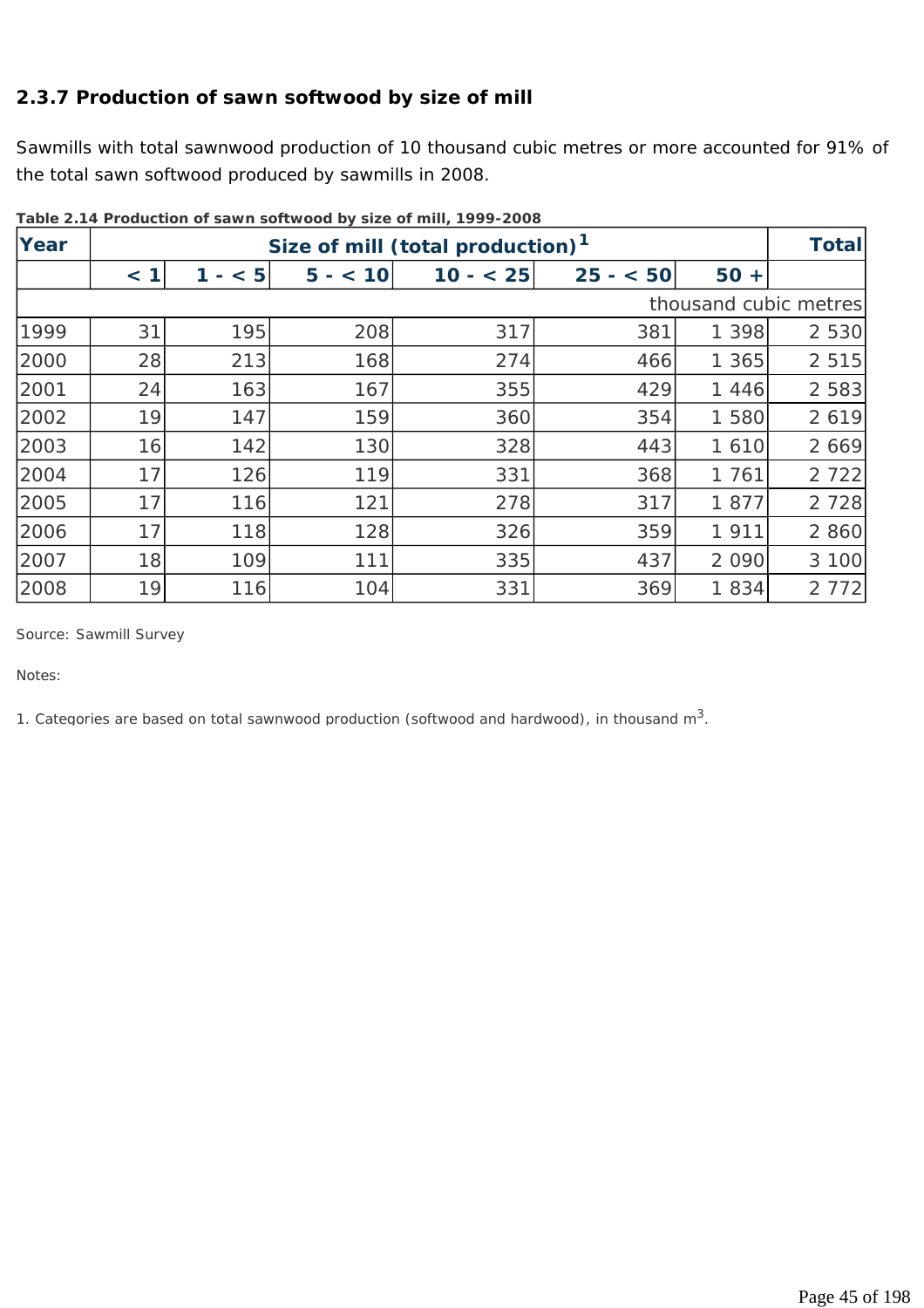### **2.3.8 Production of sawn softwood by country**

1.3 million cubic metres (47%) of sawn softwood was produced by sawmills in Scotland in 2008. A further 31% was produced by mills in England, 12% in Wales and the remainder in Northern Ireland.

| Year | <b>England</b> | <b>Wales</b> | <b>Scotland</b> | <b>Northern</b><br><b>Ireland</b> | <b>UK</b>             |
|------|----------------|--------------|-----------------|-----------------------------------|-----------------------|
|      |                |              |                 |                                   | thousand cubic metres |
| 1999 | 879            | 370          | 940             | 342                               | 2 5 3 0               |
| 2000 | 815            | 369          | 989             | 342                               | 2 5 1 5               |
| 2001 | 786            | 381          | 1074            | 342                               | 2 5 8 3               |
| 2002 | 751            | 381          | 1 146           | 342                               | 2 6 1 9               |
| 2003 | 781            | 392          | 1 155           | 342                               | 2 6 6 9               |
| 2004 | 744            | 408          | 1 2 2 8         | 342                               | 2 7 2 2               |
| 2005 | 746            | 368          | 1 2 4 7         | 365                               | 2 7 2 8               |
| 2006 | 853            | 378          | 1 2 9 7         | 332                               | 2 8 6 0               |
| 2007 | 884            | 405          | 1 452           | 360                               | 3 100                 |
| 2008 | 847            | 319          | 1 3 1 3         | 294                               | 2 7 7 2               |

**Table 2.15 Production of sawn softwood by country, 1999-2008**

*Source: Sawmill Survey*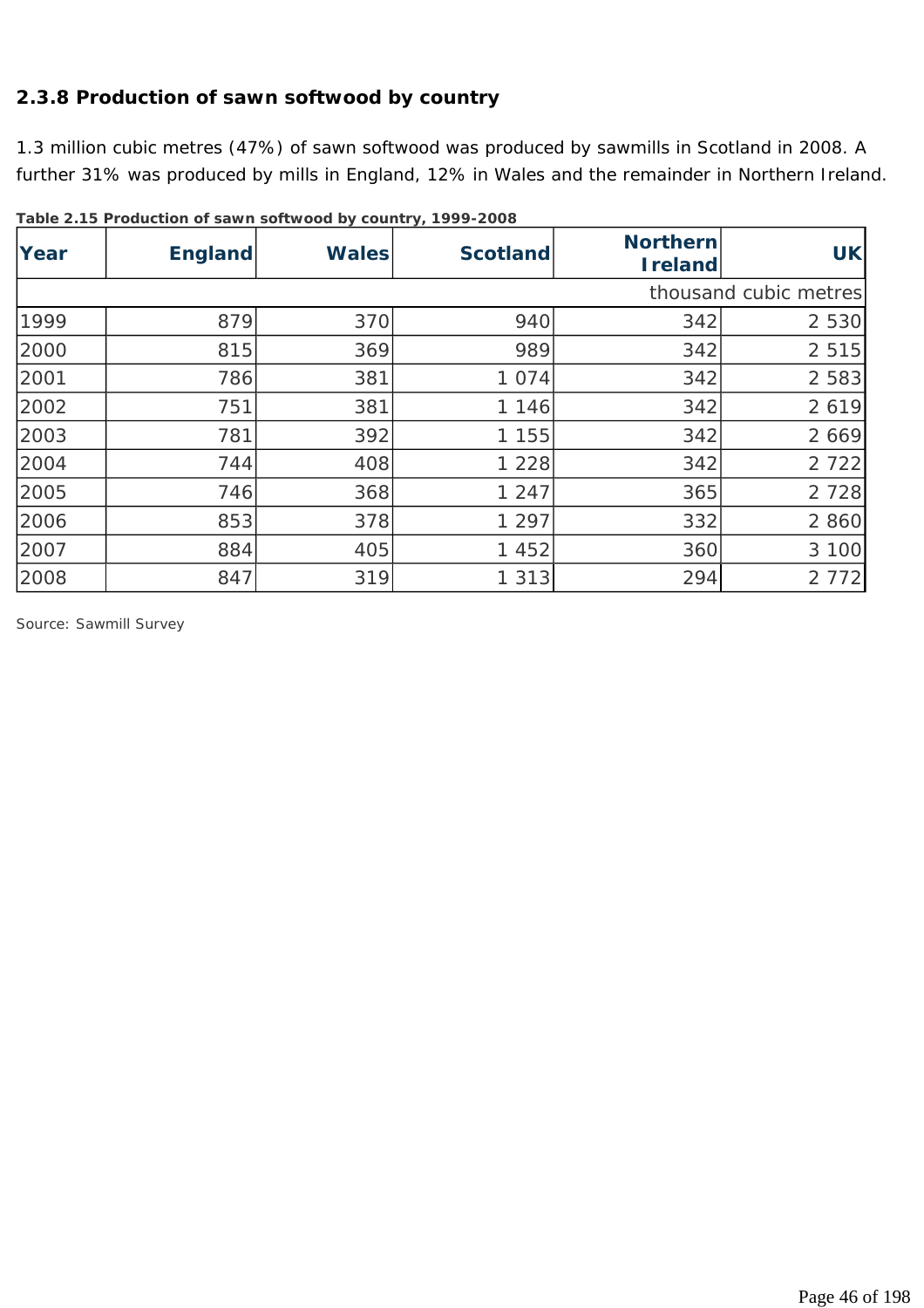# **2.4 Sawmills - Larger Mills**

The following, more detailed, tables for 2008 are available for larger mills (those producing at least 10 thousand  $m^3$  sawnwood) only. These mills are estimated to account for around 90% of all sawn softwood produced.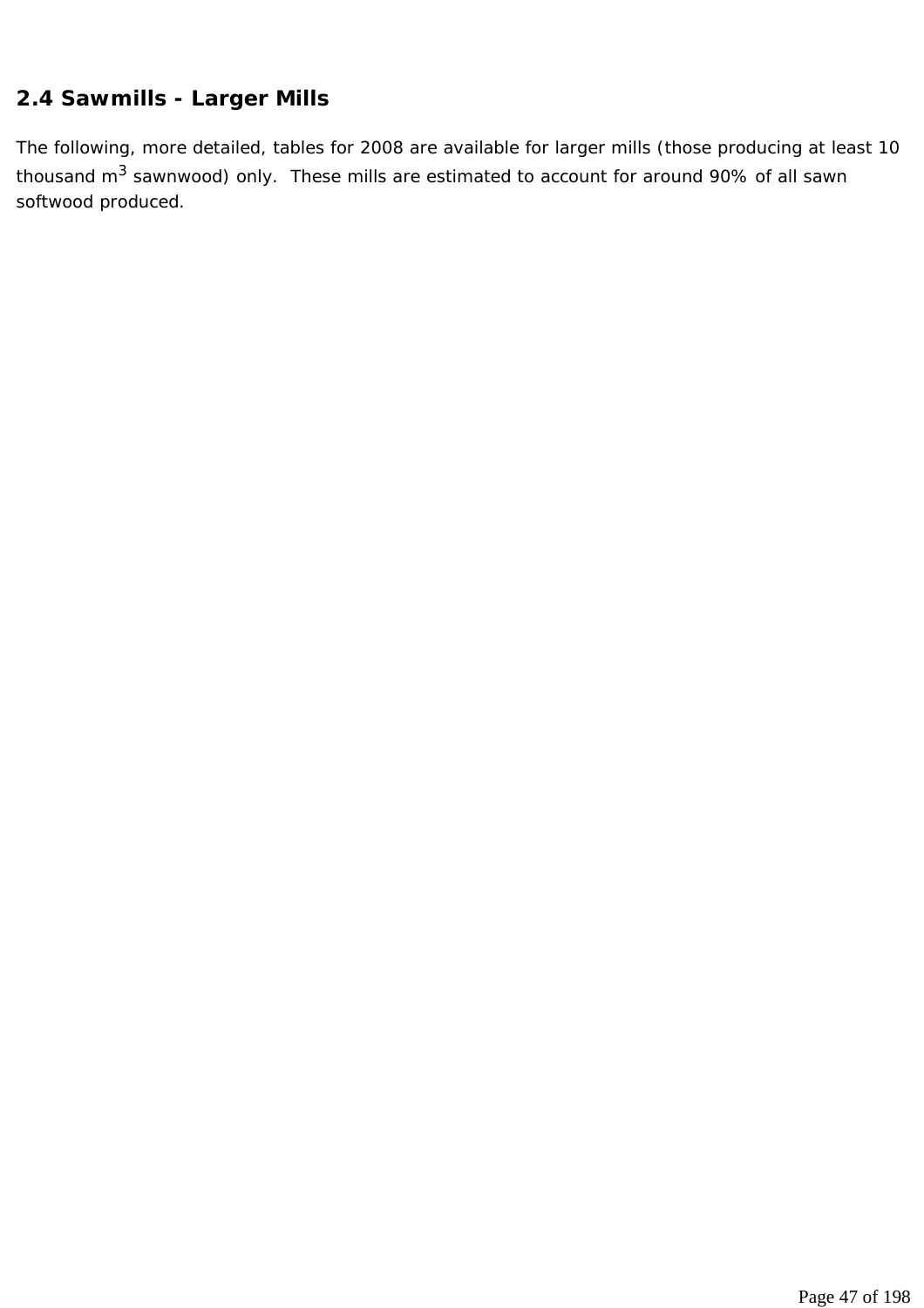# **2.4.1 Softwood consumption and production**

Additional information was collected for 2008 from mills that, based on their responses to previous surveys, were believed to produce more than 10 thousand m<sup>3</sup> of sawnwood.

Total softwood consumption by all sawmills covered by the detailed sawmill survey was 4.7 million green tonnes. Sawn softwood production was 2.5 million  $m<sup>3</sup>$  and other softwood products (chips, bark, sawdust, etc) amounted to 2.5 million tonnes.

Sawmills in Scotland accounted for almost one half (47%) of all softwood consumption by larger mills. A further 28% was consumed by mills in England, 13% in Wales and the remaining 12% in Northern Ireland.

**England Wales Scotland Northern Ireland UK Number of mills 15 15 8 15 16 16 16 16 16 17 16 17 16 17 16 17 17 17 18 17 18 18 18 18 18 18 18 18 18 18 18 1 Consumption (thousand green tonnes)**  $\begin{vmatrix} 1 & 332 \\ 594 \end{vmatrix}$  2 236 548 4 709 **Sawnwood production (thousand m3)** 731 305 1 212 287 2 533 **Other products (thousand tonnes)**  $\begin{array}{|c|c|c|c|c|c|} \hline \text{661} & \text{334} & \text{1185} & \text{291} & \text{2471} \end{array}$ 

**Table 2.16 Larger mills1, 2008: softwood consumption and production**

*Source: Sawmill Survey (detailed)* 

*Notes:* 

*1. Sawmills producing at least 10 thousand m3 sawnwood (softwood and hardwood).*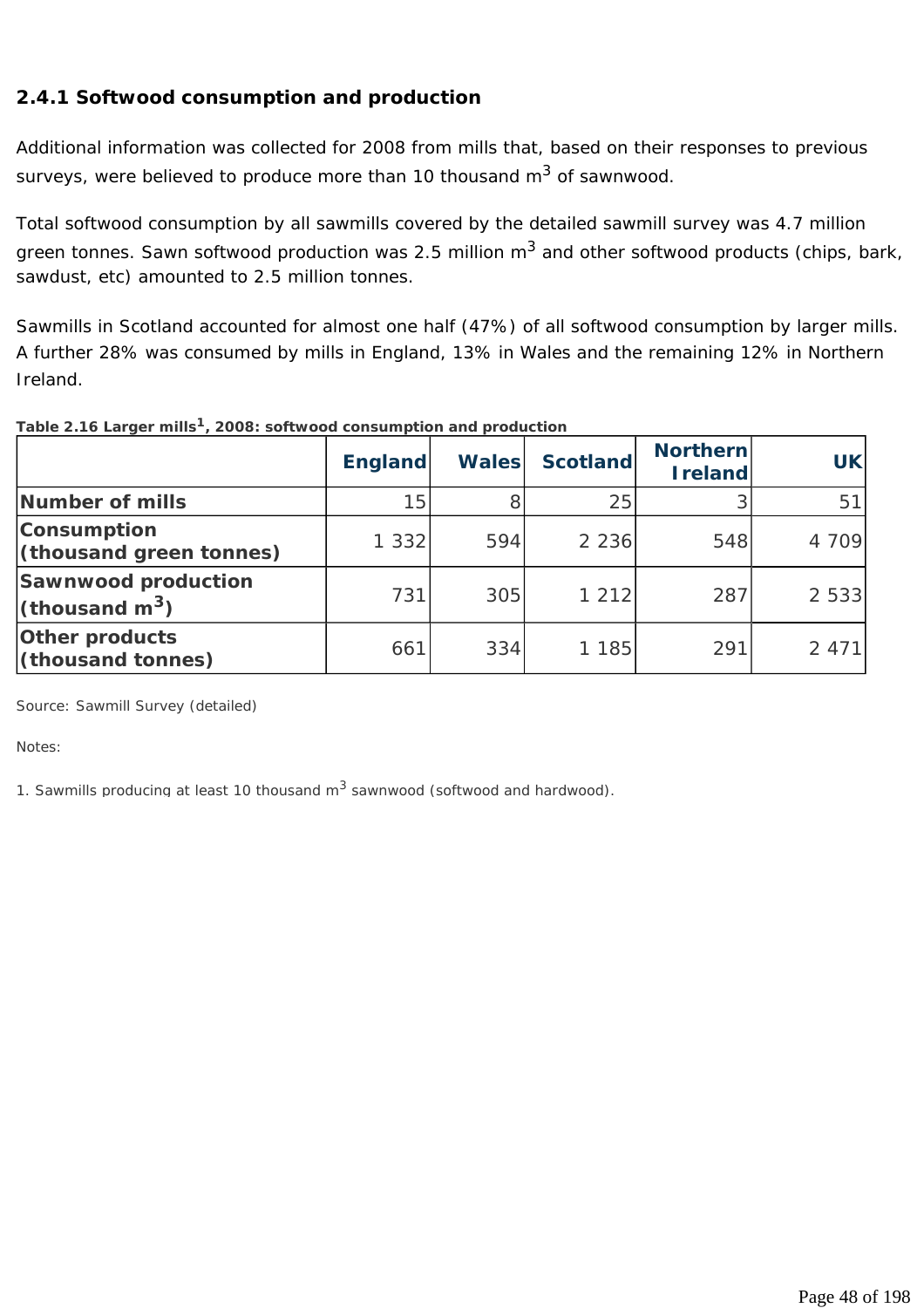# **2.4.2 Source of softwood logs**

Of all softwood sawlogs, 54% came from Scotland, 23% from England, 13% from Wales and 5% from Northern Ireland. The remaining 4% was imported from other countries.

94% of softwood sawlogs used by Scottish mills came from Scotland. The corresponding proportions of mills' log use coming from within the same country were 65% for England, 72% for Wales and 47% for Northern Ireland.

| <b>Source</b>                | <b>England</b> | <b>Wales</b> | <b>Scotland</b> | <b>Northern</b><br><b>I</b> reland | <b>UK</b> |
|------------------------------|----------------|--------------|-----------------|------------------------------------|-----------|
|                              |                |              |                 | thousand green tonnes              |           |
| England                      | 867            | 85           | 138             |                                    | 1 0 9 0   |
| Wales                        | 204            | 428          |                 |                                    | 632       |
| Scotland                     | 261            | 81           | 2 0 9 7         | 117                                | 2 5 5 6   |
| Northern Ireland             |                |              |                 | 258                                | 258       |
| <b>Total UK logs</b>         | 1 3 3 2        | 594          | 2 2 3 6         | 374                                | 4 5 3 6   |
| Other countries              |                |              |                 | 173                                | 173       |
| <b>Total log consumption</b> | 1 3 3 2        | 594          | 2 2 3 6         | 548                                | 4 709     |

**Table 2.17 Larger mills1, 2008: source of softwood logs**

*Source: Sawmill Survey (detailed)* 

*Notes:* 

*1. Sawmills producing at least 10 thousand m3 sawnwood (softwood and hardwood).*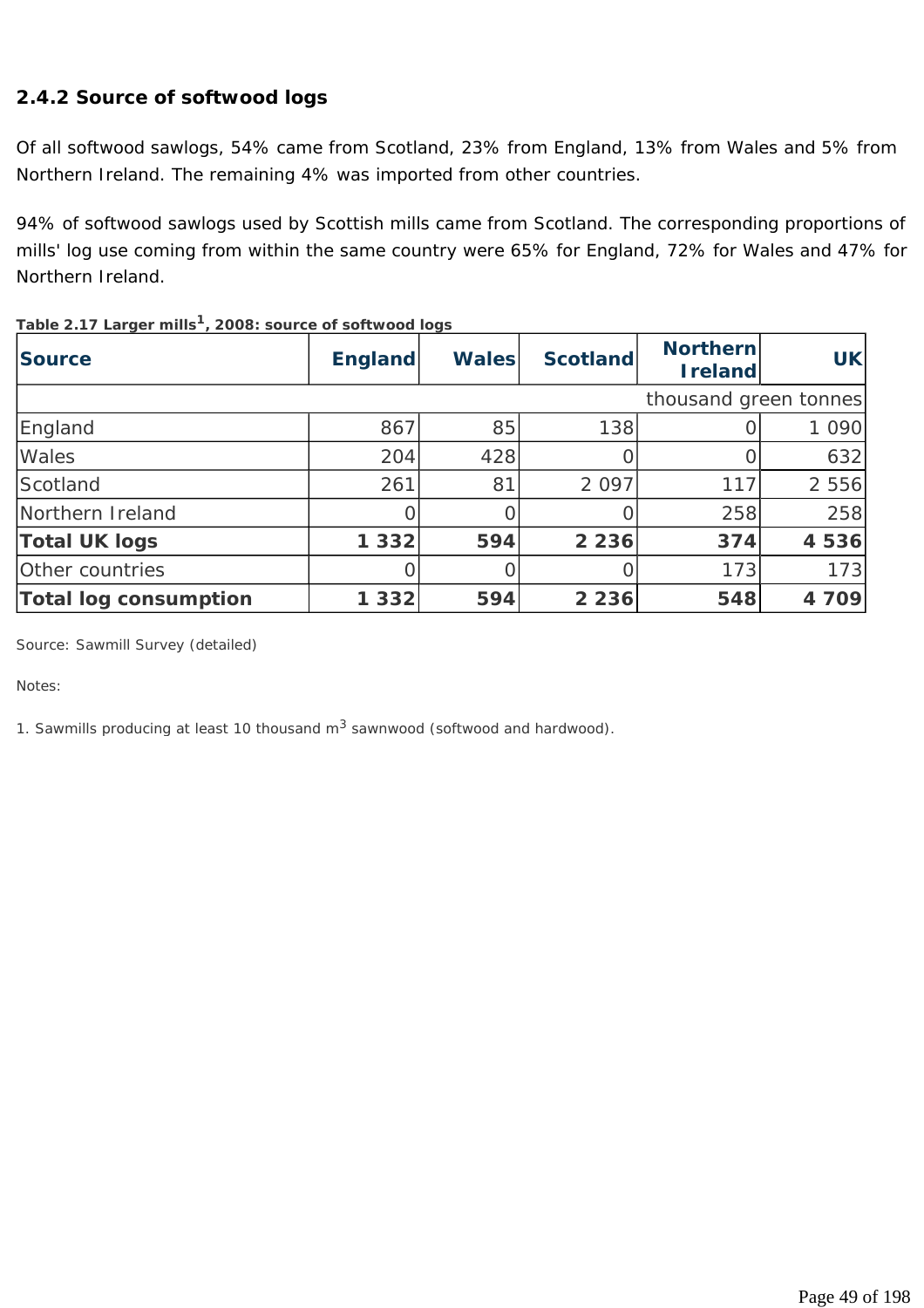### **2.4.3 Sawn softwood product markets**

In 2008, 37% of sawn softwood production was used for fencing, 32% for construction, 28% for packaging and pallets and the remaining 2% went to all other markets.

| <b>Product market</b> | <b>England</b> | <b>Wales</b> | <b>Scotland</b> | <b>Northern</b><br><b>Ireland</b> | <b>UK</b>       |
|-----------------------|----------------|--------------|-----------------|-----------------------------------|-----------------|
|                       |                |              |                 |                                   | per cent        |
| Construction          | 25             | 25           | 39              | $3^{\circ}$                       | 32              |
| Fencing               | 51             | 34           | 29              | 44                                | 37 <sup>1</sup> |
| Packaging/ pallets    | 25             | 40           | 28              | 24                                | 28              |
| Other                 |                |              |                 |                                   |                 |
| <b>Total</b>          | 100            | 100          | 100             | 100                               | 100             |

**Table 2.18 Larger mills1, 2008: sawn softwood product markets**

*Source: Sawmill Survey (detailed)* 

*Notes:* 

*1. Sawmills producing at least 10 thousand m3 sawnwood (softwood and hardwood).*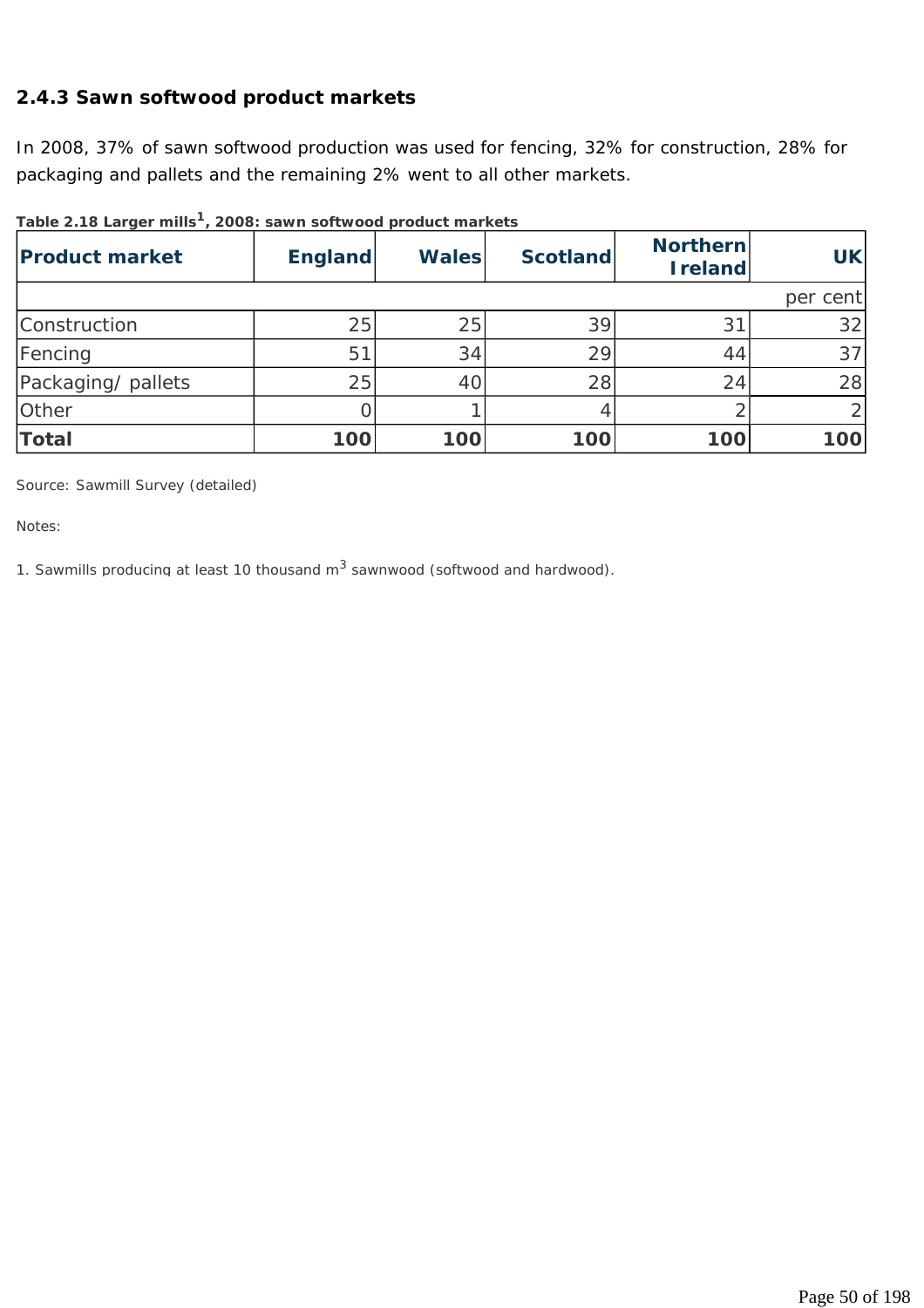# **2.4.4 Other softwood products**

Other products (excluding sawnwood) from softwood amounted to 2.5 million tonnes in 2008. Over one half (57%) of these other products were sold to wood processing industries in the form of chips and 19% were sold to these industries as bark or in other formats. A further 12% of other products was sold to bio-energy (including pellet manufacturers) and 11% was sold to others.

| able <b>2.</b> 17 <b>Larger mins</b> $\mu$ <b>2000.</b> Other soltwood products<br>Destination and type of product <sup>2</sup> |                |          | England Wales Scotland   | <b>Northern</b><br><b>Ireland</b>         | <b>UK</b> |
|---------------------------------------------------------------------------------------------------------------------------------|----------------|----------|--------------------------|-------------------------------------------|-----------|
|                                                                                                                                 |                |          |                          | per cent of total other softwood products |           |
| Sold to wood processing industries                                                                                              |                |          |                          |                                           |           |
| Wood chips                                                                                                                      | 63             | 66       | 55                       | 39                                        | 57        |
| <b>Bark</b>                                                                                                                     | 5              | 6        | 2                        |                                           | 3         |
| Sawdust & other                                                                                                                 | 20             | 22       | 15                       |                                           | 16        |
| <b>Total</b>                                                                                                                    | 89             | 94       | 73                       | 39                                        | 76        |
| Sold to bio-energy<br>(incl pellet manufacturers)                                                                               |                |          |                          |                                           |           |
| Wood chips                                                                                                                      | $\overline{2}$ | $\Omega$ | 10                       | 32                                        | 9         |
| <b>Bark</b>                                                                                                                     | O              | $\Omega$ | 0                        | O                                         | O         |
| Sawdust & other                                                                                                                 | $\Omega$       | $\Omega$ | $\overline{\mathcal{L}}$ | 15                                        | 3         |
| <b>Total</b>                                                                                                                    | $\overline{2}$ |          | 13                       | 47                                        | 12        |
| <b>Other sales</b>                                                                                                              |                |          |                          |                                           |           |
| Wood chips                                                                                                                      | 3              | $\Omega$ | $\overline{2}$           |                                           |           |
| <b>Bark</b>                                                                                                                     | 4              | 4        | 8                        | 10                                        |           |
| Sawdust & other                                                                                                                 | 3              |          | 3                        | 3                                         | 3         |
| <b>Total</b>                                                                                                                    | 10             | 5        | 14                       | 14                                        | 11        |

**Table 2.19 Larger mills1, 2008: other softwood products**

*Source: Sawmill Survey (detailed)* 

*Notes:* 

*1. Sawmills producing at least 10 thousand m3 sawnwood (softwood and hardwood).*

*2. Excludes sales of firewood and other products disposed of as waste, which account for less than 1% of other softwood products.*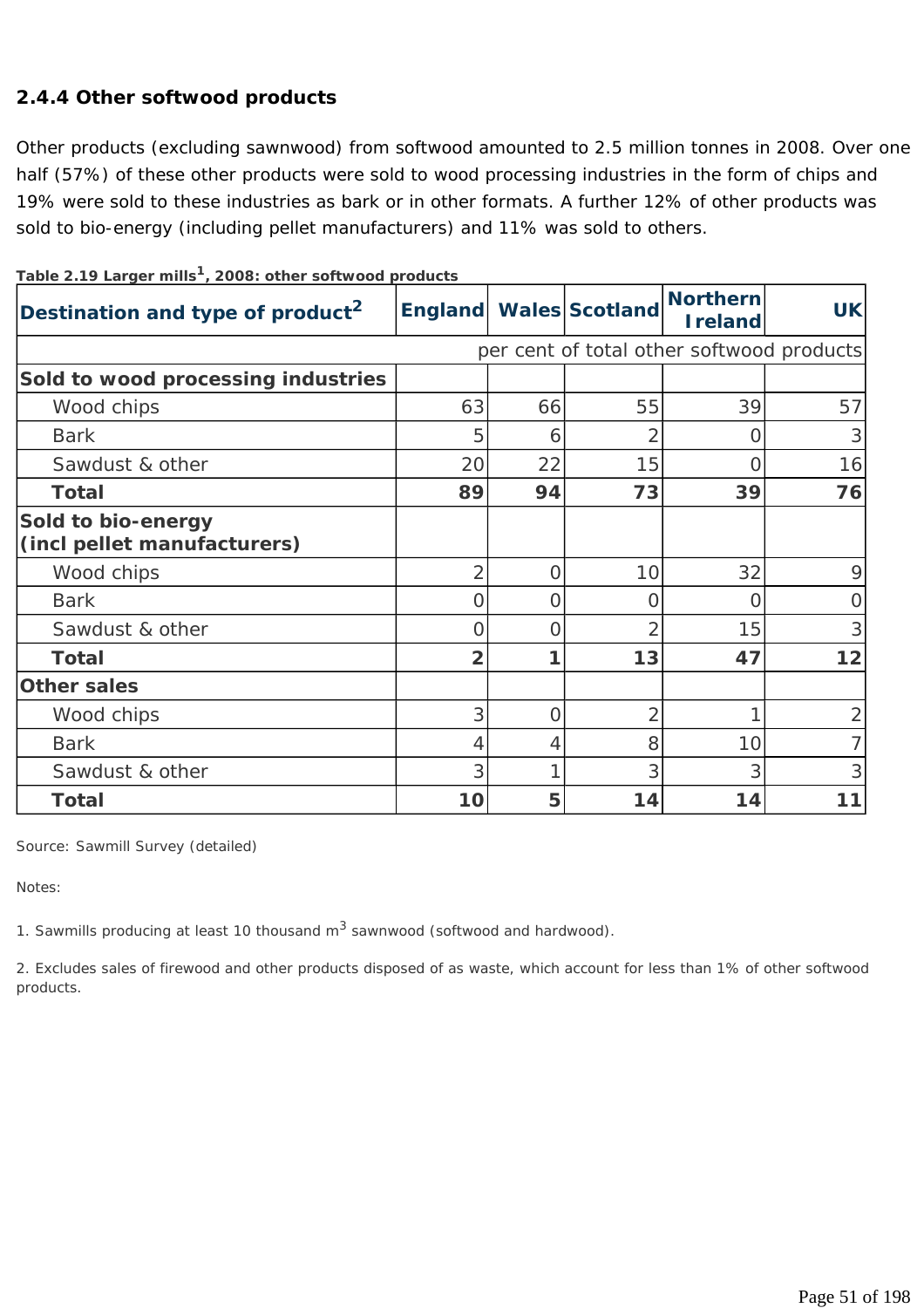# **2.4.5 Sawmill employment**

There were estimated to be 2,610 full time equivalent staff employed directly by sawmills producing at least 10 thousand  $m^3$  of sawnwood in 2008.

**Table 2.20 Larger mills1, 2008: sawmill employment**

| <b>Employment type</b>            | <b>England</b> |     | Wales Scotland | <b>Northern</b><br><b>I</b> reland | <b>UK</b> |
|-----------------------------------|----------------|-----|----------------|------------------------------------|-----------|
|                                   |                |     |                | full time equivalents              |           |
| <b>Direct</b>                     |                |     |                |                                    |           |
| Line & production workers         | 684            | 256 | 997            | 220                                | 2 1 5 7   |
| Managerial & administrative staff | 153            | 32  | 150            | 75                                 | 409       |
| Haulage of logs to the mill       | 19             | 8   | 12             | 5                                  | 44        |
| <b>Total direct employment</b>    | 856            | 296 | 1 159          | 300                                | 2610      |
| Others $2$                        |                |     |                |                                    |           |
| Line & production workers         | 21             | 13  | 12             |                                    | 47        |
| Managerial & administrative staff |                |     | $\overline{2}$ | 3                                  |           |
| <b>Total contract employment</b>  | 23             | 13  | 14             | 4                                  | 54        |

*Source: Sawmill Survey (detailed)* 

*Notes:* 

*1. Sawmills producing at least 10 thousand m3 sawnwood (softwood and hardwood).*

*2. Excludes haulage employment on contract.*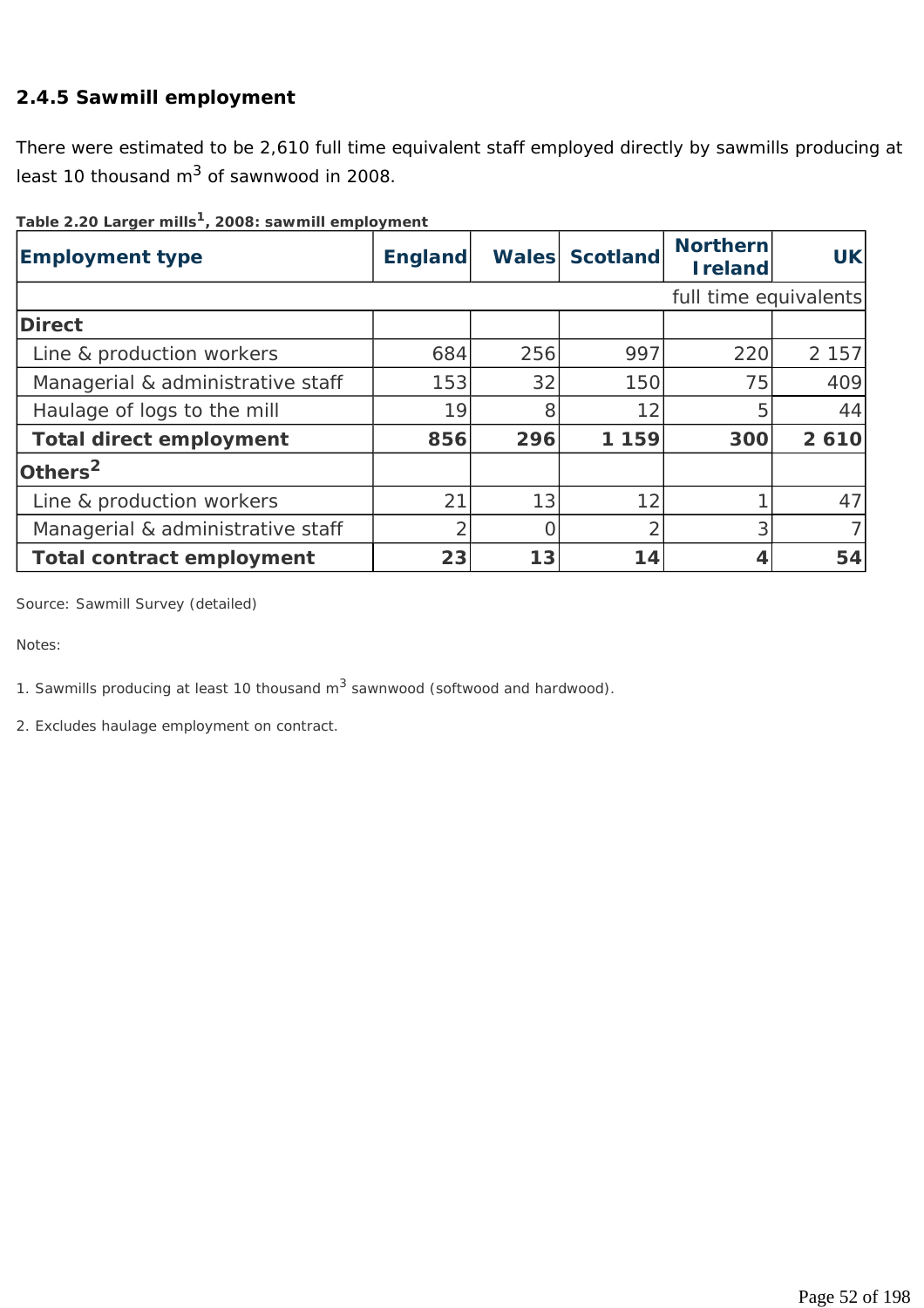# **2.5 Pulp & paper**

Statistics on inputs to the pulp & paper industry only cover the integrated pulp & paper mills in the UK that use UK roundwood. There were four such mills until 2003, three from 2004 and two from spring 2006. Figures on inputs are provided by the UK Forest Products Association.

Figures on production of pulp and paper are provided by the Confederation of Paper Industries, and cover all paper production in the UK.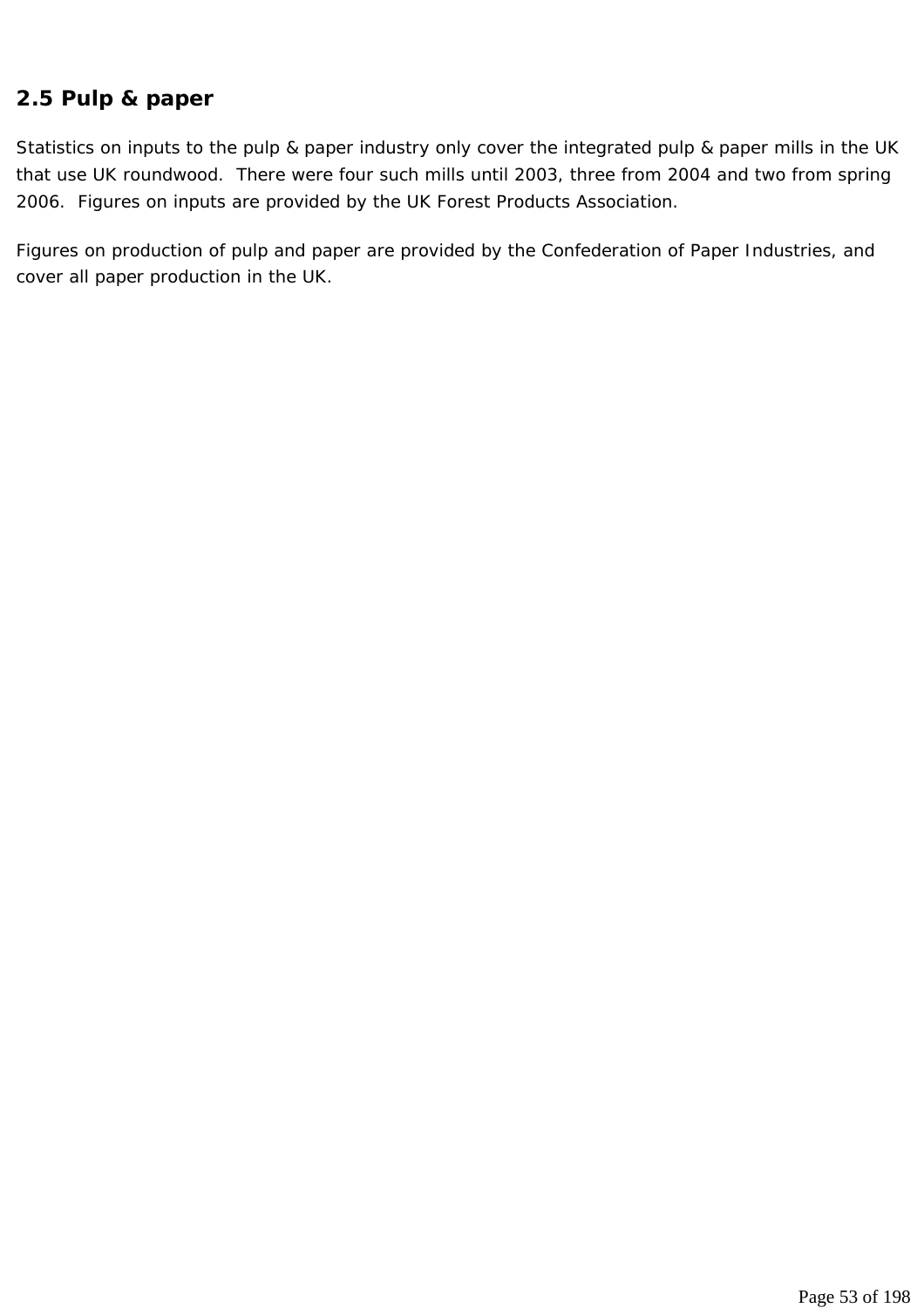# **2.5.1 Inputs for the integrated pulp & paper mills**

The integrated pulp & paper mills in the UK consumed 667 thousand tonnes (all softwood) in 2008, a 5% increase from the previous year.

UK roundwood represented 77% of the inputs for the integrated pulp & paper mills in 2008, with the remaining 23% coming from sawmill products.

| Year |          | UK roundwood <sup>2</sup> | <b>Sawmill products</b> |                 |          | Total <sup>3</sup>    |
|------|----------|---------------------------|-------------------------|-----------------|----------|-----------------------|
|      |          |                           |                         |                 |          | thousand green tonnes |
|      | Softwood | <b>Hardwood</b>           | Softwood                | <b>Hardwood</b> | Softwood | Hardwood              |
| 1999 | 660      | 191                       | 295                     |                 | 964      | 191                   |
| 2000 | 695      | 200                       | 308                     |                 | 1 0 0 4  | 218                   |
| 2001 | 668      | 209                       | 323                     | 0               | 991      | 209                   |
| 2002 | 696      | 210                       | 307                     |                 | 1 003    | 210                   |
| 2003 | 704      | 215                       | 234                     |                 | 938      | 215                   |
| 2004 | 483      | 214                       | 143                     |                 | 626      | 214                   |
| 2005 | 500      | 214                       | 138                     |                 | 638      | 214                   |
| 2006 | 481      | 54                        | 145                     |                 | 626      | 54                    |
| 2007 | 472      |                           | 161                     |                 | 633      | $\overline{O}$        |
| 2008 | 515      |                           | 152                     |                 | 667      | $\overline{O}$        |

| Table 2.21 Inputs for the integrated pulp & paper mills <sup>1</sup> , 1999-2008 |  |  |  |
|----------------------------------------------------------------------------------|--|--|--|
|----------------------------------------------------------------------------------|--|--|--|

*Source: UK Forest Products Association* 

*Notes:* 

- *1. Excludes inputs of recycled paper and cardboard.*
- *2. UK roundwood derived from stemwood.*

*3. Includes inputs from imported roundwood and chips.* 

# **Figure 2.3 Inputs to integrated pulp and paper mills**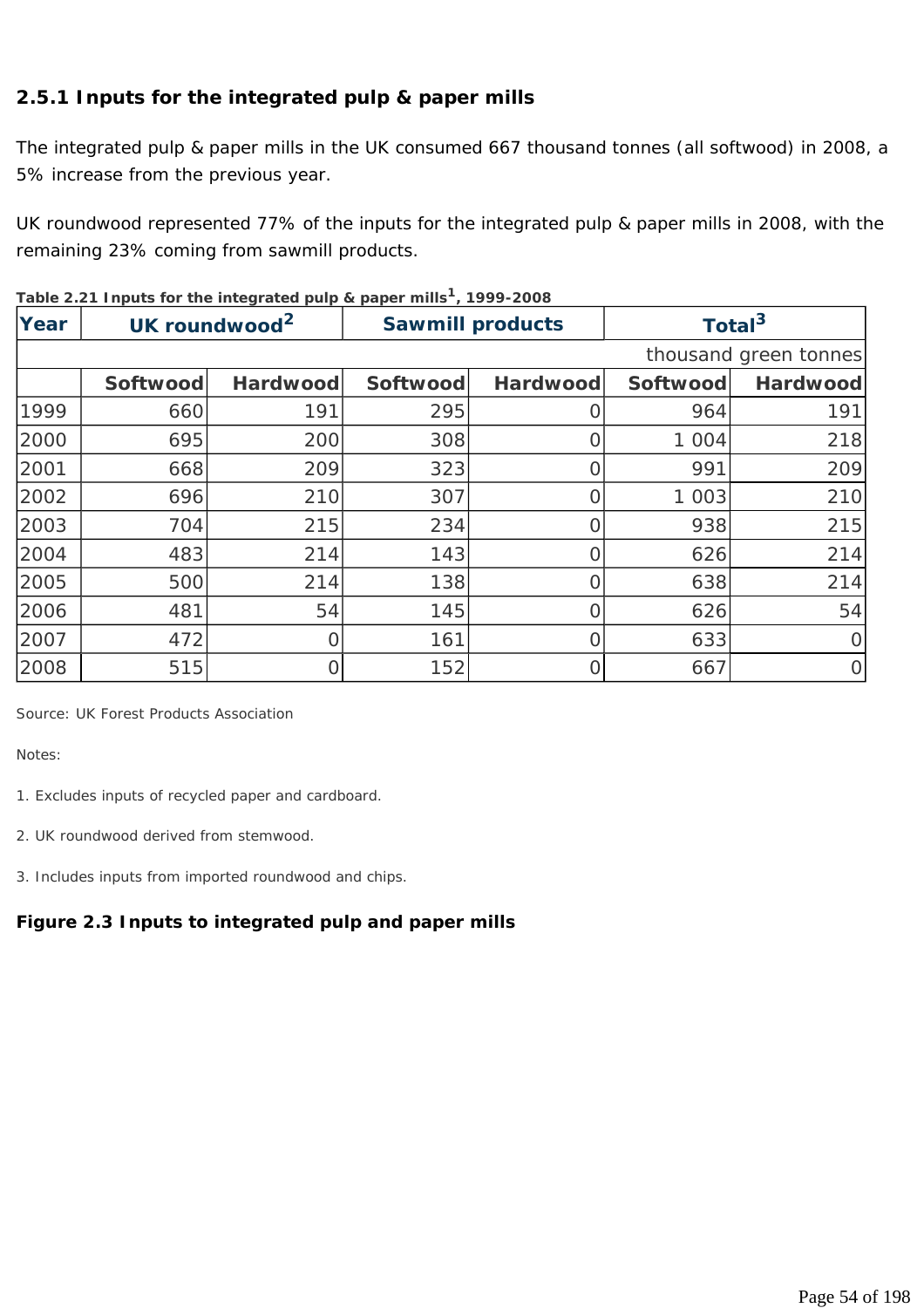

*Source: UK Forest Products Association*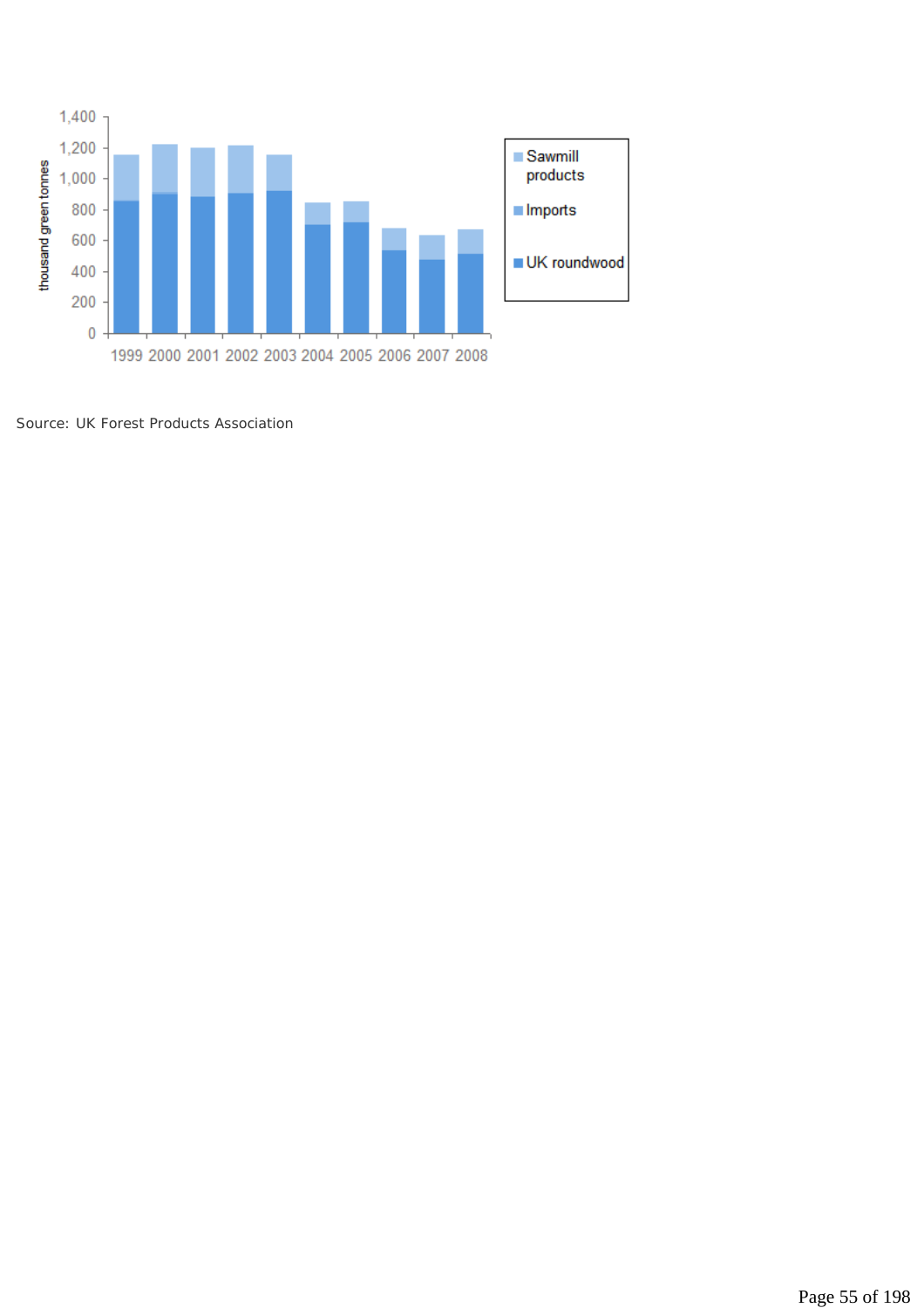# **2.5.2 Production of paper**

Figures for the production of paper are provided by the Confederation of Paper Industries. They cover all paper production from UK mills, not just those using UK roundwood.

A total of 5.0 million tonnes of paper was produced by UK paper mills in 2008. This represented a 5% decrease from 2007.

| Year | <b>Graphic papers</b><br>(incl newsprint) | Sanitary &<br>household papers | <b>Packaging</b><br>materials | <b>Other</b> | Total paper<br>& paperboard |
|------|-------------------------------------------|--------------------------------|-------------------------------|--------------|-----------------------------|
|      |                                           |                                |                               |              | thousand tonnes             |
| 1999 | 2 8 1 6                                   | 718                            | 2 5 2 7                       | 515          | 6 5 7 6                     |
| 2000 | 2 8 4 7                                   | 724                            | 2 2 9 1                       | 743          | 6605                        |
| 2001 | 2 6 2 7                                   | 738                            | 2 1 9 0                       | 649          | 6204                        |
| 2002 | 2 5 2 6                                   | 823                            | 2 2 0 7                       | 662          | 6 2 1 8                     |
| 2003 | 2 5 3 2                                   | 808                            | 2 2 4 0                       | 646          | 6226                        |
| 2004 | 2 6 3 2                                   | 806                            | 2 2 3 0                       | 572          | 6 240                       |
| 2005 | 2 6 5 4                                   | 801                            | 1 9 8 9                       | 595          | 6 0 3 9                     |
| 2006 | 2 4 8 3                                   | 805                            | 1 9 9 9                       | 301          | 5 5 8 8                     |
| 2007 | 2 2 2 9                                   | 834                            | 1852                          | 313          | 5 2 2 8                     |
| 2008 | 2 0 6 3                                   | 783                            | 1838                          | 299          | 4 983                       |

|  | Table 2.22 Production of paper and paperboard, 1999-2008 |  |  |  |  |
|--|----------------------------------------------------------|--|--|--|--|
|  |                                                          |  |  |  |  |

*Source: Confederation of Paper Industries*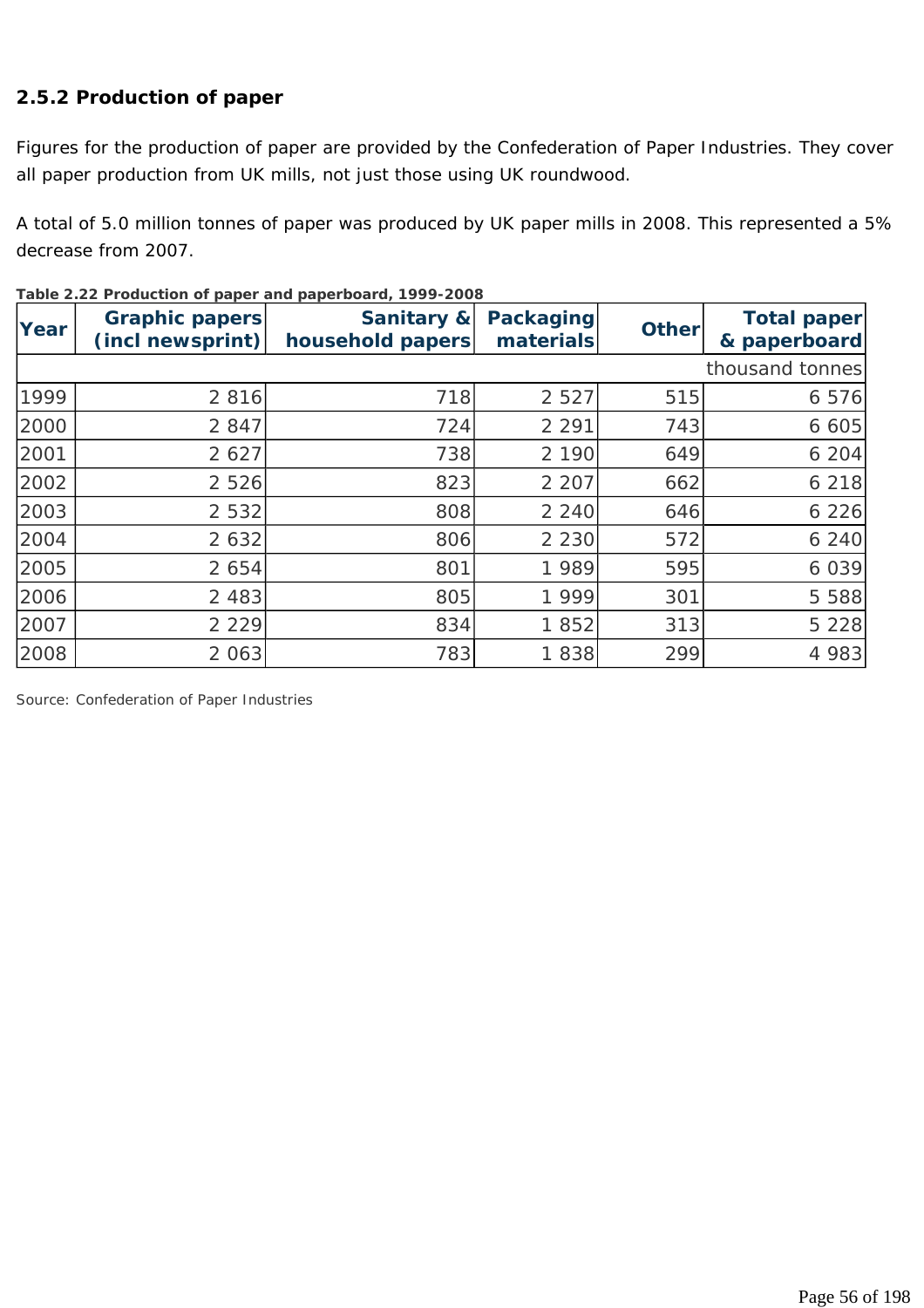# **2.6 Woodbased panels**

Woodbased panels are oriented strand board (OSB), wood chipboard and cement bonded particleboard (which are all types of particleboard), and medium density fibreboard (MDF) and other fibreboard (which are both types of fibreboard).

Statistics on woodbased panels are provided by the Wood Panel Industries Federation (WPIF).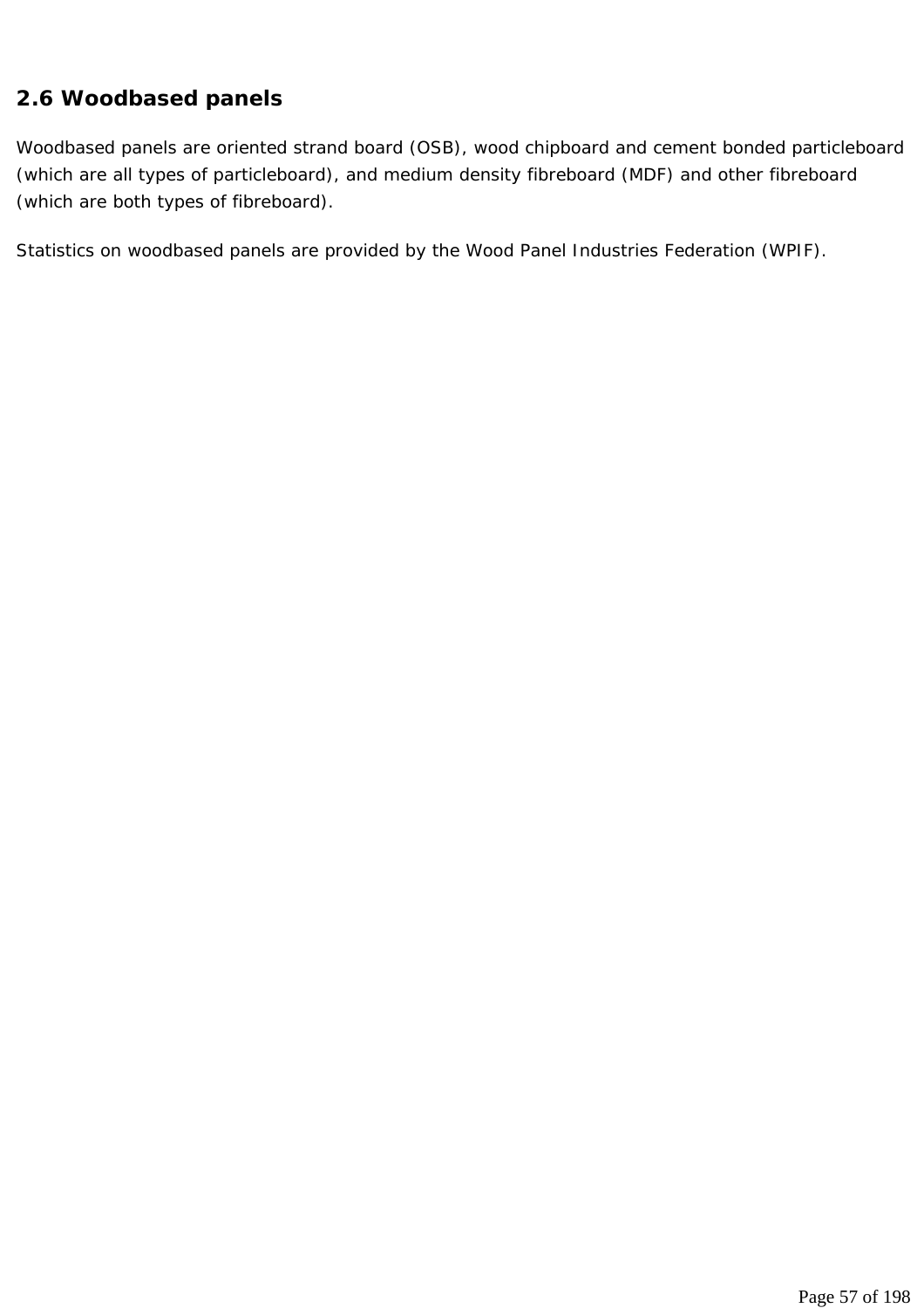# **2.6.1 Inputs for woodbased panel products**

A total of 1.2 million green tonnes of UK roundwood was consumed by the woodbased panel products sector in 2008. A further 1.6 million green tonnes of sawmill products and 1.1 million green tonnes of recycled wood fibre were also consumed in 2008.

|       |                                     | Fable 2.20 Hipato to woodbased parter films, TV77-2000 |                            |                     |                      |                     |                     |                     |                                            |
|-------|-------------------------------------|--------------------------------------------------------|----------------------------|---------------------|----------------------|---------------------|---------------------|---------------------|--------------------------------------------|
| Yearl | <b>UK</b><br>roundwood <sup>1</sup> |                                                        | <b>Sawmill</b><br>products |                     | Imports <sup>2</sup> |                     | <b>Total</b>        |                     |                                            |
|       | <b>Soft</b><br>wood                 | <b>Hard</b><br>wood                                    | <b>Soft</b><br>wood        | <b>Hard</b><br>wood | <b>Soft</b><br>wood  | <b>Hard</b><br>wood | <b>Soft</b><br>wood | <b>Hard</b><br>wood | <b>Recycled</b><br>wood fibre <sup>3</sup> |
|       |                                     |                                                        |                            |                     |                      |                     |                     |                     | thousand green tonnes                      |
| 1999  | 1 6 1 3                             | 52                                                     | 1 5 2 2                    | 10                  | 10                   | $\overline{O}$      | 3 1 4 5             | 62                  | 400                                        |
| 2000  | 1 685                               | 50                                                     | 1871                       | O                   | 14                   | O                   | 3 5 7 0             | 50                  | 488                                        |
| 2001  | 1 680                               | 35                                                     | 1 675                      | $\overline{0}$      | 13                   | 25                  | 3 3 6 8             | 60                  | 675                                        |
| 2002  | 1 456                               | 43                                                     | 1 669                      | O                   | 13                   | O                   | 3 1 3 8             | 43                  | 932                                        |
| 2003  | 1 486                               | 4                                                      | 1 682                      | 4                   | 22                   | $\overline{O}$      | 3 1 9 0             | 8                   | 993                                        |
| 2004  | 1 5 2 5                             | $\overline{2}$                                         | 1 7 7 8                    | 0                   | 9                    | O                   | 3 3 1 2             | $\overline{2}$      | 1 0 7 8                                    |
| 2005  | 1 502                               | $\overline{2}$                                         | 1 732                      | 2                   | 6                    | O                   | 3 2 4 0             | 4                   | 1043                                       |
| 2006  | 1 365                               |                                                        | 1 7 9 4                    | $\Omega$            | 3                    | O                   | 3 162               | 1                   | 1 1 7 3                                    |
| 2007  | 1362                                | 5                                                      | 1 940                      | O                   | $\overline{2}$       | O                   | 3 3 0 4             | 5                   | 1 2 3 0                                    |
| 2008  | 1 2 1 9                             | $\overline{2}$                                         | 1 5 9 1                    | Ω                   | $\Omega$             | 0                   | 2 8 1 0             | $\overline{2}$      | 1 1 1 9                                    |

**Table 2.23 Inputs to woodbased panel mills, 1999-2008** 

*Source: Wood Panel Industries Federation* 

*Notes:* 

*1. UK roundwood derived from stemwood.* 

*2. Imports include roundwood, wood products and products from imported wood.* 

*3. Recycled wood fibre is wood fibre recovered from both pre- and post-consumer wood waste for use in woodbased panel production.* 

#### **Figure 2.4 Inputs to woodbased panel mills**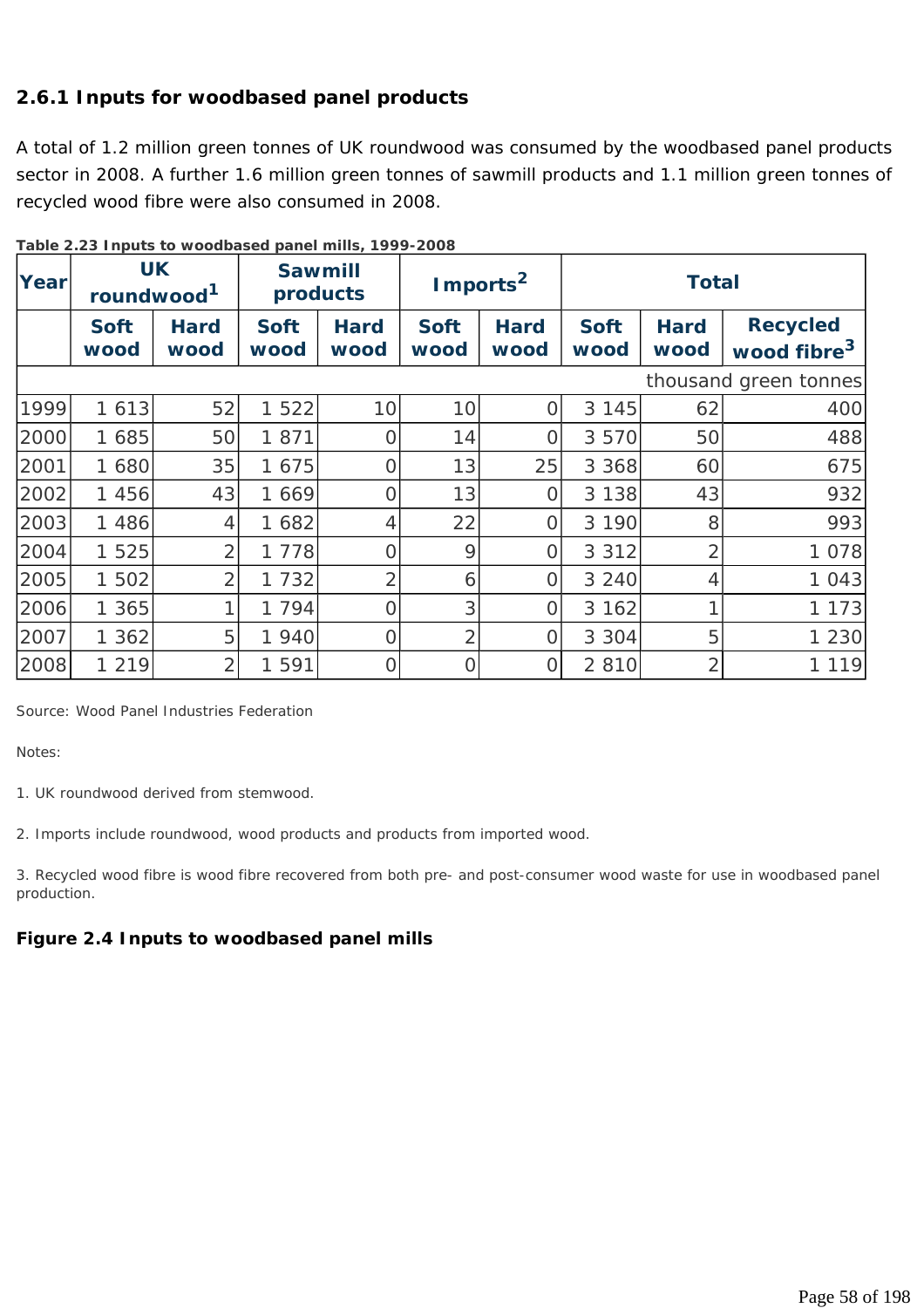

*Source: Wood Panel Industries Federation*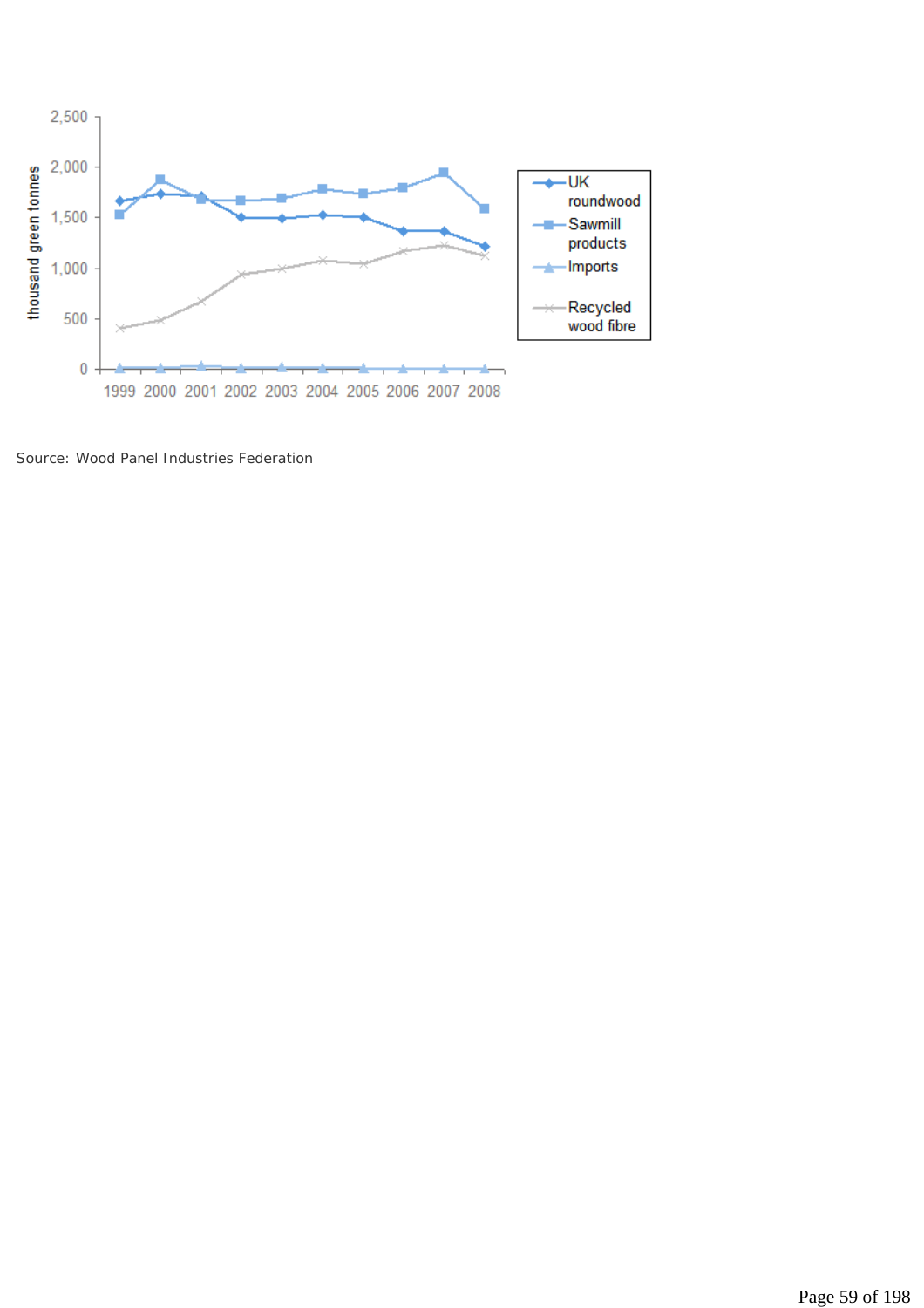# **2.6.2 Production of woodbased panel products**

A total of 2.6 million m<sup>3</sup> of woodbased panel products was produced in 2008, a 28% decrease on the 2007 total. Around three quarters of woodbased panel products produced in the UK were particleboard (including oriented strand board (OSB)).

| Year | Particleboard <sup>1</sup> | Fibreboard <sup>2</sup> | <b>Plywood</b>        | <b>Total</b> |
|------|----------------------------|-------------------------|-----------------------|--------------|
|      |                            |                         | thousand cubic metres |              |
| 1999 | 2 4 4 2                    | 527                     | 5                     | 2 9 7 4      |
| 2000 | 2 5 7 0                    | 700                     | 5                     | 3 2 7 5      |
| 2001 | 2 4 9 8                    | 757                     |                       | 3 2 5 5      |
| 2002 | 2 4 4 6                    | 771                     |                       | 3 2 1 7      |
| 2003 | 2 5 2 6                    | 835                     |                       | 3 3 6 1      |
| 2004 | 2 653                      | 880                     |                       | 3 5 3 3      |
| 2005 | 2 5 5 7                    | 841                     |                       | 3 3 9 8      |
| 2006 | 2 6 2 6                    | 872                     |                       | 3 4 9 8      |
| 2007 | 2 6 8 4                    | 865                     |                       | 3 5 4 9      |
| 2008 | 2 0 1 5                    | 550                     |                       | 2 5 6 5      |

**Table 2.24 Woodbased panel production, 1999-2008**

*Source: Wood Panel Industries Federation* 

*Notes:* 

*1. Includes Oriented Strand Board (OSB).* 

*2. Includes Medium Density Fibreboard (MDF) and hardboard.*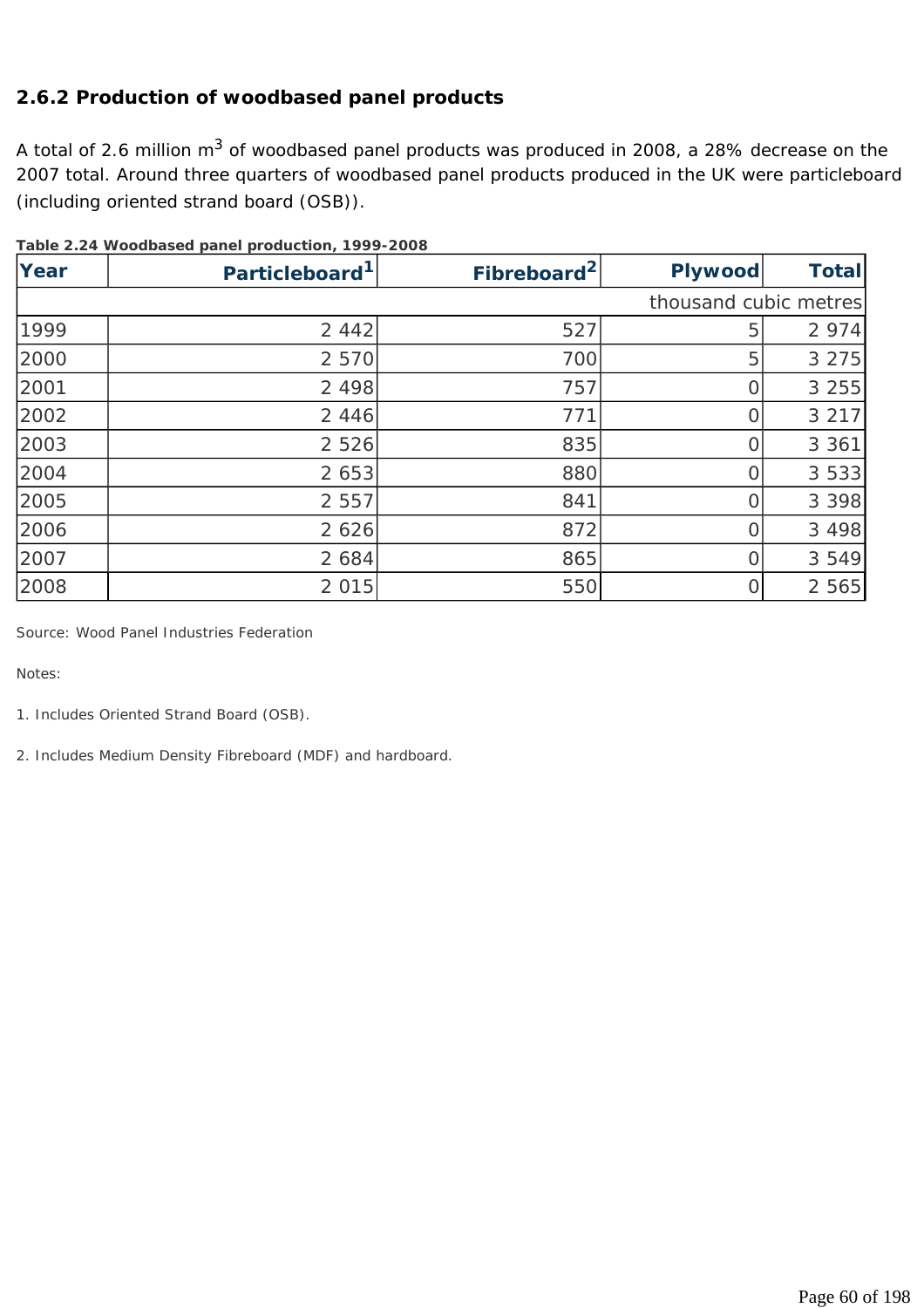# **2.7 Miscellaneous products**

#### **Softwood**

Data for softwood fencing are obtained from the Survey of Round Fencing Manufacturers. Figures for other uses are reported by manufacturers or are estimated by representatives of the wood processing industries.

A total of 341 thousand green tonnes of UK softwood were consumed by round fencing manufacturers in 2008. A further 300 thousand tonnes were estimated to have been used for woodfuel (including biomass energy) and 116 thousand green tonnes for other uses.

| Year | Fencing | Woodfuel <sup>1</sup> | Other <sup>2</sup> | <b>Total</b>          |
|------|---------|-----------------------|--------------------|-----------------------|
|      |         |                       |                    | thousand green tonnes |
| 1999 | 385     | 100                   | 32                 | 517                   |
| 2000 | 347     | 100                   | 32                 | 479                   |
| 2001 | 324     | 100                   | 31                 | 455                   |
| 2002 | 289     | 100                   | 29                 | 418                   |
| 2003 | 264     | 100                   | 45                 | 409                   |
| 2004 | 272     | 100                   | 79                 | 451                   |
| 2005 | 320     | 100                   | 95                 | 515                   |
| 2006 | 275     | 100                   | 114                | 489                   |
| 2007 | 296     | 200                   | 113                | 609                   |
| 2008 | 341     | 300                   | 116                | 758                   |

#### **Table 2.25 Miscellaneous uses of UK softwood roundwood, 1999-2008**

*Source: Survey of Round Fencing Manufacturers, industry associations.* 

*Notes:* 

*1. Woodfuel reported here is derived from stemwood, and from 2007 include estimated roundwood use for biomass energy. The figures are estimated by the Expert Group on Timber and Trade Statistics.* 

*2. Includes shavings, poles and woodwool.* 

#### **Hardwood**

An estimated 300 thousand green tonnes of UK hardwood were used for woodfuel (including biomass energy) in 2008. A further 30 thousand green tonnes were estimated to have been consumed by round fencing manufacturers and 33 thousand green tonnes for other uses, including exports.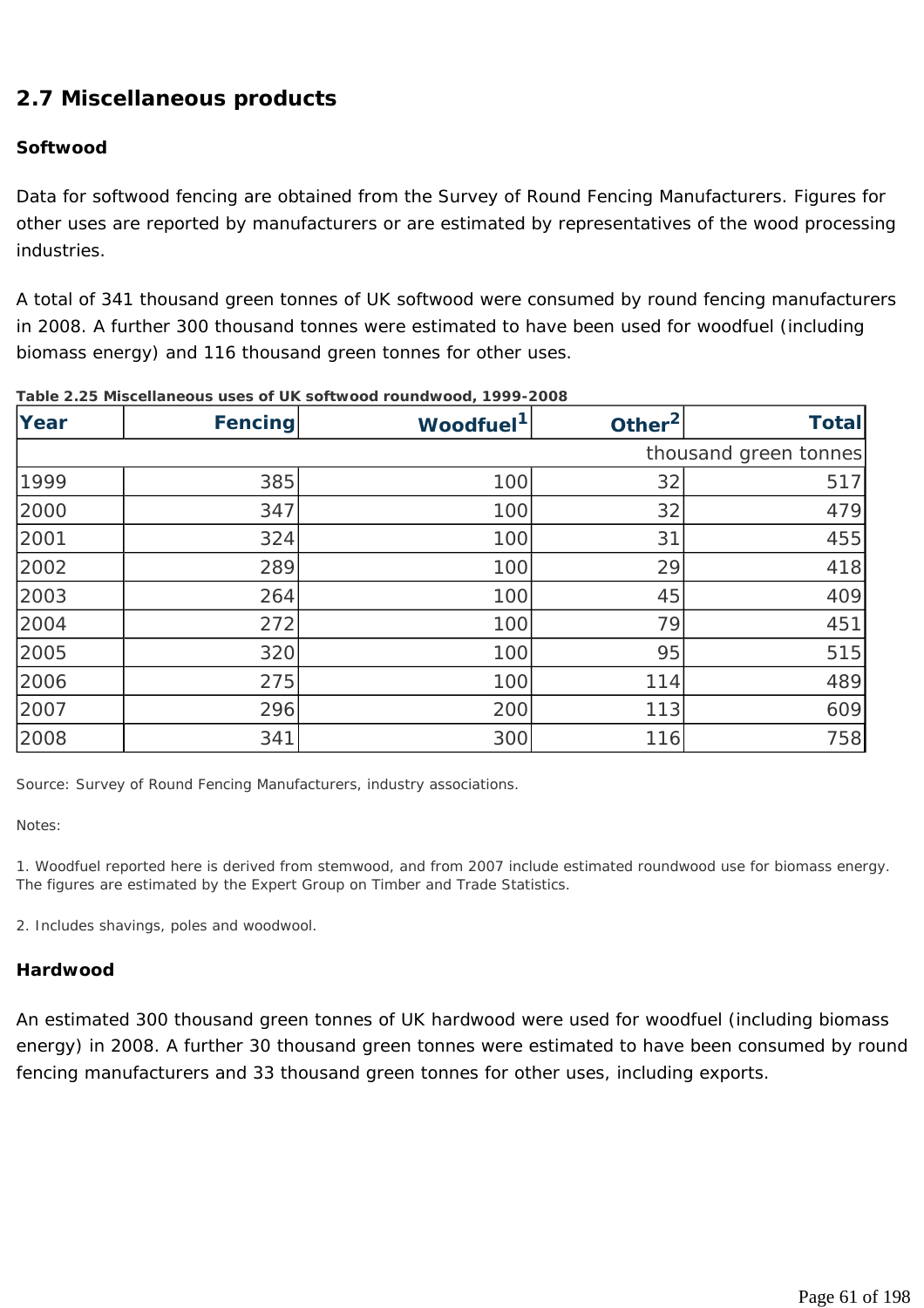### **2.7.1 Softwood round fencing manufacturers**

There were 68 active round fencing manufacturers in 2008.

| Year |           | <b>Total</b>                          |          |                            |    |
|------|-----------|---------------------------------------|----------|----------------------------|----|
|      | $\leq$ 1. | < 5<br>$\mathbf{1}$<br>$\blacksquare$ | $5 - 10$ | 10<br>$\ddot{\phantom{1}}$ |    |
| 1999 | 37        | 43                                    | 8        | g                          | 97 |
| 2000 | 42        | 36                                    | 8        |                            | 93 |
| 2001 | 39        | 33                                    | 8        | n                          | 86 |
| 2002 | 32        | 25                                    | 10       |                            | 74 |
| 2003 | 25        | 28                                    | 9        | Ò                          | 68 |
| 2004 | 25        | 30                                    | 8        | 6                          | 69 |
| 2005 | 26        | 26                                    | 8        | 8                          | 68 |
| 2006 | 26        | 31                                    |          | b                          | 70 |
| 2007 | 31        | 28                                    | 10       |                            | 76 |
| 2008 | 25        | 27                                    |          | 5                          | 68 |

**Table 2.26 Number of softwood round fencing manufacturers, 1999-2008**

*Source: Survey of Round Fencing Manufacturers* 

*Notes:* 

*1. Categories are based on total softwood consumption, in thousand green tonnes.*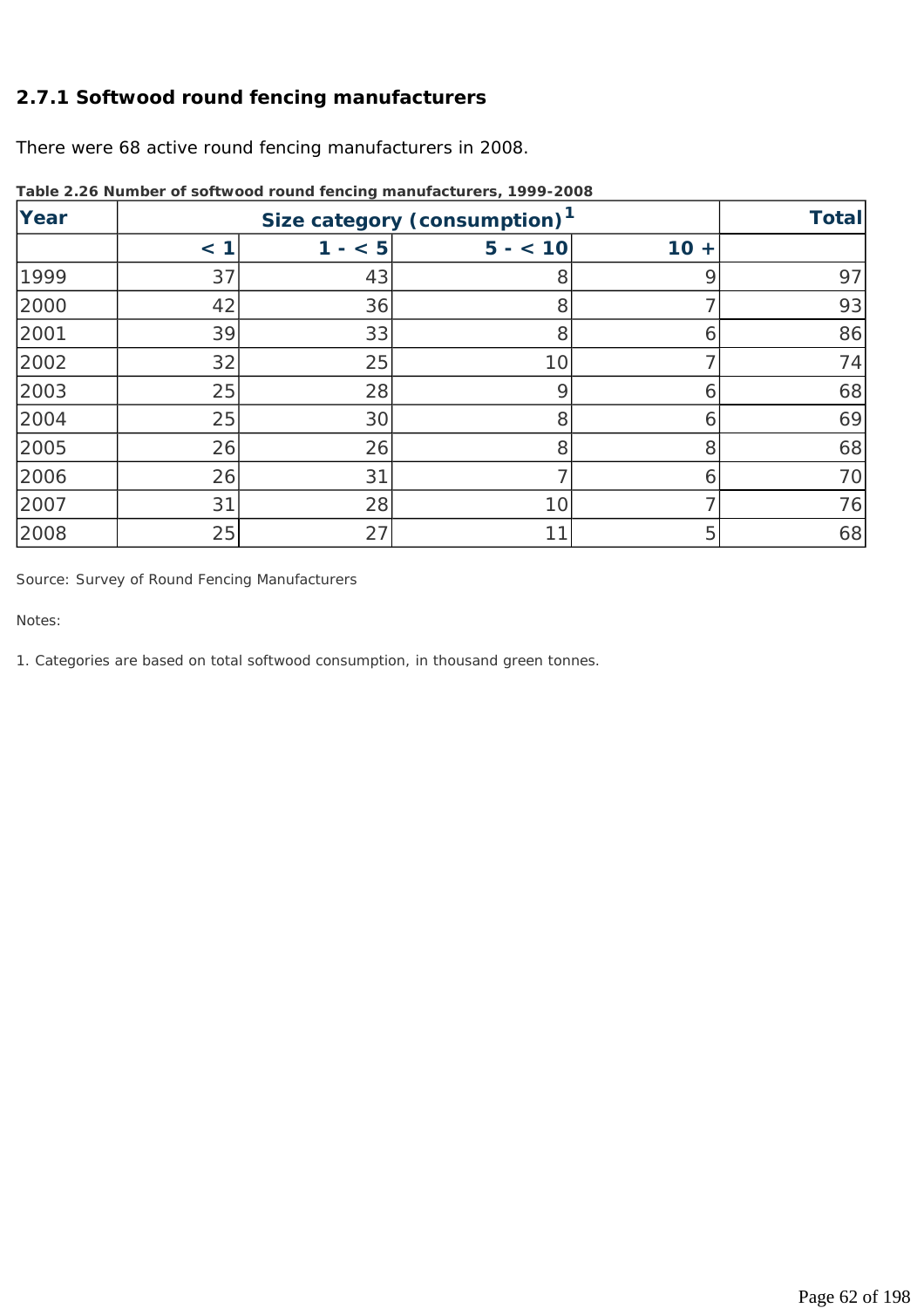# **2.7.2 UK roundwood purchased by softwood round fencing manufacturers**

A total of 341 thousand green tonnes of UK softwood was purchased by softwood fencing manufacturers in 2008. This represents an increase of 15% from the 2007 total of 296 thousand green tonnes.

| <b>Year</b> |     | Size category (consumption) <sup>1</sup> |          |        |                       |  |
|-------------|-----|------------------------------------------|----------|--------|-----------------------|--|
|             | < 1 | $- < 5$<br>1                             | $5 - 10$ | $10 +$ |                       |  |
|             |     |                                          |          |        | thousand green tonnes |  |
| 1999        | 11  | 98                                       | 56       | 220    | 385                   |  |
| 2000        | 14  | 82                                       | 60       | 190    | 347                   |  |
| 2001        | 12  | 74                                       | 59       | 180    | 324                   |  |
| 2002        | 11  | 63                                       | 68       | 148    | 289                   |  |
| 2003        | 9   | 62                                       | 62       | 132    | 264                   |  |
| 2004        | 8   | 69                                       | 53       | 143    | 272                   |  |
| 2005        | 10  | 66                                       | 50       | 194    | 320                   |  |
| 2006        | 10  | 77                                       | 47       | 140    | 275                   |  |
| 2007        | 12  | 63                                       | 60       | 161    | 296                   |  |
| 2008        | 10  | 66                                       | 64       | 201    | 341                   |  |

**Table 2.27 UK roundwood purchased by softwood round fencing manufacturers, 1999-2008**

*Source: Survey of Round Fencing Manufacturers* 

*Notes:* 

*1. Categories are based on total softwood consumption, in thousand green tonnes.*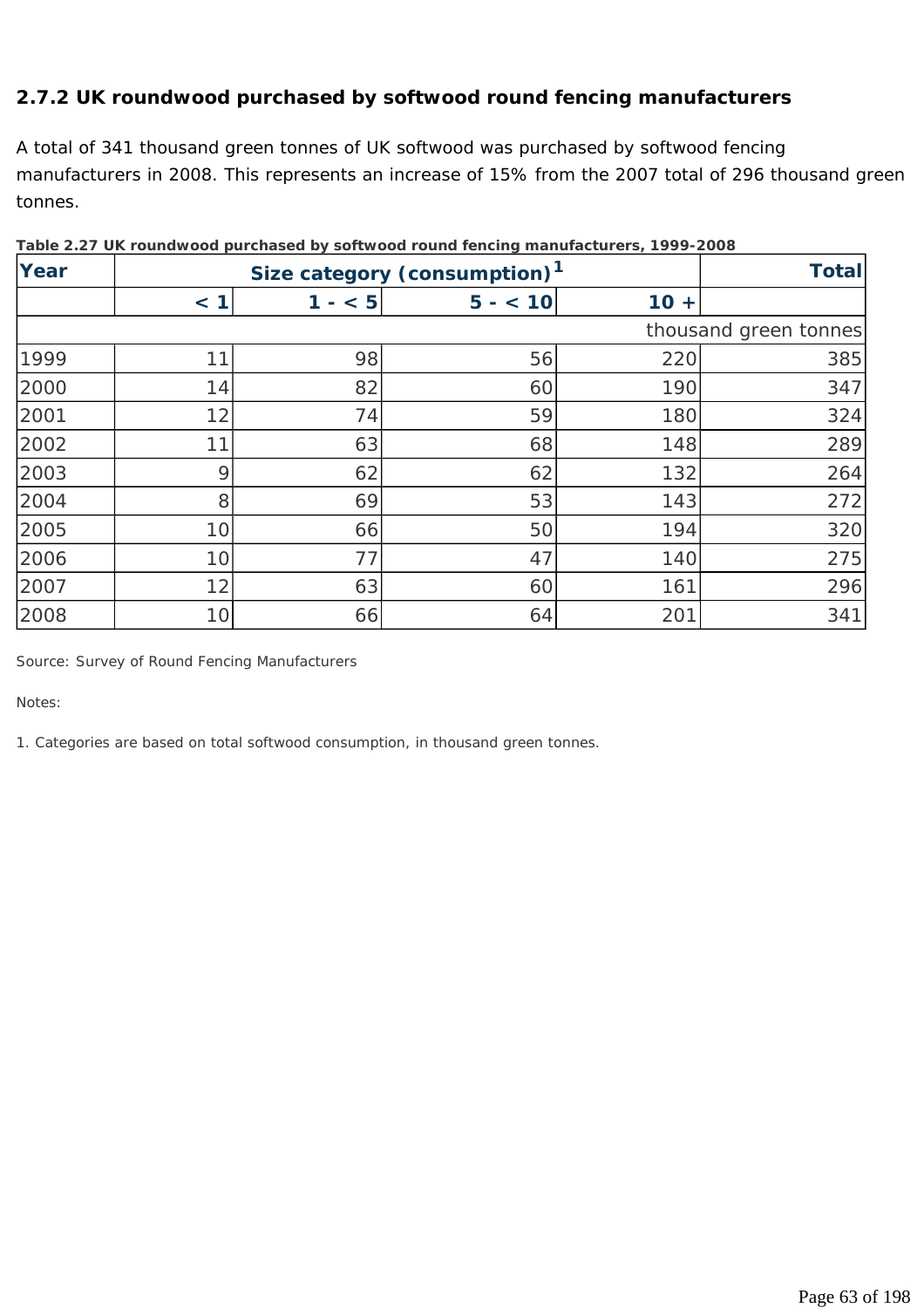# **2.8 Exports**

UK softwood exports in 2008 consisted of 556 thousand green tonnes of pulpwood and 176 thousand green tonnes of logs, giving a total of 733 thousand green tonnes of roundwood. The UK also exported 176 thousand tonnes of chips in 2008.

| Year | <b>Roundwood</b> |                      |              |                       |  |
|------|------------------|----------------------|--------------|-----------------------|--|
|      | <b>Pulpwood</b>  | <b>Logs</b>          | <b>Total</b> |                       |  |
|      |                  |                      |              | thousand green tonnes |  |
| 1999 | 24               | $\ddot{\phantom{1}}$ | 24           | $\sim$ $\sim$         |  |
| 2000 | 16               | $\ldots$             | 16           | $\bullet$ $\bullet$   |  |
| 2001 | 61               | $\bullet$ $\bullet$  | 61           | $\cdot$ .             |  |
| 2002 | 133              | $\ldots$             | 133          | $\cdots$              |  |
| 2003 | 217              | 90                   | 307          | $\cdot$ $\cdot$       |  |
| 2004 | 465              | 145                  | 610          | 320                   |  |
| 2005 | 560              | 145                  | 705          | 150                   |  |
| 2006 | 505              | 138                  | 643          | 214                   |  |
| 2007 | 588              | 171                  | 759          | 251                   |  |
| 2008 | 556              | 176                  | 733          | 176                   |  |

**Table 2.28 Summary of softwood exports1, 1999-2008**

*Source: industry associations* 

*Notes:* 

*1. Data for exports from Northern Ireland before 2004 are not available.* 

*.. denotes not available.*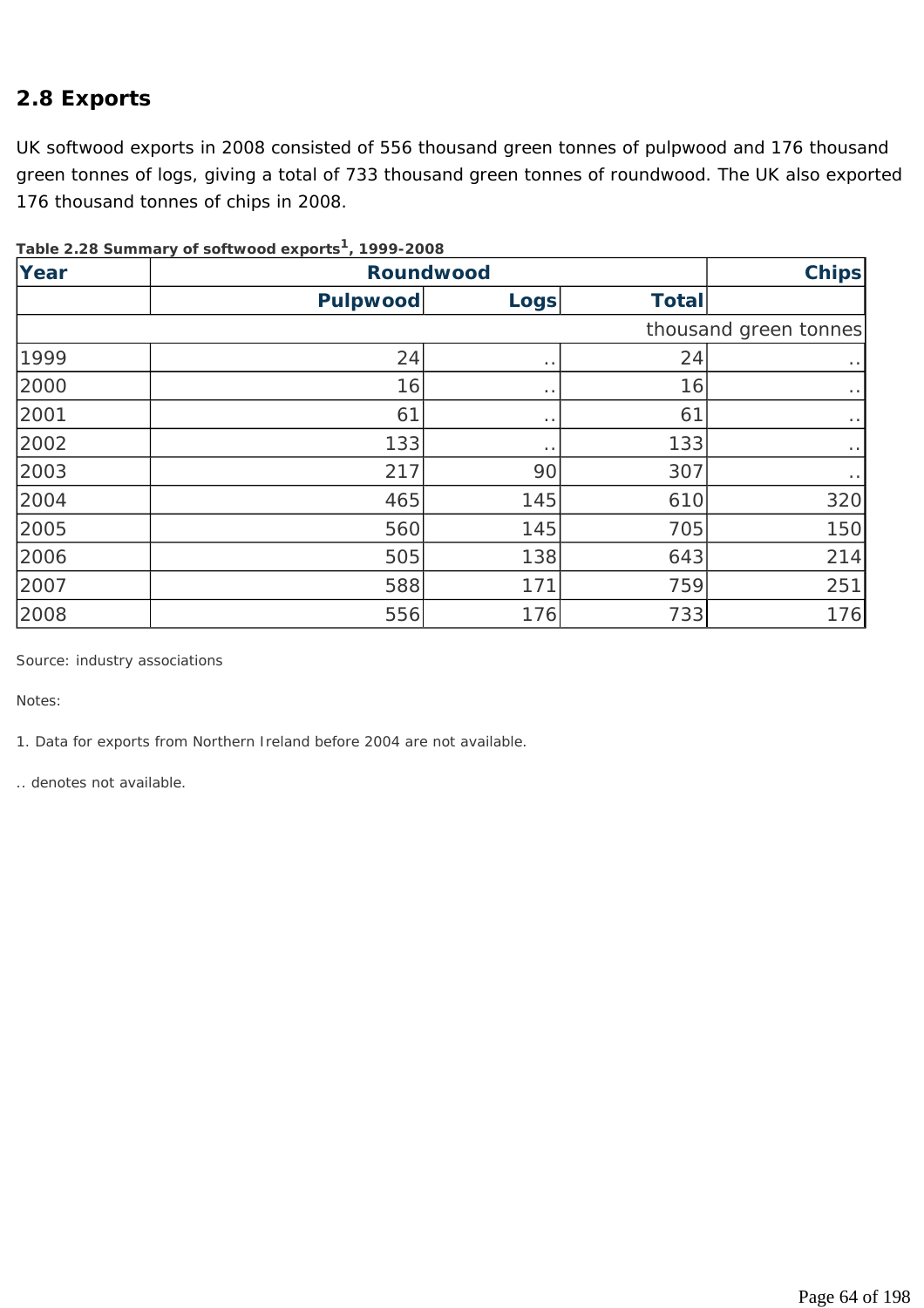# **2.9 Certification**

Forest certification assesses forest management practices against an agreed standard and awards a label to those forest products that meet the standard. In order for products to achieve certification, both forest management practices and the Chain of Custody, which tracks timber from forest to retail outlet, must be assessed.

Use the links on the right to access data and sources on certification (including certified woodland area).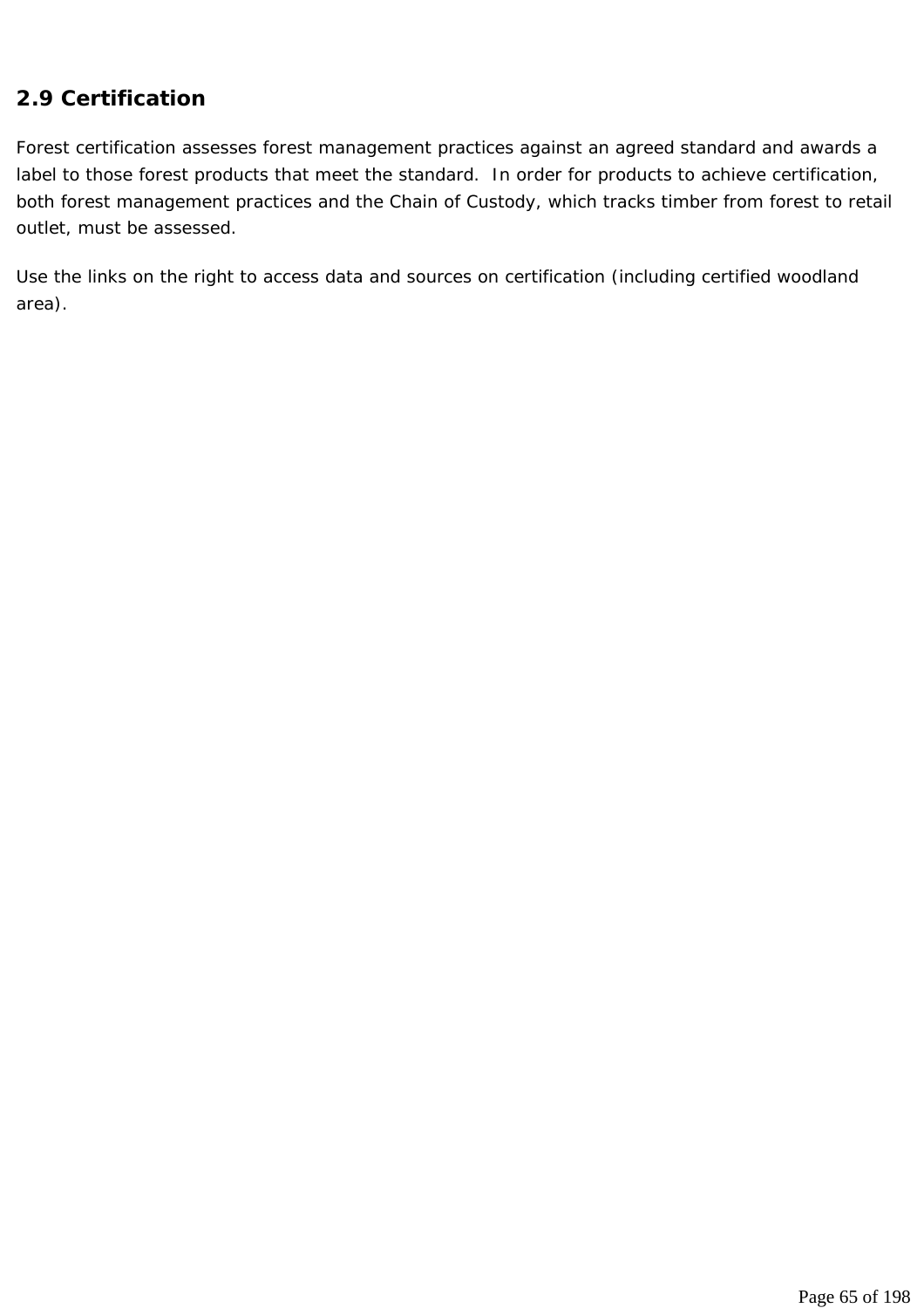### **2.9.1 Volume certified**

Respondents to Forestry Commission surveys were asked to report on volumes certified. 65% of non-FC/ FS softwood removals in 2008 were from certified sources. 81% of sawmills' roundwood consumption and 75% of sawnwood production by sawmills in 2008 was certified. For round fencing manufacturers, 66% of total softwood consumption was certified.

| Year | Removals <sup>1</sup>                         | <b>Sawmills</b>                           | <b>Round fencing</b>                            |                           |
|------|-----------------------------------------------|-------------------------------------------|-------------------------------------------------|---------------------------|
|      | <b>Softwood from</b><br>non-FC/FS<br>woodland | Consumption<br>(softwood and<br>hardwood) | <b>Production</b><br>(softwood and<br>hardwood) | Consumption<br>(softwood) |
|      |                                               |                                           |                                                 | per cent certified volume |
| 2002 | 40                                            | 65                                        | 62                                              | 14                        |
| 2003 | 54                                            | 67                                        | 50                                              | 36                        |
| 2004 | 74                                            | 80                                        | 63                                              | 58                        |
| 2005 | 69                                            | 76                                        | 71                                              | 53                        |
| 2006 | 67                                            | 81                                        | 64                                              | 46                        |
| 2007 | 74                                            | 78                                        | 65                                              | 54                        |
| 2008 | 65                                            | 81                                        | 75                                              | 66                        |

**Table 2.29 Per cent of volume certified, 2002-2008**

*Source: industry surveys* 

*Notes:* 

*1. For all removals from FC/ FS woodland, the source is certified.*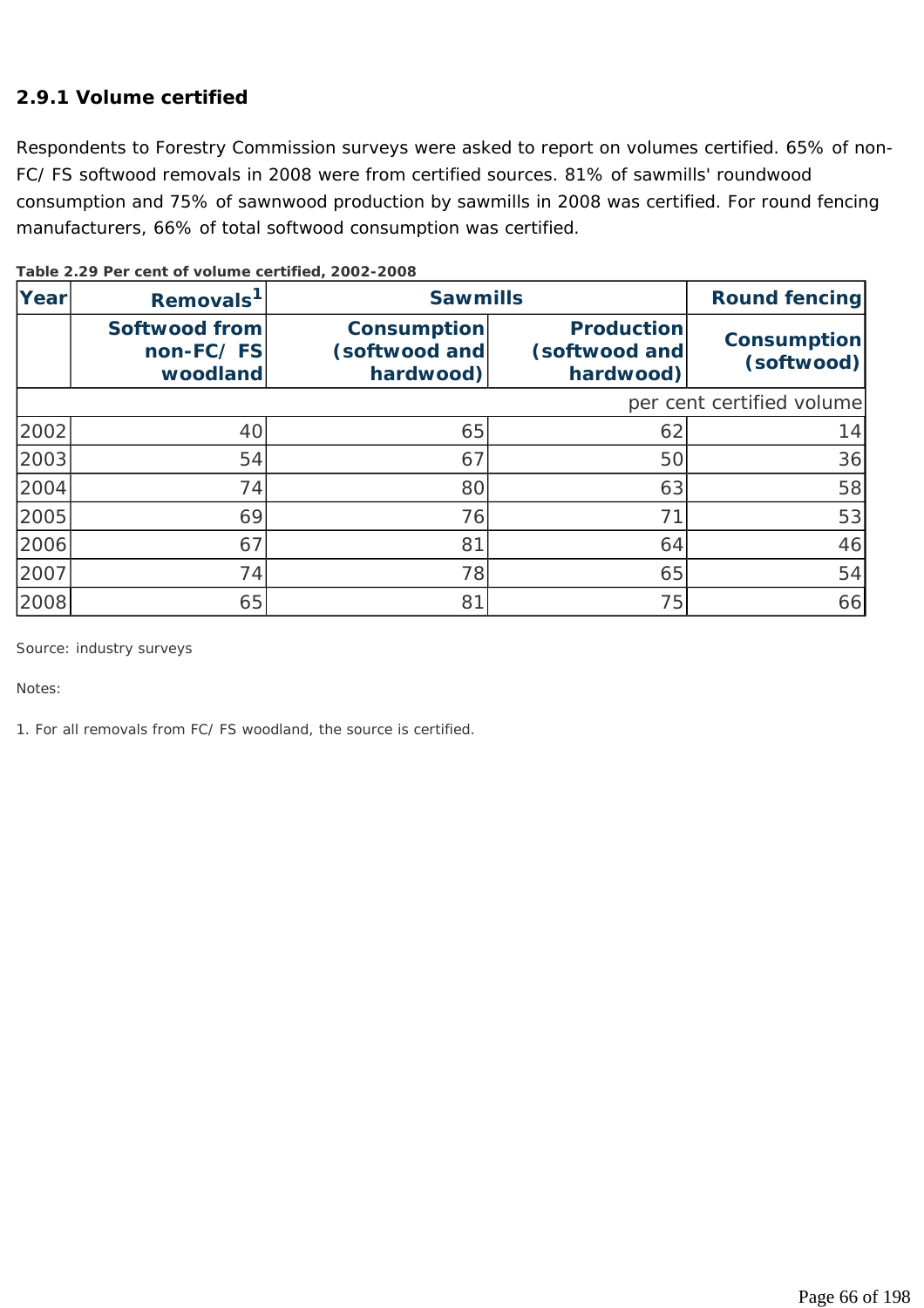# **2.9.2 Chain of custody certificates**

Sawmills and round fencing manufacturers were also asked whether they held a Chain of Custody certificate. 44% of sawmills who provided data in 2008 reported that they held a Chain of Custody certificate. This proportion varied with size of mill, from 14% of mills producing less than 5 thousand  $m<sup>3</sup>$  sawnwood to 100% of those producing 25 thousand  $m<sup>3</sup>$  sawnwood or more. 27% of round fencing manufacturers reported holding a Chain of Custody certificate.

|                                       | Mills holding<br>certificate | Mills without<br>certificate | <b>Certification</b><br>status not<br>reported | <b>Total</b> |
|---------------------------------------|------------------------------|------------------------------|------------------------------------------------|--------------|
| <b>Sawmills</b>                       |                              |                              |                                                |              |
| $\sqrt{\text{size of mill}^2}$        |                              |                              |                                                |              |
| < 5                                   | 9                            | 51                           | 5                                              | 65           |
| $5 - < 25$                            | 15                           | 8                            |                                                | 24           |
| $25 +$                                | 28                           |                              |                                                | 28           |
| <b>All sawmills</b>                   | 52                           | 59                           | 6                                              | 117          |
| <b>Round fencing</b><br>manufacturers | 15                           | 25                           | 15                                             | 55           |

**Table 2.30 Chain of custody certificates1, 2008**

*Source: industry surveys* 

*Notes:* 

*1. Mills responding for 2008. Accounts for around 90% of total production for sawmills and around 90% of total consumption by round fencing manufacturers.* 

*2. Categories are based on total sawnwood production (softwood and hardwood), in thousand m3.*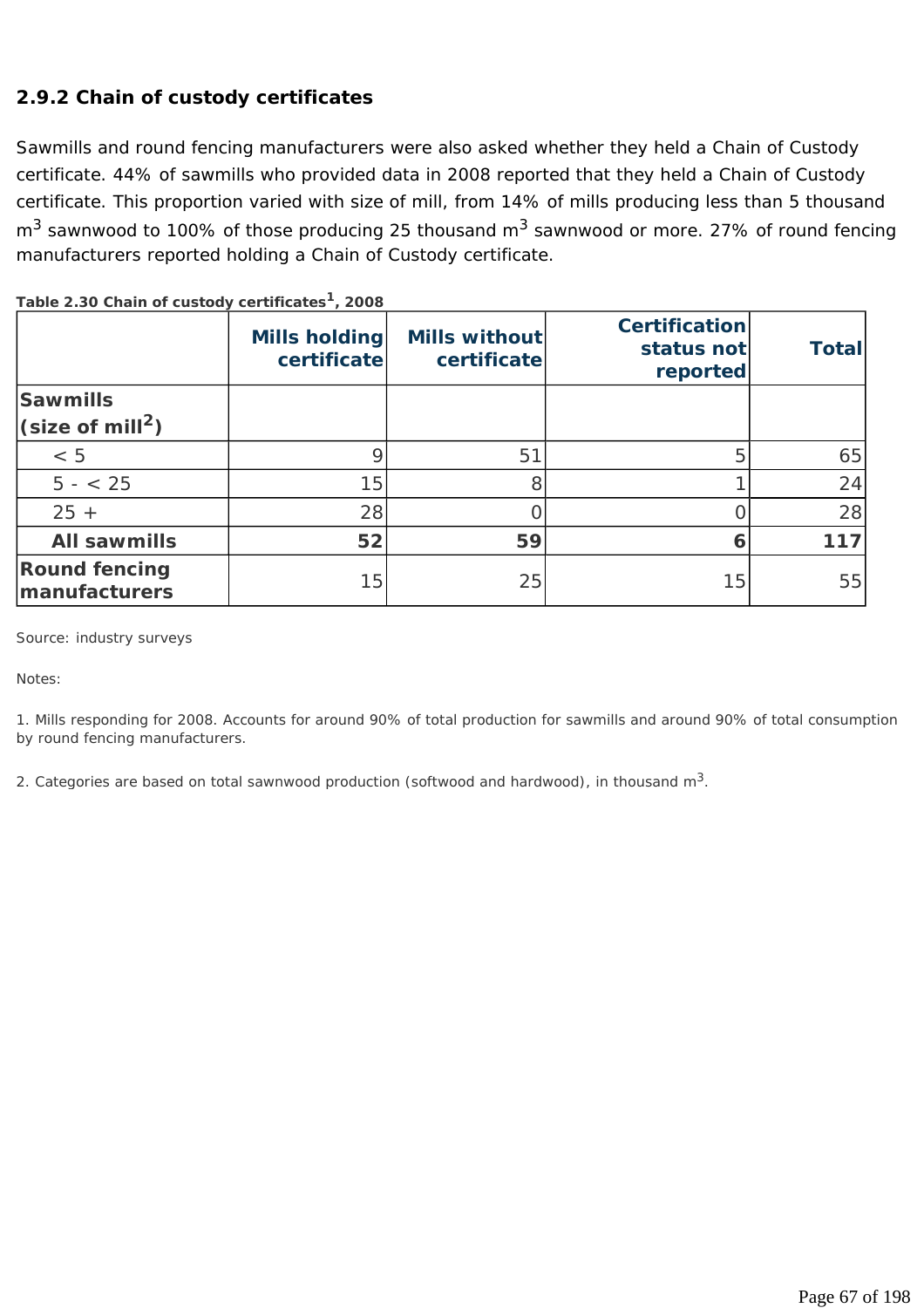# **2.10 Woodfuel**

The sawmill survey and survey of round fencing manufacturers were extended in 2008 to request data on woodfuel sales and use from all sawmills and round fencing manufacturers, with data requested on:

- $\bullet$  sales to bioenergy;
- sales as firewood and
- internal use for heat/ energy.

Previously, this information was only asked of larger mills (those producing at least 10 thousand  $m<sup>3</sup>$ sawnwood), although sales to bioenergy was introduced onto the questionnaire for smaller mills in 2006.

In addition, a new survey of woodfuel suppliers was run in Spring 2009, requesting data on the use and supply of woodfuel.

Use the links on the right to access data and further information on sources on woodfuel.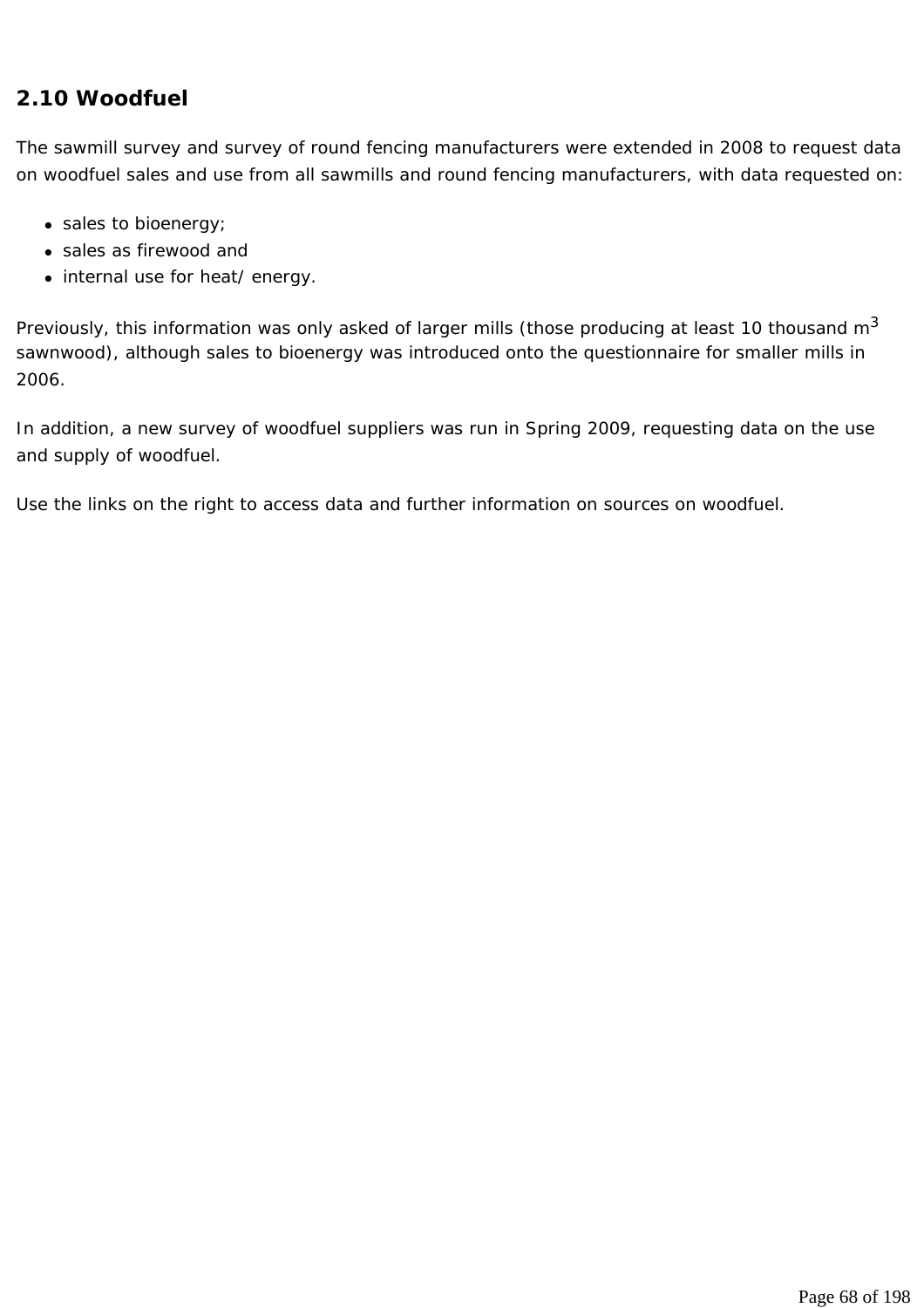### **2.10.1 Woodfuel supply**

An estimated 0.8 million oven dry tonnes of wood chips, 0.1 million oven dry tonnes of logs for stoves and open fires, 0.1 million oven dry tonnes of wood pellets (excluding imported pellets) and 0.1 million oven dry tonnes of woodfuel in other forms was supplied in the UK in 2008.

#### **Table 2.31 UK woodfuel supply, 2008**

| Form                           | Quantity <sup>1</sup>    |
|--------------------------------|--------------------------|
|                                | thousand oven dry tonnes |
| Logs for stoves and open fires | 122                      |
| Wood chips <sup>2</sup>        |                          |
| From recycled wood             | 278                      |
| From other sources             | 495                      |
| Total wood chips               | 772                      |
| Wood pellets <sup>3</sup>      | 90                       |
| Other $4$                      | 78                       |

*Source: Woodfuel Suppliers Survey, Wood Recyclers Association, industry surveys.* 

*Notes:* 

*1. Estimated, based on woodfuel suppliers survey 2008 and other sources.* 

*2. Wood fibre from roundwood, forest harvesting residues, arboriculture arisings, sawmill products and other processed residues.* 

- *3. UK production only. Excludes imported pellets.*
- *4. Includes other sawmill products (e.g. sawdust, slabwood).*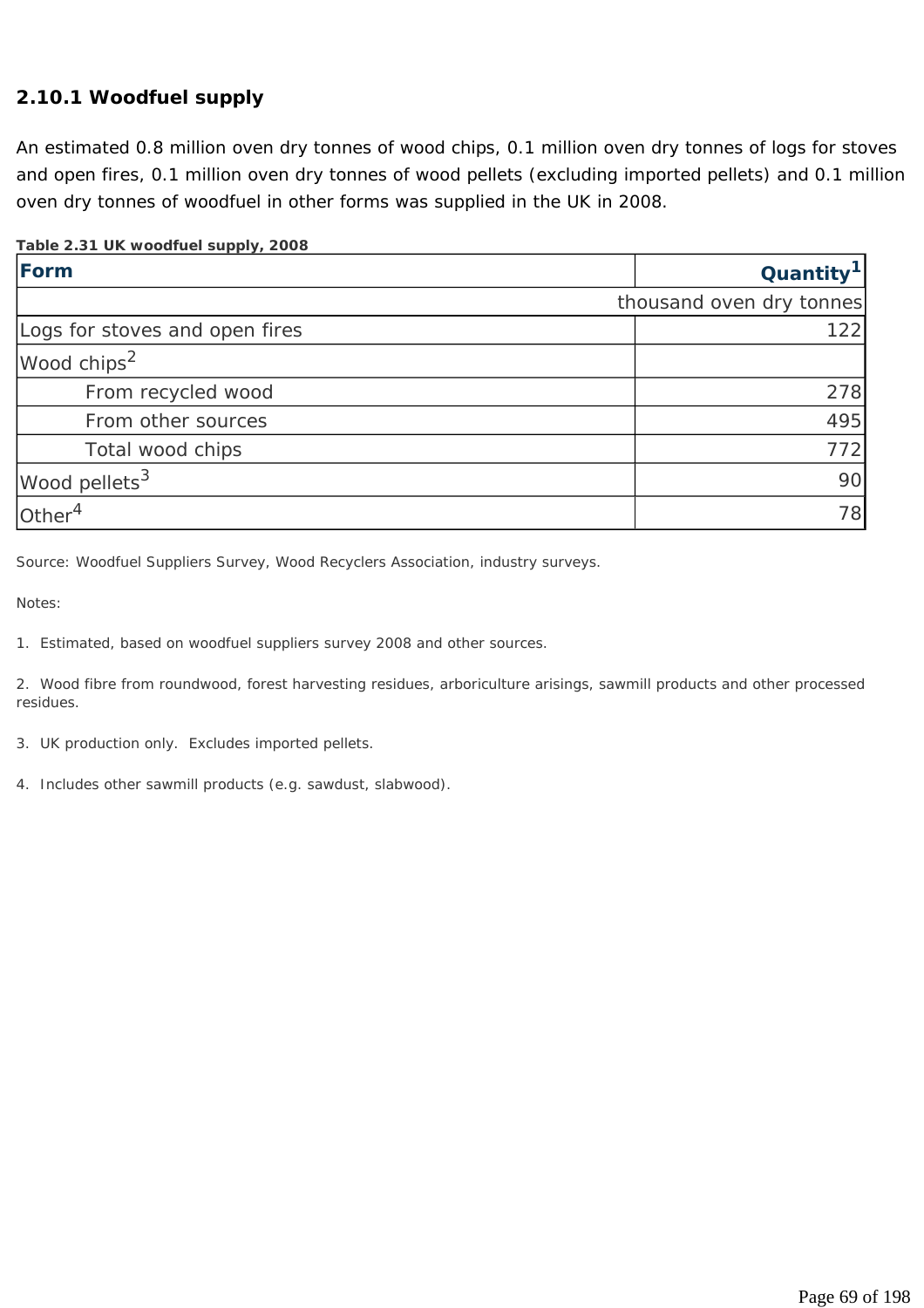### **2.10.2 Woodfuel supply by sawmills and round fencing manufacturers**

An estimated 359 thousand green tonnes (mainly softwood) of woodfuel were supplied by sawmills in 2008 and a further 63 thousand green tonnes were supplied by round fencing manufacturers. 92% of the total woodfuel supplied was sold to bioenergy.

|                                       | Sales to<br>bioenergy | Sales as<br>firewood | Used internally for<br>heat/energy | <b>Total</b>          |  |  |  |
|---------------------------------------|-----------------------|----------------------|------------------------------------|-----------------------|--|--|--|
|                                       |                       |                      |                                    | thousand green tonnes |  |  |  |
| <b>Sawmills</b>                       |                       |                      |                                    |                       |  |  |  |
| 2006                                  | 184                   |                      | 10                                 | 212                   |  |  |  |
| 2007                                  | 204                   |                      | 5                                  | 213                   |  |  |  |
| 2008                                  | 337                   |                      | 14                                 | 359                   |  |  |  |
| <b>Round fencing</b><br>manufacturers |                       |                      |                                    |                       |  |  |  |
| 2008                                  | 49                    |                      |                                    | 63                    |  |  |  |

#### **Table 2.32 Woodfuel supply1 by sawmills and round fencing manufacturers, 2006-2008**

*Source: Sawmill Survey, Survey of Round Fencing Manufacturers* 

*Notes:* 

*1. Material reported as sales/ use for woodfuel, but may have been used for other purposes.* 

*2. Sales as firewood and used internally for heat/ energy relates to larger mills (those producing at least 10 thousand m3 sawnwood) only in 2006 and 2007.*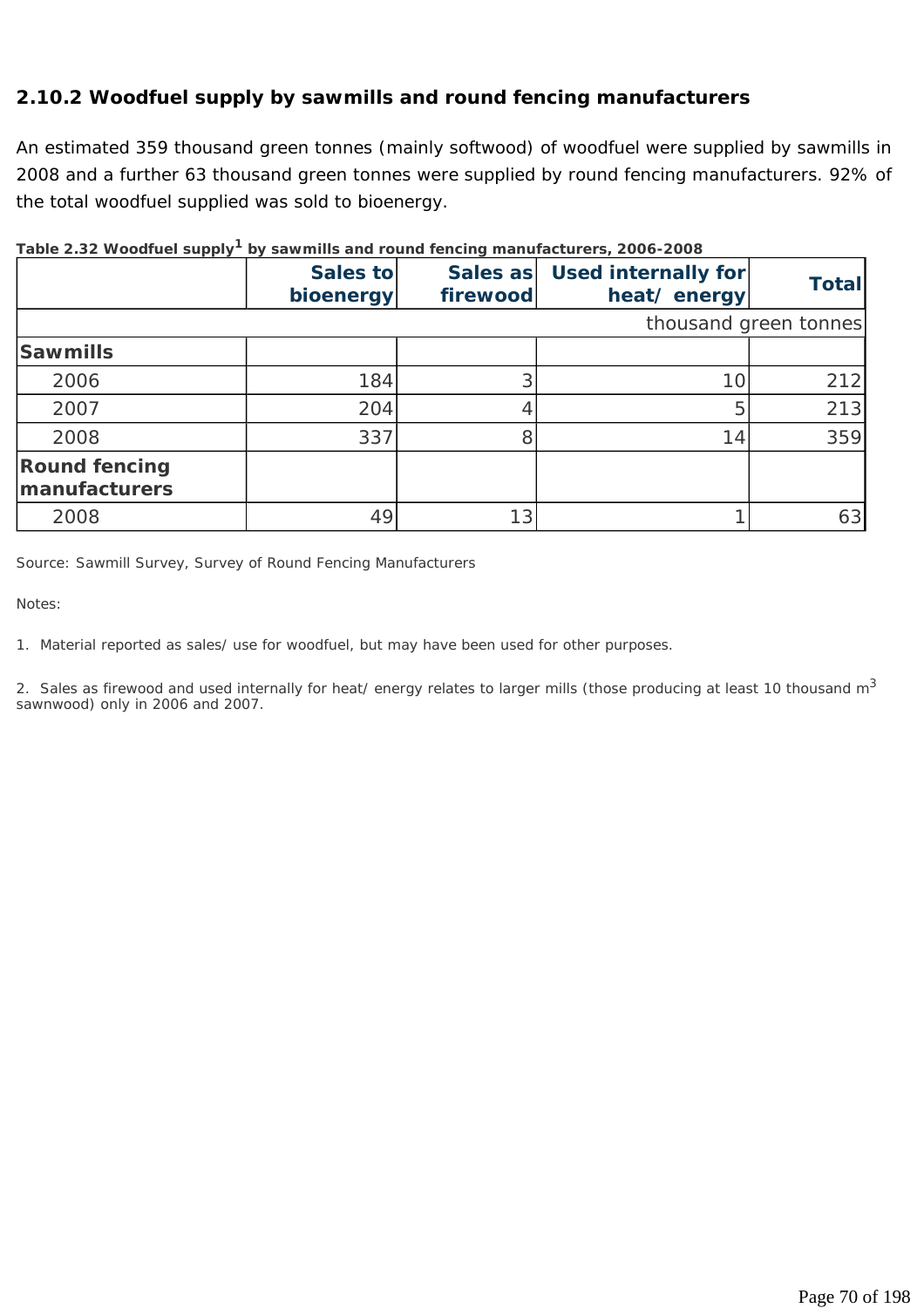# **3 Trade**

This section contains information about UK imports and exports of wood products, and about the level of apparent consumption estimated from data for UK production, imports and exports. International comparisons are provided in the International Forestry chapter.

Information on imports and exports comes from the Overseas Trade Statistics compiled by HM Revenue & Customs. The two sources are surveys of European Union (EU) internal trade (Intrastat) and customs data for trade with non-EU countries.

A copy of all trade tables is available to download as an Excel spreadsheet.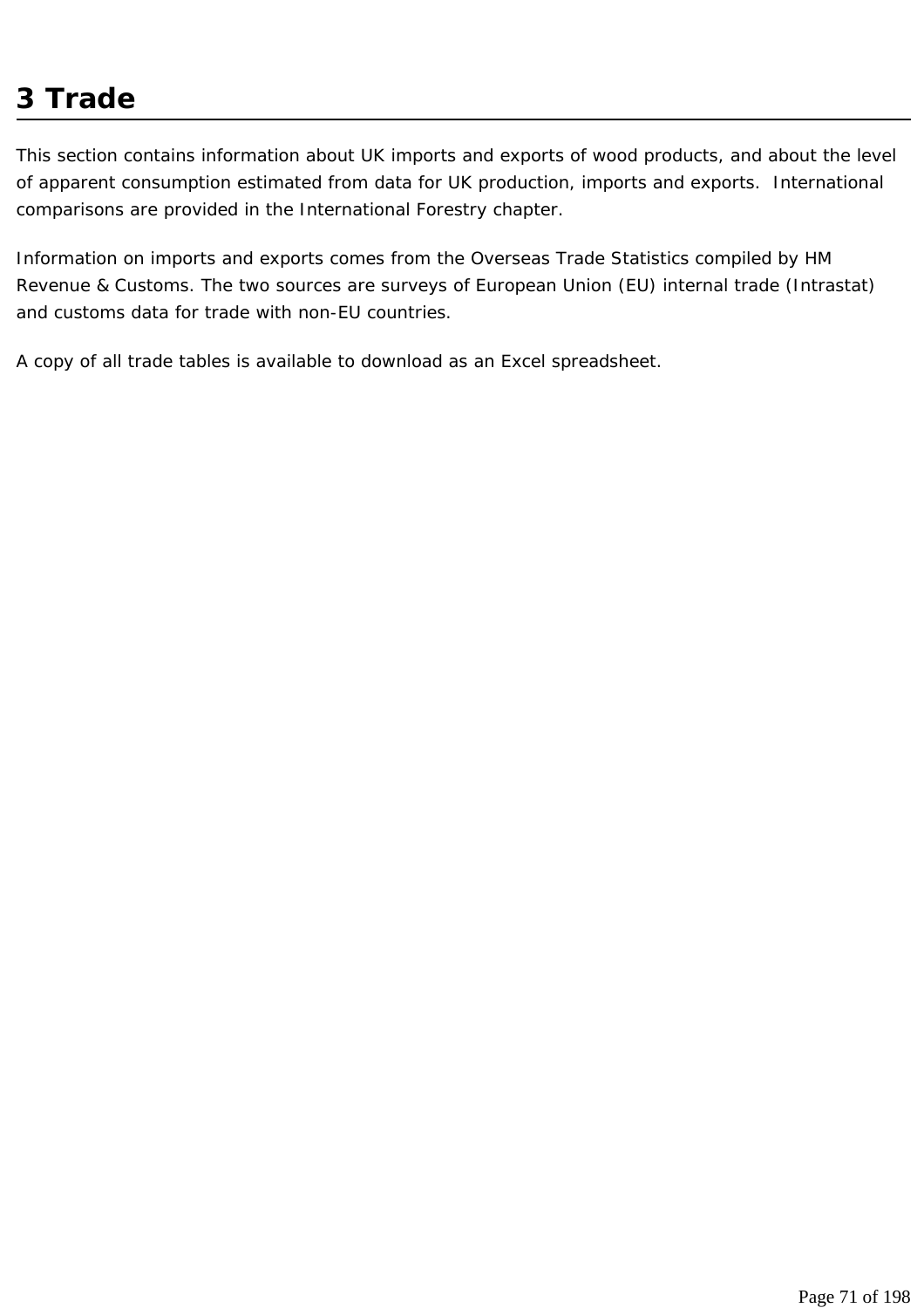# **3.1 Apparent consumption of wood in the UK**

Apparent consumption is the amount of timber, measured as wood raw material equivalent (WRME) underbark, used as wood and wood products by people and industries in the United Kingdom. It is calculated as total United Kingdom production plus imports, minus exports. Apparent consumption also differs from actual consumption by the extent of changes in the level of stocks. It is not practical to collect information on actual consumption.

UK production of roundwood totalled 8.4 million  $m<sup>3</sup>$  WRME underbark in 2008. A further 45.7 million  $m<sup>3</sup>$  WRME underbark of wood and wood products were imported to the UK and 5.4 million  $m<sup>3</sup>$  WRME underbark were exported, giving apparent consumption of 48.8 million  $m<sup>3</sup>$  WRME underbark. These figures exclude recycled wood and recovered paper (see Table 3.3 for statistics on recovered paper).

| Year                                  | UK production <sup>2</sup> | <b>Imports</b> | <b>Exports</b> | <b>Apparent</b><br><b>Consumption</b> |  |  |
|---------------------------------------|----------------------------|----------------|----------------|---------------------------------------|--|--|
| million m <sup>3</sup> WRME underbark |                            |                |                |                                       |  |  |
| 1999                                  | 7.7                        | 45.6           | 6.0            | 47.3                                  |  |  |
| 2000                                  | 7.8                        | 47.4           | 5.8            | 49.5                                  |  |  |
| 2001                                  | 7.9                        | 49.4           | 5.9            | 51.4                                  |  |  |
| 2002                                  | 7.8                        | 48.5           | 5.8            | 50.4                                  |  |  |
| 2003                                  | 8.1                        | 49.0           | 7.1            | 50.0                                  |  |  |
| 2004                                  | 8.3                        | 53.2           | 7.5            | 54.0                                  |  |  |
| 2005                                  | 8.5                        | 51.2           | 5.8            | 54.0                                  |  |  |
| 2006                                  | 8.4                        | 53.6           | 5.9            | 56.1                                  |  |  |
| 2007                                  | 9.0                        | 54.5           | 6.8            | 56.7                                  |  |  |
| 2008                                  | 8.4                        | 45.7           | 5.4            | 48.8                                  |  |  |

**Table 3.1 Apparent consumption of wood1 in the UK, 1999-2008**

*Source: industry surveys, industry associations, UK overseas trade statistics (HM Revenue & Customs) and conversion factors to Wood Raw Material Equivalent (WRME).* 

*Notes:* 

*1. Excludes recovered paper.* 

*2. UK production of roundwood is estimated from deliveries to wood processing industries and others, as in tables 2.6 and 2.7.*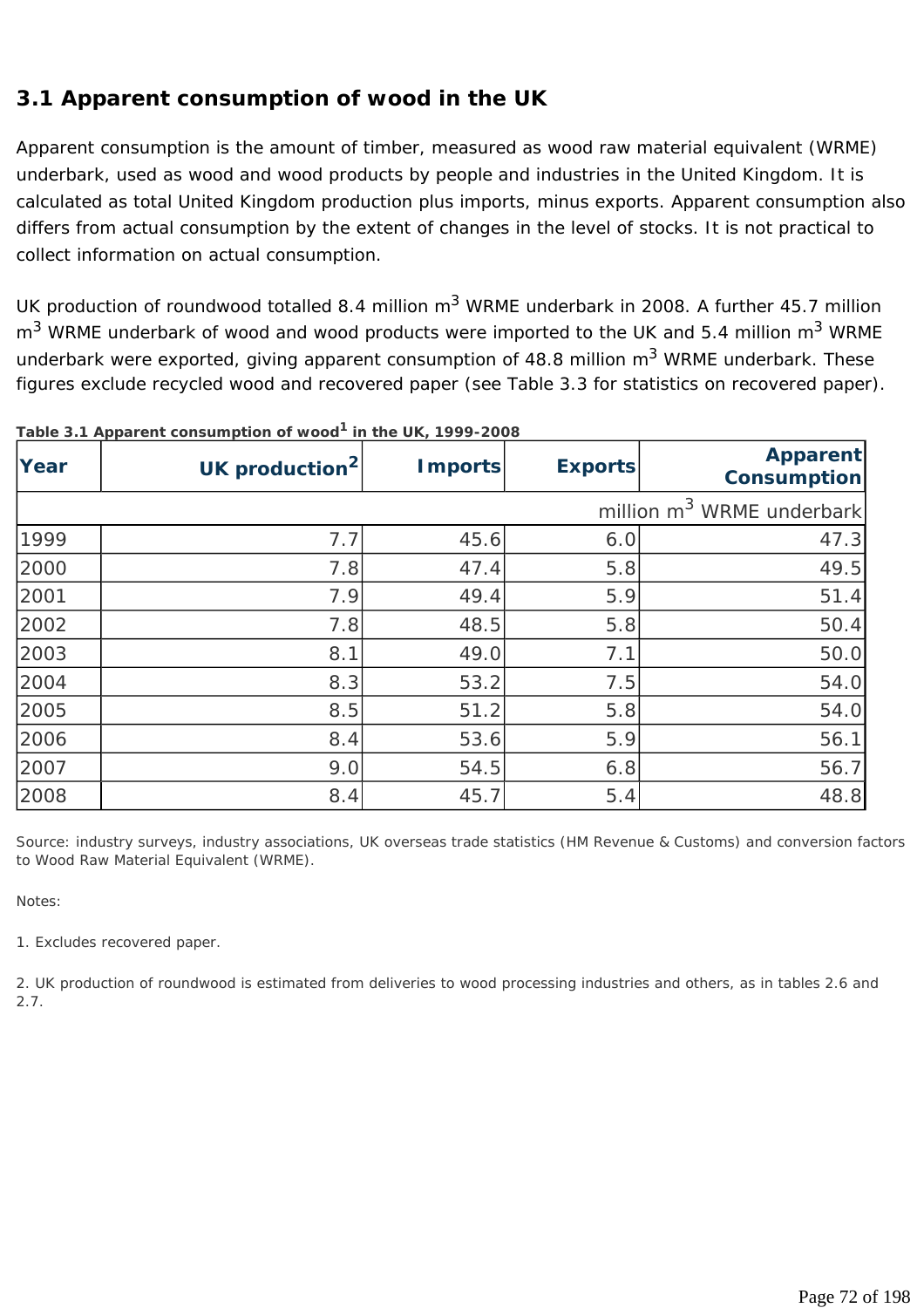# **3.2 Apparent consumption of wood products in the UK**

UK production accounted for around one third of the UK sawnwood market and around one half of the UK woodbased panel and paper markets.

| <b>Product</b>                              | <b>UK</b><br>production | <b>Imports</b> | <b>Exports</b> | <b>Apparent</b><br>consumption |
|---------------------------------------------|-------------------------|----------------|----------------|--------------------------------|
| Sawnwood (thousand $m^3$ )                  |                         |                |                |                                |
| Coniferous                                  | 2 7 7 2                 | 5 4 8 7        | 205            | 8 0 5 4                        |
| Non-coniferous                              | 46                      | 399            | 17             | 428                            |
| Total                                       | 2 8 1 8                 | 5886           | 222            | 8 4 8 2                        |
| <b>Woodbased panels</b><br>(thousand $m3$ ) |                         |                |                |                                |
| Veneer sheets                               | 0                       | 30             | 6              | 24                             |
| Plywood                                     | 0                       | 1 4 9 0        | 59             | 1 4 3 1                        |
| Particleboard                               | 2 0 1 5                 | 994            | 289            | 2 7 2 0                        |
| Fibreboard                                  | 550                     | 884            | 164            | 1 269                          |
| Total                                       | 2 5 6 5                 | 3 3 9 8        | 519            | 5 4 4 4                        |
| Paper & paperboard<br>(thousand tonnes)     |                         |                |                |                                |
| Newsprint                                   | 1 0 7 3                 | 1 279          | 211            | 2 1 4 2                        |
| Other graphic papers                        | 990                     | 3 8 7 7        | 318            | 4 5 4 8                        |
| Sanitary & household papers                 | 783                     | 192            | 61             | 913                            |
| Packaging materials                         | 1838                    | 2 0 1 0        | 424            | 3 4 2 4                        |
| Other paper & paperboard                    | 299                     | 65             | 16             | 347                            |
| Total                                       | 4 9 8 3                 | 7 4 2 2        | 1 0 3 0        | 11 375                         |

**Table 3.2 Apparent consumption of wood products1,2 in the UK, 2008**

*Source: industry surveys, industry associations, UK overseas trade statistics (HM Revenue & Customs).* 

*Notes:* 

*1. Excludes other wood products, e.g. fuelwood and round fencing.* 

*2. Excludes roundwood and intermediate products (e.g. sawmill products, pulp and recovered paper) to avoid double counting.*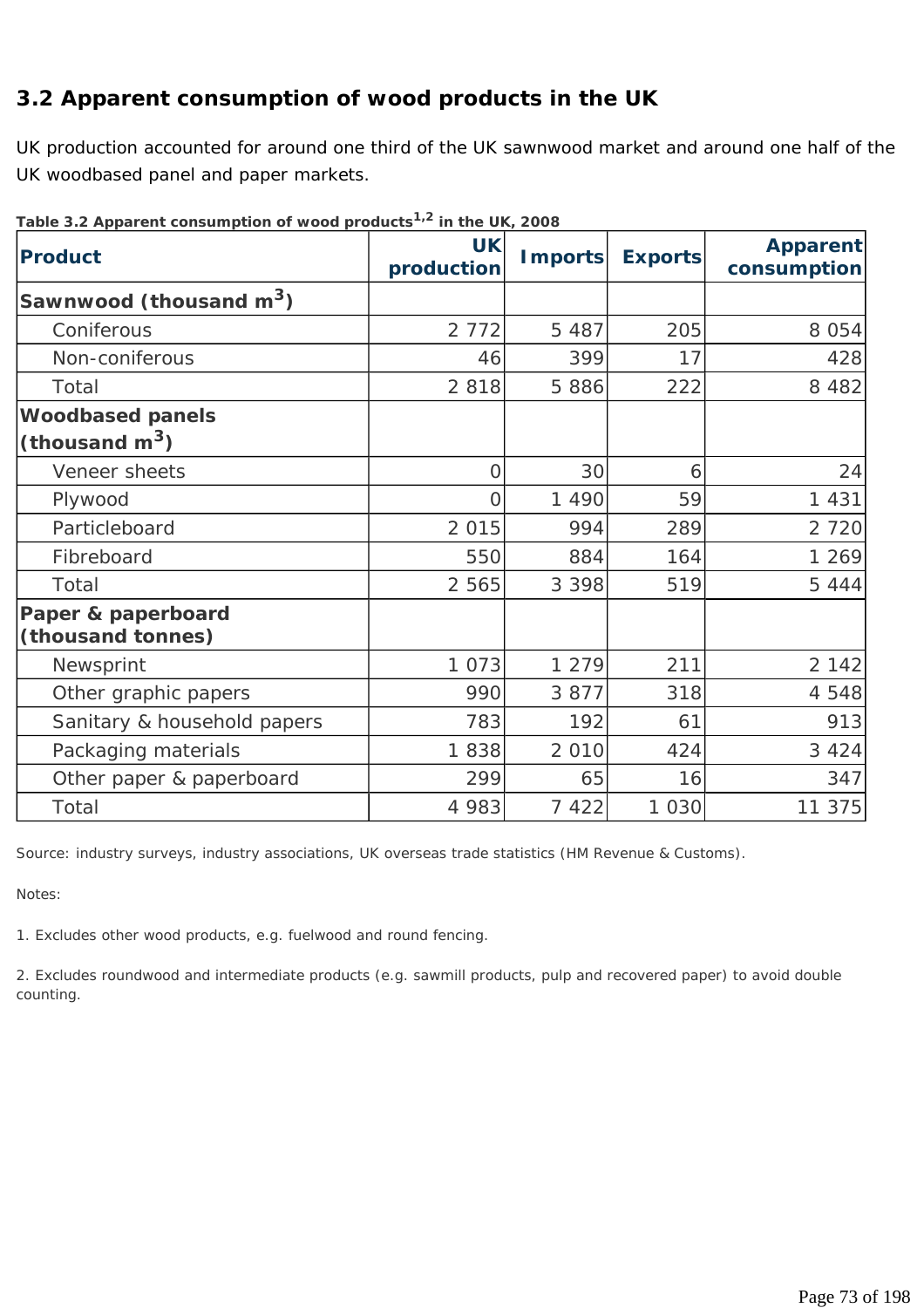# **3.3 Flow of recovered paper**

UK production of recovered paper (the amount recovered from businesses and households in the UK) totalled 8.8 million tonnes in 2008. The amount of recovered paper which is exported has risen from around 0.5 million tonnes in 1999 to 4.9 million tonnes in 2008, accounting for over one half of UK production.

| Year | <b>UK</b><br>production | <b>Imports</b> | <b>Exports</b> | <b>Apparent</b><br>consumption <sup>1</sup> |
|------|-------------------------|----------------|----------------|---------------------------------------------|
|      |                         |                |                | thousand tonnes                             |
| 1999 | 5 1 3 5                 | 61             | 452            | 4 7 4 4                                     |
| 2000 | 5 3 0 1                 | 136            | 590            | 4 8 4 7                                     |
| 2001 | 5 5 2 1                 | 50             | 694            | 4 8 7 7                                     |
| 2002 | 5 9 6 8                 | 76             | 1 2 2 7        | 4 8 1 7                                     |
| 2003 | 6 3 0 4                 | 100            | 2 0 0 5        | 4 3 9 9                                     |
| 2004 | 7 1 2 6                 | 87             | 3 1 2 7        | 4 0 8 5                                     |
| 2005 | 7 7 1 8                 | 78             | 3 3 2 9        | 4 4 6 7                                     |
| 2006 | 8 0 1 5                 | 140            | 3 9 9 6        | 4 159                                       |
| 2007 | 8 6 1 7                 | 88             | 4 7 4 9        | 3 9 5 6                                     |
| 2008 | 8 7 6 8                 | 74             | 4 8 9 1        | 3 9 5 1                                     |

**Table 3.3 Flow of recovered paper, 1999-2008**

*Source: Confederation of Paper Industries, UK overseas trade statistics (HM Revenue & Customs).* 

*Notes:* 

*1. Apparent consumption of recovered paper refers to use of recycled paper pulp in the UK.*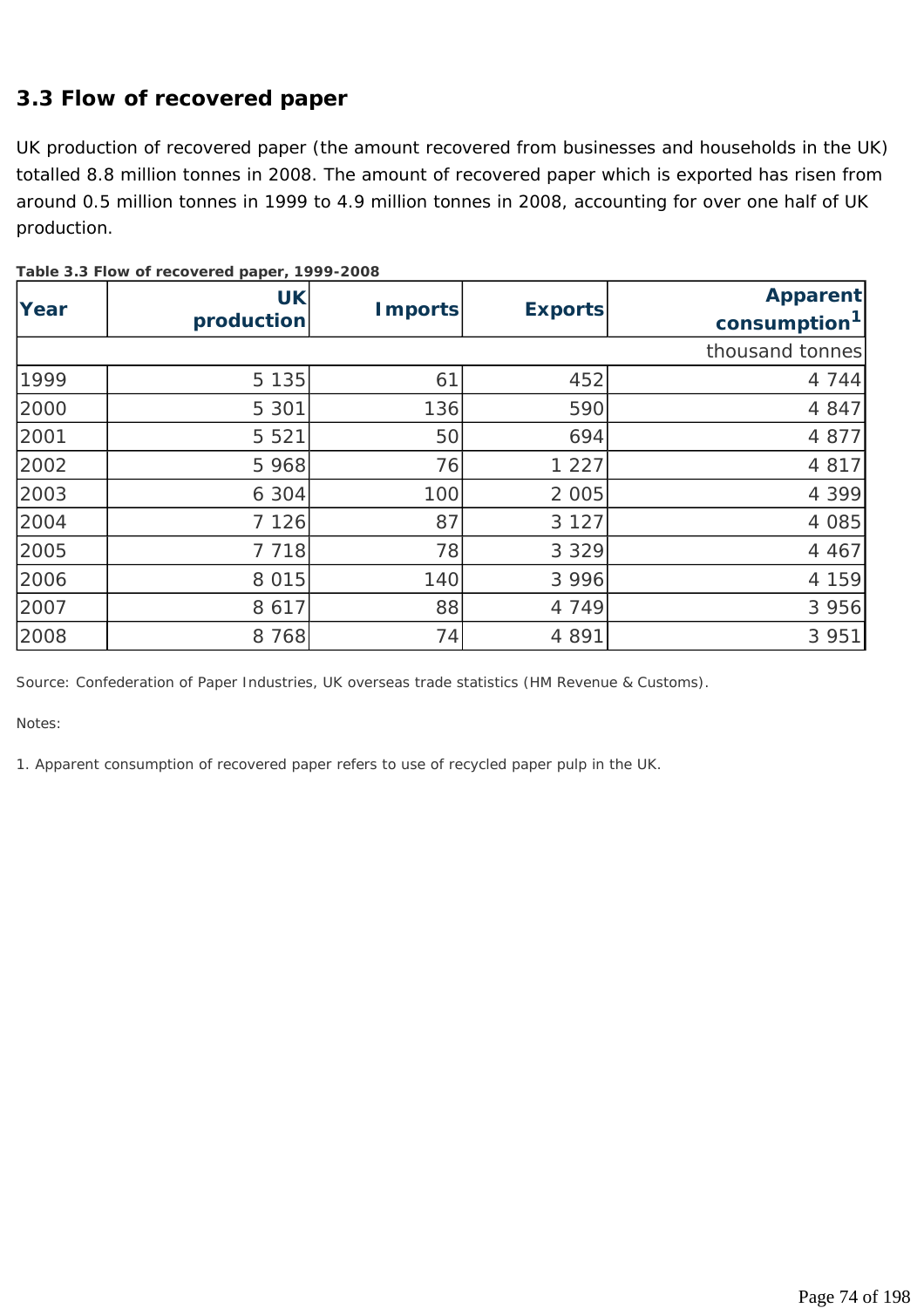# **3.4 UK import quantities by product**

Wood imports to the UK in 2008 comprised 5.9 million cubic metres of sawnwood, 3.4 million cubic metres of woodbased panels and 1.9 million cubic metres of other wood. This represented a 30% decrease in the level of sawnwood imports and a 12% decrease in woodbased panel imports from 2007.

A total of 7.4 million tonnes of paper was imported into the UK in 2008, representing a 6% decrease from the 2007 figure of 7.9 million tonnes.

| Year | Wood (thousand $m^3$ ) |                                   |                            |              | Pulp and paper (thousand tonnes) |                           |                       |  |
|------|------------------------|-----------------------------------|----------------------------|--------------|----------------------------------|---------------------------|-----------------------|--|
|      | Sawnwood               | <b>Other</b><br>wood <sup>1</sup> | <b>Woodbased</b><br>panels | <b>Paper</b> | <b>Pulp</b>                      | <b>Recovered</b><br>paper | Total pulp<br>& paper |  |
| 1999 | 7 0 1 4                | 604                               | 3 0 3 1                    | 7 0 7 9      | 717<br>1                         | 61                        | 8 8 5 7               |  |
| 2000 | 7852                   | 735                               | 3 3 0 7                    | 6 6 6 8      | 779<br>1.                        | 136                       | 8 5 8 4               |  |
| 2001 | 7 801                  | 887                               | 3 5 9 8                    | 7 3 2 2      | 632<br>1.                        | 50                        | 9 0 0 5               |  |
| 2002 | 8 4 3 2                | 1 0 2 0                           | 3 7 8 2                    | 7 0 7 2      | 1 623                            | 76                        | 8 7 7 1               |  |
| 2003 | 8 9 3 3                | 1 0 4 5                           | 3 4 9 2                    | 7 4 9 0      | 1 5 2 2                          | 100                       | 9 1 1 2               |  |
| 2004 | 8 5 8 3                | 1 0 4 8                           | 3 8 1 3                    | 7 5 2 8      | 1 636                            | 87                        | 9 2 5 1               |  |
| 2005 | 8 3 4 1                | 1 3 2 5                           | 3 5 5 2                    | 7 6 6 3      | 1 6 9 4                          | 78                        | 9 4 3 4               |  |
| 2006 | 7 963                  | 1 1 3 3                           | 3 6 8 5                    | 7 7 4 1      | 452                              | 140                       | 9 3 3 2               |  |
| 2007 | 8 4 6 9                | 1 637                             | 3 8 4 7                    | 7890         | 427<br>1.                        | 88                        | 9 4 0 5               |  |
| 2008 | 5 8 8 6                | 1935                              | 3 3 9 8                    | 7 4 2 2      | 336                              | 74                        | 8 8 3 1               |  |

**Table 3.4 UK import quantities, 1999-2008**

*Source: UK overseas trade statistics (HM Revenue & Customs), industry associations* 

*Notes:*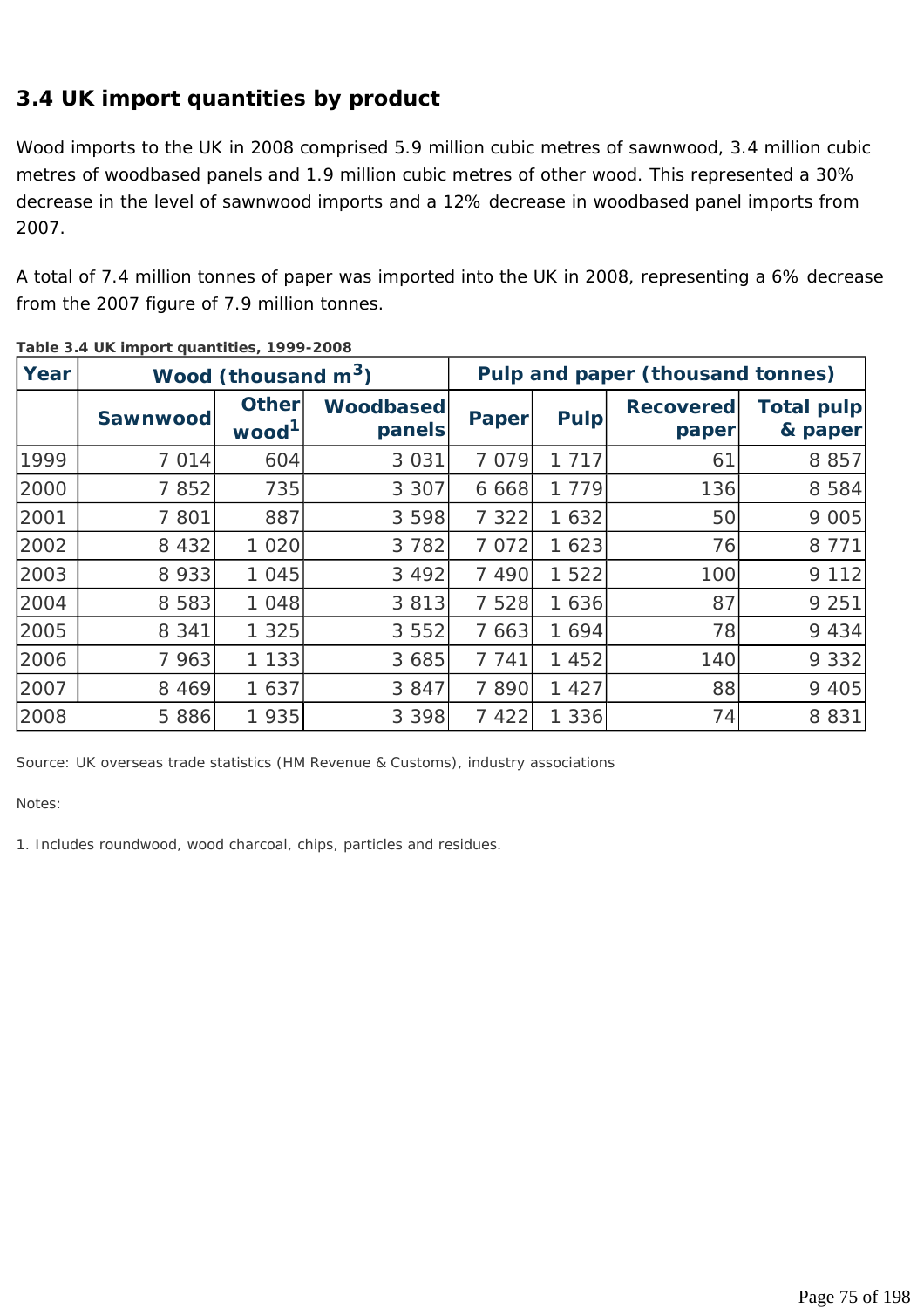# **3.5 UK export quantities by product**

A total of 5.9 million tonnes of pulp and paper (including recovered paper) was exported from the UK in 2008. This represented a 3% increase from the previous year.

| Year |          | Wood (thousand $m^3$ )            | Pulp and paper (thousand tonnes) |              |             |                           |                              |
|------|----------|-----------------------------------|----------------------------------|--------------|-------------|---------------------------|------------------------------|
|      | Sawnwood | <b>Other</b><br>wood <sup>1</sup> | <b>Woodbased</b><br>panels       | <b>Paper</b> | <b>Pulp</b> | <b>Recovered</b><br>paper | <b>Total pulp</b><br>& paper |
| 1999 | 152      | 193                               | 383                              | 1 7 8 1      | 37          | 452                       | 2 2 6 9                      |
| 2000 | 195      | 286                               | 345                              | 1 759        | 22          | 590                       | 2 3 7 1                      |
| 2001 | 210      | 255                               | 362                              | 1623         | 14          | 694                       | 2 3 3 2                      |
| 2002 | 272      | 298                               | 424                              | 1 546        | 21          | 1 2 2 7                   | 2 7 9 4                      |
| 2003 | 304      | 840                               | 531                              | 1 697        | 10          | 2 0 0 5                   | 3 7 1 3                      |
| 2004 | 312      | 1 2 9 4                           | 519                              | 1 557        | 29          | 3 1 2 7                   | 4 7 1 4                      |
| 2005 | 358      | 1 1 8 6                           | 520                              | 1 164        | 25          | 3 3 2 9                   | 4 5 1 8                      |
| 2006 | 415      | 1 2 1 4                           | 510                              | 1 002        | 24          | 3 9 9 6                   | 5 0 2 2                      |
| 2007 | 346      | 1 3 5 3                           | 599                              | 971          | 24          | 4 7 4 9                   | 5 7 4 3                      |
| 2008 | 222      | 289                               | 519                              | 1 0 3 0      | 9           | 4 8 9 1                   | 5 9 3 0                      |

**Table 3.5 UK export quantities, 1999-2008**

*Source: UK overseas trade statistics (HM Revenue & Customs), industry associations* 

*Notes:*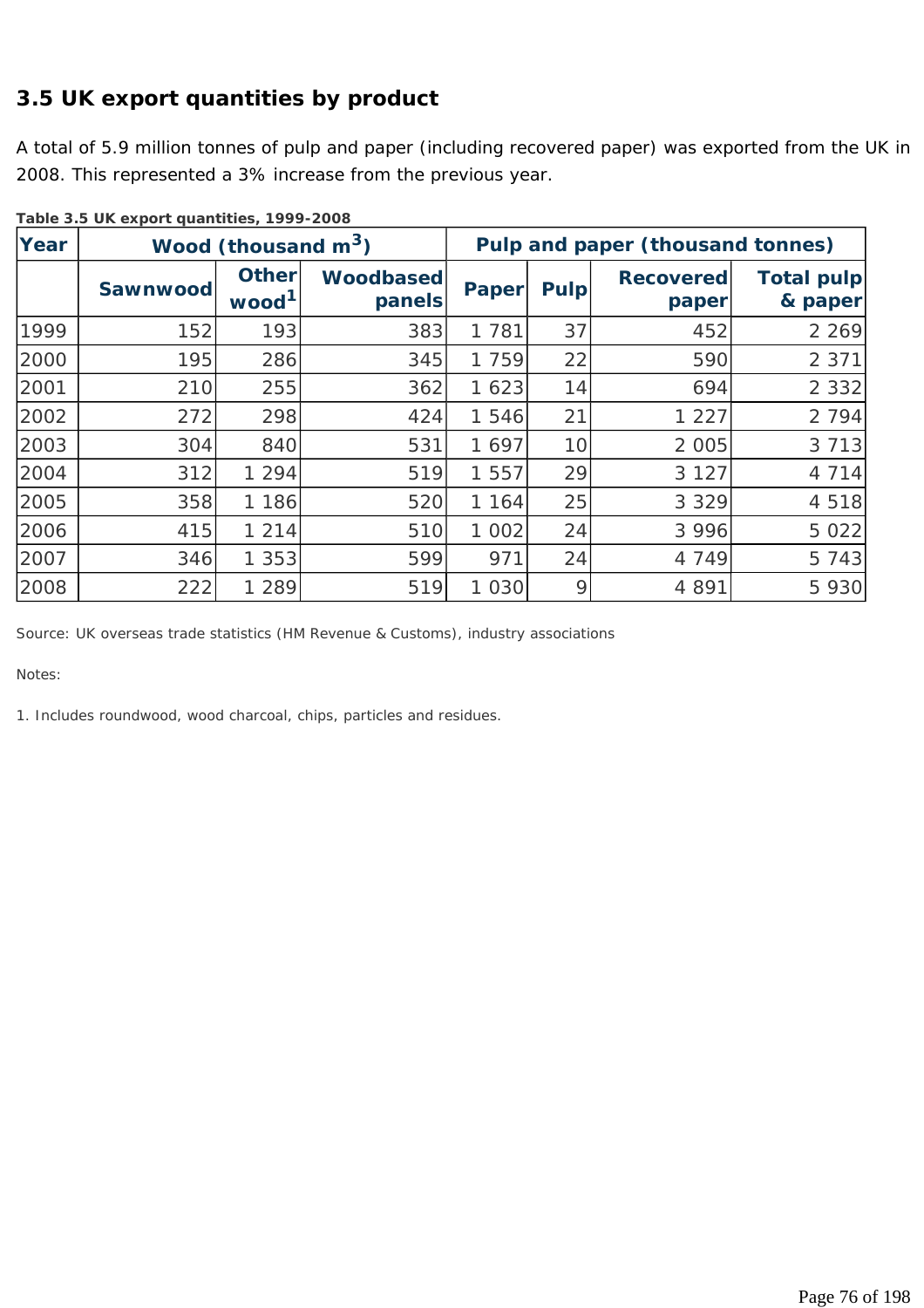# **3.6 UK import values by product**

Wood product imports in 2008 were valued at a total of £6.3 billion. Pulp and paper (including recovered paper) comprised two thirds of this total, 17% was sawnwood, 13% woodbased panels and 2% other wood.

| Year | <b>Wood</b> |                                   |                            |              | <b>Pulp and paper</b> | <b>Total</b>              |                              |             |
|------|-------------|-----------------------------------|----------------------------|--------------|-----------------------|---------------------------|------------------------------|-------------|
|      | Sawnwood    | <b>Other</b><br>wood <sup>1</sup> | <b>Woodbased</b><br>panels | <b>Paper</b> | <b>Pulp</b>           | <b>Recovered</b><br>paper | <b>Total pulp</b><br>& paper |             |
|      |             |                                   |                            |              |                       |                           |                              | $E$ million |
| 1999 | 1 0 0 1     | 63                                | 635                        | 3 3 6 3      | 510                   | 6                         | 3 8 7 9                      | 5 5 7 8     |
| 2000 | 1 1 0 5     | 67                                | 683                        | 3 3 0 6      | 738                   | 19                        | 4 0 6 3                      | 5 9 1 8     |
| 2001 | 1 0 5 7     | 73                                | 731                        | 3 7 8 0      | 599                   | 12                        | 4 3 9 1                      | 6252        |
| 2002 | 1 107       | 79                                | 781                        | 3 2 3 7      | 484                   | 9                         | 3 7 3 0                      | 5 6 9 7     |
| 2003 | 1 2 2 5     | 98                                | 767                        | 3 509        | 484                   | 10                        | 4 0 0 3                      | 6094        |
| 2004 | 1 1 9 0     | 95                                | 885                        | 3 5 2 0      | 476                   |                           | 4 0 0 3                      | 6 1 7 3     |
| 2005 | 1 1 2 0     | 114                               | 796                        | 3 4 3 2      | 517                   | 5                         | 3 9 5 4                      | 5 9 8 4     |
| 2006 | 1 144       | 112                               | 748                        | 3 5 9 9      | 548                   | 9                         | 4 156                        | 6 160       |
| 2007 | 1 5 1 6     | 128                               | 898                        | 3 7 4 1      | 526                   |                           | 4 2 7 5                      | 6 8 1 7     |
| 2008 | 1 0 8 5     | 158                               | 832                        | 3 6 5 5      | 608                   | 10                        | 4 2 7 3                      | 6 3 4 9     |

**Table 3.6 UK import values, 1999-2008** 

*Source: UK overseas trade statistics (HM Revenue & Customs), industry associations* 

*Notes:*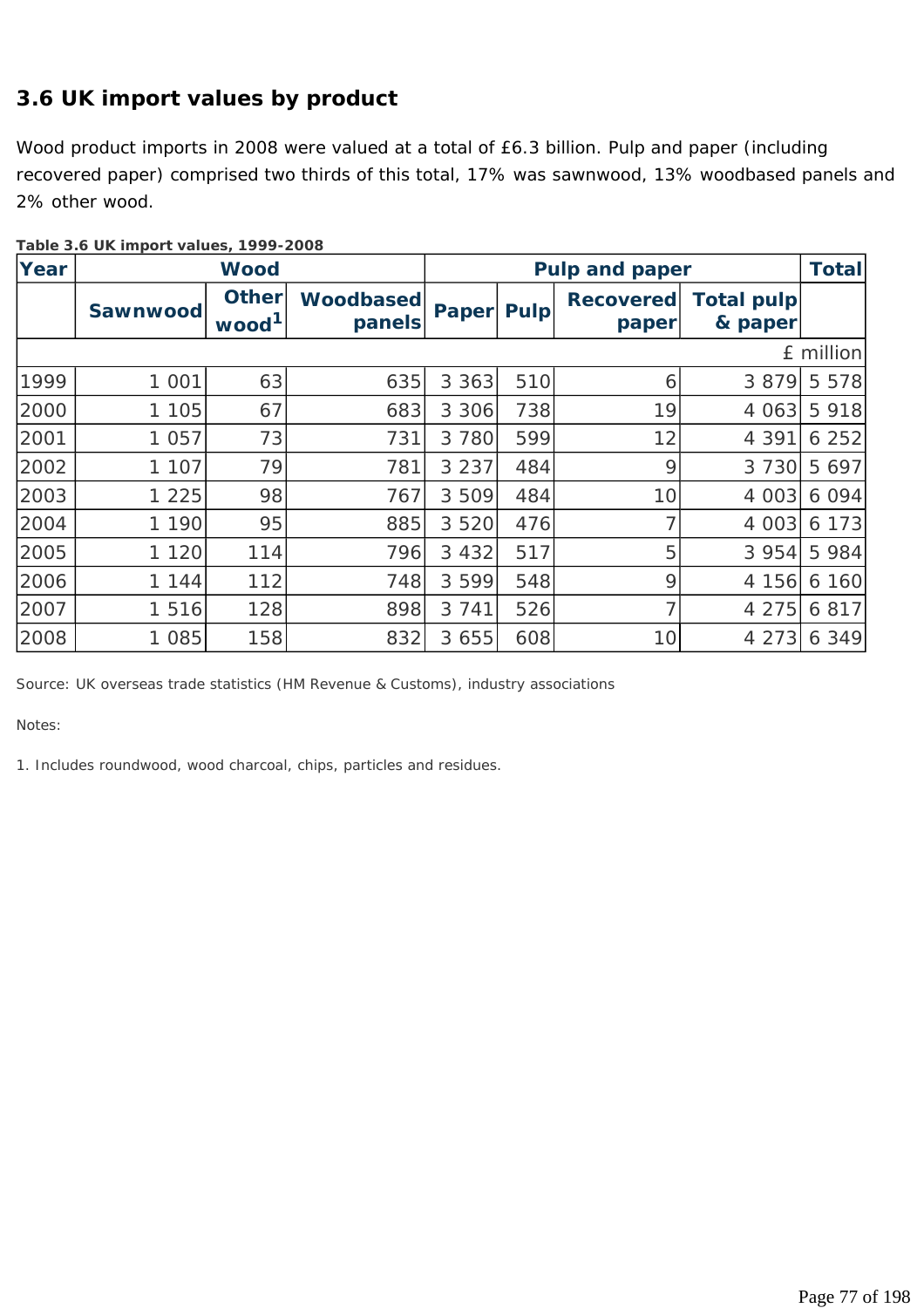# **3.7 UK export values by product**

Wood product exports from the UK were valued at a total of £1.8 billion in 2008. This comprised 89% pulp and paper (mainly paper), 6% woodbased panels, 3% sawnwood and 3% other wood.

| Yearl |    | <b>Wood</b>         |                            |                   | <b>Pulp and paper</b> |                                      |         |           |
|-------|----|---------------------|----------------------------|-------------------|-----------------------|--------------------------------------|---------|-----------|
|       |    | Sawnwood Other wood | <b>Woodbased</b><br>panels | <b>Paper Pulp</b> |                       | <b>Recovered Total pulp</b><br>paper | & paper |           |
|       |    |                     |                            |                   |                       |                                      |         | £ million |
| 1999  | 30 | 14                  | 76                         | 167               | 14                    | 40                                   | 1 2 2 0 | 341       |
| 2000  | 31 | 19                  | 77                         | 227               | 8                     | 69                                   | 1 3 0 3 | 429       |
| 2001  | 31 | 12                  | 74                         | 197               | 4                     | 75                                   | 1 2 7 6 | 393       |
| 2002  | 39 | 13                  | 82                         | 982               | 9                     | 98                                   | 1 0 8 8 | 222       |
| 2003  | 47 | 25                  | 91                         | 002               | 5                     | 173                                  | 1 1 8 1 | 345       |
| 2004  | 50 | 34                  | 95                         | 992               | 7                     | 235                                  | 1234    | 412       |
| 2005  | 52 | 35                  | 102                        | 002<br>1.         | 6                     | 278                                  | 1 2 8 6 | 475       |
| 2006  | 61 | 37                  | 128                        | 947               | 8                     | 329                                  | 1 2 8 4 | 510       |
| 2007  | 70 | 40                  | 107                        | 013               | 7                     | 407                                  | 1 4 2 7 | 645       |
| 2008  | 50 | 48                  | 104                        | 114               | 3                     | 472                                  | 1 5 9 0 | 792       |

**Table 3.7 UK export values, 1999-2008**

*Source: UK overseas trade statistics (HM Revenue & Customs), industry associations* 

*Notes:*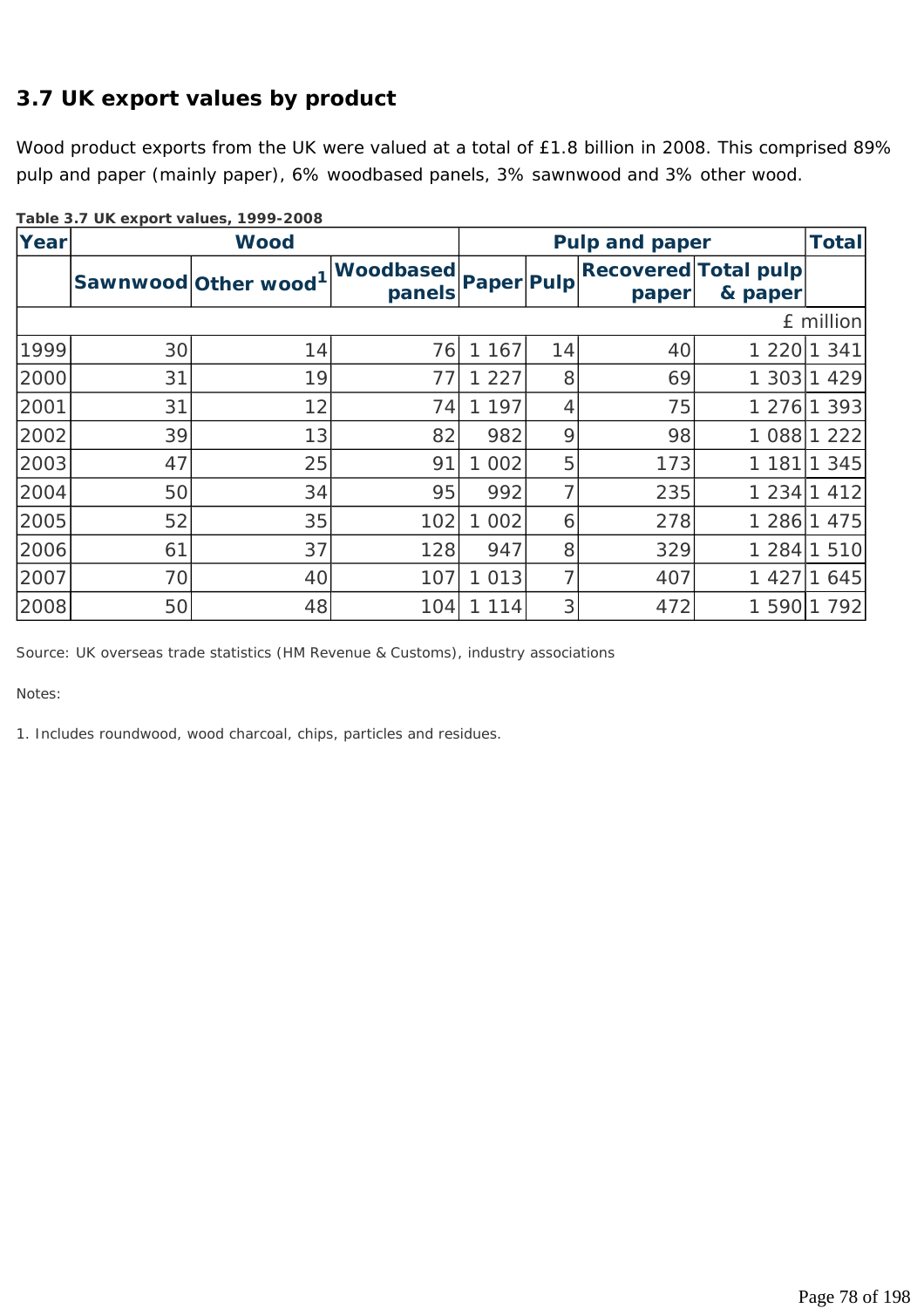# **3.8 Origin of wood imports**

Sweden, Finland and Latvia provided the majority of imports of sawn softwood to the UK in 2008. Sawn hardwood was most commonly imported from the USA and other non-EU countries.

UK imports of plywood commonly came from countries outwith the EU, such as China, Brazil and Malaysia, whilst Finland accounted for the majority of EU trade. Most particleboard imports to the UK in 2008 came from within the EU (mainly Ireland, Germany, France and Belgium). The EU also supplied the majority of fibreboard imports, with Ireland, Spain, Germany and Belgium being the principal sources.

Brazil and the USA were amongst the principal sources of wood pulp to the UK in 2008, whilst most paper imports came from Finland, Sweden and Germany.

| <b>Source</b>          | <b>Sawn</b><br>softwood | hardwood       | Sawn Plywood   | <b>Particle-</b><br>board | Fibre-Wood<br>board | pulp           | Paper and<br>paperboard                                |
|------------------------|-------------------------|----------------|----------------|---------------------------|---------------------|----------------|--------------------------------------------------------|
|                        |                         |                |                |                           |                     |                | per cent of total UK imports (volume) in each category |
| Sweden                 | 44                      | 6              | $\Omega$       |                           |                     | 8              | 17                                                     |
| Finland                | 14                      | $\mathcal{O}$  | 12             | 1                         | 3                   | 4              | 20                                                     |
| Germany                | 9                       | 9              | 1              | 25                        | 17                  | 0              | 17                                                     |
| France                 | $\overline{O}$          | 6              | 1              | 16                        | $\overline{O}$      | 1              | 9                                                      |
| Belgium                | 1                       | 1              | 1              | 16                        | 14                  | 1              | $\overline{2}$                                         |
| Spain                  | $\overline{O}$          | $\mathcal{O}$  | 1              | 1                         | 18                  | 9              | $\sqrt{2}$                                             |
| Ireland                | 3                       | $\overline{2}$ | $\overline{O}$ | 30                        | 27                  | $\overline{O}$ | $\mathsf O$                                            |
| Latvia                 | 10                      | 3              | 1              | $\overline{O}$            |                     | $\overline{O}$ | $\mathbf 0$                                            |
| Other EU-<br>27        | 7                       | 12             | 1              | 10                        | 14                  | 16             | 13                                                     |
| <b>Total EU-</b><br>27 | 88                      | 39             | 19             | 99                        | 96                  | 39             | 81                                                     |
| <b>USA</b>             | O                       | 25             | $\overline{O}$ | 1                         | $\Omega$            | 14             | 3                                                      |
| Norway                 | 1                       | $\overline{O}$ | $\overline{O}$ | $\overline{O}$            | $\Omega$            | 8              | 6                                                      |
| <b>Brazil</b>          | 0                       | 1              | 23             | $\mathbf 0$               |                     | 22             |                                                        |
| Canada                 | $\overline{2}$          | 6              | 1              | $\overline{O}$            | $\overline{O}$      | 6              | 3                                                      |
| China                  | Ω                       | 3              | 24             | $\overline{O}$            |                     | $\overline{0}$ |                                                        |
| Russia                 | 7                       | 1              | 4              | $\overline{O}$            | $\overline{O}$      | 1              | 1                                                      |
| Malaysia               | $\overline{O}$          | 6              | 20             | $\overline{O}$            | 1                   | $\overline{O}$ | $\overline{O}$                                         |
| Cameroon               | Ω                       | 7              | $\overline{O}$ | $\overline{O}$            | $\Omega$            | $\overline{0}$ | $\overline{O}$                                         |
| Other non-<br>EU       | $\overline{2}$          | 12             | 8              | $\overline{O}$            | 2                   | 11             | $\overline{4}$                                         |
| <b>Total</b><br>non-EU | 12                      | 61             | 81             |                           | 4                   | 61             | 19                                                     |

#### **Table 3.8 Country of origin of wood imports to the UK, 2008**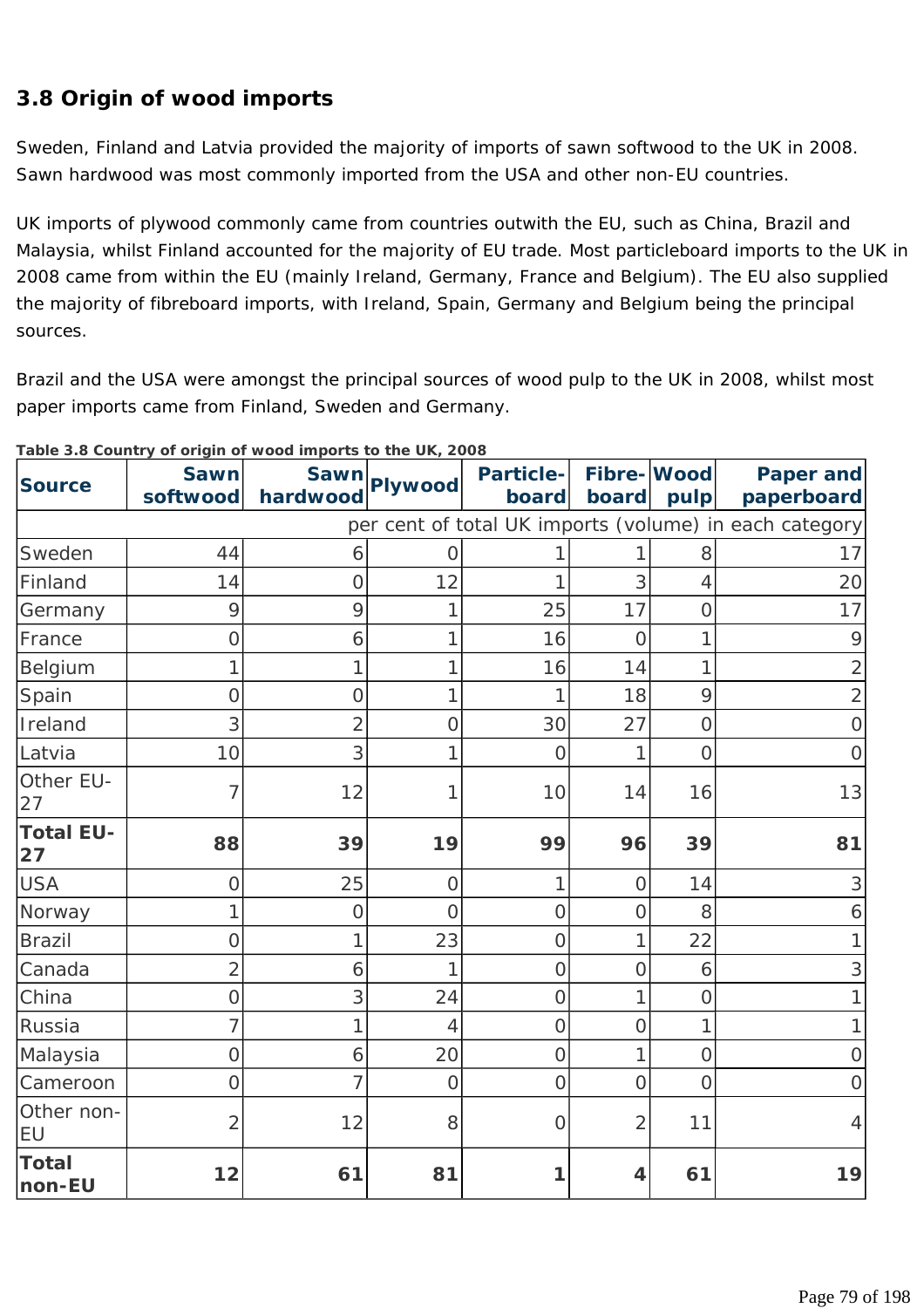*Source: UK overseas trade statistics (HM Revenue & Customs).* 





*Source: FAO, UK overseas trade statistics (HM Revenue & Customs), industry associations.*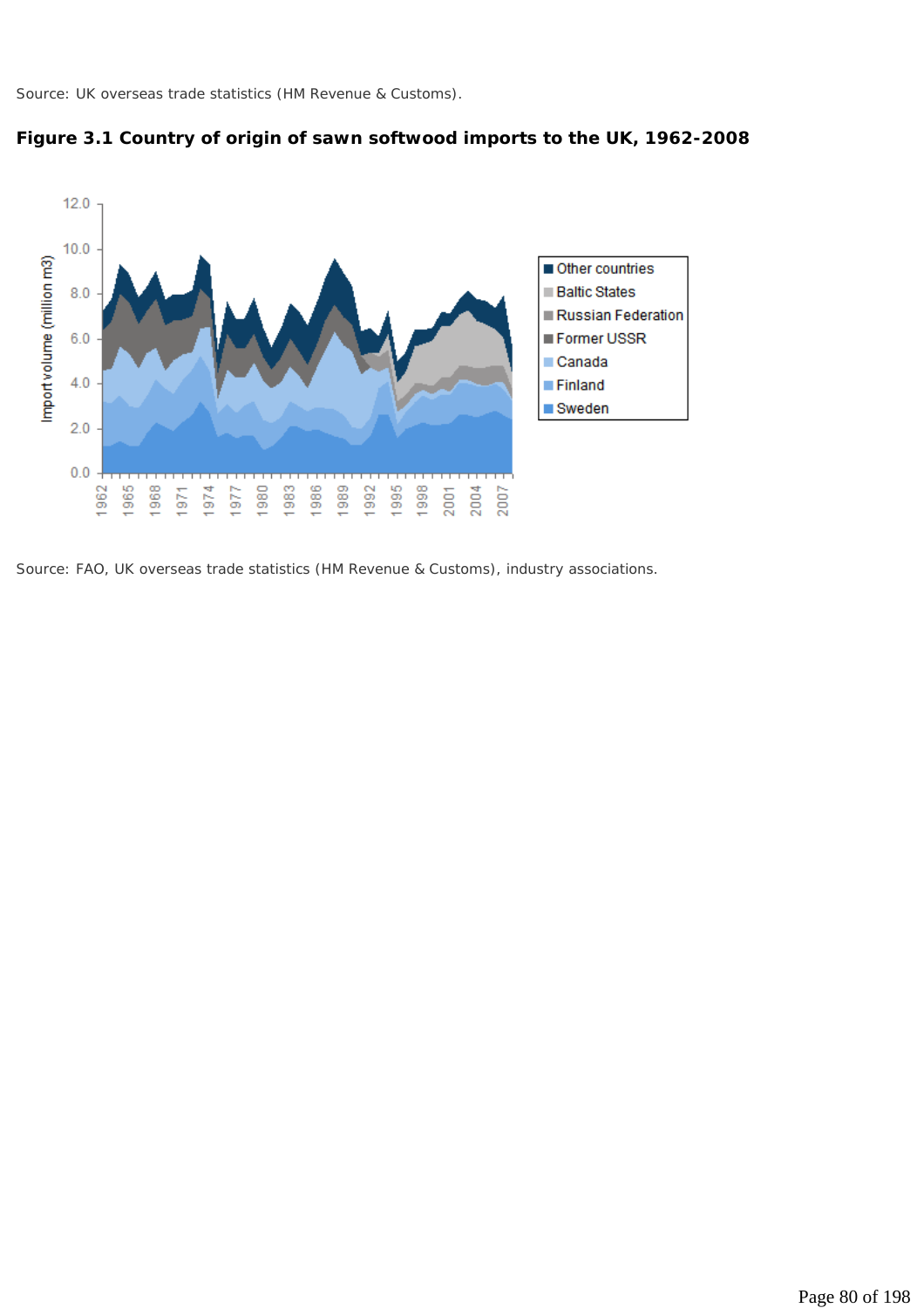This section contains information relating to carbon in forests and public attitudes to forestry and climate change.

Use the links on the right to access data and sources on forests and climate change.

A copy of all UK forests and climate change tables is available to download as an Excel spreadsheet.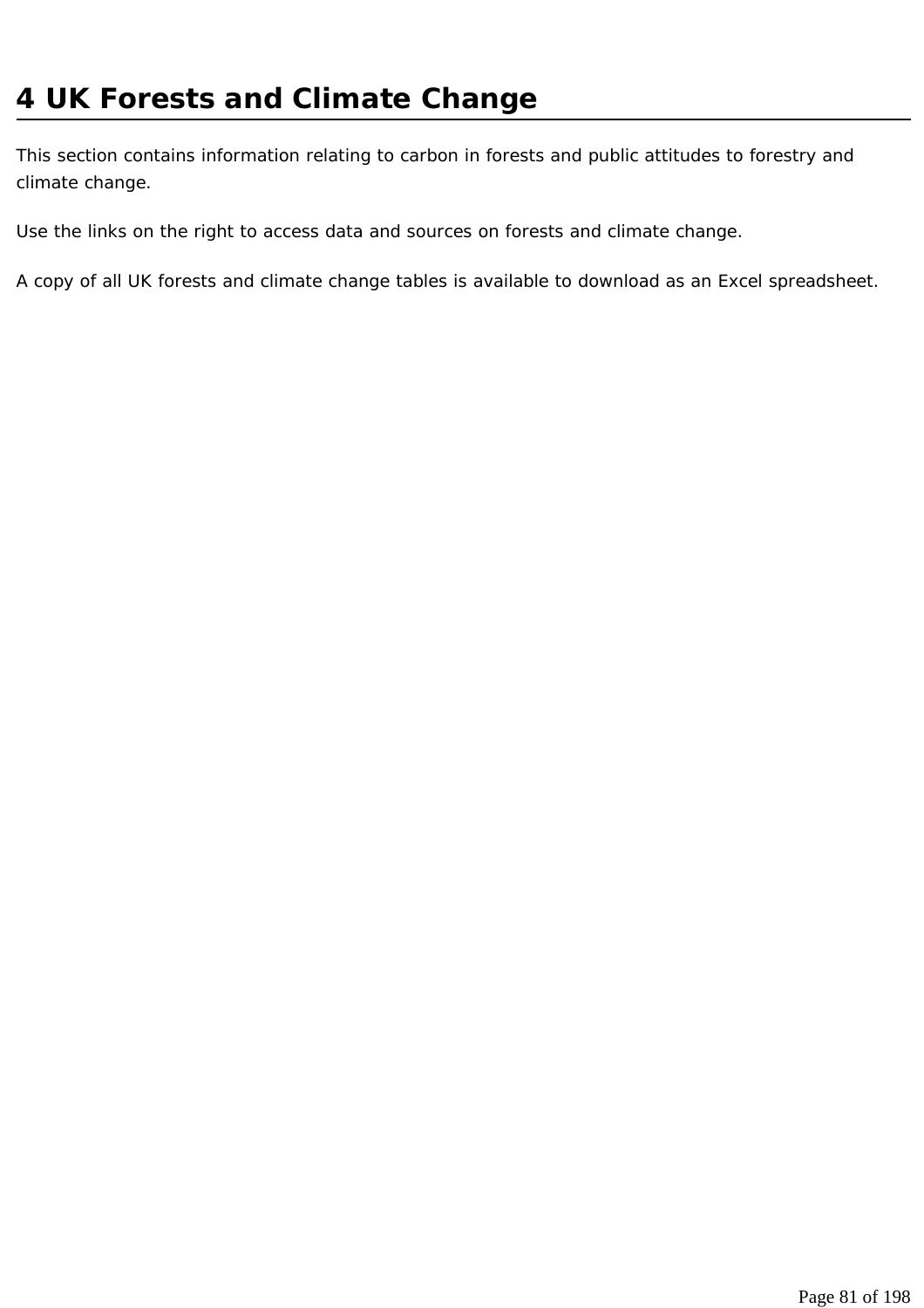#### **4.1 Carbon cycle**

Figure 4.1 shows a forest's contribution to the carbon cycle. Trees absorb carbon dioxide through photosynthesis and release it through respiration; the difference is new biomass. Some of this biomass is dropped to the forest floor as litter (foliage, deadwood, etc), which in due course decays and is either released back to the atmosphere or becomes part of soil carbon. The remainder accumulates as increment in the forest, mostly as stemwood, branches or roots. A proportion of this accumulated biomass is harvested, for wood products or fuelwood; the rest is a net addition to the biomass stored in the forest.

#### **Figure 4.1 Carbon Cycle**

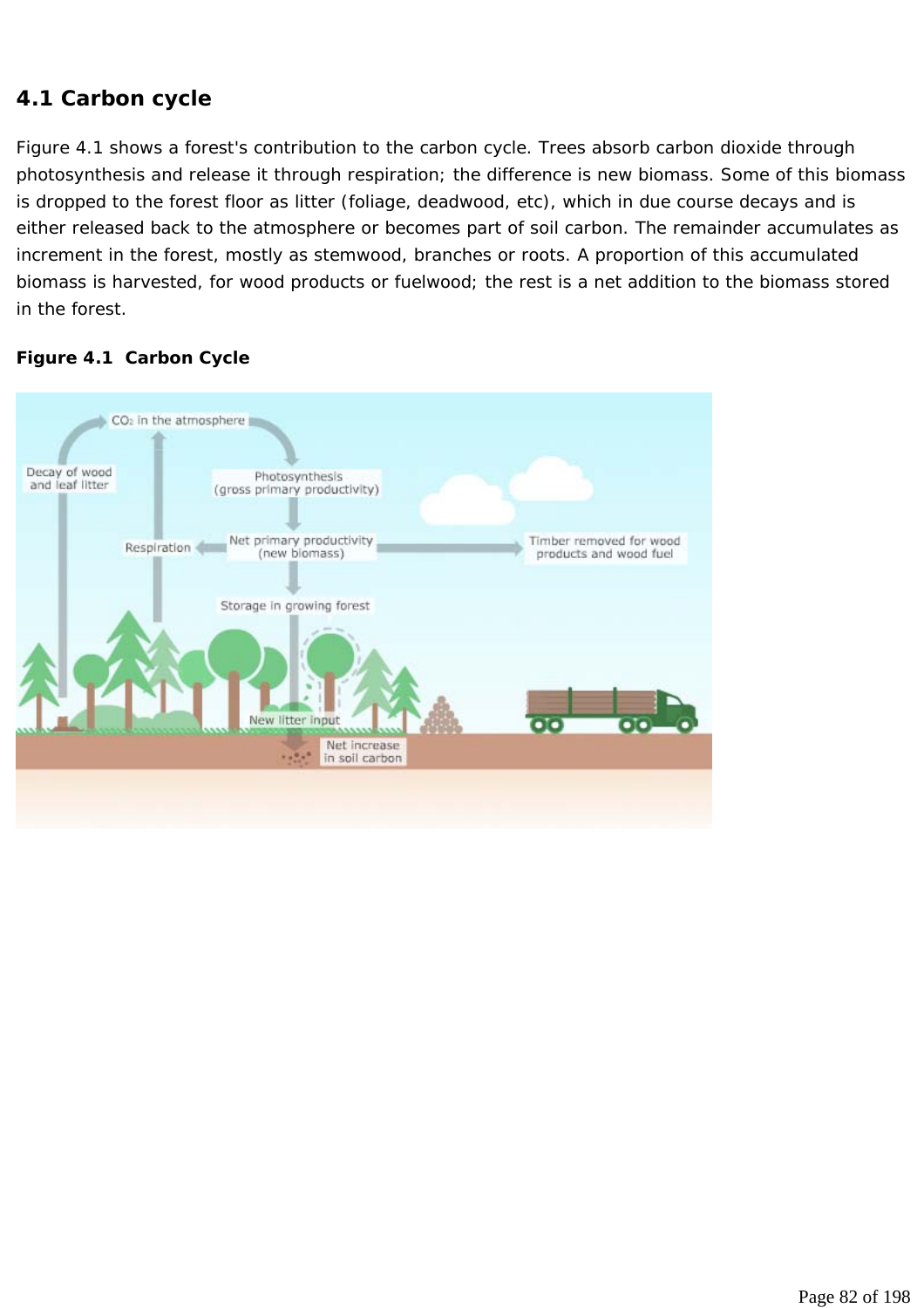#### **4.2 Forest carbon stock**

The total carbon in UK forests has increased from 1990 to 2005 and is projected to continue to increase to 2010. The carbon in forest soils accounts for most (around 80%) of total forest carbon.

**Table 4.1 Forest carbon stock**

|                                | 1990                     | 2000 | 2005 | 2010           |  |
|--------------------------------|--------------------------|------|------|----------------|--|
|                                | million tonnes of carbon |      |      |                |  |
| Carbon in above-ground biomass | 106                      | 104  | 111  | 1171           |  |
| Carbon in below-ground biomass | 14                       | 15   |      | 19             |  |
| Carbon in dead wood            |                          | ⌒    |      | $\overline{2}$ |  |
| Carbon in litter               | 25                       | 25   | 25   | 25             |  |
| Soil carbon <sup>1</sup>       | 656                      | 702  | 718  | 730            |  |
| Total forest carbon            | 803                      | 848  | 873  | 893            |  |

*Not National Statistics.* 

*Source: UK report for Global Forest Resources Assessment 2010*

*Notes* 

*1. Carbon in soil depth 0 to 100 cm. Most of the increase in soil carbon is existing soil carbon in areas afforested between these dates, not additional carbon sequestered.*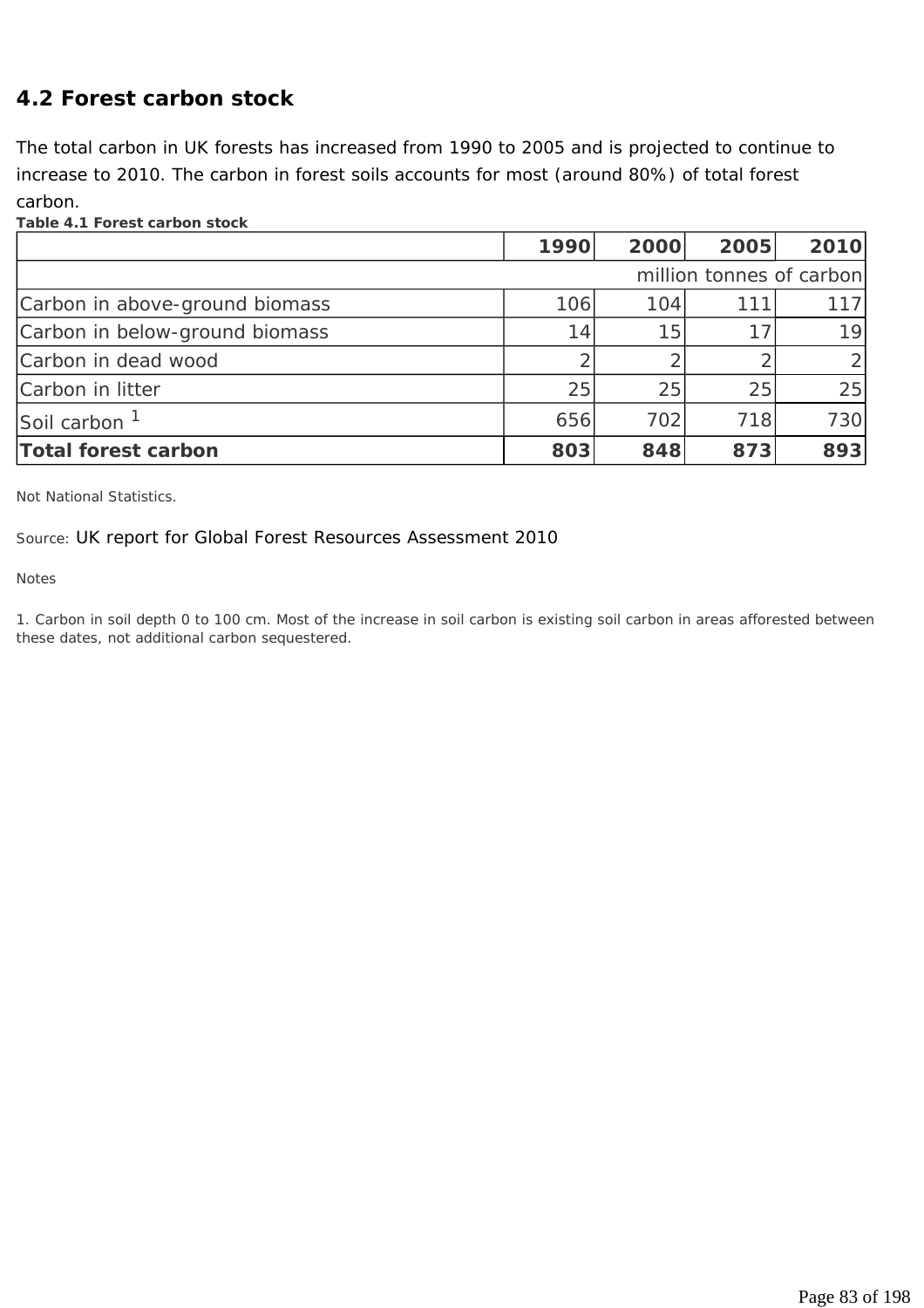### **4.3 Carbon sequestration**

In climate change reporting, removals to forestland, also called the forest sink, measures the net annual accumulation of carbon in forests by woody biomass, soils and litter. The annual rate is reported to have peaked in 2004 at 16 million tonnes  $CO<sub>2</sub>$  in total, of which 12 million tonnes  $CO<sub>2</sub>$  was in living biomass, and is expected to fall steadily to 2020. Under the Kyoto protocol, additional woodland planted since 1990 contributes to the UK's carbon dioxide emissions target; this continues to increase as woodland continues to be planted. Changes in the quantity of forest products from timber grown in the UK may also contribute to the carbon balance, but are not included in these reported figures.

| Year | In living biomass | Total | of which, due to land<br>afforested since 1990 |
|------|-------------------|-------|------------------------------------------------|
|      |                   |       | million tonnes of carbon dioxide per year      |
| 1990 | 9.1               | 12.2  | 0.0                                            |
| 1995 | 10.5              | 13.7  | 0.3                                            |
| 2000 | 9.9               | 13.8  | 1.4                                            |
| 2005 | 12.1              | 15.7  | 2.3                                            |
| 2010 | 5.1               | 10.6  | 3.0                                            |
| 2015 | 2.2               | 7.6   | 3.4                                            |
| 2020 | $-0.5$            | 4.7   | 4.1                                            |

#### **Table 4.2 Net carbon dioxide removals attributed to UK forestry**

*Not National Statistics.* 

*Source: Inventory and projections of UK emissions by sources and removal by sinks due to land use, land use change and forestry (CEH, 2009), contributing to 2007 UK Greenhouse Gas Emissions (Defra, January 2009).* 

*Notes:* 

*1. Net annual accumulation of carbon in forests by woody biomass, soils and litter. Includes losses due to forest wildfires. Excludes changes in UK harvested wood products.* 

*2. Emissions and sequestration can be presented as tonnes carbon or tonnes carbon dioxide (CO<sub>2</sub>). To convert from tonnes CO2 to tonnes carbon multiply by 12/44.* 

*3. Future predictions of carbon uptake assume that commercial conifer plantations will be replanted when felled, and that planting of new woodland will continue at the same rate as in 2007 (mid projection).* 

# Figure 4.2 Net annual change in carbon (CO<sub>2</sub> equivalent) <sup>1</sup> in UK woodlands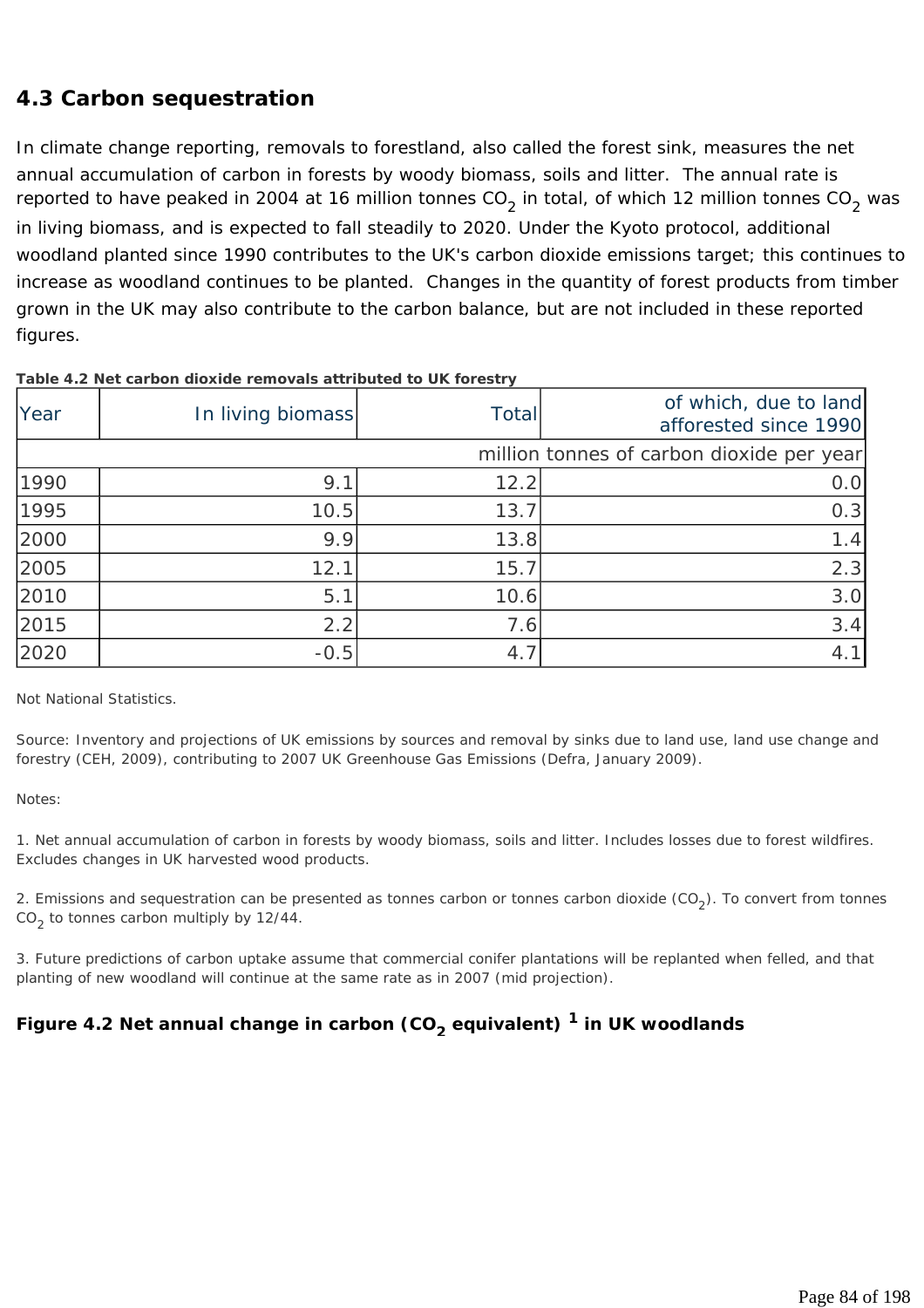

*Not National Statistics.* 

*Source: Inventory and projections of UK emissions by sources and removal by sinks due to land use, land use change and forestry (CEH, 2009), contributing to 2007 UK Greenhouse Gas Emissions (Defra, January 2009).* 

*1. Net annual accumulation of carbon in living forest biomass only. Includes losses due to forest wildfires. Excludes changes in carbon in litter, soils and UK harvested wood products.* 

*2. Emissions and sequestration can be presented as tonnes carbon or tonnes carbon dioxide (CO<sub>2</sub>). To convert from tonnes CO2 to tonnes carbon multiply by 12/44.* 

*3. Future predictions of carbon uptake assume that commercial conifer plantations will be replanted when felled, and that planting of new woodland will continue at the same rate as in 2007 (mid projection).*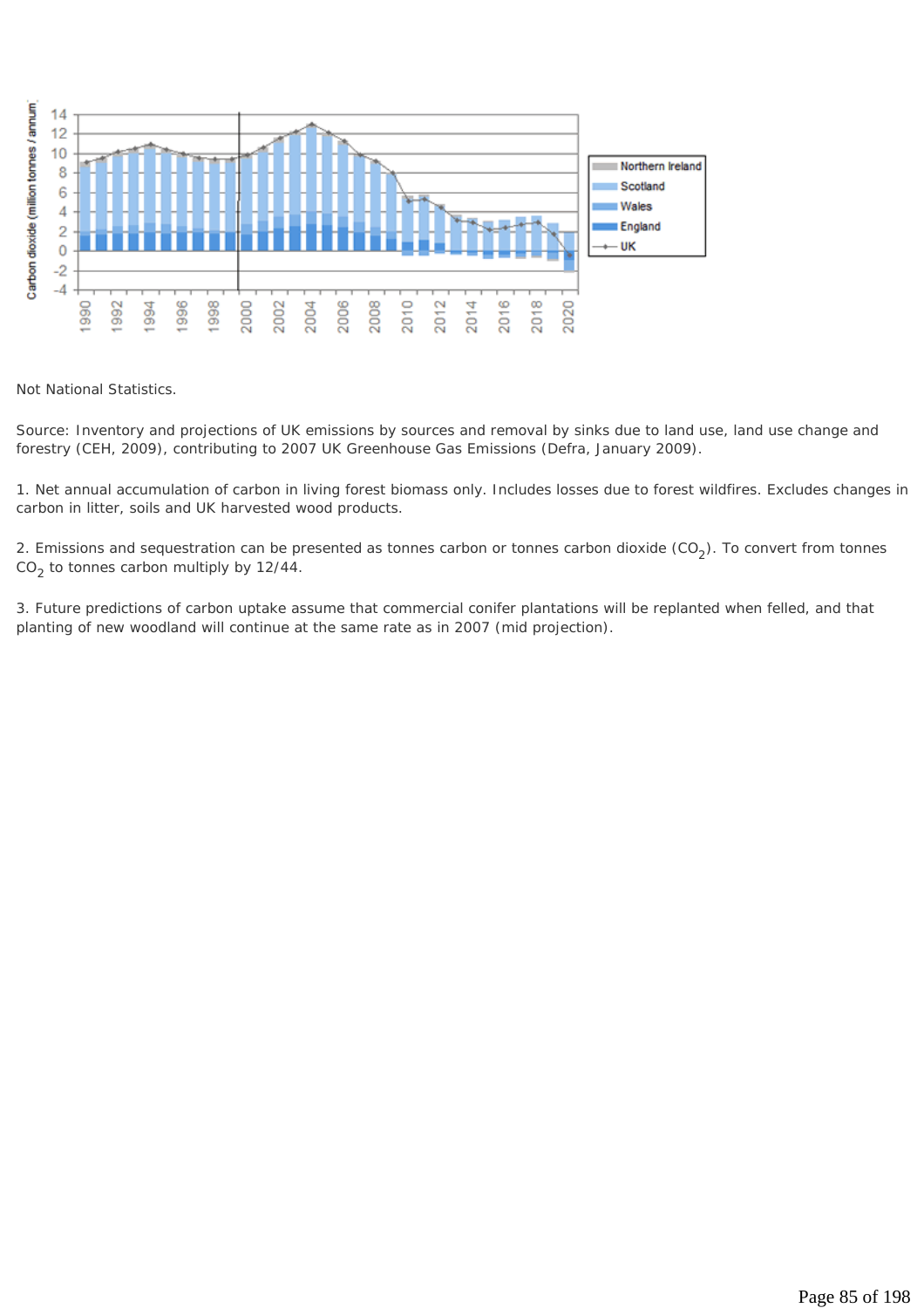# **4.4 Public Opinion of Forestry - climate change**

The Forestry Commission has conducted similar biennial surveys of public attitudes to forestry and forestry-related issues since 1995. The most recent set of three separate surveys was conducted in 2009; in Scotland, Wales, and across the UK as a whole. The full results are available within the 2009 Public Opinion of Forestry reports available on our website.

Questions were asked to gauge the public's agreement on climate change issues, including on the ways in which forests and woodlands can impact on climate change. Some of the public views presented below do not reflect expert opinion.

The highest level of agreement was seen with the statement "trees are good because they remove carbon dioxide from the atmosphere and store it in wood", with 84% agreeing. This compares with only 36% agreeing with the statement "using wood for fuel makes climate change worse because it releases carbon dioxide".



#### **Figure 4.3 Public opinion on ways in which forests and woodlands can impact on climate change**

*Not National Statistics.* 

*Source: UK Public Opinion of Forestry Survey 2009.* 

*Base: 2,000 UK respondents.* 

Questions were also posed on how UK forests should be managed in response to the threat of climate change - see the survey reports for further details.

Public views on forests and climate change were also given by other parts of the 2009 survey:

• when asked about a series of UK forestry topics seen in the media, the most common response, given by 39% of respondents, was 'Forests and woodlands helping to tackle climate change' ;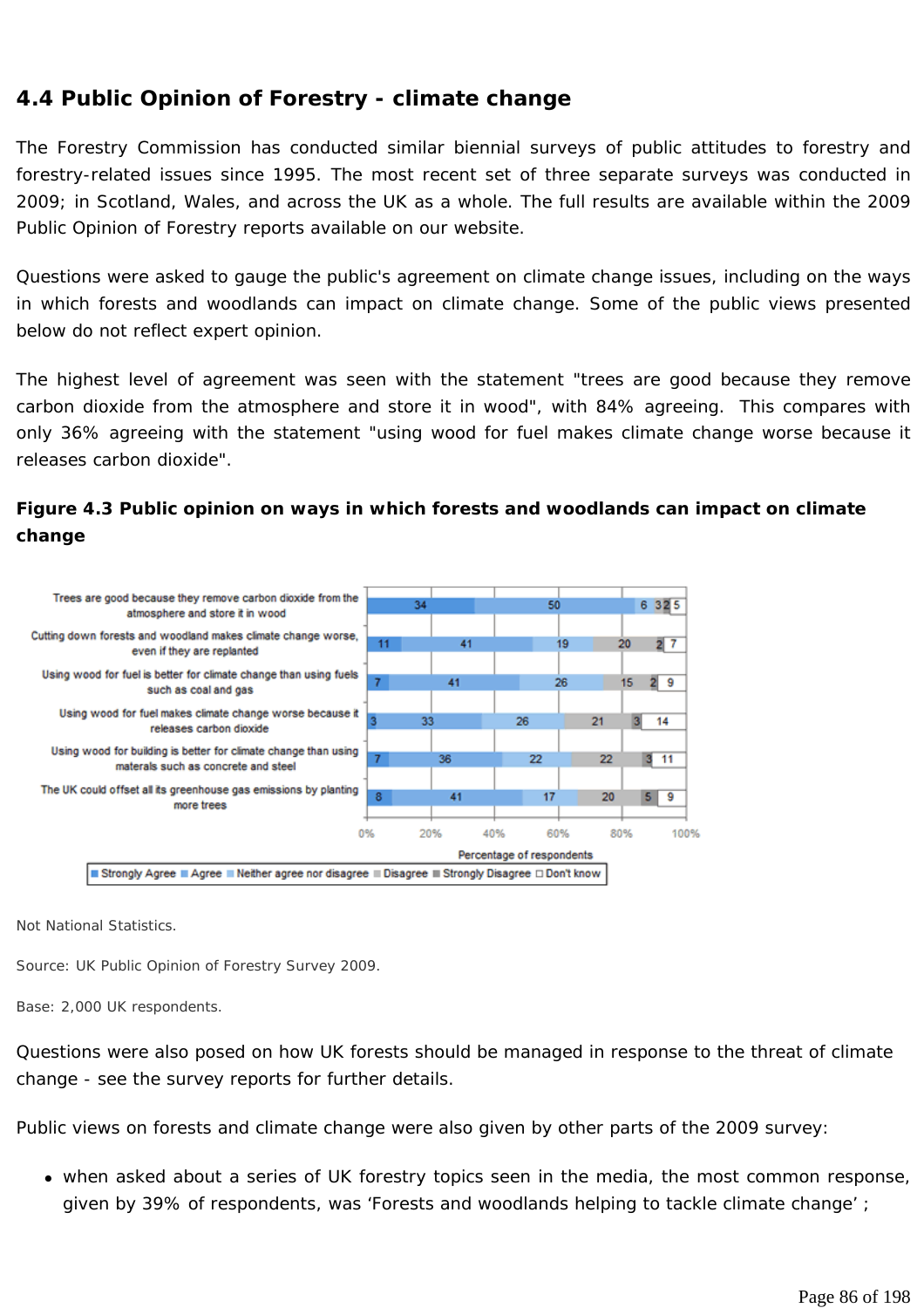• 68% of respondents said that 'to help tackle climate change' is a good reason to support forestry with public money.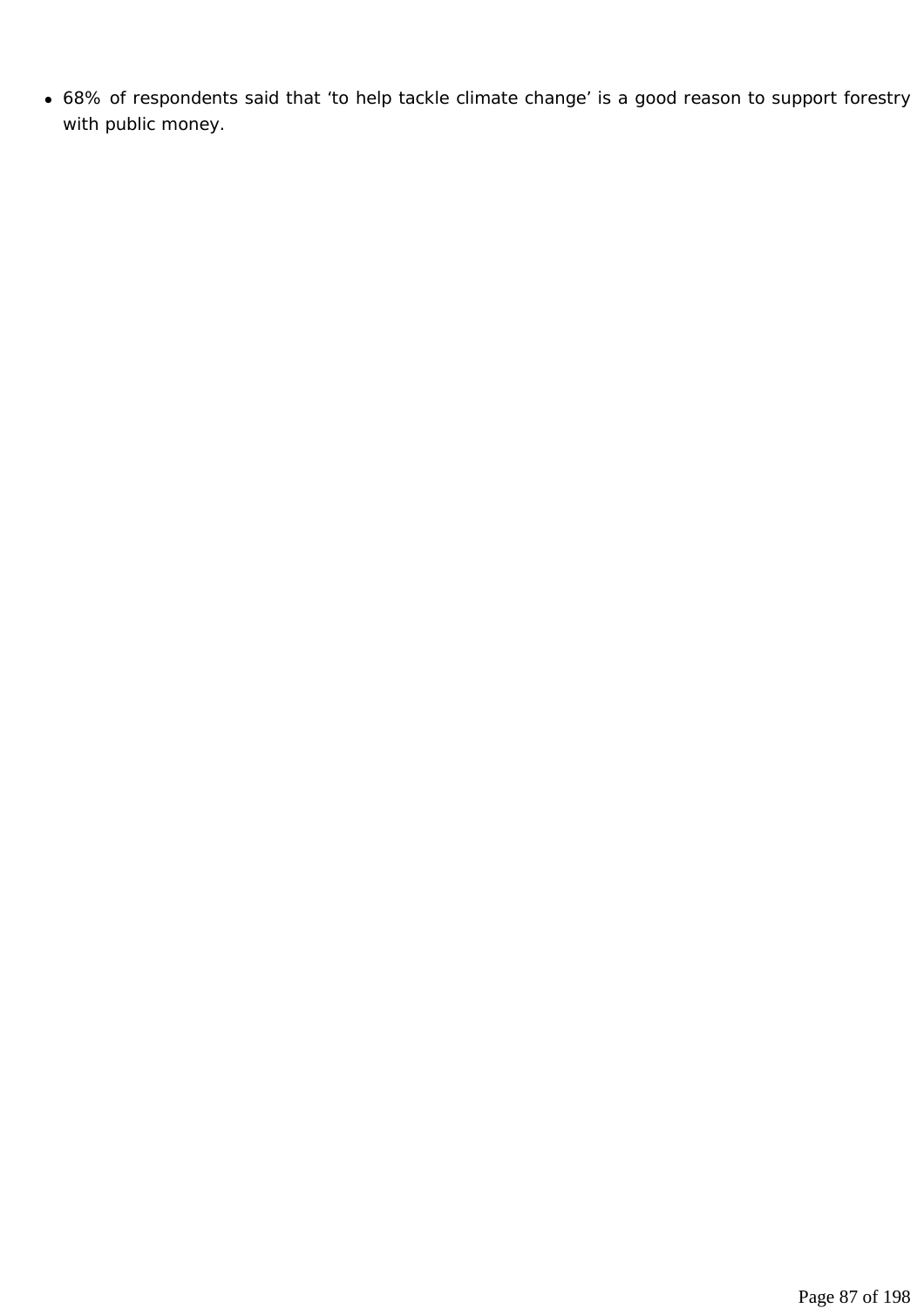# **5 Environment**

This section presents a range of information about the woodland environment, mostly using sources that are not National Statistics. More information on environmental aspects is included in the UK Indicators of Sustainable Forestry, published in October 2002 with web updates.

A copy of all environment tables is available to download as an Excel spreadsheet.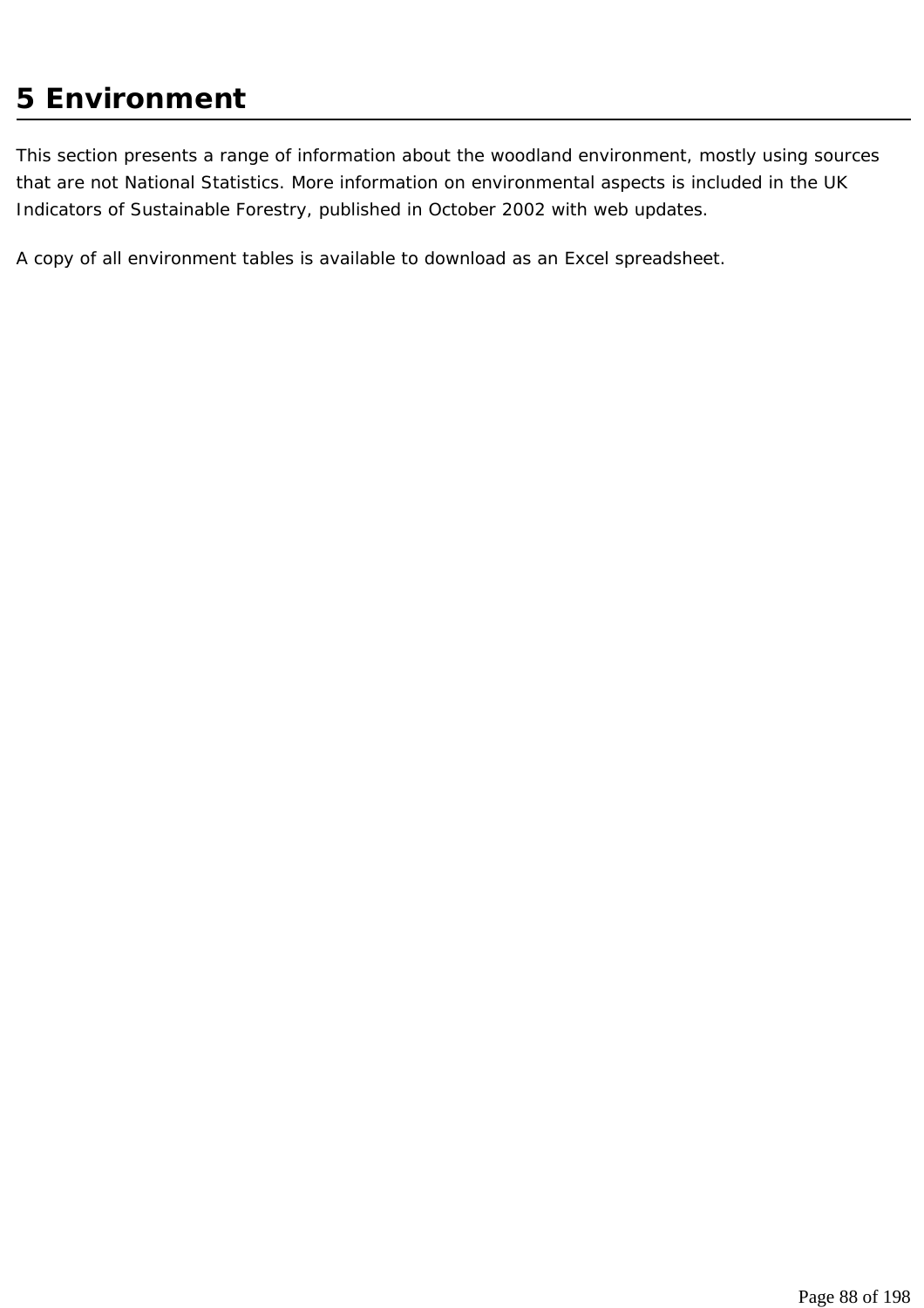## **5.1 Ancient and semi-natural woodland**

Ancient semi-natural woodland (ASNW) tends to be richer in plants and animals than other woodland areas. The area of ASNW has declined over the centuries and woodlands have become increasingly fragmented. The figures shown in Table 5.1 are mostly based on maps from the 1990s.

| <b>Woodland type</b>            | <b>England</b> | <b>Wales</b> | <b>Scotland</b> | <b>Northern</b><br><b>Ireland</b> | <b>UK</b>         |
|---------------------------------|----------------|--------------|-----------------|-----------------------------------|-------------------|
|                                 |                |              |                 |                                   | thousand hectares |
| ASNW <sup>2</sup>               | 206            | 34           | 89              |                                   | 329               |
| PAWS <sup>2</sup>               | 135            | 28           | 59              |                                   | 223               |
| OSNW <sup>2</sup>               | 210            | 47           | 44              | 15                                | 316               |
| Total ancient <sup>1</sup>      | 341            | 62           | 148             |                                   | 552               |
| Total semi-natural <sup>1</sup> | 416            | 81           | 133             | 15                                | 645               |

**Table 5.1 Ancient and semi-natural woodland**

*Not National Statistics.* 

*Source: Protected Forest Areas in the UK (S Pryor & G Peterken, 2001), Wales from Woodlands for Wales progress report 2001-05 (2006) and Northern Ireland ancient woodland data from Back on the Map (Woodland Trust, 2007)* 

*Notes:* 

*1. Ancient woodland is woodland that has been in continuous existence since 1600 (1750 in Scotland);* 

*Semi-natural woodland is woodland with natural characteristics (predominantly native species of trees, ground plants and animals).* 

*2. ASNW (ancient semi-natural woodland) is both ancient and semi-natural;* 

*PAWS (plantation on an ancient woodland site) is ancient but not semi-natural;* 

*OSNW (other semi-natural woodland) is semi-natural but not ancient.*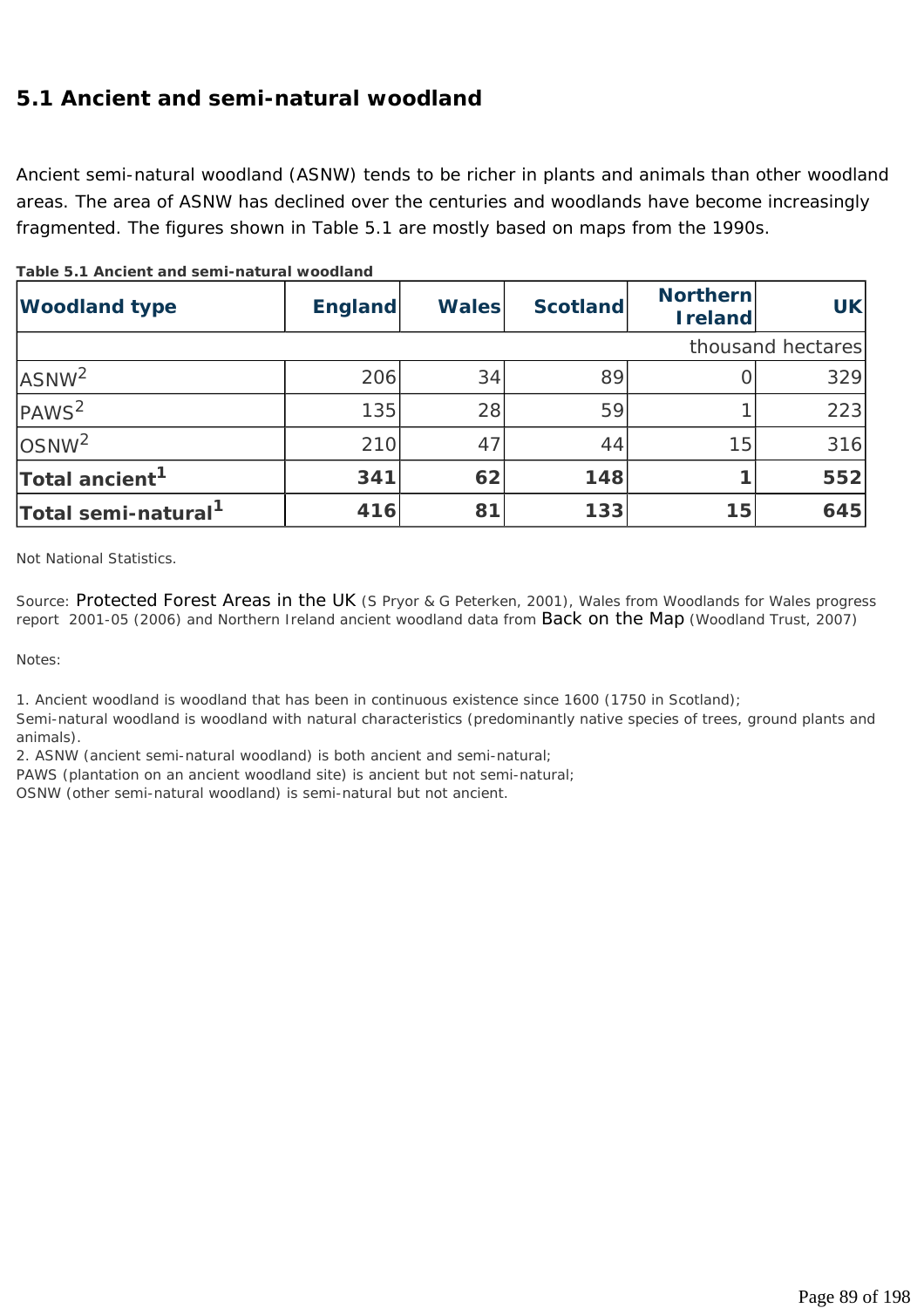### **5.2 Protected forest areas**

Woodland areas can be placed under different types of statutory and non-statutory protection.

| Type of protection <sup>1</sup> | <b>England</b>  | <b>Wales</b> | <b>Scotland</b> | <b>Northern</b><br><b>I</b> reland | <b>UK</b>         |
|---------------------------------|-----------------|--------------|-----------------|------------------------------------|-------------------|
|                                 |                 |              |                 |                                    | thousand hectares |
| <b>SAC</b>                      | 24              |              | 22              |                                    |                   |
| <b>SPA</b>                      | $\cdot$ $\cdot$ |              | $\cdot$ $\cdot$ | $\cdot$ $\cdot$                    |                   |
| NNR <sup>2</sup>                |                 |              | 19              |                                    | 30                |
| SSSI                            | 80              |              | 38              |                                    | 129               |

**Table 5.2 Woodland areas under types of statutory protection**

*Not National Statistics.* 

*Source: Protected Forest Areas in the UK (S Pryor & G Peterken, 2001).* 

*Notes:* 

*1. SAC: Special Area of Conservation; SPA: Special Protection Area; NNR: National Nature Reserve; SSSI: Site of Special Scientific Interest (ASSI in Northern Ireland).* 

*2. For NNR, the Scottish figure is the area of NNR managed under the WGS, and probably under-estimates the total woodland in NNRs in Scotland. This has a knock-on effect on the UK total.* 

*.. Denotes data not available.* 

Based on combinations of these designations and objectives, it has been estimated that in the pan-European classification of protected forest areas, 10 thousand hectares of woodland in the UK are in the highest categories 'non-intervention nature reserves' and 'wilderness areas in near-natural conditions', 135 thousand hectares have 'conservation through active management' and 646 thousand hectares have 'protection of landscapes and specific natural elements'.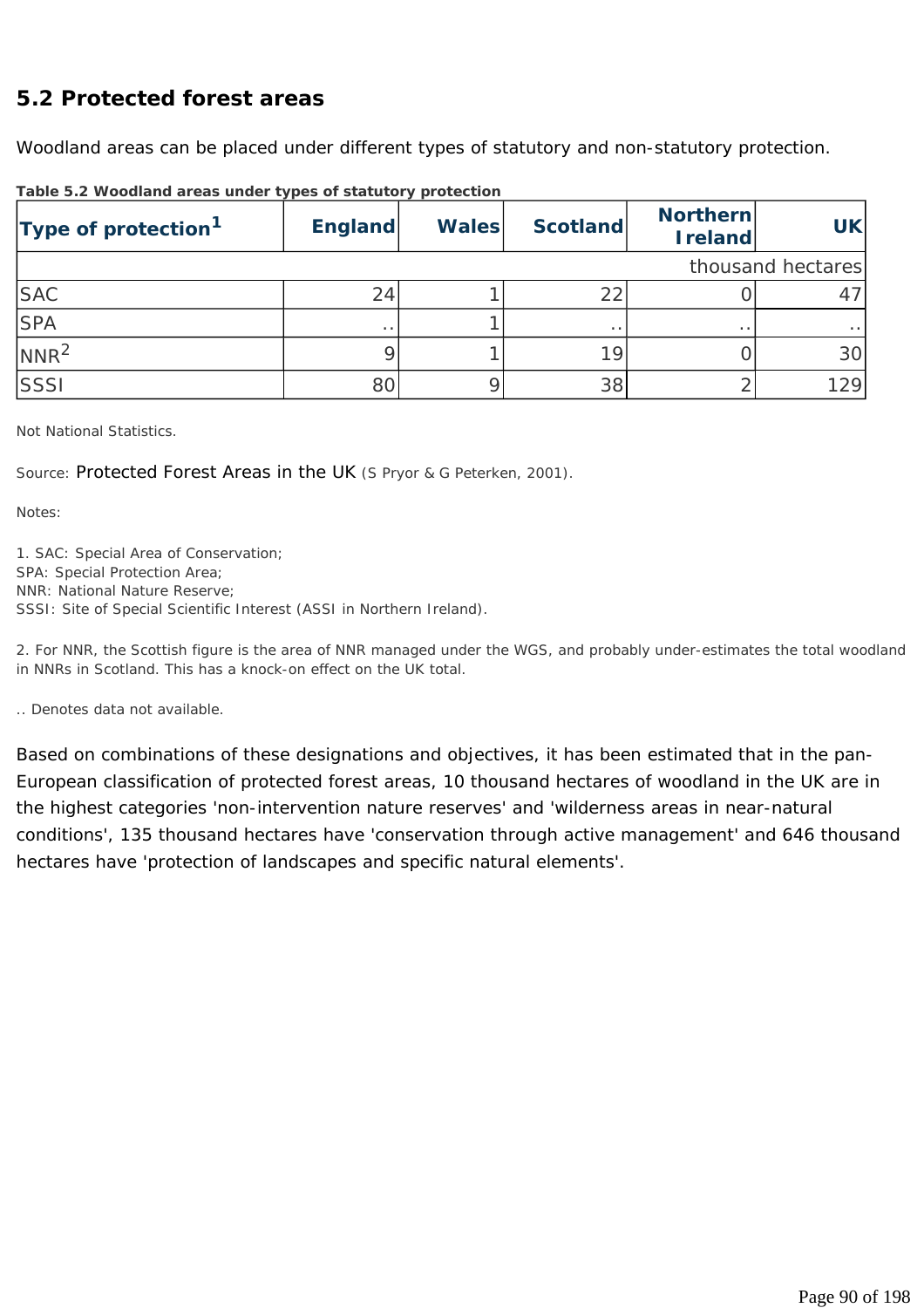# **5.3 Populations of wild birds**

The index for woodland birds was expanded in 2007 to cover 38 species, of which 12 are generalists and 26 are woodland specialists (those that breed or feed mainly or solely in woodland). Since the early 1990s the UK woodland bird indicator has remained about 20 per cent below the level in the early 1970s. The decline was predominantly in woodland specialist species.

| Yearl | <b>Total</b><br>breeding<br><b>birds</b> | Farmland<br><b>birds</b> | <b>Seabirds</b> | <b>Woodland</b><br><b>birds</b> | <b>Woodland</b><br>generalists | <b>Woodland</b><br>specialists |
|-------|------------------------------------------|--------------------------|-----------------|---------------------------------|--------------------------------|--------------------------------|
|       |                                          |                          |                 |                                 |                                | index (year $2000 =$<br>100)   |
| 1998  | 96.9                                     | 95.8                     | 97.6            | 101.6                           | 88.8                           | 108.2                          |
| 1999  | 96.6                                     | 94.9                     | 101.3           | 99.2                            | 95.0                           | 101.3                          |
| 2000  | 100.0                                    | 100.0                    | 100.0           | 100.0                           | 100.0                          | 100.0                          |
| 2001  | 98.9                                     | 99.5                     | 101.5           | 97.6                            | 97.2                           | 98.0                           |
| 2002  | 99.0                                     | 99.0                     | 101.9           | 95.1                            | 94.4                           | 95.6                           |
| 2003  | 99.5                                     | 99.1                     | 98.9            | 97.9                            | 98.0                           | 97.8                           |
| 2004  | 98.3                                     | 97.6                     | 91.0            | 95.9                            | 96.2                           | 95.9                           |
| 2005  | 100.7                                    | 96.7                     | 94.5            | 102.2                           | 103.1                          | 101.9                          |
| 2006  | 100.1                                    | 95.6                     | 98.5            | 96.1                            | 97.6                           | 95.4                           |
| 2007  | 98.8                                     | 90.2                     | 95.8            | 98.4                            | 104.5                          | 95.7                           |

**Table 5.3 UK populations of wild birds** 

*Source: British Trust for Ornithology (BTO), Royal Society for the Protection of Birds (RSPB).* 

*Notes:* 

*1. Based on data in Wild Bird Populations statistics release (Defra, October 2008).* 





*Source: British Trust for Ornithology (BTO), Royal Society for the Protection of Birds (RSPB).*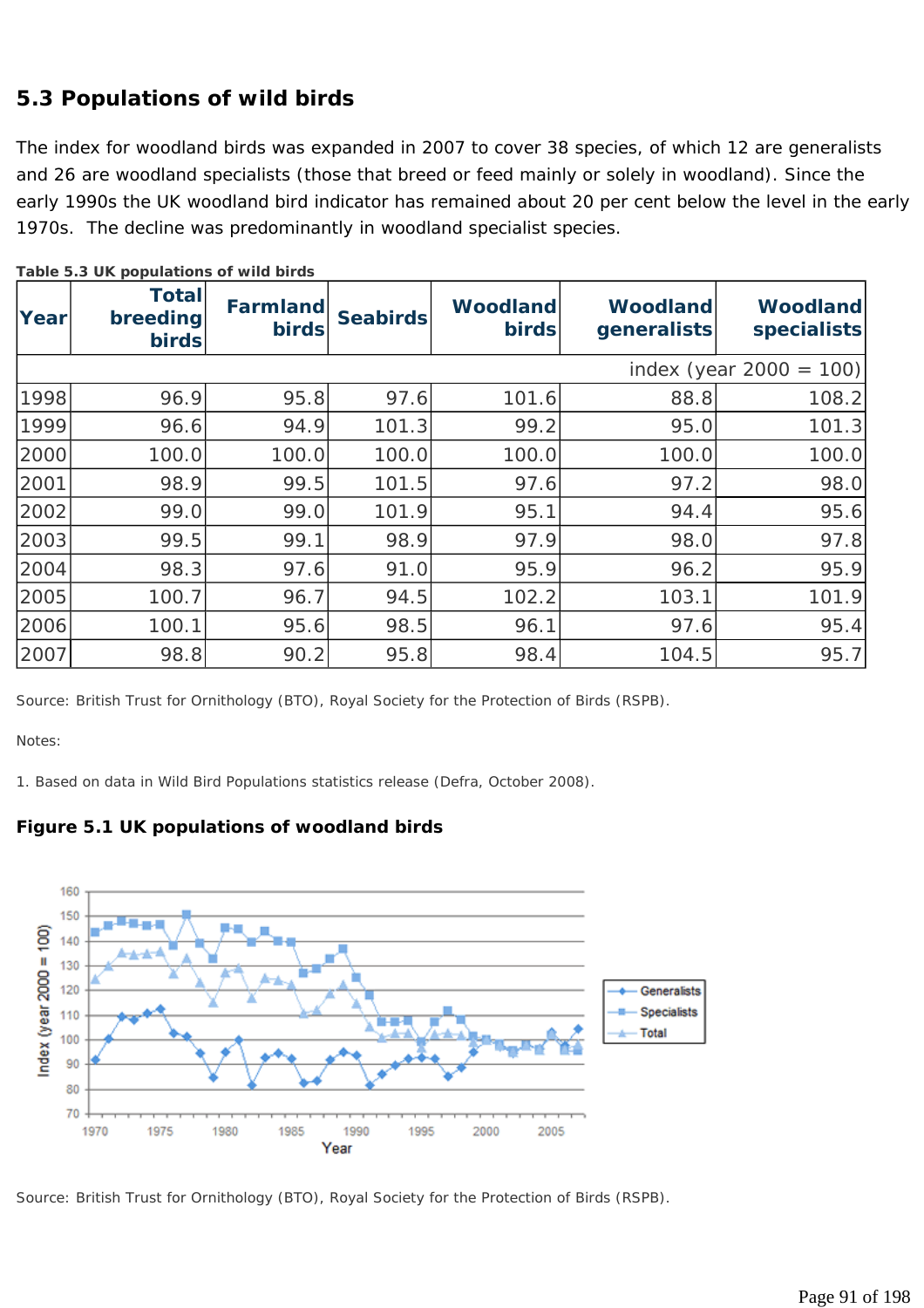*Notes:* 

*1. Based on data in Wild Bird Populations statistics release (Defra, October 2008).*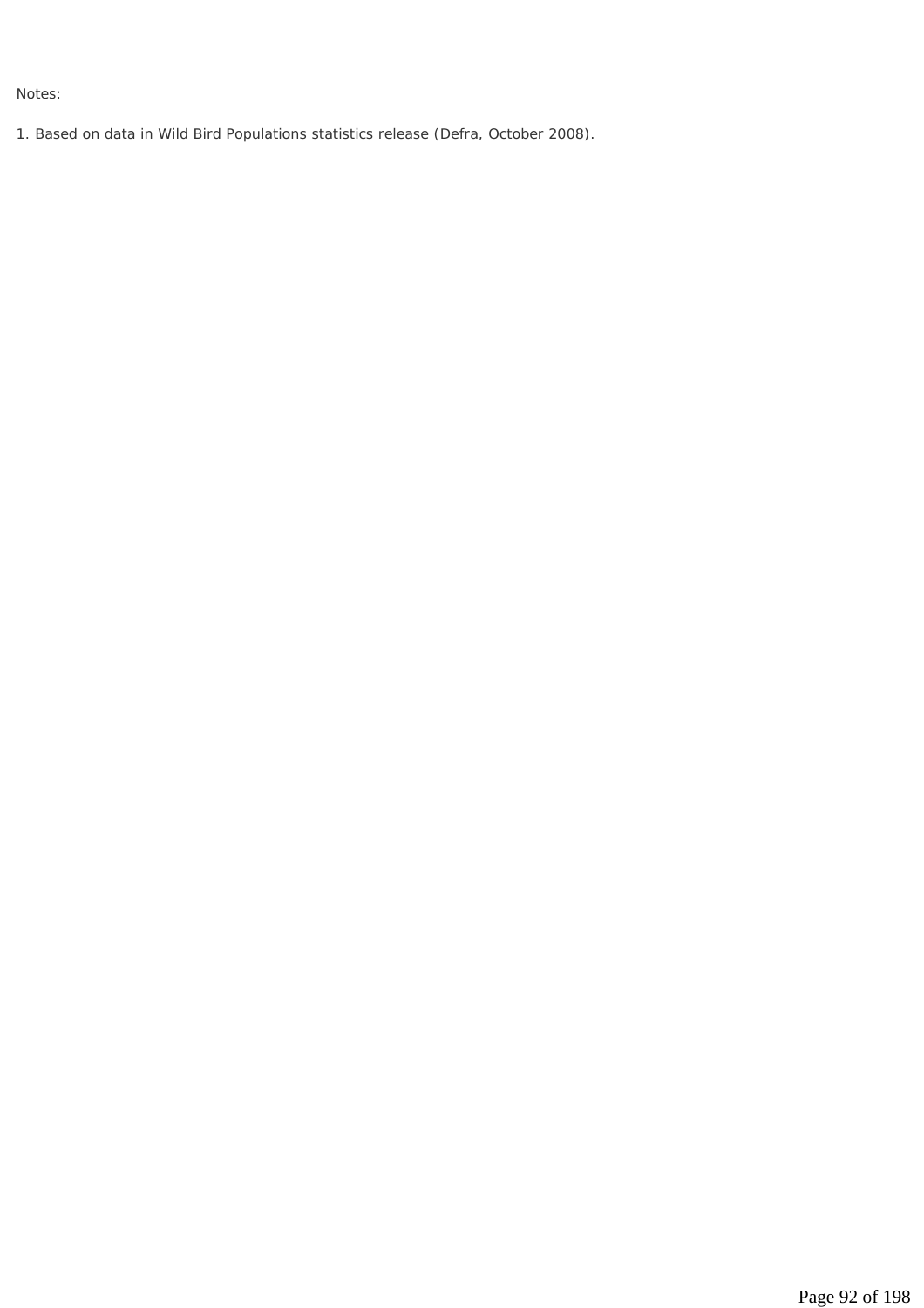# **5.4 Woodland vegetation**

The Countryside Survey carried out by the Centre for Ecology and Hydrology, reports for a wide range of habitats, including conifer and broadleaved woodland. Results for 2007 show some declines in species richness. Data for Scotland show significant declines in species richness since 1998, in both broadleaved and conifer woodlands. No other changes in species richness since 1998 are statistically significant, but Wales and GB total show significant declines in species richness for broadleaves over the longer period since 1990.

The Ellenberg N fertility score has declined significantly over the longer period since 1990 for broadleaves in Scotland. There are no other significant changes in Ellenberg fertility and light scores.

|                                    |      | <b>England</b> | <b>Wales</b> | <b>Scotland</b> | <b>GB</b> |
|------------------------------------|------|----------------|--------------|-----------------|-----------|
| <b>Species richness</b>            |      |                |              |                 |           |
| <b>Broadleaved</b>                 | 1990 | 20.8           | 25.8         | 25.3            | 22.6      |
|                                    | 1998 | 18.9           | 22.8         | 26.9            | 21.3      |
|                                    | 2007 | 20.1           | 21.6         | 22.1            | 20.9      |
| Conifer                            | 1990 | 16.0           | 12.2         | 14.2            | 14.5      |
|                                    | 1998 | 14.2           | 15.7         | 15.6            | 15.3      |
|                                    | 2007 | 14.9           | 13.9         | 13.7            | 14.1      |
| <b>Ellenberg light score</b>       |      |                |              |                 |           |
| <b>Broadleaved</b>                 | 1990 | 6.0            | 6.4          | 6.3             | 6.2       |
|                                    | 1998 | 5.9            | 6.3          | 6.4             | 6.1       |
|                                    | 2007 | 5.9            | 6.3          | 6.4             | 6.1       |
| Conifer                            | 1990 | 5.9            | 6.1          | 6.4             | 6.2       |
|                                    | 1998 | 5.8            | 6.2          | 6.4             | 6.2       |
|                                    | 2007 | 5.8            | 6.1          | 6.4             | 6.2       |
| <b>Ellenberg N fertility score</b> |      |                |              |                 |           |
| <b>Broadleaved</b>                 | 1990 | 5.5            | 4.5          | 4.5             | 5.1       |
|                                    | 1998 | 5.5            | 4.6          | 4.3             | 5.1       |
|                                    | 2007 | 5.6            | 4.6          | 4.2             | 5.1       |
| Conifer                            | 1990 | 4.7            | 3.6          | 3.4             | 3.8       |
|                                    | 1998 | 4.7            | 3.7          | 3.4             | 3.9       |
|                                    | 2007 | 4.7            | 3.8          | 3.3             | 3.8       |

**Table 5.4 Vegetation richness and condition scores1**

*Not National Statistics.* 

*Source: Countryside Survey data (C) NERC - Centre for Ecology & Hydrology.* 

*Notes:* 

*1. Higher scores indicate more species, and higher levels of light and fertility.*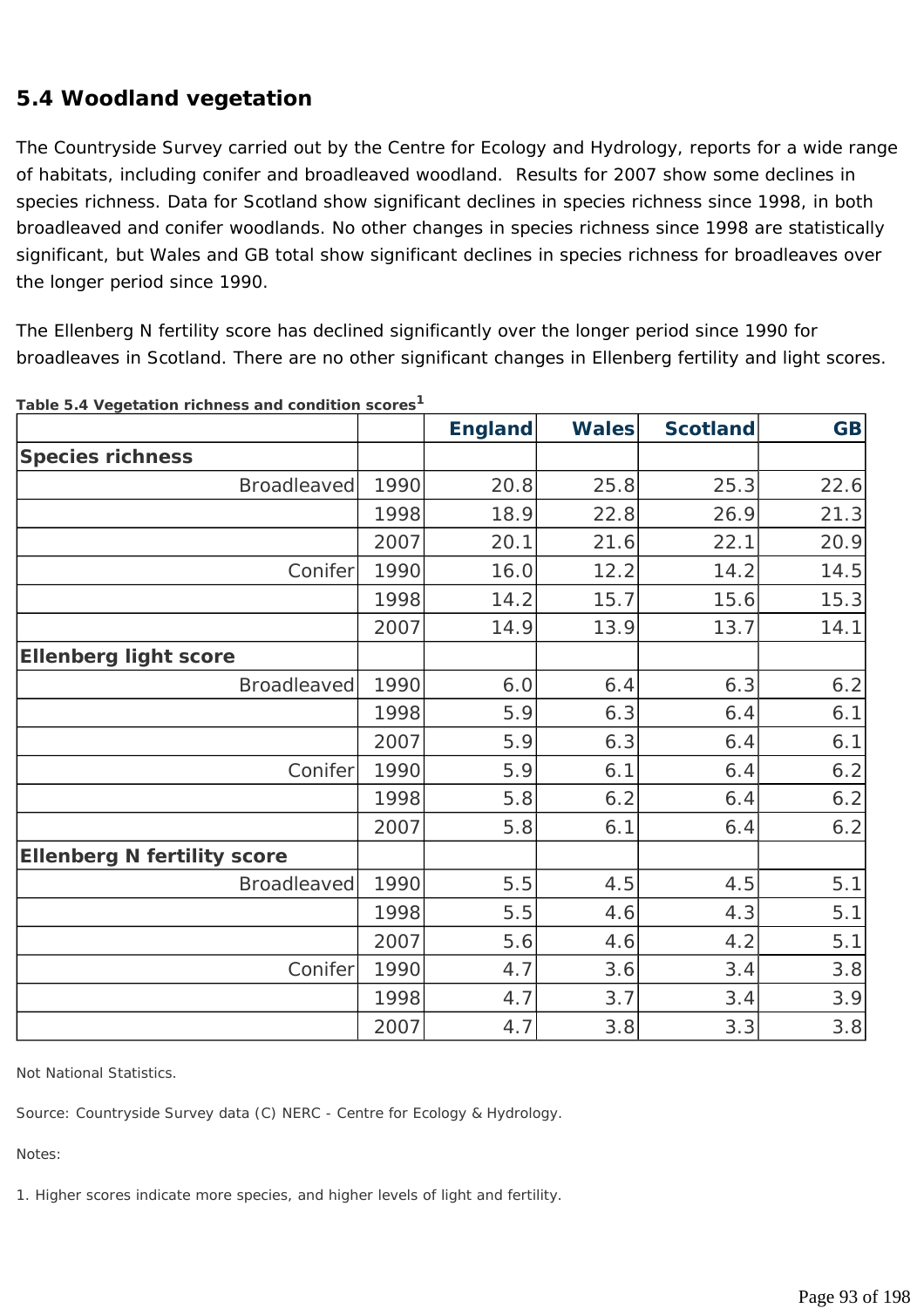# **6 Recreation**

This section contains information on the number and profile of visits to woodlands across the UK, Forestry Commission facilities and activities and public access to woodland.

A copy of all recreation tables is available to download as an Excel spreadsheet.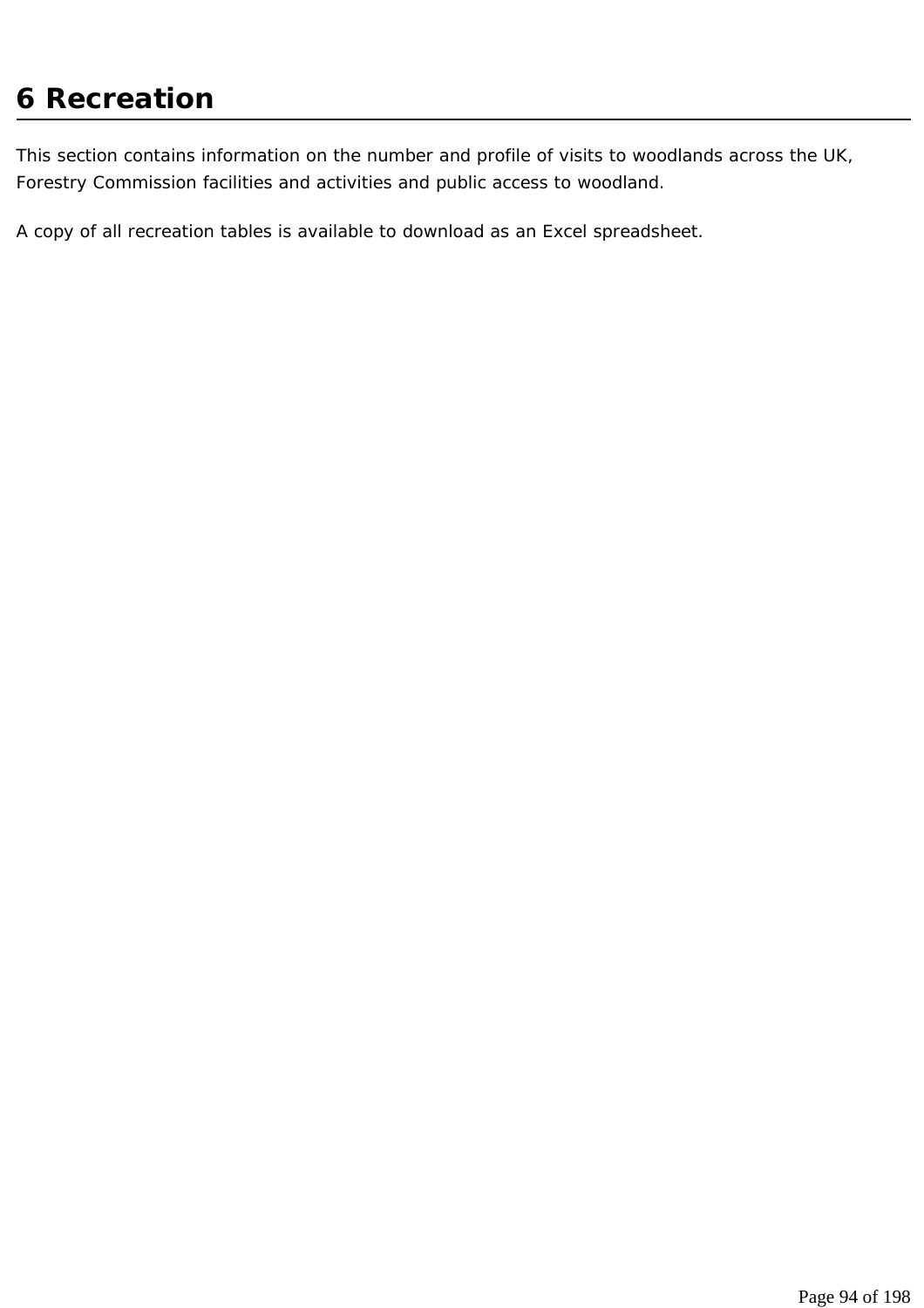## **6.1 Visits to woodland - household surveys**

The information shown below in Table 6.1 has been obtained from the following general population household surveys.

- UK Day Visits Surveys (1994,1996, 1998)
- GB Day Visits Survey (2002/3)
- Scottish Recreation Survey (2003 onwards)
- England Leisure Visits Survey (2005)

It is likely that differences in survey design and methodology have contributed to a considerable proportion of the differences in results between these surveys. As the scope of the surveys has evolved over time, the figures in Table 6.1 should not be interpreted as time trends but instead as separate breakdowns for each survey.

In common with all sample based surveys, the results from each survey are subject to the effects of chance, depending on the particular survey method used and the sample acheived, thus confidence limits apply to all results from these surveys. For example, the range of uncertainty around the estimated 62 million visits to woodland in Scotland (by Scottish residents) in 2008, should be no more than around +/-14%, i.e. the true figure is likely to be between around 55 and 69 million.

| Year   | <b>Journey starting point</b> |                      |                 |                |  |  |  |
|--------|-------------------------------|----------------------|-----------------|----------------|--|--|--|
|        | <b>England</b>                | <b>Wales</b>         | <b>Scotland</b> | <b>GB</b>      |  |  |  |
|        |                               |                      |                 | million visits |  |  |  |
| 1994   | 273                           | 12                   | 18              | 303            |  |  |  |
| 1996   | 308                           | 11                   | 26              | 346            |  |  |  |
| 1998   | 321                           | 11                   | 22              | 355            |  |  |  |
| 2002/3 | 222                           | 12                   | 18              | 252            |  |  |  |
| 2004   | $\cdots$                      | $\ddot{\phantom{0}}$ | 70              | $\sim$ $\sim$  |  |  |  |
| 2005   | 170                           | $\cdot$ .            | 62              | $\cdot$ .      |  |  |  |
| 2006   | $\ddot{\phantom{1}}$          | $\cdot$ .            | 76              | $\sim$ $\sim$  |  |  |  |
| 2007   | $\cdots$                      | $\cdot$ .            | 72              | $\sim$ $\sim$  |  |  |  |
| 2008   | $\cdots$                      | $\cdot$ .            | 62              | $\sim$ $\sim$  |  |  |  |

**Table 6.1 Number of visits to woodland**

*Not National Statistics.* 

*Source: 1994, 1996, 1998: UK Day Visit Surveys, carried out by National Centre for Social Research (not available online); 2002/3: GB Day Visits Survey, carried out by TNS Travel & Tourism; England 2005: England Leisure Visits Survey (ELVS), carried out by Research International; Scotland from 2004: Scottish Recreation Survey, carried out by TNS Travel & Tourism.* 

#### *Notes:*

*1. The UK and GB Day Visits Surveys collected data about day trips from home; the 1994, 1996 and 1998 surveys covered calendar years, while the 2002/3 survey was conducted over a 12-month period starting in March 2002. Despite the name of the early UK surveys, they did not cover visits by people living in Northern Ireland.*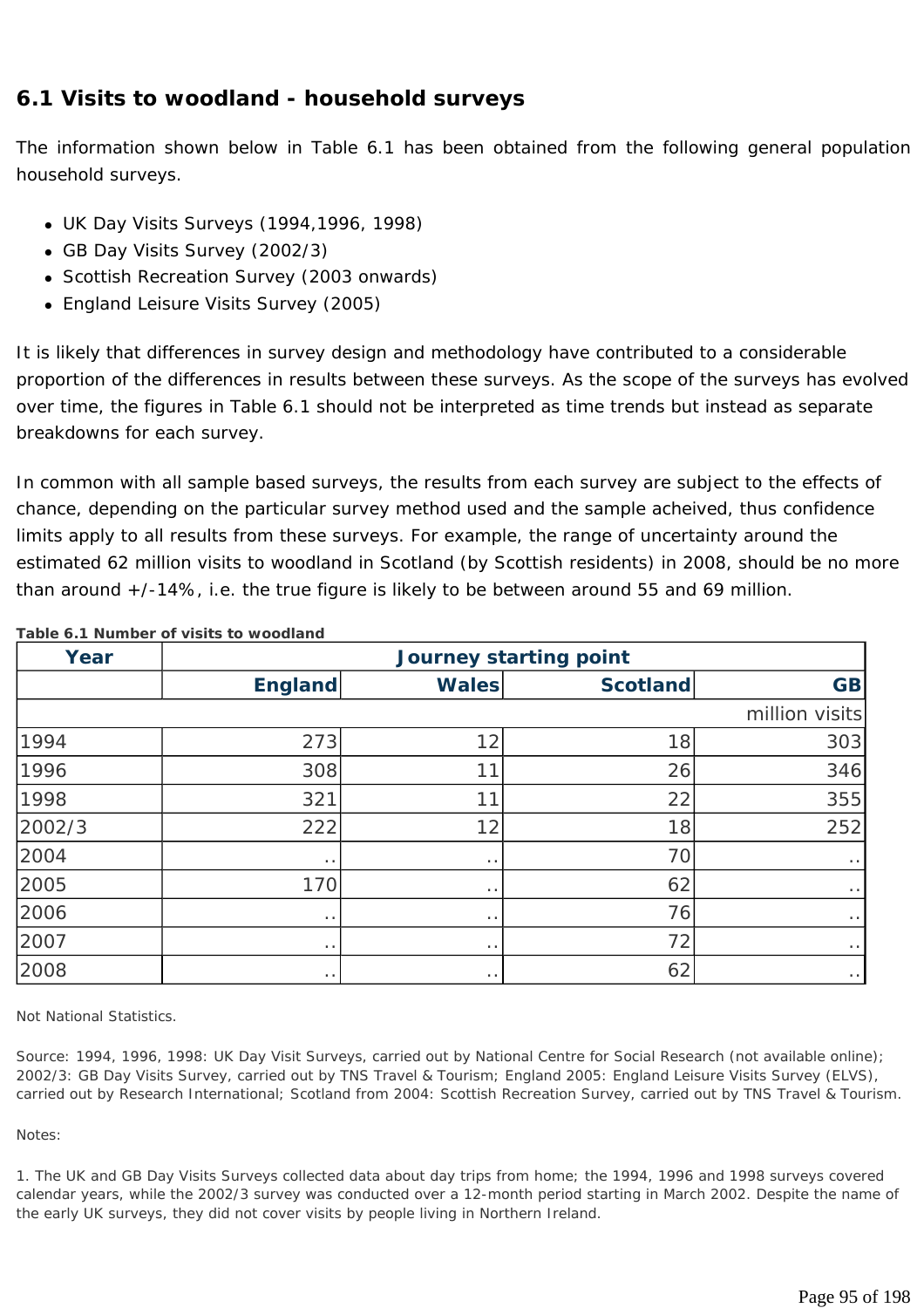*2. ELVS included trips taken in England by repondents living in England, from February 2005 to February 2006.* 

*3. The Scottish Recreation Survey, which commenced in July 2003 (and is scheduled to continue until 2013), collects information on visits to the outdoors for leisure and recreation in Scotland by people living in Scotland.* 

*4. In each survey, visits to overseas destinations are excluded.* 

*.. denotes data not available.*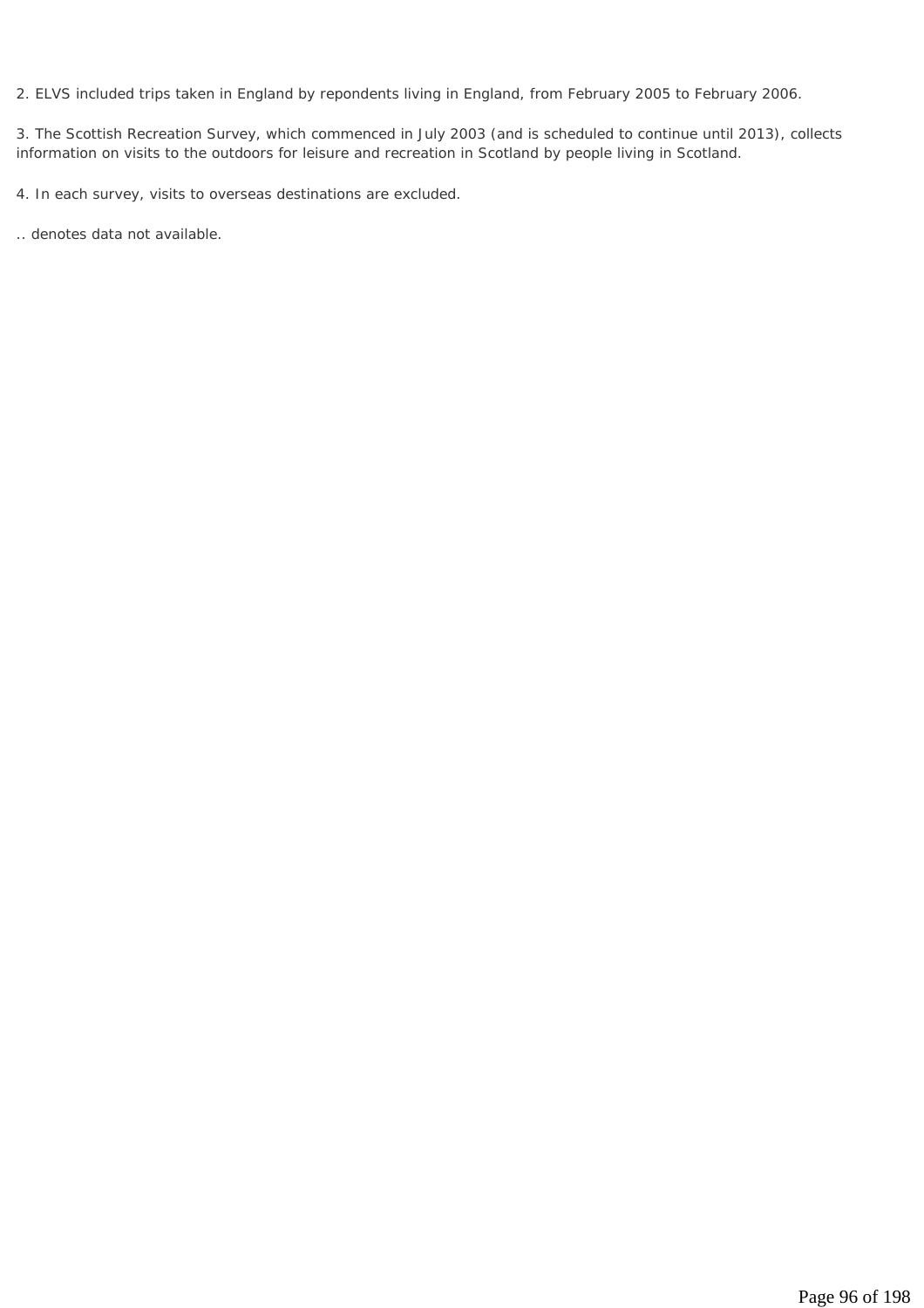#### **6.1.1 England**

An England Leisure Visits Survey (ELVS) was carried out during 2005. This survey measured the extent of participation by the English adult population in Leisure Visits, defined as round trips from home for leisure purposes (although the survey also collected information on trips made from a holiday base). Telephone interviews were conducted across all geographic regions in England, with a core sample of 23,500.

In 2005, 5% of all Leisure Visits, an estimated 170 million trips, included a trip to a woodland or forest. Table 6.2 shows the main characteristics of the trips which involved a visit to a wood or forest.

At the beginning of 2009 fieldwork commenced on Natural England's "Monitor of Engagement with the Natural Environment" which will collect information on visits to the outdoors in England. The Forestry Commission is providing support for this survey and results relating to the woodland visits covered by the survey will be published in Forestry Statistics 2010.

| Table 6.2 Woodland visit characteristics - England 2005 (ELVS) <sup>1</sup><br><b>Woodland visit characteristics</b> | 2005     |
|----------------------------------------------------------------------------------------------------------------------|----------|
|                                                                                                                      |          |
|                                                                                                                      | per cent |
| Most recent woodland visit                                                                                           |          |
| Within last month                                                                                                    | 16       |
| Within last year                                                                                                     | 40       |
| Season of year                                                                                                       |          |
| January-March                                                                                                        | 29       |
| April-June                                                                                                           | 27       |
| July-September                                                                                                       | 22       |
| October-December                                                                                                     | 23       |
| Day of week                                                                                                          |          |
| Weekday                                                                                                              | 61       |
| Weekend                                                                                                              | 39       |
| Main activity on trip                                                                                                |          |
| Walking                                                                                                              | 62       |
| Cycling                                                                                                              | 9        |
| Eat/drink out                                                                                                        | 6        |
| Duration of visit (round trip)                                                                                       |          |
| Up to 1 hour                                                                                                         | 30       |
| Over 1, up to 2 hours                                                                                                | 26       |
| Over 2, up to 3 hours                                                                                                | 12       |
| Over 3 hours                                                                                                         | 31       |
| Distance travelled (round trip)                                                                                      |          |
| Up to 2 miles                                                                                                        | 6        |
|                                                                                                                      |          |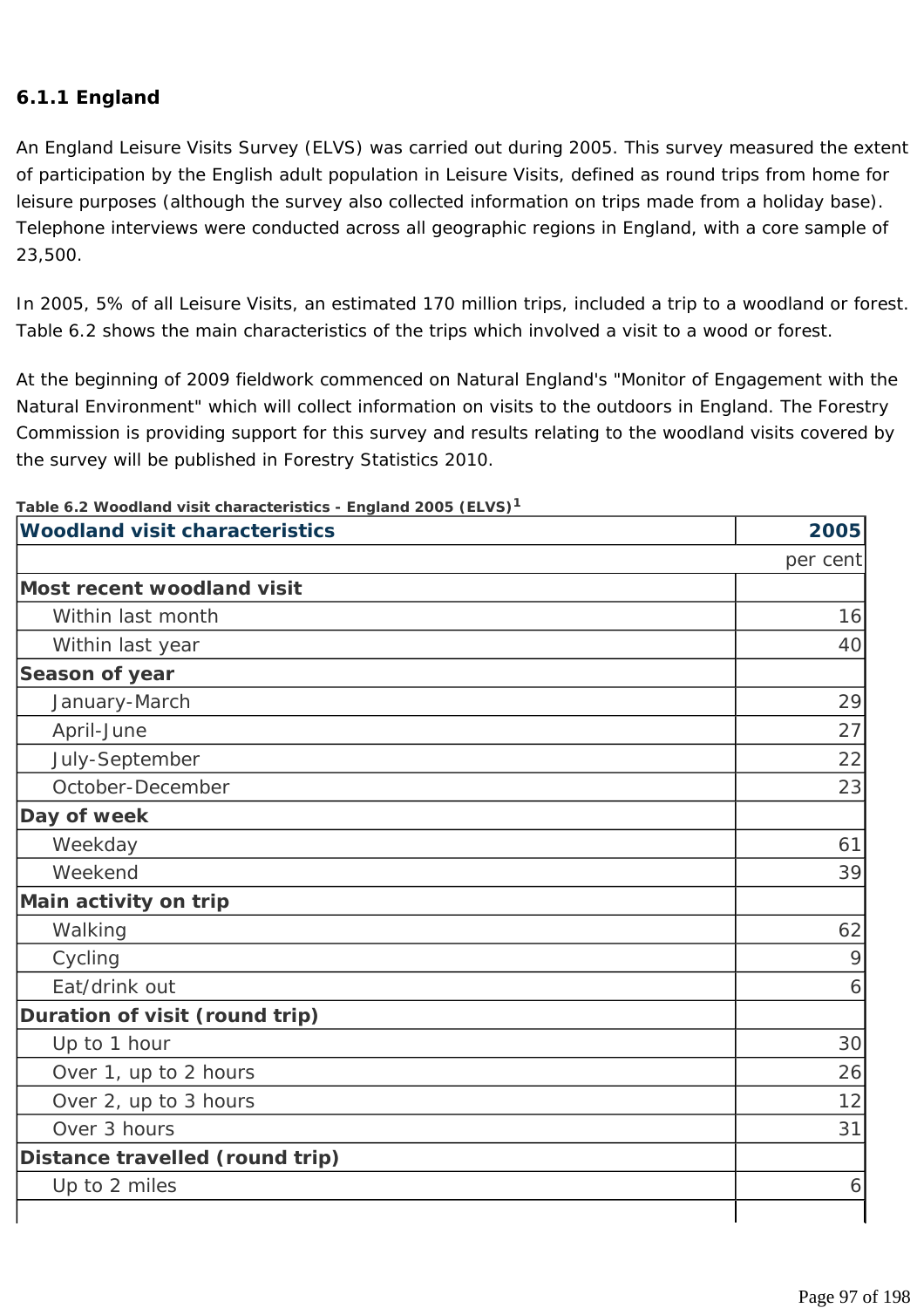| Over 2, up to 5 miles      | 32             |
|----------------------------|----------------|
| Over 5, up to 20 miles     | 33             |
| Over 20 miles              | 29             |
| Main mode of transport     |                |
| Car/van                    | 45             |
| On foot                    | 41             |
| <b>Bicycle</b>             | 8              |
| <b>Group composition</b>   |                |
| One adult only             | 33             |
| With family                | 47             |
| With friends               | 18             |
| Organised group            | $\overline{2}$ |
| Perceived owner or manager |                |
| Local Authority            | 18             |
| <b>Forestry Commission</b> | 8              |
| Voluntary organisation     | 15             |
| Private owner              | 24             |
| Other                      | 12             |
| Don't know                 | 25             |

*Not National Statistics.* 

*Source: England Leisure Visits Survey 2005, carried out by Research International.* 

*Notes:* 

*1. Most recent woodland visit figures refer to per cent of respondents, others refer to per cent of trips.*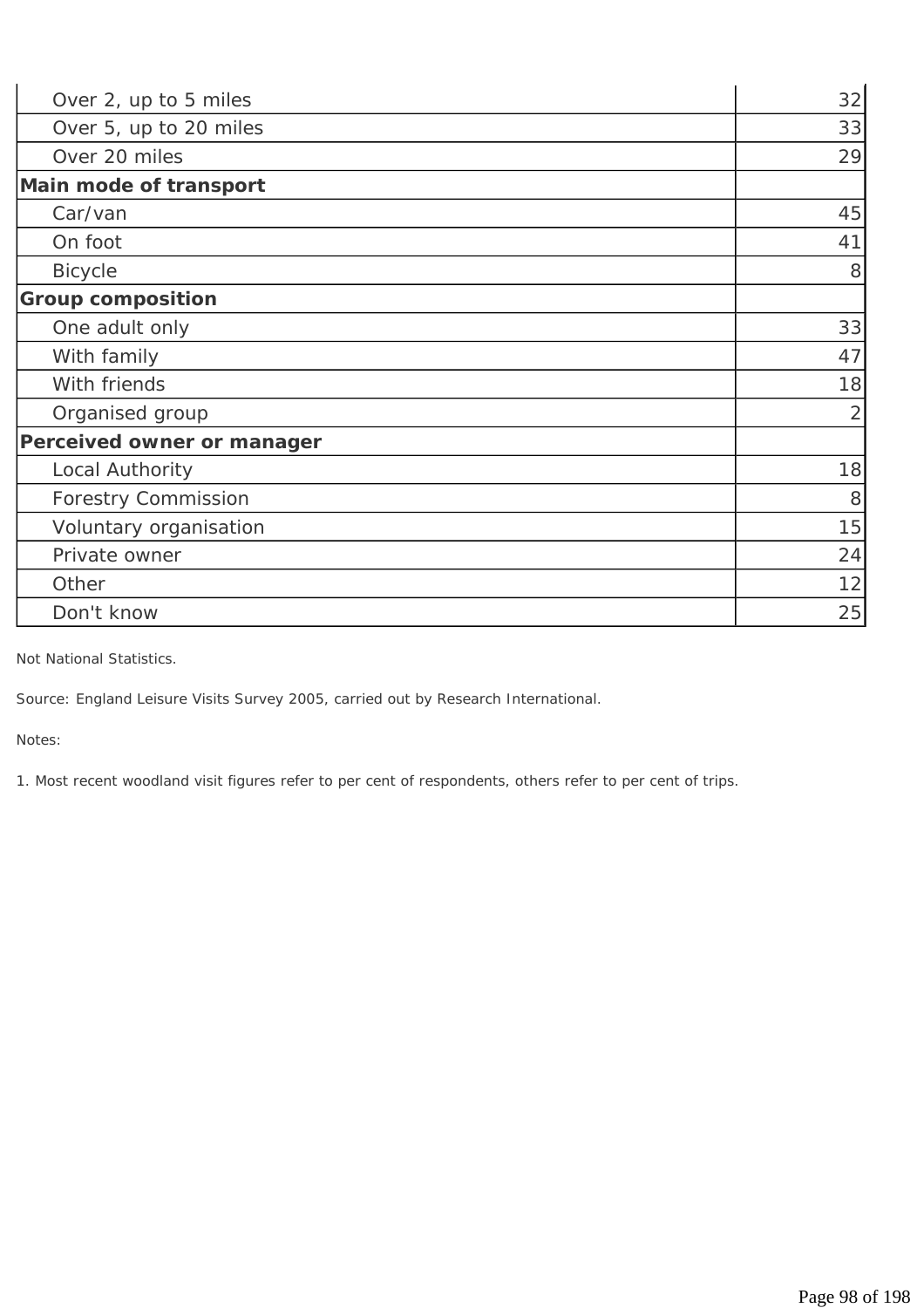#### **6.1.2 Scotland**

The Scottish Recreation Survey (ScRS), which measures and collects details about the Scottish adult population's participation in outdoor recreation in Scotland, began in July 2003 and will run for ten years, with 1,000 adults being interviewed in their home each month.

In 2008 an estimated 62 million recreation visits were made by the Scottish population to woodland in Scotland, either as the main destination of a visit or as one of a few destinations within a single visit to the outdoors (24 million to Forestry Commission woodland, 40 million to other woodland). This represents a 14% decrease from the 72 million recreation visits to woodland estimated for 2007.

| Year |        | <b>FC owned Woodland</b> |        | Other woodland/<br>don't know owner |        | <b>Total</b>       |
|------|--------|--------------------------|--------|-------------------------------------|--------|--------------------|
|      | All    | Of which main            | All    | Of which main                       | All    | Of which main      |
|      | visits | destination              | visits | destination                         | visits | destination        |
|      |        |                          |        |                                     |        | millions of visits |
| 2006 | 34.8   | 27.5                     | 41.0   | 29.5                                | 75.8   | 55.6               |
| 2007 | 28.4   | 22.6                     | 43.8   | 33.0                                | 72.2   | 53.9               |
| 2008 | 23.9   | 19.3                     | 40.3   | 25.1                                | 62.2   | 42.3               |

**Table 6.3 Estimated number of visits taken to woodlands for recreation in Scotland, 2006-2008 1,2,3**

*Not National Statistics.* 

*Source: Scottish Recreation Survey, carried out by TNS.* 

#### *Notes:*

*1. The Scottish Recreation Survey results are obtained from the Scottish Omnibus Survey. All results are subject to the effects of chance in sampling, so a range of uncertainty (confidence interval) should be associated with any result from the survey. The confidence intervals take into account the effect of clustering, weighting and stratification in the survey design. For example, the range of uncertainty around the 62 million visits in 2008 result should be no more than around +/-14%, i.e. the true figure is likely to be between around 55 and 69million.* 

*2. Visits are split into those made to FC owned woodland and other woodland/ don't know owner. 'Total' visits cover those visits where one or more of the locations visited in a single visit was a woodland/forest location and not the sum of the two sub- categories shown above.* 

*3. 'All visits' relate to visits where locations other than woodland may have been visited as part of the trip. Woodland may not have been the main destination of the trip in some of these cases. 'Of which main destination' relates to visits where woodland was the main location of the visit.* 

Table 6.4 shows the main characteristics of recreation visits, where the main destination of visit was woodland, from the first five full calendar years of the Scottish Recreation Survey.

| Table 6.4 Woodland visit characteristics - Scotland, 2004-2008 <sup>1</sup> |  |  |                          |  |          |  |
|-----------------------------------------------------------------------------|--|--|--------------------------|--|----------|--|
| <b>Woodland visit characteristics</b>                                       |  |  | 2004 2005 2006 2007 2008 |  |          |  |
|                                                                             |  |  |                          |  | per cent |  |
| Main activity during visit                                                  |  |  |                          |  |          |  |
|                                                                             |  |  |                          |  |          |  |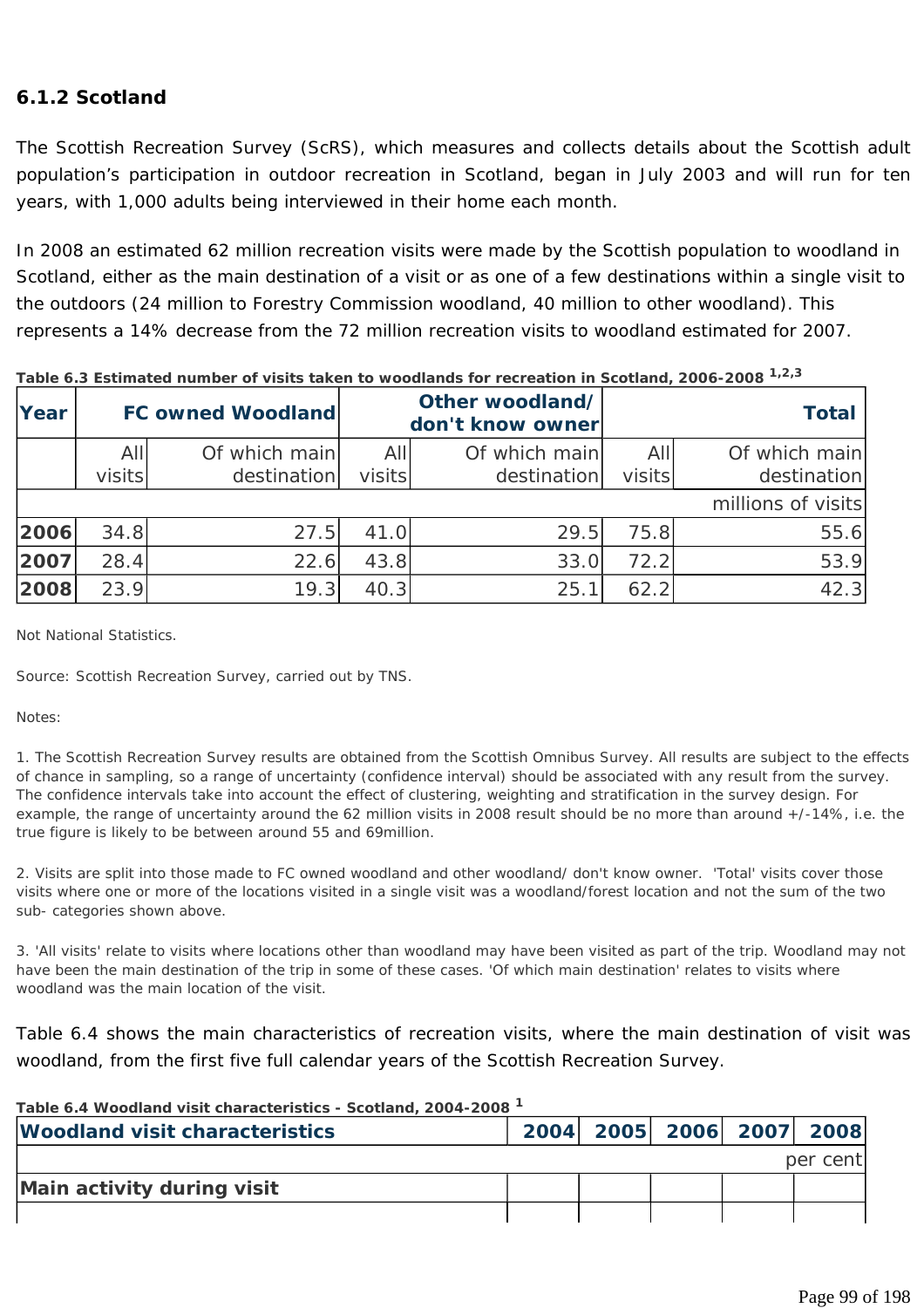| Walking                                | 77 | 79 | 80 | 83             | 83           |
|----------------------------------------|----|----|----|----------------|--------------|
| <b>Family Outing</b>                   | 5  | 6  | 6  | $\overline{4}$ | 5            |
| Cycling                                | 8  | 7  | 6  | $\overline{4}$ | 6            |
| <b>Main transport</b>                  |    |    |    |                |              |
| On foot                                | 39 | 43 | 58 | 53             | 53           |
| Car/van                                | 53 | 48 | 37 | 42             | 40           |
| Cycling                                | 5  | 7  | 3  | $\overline{4}$ | 5            |
| <b>Distance travelled</b>              |    |    |    |                |              |
| Up to 2 miles                          | 15 | 20 | 35 | 30             | 22           |
| Over 2, up to 5 miles                  | 33 | 33 | 35 | 40             | 41           |
| Over 5, up to 20 miles                 | 28 | 32 | 20 | 20             | 26           |
| Over 20 miles                          | 24 | 16 | 10 | 10             | 11           |
| Duration of visit (round trip)         |    |    |    |                |              |
| Up to 1 hour                           | 22 | 13 | 17 | 23             | 20           |
| 1 - less than 2 hours                  | 29 | 32 | 46 | 47             | 41           |
| 2 - less than 3 hours                  | 16 | 21 | 18 | 12             | 15           |
| 3 hours or more                        | 33 | 30 | 19 | 18             | 24           |
| Frequency of visit to main destination |    |    |    |                |              |
| At least once a day                    | 21 | 27 | 37 | 42             | 31           |
| Several times a week                   | 28 | 11 | 28 | 21             | 35           |
| Once a week                            | 9  | 9  | 10 | 10             | 11           |
| 1-2 times a month                      | 17 | 19 | 10 | 12             | 11           |
| Less often                             | 20 | 27 | 12 | 9              | 11           |
| First ever visit                       | 5  | 6  | 3  | 6              | $\mathbf{1}$ |
| <b>Accompanied by dog</b>              | 55 | 46 | 62 | 62             | 50           |

*Not National Statistics.* 

*Source: Scottish Recreation Survey, carried out by TNS.* 

*Notes:* 

*1. Per cent of visits where the main destination was woodland.* 

*2. Figures for 2004-2007 have been revised since Forestry Statistics 2008.*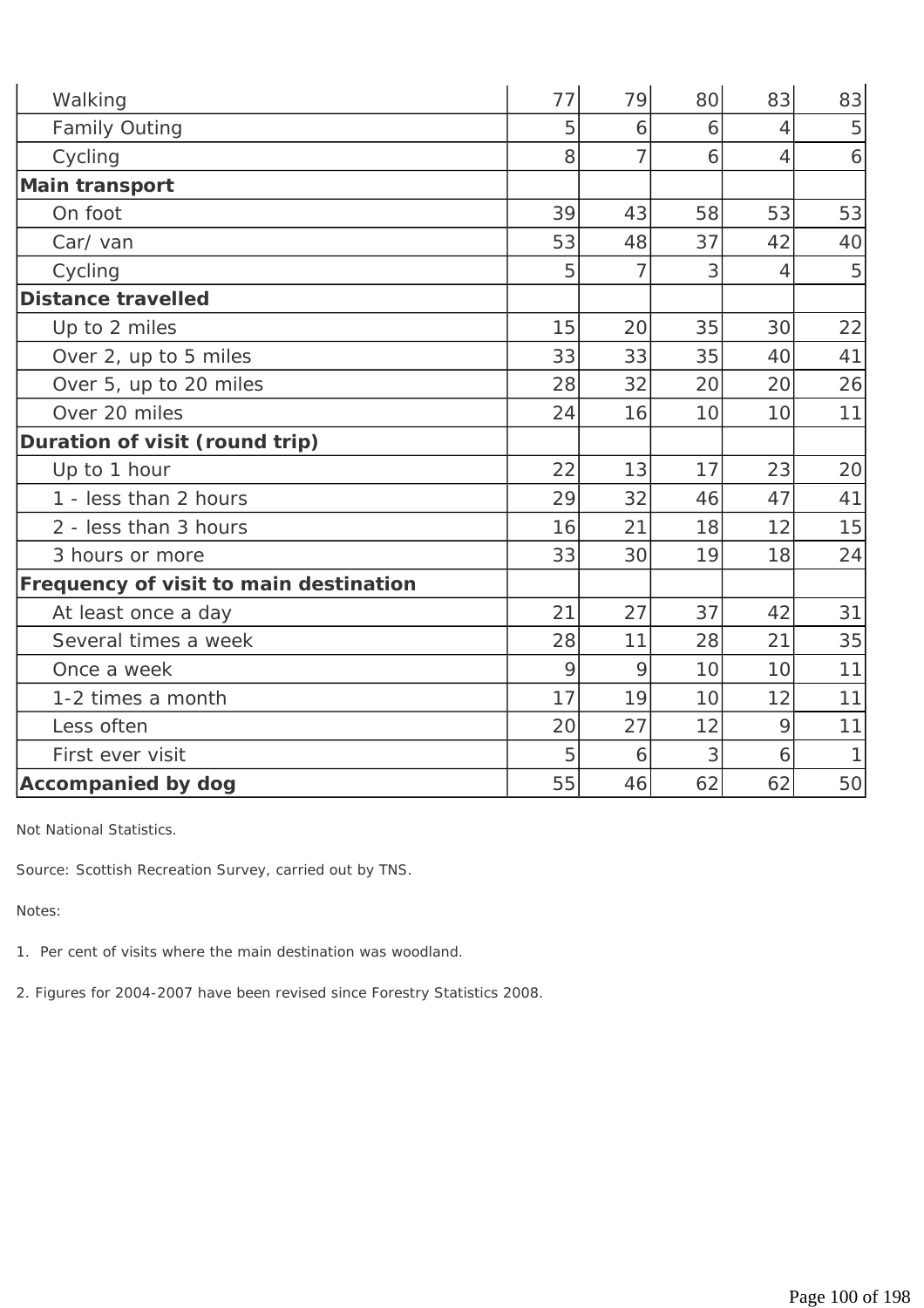#### **6.1.3 Wales**

Fieldwork for the Wales Outdoor Recreation Survey (WORS) commenced in January 2008 and ran for one year. The survey provides data on Welsh residents' participation in informal outdoor activities and visits to the outdoors, including woodland. Countryside Council for Wales (CCW) and Forestry Commission Wales (FCW) plan to run the survey again in 2011.

Table 6.5 shows the main charateristics of recreation visits where the main destination of visit was woodland from the Welsh Outdoor Recreation Survey.

| <b>Woodland visit characteristics</b>                    | per cent       |
|----------------------------------------------------------|----------------|
| Main activity during visit                               |                |
| Walking                                                  | 68             |
| Off road cycling, mountain biking                        | 8              |
| Sightseeing or visiting an attraction                    | $\overline{4}$ |
| <b>Main transport</b>                                    |                |
| Car/Van                                                  | 47             |
| On foot                                                  | 43             |
| Bicycle/ mountain bike                                   | $\overline{7}$ |
| <b>Distance travelled</b>                                |                |
| O distance, up to 1 mile                                 | 44             |
| Over 1 mile, up to 5 miles                               | 26             |
| Over 5 miles, up to 20 miles                             | 18             |
| Over 20 miles                                            | 12             |
| <b>Duration</b>                                          |                |
| Up to 1 hour                                             | 10             |
| Over 1 hour, up to 2 hours                               | 29             |
| Over 2 hours, up to 3 hours                              | 25             |
| 3 hours or more                                          | 36             |
| Frequency of visit to main destination (in last 4 weeks) |                |
| 1-5 visits                                               | 28             |
| 6-10 visits                                              | 18             |
| 11-20 visits                                             | 16             |
| 21-30 visits                                             | 24             |
| $31 + visits$                                            | 14             |
| Accompanied by a dog                                     | 60             |

**Figure 6.5: Woodland visit characteristics- Wales, 2008 <sup>1</sup>**

*Not National Statistics* 

*Source: Wales Outdoor Recreation Survey, carried out by Ipsos-MORI*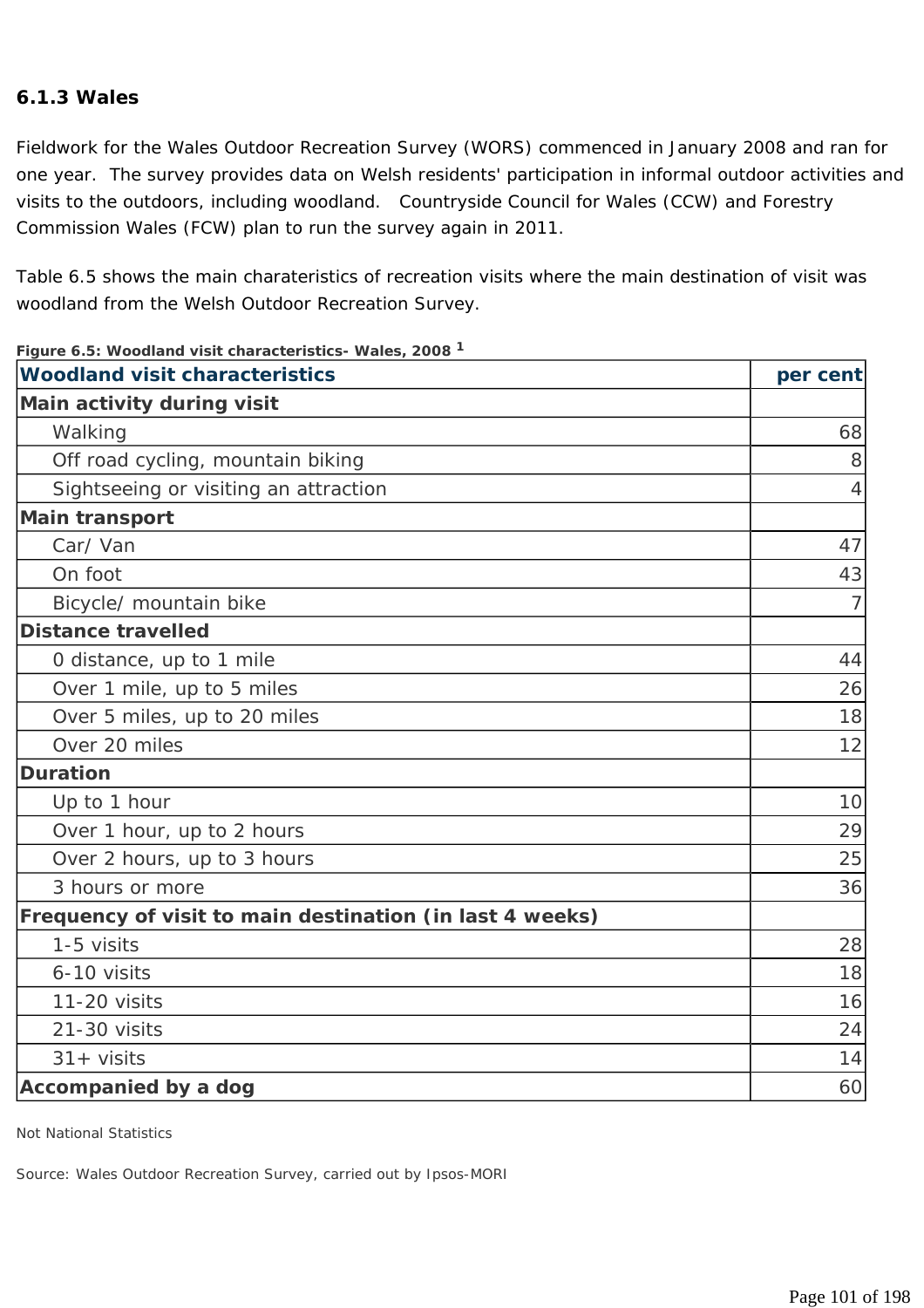*Notes:* 

*1. Per cent of visits where the main destination was woodland.*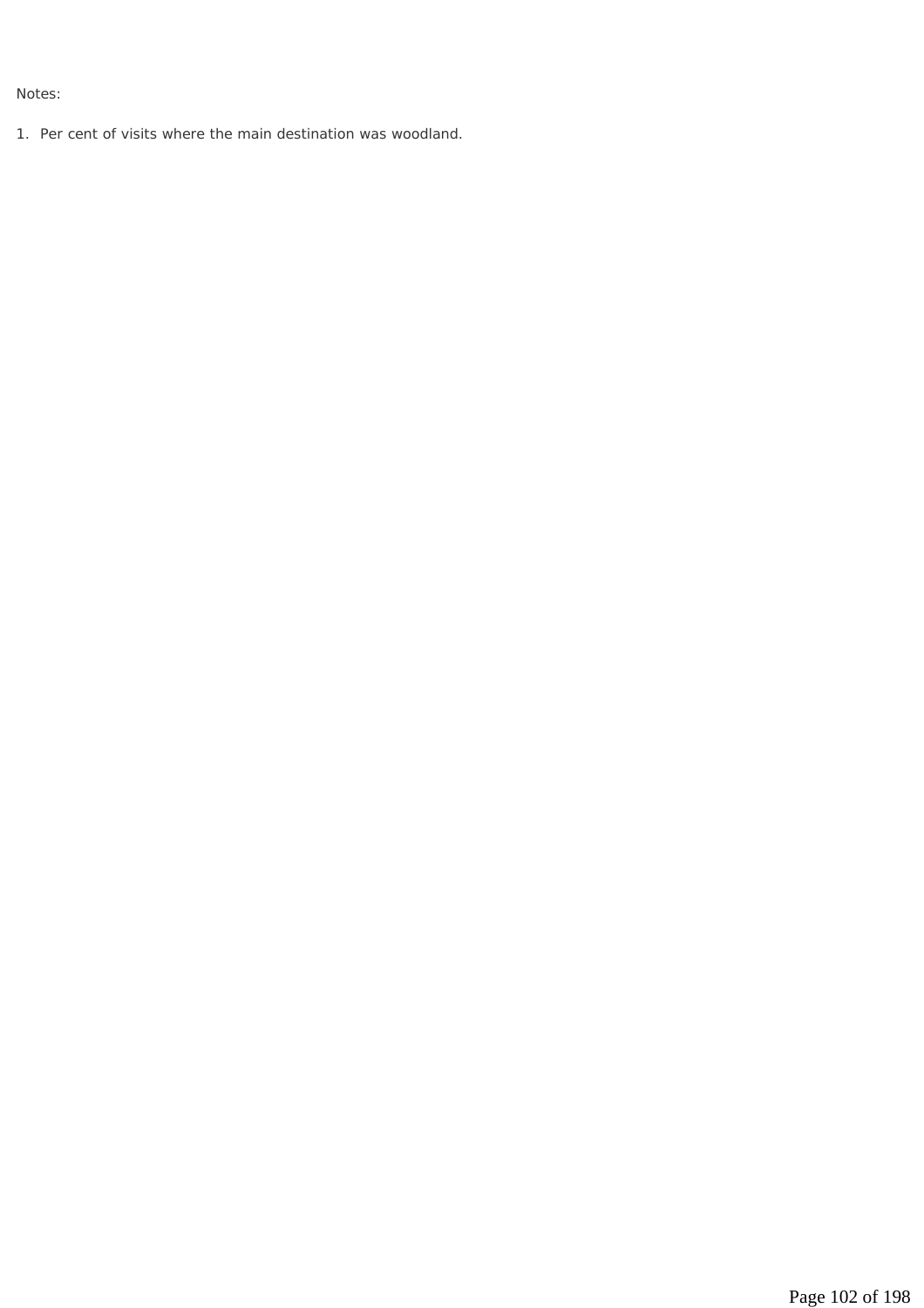#### **6.1.4 Public Opinion of Forestry Survey - woodland visitors**

The Public Opinion of Forestry Survey is carried out every two years and obtains people's attitudes to forestry and forestry-related issues, including visits to woodland.

The results shown in Tables 6.6 and 6.7 and Figure 6.1 have been taken from the UK and country reports on the surveys in 2009 and earlier years. The reports also include other recreation-related results, such as whether the woodlands visited were in towns or the countryside and any reasons given by survey respondents for not visiting woodlands.

In the UK 2009 survey, 77% of respondents said that they had visited woodland in the last few years for walks, picnics or other recreation.

|      | $1.4010$ 0.0 $1100$ 0.0 $1.4110$ 1.0 $1.0110$ |                     |                 |                            |           |
|------|-----------------------------------------------|---------------------|-----------------|----------------------------|-----------|
| Year | <b>England</b>                                | <b>Wales</b>        | <b>Scotland</b> | Northern<br><b>Ireland</b> | <b>UK</b> |
|      | per cent of respondents                       |                     |                 |                            |           |
| 2003 | 66                                            | 62                  | 64              |                            | 67        |
| 2005 | 65                                            | 69                  | 50              |                            | 65        |
| 2007 | 76,                                           | 79.                 | 75              | 62                         |           |
| 2009 |                                               | $\bullet$ $\bullet$ | 57              | $\cdot$ $\cdot$            |           |

**Table 6.6 Woodland visitors<sup>1</sup>**

*Not National Statistics.* 

*Source: UK and GB Public Opinion of Forestry Surveys, 2003 to 2009* 

*Base: UK/ GB = 4,000 respondents (2003, 2005, 2007), 2,000 respondents (2009); Scotland and Wales = 1,000 respondents each; Northern Ireland = 120 respondents (2003), 1,000 respondents (2005 and 2007)* 

*Notes:* 

- *1. Those stating they had visited woodland in the last few years.*
- *.. denotes data not available*

Survey respondents were asked how frequently they had visited during the previous summer and winter. Figure 6.1, which presents UK results for the 2005 to 2009 surveys, shows that respondents visited much more often during the summer, with 48% visiting at least once a month in the summer compared to 25% in the winter.

#### **Figure 6.1 Frequency of visits to woodlands**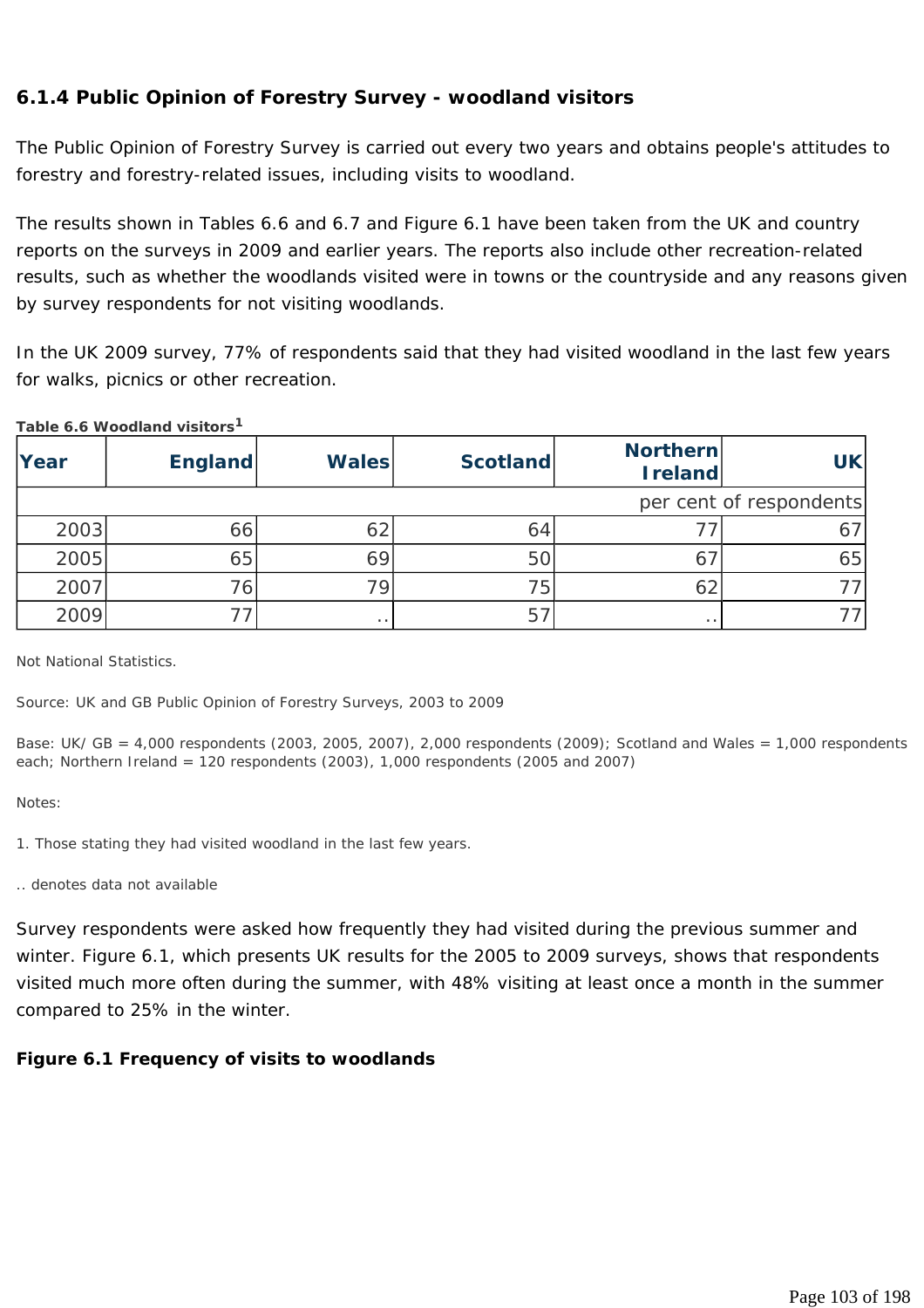

*Not National Statistics.* 

*Source: UK and GB Public Opinion of Forestry Surveys, 2005 to 2009.* 

*Base: average visit frequencies from last three surveys: 4,000 in 2005; 4,000 in 2007; 2,000 in 2009.*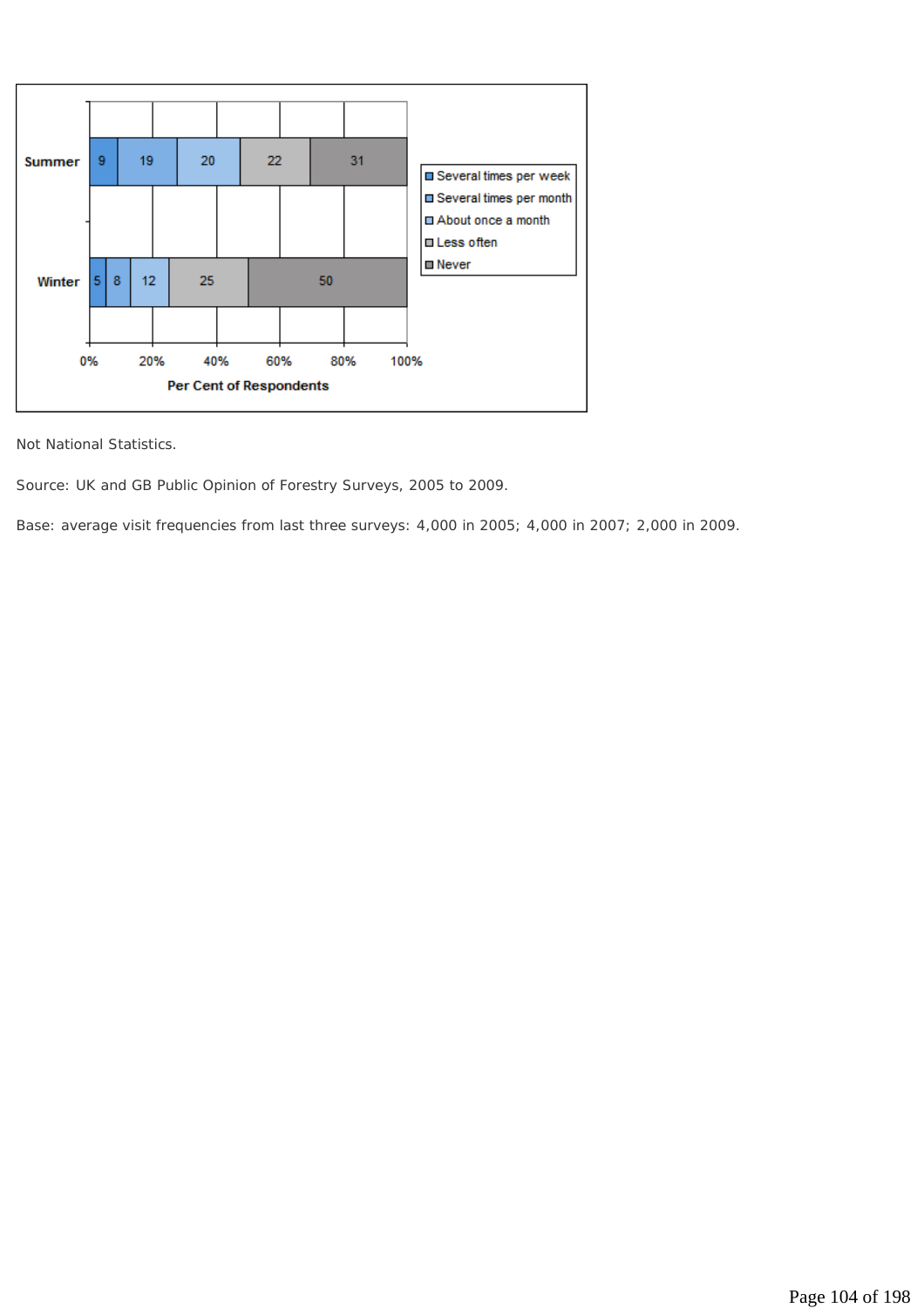#### **6.1.5 Public Opinion of Forestry Survey - woodland visitors by age group**

In the UK 2009 Public Opinion of Forestry survey, 84% of respondents aged 35 to 54 said that they had visited woodland in the last few years for walks, picnics or other recreation. This compares with 78% of respondents aged 16 to 34 and 69% of respondents aged 55 or over.

|      | rabic 0.7 woodidha visitors iby ago group |                      |                  |                         |
|------|-------------------------------------------|----------------------|------------------|-------------------------|
| Year | <b>Aged 16 to 34</b>                      | <b>Aged 35 to 54</b> | Aged 55 and over | <b>Total</b>            |
|      |                                           |                      |                  | per cent of respondents |
| 1999 | 731                                       | 74                   | 55               | 67                      |
| 2001 | 75                                        |                      | 63               | 72                      |
| 2003 |                                           | 72                   | 60               | 67                      |
| 2005 | 66                                        | 74                   | 56               | 65                      |
| 2007 | 79                                        | 82                   | 69               | 77 I                    |
| 2009 | 78                                        | 84                   | 69               | 77.                     |

#### **Table 6.7 Woodland visitors1 by age group**

*Not National Statistics.* 

Source: UK and GB Public Opinion of Forestry Surveys, 1999 to 2009.

*Base: 2,000 respondents (1999, 2001, 2009); 4,000 respondents (2003 to 2007).* 

*Notes:* 

*1. Those stating they had visited woodland in the last few years.* 

*2. Figures for 2007 have been revised from Forestry Statistics 2008.*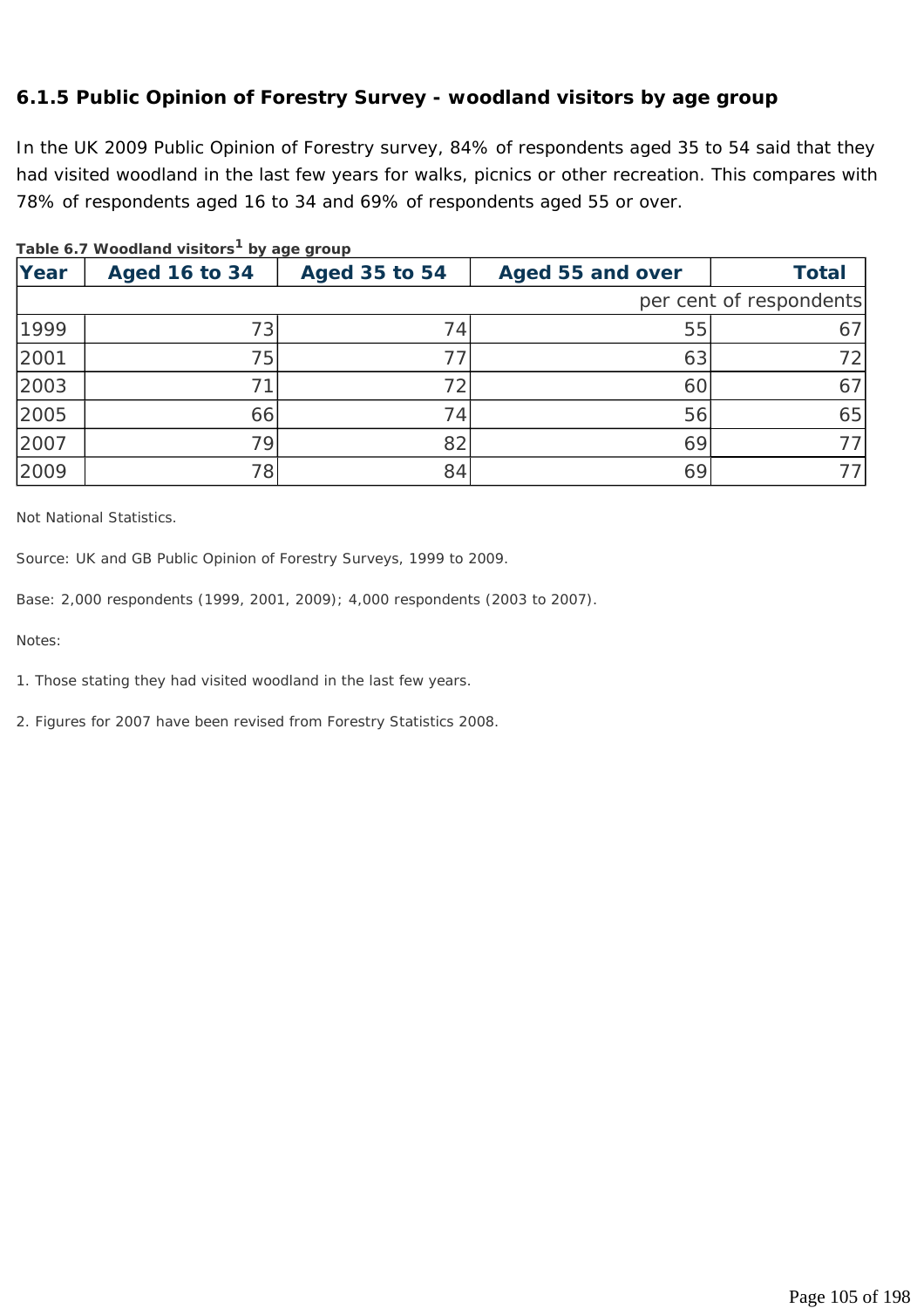### **6.2 Visits to woodland - on-site surveys**

Until 2002, a visitor monitoring programme (not National Statistics) was carried out at selected Forestry Commission woodland sites in England, Scotland and Wales. Year-on-year changes in visitor numbers were estimated by the 'Trends Index' which used data from traffic counters and other counters. Information about visitors and their views on facilities were collected by on-site visitor surveys.

In 2002 and 2003, the Forestry Commission developed new visitor monitoring systems to replace the existing national visitor monitoring programme. The 'All Forests Visitor Monitoring Survey' provides more accurate estimates of the number of visits to a wider range of Forestry Commission woodland, whilst continuing to gather information on the profile of visitors.

In addition, a new on-site survey methodology to measure visitor's 'Quality of Experience' was adopted in England in 2004 and in Wales in 2006, with four or five surveys now being carried out per year at selected sites.

Although neither of these methods have been used in Northern Ireland, the Forest Service do collect information on the total number of paying visitors.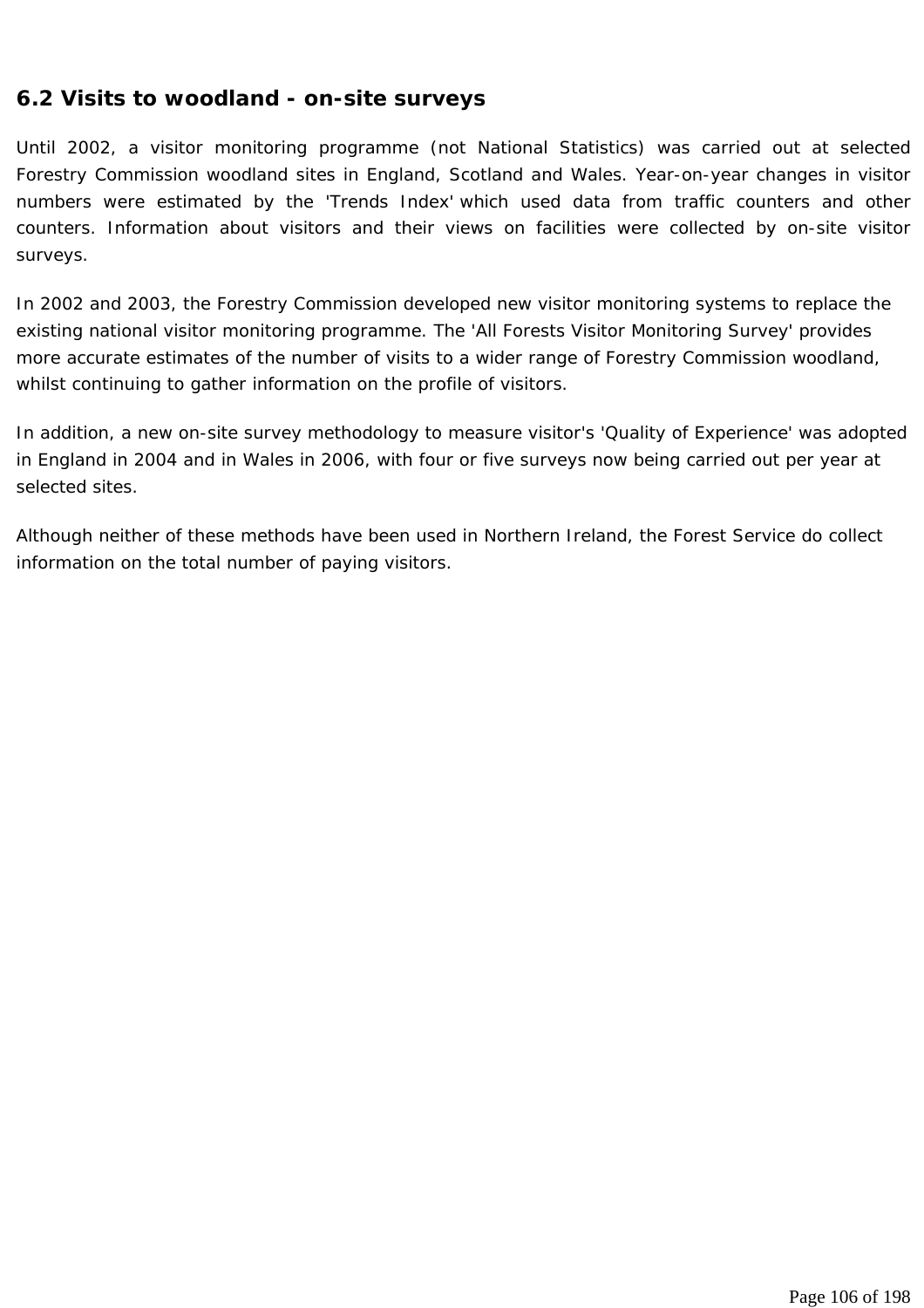#### **6.2.1 All Forests Survey**

The All Forests visitor monitoring survey was undertaken in Wales (over a one-year period) and Scotland (over three years), with surveying starting in 2004.

Surveying took place from January 2004 to January 2005 with over 1,200 hours of fieldwork undertaken during 285 days. During this period, 765 face to face interviews were achieved. By stratifying all Welsh Assembly Government (WAG) woodlands by estimated usage and the size of surrounding population, this study estimated that around 4.3 million visits are made annually to WAG woodland in Wales.

At a combined level, the blocks selected are representative of the range of facilities and activities available in WAG woodland, but this is not always the case at a district level. Approximately a fifth of each district's forests were included in the survey.

Table 6.8 provides a summary of the key results obtained from the Wales All Forests survey.

| able 0.0 Woodland Visit characteristics - Wales All Forests Surve<br><b>Woodland visit characteristics</b> | 2004                    |
|------------------------------------------------------------------------------------------------------------|-------------------------|
|                                                                                                            | per cent of respondents |
| Type of trip                                                                                               |                         |
| Day trip                                                                                                   | 81                      |
| Overnight trip                                                                                             | 19                      |
| Main activity during visit                                                                                 |                         |
| Dog walking                                                                                                | 40                      |
| Other walking                                                                                              | 32                      |
| Cycling                                                                                                    | 12                      |
| <b>Main transport</b>                                                                                      |                         |
| Car / van                                                                                                  | 81                      |
| Walked                                                                                                     | 12                      |
| Cycled                                                                                                     | 3                       |
| Distance travelled (one-way)                                                                               |                         |
| Less than 6 miles                                                                                          | 46                      |
| 6 to 15 miles                                                                                              | 22                      |
| 16 to 25 miles                                                                                             | 13                      |
| Over 25 miles                                                                                              | 19                      |
| Duration of visit (time spent in forest)                                                                   |                         |
| Up to 1 hour                                                                                               | 55                      |
| Over 1 hour, up to 2 hours                                                                                 | 27                      |
| Over 2 hours, up to 3 hours                                                                                | 8                       |
| Over 3 hours                                                                                               | 10                      |
| Frequency of visit to site of interview                                                                    |                         |

**Table 6.8 Woodland visit characteristics - Wales All Forests Survey**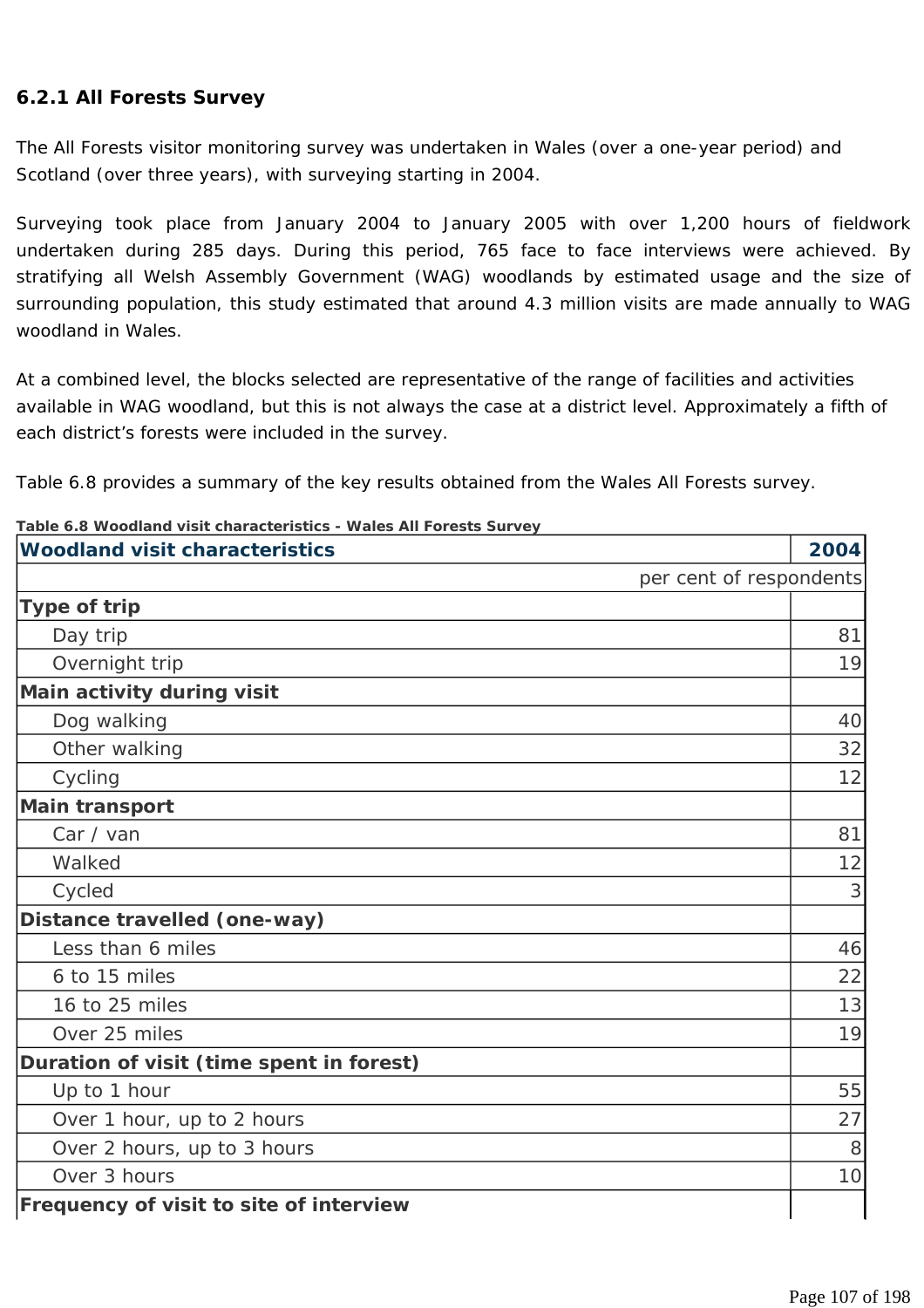| 6  |
|----|
| 10 |
| 23 |
| 16 |
| 19 |
|    |
| 19 |
|    |
| 26 |
| 39 |
| 17 |
|    |
| 37 |
| 42 |
| 20 |
|    |

*Not National Statistics.* 

*Source: Wales All Forests Survey 2004, carried out by TNS.* 

All Forests surveying was carried out in Scotland across all 15 forest districts<sup>1</sup>. Due to the scale of this exercise, fieldwork was spread across a three-year period from June 2004 to June 2007, with over 5,000 hours of fieldwork, undertaken over 1,158 days achieving almost 2,700 face to face interviews. By stratifying all Forestry Commission Scotland (FCS) woodlands, independently in each forest district, by estimated usage and the size of surrounding population, this study estimated that around 8.2 million visits are made annually to FCS woodland.

At a combined level, the blocks selected are representative of the range of facilities and activities available in FCS woodland, but this is not always the case at a district level. Approximately a fifth of each district's forests were included in the survey.

Table 6.9 provides a summary of the key characteristics and results obtained from the Scotland All Forests survey.

| Table 6.9 Woodland visit characteristics - Scotland All Forests Survey |                         |                 |
|------------------------------------------------------------------------|-------------------------|-----------------|
| <b>Woodland visit characteristics</b>                                  |                         | 2004-2007       |
|                                                                        | per cent of respondents |                 |
| Type of trip                                                           |                         |                 |
| Day trip                                                               |                         | 82              |
| Overnight trip                                                         |                         | 18 <sup>l</sup> |
| Main activity during visit                                             |                         |                 |
| Dog walking                                                            |                         | 50              |
|                                                                        |                         |                 |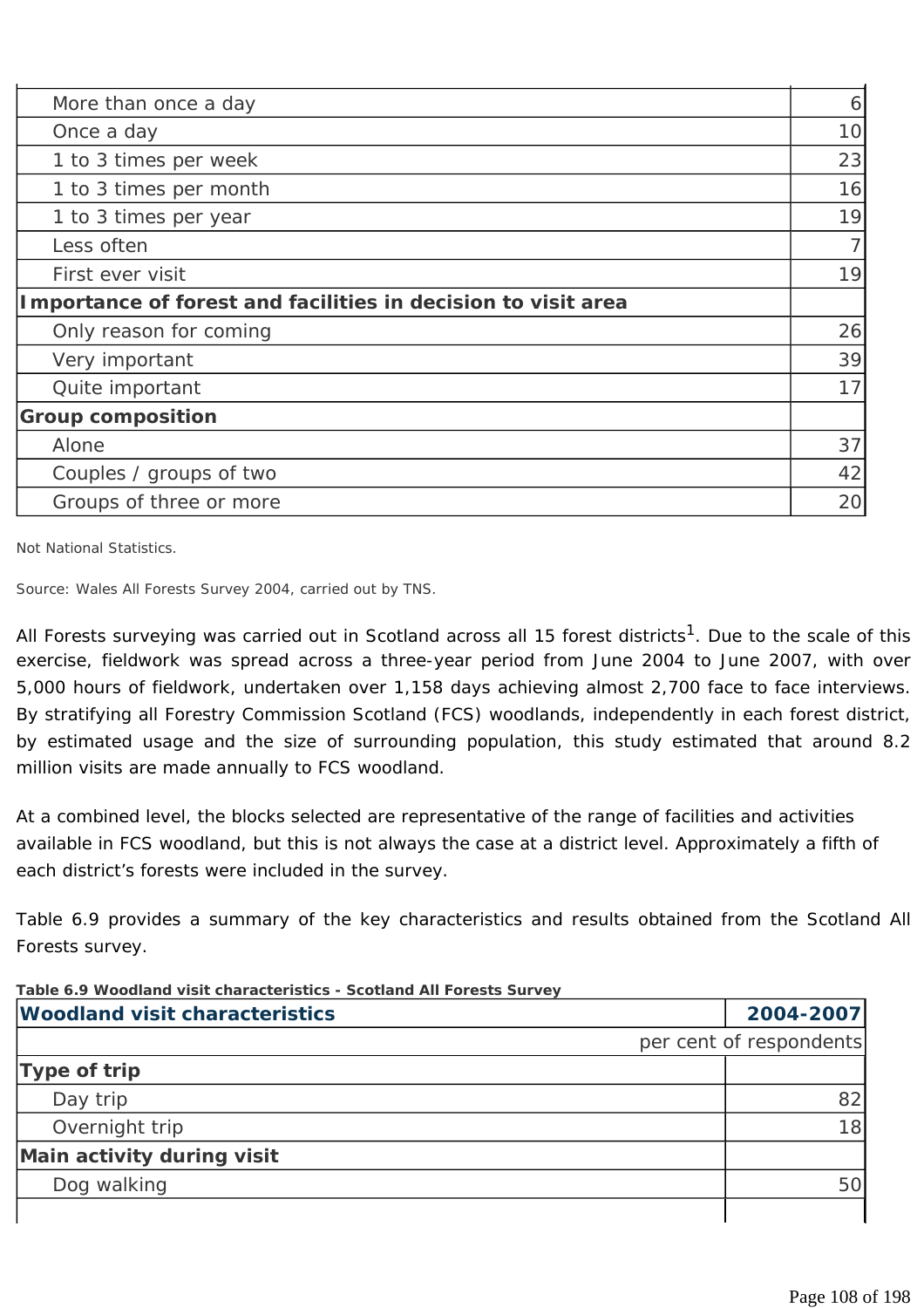| Other walking                                                 | 29             |
|---------------------------------------------------------------|----------------|
| Cycling                                                       | 11             |
| <b>Main transport</b>                                         |                |
| Car / van                                                     | 78             |
| Walked                                                        | 18             |
| Cycled                                                        | $\overline{2}$ |
| Distance travelled (one-way)                                  |                |
| Less than 6 miles                                             | 58             |
| 6 to 15 miles                                                 | 19             |
| 16 to 25 miles                                                | 10             |
| Over 25 miles                                                 | 12             |
| Duration of visit (time spent in forest)                      |                |
| Up to 1 hour                                                  | 59             |
| Over 1 hour, up to 2 hours                                    | 24             |
| Over 2 hours, up to 3 hours                                   | 10             |
| Over 3 hours                                                  | 7              |
| Frequency of visit to site of interview                       |                |
| More than once a day                                          | $\overline{7}$ |
| Once a day                                                    | 13             |
| 1 to 3 times per week                                         | 25             |
| 1 to 3 times per month                                        | 17             |
| 1 to 3 times per year                                         | 17             |
| Less often                                                    | 5              |
| First ever visit                                              | 16             |
| Importance of forest and facilities in decision to visit area |                |
| Only reason for coming                                        | 23             |
| Very important                                                | 40             |
| Quite important                                               | 17             |
| <b>Group composition</b>                                      |                |
| Alone                                                         | 42             |
| Couples / groups of two                                       | 37             |
| Groups of three or more                                       | 21             |

*Not National Statistics.* 

*Source: Scotland All Forests Survey 2004-2007, carried out by TNS.* 

*Notes:* 

*1. A third of FC forest districts were surveyed each year, although by the end of the project, the Kincardine and Buchan forest districts had been combined to form one forest district named Aberdeenshire.*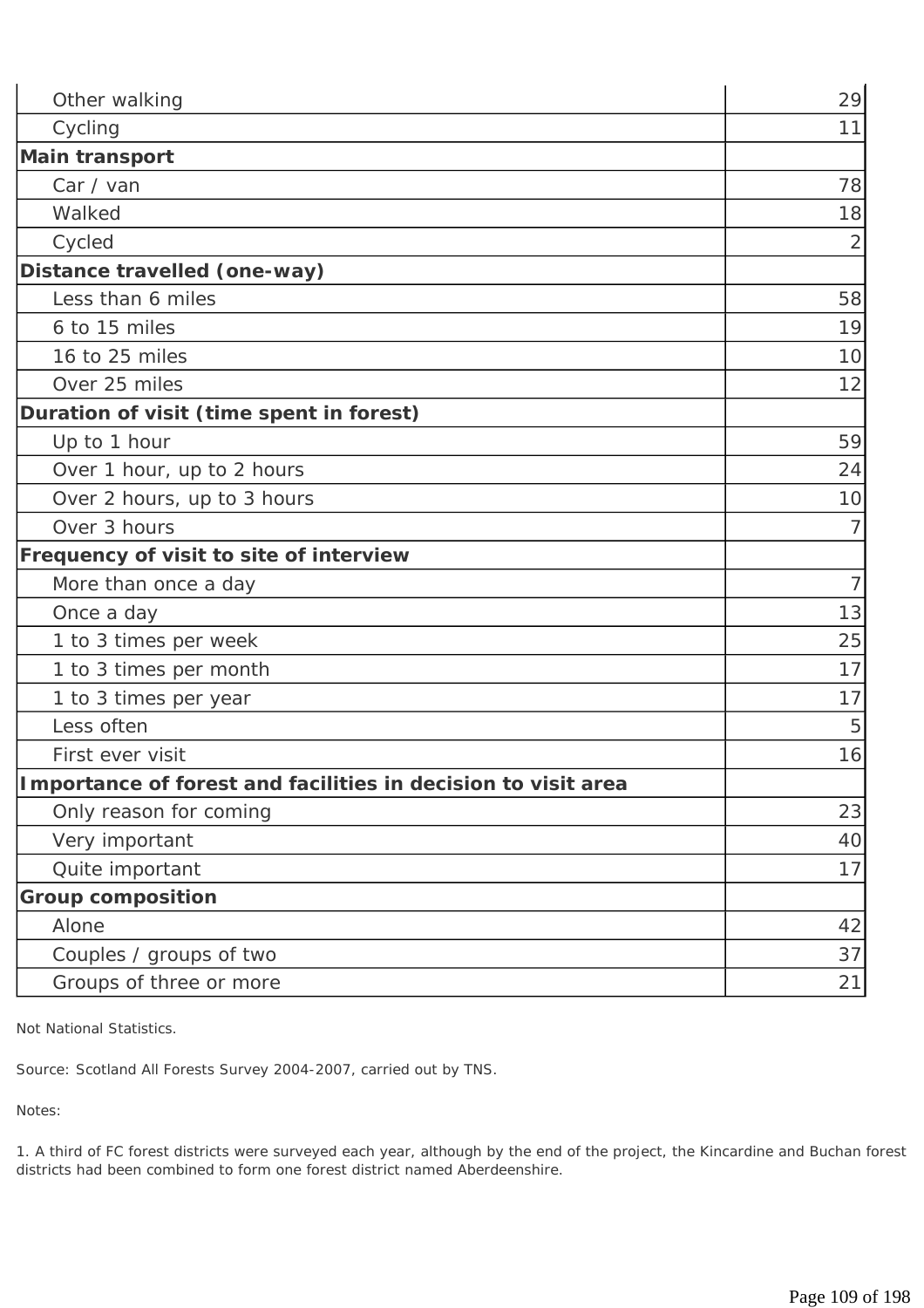### **6.2.2 Quality of Experience**

A new on-site survey methodology was developed early in 2003 to measure visitors' 'Quality of Experience'. Pilot surveys were conducted in 2003 at Afan Argoed and the New Forest, prior to adoption of the methodology in England in 2003 and in Wales in 2006, with four or five surveys now being carried out per year at selected sites. Reports from these surveys are published on the Forestry Commission website when results become available.

These studies were designed to investigate what constitutes quality of experience for visitors, addressing related concepts such as motivations, expectations and the needs of different groups.

Visitors who used a particular site at least once a month were interviewed and asked to rate both the levels of importance of different aspects of woodland and forest visits and their satisfaction with the same aspects. Visitors who visited less often were interviewed for a shorter period before being given a questionnaire to take away and return regarding their levels of satisfaction.

| Year | <b>England</b>                            | <b>Wales</b>            |  |  |  |
|------|-------------------------------------------|-------------------------|--|--|--|
| 2003 | Grizedale, Westonbirt, Whiston            |                         |  |  |  |
| 2004 | Dalby, Thetford                           |                         |  |  |  |
| 2005 | Alice Holt, Cannock Chase, Forest of Dean |                         |  |  |  |
| 2006 | Sherwood Pines, Delamere, Hamsterley      | Garwnant, Nant yr Arian |  |  |  |
| 2007 | Fineshade, Rosliston, Whinlatter          | Coed y Brenin           |  |  |  |
| 2008 | Bedgebury, Thetford, Wyre                 | Cwmcarn                 |  |  |  |

**Table 6.10 Sites of Quality of Experience surveys undertaken in England and Wales**

*Not National Statistics.* 

*Source: Forestry Commission Quality of experience surveys, carried out by TNS.* 

In addition, surveys have been conducted around community forests in Thames Chase (2004), South Yorkshire (2005), North West England (2006), South Wales (2006), South West England (2007) and North & Mid Wales (2007). These surveys examine the recreation activities undertaken by members of the local community, levels of recreational use, awareness of local open spaces, and the motivations and barriers to using Forestry Commission sites for recreation.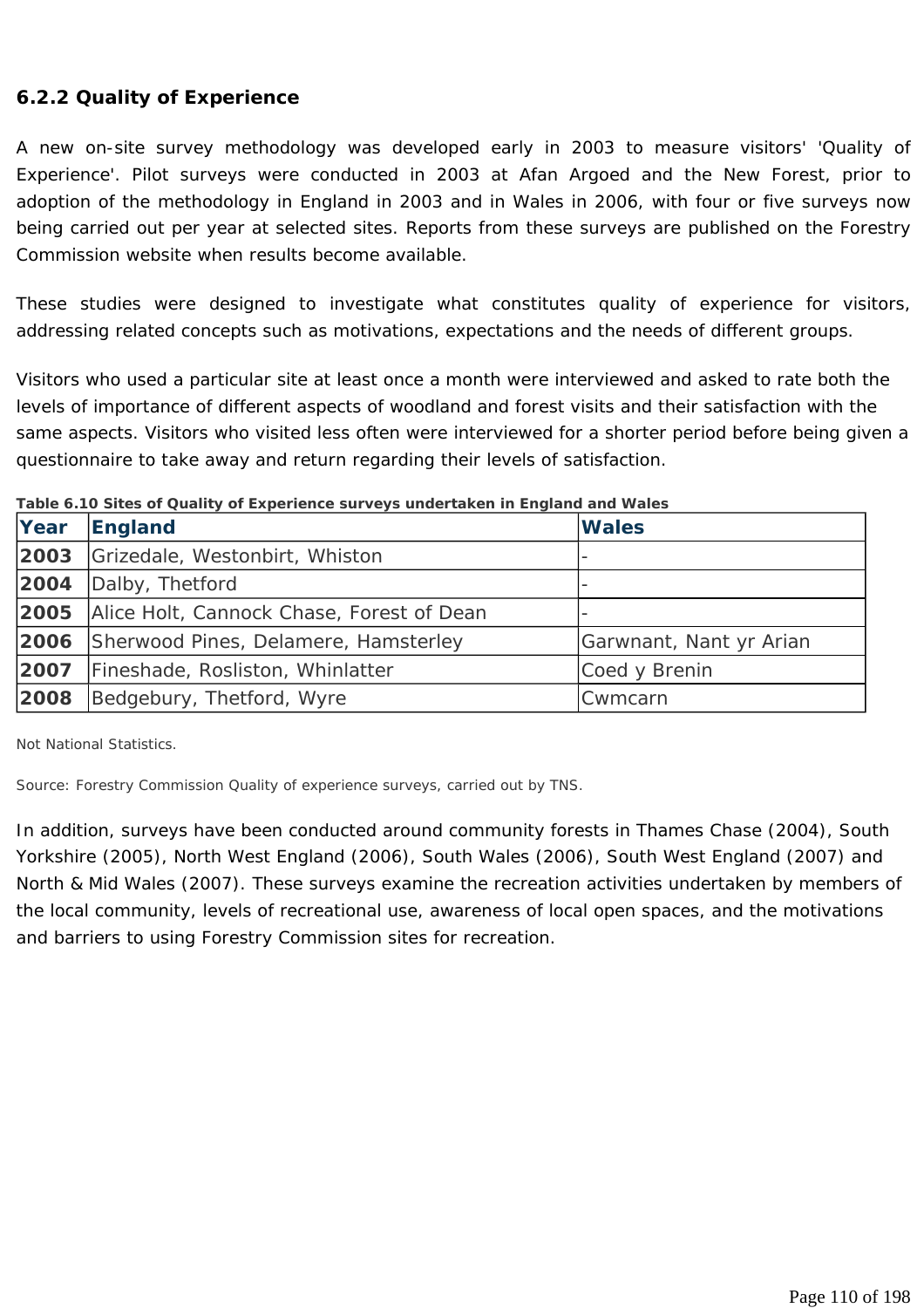### **6.2.3 Northern Ireland Forest Service day visitors**

In Northern Ireland in 2008-09, 451 thousand people visited those Forest Service sites where an admission charge was made.

### **Table 6.11 Day visitors to Northern Ireland Forest Service sites 1**

| Year    | <b>Visitors to Forest Service sites</b> |
|---------|-----------------------------------------|
|         | thousands                               |
| 1999-00 | 403                                     |
| 2000-01 | 402                                     |
| 2001-02 | 403                                     |
| 2002-03 | 460                                     |
| 2003-04 | 446                                     |
| 2004-05 | 508                                     |
| 2005-06 | 433                                     |
| 2006-07 | 410                                     |
| 2007-08 | 518                                     |
| 2008-09 | 451                                     |

*Not National Statistics* 

*Source: Forest Service* 

*Notes:* 

*1. Number of people visiting sites where an admission charge was made.*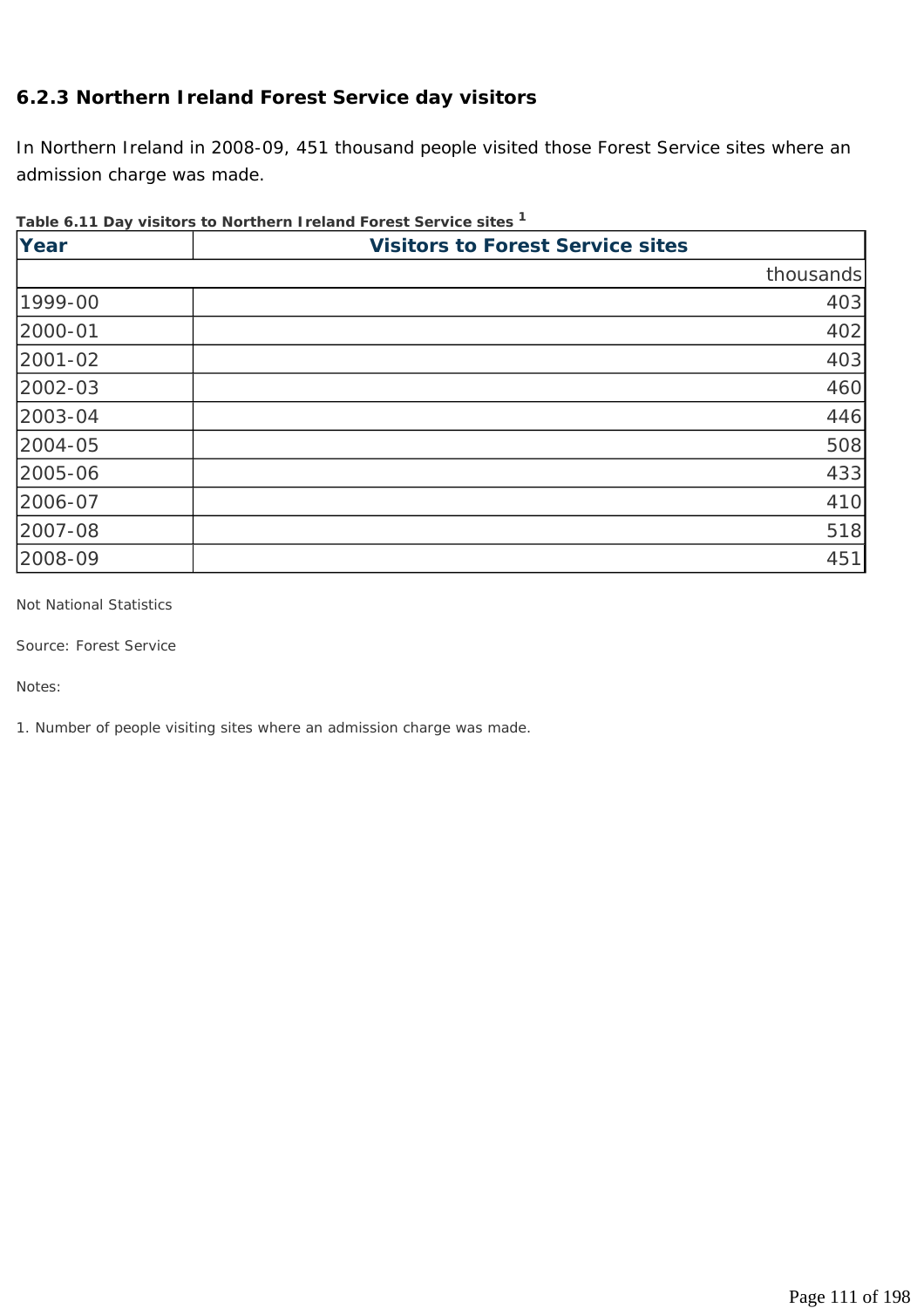# **6.3 Forestry Commission facilities and activities**

A breakdown of the recreation facilities and activities that were included on the recreation area of the Forestry Commission website in August 2009 is shown below. A total of 698 sites were featured on the website: 314 (45%) in Scotland, 277 (40%) in England and 107 (15%) in Wales.

Over three quarters of sites had parking facilities; over three quarters of sites offered walking activities and over two fifths cycling routes.

Table 6.12 Number of Forestry Commission recreation facilities and activities<sup>1,2,3</sup>, August 2009

| Facilities/<br>activities                  | <b>England</b> | <b>Wales</b>   | <b>Scotland</b> | <b>GB</b>       |
|--------------------------------------------|----------------|----------------|-----------------|-----------------|
|                                            |                |                |                 | number of sites |
| <b>Total sites on</b><br><b>FC</b> website | 277            | 107            | 314             | 698             |
| <b>Facilities</b>                          |                |                |                 |                 |
| Parking - Free                             | 199            | 78             | 251             | 528             |
| Parking - Paid                             | 45             | 8              | 20              | 73              |
| Information                                | 125            | 20             | 132             | 277             |
| Easy Access                                | 111            | 23             | 49              | 183             |
| <b>Toilets</b>                             | 80             | 13             | 67              | 160             |
| Refreshments                               | 63             | 7              | 29              | 99              |
| <b>Visitor Centre</b>                      | 35             | 5              | 21              | 61              |
| Shop                                       | 25             | 4              | 13              | 42              |
| <b>Activities</b>                          |                |                |                 |                 |
| Walking                                    | 188            | 82             | 265             | 535             |
| Picnic                                     | 121            | 38             | 111             | 270             |
| Cycling                                    | 118            | 39             | 124             | 281             |
| Horse Riding                               | 81             | 57             | 80              | 218             |
| Wildlife<br><b>Activities</b>              | 81             | 11             | 82              | 174             |
| Education                                  | 62             | 14             | 27              | 103             |
| <b>View Point</b>                          | 39             | 12             | 85              | 136             |
| Heritage                                   | 30             | 5              | 53              | 88              |
| Fishing                                    | 30             | 12             | 17              | 59              |
| <b>Barbecue</b>                            | 36             | 12             | 6               | 54              |
| Play Area                                  | 32             | 6              | 16              | 54              |
| Orienteering                               | 41             | 5              | 12              | 58              |
| Camping                                    | 24             | 3              | 8               | 35              |
| Arts                                       | 20             | $\overline{O}$ | 20              | 40              |
| Forest Drive                               | 15             | 1              | 5               | 21              |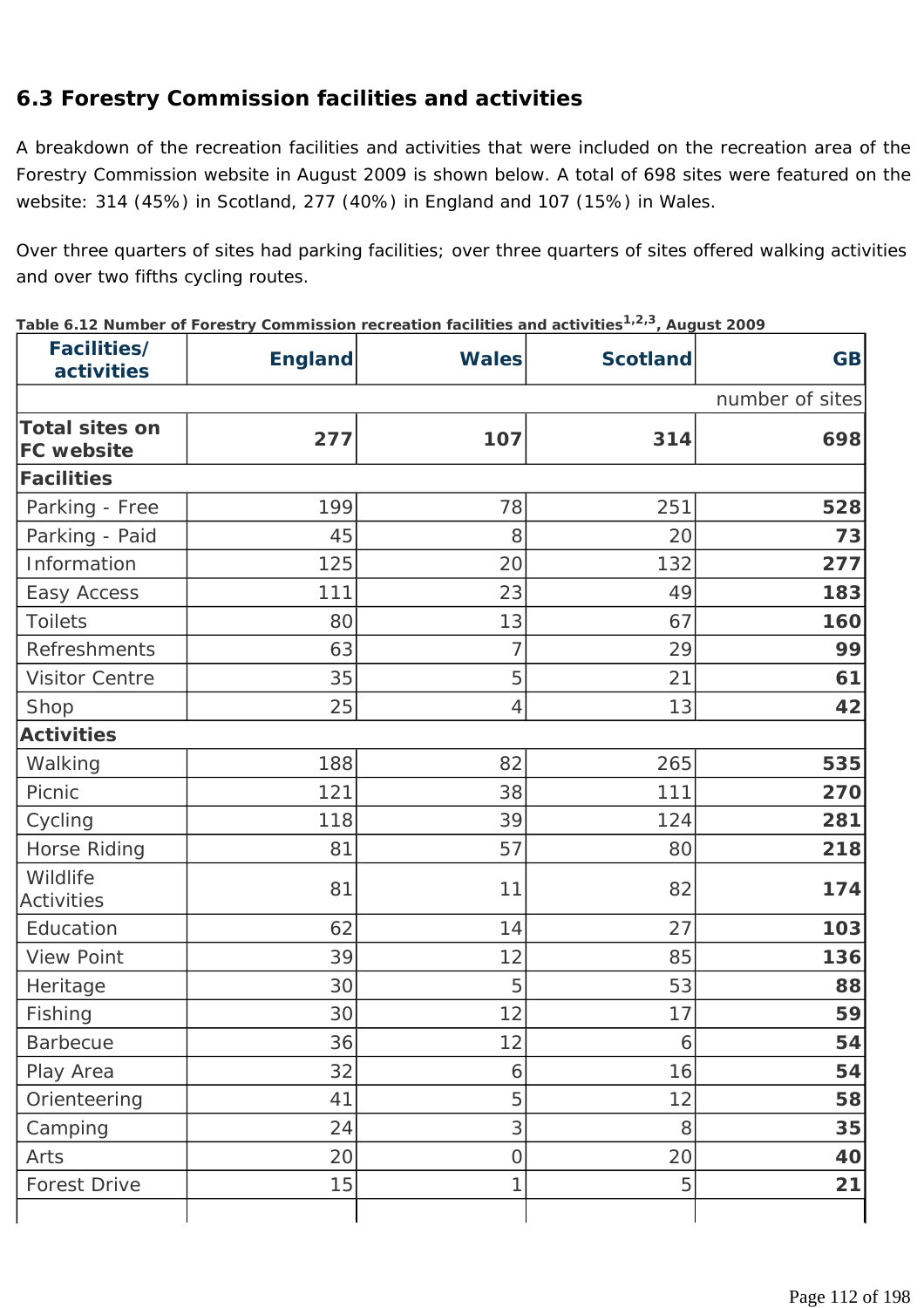| Arboretum   |  | $\sim$ | 24. |
|-------------|--|--------|-----|
| Watersports |  |        |     |
| Skiing      |  |        |     |

*Not National Statistics.* 

*Source: Forestry Commission.* 

*Notes:* 

*1. Number of sites where a given facility or activity is present. These data are not directly comparable with numbers published for years before 2003.* 

*2. Facilities and activity counts are taken from the recreation listings on the Forestry Commission website: http://www.forestry.gov.uk/website/fchomepages.nsf/hp/GBEEE*

*3. A small number of facilities or activities are double counted as they appear more than once in the database used for the website.*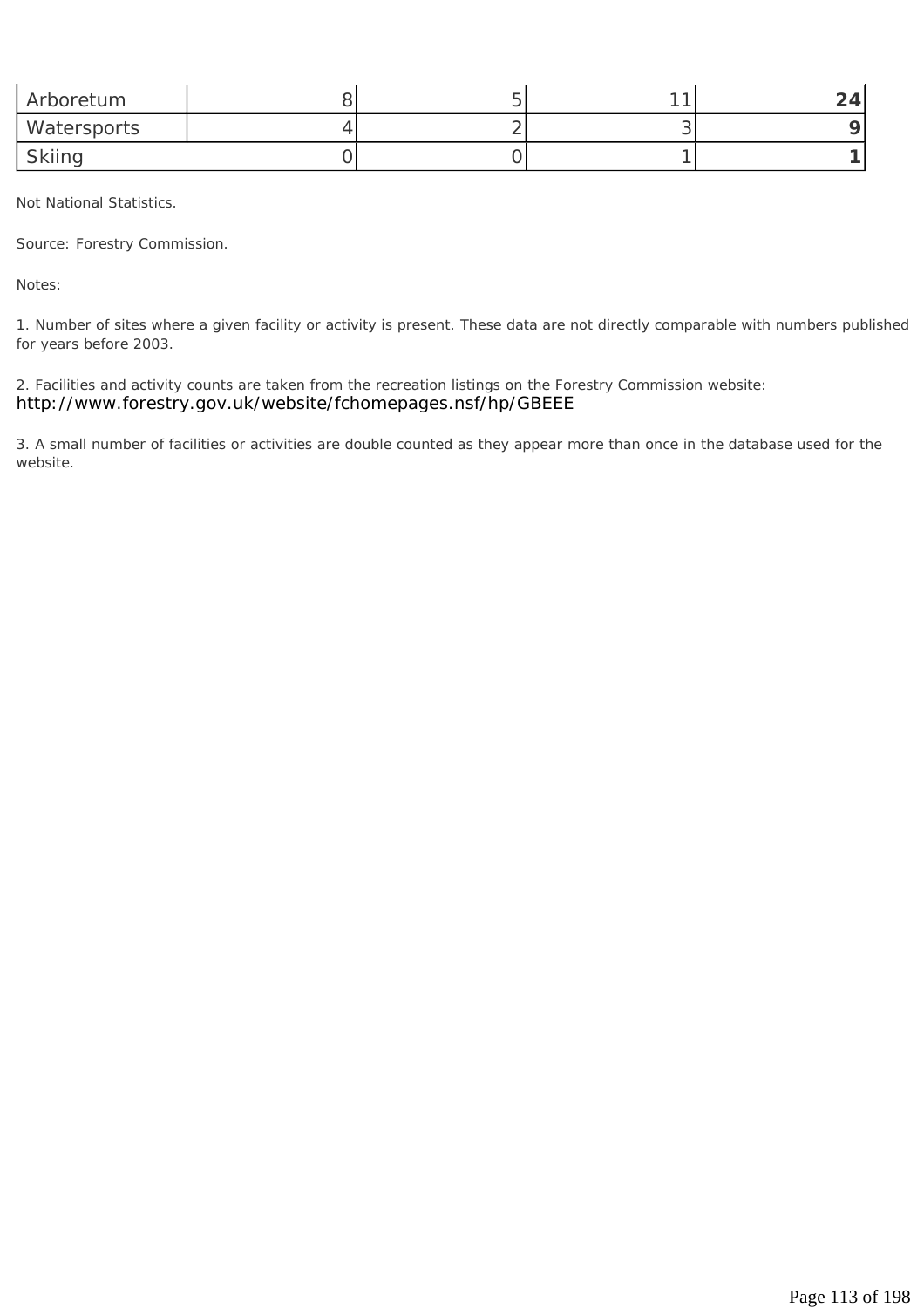### **6.4 Public access to woodland**

The Woods for People project (led by the Woodland Trust) has created a UK-wide provisional inventory of accessible woodland.

As a result of the information gathered on accessible woodland, the Woodland Trust has undertaken a major analysis of woodland access provision and deficit across the UK. This project, named Space for People, has used the accessible woodland data from the Woods for People project to develop targets for increasing woodland access.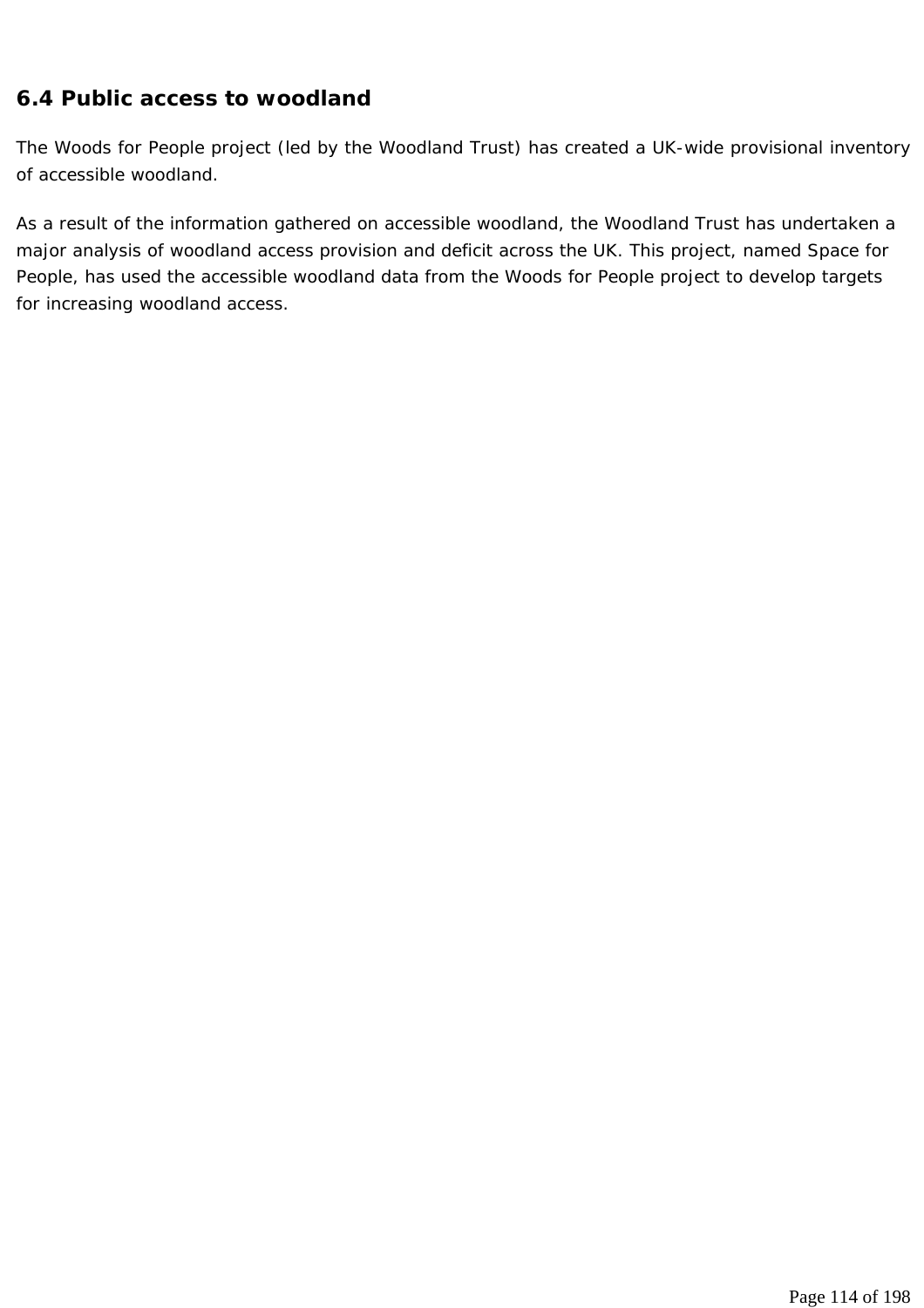#### **6.4.1 Woods for People**

The Woods for People project has created a UK-wide provisional inventory of accessible woodland.

At present, it does not include woodlands where the only access is on public rights of way. For Scotland, the Land Reform Act gives a right of responsible access to almost all land, but the dataset only includes woods that encourage access. Table 6.13 shows the proportions of woodland with public access (permissive) as identified by the Woods for People database.

The changes between versions of the dataset (2004 to 2008) are the result of several factors, including the development of the database between versions as areas are updated by land owners; one significant change has been a reduction in England and Wales as a result of a fall in the amount of Walkers Welcome data. A list of land owners who have contributed to the project is available on the Woods for People web site.

|                   | Table 6.13 WOODS TOP People: Publicity accessible |              | woodiand        |                                   |                               |
|-------------------|---------------------------------------------------|--------------|-----------------|-----------------------------------|-------------------------------|
| Year              | <b>England</b>                                    | <b>Wales</b> | <b>Scotland</b> | <b>Northern</b><br><b>Ireland</b> | <b>UK</b>                     |
|                   |                                                   |              |                 |                                   | per cent of all woodland area |
| 2004 <sup>1</sup> | 37                                                | 49           | 57              | 66                                | 49                            |
| $2006^2$          | 32                                                | 39           | 58              | 64                                | 46                            |
| $2007^2$          | 34                                                | 40           | 58              | 64                                |                               |
| $2008^2$          | 34                                                | 4C           | 58              | 64                                | 48                            |

#### **Table 6.13 Woods for People: Publicly accessible3 woodland**

*Not National Statistics.* 

*Source: Woods for People (Woodland Trust)* 

*Notes:* 

*1. The 2004 data are from version 1 of the Woods for People project; the results presented here (after re-analysis in September 2007) count only areas of woodland within areas of land owned. The higher results originally presented in the 2004 Woodland Trust Spaces for People report, were based in part on total land areas, rather than only woodland areas.* 

*2. The 2006, 2007 and 2008 data are from versions 3, 4 and 5 of the Woods for People dataset respectively (which are based on only woodland areas).* 

*3. Accessible woodland is the proportion of the total woodland area defined in 2004 for the Woods for People project; the total woodland area was not updated in 2006, 2007 or 2008.*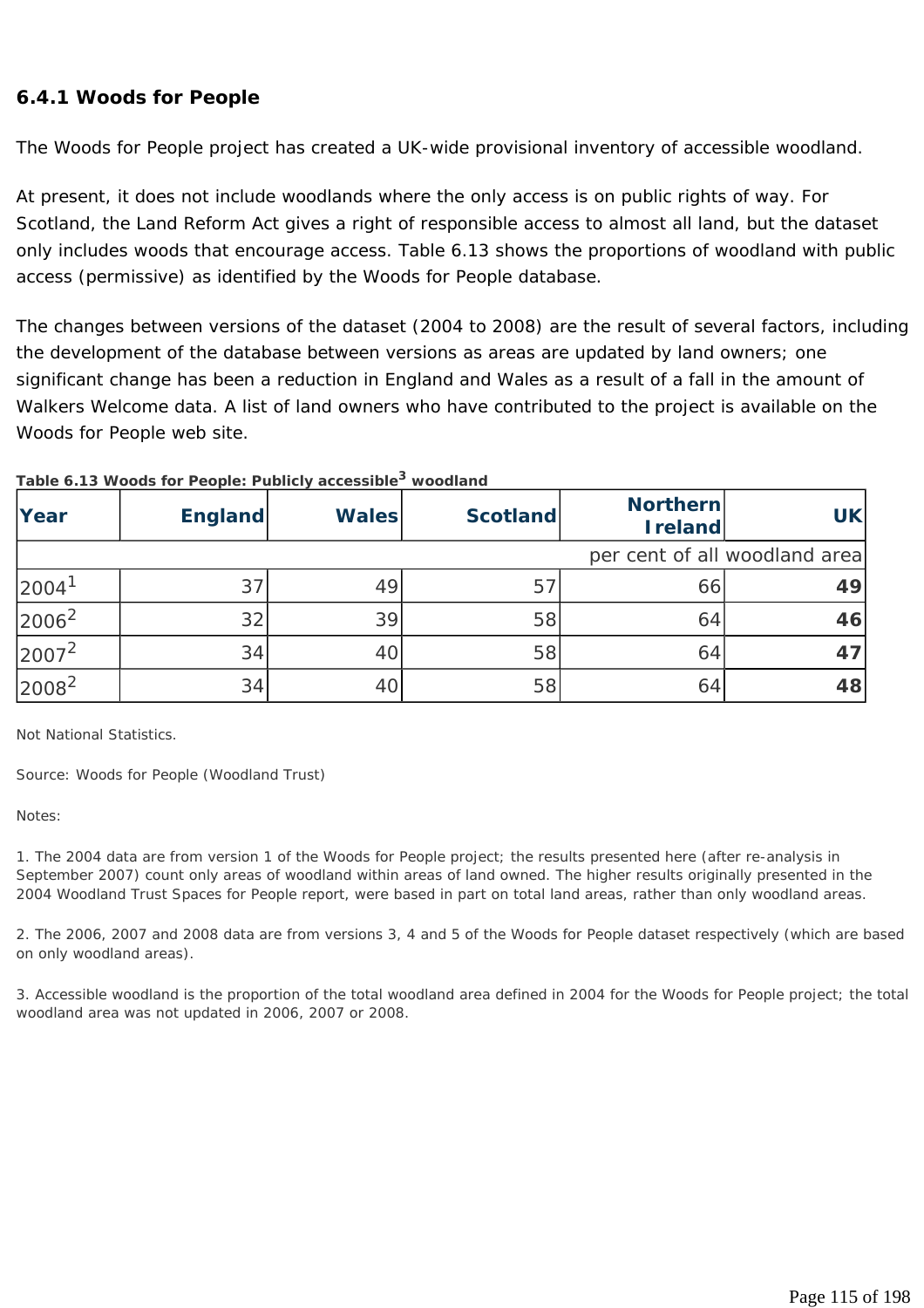#### **6.4.2 Space for People**

As a result of the information gathered on accessible woodland, the Woodland Trust has undertaken a major analysis of woodland access provision and deficit across the UK. This project, named **Space for People**, has used the accessible woodland data from the Woods for People project to develop targets for increasing woodland access.

The Space for People analysis proposes a Woodland Access Standard for people to have access to a woodland of an adequate size near to where they lived. The report estimates the proportion of the population with access to nearby woods, the extent to which this could be increased by improving access and the amount of new woodland that would have to be created to give the rest of the population this level of access. The initial results of the analysis in 2004 showed the following levels of access:

| Table 6.14 Space for People <sup>1</sup> : Publicly accessible woodland, 2004 |
|-------------------------------------------------------------------------------|
|-------------------------------------------------------------------------------|

| % of population with access to: | <b>England</b> |     | <b>Northern</b><br>Scotland <sup>2</sup><br><b>Wales</b> |          |
|---------------------------------|----------------|-----|----------------------------------------------------------|----------|
|                                 |                |     |                                                          | per cent |
| 2 ha or more wood within 500m   |                | 161 | 15                                                       |          |
| 20 ha or more wood within 4km   | 55             |     | 54                                                       |          |

*Not National Statistics.* 

*Source: Space for People (Woodland Trust, 2004).* 

*Notes:* 

*1. The Space for People analysis is scheduled to be updated in 2009, five years on from the initial work.* 

*2. An interim update was performed for Scotland in 2006, to provide an update for the Scottish Forestry Strategy. That work indicated that the proportion of the population with access to 2 hectares or more of woodland within 500 metres of their home was 23%, while the proportion with access to 20 hectares or more of woodland within 4 kilometres of their home was 68%. The increase in the proportion of people in Scotland with access to woodland is due to a variety of factors, including the creation of new woodland (or settlements near to existing woodland) and the inclusion of this new woodland (and existing woodland not previously identified) within the 2006 version of the Woods for People dataset.*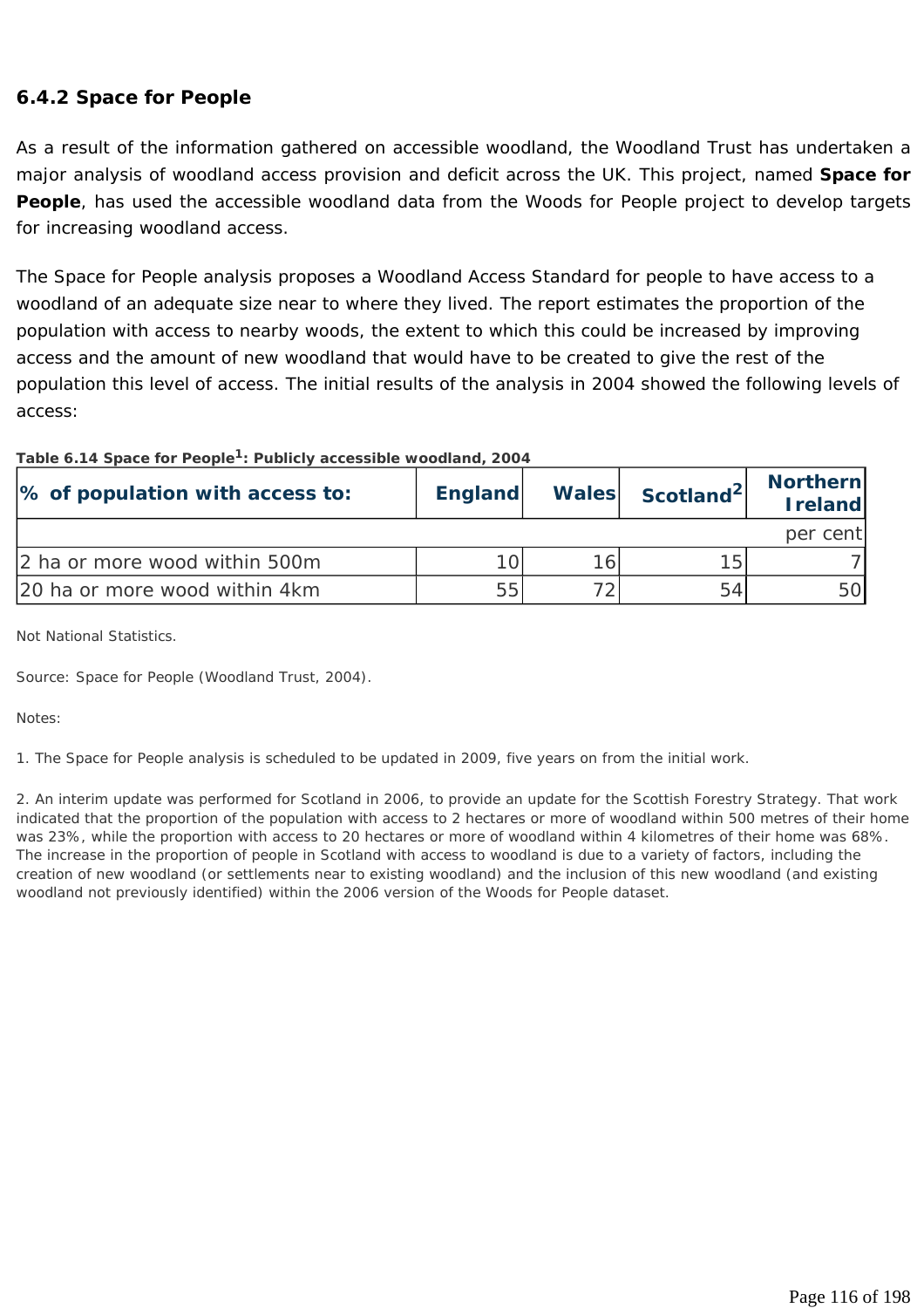This section contains information on employment in forestry and wood processing, health & safety and the number of businesses.

A copy of all Employment & Businesses tables is available to download as an Excel spreadsheet.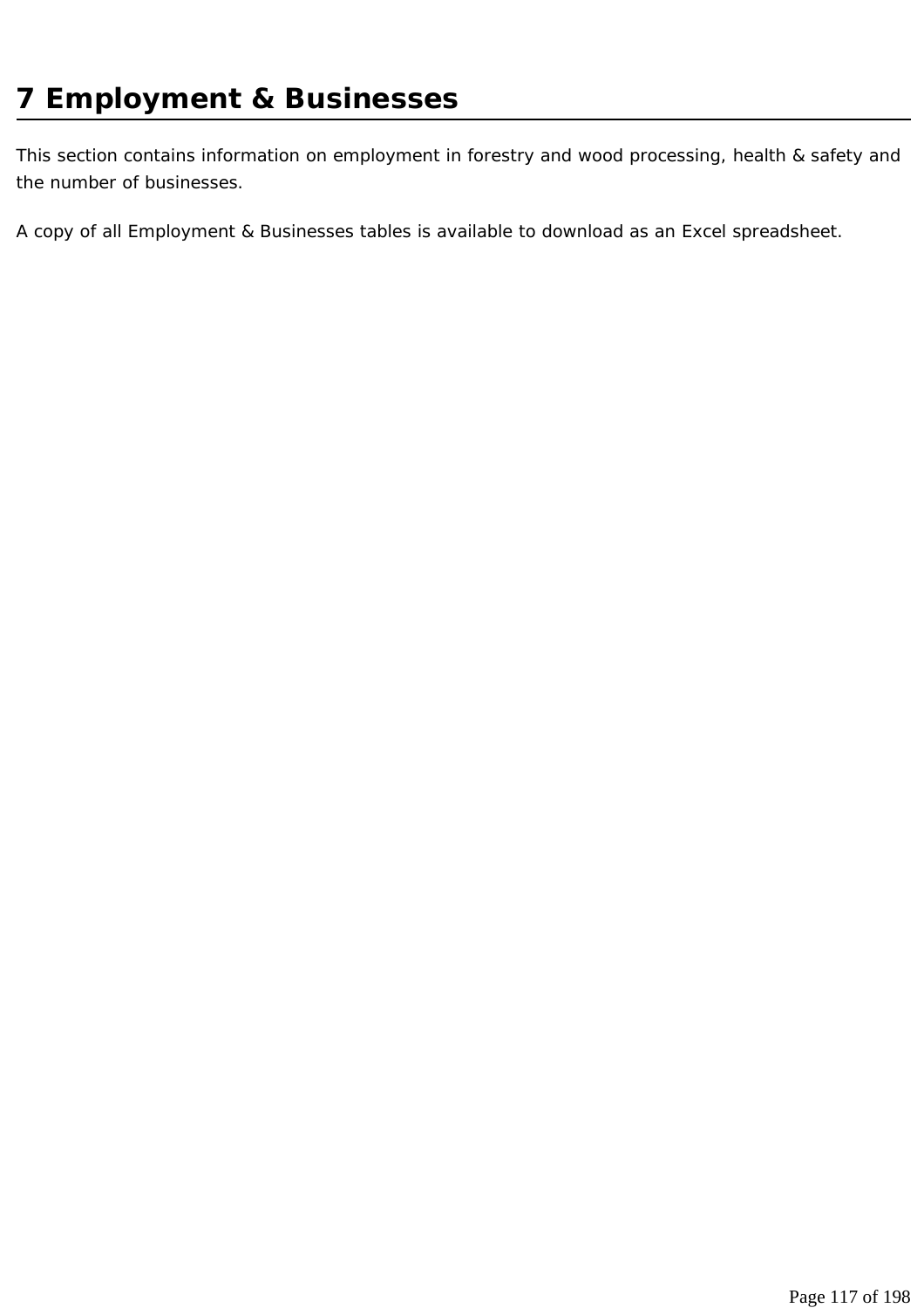# **7.1 Employment: Annual Business Inquiry (ABI)**

The Annual Business Inquiry (ABI) carried out by the Office for National Statistics (ONS) includes statistics on employment broken down by Standard Industrial Classification (SIC 2003). In wood processing, SIC 20 (wood products) and SIC 21 (pulp and paper) have a much wider scope than the data on employment in primary wood processing (table 7.2) and the Forest Employment Survey (tables 7.3 to 7.5), as they include primary processing of imported material and also some secondary processing. SIC 02 (forestry) has a narrower scope than in the Forest Employment Survey, as it does not include activities like timber haulage and government administration.

The Annual Business Inquiry recorded average employment in 2007 of 13 thousand in forestry and 29 thousand in primary wood processing.

| Standard Industrial Classification (SIC 2003) <sup>1</sup> |     |     | 2003 2004 2005 2006 2007 |     |           |
|------------------------------------------------------------|-----|-----|--------------------------|-----|-----------|
|                                                            |     |     |                          |     | thousands |
| <b>SIC 02: Forestry</b>                                    | 12  | 13  | 12                       | 11  | 13        |
| SIC 20: Wood products                                      |     |     |                          |     |           |
| 20.1 Sawmilling                                            | 11  | 11  | 10                       | 13  | 12        |
| 20.2 Panels                                                | 6   | 6   | 6                        | 5   | 5         |
| Other SIC 20 Secondary products                            | 71  | 71  | 69                       | 68  | 69        |
| <b>Total</b>                                               | 88  | 88  | 85                       | 86  | 86        |
| SIC 21: Pulp & paper                                       |     |     |                          |     |           |
| 21.1 Pulp & paper                                          | 17  | 17  | 14                       | 14  | 12        |
| 21.2 Articles of paper & paperboard                        | 69  | 66  | 62                       | 59  | 54        |
| <b>Total</b>                                               | 86  | 83  | 76                       | 74  | 67        |
| Total wood processing (SIC 20 + 21)                        | 174 | 171 | 161                      | 160 | 153       |
| Total primary wood processing (SIC 20.1 + 20.2 +<br>(21.1) | 34  | 34  | 30                       | 32  | 29        |

**Table 7.1 Employment in forestry and wood processing2, 2003-2007**

*Source: Annual Business Inquiry - average employment in year (Office for National Statistics, June 2009)* 

*Notes:* 

*1. UK Standard Industrial Classification (SIC 2003) categories are:* 

*02 (forestry, logging & related services);* 

*20.1 (sawmilling and planing of wood, impregnation of wood);* 

*20.2 (manufacture of veneer sheets, manufacture of plywood, laminboard, particleboard and other panels and boards); Other SIC 20 (manufacture of builders' carpentry and joinery, wooden containers, and other products of wood, straw and plaiting materials);* 

*21.1 (manufacture of pulp, paper and paperboard).* 

*21.2 (manufacture of articles of paper and paperboard).* 

*2. Excludes other wood-using industries.*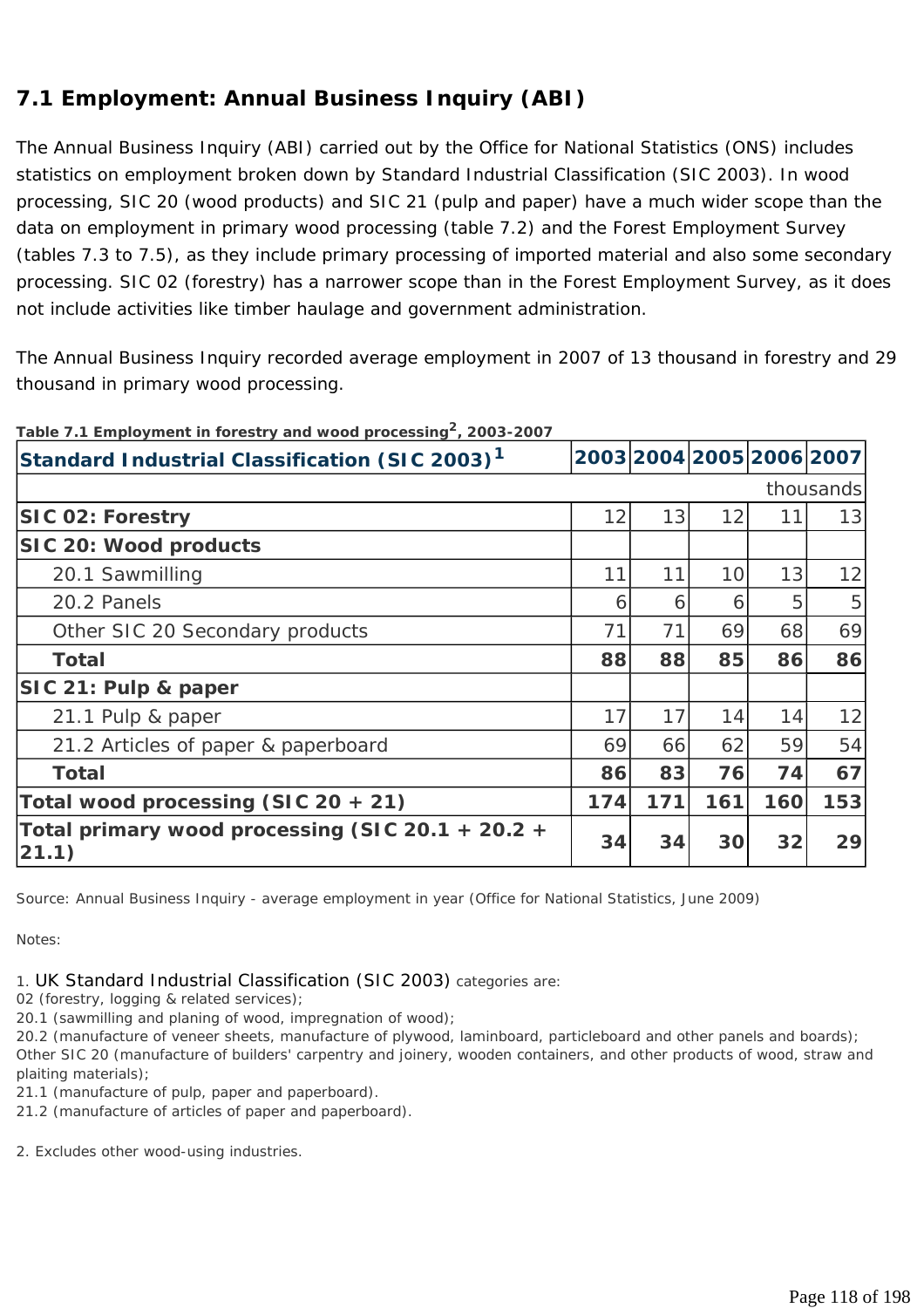# **7.2 Employment in primary wood processing**

There was estimated to be a total of 6,968 full time equivalent staff employed by primary wood processors in the UK in 2008. Around one half of this total was employed by sawmills and a further one third by woodbased panel mills.

#### **Table 7.2 Employment in primary wood processing, 2008**

| <b>Type of processor</b>    | 2008                  |
|-----------------------------|-----------------------|
|                             | full-time equivalents |
| <b>Sawmills</b>             |                       |
| Larger mills                | 2 8 9 6               |
| Small mills                 | 476                   |
| Pulp & paper mills          | 797                   |
| Woodbased panel mills       | 2 4 4 0               |
| Round fencing manufacturers | 360                   |
| Total                       | 6968                  |

*Source: industry surveys, industry associations.* 

*Notes:* 

*1. Some businesses operate sawmills and round fencing mills. Employment for such businesses may be recorded under sawmills, round fencing manufacturers or shared between the two categories.*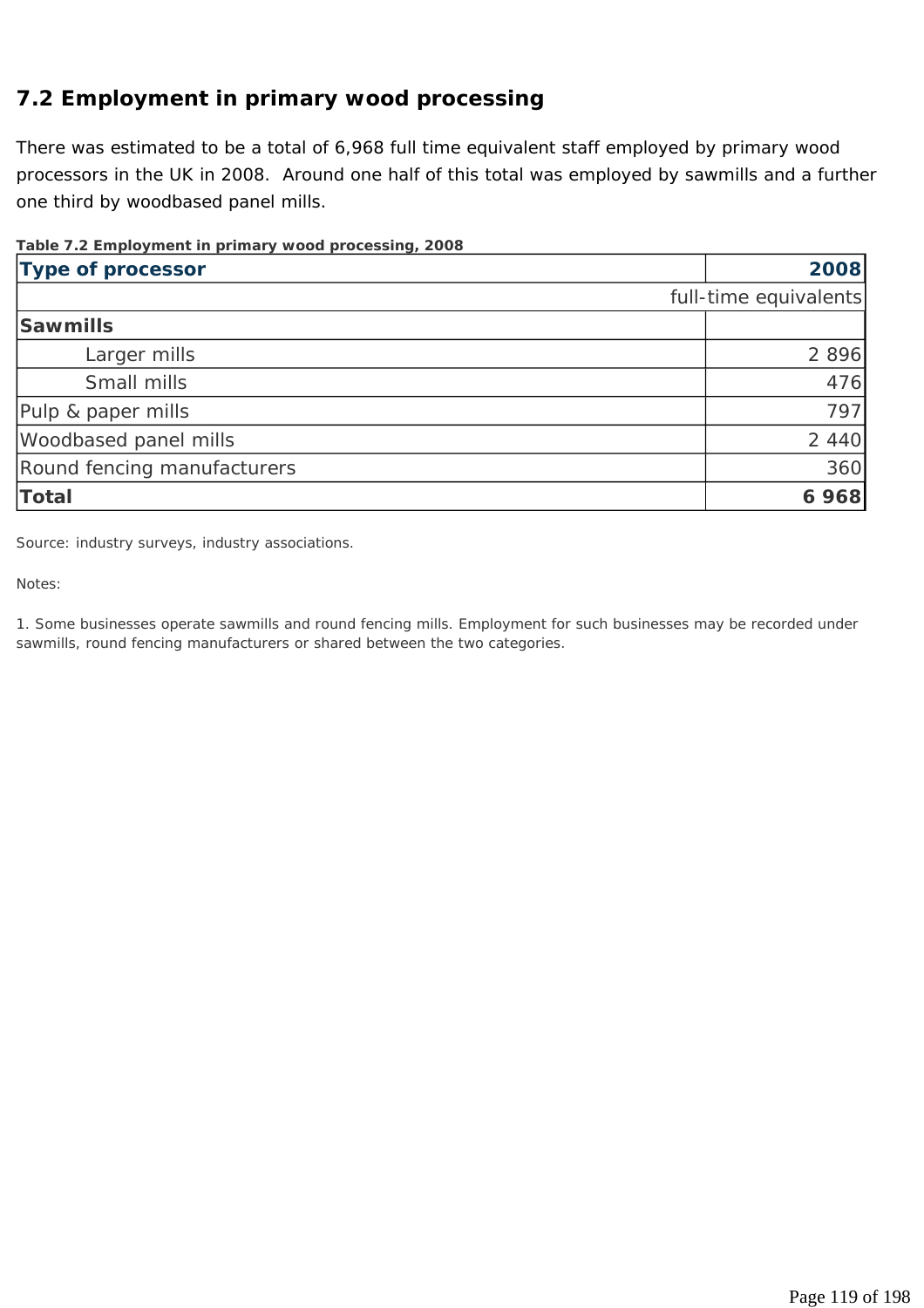# **7.3 Forest Employment Survey: employers**

Tables 7.3 to 7.5 show estimates obtained from the 1998/9 employment survey (not National Statistics). The report *1998/9 Forest Employment Survey*, together with more detailed regional breakdowns, is available on the Forestry Commission website.

Total employment (including self-employment) in the forestry and primary wood processing industries in Great Britain in 1998-99 was estimated to be around 30 thousand full-time equivalents. Around one half were based in England, 36% in Scotland and 14% in Wales. 36% were employed working for primary wood processing industries, 29% for private woodland owners, 16% for forestry companies and contractors and 13% for the Forestry Commission

| Employer <sup>1</sup>              | <b>England</b> | <b>Wales</b> | <b>Scotland</b> | <b>GB</b>             |
|------------------------------------|----------------|--------------|-----------------|-----------------------|
|                                    |                |              |                 | full-time equivalents |
| <b>Forestry Commission</b>         | 1 3 3 1        | 567          | 2 0 1 1         | 3 9 0 9               |
| Private woodland owners            | 4 2 4 2        | 987          | 3 196           | 8 4 2 5               |
| Forestry companies and contractors | 2 0 7 7        | 298          | 2 2 2 3         | 4 5 9 8               |
| Wood processing industries         | 5 5 8 1        | 2 1 3 0      | 2 9 1 7         | 10 628                |
| Other employers                    | 1 508          | 117          | 347             | 1972                  |
| Total                              | 14 739         | 4099         | 10 694          | 29 532                |

#### **Table 7.3 Employment in forestry and primary wood processing industries, 1998/9**

*Not National Statistics.* 

*Source: Forest Employment Survey 1998/9* 

*Notes:* 

*1. Figures include work by contractors and self-employment as well as employees.*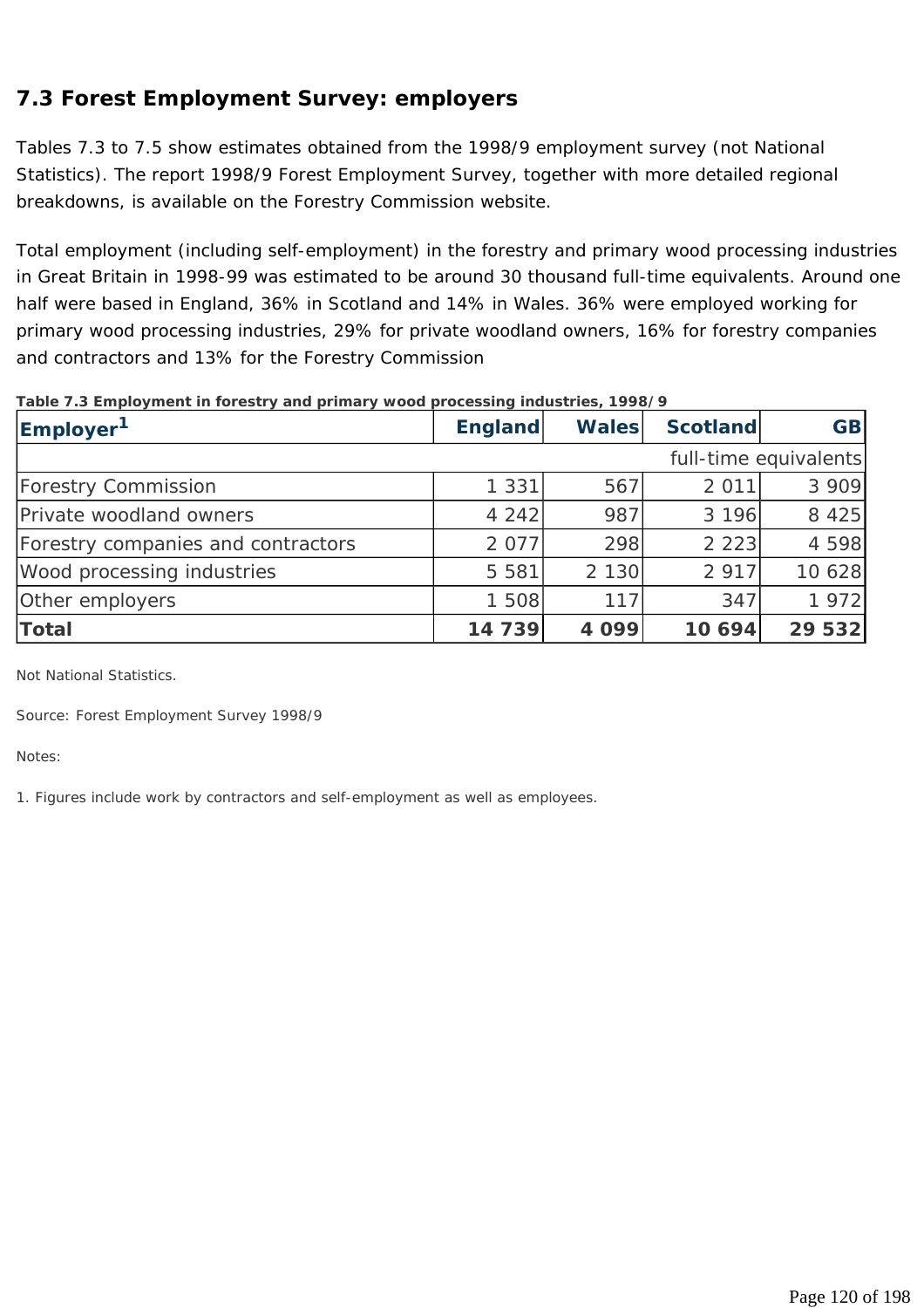# **7.4 Forest Employment Survey: activity**

The 1998/9 Forest Employment Survey reported that around 43% of employment was based in the forest, mainly in harvesting (16% of all employment), maintenance (11%) or establishment (9%). Processing accounted for the majority of non-forest employment (38% of all employment).

| <b>Activity</b>         | <b>England</b> | <b>Wales</b> | <b>Scotland</b> | <b>GB</b>             |
|-------------------------|----------------|--------------|-----------------|-----------------------|
|                         |                |              |                 | full-time equivalents |
| <b>Forest based</b>     |                |              |                 |                       |
| <b>Forest Nurseries</b> | 421            | 2            | 201             | 624                   |
| Establishment           | 1 088          | 252          | 1 1 8 9         | 2 5 2 9               |
| Maintenance             | 1 680          | 380          | 1 3 0 4         | 3 3 6 4               |
| Harvesting              | 2 3 3 0        | 493          | 1947            | 4 7 7 0               |
| Road construction       | 181            | 47           | 179             | 407                   |
| Other forest            | 466            | 144          | 372             | 982                   |
| <b>Total forest</b>     | 6 1 6 6        | 1 3 1 8      | 5 1 9 2         | 12 676                |
| Non-forest based        |                |              |                 |                       |
| Haulage                 | 326            | 142          | 593             | 1 0 6 1               |
| Processing              | 5 9 5 2        | 2 1 9 2      | 3 0 8 3         | 11 227                |
| Other non-forest        | 2 2 9 5        | 447          | 1826            | 4 568                 |
| <b>Total non-forest</b> | 8573           | 2 7 8 1      | 5 5 0 2         | 16856                 |
| <b>Total</b>            | 14739          | 4099         | 10 694          | 29 532                |

**Table 7.4 Employment in forestry and primary wood processing by activity, 1998/9**

*Not National Statistics.* 

*Source: Forest Employment Survey 1998/9*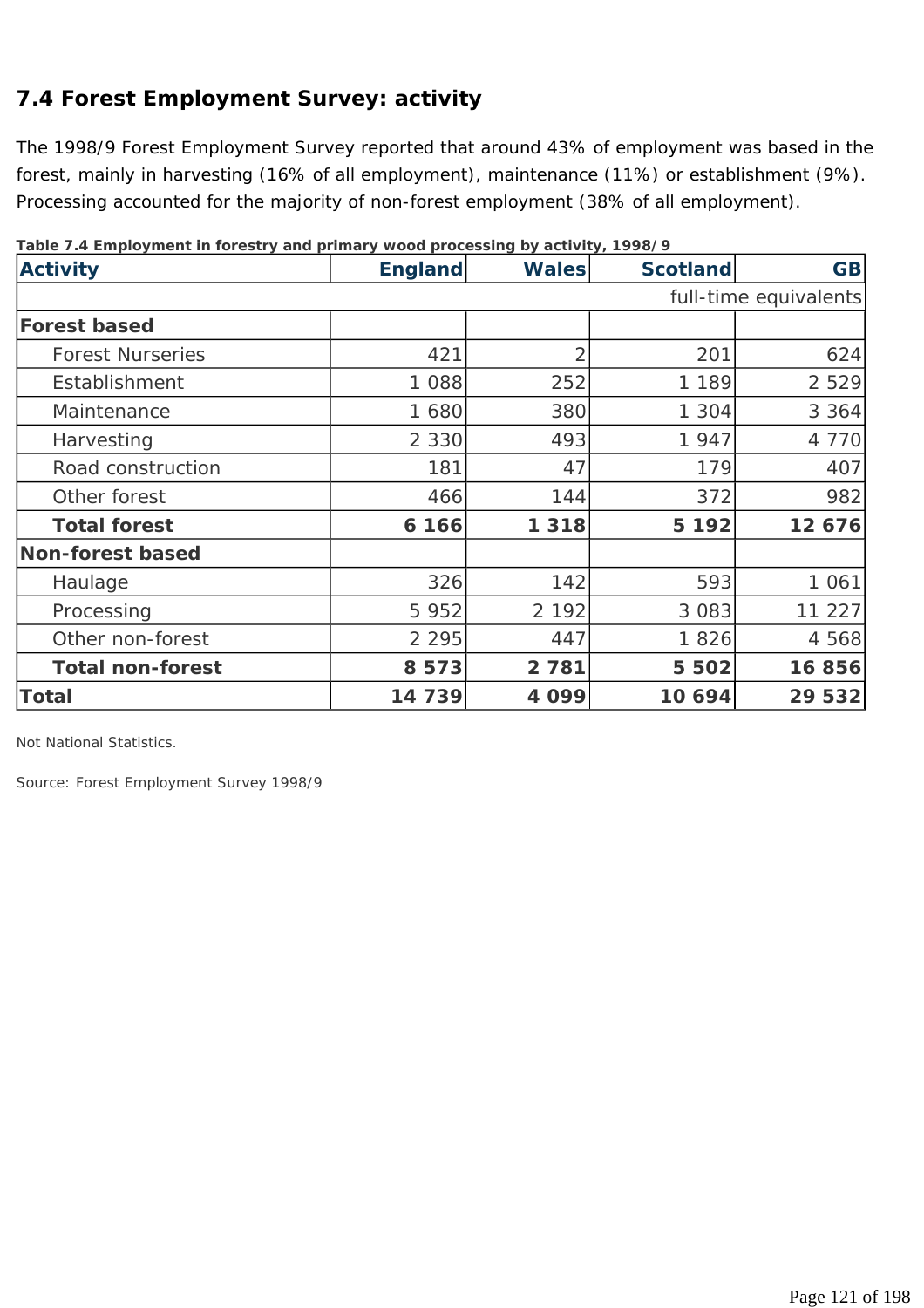# **7.5 Forest Employment Survey: travel to work**

Almost all direct workers (96%) travelled less than 20 miles to their place of employment. Contract workers were more likely to travel further, with 45% travelling more than 20 miles.

| 199879                    |                |              |                 |                     |
|---------------------------|----------------|--------------|-----------------|---------------------|
| <b>Type of employment</b> | <b>England</b> | <b>Wales</b> | <b>Scotland</b> | <b>GB</b>           |
|                           |                |              |                 | per cent of workers |
| Direct workers            |                |              | 98              | 96                  |
| Contract workers          | 56             | 55           | 54              | 55                  |
| <b>Total</b>              |                | 68           | 68              |                     |

**Table 7.5 Percentage of forestry workers travelling less than 20 miles to their place of employment in GB, 1998/9**

*Not National Statistics.* 

*Source: Forest Employment Survey 1998/9*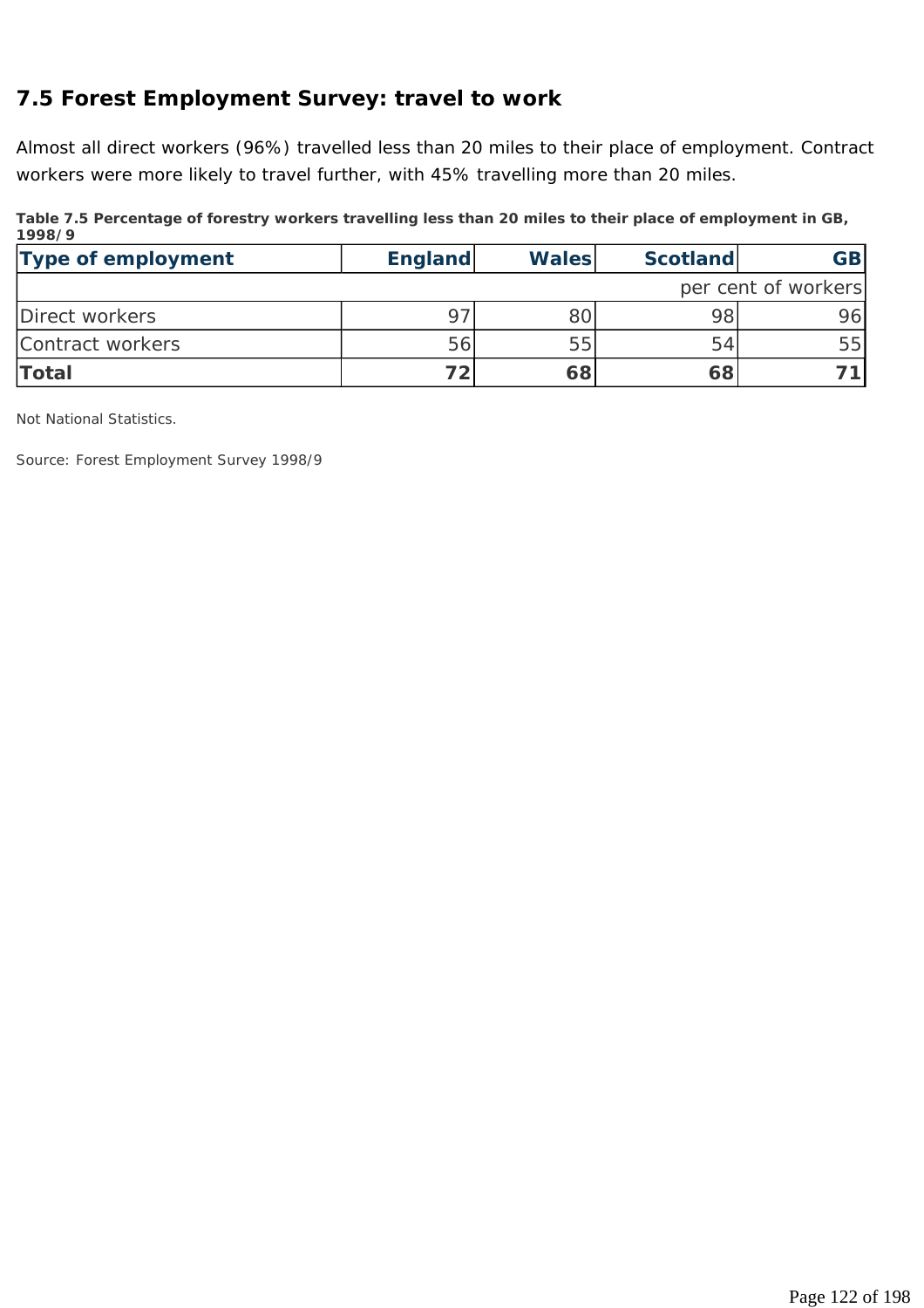# **7.6 Health & safety**

Accidents involving absence from work of at least 3 days are reported to the Health & Safety Executive (HSE). Accident rates in forestry and primary wood processing in 2007-08 varied from 9.8 per thousand employees for woodbased panel manufacture (SIC 20.2) to 17.2 per thousand employees for sawmilling (SIC 20.1).

| Standard Industrial Classification (SIC) <sup>1</sup> |                | Major Accidents <sup>3</sup> | <b>Total Reported</b> |                         |  |
|-------------------------------------------------------|----------------|------------------------------|-----------------------|-------------------------|--|
|                                                       | Number         | Rate/ 1000<br>employees      | Number                | Rate/ 1000<br>employees |  |
| SIC 02 - Forestry                                     |                |                              |                       |                         |  |
| 2003-04                                               | 36             | 3.8                          | 113                   | 11.8                    |  |
| 2004-05                                               | 40             | 4.0                          | 103                   | 10.4                    |  |
| 2005-06                                               | 31             | 3.4                          | 85                    | 9.4                     |  |
| 2006-07                                               | 30             | 3.3                          | 79                    | 8.7                     |  |
| 2007-08                                               | 31             | 2.9                          | 115                   | 10.7                    |  |
| SIC 20.1 - Sawmilling                                 |                |                              |                       |                         |  |
| 2003-04                                               | 51             | 4.9                          | 181                   | 17.2                    |  |
| 2004-05                                               | 58             | 5.9                          | 176                   | 18.0                    |  |
| 2005-06                                               | 48             | 4.9                          | 180                   | 18.4                    |  |
| 2006-07                                               | 36             | 3.8                          | 155                   | 16.1                    |  |
| 2007-08                                               | 50             | 4.9                          | 175                   | 17.2                    |  |
| SIC 20.2 - Panels                                     |                |                              |                       |                         |  |
| 2003-04                                               | 15             | 2.5                          | 57                    | 9.7                     |  |
| 2004-05                                               | 14             | 2.5                          | 51                    | 8.9                     |  |
| 2005-06                                               | 8              | 1.5                          | 34                    | 6.2                     |  |
| 2006-07                                               | 12             | 2.4                          | 44                    | 9.0                     |  |
| 2007-08                                               | $\overline{7}$ | 1.5                          | 47                    | 9.8                     |  |
| SIC 21.1 - Pulp & Paper                               |                |                              |                       |                         |  |
| 2003-04                                               | 58             | 3.4                          | 307                   | 17.8                    |  |
| 2004-05                                               | 48             | 2.9                          | 239                   | 14.5                    |  |
| 2005-06                                               | 41             | 2.8                          | 217                   | 14.9                    |  |
| 2006-07                                               | 34             | 2.4                          | 180                   | 12.7                    |  |
| 2007-08                                               | 42             | 3.4                          | 194                   | 15.5                    |  |

**Table 7.6: Accidents to employees in forestry and primary wood processing2, 2003-04 - 2007-08**

*Source: Health & Safety Executive (accidents), Office for National Statistics (employment).* 

*Notes:* 

*1. UK Standard Industrial Classification (SIC 2003) categories are:* 

*02 (forestry, logging & related services);* 

*20.1 (sawmilling and planing of wood, impregnation of wood);*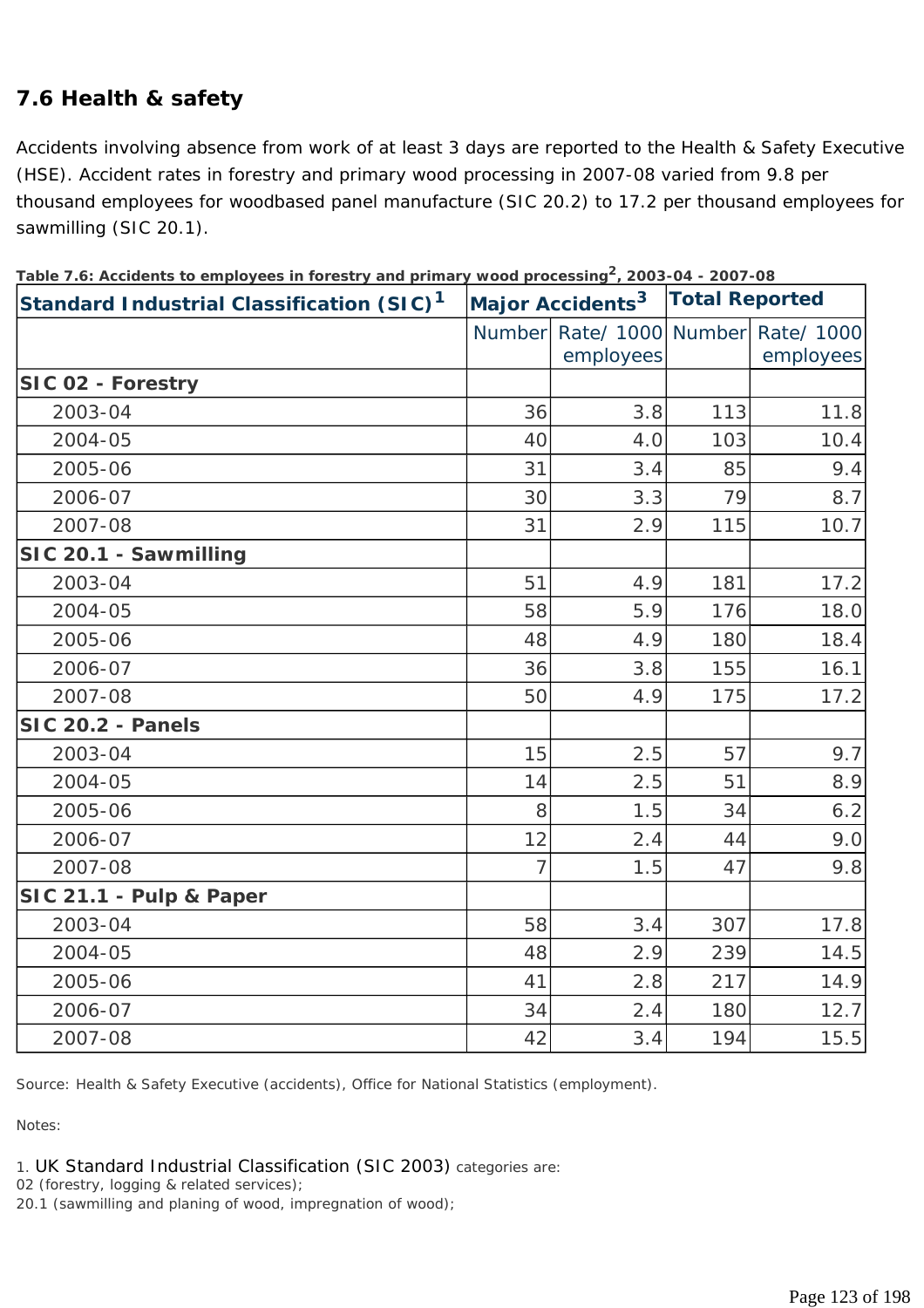*20.2 (manufacture of veneer sheets, manufacture of plywood, laminboard, particleboard and other panels and boards); 21.1 (manufacture of pulp, paper and paperboard).* 

*2. Excludes other wood-using industries.* 

*3. Major accidents include fatal accidents, which averaged 1 or less per year in each sector.*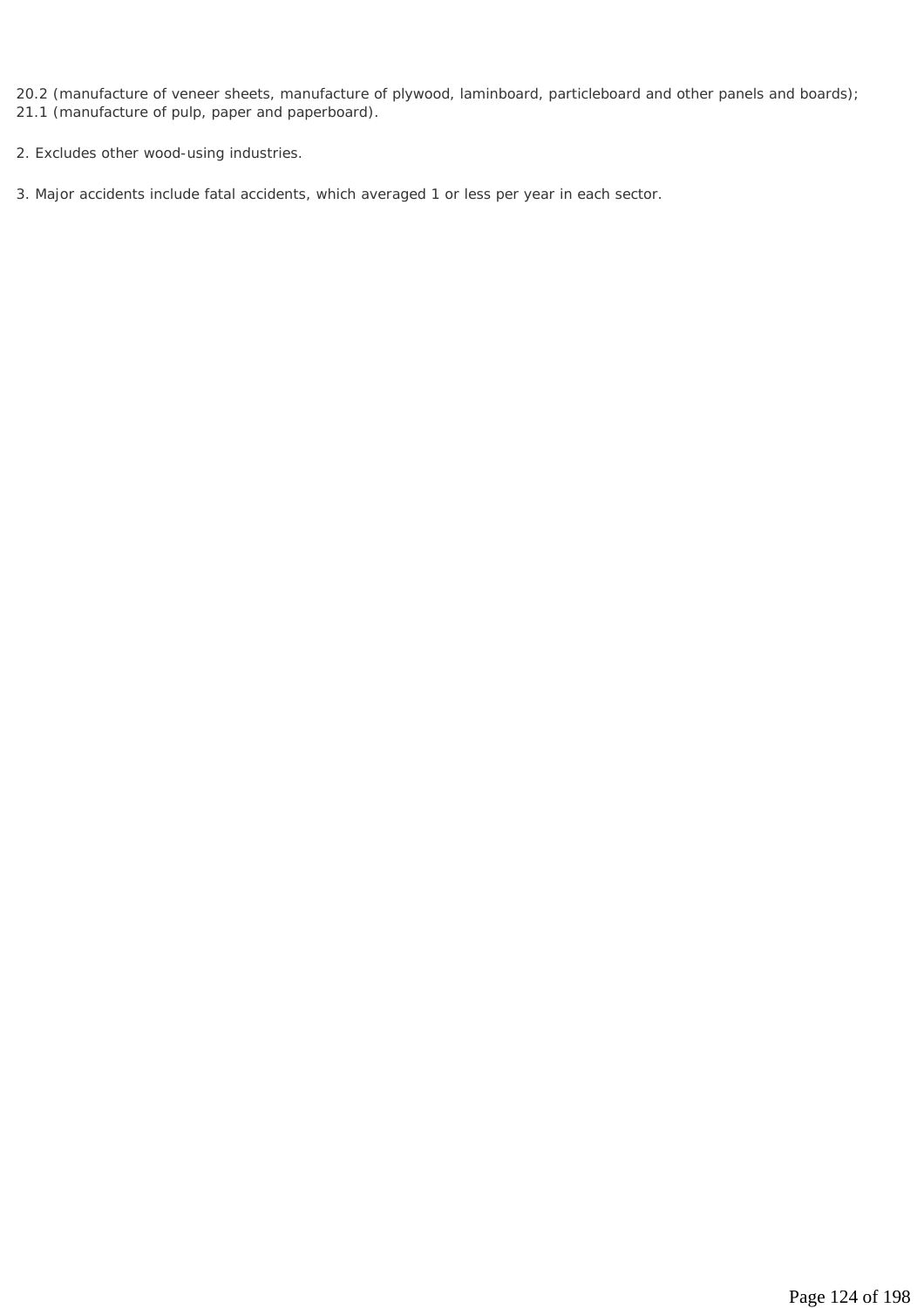# **7.7 Establishments in the primary wood processing industries**

Table 7.7 shows the number of primary wood processors, according to the sampling frames used for Forestry Commission surveys of establishments using UK timber.

The figures in Table 7.7 do not correspond with the VAT registration information given in Table 7.8. The figures here count establishments (sites) rather than businesses and include those that do not need to register for VAT. They also have a different basis for classification, so some businesses that are excluded from Table 7.8 because of their VAT classification are included in this table (typically businesses where primary wood processing is a small part of their total activity), and some businesses included in Table 7.8 are excluded here (usually because they do not use UK-grown timber).

| Year | <b>Sawmills</b> | Pulp &<br>paper mills | Woodbased<br>panel mills | <b>Round fencing</b><br>manufacturers | Total <sup>1</sup> |
|------|-----------------|-----------------------|--------------------------|---------------------------------------|--------------------|
| 1999 | 319             |                       | 10                       | 97                                    | 430                |
| 2000 | 297             |                       | 10                       | 93                                    | 404                |
| 2001 | 271             |                       | 10                       | 86                                    | 371                |
| 2002 | 249             | 4                     | 10                       | 74                                    | 337                |
| 2003 | 240             | 3                     | 8                        | 68                                    | 319                |
| 2004 | 225             | 3                     | 8                        | 69                                    | 305                |
| 2005 | 214             | 3                     | 8                        | 68                                    | 293                |
| 2006 | 214             |                       | 8                        | 70                                    | 294                |
| 2007 | 210             |                       | 8                        | 76                                    | 296                |
| 2008 | 204             | ⌒                     | 8                        | 68                                    | 282                |

**Table 7.7 Number of establishments in the primary wood processing industries using UK-grown roundwood**

*Source: industry surveys, industry associations* 

*Notes:* 

*1. A single mill may be recorded twice, as a sawmill and a round fencing manufacturer.*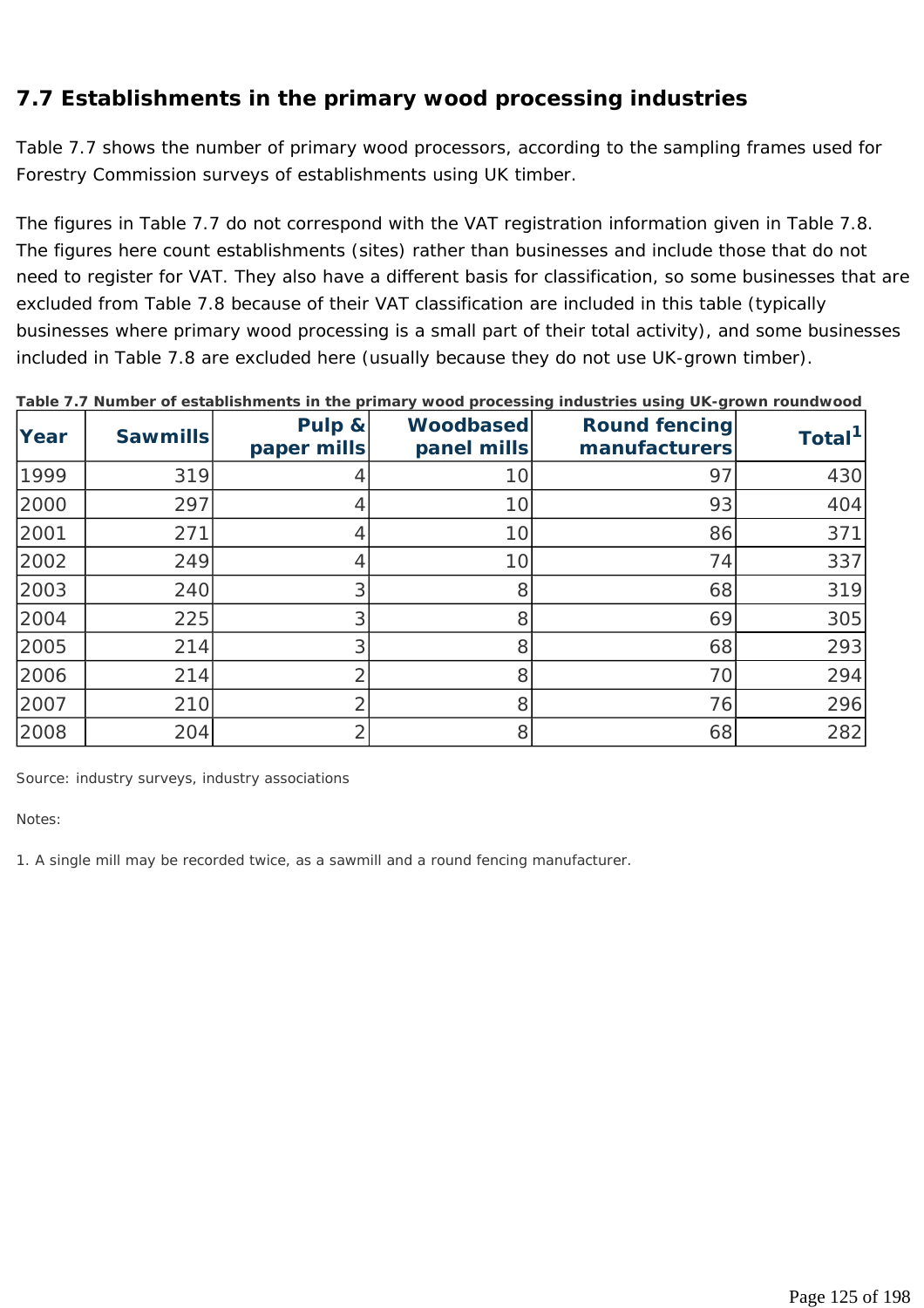# **7.8 VAT registered businesses**

Table 7.8 shows the number of VAT-registered businesses classified under forestry and primary wood processing. The headings shown potentially include businesses not traditionally regarded as forestry or primary wood processing, and some businesses that are traditionally included in forestry and primary wood processing are excluded as they are classified to other headings of the Standard Industrial Classification (SIC 2003).

A total of 3,155 forestry businesses, 760 sawmilling businesses, 140 panels businesses and 370 pulp & paper businesses were registered for VAT purposes in the UK at the start of 2008.

| , . <i>.</i> ___ |                                  |                                      |                                  |                                 |
|------------------|----------------------------------|--------------------------------------|----------------------------------|---------------------------------|
| Year             | <b>SIC 02</b><br><b>Forestry</b> | <b>SIC 20.1</b><br><b>Sawmilling</b> | <b>SIC 20.2</b><br><b>Panels</b> | <b>SIC 21.1</b><br>Pulp & paper |
| 1999             | 3 3 9 0                          | 1 0 4 5                              | 195                              | 540                             |
| 2000             | 3 3 6 5                          | 985                                  | 185                              | 510                             |
| 2001             | 3 3 1 0                          | 955                                  | 180                              | 490                             |
| 2002             | 3 2 6 5                          | 920                                  | 180                              | 465                             |
| 2003             | 3 2 4 0                          | 885                                  | 180                              | 430                             |
| 2004             | 3 2 3 0                          | 840                                  | 170                              | 405                             |
| 2005             | 3 200                            | 800                                  | 165                              | 390                             |
| 2006             | 3 1 9 5                          | 785                                  | 155                              | 380                             |
| 2007             | 3 165                            | 765                                  | 145                              | 370                             |
| 2008             | 3 1 5 5                          | 760                                  | 140                              | 370                             |

**Table 7.8 Number1 of VAT-registered businesses at start of year by Standard Industrial Classification (SIC) 2, 1999-2008**

*Source: Business start ups and closures: VAT registrations and deregistrations (Department for Business Enterprise and Regulatory Reform, 2008).* 

*Notes:* 

*1. All figures are rounded by the Department for Business Enterprise and Regulatory Reform (BERR) to the nearest multiple of 5.* 

*2. UK Standard Industrial Classification (SIC 2003) categories are:* 

*02 (forestry, logging & related services);* 

*20.1 (sawmilling and planing of wood, impregnation of wood);* 

*20.2 (manufacture of veneer sheets, manufacture of plywood, laminboard, particleboard and other panels and boards);* 

*21.1 (manufacture of pulp, paper and paperboard).*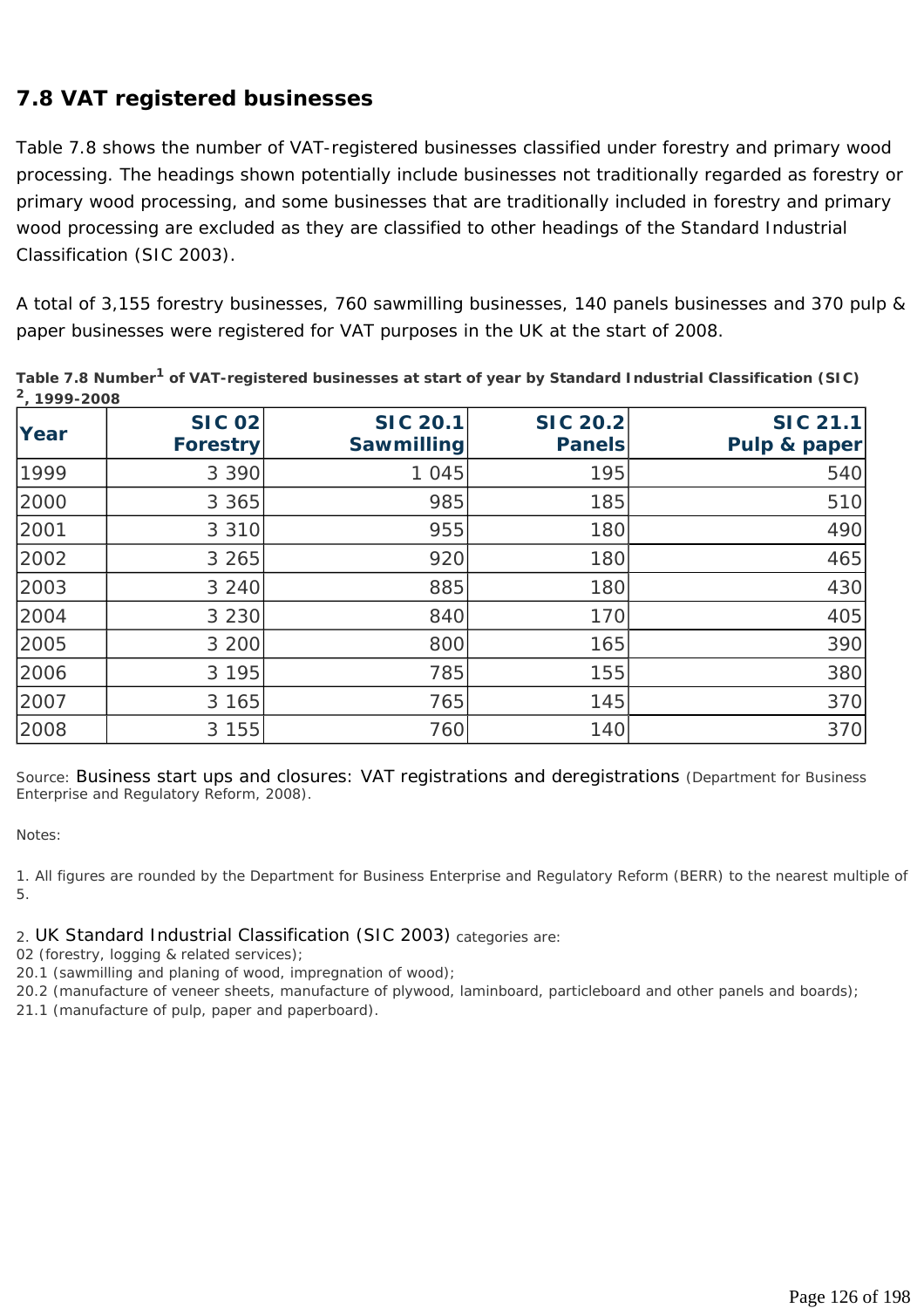# **8 Finance & Prices**

This section contains information about timber prices, financial returns from forestry, gross value added (GVA), Government expenditure on forestry and grants.

A copy of all Finance & Prices tables is available to download as an Excel spreadsheet.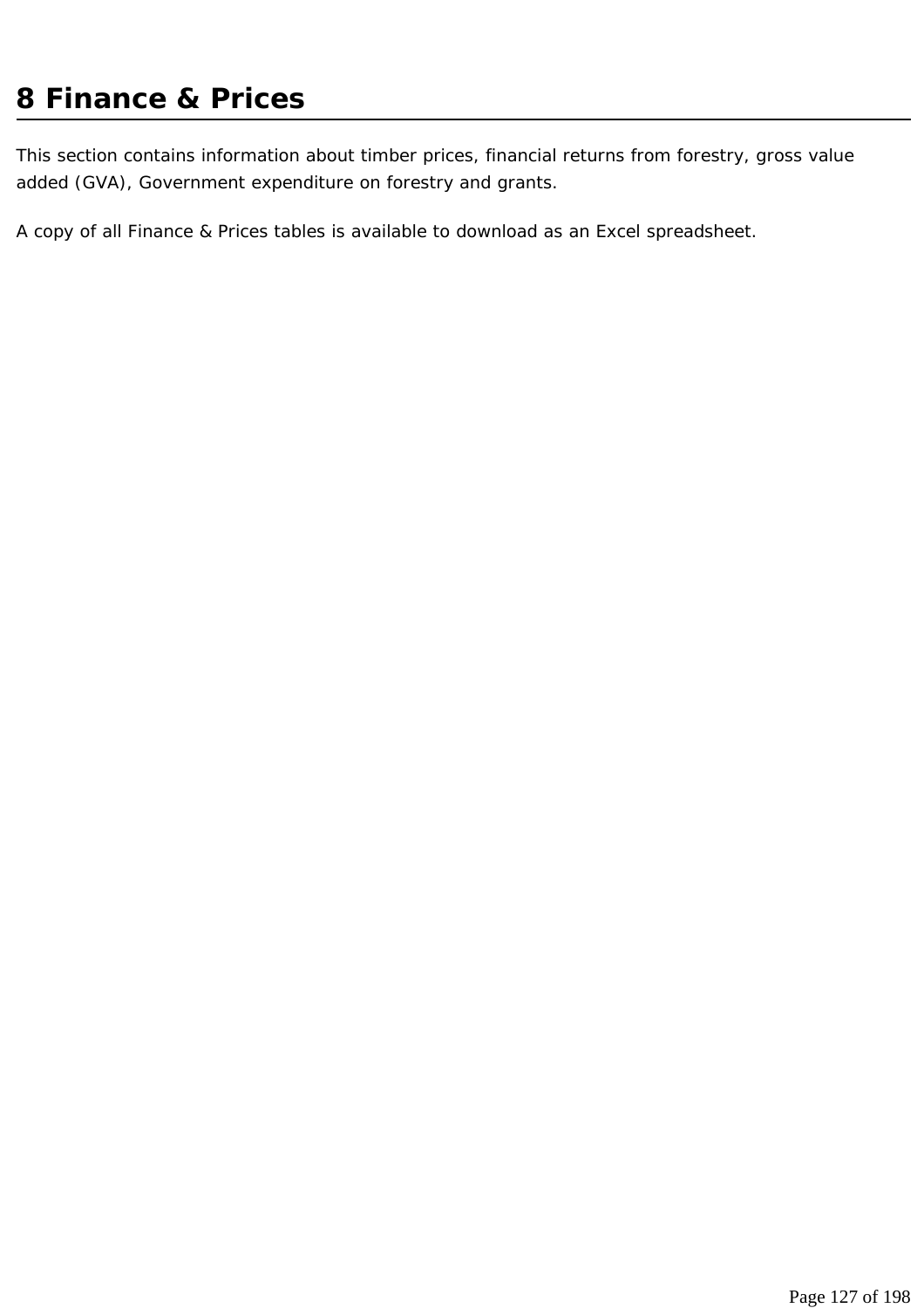### **8.1 Timber prices**

The Forestry Commission has collected information for many years on the prices of conifers sold standing by the FC and publishes a Coniferous Standing Sales Price Index (CSSPI) every 6 months for overlapping 12 month periods. A softwood sawlog price index, providing information for 6-month periods on prices (delivered to roadside), of coniferous sawlogs produced by the Forestry Commission, is also published. Both series are published in Timber Price Indices on the Forestry Commission website. There is little other information on wood prices before primary processing and no price index is available for broadleaves. Prices for outputs of primary wood processing are collected by the Office for National Statistics (ONS) in the Producer Price Indices (PPIs), and these are available in the MM22 Business Monitor which gives detailed PPIs monthly.

The coniferous standing sales price index for Great Britain was 30% lower in real terms in the year to March 2009, compared with the previous year. The softwood sawlog price index was 28% lower in real terms in the 6 months to March 2008, compared with the corresponding period in the previous year.

| <b>Period ending March</b>                | Standing sales <sup>2</sup> |       | <b>Sawlogs</b>                                                                                        |       |
|-------------------------------------------|-----------------------------|-------|-------------------------------------------------------------------------------------------------------|-------|
|                                           |                             |       | Nominal terms <sup>3</sup> Real terms <sup>4</sup> Nominal terms <sup>3</sup> Real terms <sup>4</sup> |       |
| index (period to September 2006 = $100$ ) |                             |       |                                                                                                       |       |
| 2000                                      | 121.6                       | 142.0 | 118.2                                                                                                 | 138.6 |
| 2001                                      | 110.2                       | 126.9 | 115.0                                                                                                 | 132.7 |
| 2002                                      | 105.4                       | 118.8 | 106.2                                                                                                 | 119.5 |
| 2003                                      | 81.3                        | 88.8  | 102.6                                                                                                 | 112.0 |
| 2004                                      | 79.6                        | 84.5  | 99.0                                                                                                  | 105.3 |
| 2005                                      | 86.9                        | 89.8  | 105.2                                                                                                 | 108.6 |
| 2006                                      | 100.0                       | 101.3 | 100.5                                                                                                 | 101.8 |
| 2007                                      | 111.0                       | 109.4 | 113.6                                                                                                 | 111.8 |
| 2008                                      | 173.8                       | 166.5 | 133.0                                                                                                 | 127.4 |
| 2009                                      | 124.2                       | 116.3 | 98.1                                                                                                  | 91.8  |

| Table 8.1 Coniferous standing sales and sawlog price indices <sup>1</sup> for Great Britain, 2000-2008 |  |
|--------------------------------------------------------------------------------------------------------|--|
|--------------------------------------------------------------------------------------------------------|--|

*Source: Timber Price Indices (data to March 2009)* 

*Notes:* 

*1. The price indices are constructed from information on Forestry Commission sales only.* 

*2. Until November 2008 the Laspeyres method was used to calculate the standing sales index to take account of the size mix. Since then the Fischer method with 5 year chain linking has also been adopted and will eventually supercede the Laspeyres method after a period of transistion.* 

*3. Nominal prices are the actual prices at that point in time.* 

*4. Real terms values are obtained by using the GDP deflator to convert to 'constant prices' (in this case prices in 2006). This allows trends in timber prices to be tracked without the influence of inflation.*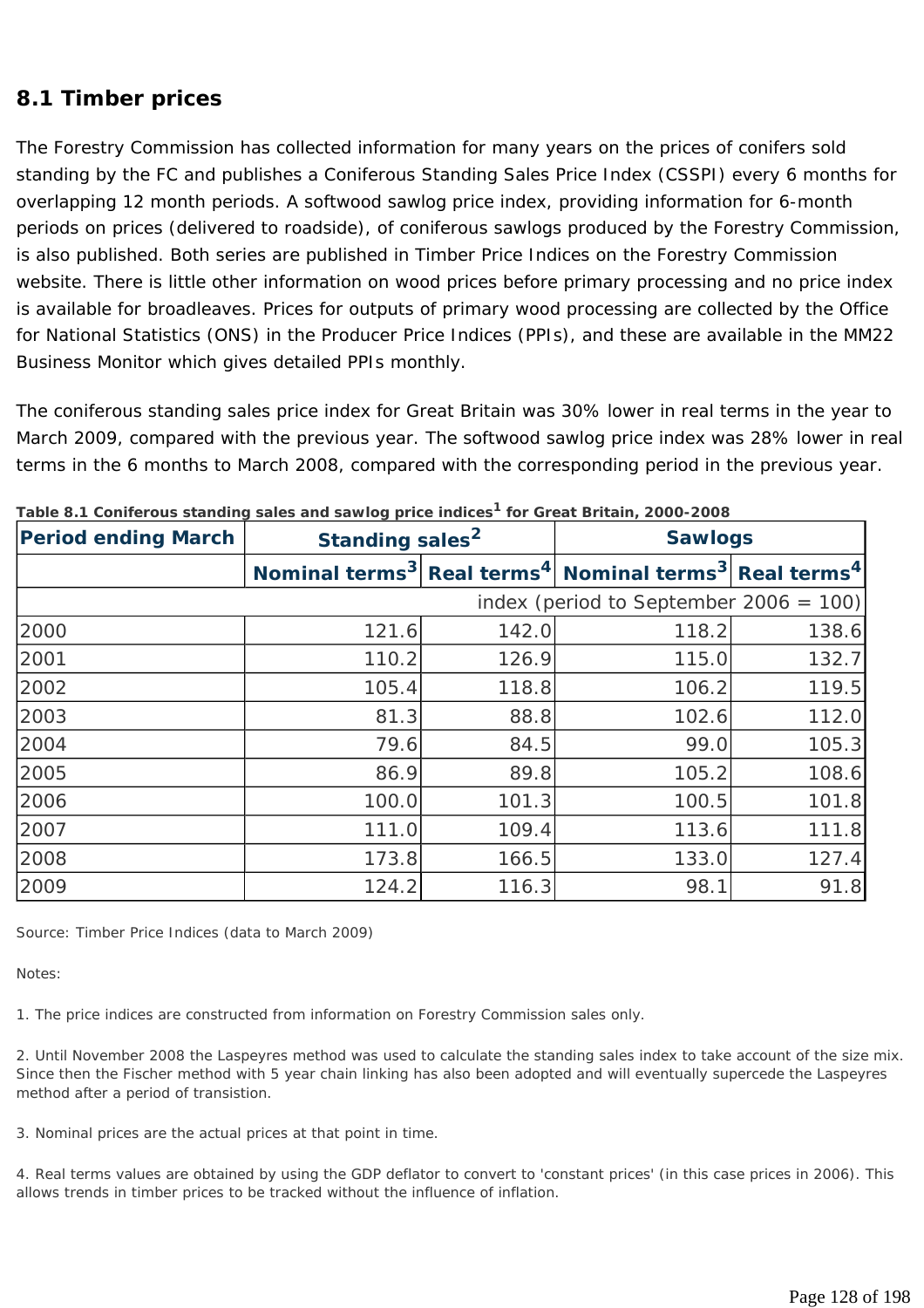



*Source: Timber Price Indices (data to March 2009)* 

#### *Notes:*

*1. The price indices are constructed from information on Forestry Commission sales only.* 

*2. Until November 2008 the Laspeyres method was used to calculate the standing sales index to take account of the size mix. Since then the Fischer method with 5 year chain linking has also been adopted and will eventually supercede the Laspeyres method after a period of transistion.* 

*3. Real terms values are obtained by using the GDP deflator to convert to 'constant prices' (in this case prices in 2006). This allows trends in timber prices to be tracked without the influence of inflation.*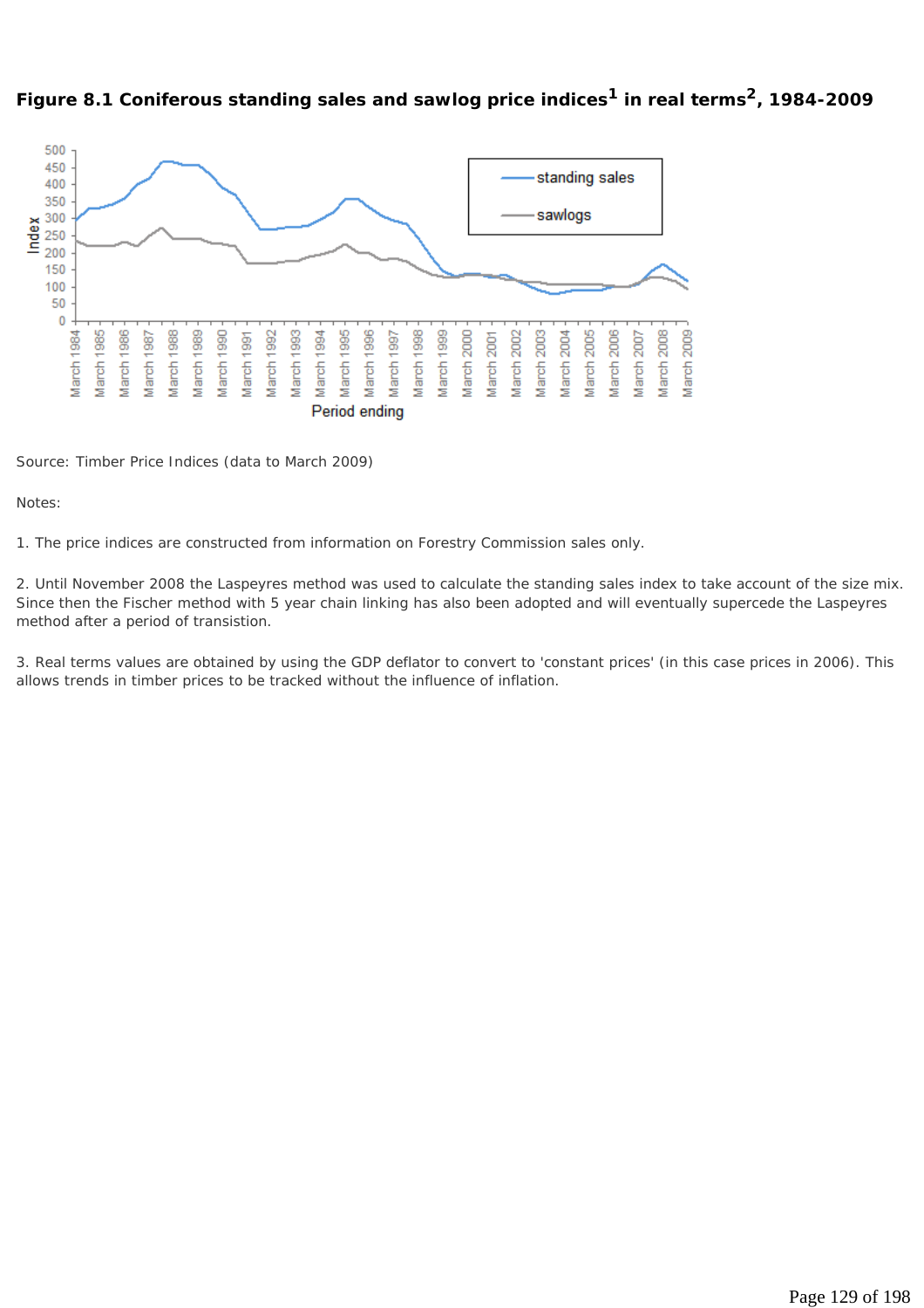# **8.2 Financial return from forestry investment**

Returns to investors in forestry are made up of sales of timber (standing or felled), sales of other goods and services, increases in the value of the woodland (from annual increment or market factors), and the net income from subsidies (e.g. planting grants) less taxes. The investors' costs are made up of employment costs and other purchases.

Estimates of the overall return from commercial Sitka spruce plantations are produced annually in the Investment Property Databank (IPD) UK Forestry Index (not National Statistics), which is calculated from a sample of private sector plantations in mainland Britain.

The total return from investments in forestry in the three year period 2006 to 2008 is estimated to have been 19.3% per annum. This continues the recovery from the negative returns of earlier years. The annual return for 2008 is estimated to have been 7.0%.

| <b>Period ending</b> | annual return | 3 year return (annual average) |
|----------------------|---------------|--------------------------------|
|                      |               | per cent per annum             |
| 1999                 | $-11.1$       | $-3.0$                         |
| 2000                 | $-2.9$        | $-5.2$                         |
| 2001                 | $-1.1$        | $-5.1$                         |
| 2002                 | $-4.7$        | $-2.9$                         |
| 2003                 | 1.3           | $-1.5$                         |
| 2004                 | 9.2           | 1.8                            |
| 2005                 | 14.4          | 8.2                            |
| 2006                 | 20.6          | 14.6                           |
| 2007                 | 31.6          | 22.0                           |
| 2008                 | 7.0           | 19.3                           |

#### **Table 8.2 Returns from forestry, 1999-2008**

*Not National Statistics* 

*Source: IPD UK Forestry Index*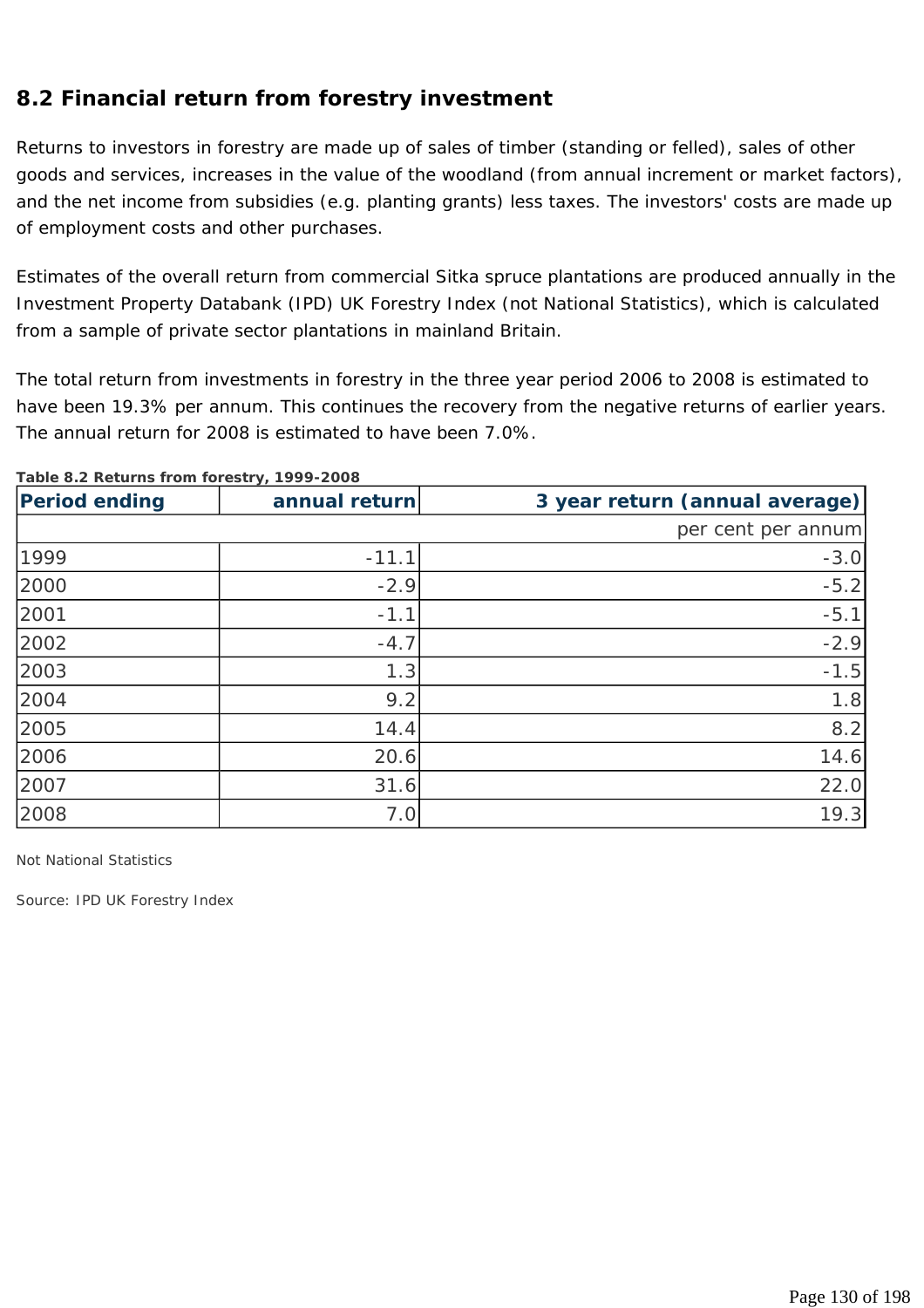### **8.3 Gross value added**

The Annual Business Inquiry (ABI) carried out by the Office for National Statistics (ONS) includes statistics on gross value added broken down by UK Standard Industrial Classification (SIC 2003). The ABI was extended to include forestry from 2000. Gross Value Added (GVA) is the difference between the value of outputs and the value of intermediate consumption, so mainly comprises employment costs and profits.

From 2003 to 2007, GVA in primary wood processing increased by 13% to £1.67 billion. GVA in forestry has undergone a net increase of 22% over the same period.

| Standard Industrial Classification (SIC) <sup>1</sup>       | 2003    | 2004    | 2005    | 2006    | 2007      |
|-------------------------------------------------------------|---------|---------|---------|---------|-----------|
|                                                             |         |         |         |         | £ million |
| <b>SIC 02: Forestry</b>                                     | 316     | 321     | 323     | 286     | 384       |
| SIC 20: Wood products                                       |         |         |         |         |           |
| 20.1 Sawmilling                                             | 354     | 356     | 424     | 441     | 498       |
| 20.2 Panels                                                 | 245     | 275     | 255     | 298     | 344       |
| Other SIC 20 Secondary products                             | 2 070   | 2 3 2 7 | 2 2 7 3 | 1975    | 2 3 8 2   |
| <b>Total</b>                                                | 2669    | 2 958   | 2 9 5 2 | 2 7 1 4 | 3224      |
| SIC 21: Pulp & paper                                        |         |         |         |         |           |
| 21.1 Pulp & paper                                           | 879     | 788     | 762     | 612     | 825       |
| 21.2 Articles of paper & paperboard                         | 2 5 9 4 | 2 5 3 6 | 2 3 7 7 | 2 0 7 4 | 2 146     |
| <b>Total</b>                                                | 3 4 7 2 | 3 3 2 5 | 3 1 3 9 | 2686    | 2 9 7 1   |
| Total wood processing (SIC 20 + 21)                         | 6 141   | 6 2 8 3 | 6 0 9 1 | 5 3 9 7 | 6 195     |
| Total primary wood processing<br>$(GIC 20.1 + 20.2 + 21.1)$ | 478     | 1419    | 1441    | 1 3 5 1 | 1 667     |

**Table 8.3 Gross value added in forestry and wood processing2, 2003-2007** 

*Source: Annual Business Inquiry (Office for National Statistics, June 2009)* 

*Notes:* 

*1. UK Standard Industrial Classification (SIC 2003) categories are:* 

*02 (forestry, logging & related services);* 

*20.1 (sawmilling and planing of wood, impregnation of wood);* 

*20.2 (manufacture of veneer sheets, manufacture of plywood, laminboard, particleboard and other panels and boards); Other SIC 20 (manufacture of builders' carpentry and joinery, wooden containers, and other products of wood, straw and plaiting materials);* 

*21.1 (manufacture of pulp, paper and paperboard).* 

*21.2 (manufacture of articles of paper and paperboard).* 

*2. Excludes other wood-using industries.*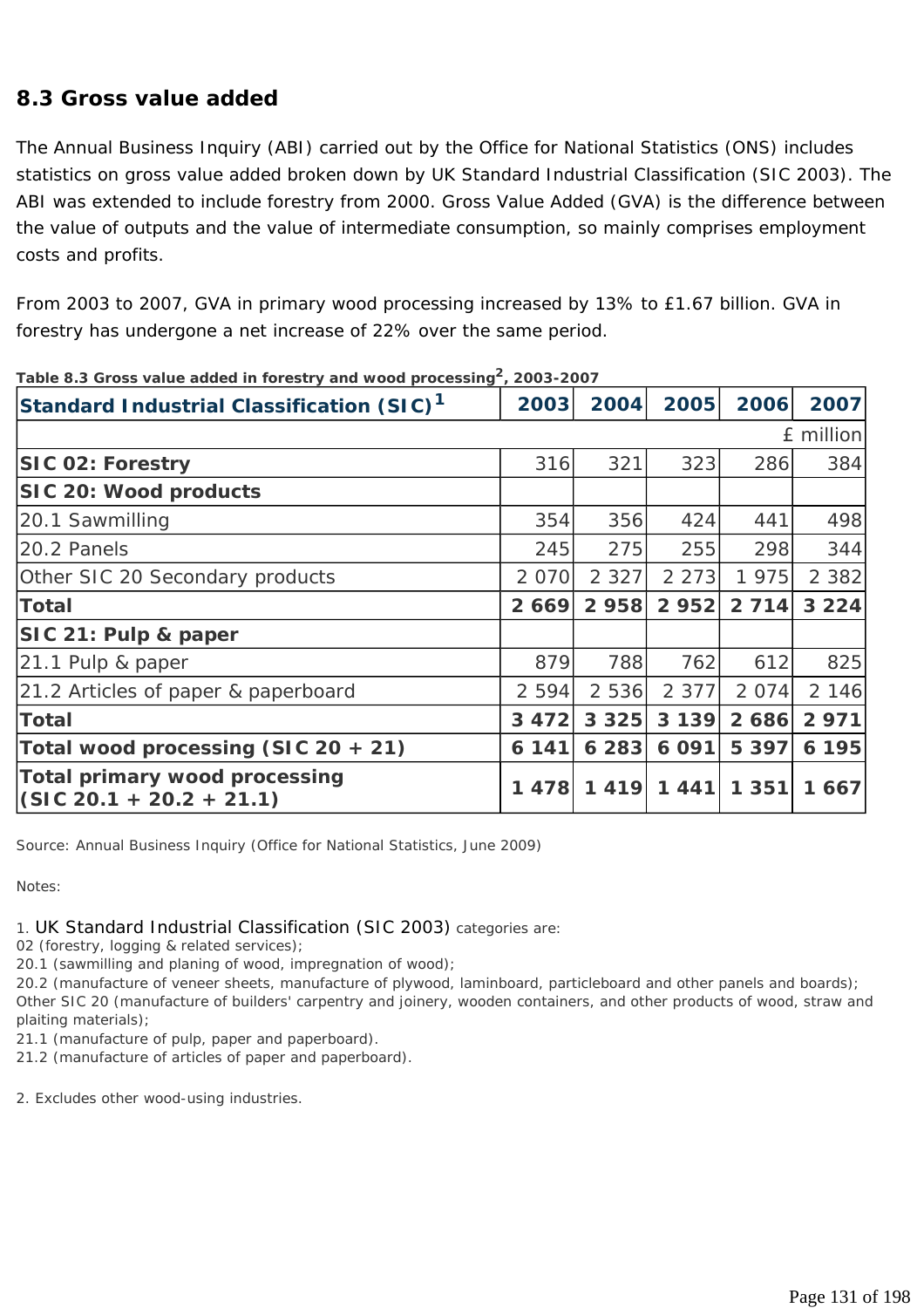# **8.4 Government expenditure on public forests**

Net expenditure on public forests by the Forestry Commission in 2008-09 totalled £59 million. £56 million was used to fund forest management and development, £39 million for recreation, conservation & heritage and £39 million for harvesting & haulage. Timber sales generated a total income of £74 million in 2008-09.

The total net expenditure for 2008-09 of £59 million comprised £28 million in Scotland, £22 million in England and £10 million in Wales.

| rable 0.4 Funding public forests - Het experientie $\frac{1}{2}$ 2004-03 - 2006-07 |         |         |         |         | 2004-05 2005-06 2006-07 2007-08 2008-09 |
|------------------------------------------------------------------------------------|---------|---------|---------|---------|-----------------------------------------|
|                                                                                    |         |         |         |         | £ million                               |
| <b>GB</b>                                                                          |         |         |         |         |                                         |
| Forest management & development <sup>2</sup>                                       | 53.4    | 56.1    | 55.4    | 60.3    | 55.7                                    |
| Recreation, conservation & heritage                                                | 30.6    | 32.4    | 35.1    | 38.3    | 39.2                                    |
| Harvesting & haulage                                                               | 42.4    | 39.0    | 39.3    | 39.5    | 38.8                                    |
| Less timber income                                                                 | $-64.3$ | $-61.9$ | $-65.8$ | $-78.6$ | $-74.3$                                 |
| Net expenditure                                                                    | 62.1    | 65.6    | 64.0    | 59.6    | 59.4                                    |
| <b>England</b>                                                                     |         |         |         |         |                                         |
| Forest management & development <sup>2</sup>                                       | 16.3    | 18.4    | 16.6    | 19.4    | 19.4                                    |
| Recreation, conservation & heritage                                                | 11.8    | 13.8    | 15.8    | 15.3    | 15.3                                    |
| Harvesting & haulage                                                               | 10.1    | 10.8    | 11.1    | 11.9    | 12.0                                    |
| Less timber income                                                                 | $-17.3$ | $-18.7$ | $-20.3$ | $-26.3$ | $-25.0$                                 |
| <b>Net expenditure</b>                                                             | 20.8    | 24.3    | 23.1    | 20.3    | 21.7                                    |
| <b>Wales</b>                                                                       |         |         |         |         |                                         |
| Forest management & development <sup>2</sup>                                       | 9.1     | 9.6     | 10.8    | 9.0     | 8.5                                     |
| Recreation, conservation & heritage                                                | 9.7     | 7.3     | 5.9     | 6.3     | 7.0                                     |
| Harvesting & haulage                                                               | 9.9     | 6.6     | 6.4     | 6.3     | 6.5                                     |
| Less timber income                                                                 | $-11.5$ | $-8.2$  | $-8.7$  | $-10.2$ | $-12.1$                                 |
| <b>Net expenditure</b>                                                             | 17.3    | 15.3    | 14.4    | 11.5    | 10.0                                    |
| <b>Scotland</b>                                                                    |         |         |         |         |                                         |
| Forest management & development <sup>2</sup>                                       | 28.0    | 28.0    | 28.0    | 31.9    | 27.8                                    |
| Recreation, conservation & heritage                                                | 9.1     | 11.3    | 13.4    | 16.7    | 17.0                                    |
| Harvesting & haulage                                                               | 22.5    | 21.6    | 21.8    | 21.2    | 20.2                                    |
| Less timber income                                                                 | $-35.5$ | $-35.0$ | $-36.7$ | $-42.1$ | $-37.3$                                 |
| <b>Net expenditure</b>                                                             | 24.1    | 26.0    | 26.6    | 27.8    | 27.7                                    |

#### **Table 8.4 Funding public forests - net expenditure1, 2004-05 - 2008-09**

*Source: Forestry Commission Annual Reports & Accounts* 

*Notes:*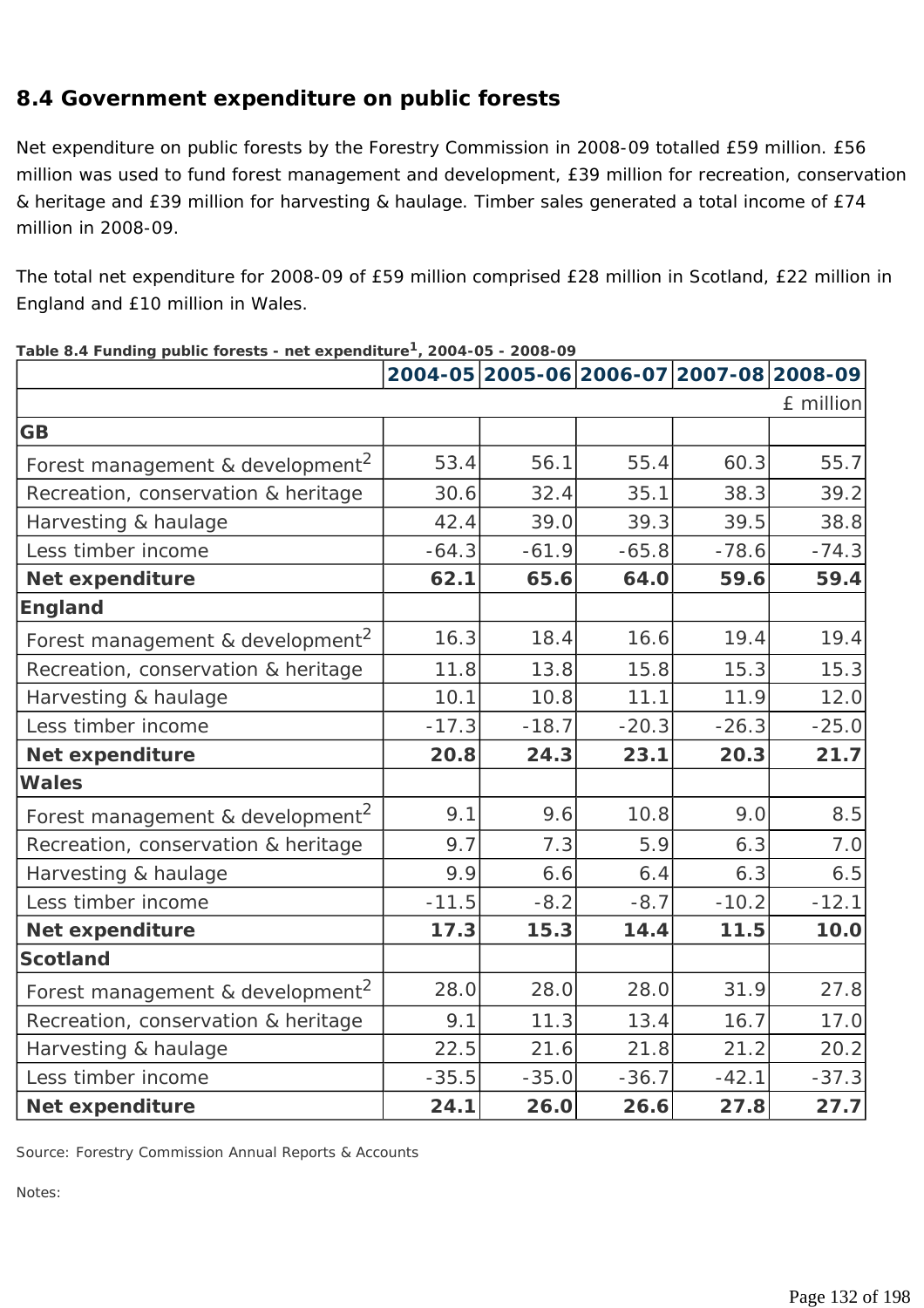*1. Excludes notional cost of capital and any surplus/ deficit on sale of properties.* 

*2. Includes all expenditure on public forests not covered under "recreation, conservation & heritage" or "harvesting & haulage".*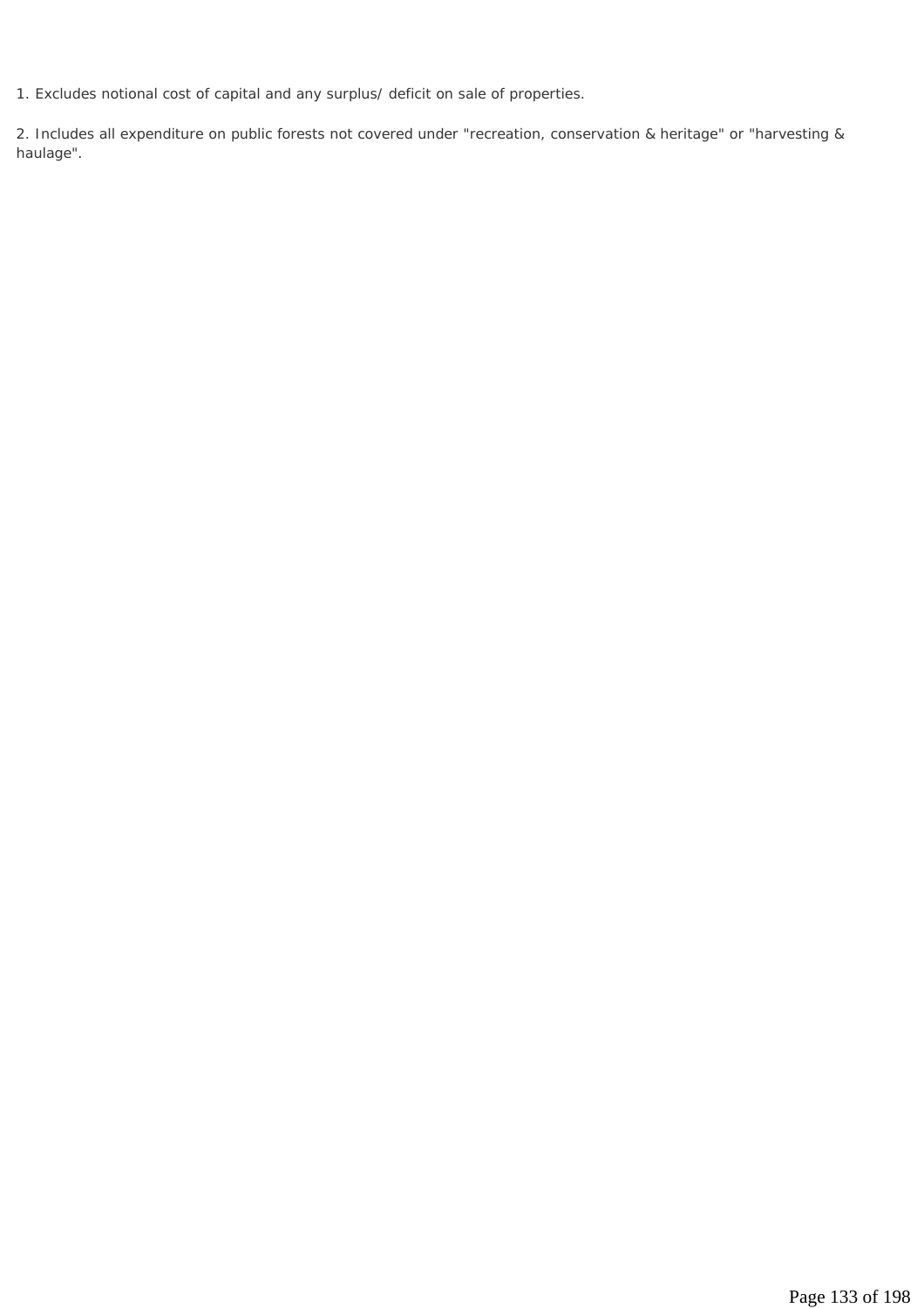# **8.5 Other government expenditure on forestry**

In addition to expenditure on public forests, the Forestry Commission spent a total of £91 million on other activities in 2008-09. £33 million of this total was used by the national offices in each country for grants and partnership funding and a further £33 million for policy, regulation & administration. At a GB level, £31 million was used for international & GB support services and £17 million for research.

|                                                          |         |         |         |         | 2004-05 2005-06 2006-07 2007-08 2008-09 |
|----------------------------------------------------------|---------|---------|---------|---------|-----------------------------------------|
|                                                          |         |         |         |         | £ million                               |
| <b>GB</b>                                                |         |         |         |         |                                         |
| Grants and partnership funding <sup>3</sup>              | 44.8    | 46.0    | 61.5    | 71.6    | 32.9                                    |
| Policy, regulation & administration                      | 23.6    | 28.3    | 29.2    | 32.9    | 33.2                                    |
| Research - GB funded                                     | 13.2    | 14.3    | 15.1    | 15.5    | 16.7                                    |
| International & GB support services                      | 28.1    | 27.9    | 27.0    | 28.7    | 30.8                                    |
| Less recovery of support<br>service costs from countries | $-24.2$ | $-23.3$ | $-20.2$ | $-21.2$ | $-22.5$                                 |
| <b>Total</b>                                             | 85.5    | 93.2    | 112.7   | 127.5   | 91.1                                    |
| <b>England</b>                                           |         |         |         |         |                                         |
| Grants and partnership funding <sup>3</sup>              | 20.2    | 18.2    | 18.3    | 27.2    | 8.6                                     |
| Policy, regulation & administration <sup>4</sup>         | 12.7    | 12.9    | 13.2    | 14.8    | 15.3                                    |
| <b>Total</b>                                             | 32.9    | 31.1    | 31.5    | 42.0    | 23.9                                    |
| <b>Wales</b>                                             |         |         |         |         |                                         |
| Grants and partnership funding <sup>3</sup>              | 6.8     | 8.1     | 9.2     | 11.3    | 5.7                                     |
| Policy, regulation & administration <sup>4</sup>         | 0.8     | 4.6     | 7.6     | 8.5     | 8.2                                     |
| <b>Total</b>                                             | 7.6     | 12.6    | 16.8    | 19.8    | 13.9                                    |
| <b>Scotland</b>                                          |         |         |         |         |                                         |
| Grants and partnership funding <sup>3</sup>              | 17.9    | 19.7    | 34.0    | 33.1    | 18.6                                    |
| Policy, regulation & administration <sup>4</sup>         | 10.1    | 10.9    | 8.4     | 9.7     | 9.7                                     |
| <b>Total</b>                                             | 27.9    | 30.6    | 42.4    | 42.8    | 28.3                                    |

**Table 8.5 Other government expenditure on forestry1,2, 2004-05 - 2008-09**

*Source: Forestry Commission* 

*Notes:* 

*1. Forestry Commission expenditure only. Excludes expenditure incurred by other departments.* 

*2. Excludes miscellaneous income.* 

*3. EU co-financing not subtracted from grant expenditure. In Wales, includes "Objective 1" expenditure, starting in 2003. In addition, from 1 April 2008 the Forestry Commission ceased to hold delegated authority for the Rural Development Programme for England (RDPE) grant scheme. Authority for the RDPE grant scheme now rests with Defra.* 

*4. Country costs for "policy, regulation & administration" include shares of GB support service costs.*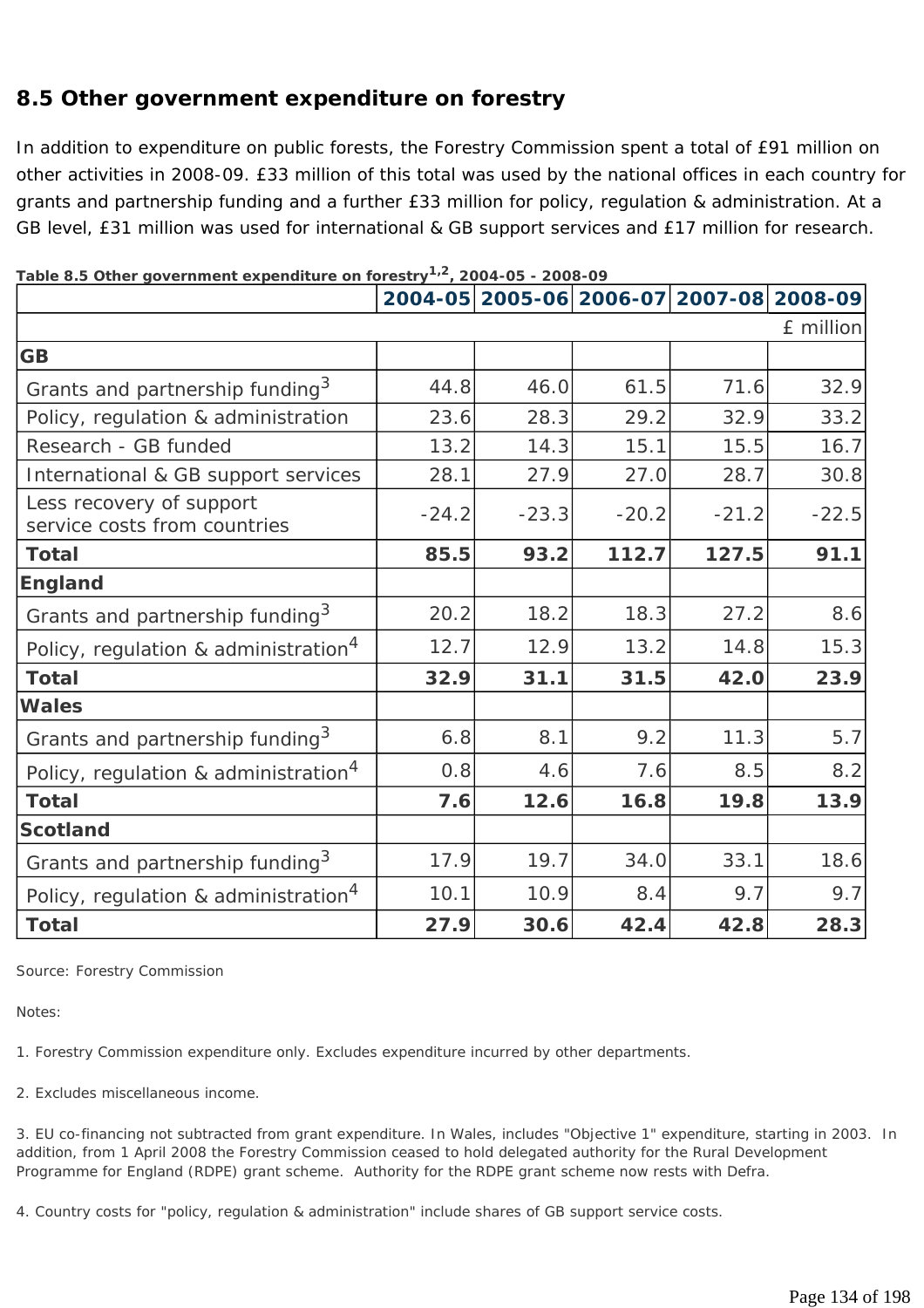*5. Figures have been revised from Forestry Statistics 2008 to remove double counting of GB core funding of Forest Research.*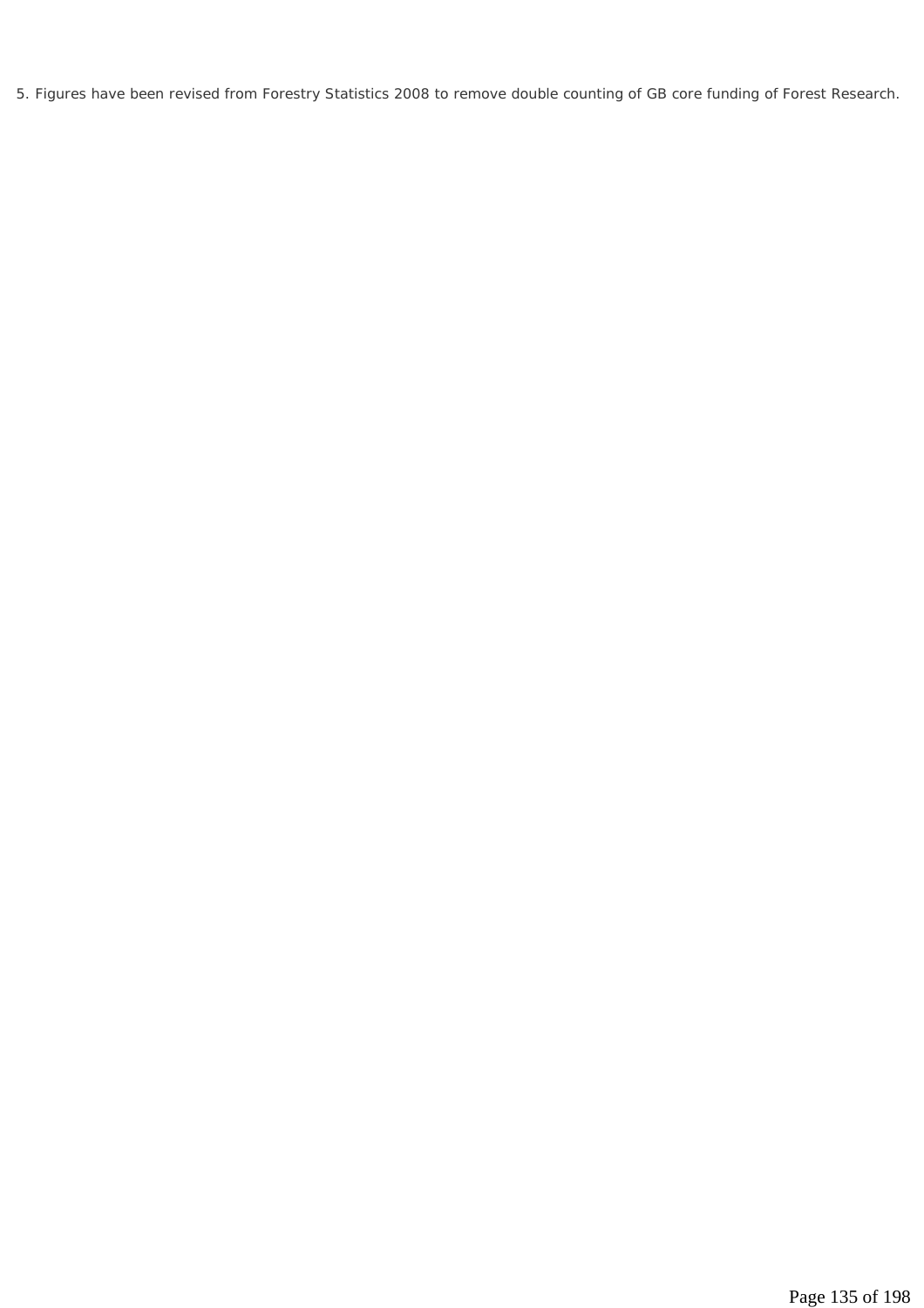### **8.6 Grant schemes**

Non-FC woodland in Great Britain is supported by a range of grants for creating new woodland and managing existing woodland. The Woodland Grant Scheme (WGS) was introduced in 1988, at the same time as tax relief was phased out. In Scotland, WGS was replaced by the Scottish Forestry Grant Scheme (SFGS) in 2003 and, more recently, by Rural Development Contracts. The English Woodland Grant Scheme (EWGS) was launched in July 2005 and Better Woodlands for Wales (BWW) in December 2005.

Because of the differences between these schemes, it is increasingly difficult to provide comparable statistics across the three countries. The following tables provide useful information relating to new planting and grants:

- Table 1.12 for total areas of new planting and restocking;
- Table 8.5 for expenditure by the Forestry Commission on grants and partnership funding;
- Table 8.6 for grant expenditure by the Forestry Commission (including grant expenditure managed by the Forestry Commission on behalf of Defra).

| Type of grant            | <b>England</b> | <b>Wales</b> | <b>Scotland</b> | <b>GB</b> |
|--------------------------|----------------|--------------|-----------------|-----------|
|                          |                |              |                 | £ million |
| <b>New planting</b>      |                |              |                 |           |
| Planting                 | 15.9           | 0.4          | 4.7             | 21.0      |
| Natural regeneration     | 0.0            | 0.0          | 0.3             | 0.3       |
| <b>Restocking</b>        |                |              |                 |           |
| Planting                 | 1.2            | 0.6          | 3.7             | 5.5       |
| Natural regeneration     | 0.0            | 0.0          | 0.2             | 0.2       |
| <b>Management grants</b> | 6.8            | 2.0          | 2.1             | 10.9      |
| <b>Planning grants</b>   | 0.1            | 0.7          | 0.0             | 0.8       |
| <b>Total</b>             | 24.1           | 3.7          | 10.9            | 38.7      |

#### **Table 8.6 Grant money paid in 2008-09, by type of grant**

*Source: Forestry Commission* 

*Notes:* 

*1. Includes grant scheme expenditure managed by the Forestry Commission on behalf of Defra.* 

### **Figure 8.2 GB grant money paid in 2008-09 by type of grant**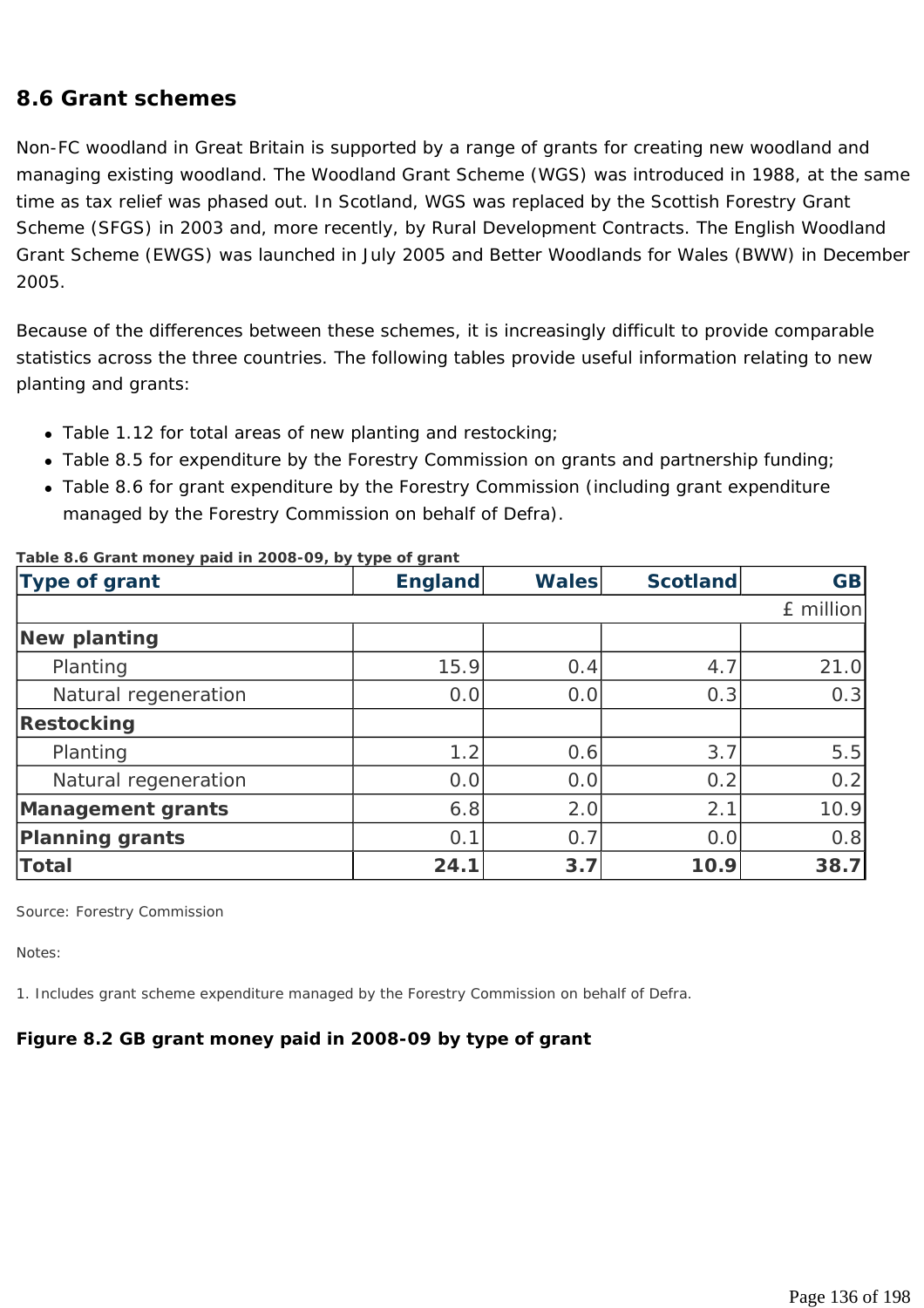

*Source: Forestry Commission*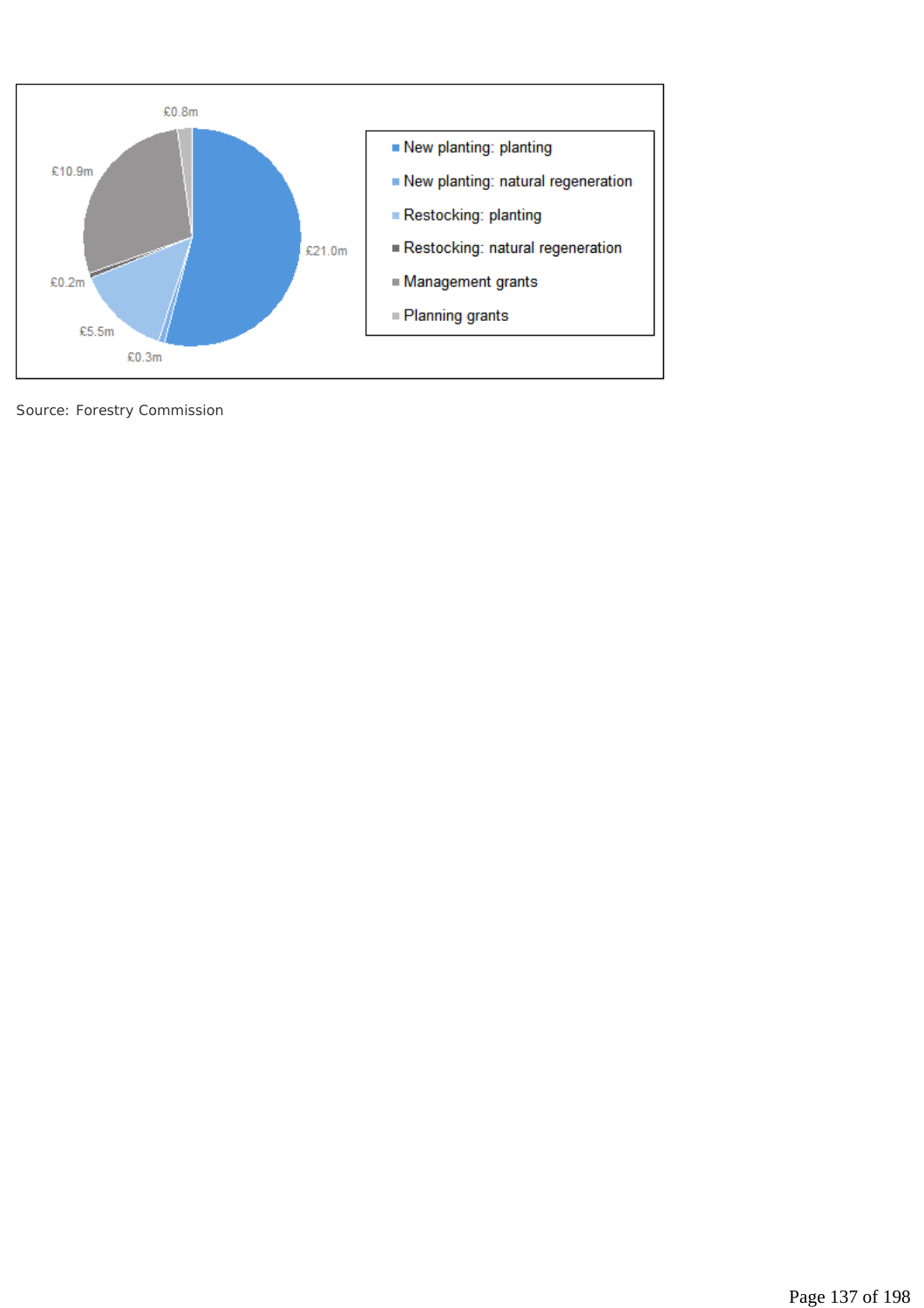# **9 International Forestry**

This section contains international information about forestry, presenting global figures by region alongside data for the UK and the EU. Topics covered include woodland area, carbon stocks, wood removals, production and apparent consumption of wood products and world trade in forest products.

A copy of all International Forestry tables is available to download as an Excel spreadsheet.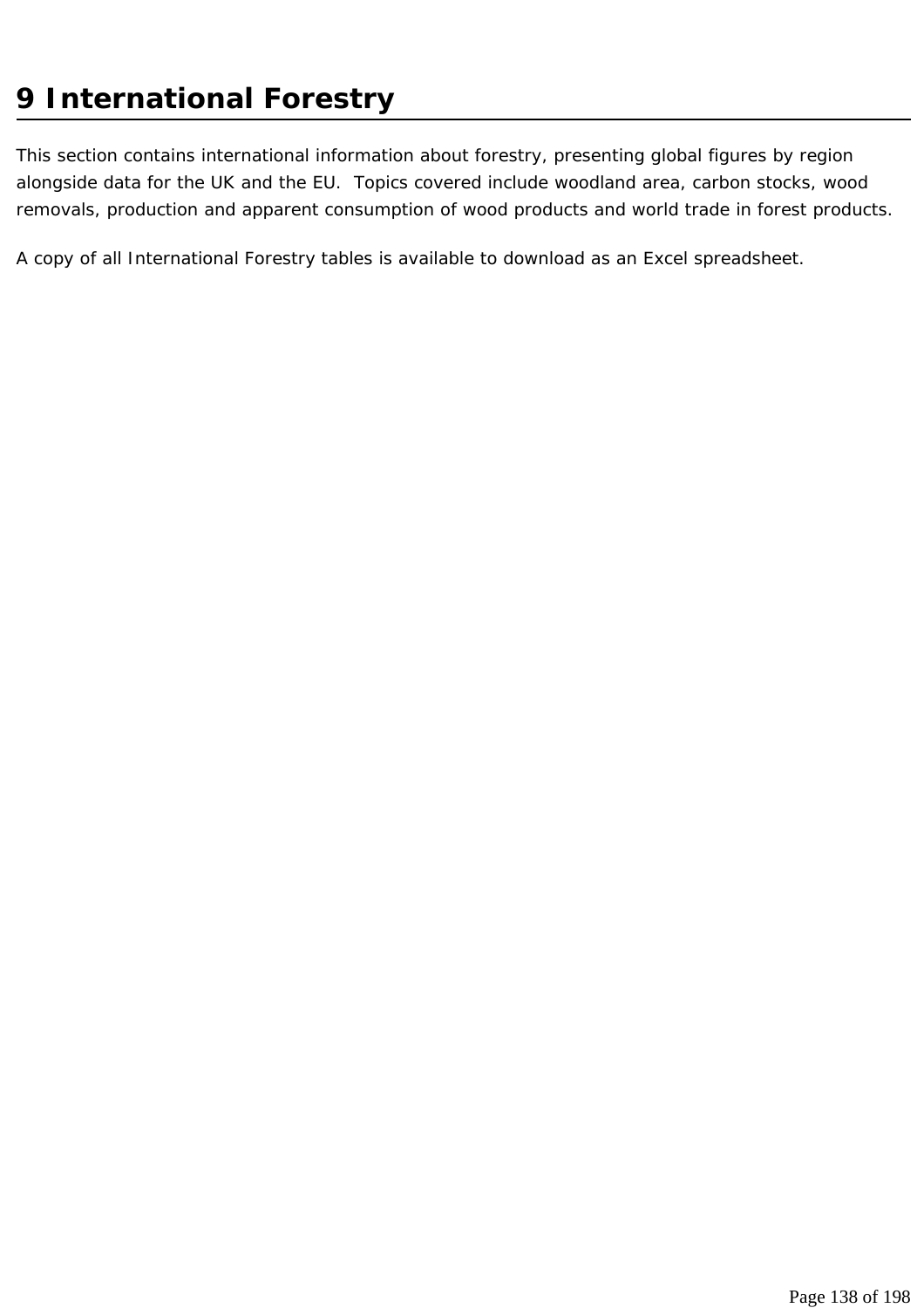## **9.1 Forest cover: international comparisons**

The FAO Global Forest Resources Assessment (FRA) is a collation of forest data undertaken by the United Nations Food and Agriculture Organisation (FAO) at the global level.

At around 12% forest cover, the UK is one of the least densely forested countries in Europe. This compares with 37% for the EU as a whole and 30% worldwide.

| <b>Country</b>            | <b>Forest area</b><br>(million ha) | Total land area Forest as %<br>(million ha) | of land area | <b>Forest area</b><br>(ha) per 100<br>population |
|---------------------------|------------------------------------|---------------------------------------------|--------------|--------------------------------------------------|
| <b>Europe</b>             |                                    |                                             |              |                                                  |
| <b>United Kingdom</b>     | 3                                  | 24                                          | 12           | 5                                                |
| Finland                   | 23                                 | 30                                          | 74           | 431                                              |
| France                    | 16                                 | 55                                          | 28           | 26                                               |
| Germany                   | 11                                 | 35                                          | 32           | 13                                               |
| Italy                     | 10                                 | 29                                          | 34           | 17                                               |
| Spain                     | 18                                 | 50                                          | 36           | 43                                               |
| Sweden                    | 28                                 | 41                                          | 67           | 306                                              |
| Other EU                  | 48                                 | 154                                         | 31           | 28                                               |
| Total EU-27 <sup>1</sup>  | 156                                | 419                                         | 37           | 32                                               |
| <b>Russian Federation</b> | 809                                | 1689                                        | 48           | 566                                              |
| <b>Total Europe</b>       | 1 0 0 1                            | 2 2 6 0                                     | 44           | 138                                              |
| Africa                    | 635                                | 2 9 6 8                                     | 21           | 73                                               |
| Asia                      | 572                                | 3 0 8 8                                     | 19           | 15                                               |
| North & Central America   | 706                                | 2 1 4 4                                     | 33           | 139                                              |
| Oceania                   | 206                                | 849                                         | 24           | 630                                              |
| South America             | 832                                | 1 7 4 3                                     | 48           | 228                                              |
| World                     | 3 9 5 2                            | 13 053                                      | 30           | 62                                               |

**Table 9.1 Forest cover: international comparisons, 2005** 

*Not National Statistics.* 

*Source: FAO Global Forest Resources Assessment 2005 .* 

*Notes:* 

*1. Cyprus is included in EU-27 total but is part of FAO's Asia region.* 

**Figure 9.1 Forest cover: international comparisons, 2005**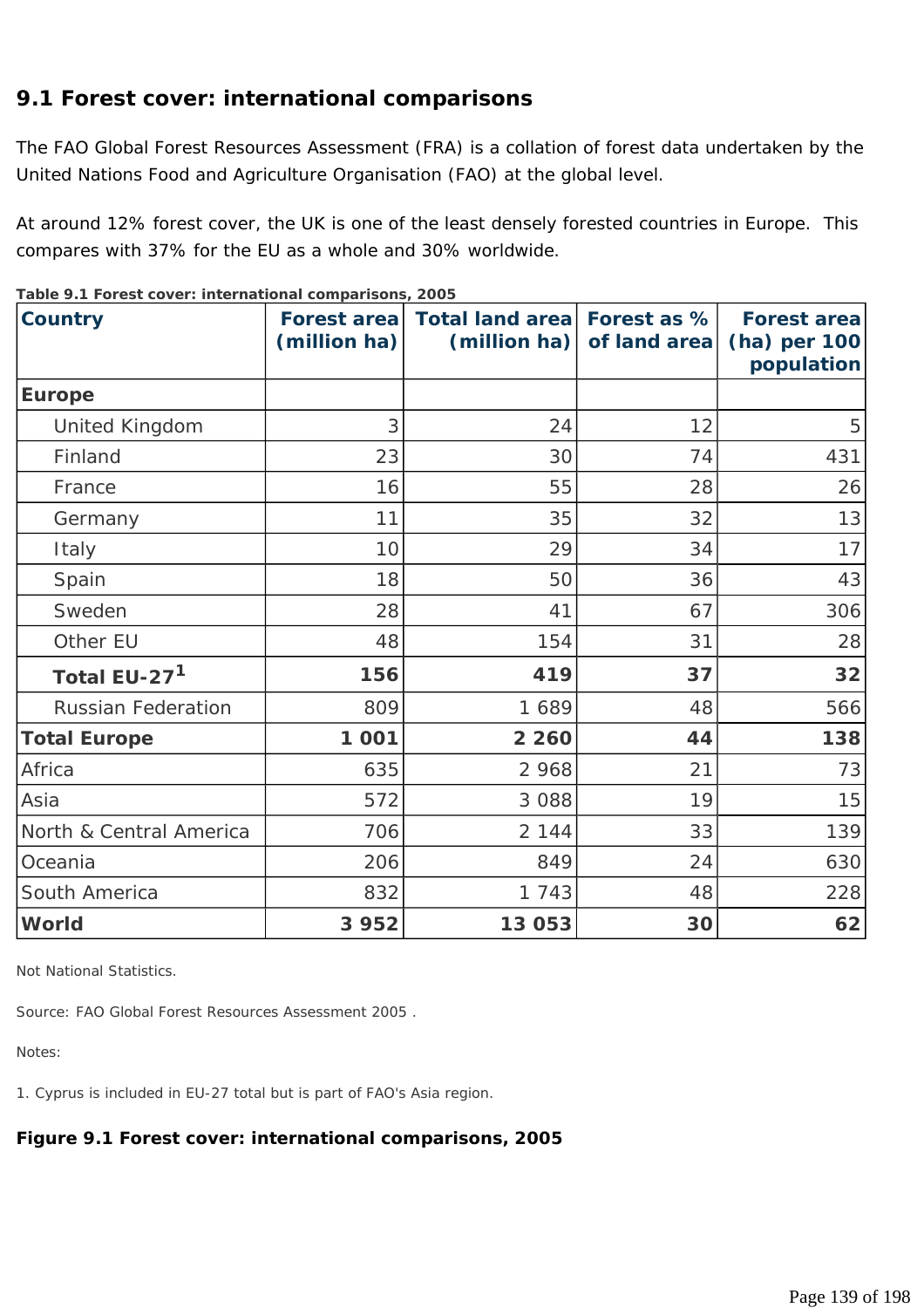

*Not National Statistics.* 

*Source: FAO.*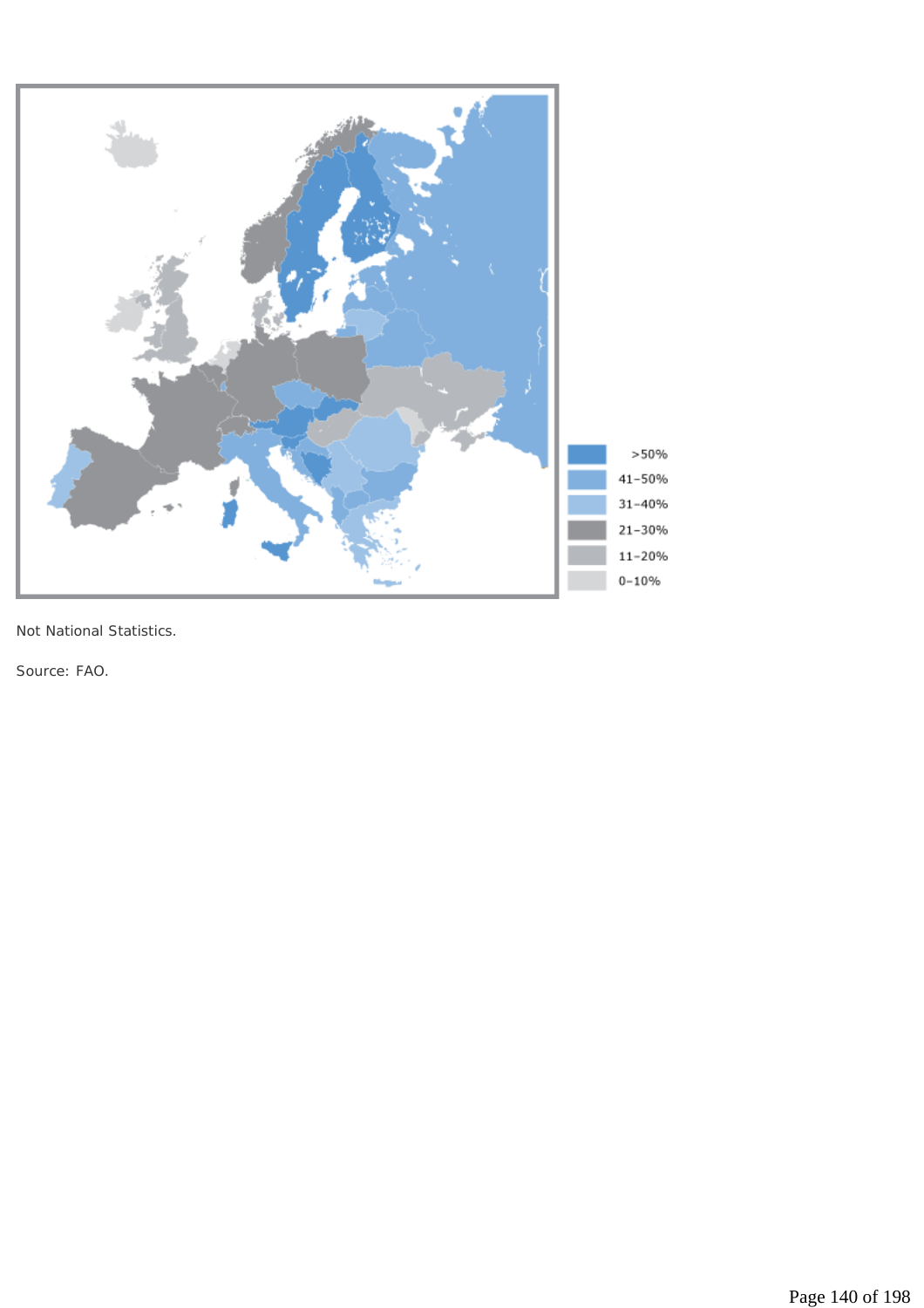# **9.2 Forest area by country**

One fifth of the world's forest area is in the Russian Federation, with a further 12% in Brazil.





*Not National Statistics* 

*Source: FAO Global Forest Resources Assessment 2005.*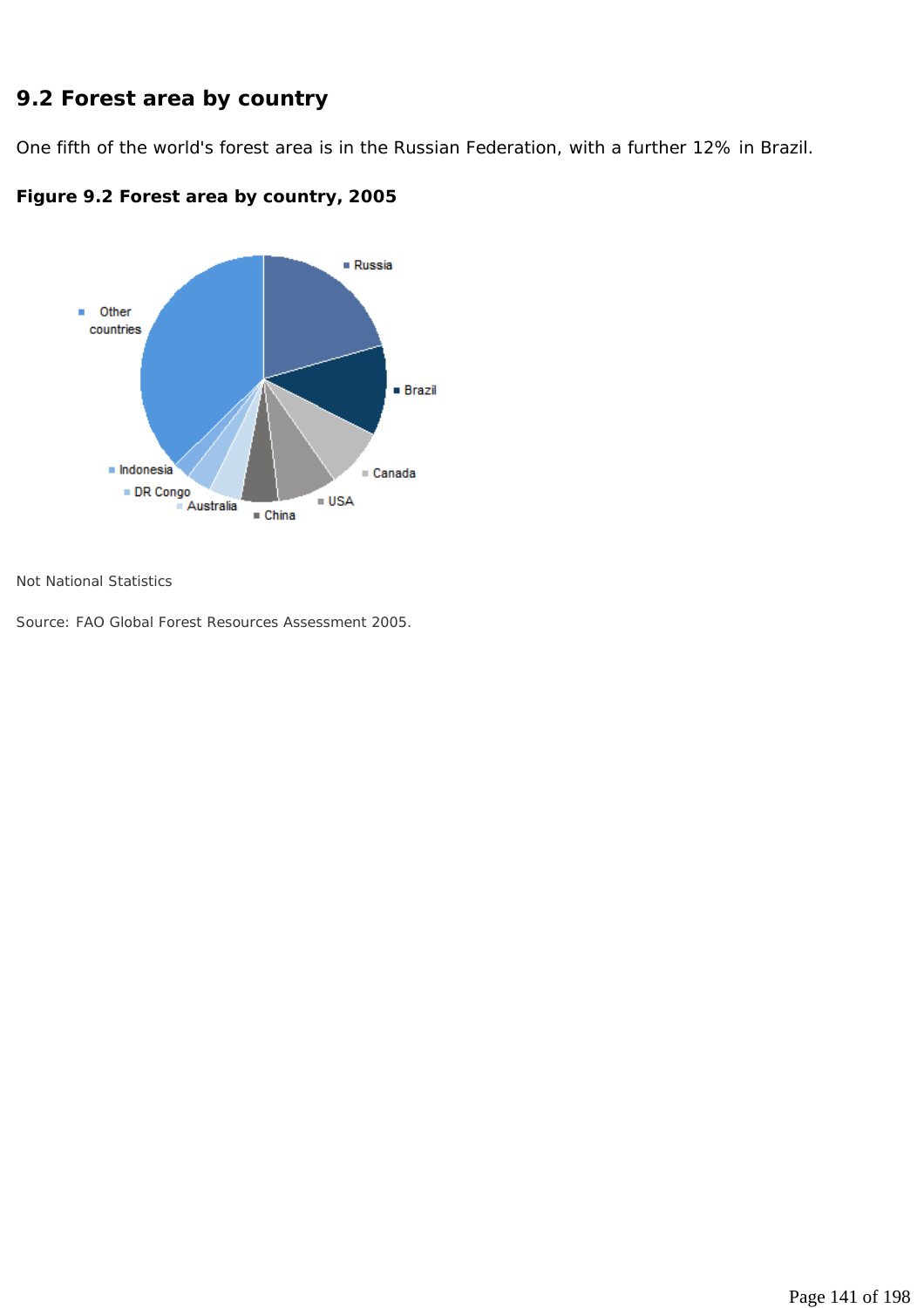# **9.3 Annual changes in forest area**

The global forest area reduced by around 8.9 million hectares (0.2%) per year between 1990 and 2000 and by around 7.3 million hectares (0.2%) per year between 2000 and 2005.

The forest area has reduced in most regions since 1990, except for Europe (where the area increased on average) and in Asia (where the area reduced between 1990 and 2000 but has increased between 2000 and 2005).

| <b>Region</b>             | 1990-2000     |         | 2000-2005     |         |
|---------------------------|---------------|---------|---------------|---------|
|                           | (thousand ha) | $(\%)$  | (thousand ha) | $(\%)$  |
| <b>Europe</b>             |               |         |               |         |
| <b>UK</b>                 | 18            | 0.70    | 10            | 0.40    |
| $EU-271$                  | 748           | 0.52    | 696           | 0.46    |
| <b>Total Europe</b>       | 877           | 0.09    | 661           | 0.07    |
| Africa                    | $-4375$       | $-0.64$ | $-4040$       | $-0.62$ |
| Asia                      | $-792$        | $-0.14$ | 1 0 0 3       | 0.18    |
| North and Central America | $-328$        | $-0.05$ | $-333$        | $-0.05$ |
| Oceania                   | $-448$        | $-0.21$ | $-356$        | $-0.17$ |
| South America             | $-3802$       | $-0.44$ | $-4251$       | $-0.50$ |
| <b>World</b>              | $-8868$       | $-0.22$ | $-7317$       | $-0.18$ |

**Table 9.2 Annual changes in forest area by region, 1990-2005** 

*Not National Statistics.* 

*Source: FAO Global Forest Resources Assessment 2005.* 

*Notes:* 

*1. Cyprus is included in EU-27 total but is part of FAO's Asia region.* 

The largest decreases in forest areas between 2000 and 2005 occurred in Brazil (an average annual reduction of 3.1 million hectares per year) and Indonesia (1.9 million hectare loss per year on average). The largest increase in forest area between 2000 and 2005 occurred in China (an additional 4.1 million hectares per year on average).

#### **Figure 9.3 Countries with largest changes in forest area, 2000-2005**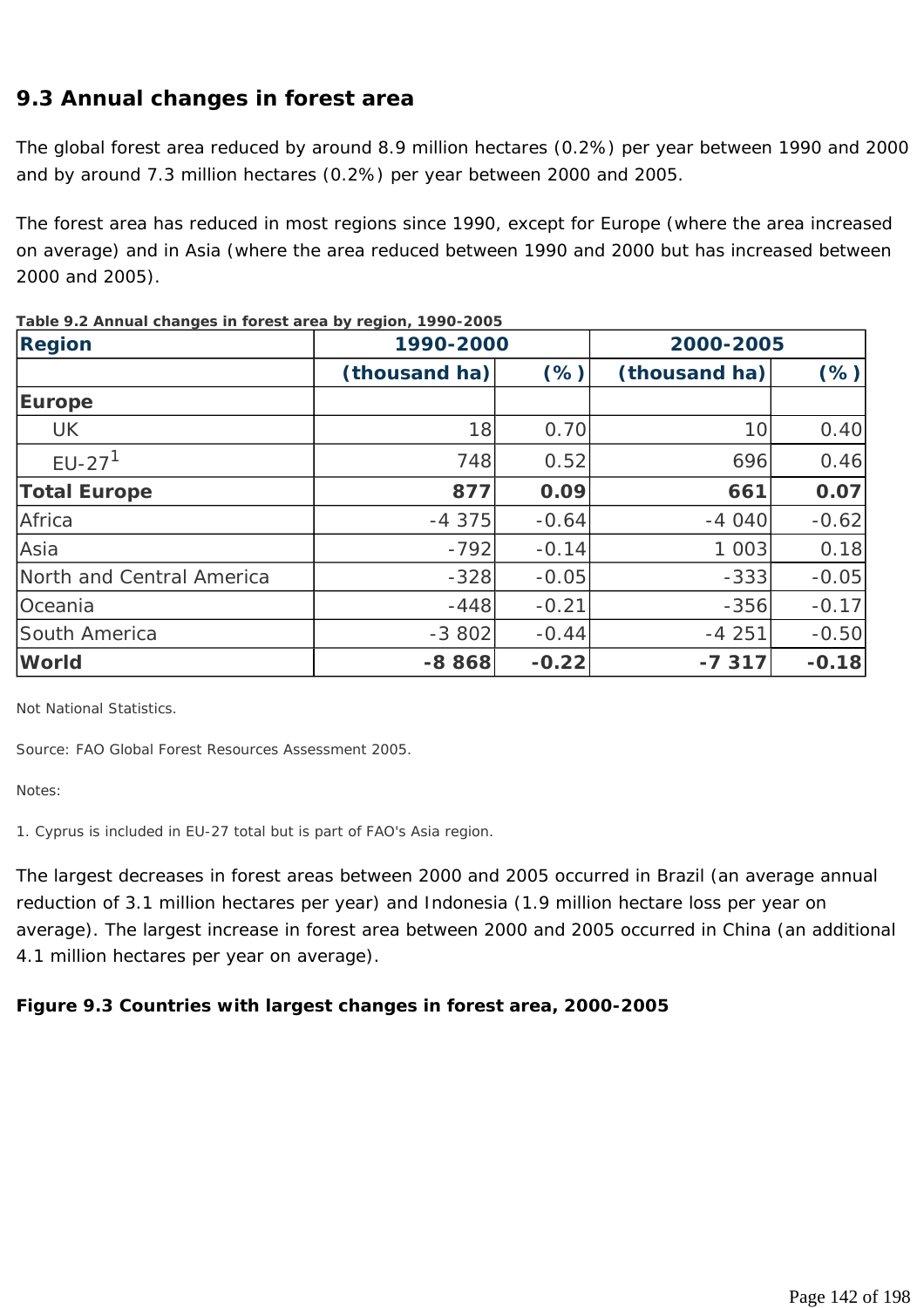

*Not National Statistics.* 

*Source: FAO Global Forest Resources Assessment 2005.* 

*Notes:* 

*1. Countries with changes of at least 0.4 million hectares per year only.*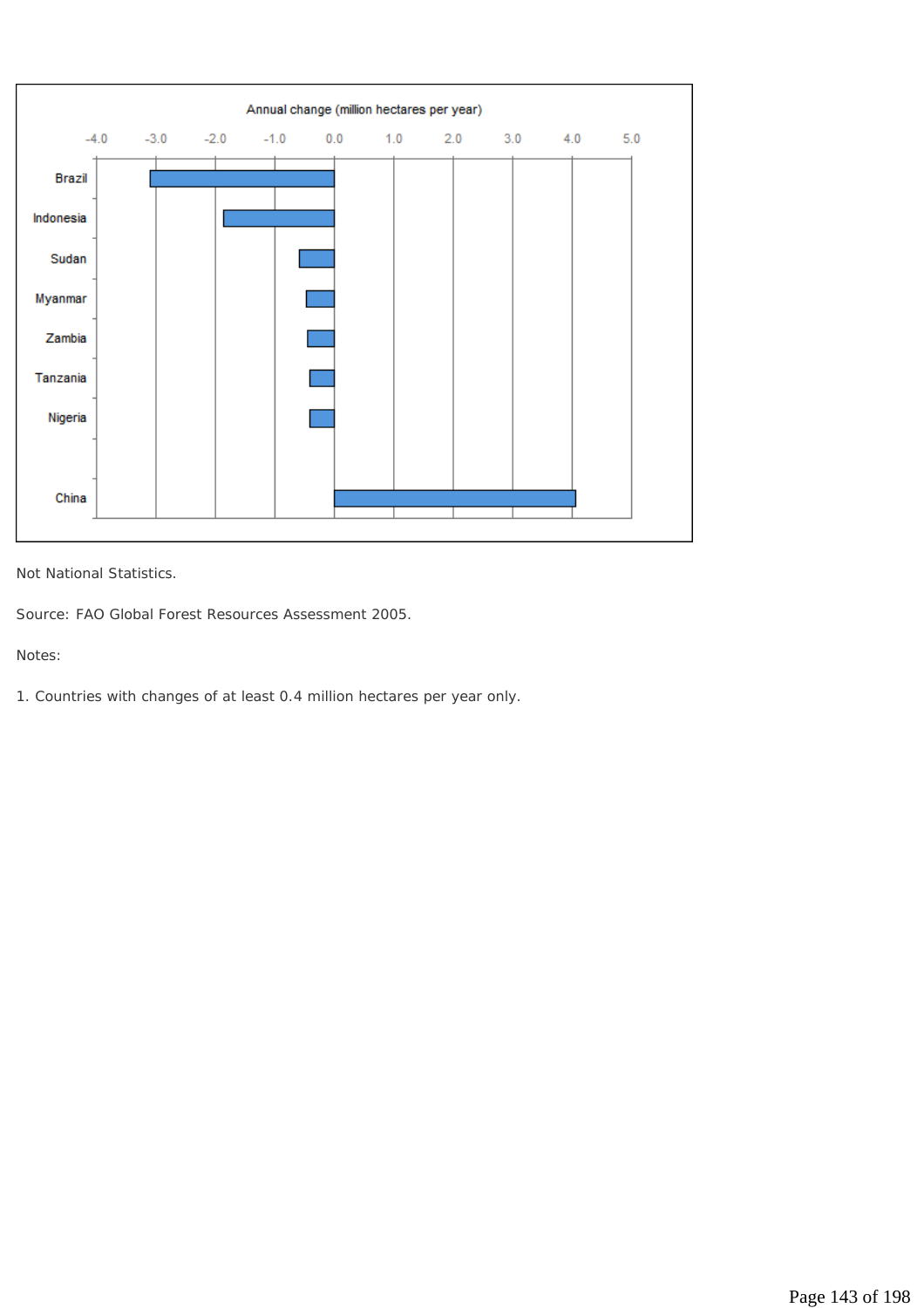## **9.4 Carbon stocks in forest biomass**

From 1990 to 2005, carbon in forest living biomass decreased in Africa, Asia and South America. The trends are mostly driven by changes in forest area, but areas of new plantations are not able to balance out equivalent areas of deforestation.

| <b>Region</b>             | 1990  | 2000                  | 2005  |  |  |
|---------------------------|-------|-----------------------|-------|--|--|
|                           |       | giga tonnes of carbon |       |  |  |
| <b>Europe</b>             |       |                       |       |  |  |
| <b>UK</b>                 | 0.1   | 0.1                   | 0.1   |  |  |
| $EU-271$                  | 7.6   | 8.8                   | 9.4   |  |  |
| <b>Total Europe</b>       | 42.0  | 43.1                  | 43.9  |  |  |
| Africa                    | 65.8  | 62.2                  | 60.8  |  |  |
| Asia                      | 41.1  | 35.6'                 | 32.6  |  |  |
| North and Central America | 41.0  | 41.9                  | 42.4  |  |  |
| Oceania                   | 11.6  | 11.4                  | 11.4  |  |  |
| South America             | 97.7  | 94.2                  | 91.5  |  |  |
| <b>World</b>              | 299.2 | 288.6                 | 282.7 |  |  |

**Table 9.3 Carbon stocks in forest living biomass by region, 1990-2005** 

*Not National Statistics.* 

*Source: FAO Global Forest Resources Assessment 2005.* 

*Notes:* 

*1. Cyprus is included in EU-27 total but is part of FAO's Asia region.* 

*2. A giga tonne is a thousand million tonnes (109 tonnes).*



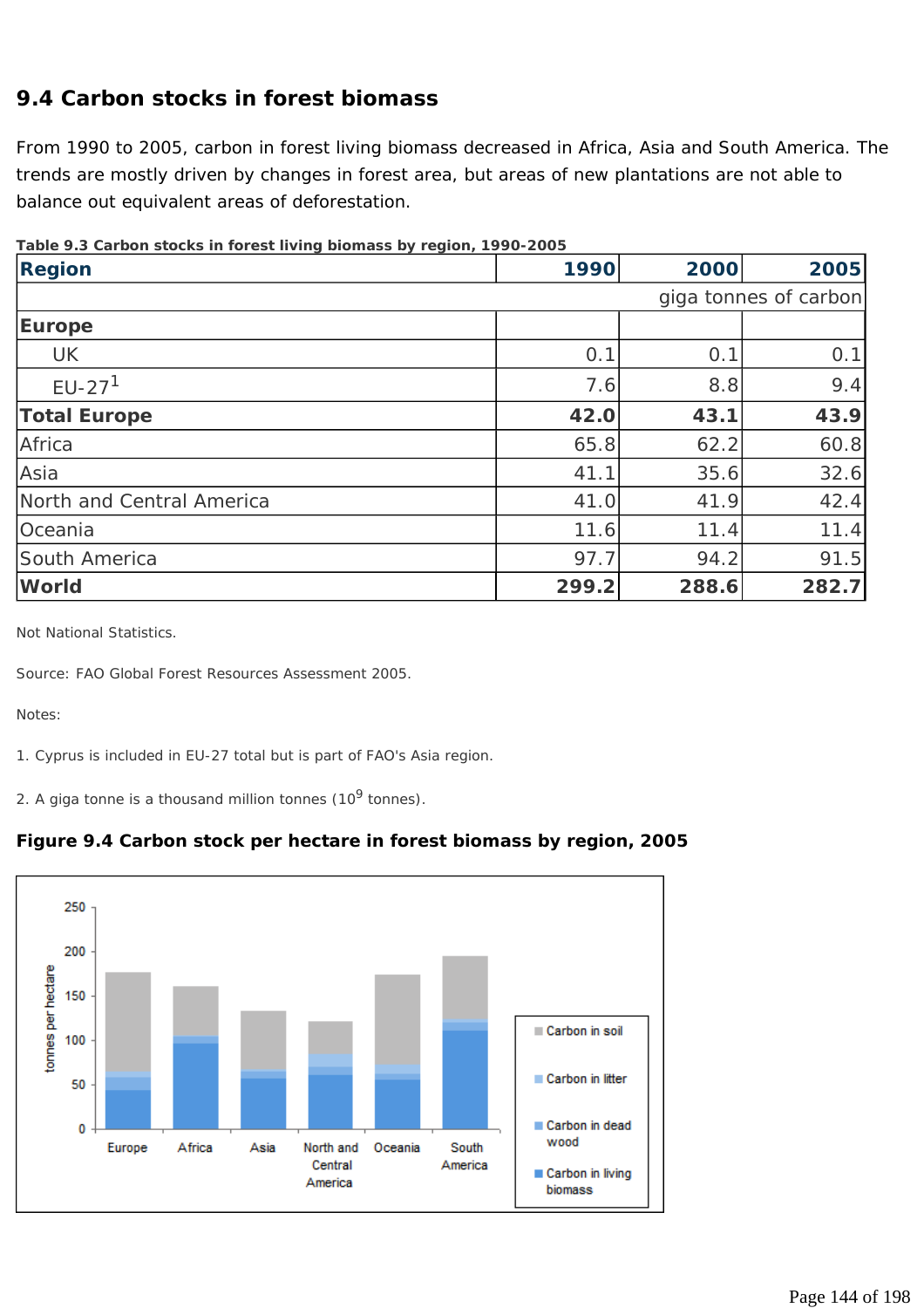*Not National Statistics.* 

*Source: FAO Global Forest Resources Assessment 2005.*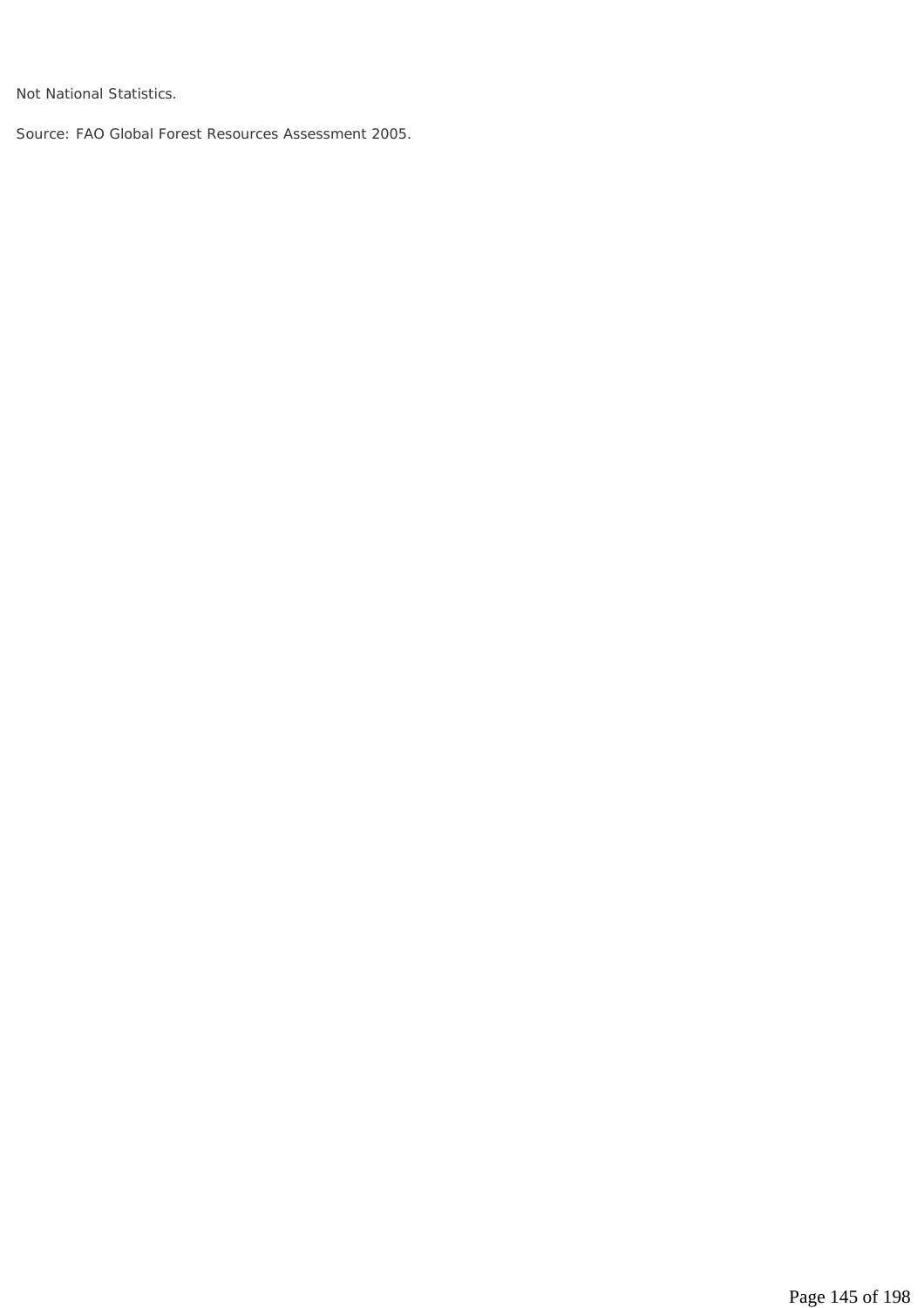### **9.5 Wood removals**

A total of 3.6 billion m<sup>3</sup> underbark of wood was removed from global forests in 2007, of which around one half was for use as woodfuel and around one half was industrial roundwood (for use by wood processors).

North and Central America and Europe accounted for around two thirds of all industrial roundwood removals in 2007, whilst around three quarters of woodfuel removals took place in Asia and Africa.

| <b>Region</b>             | 1990           | 1995           | 2000     | 2005           | 2006           | 2007                             |
|---------------------------|----------------|----------------|----------|----------------|----------------|----------------------------------|
|                           |                |                |          |                |                | million m <sup>3</sup> underbark |
| Industrial roundwood      |                |                |          |                |                |                                  |
| <b>Europe</b>             |                |                |          |                |                |                                  |
| <b>UK</b>                 | 6              | 7              | 8        | 8              | 8              | 9                                |
| $EU-271$                  | 319            | 296            | 343      | 369            | 337            | 379                              |
| <b>Total Europe</b>       | 519            | 408            | 483      | 540            | 516            | 576                              |
| Africa                    | 57             | 66             | 69       | 67             | 69             | 69                               |
| Asia                      | 258            | 263            | 231      | 235            | 232            | 240                              |
| North and Central America | 595            | 603            | 633      | 635            | 608            | 597                              |
| Oceania                   | 33             | 41             | 47       | 49             | 49             | 51                               |
| South America             | 110            | 134            | 145      | 176            | 160            | 172                              |
| <b>World</b>              | 1 5 7 1        | 1515           | 1 608    | 1702           | 1635           | 1705                             |
| <b>Woodfuel</b>           |                |                |          |                |                |                                  |
| <b>Europe</b>             |                |                |          |                |                |                                  |
| <b>UK</b>                 | $\overline{O}$ | $\overline{O}$ | $\Omega$ | $\overline{O}$ | $\overline{O}$ | $\overline{O}$                   |
| $EU-271$                  | 45             | 45             | 45       | 85             | 89             | 88                               |
| <b>Total Europe</b>       | 116            | 86             | 109      | 150            | 154            | 153                              |
| Africa                    | 439            | 502            | 526      | 569            | 596            | 603                              |
| Asia                      | 784            | 789            | 834      | 796            | 790            | 787                              |
| North and Central America | 163            | 174            | 129      | 130            | 132            | 138                              |
| Oceania                   | 9              | 11             | 13       | 11             | 11             | 11                               |
| South America             | 161            | 174            | 186      | 194            | 192            | 194                              |
| <b>World</b>              | 1672           | 1735           | 1797     | 1850           | 1876           | 1886                             |
| <b>Total roundwood</b>    |                |                |          |                |                |                                  |
| <b>Europe</b>             |                |                |          |                |                |                                  |
| <b>UK</b>                 | 6              | 8              | 8        | 8              | 8              | $\mathcal{Q}$                    |
| $EU-271$                  | 365            | 341            | 388      | 454            | 426            | 467                              |
| <b>Total Europe</b>       | 635            | 494            | 592      | 690            | 670            | 729                              |
| Africa                    | 495            | 568            | 595      | 636            | 665            | 672                              |
|                           |                |                |          |                |                |                                  |

**Table 9.4 Wood removals by region, 1990-2007**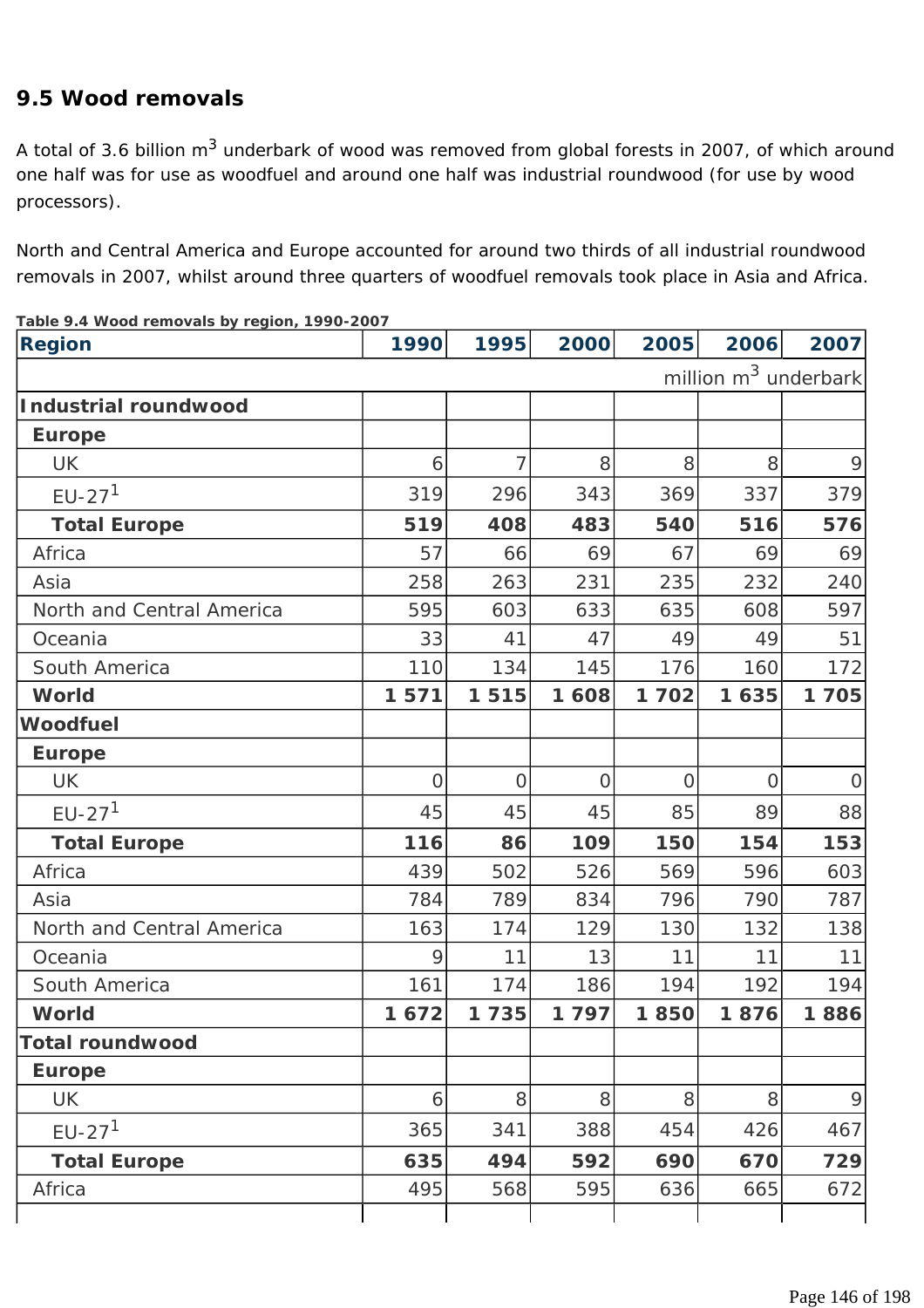| Asia                      | 1042 | 1052    | 1065    | 1 0 3 1 | 1023 | 1027    |
|---------------------------|------|---------|---------|---------|------|---------|
| North and Central America | 758  |         | 7621    | 7651    | 740  | 736     |
| Oceania                   | 42   | 52      | 60      | 60      | 60   | 62      |
| South America             | 271  | 307     | 331     | 369     | 353  | 366     |
| World                     | 3243 | 3 2 5 1 | 3 4 0 5 | 3552    | 3511 | 3 5 9 1 |

*Not National Statistics.* 

*Source: FAO.* 

*Notes:* 

*1. Cyprus is included in EU-27 total but is part of FAO's Asia region.* 



### **Figure 9.5 Wood removals by region, 2007**

*Not National Statistics.* 

*Source: FAO.*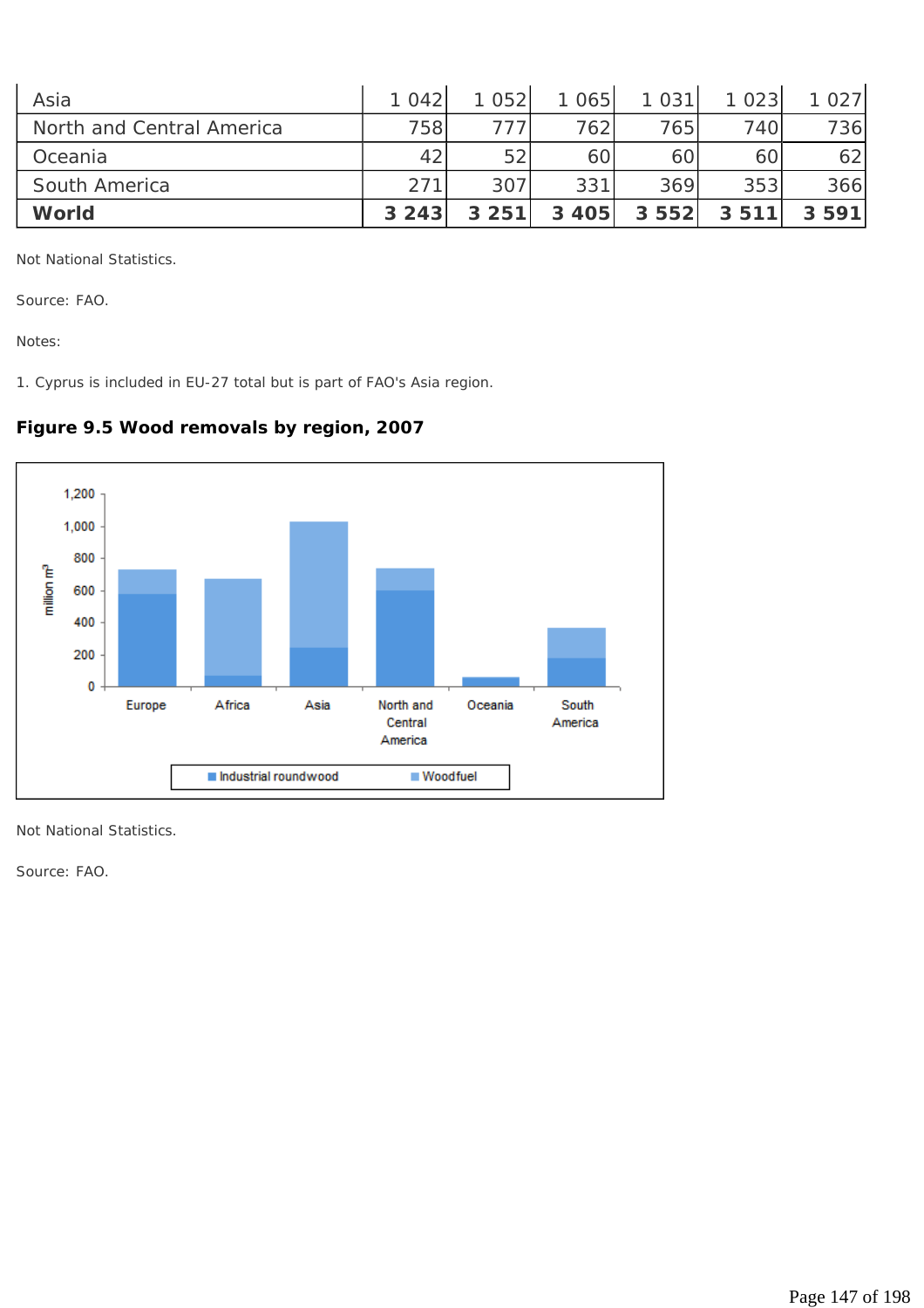### **9.6 Production of wood products**

Global production of wood products in 2007 totalled 431 million  $m^3$  of sawnwood, 266 million  $m^3$  of woodbased panels and 384 million tonnes of paper & paperboard.

Europe produced around one third of all sawnwood in 2007 (mainly in EU countries), with a further one third produced in North and Central America and around one fifth in Asia.

Woodbased panels were more commonly produced in Asia (around 40%), with a further quarter produced in the EU and around one fifth in North and Central America.

Asia also accounted for around 40% of paper and paperboard production, with around one quarter produced in North and Central America and one quarter in the EU.

**Table 9.5 Production of wood products by region, 1990-2007** 

| rable 9.5 Production or wood products by region, 1990-2007 |                |                |                |                |      |                             |
|------------------------------------------------------------|----------------|----------------|----------------|----------------|------|-----------------------------|
| <b>Region</b>                                              | 1990           | 1995           | 2000           | 2005           | 2006 | 2007                        |
| Sawnwood (million m <sup>3</sup> )                         |                |                |                |                |      |                             |
| <b>Europe</b>                                              |                |                |                |                |      |                             |
| <b>UK</b>                                                  | $\overline{2}$ | $\overline{2}$ | 3              | 3              | 3    | 3                           |
| $EU-271$                                                   | 81             | 82             | 100            | 108            | 112  | 114                         |
| <b>Total Europe</b>                                        | 149            | 118            | 130            | 142            | 146  | 149                         |
| Africa                                                     | 8              | 8              | 8              | 9              | 9    | 9                           |
| Asia                                                       | 105            | 97             | 62             | 73             | 79   | 82                          |
| North and Central America                                  | 129            | 134            | 147            | 162            | 157  | 142                         |
| Oceania                                                    | 6              | $\overline{7}$ | 8              | 9              | 9    | 10                          |
| South America                                              | 25             | 27             | 31             | 37             | 39   | 40                          |
| World                                                      | 422            | 391            | 386            | 432            | 440  | 431                         |
| Woodbased panels (million m <sup>3</sup> )                 |                |                |                |                |      |                             |
| <b>Europe</b>                                              |                |                |                |                |      |                             |
| <b>UK</b>                                                  | $\overline{2}$ | 3              | 3              | 3              | 3    | $\overline{4}$              |
| $EU-271$                                                   | 36             | 40             | 53             | 63             | 66   | 69                          |
| <b>Total Europe</b>                                        | 48             | 46             | 61             | 75             | 79   | 84                          |
| Africa                                                     | $\overline{2}$ | $\overline{2}$ | $\overline{2}$ | $\overline{2}$ | 3    | 3                           |
| Asia                                                       | 27             | 44             | 49             | 91             | 99   | 105                         |
| North and Central America                                  | 44             | 47             | 61             | 63             | 63   | 57                          |
| Oceania                                                    | $\overline{2}$ | $\overline{2}$ | 3              | 4              | 4    | $\boldsymbol{\vartriangle}$ |
| South America                                              | $\overline{4}$ | 6              | 9              | 13             | 14   | 15                          |
| World                                                      | 126            | 147            | 185            | 249            | 262  | 266                         |
| Paper & paperboard (million tonnes)                        |                |                |                |                |      |                             |
| <b>Europe</b>                                              |                |                |                |                |      |                             |
| <b>UK</b>                                                  | 5              | 6              | 7              | 6              | 5    | 5                           |
|                                                            |                |                |                |                |      |                             |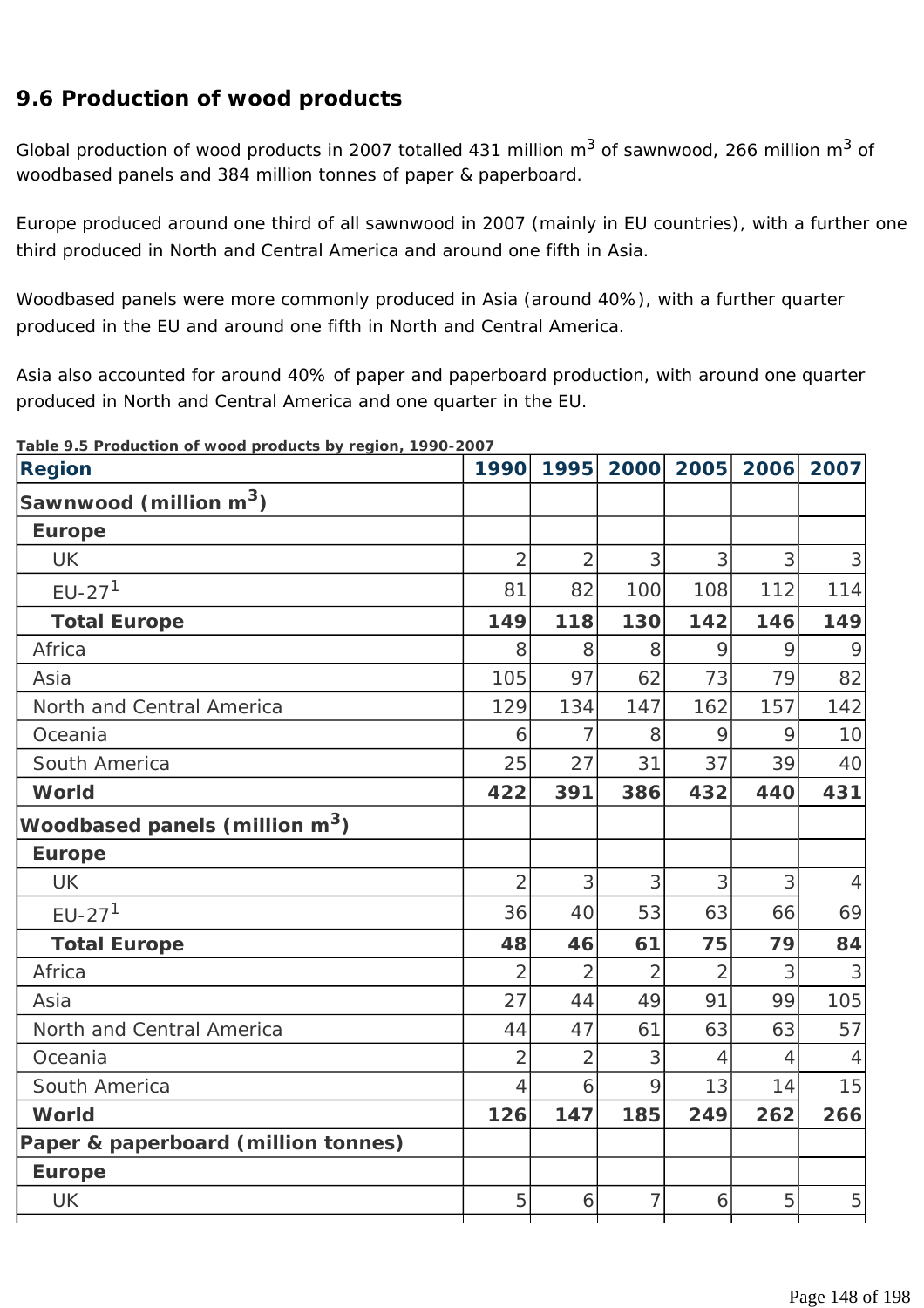| $EU-271$                  | 63  | 73  | 90  | 98  | 101 | 102     |
|---------------------------|-----|-----|-----|-----|-----|---------|
| <b>Total Europe</b>       | 73  | 82  | 100 | 111 | 114 | 115     |
| Africa                    | 3   | 3   | 4   | 5   |     | $\vert$ |
| Asia                      | 57  | 77  | 95  | 122 | 134 | 142     |
| North and Central America | 92  | 108 | 111 | 108 | 108 | 108     |
| Oceania                   | 3   | 3   |     |     |     | $\vert$ |
| South America             | 8   | 9   | 10  | 14  | 11  | 111     |
| World                     | 235 | 282 | 324 | 364 | 376 | 384     |

*Not National Statistics.* 

*Source: FAO.* 

*Notes:* 

*1. Cyprus is included in EU-27 total but is part of FAO's Asia region.*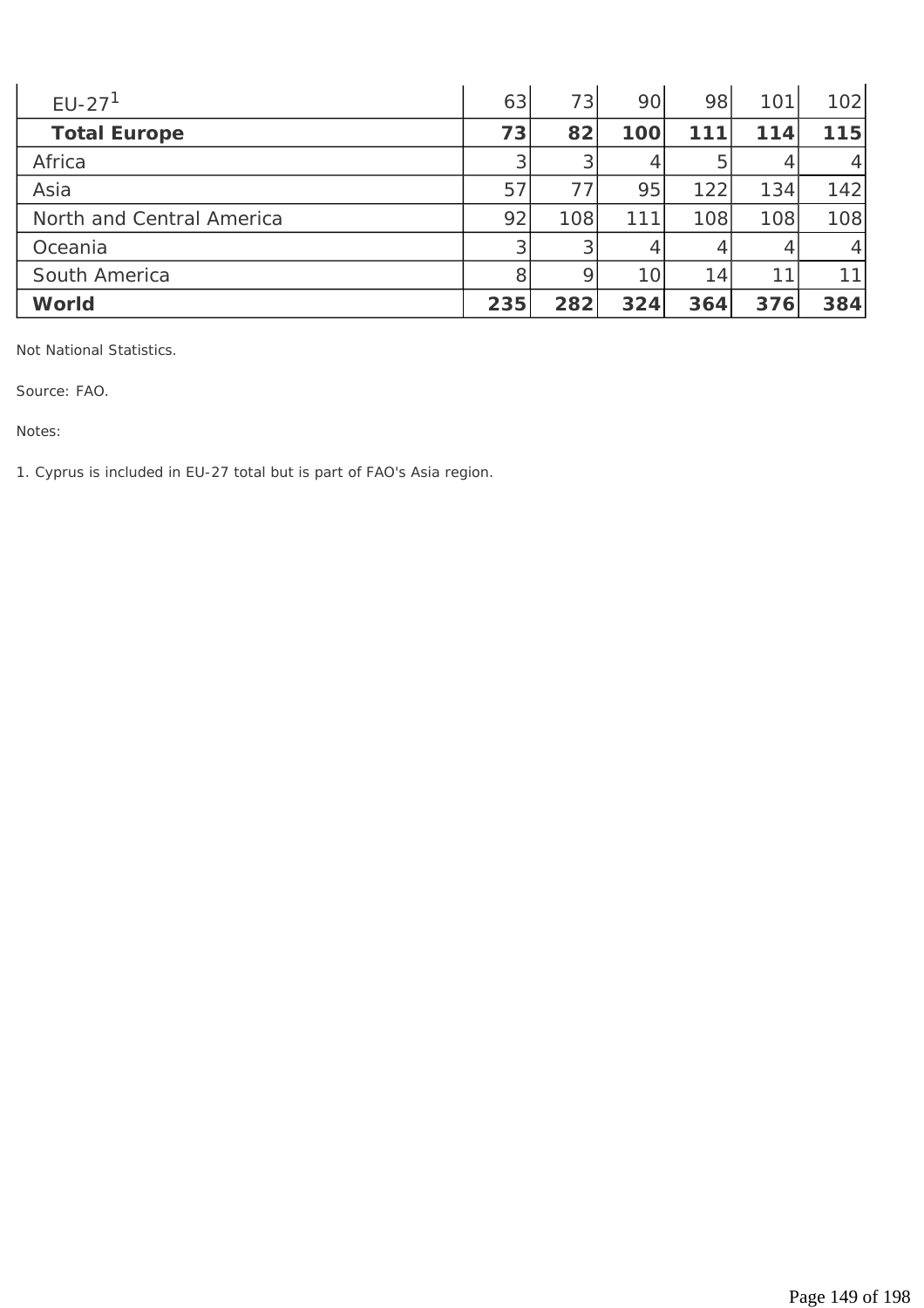# **9.7 Apparent consumption of wood products**

Apparent consumption (defined as production + imports - exports) of wood products in 2007 totalled 424 million m<sup>3</sup> sawnwood, 257 million m<sup>3</sup> woodbased panels and 383 million tonnes of paper and paperboard globally.

Around one third of all sawnwood was consumed in North and Central America and a further one quarter each in the EU and in Asia.

Asia consumed almost two fifths of the world's woodbased panels, around one quarter was consumed in the EU and one quarter in North and Central America.

Around two fifths of all paper and paperboard was consumed in Asia, over one quarter in North and Central America and a further quarter in the EU.

| <b>Region</b>                              | 1990           | 1995           | 2000           | 2005 | 2006           | 2007           |
|--------------------------------------------|----------------|----------------|----------------|------|----------------|----------------|
| Sawnwood (million m <sup>3</sup> )         |                |                |                |      |                |                |
| <b>Europe</b>                              |                |                |                |      |                |                |
| <b>UK</b>                                  | 13             | 8              | 10             | 11   | 10             | 11             |
| $EU-271$                                   | 96             | 80             | 99             | 102  | 105            | 110            |
| <b>Total Europe</b>                        | 157            | 109            | $121$          | 119  | 120            | 125            |
| Africa                                     | 10             | 12             | 11             | 13   | 13             | 13             |
| Asia                                       | 112            | 112            | 79             | 93   | 100            | 102            |
| North and Central America                  | 119            | 126            | 144            | 166  | 160            | 144            |
| Oceania                                    | 6              | 7              | 8              | 8    | 8              | 8              |
| South America                              | 24             | 24             | 28             | 30   | 33             | 33             |
| World                                      | 429            | 390            | 389            | 429  | 433            | 424            |
| Woodbased panels (million m <sup>3</sup> ) |                |                |                |      |                |                |
| <b>Europe</b>                              |                |                |                |      |                |                |
| <b>UK</b>                                  | 5              | 5              | 6              | 6    | $\overline{7}$ | $\overline{7}$ |
| $EU-271$                                   | 40             | 41             | 53             | 59   | 63             | 67             |
| <b>Total Europe</b>                        | 51             | 47             | 59             | 71   | 76             | 81             |
| Africa                                     | 1              | $\overline{2}$ | $\overline{2}$ | 3    | 3              | 3              |
| Asia                                       | 25             | 46             | 53             | 91   | 93             | 95             |
| North and Central America                  | 44             | 46             | 64             | 72   | 73             | 64             |
| Oceania                                    | $\overline{2}$ | $\overline{2}$ | 3              | 3    | 3              | 3              |
| South America                              | 3              | $\overline{4}$ | 6              | 8    | 9              | 10             |
| World                                      | 126            | 146            | 188            | 248  | 257            | 257            |
| Paper & paperboard (million tonnes)        |                |                |                |      |                |                |
| <b>Europe</b>                              |                |                |                |      |                |                |

**Table 9.6 Apparent consumption of wood products by region, 1990-2007**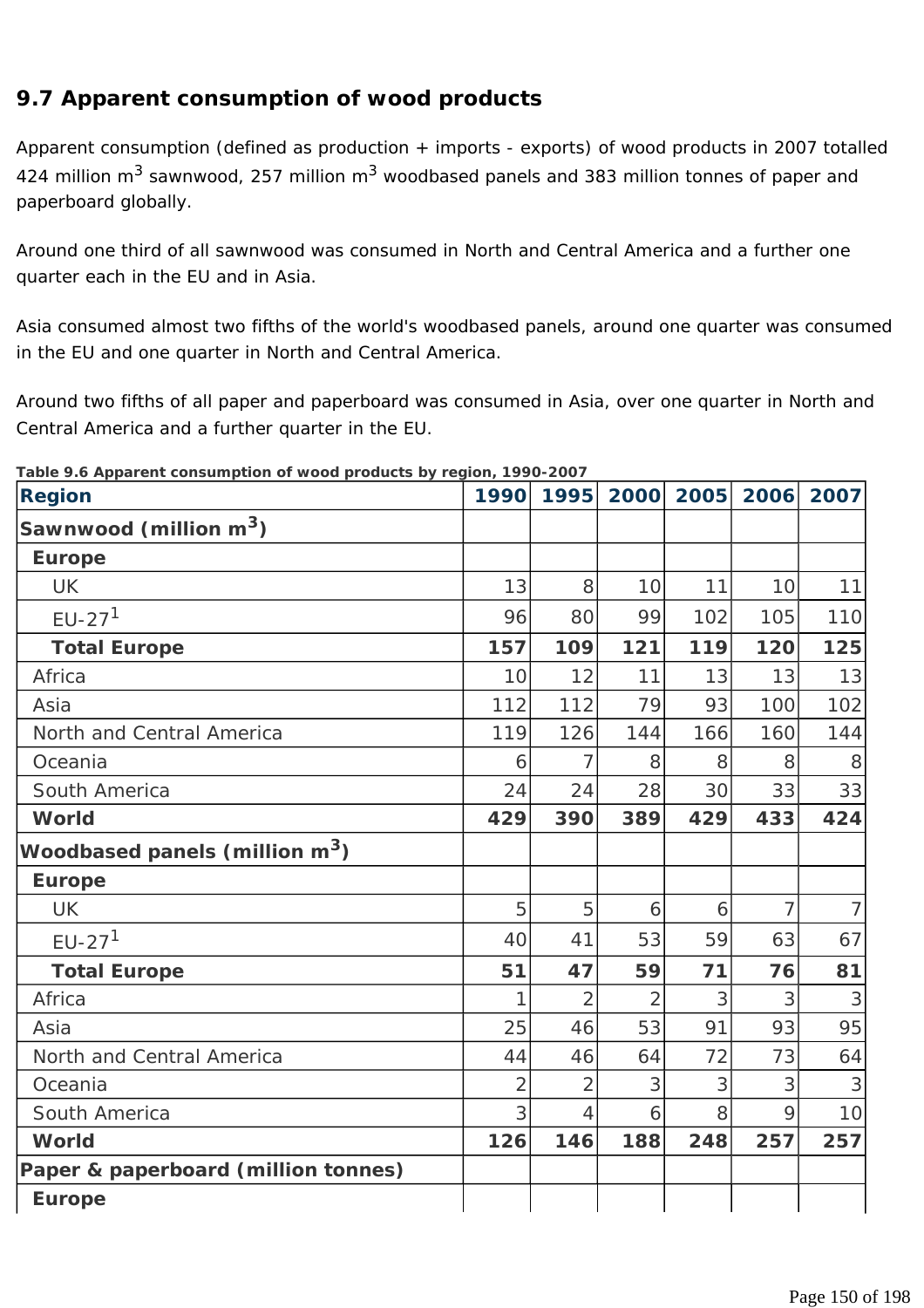| <b>UK</b>                 | 9              | 11  | 11  | 13  | 12  | 12 <sub>l</sub> |
|---------------------------|----------------|-----|-----|-----|-----|-----------------|
| $EU-271$                  | 62             | 68  | 83  | 87  | 91  | 93              |
| <b>Total Europe</b>       | 71             | 73  | 90  | 98  | 102 | 105             |
| Africa                    | 4              | 4   | 5   |     | 6   |                 |
| Asia                      | 62             | 85  | 103 | 132 | 142 | 148             |
| North and Central America | 88             | 101 | 110 | 107 | 108 | 106             |
| Oceania                   | 3 <sub>l</sub> | 4   | 5   | 5   | 5   | 5 <sup>1</sup>  |
| South America             | 8              | 10  | 12  | 14  | 11  | 11              |
| <b>World</b>              | 235            | 277 | 325 | 364 | 375 | 383             |

*Not National Statistics.* 

*Source: FAO.* 

*Notes:* 

*1. Cyprus is included in EU-27 total but is part of FAO's Asia region.*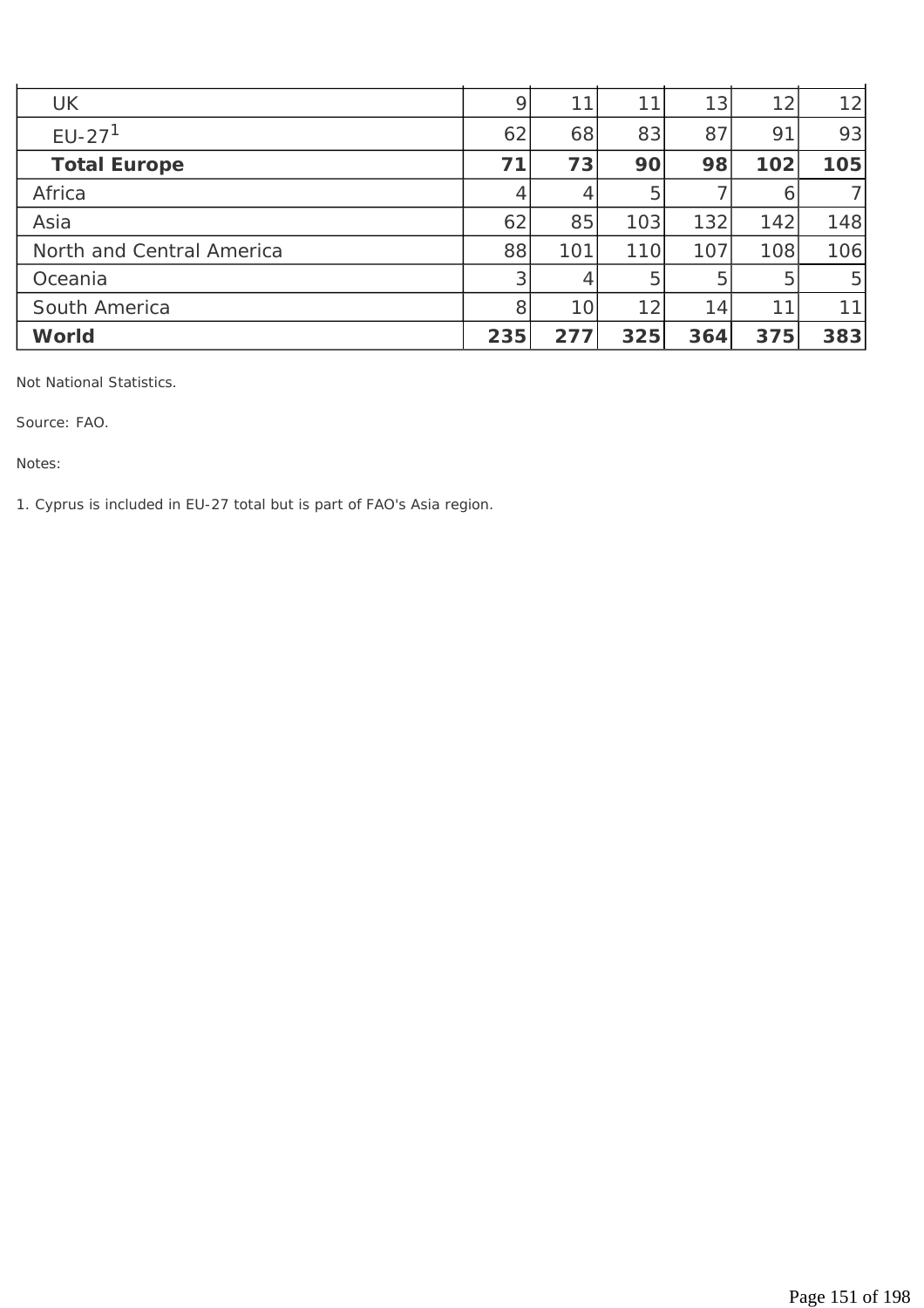### **9.8 World trade in forest products**

The UK was the second largest net importer of forest products in 2007, behind China and followed by Japan and USA.





*Not National Statistics.* 

*Source: FAO* 

*Notes:* 

*1. Excludes trade in secondary wood products.* 

The largest net exporters of forest products in 2007 were Canada, Finland and Sweden.

#### **Figure 9.7 Largest net exporters of forest products, 2007**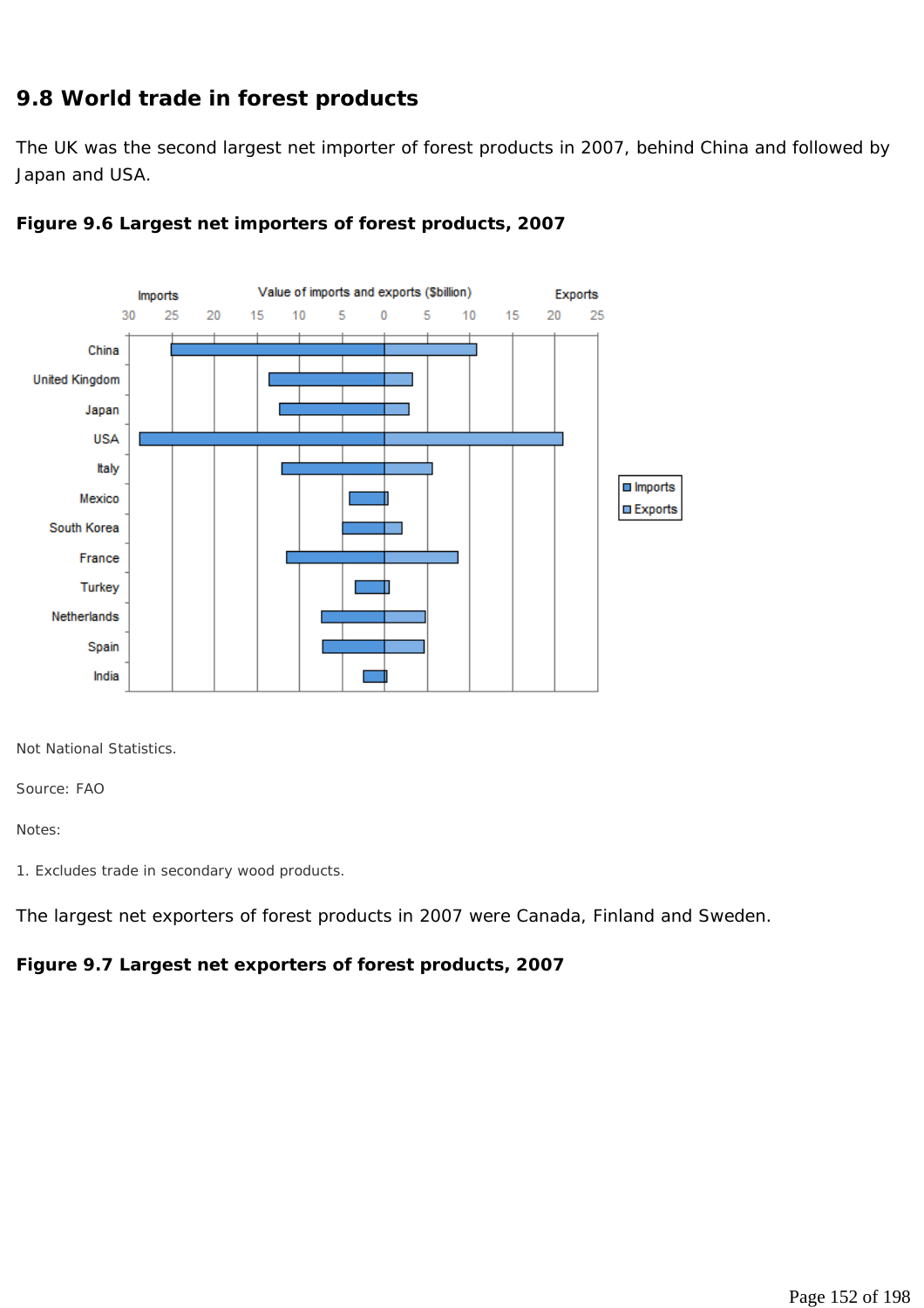

*Not National Statistics.* 

*Source: FAO* 

*Notes:* 

*1. Excludes trade in secondary wood products.*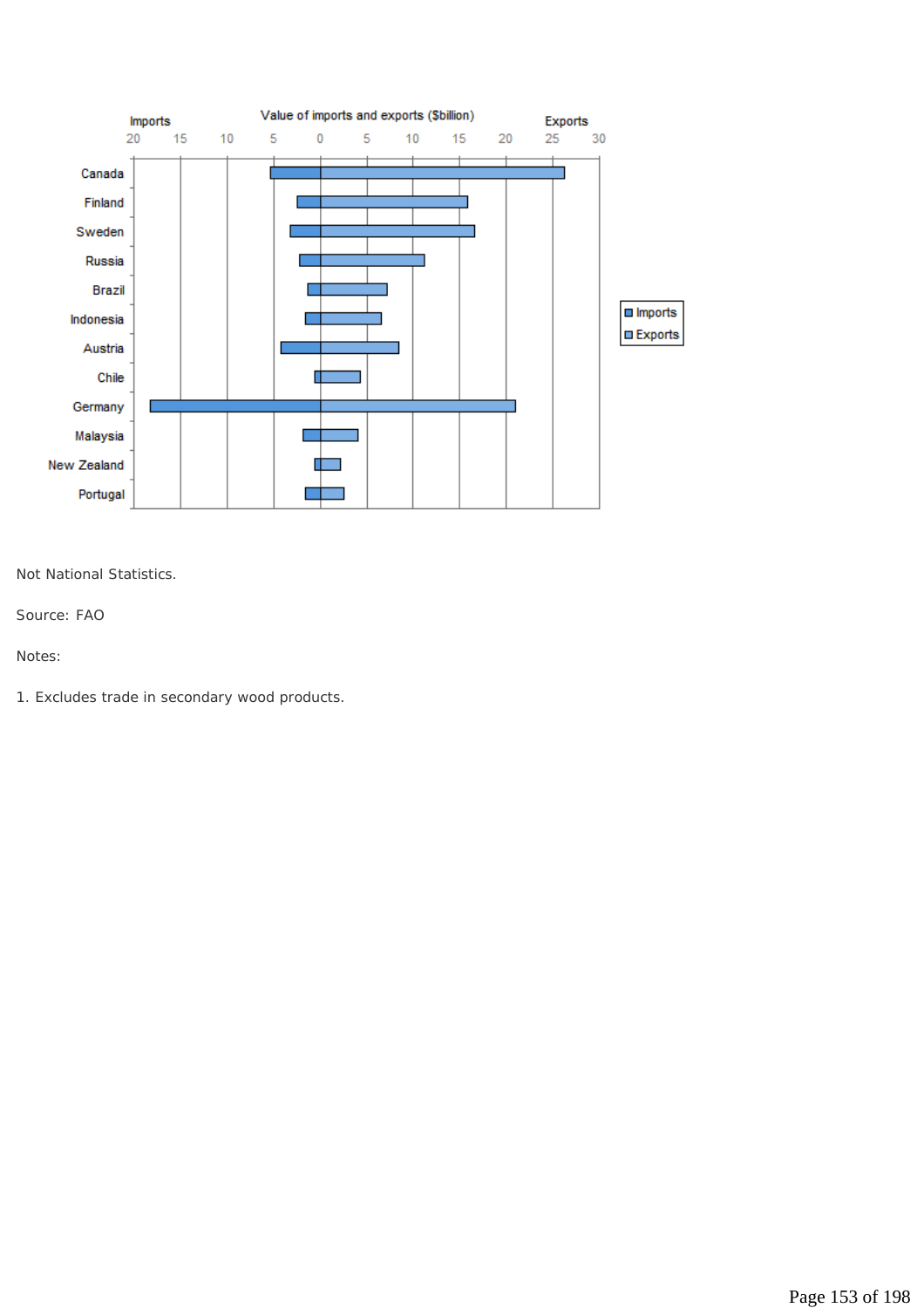# **10 Glossary**

# **bioenergy**

Energy from any fuel that is derived from biomass.

# **biomass**

Material that is derived from living, or recently living, biological organisms.

# **broadleaves**

Trees that do not have needles or cones (a few, such as alder, have cone-like structures for their seeds which are not true cones).

# **cement bonded particleboard**

Sheet material manufactured under pressure, based on wood and other vegetable particles bound with hydraulic cement and possibly containing additives.

# **chipboard**

(see Particleboard).

# **conifers**

Trees with needles and cones .

# **coppice**

Trees that are cut near ground level (or sometimes higher in which case they are pollards), causing them to produce many small shoots. These shoots are harvested every few years at a relatively early age for products such as staves, fencing, fuel and charcoal. 'Coppice with standards' includes scattered trees that are left to grow as normal ('standards').

# **dead wood**

Non-living woody biomass not contained in the litter, either standing or lying on the ground. For wood carbon reporting, the minimum was 15 cm diameter for standing and lying deadwood, and 7 cm dbh (diameter at breast height) for fallen trees.

# **Defra**

Department for Environment, Food and Rural Affairs.

# **establishment**

The first five to ten years or formative period that ends once young trees are of sufficient size that, given adequate protection, they are likely to survive at the required stocking.

### **EU**

European Union. There are currently 27 member states: Austria, Belgium, Bulgaria, Cyprus, Czech Republic, Denmark, Estonia, Finland, France, Germany, Greece, Hungary, Ireland, Italy, Latvia, Lithuania, Luxembourg, Malta, Netherlands, Poland, Portugal, Romania, Slovakia, Slovenia, Spain, Sweden and the UK.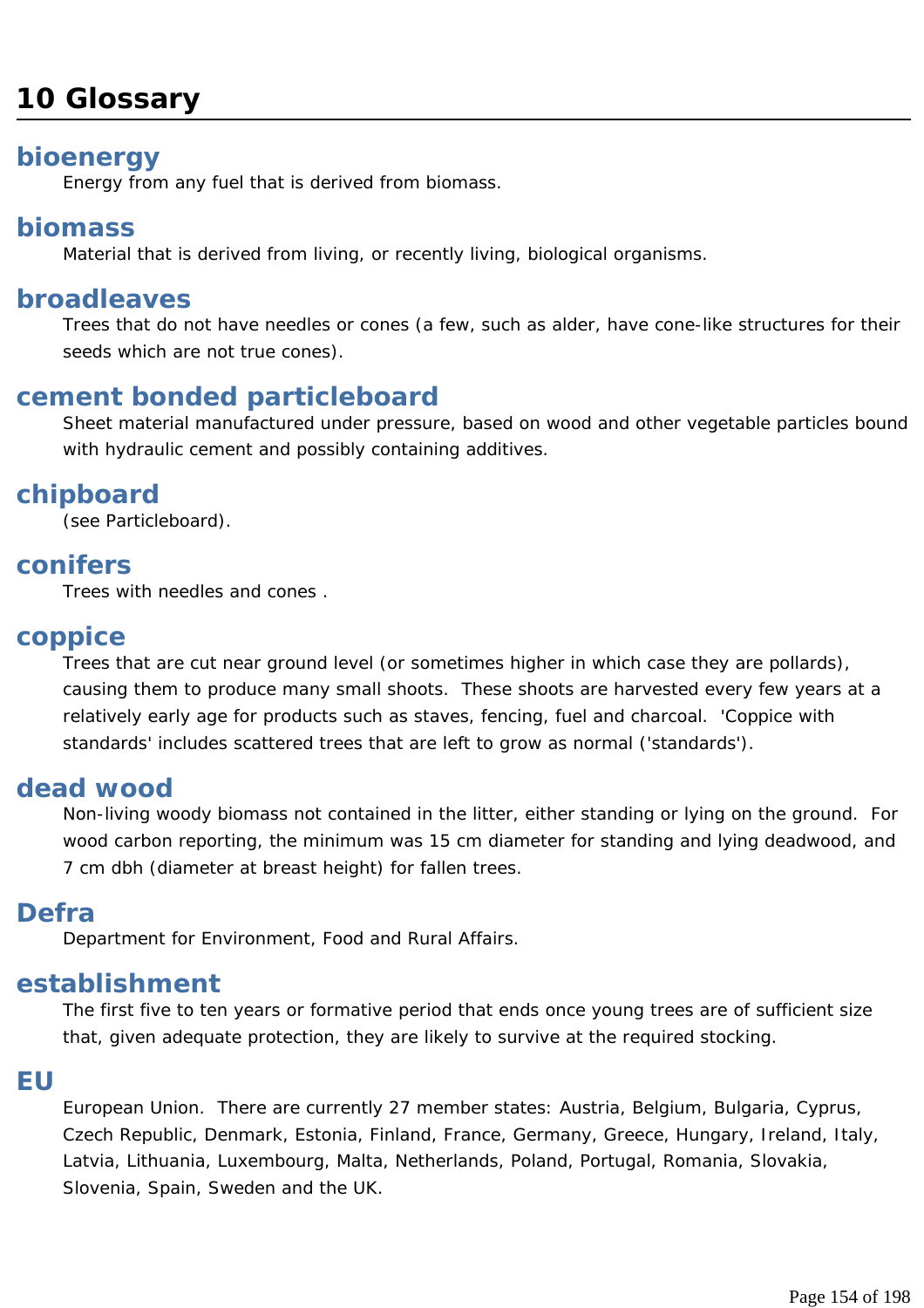# **FAO**

United Nations Food and Agriculture Organisation, responsible for the Forest Resources Assessment and for compiling international statistics on production and trade of wood products.

# **FC**

Forestry Commission: the government department responsible for forestry matters in Great Britain. The responsibility for forestry is devolved to ministers in the Scottish Parliament and Welsh Assembly, but the executive functions are exercised throughout Great Britain by the FC.

# **fibreboard**

Panel material with thickness equal to or greater than 1.5mm, manufactured from lignocellulosic fibres with application of heat and/or pressure. The bond is derived either from the felting of the fibres and their inherent adhesive properties or from a synthetic binder added to the fibres.

# **forest**

In the United Kingdom, there is no formal definition of 'forest'; the term is often used for large areas (especially conifers) or for old Royal hunting preserves such as the New Forest or the Forest of Dean.

# **FS**

Northern Ireland Forest Service (an agency of the Department of Agriculture and Rural Development).

# **FSC**

Forest Stewardship Council.

# **GB**

Great Britain: England, Wales and Scotland.

### **green tonne**

Weight measurement of timber fresh felled before any natural or artificial drying has occurred.

### **gva**

Gross value added - measures the contribution to the economy of each individual producer, industry or sector in the United Kingdom.

# **ha**

hectare (2.471 acres).

# **hardwood**

The wood of broadleaved trees, a term sometimes used for the broadleaved trees themselves.

# **high forest**

Trees capable of growing to be suitable for timber production (compare with coppice).

# **litter**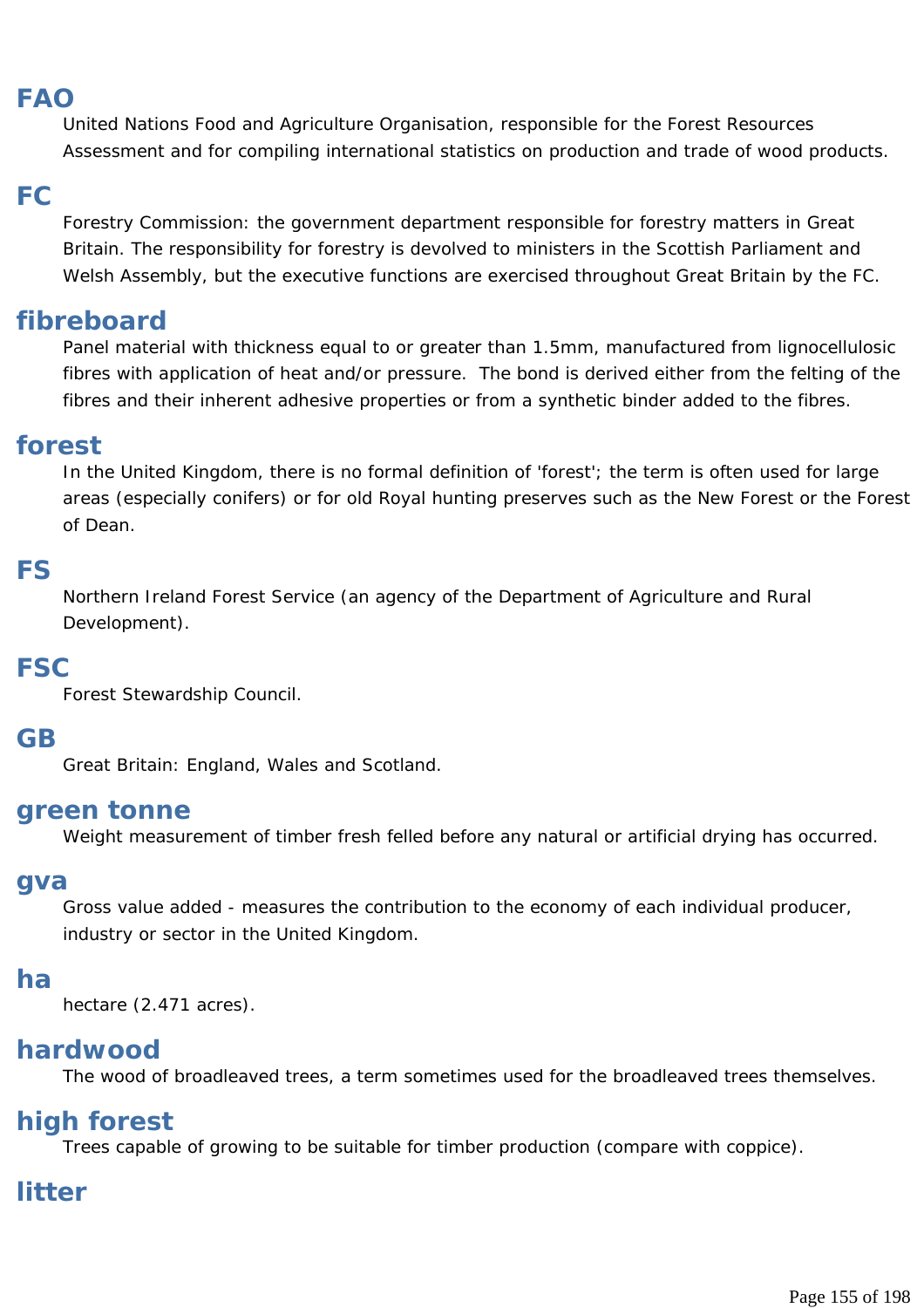Non-living biomass with a diameter less than the minimum for dead wood, lying dead in various states of decomposition above the soil.

# **MDF (medium-density fibreboard)**

Wood fibreboard made by a dry process in which the primary bond is derived from a bonding agent, and having a density usually exceeding 600 kg  $m^3$ .

# **native species**

Species that have arrived and inhabited an area naturally, without deliberate assistance by man. For trees and shrubs in the United Kingdom usually taken to mean those present after postglacial recolonisation and before historic times. Some species are only native in particular regions - hence locally native.

# **natural colonisation**

Creation of new woodland by natural means, i.e. without sowing or planting.

# **natural regeneration**

Regeneration of existing woodland by natural means, i.e. without sowing or planting.

# **new planting**

Establishing woodland on ground that was not woodland in the recent past.

### **NI**

Northern Ireland.

# **NIWT**

National Inventory of Woodland and Trees.

# **odt**

Oven dry tonnes - Measurement of quantity without moisture (i.e. 0% moisture content).

# **ONS**

Office for National Statistics.

# **OSB (oriented strand board)**

Multi-layered board made from strands of wood of a predetermined shape and thickness together with a binder. The strands in the external layers are aligned and parallel to the board length or width.

# **overbark**

The volume of wood including the bark. Can be either standing volume or felled volume.

# **particleboard**

Panel material manufactured under pressure and heat from particles of wood (wood (also chipboard) flakes, chips, shavings, sawdust) in particle form, with the addition of an adhesive.

# **plywood**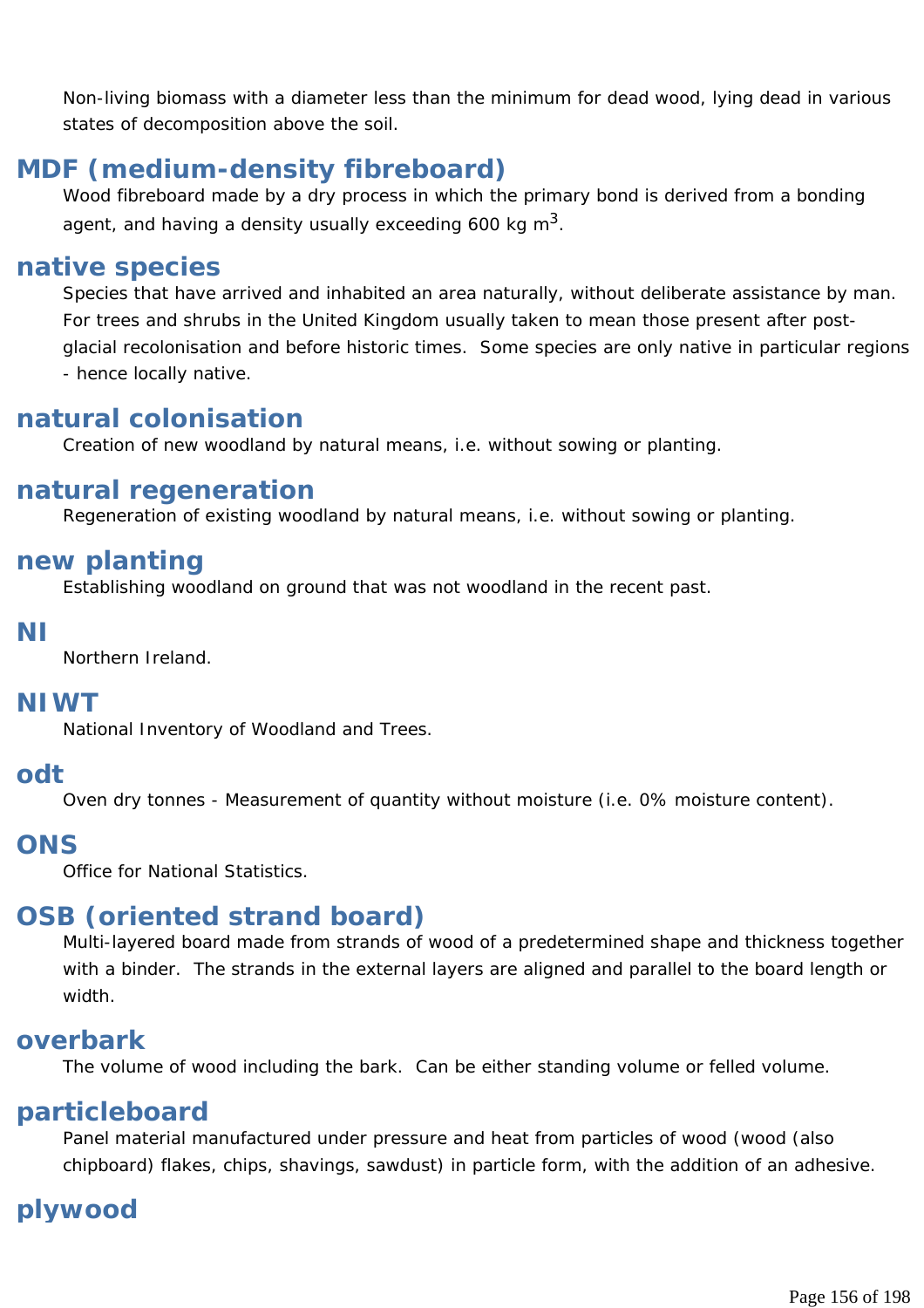Woodbased panel consisting of an assembly of layers bonded together with the direction of the grain in adjacent layers, usually at right angles. (Not made in the UK).

### **pulp**

A fibrous material produced by mechanically or chemically reducing wood into their component parts from which pulp, paper and paperboard sheets are formed after proper slushing and treatment or used for dissolving purposes (dissolving pulp or chemical cellulose) to make rayon, plastics, and other synthetic products. Sometimes called wood pulp.

### **recovered**

Either industrial process by-products (e.g. offcuts or fines from a board manufacturing mill, furniture factory, joinery or construction) or from post-consumer waste wood (e.g. pallets, construction waste) after the stage of recovery or reclamation for purposes of recycling.

# **restocking**

The replanting of an area after trees are removed.

### **roundwood**

Logs and small branches (small roundwood).

### **sawlogs**

Material of at least 14 cm top diameter that is destined to be sawn into planks or boards.

### **sawmill products**

Materials including wood chips, sawdust and bark which arise during the conversion of logs to sawn timber. Most are used as inputs to other wood processing industries, sold for bioenergy or sold for other uses. Formerly called sawmill residues or co-products.

### **sawnwood**

Sawn timber - timber that has been cut into planks or boards from logs.

### **scrub**

Area of poorly formed trees or bushes unsuitable for conversion to timber.

### **Scottish Government**

Devolved government in Scotland. Previously the Scottish Executive.

### **semi-natural**

Woodland with natural characteristics (predominantly native species of trees, ground plants and animals) where wood production is not a primary objective; this term is used rather than natural because the woodland may have originally been planted or have been managed for wood production in the past.

### **silviculture**

The care and cultivation of forest trees.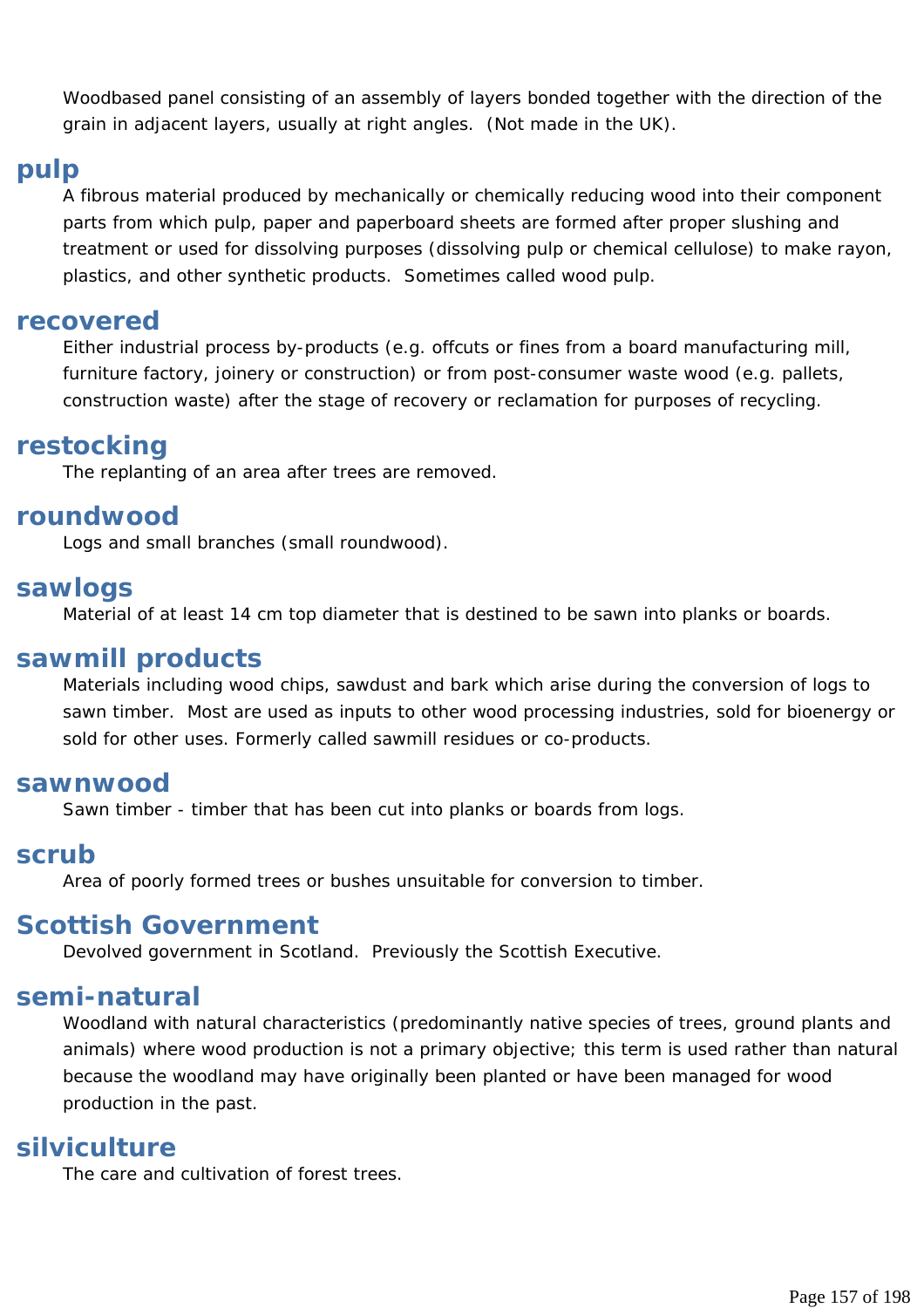# **softwood**

The wood of coniferous trees or conifers themselves.

# **SRC**

Short rotation coppice (either willow or poplar).

# **standing volume**

Measurement of quantity before trees are felled. Usually expressed as cubic metres overbark standing.

# **thinning**

A proportion of stems removed in order to give the best stems space and light to grow into a more valuable crop. This is usually carried out some time after canopy closure and may be repeated at intervals. It is a necessary operation in the production of quality timber. A temporary reduction in standing volume will result.

# **UK**

United Kingdom: Great Britain and Northern Ireland.

# **UKFPA**

United Kingdom Forest Products Association.

# **UN ECE**

United Nations Economic Commission for Europe, responsible for compiling international statistics on production and trade of wood products for Europe, the Russian Federation and North America.

# **underbark**

The volume of wood excluding the bark.

### **veneer**

A thin layer of wood, produced by peeling or slicing, used for decorative purposes. Veneers are usually applied to less expensive or less attractive substitutes including solid timber, woodbased sheet materials, etc.

# **Welsh Assembly Government**

Devolved government in Wales.

# **wood pellets**

Sawdust or wood shavings compressed into uniform diameter pellets to be burned for heat/ energy.

### **woodland**

Land under stands of trees with a canopy cover of at least 20% (25% in Northern Ireland), or having the potential to achieve this, including integral open space, and including felled areas that are awaiting restocking.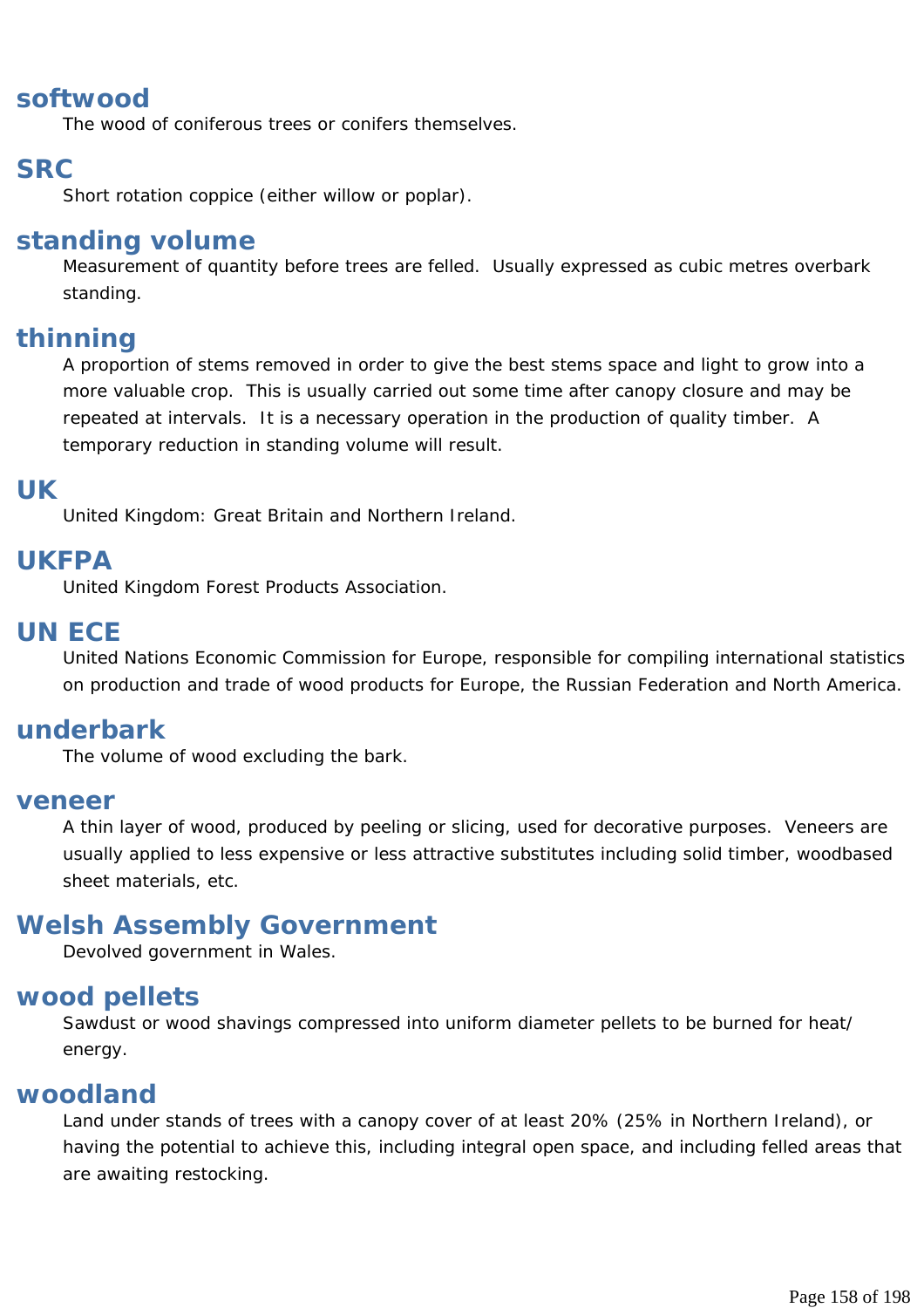# **WRME**

Wood Raw Material Equivalent - the volume of trees required to produce a wood product. Can be measured underbark or overbark.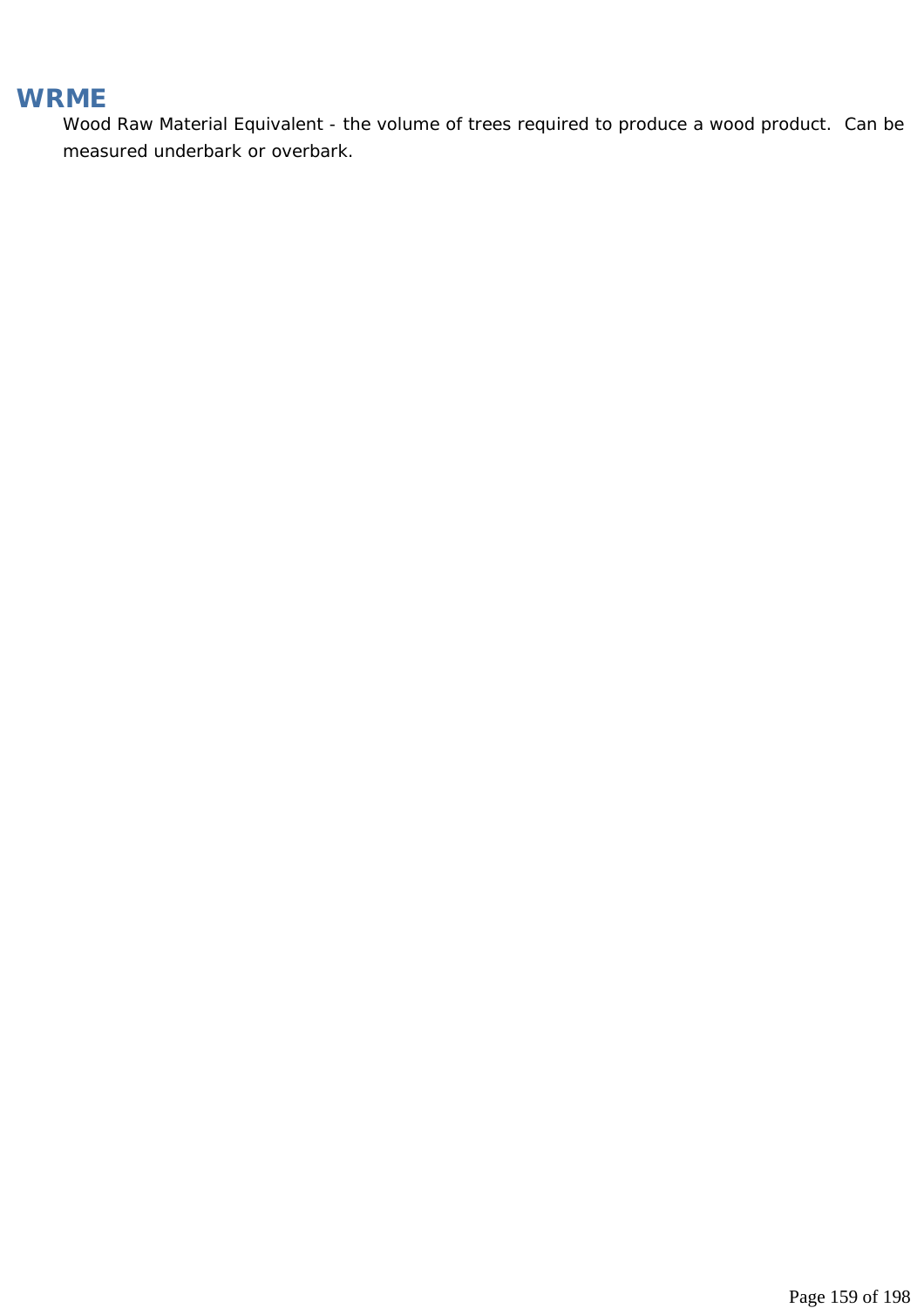# **11 Sources**

This section provides further information on the data sources used to provide figures for this publication. Where relevant, information is also provided on the data collected from these sources, the methodology used to estimate figures, revisions and the level of detail reported.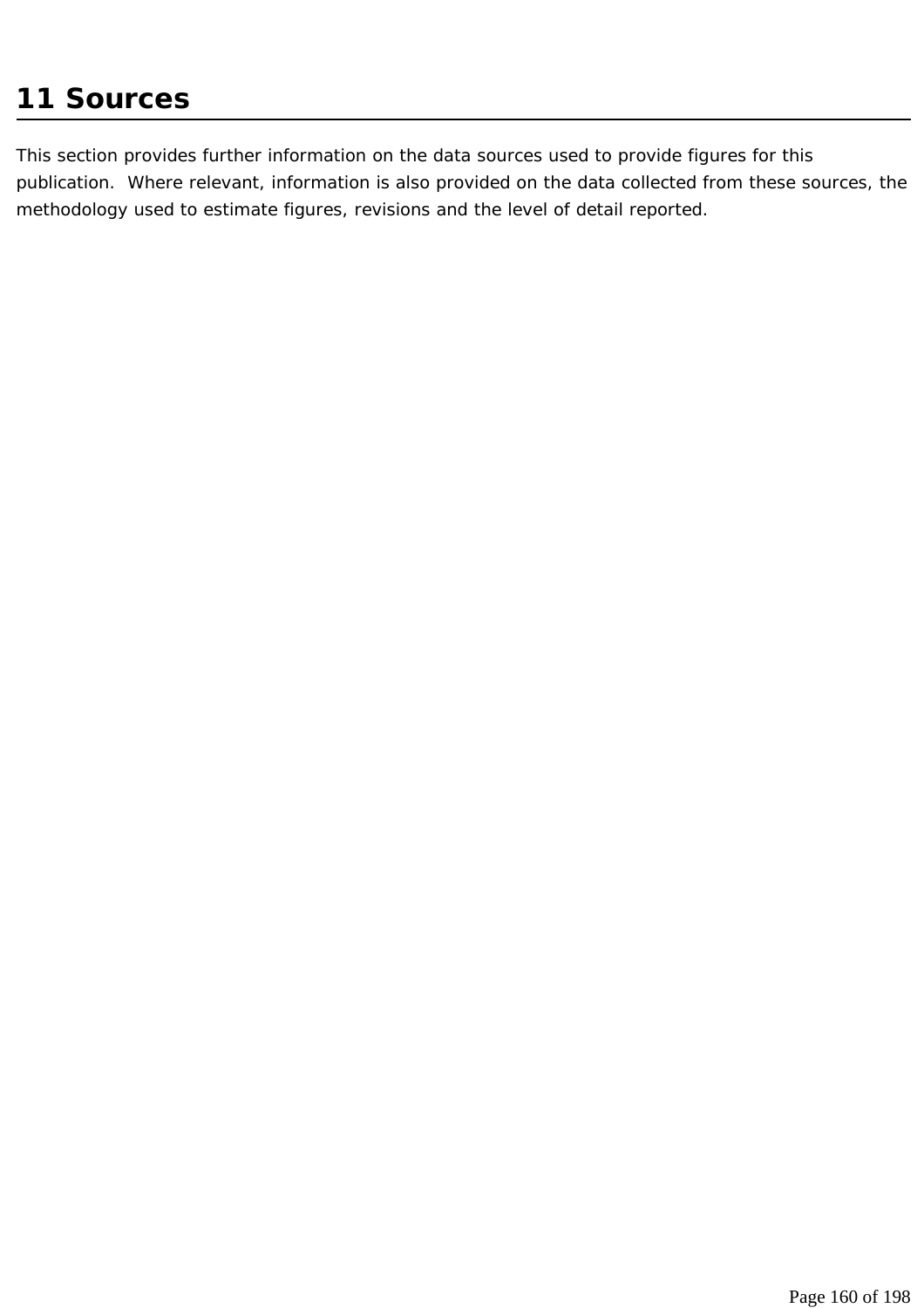### **11.1 Sources: Woodland area and planting**

The definition of woodland in United Kingdom forestry statistics is land under stands of trees with a canopy cover of at least 20% (or having the potential to achieve this), including integral open space, and including felled areas that are awaiting restocking. There is no minimum height for trees to form a woodland at maturity, so the definition includes woodland scrub but not areas with only shrub species such as gorse or Rhododendron.

There is no minimum size for a woodland. In this report, 'woodland' (as defined above) refers to woods and forests of all sizes. The 1995-99 National Inventory of Woodland and Trees mapped all areas down to 2.0 hectares, but sample-based information was also collected for smaller woods, small groups of trees and individual trees. The area statistics in Chapter 1 show totals for woods over 0.1 hectares.

This is a different definition from that used internationally which is based on 10% canopy cover, a minimum height at maturity of 5m and minimum area of 0.5 hectares. However, the two definitions are estimated to give similar areas of woodland in the UK, as the UK woodland in areas of 0.1 - 0.5 hectares balances the unrecorded area with 10 - 20% canopy cover.

Woodland includes native and non-native trees; semi-natural and plantation areas. Woodland habitat types are not currently differentiated in these statistics.

Integral open space is defined differently in the data sources used in this publication for woodland owned or managed by Forestry Commission (FC) and woodland owned by others (Tables 1.1 and 1.3). FC data now come from a GIS where mappable open space is excluded from the total. Non-FC woodland (from the National Inventory of Woodland and Trees, NIWT) includes open areas less than 1 hectare as integral open space.

Most public sector woodland is owned by or managed by the Forestry Commission (FC) or, in Northern Ireland, the Forest Service (FS). Woodland owned by local authorities, the Ministry of Defence, and other public sector bodies is included in 'non-FC/FS woodland'.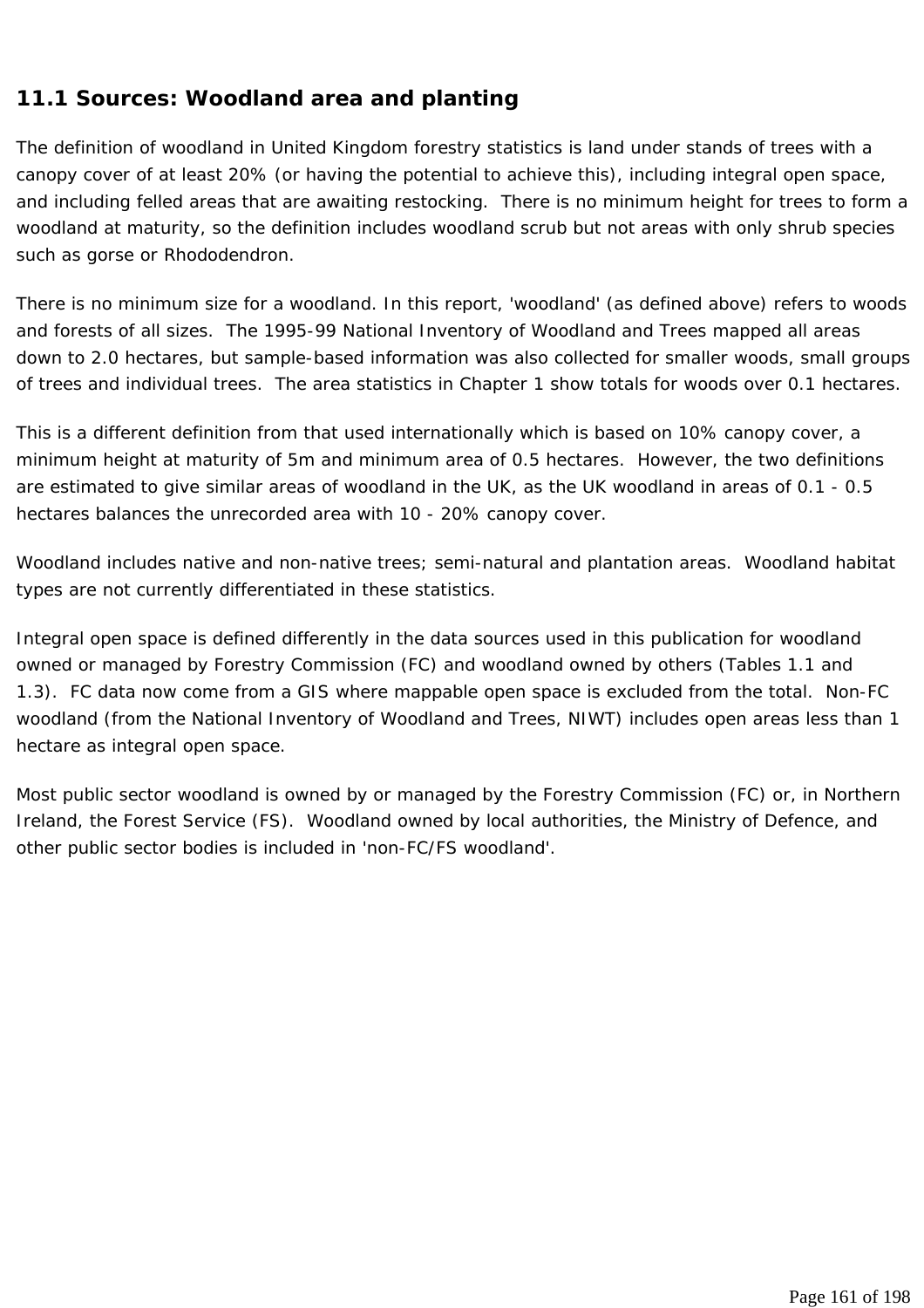### **11.1.1 Sources: Woodland area**

#### **Background**

Data on woodland area in the UK are derived from the following sources:

- Forestry Commission and Forest Service administrative records of FC/ FS woodland areas;
- National Inventory of Woodland and Trees  $(GB)$ ;
- Statistics on new planting of non-FC woodlands in Great Britain;
- Forestry Commission administrative records of disposals of woodland (GB) and
- Forest Service estimates of non-FS woodland area in Northern Ireland.

#### **Data collected**

Data are woodland areas in each country (England, Wales, Scotland, Northern Ireland) by ownership (FC/ FS, non-FC/ FS) and type of woodland (conifer, broadleaf).

#### **Methodology**

For FC/ FS woodlands, data are obtained annually from administrative systems. Forest Service also provide estimates of non-FS woodland on an annual basis.

For non-FC woodlands in Great Britain, annual estimates of woodland areas are based on the most recent inventory of woodlands - currently the 1995-99 National Inventory of Woodland and Trees (NIWT). The figures obtained from NIWT are then rolled forward for each country by adding statistics for new planting of non-FC woodland and disposals of FC woodland. No account is taken of woodland converted to another land-use, nor for changes in composition at restocking, as there are no sufficiently reliable data sources for these topics.

#### **Revisions**

The statistics on woodland area may be revised between the provisional figures published in the First Release Woodland area, planting and restocking and the final data published in Forestry Facts & Figures and Forestry Statistics, to take account of revisions to administrative data. They are not normally revised after final figures are published except when a new National Inventory of Woodland and Trees is published, previous years may be revised.

#### **Reporting**

Statistics reported for each year are published at a country level (England, Wales, Scotland, Northern Ireland).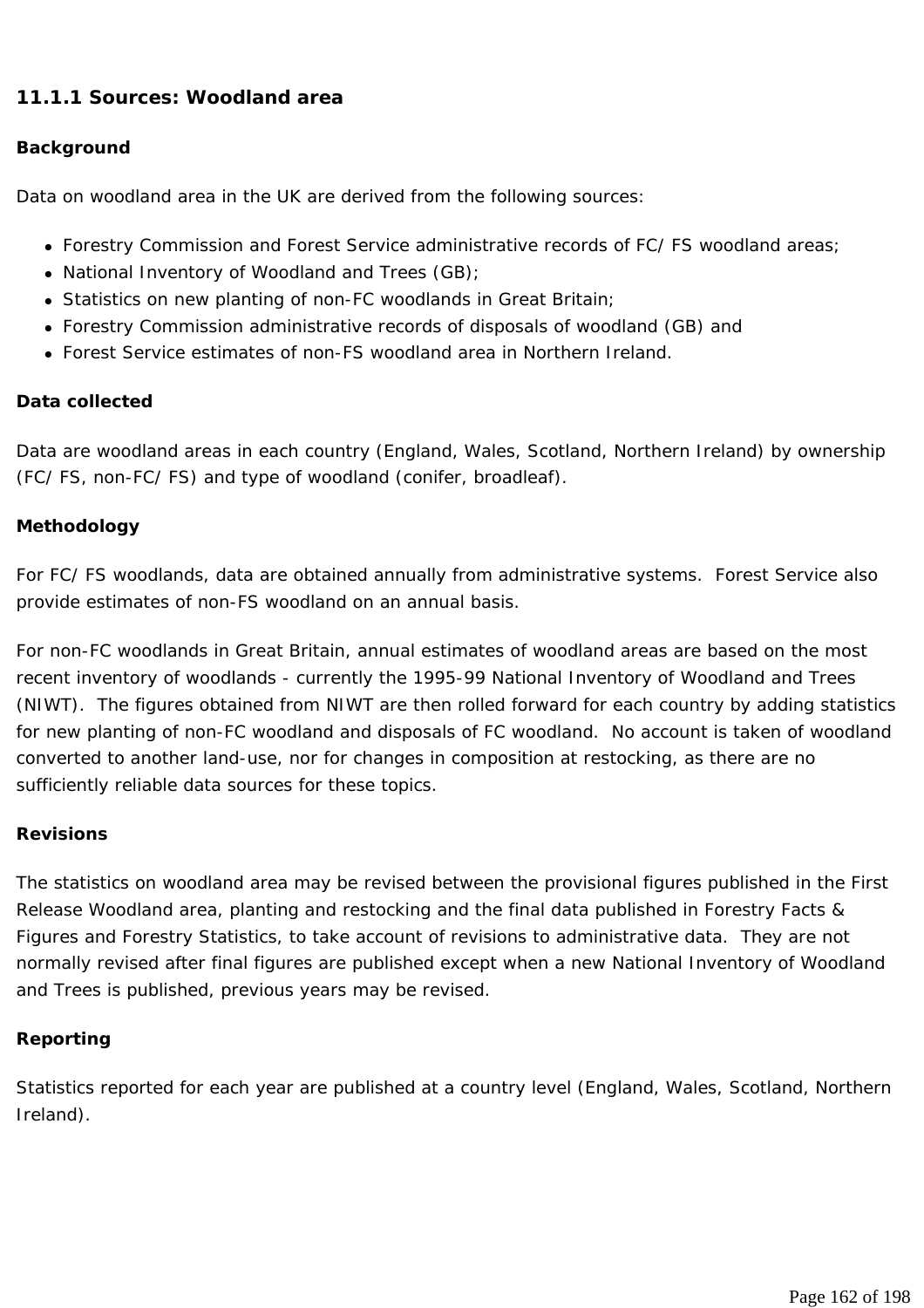### **11.1.2 Sources: Woodland Inventories**

Woodland inventories have taken place in Great Britain every 15 years or so. Most inventories, however, used slightly different definitions of woodland, so some apparent changes in area over time are due to changing definitions. The principal differences for inventories since 1905 are:

- **1905** Felled areas and scrub were not included.
- **1924** Undertaken by questionnaire; woods smaller than 2 acres (0.8 hectares) were not included.
- 1947 Woodlands with an area of less than 5 acres (2 hectares) were not included.
- 1965 Woodlands with an area of less than 1 acre (0.4 hectares) were not included.
- **1980** Woodlands with an area of less than 0.25 hectares were not included.
- **1995-99** Woodlands with an area of 0.1-2 hectares were included on a sample basis; some woodland missing from earlier surveys was included.

Estimates of woodland area prior to 1905 have been obtained from a variety of sources, including:

- Domesday Survey of England for information in 1086;
- Scottish Woodland History (TC Smout ed, 1997) for estimate for end Middle Ages in Scotland;
- Roy maps c1750 for Scotland 17th Century estimate.

#### **National Inventory of Woodland and Trees**

In the latest 1995-99 inventory, data were collected for one hectare squares, covering a wide variety of topics, include ownership type, species and age. The results were uprated to total woodland areas from a digital map based on aerial photography.

Results are published for countries (Great Britain, England, Wales, Scotland) and for more detailed geographical breakdowns (regions and counties).

Further details on the most recent inventory are available from www.forestry.gov.uk/inventory.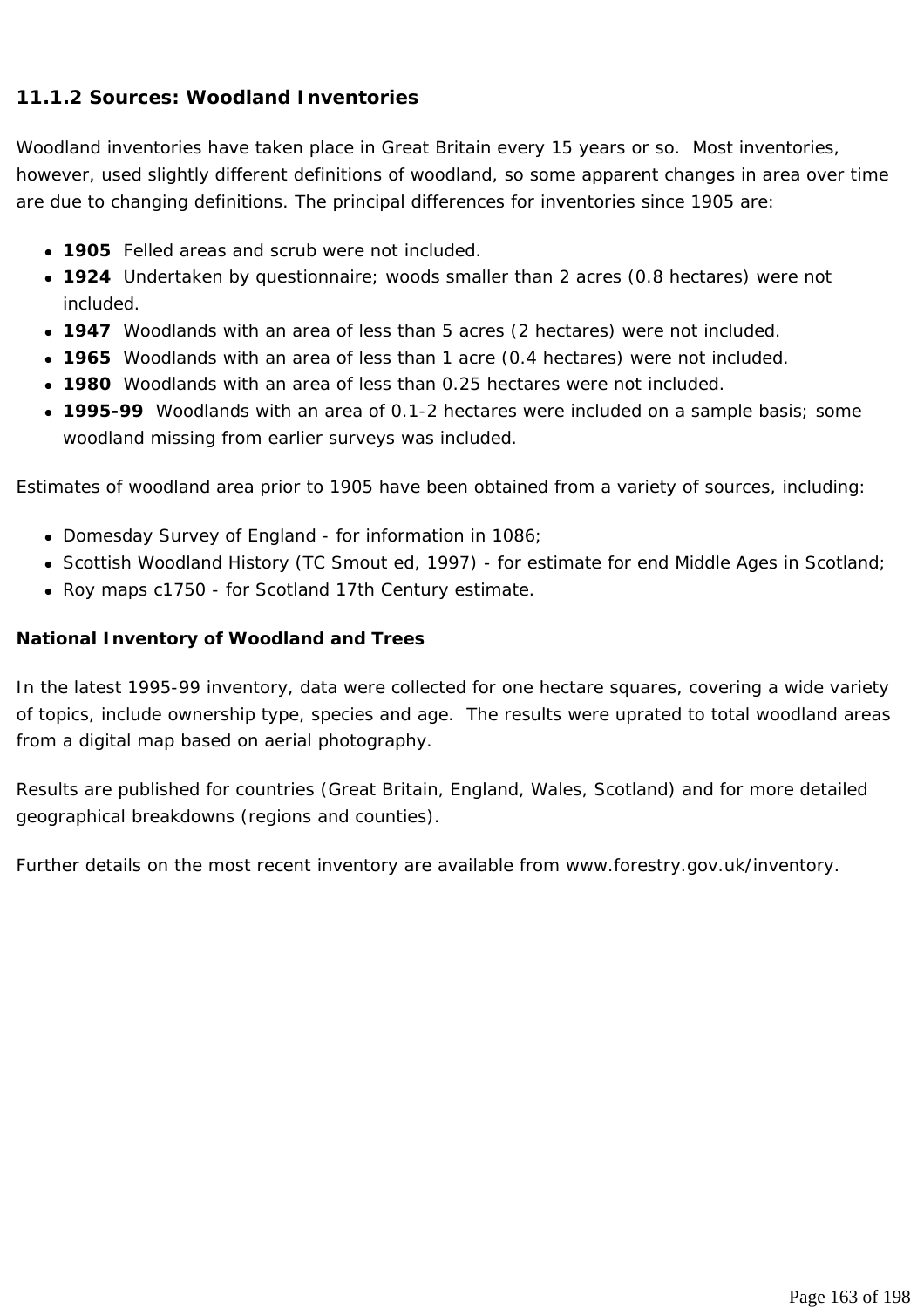### **11.1.3 Sources: New planting & restocking**

#### **Background**

New planting is the creation of new areas of woodland. Restocking is the replanting of areas of woodland that have been felled. New planting can use planting/seeding or natural colonisation. Restocking can also use planting/seeding or natural regeneration.

Information about Forestry Commission and Forest Service new planting and restocking comes from administrative systems. Information about other woodland has come principally from the Woodland Grant Scheme (WGS) and the successor grant schemes introduced in England, Wales and Scotland. For natural colonisation and regeneration, the areas are those for which the second instalment of grant has been paid. Areas receiving grant are allocated to years by date of payment.

Local estimates for areas of planting and restocking which are not FC and which are not grant-aided are included for England, Wales and Scotland. These estimates are relatively small (less than one thousand hectares annually), and it has been assumed that all of this area is broadleaves. It is assumed that there is no non-FS non-grant aided new planting and restocking in Northern Ireland.

#### **Data collected**

Data on planting (new planting, restocking) in each country (England, Wales, Scotland, Northern Ireland) are obtained by ownership (FC/ FS, non-FC/ FS) and type of woodland (conifer, broadleaf).

#### **Revisions**

The statistics on new planting and restocking may be revised between the provisional figures published in the First Release 'Woodland Area, Planting and Restocking' and the final data published in Forestry Facts & Figures and Forestry Statistics, to take account of revisions to administrative data. They are not normally revised after final figures are published.

#### **Reporting**

Statistics reported for each year are published at a country level (England, Wales, Scotland, Northern Ireland).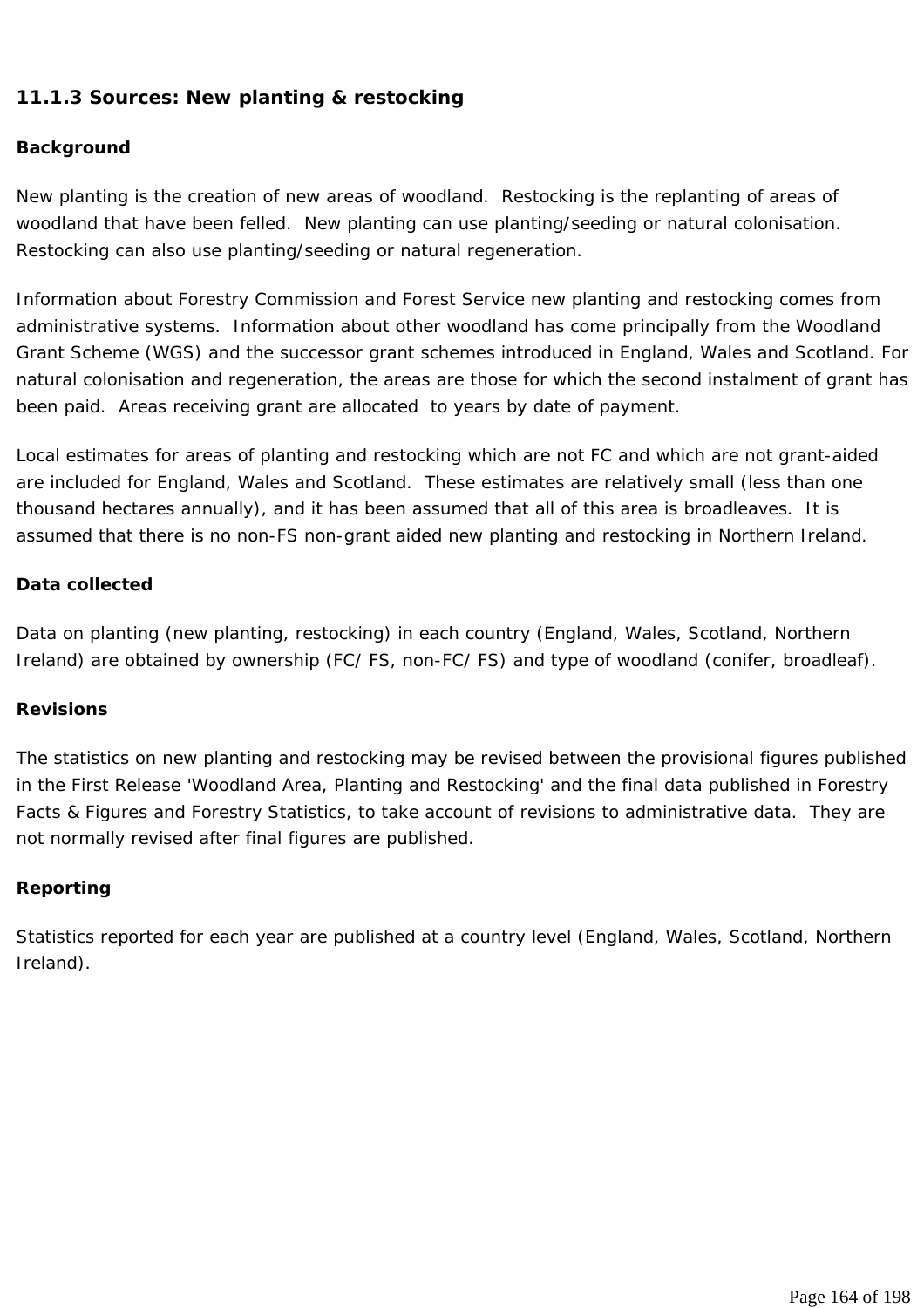### **11.2 Sources: Timber**

Statistics on timber are obtained from a number of sources. For wood production (removals), data are compiled from:

- Forestry Commission and Forest Service administrative records of removals from FC/ FS woodlands;
- Private Sector Softwood Removals Survey for softwood removals from non-FC/ FS woodlands and
- deliveries of hardwood to wood processing industries (see below) for total hardwood removals.

There is no source of data for hardwood removals from non-FC/ FS woodlands, so these are estimated to be:

- deliveries of hardwood to wood processing industries (see below) less
- hardwood removals from FC/ FS woodlands

Deliveries are estimated from the following sources:

- Sawmill Survey;
- UK Forest Products Association:
- . Wood Panel Industries Federation:
- Survey of Round Fencing Manufacturers;
- Private Sector Softwood Removals Survey (for softwood deliveries to woodfuel);
- shavings manufacturers;
- harvesting companies (for roundwood and chip exports) and
- estimates provided by the Expert Group on Timber and Trade Statistics.

Provisional results (in summary format) are published in the First Release 'UK Wood Production and Trade', with final figures issued in Forestry Facts and Figures and Forestry Statistics.

Figures are also provided in the Joint Forest Sector Questionnaire submitted to international organisations (provisional data in May and final data in September).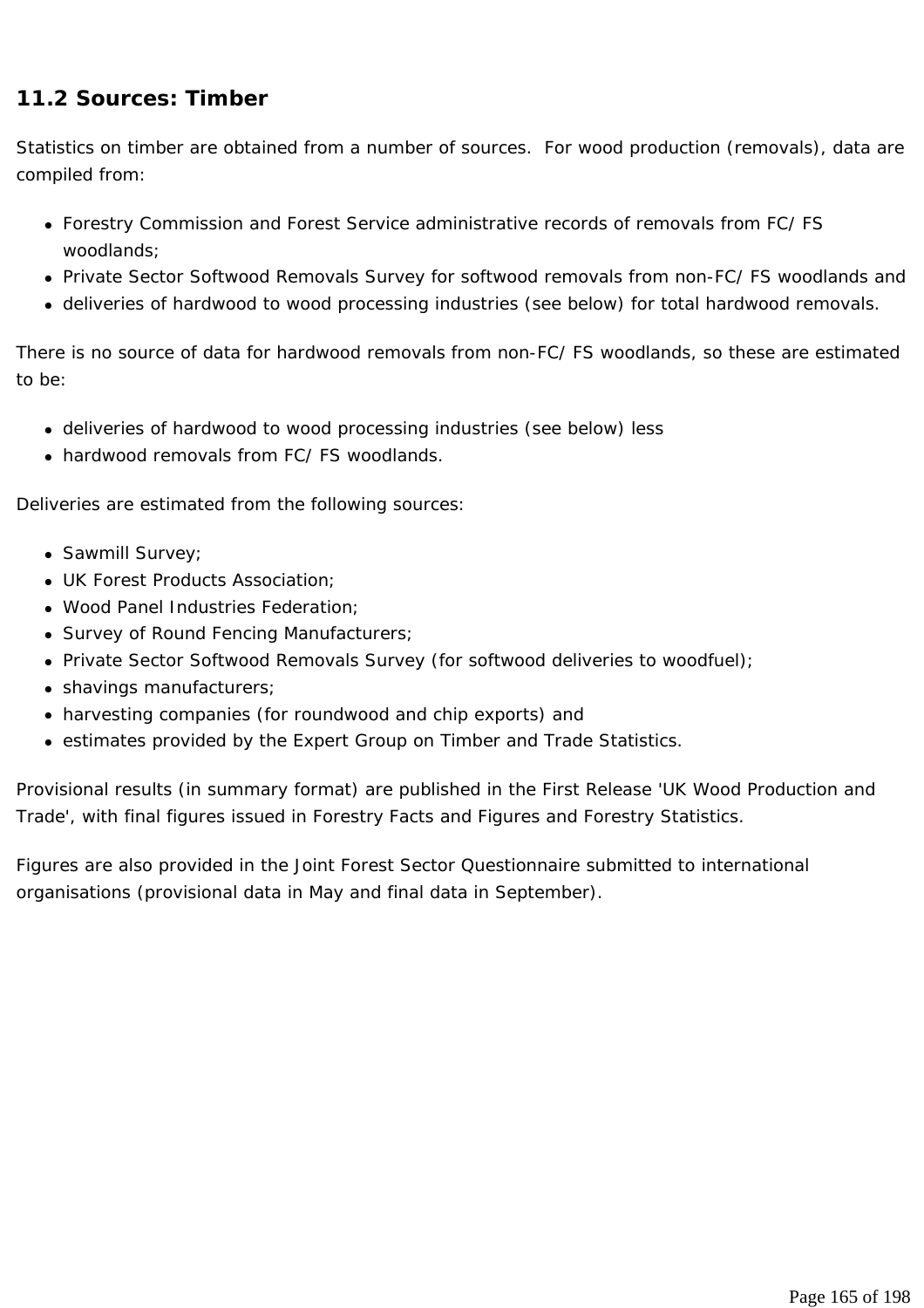### **11.2.1 Sources: Wood production**

#### **Background**

Figures on UK wood production are compiled from a variety of sources:

- Forestry Commission/ Forest Service administrative records for all removals from FC/ FS woodlands;
- the Private Sector Softwood Removals Survey for softwood removals from non-FC/ FS woodlands and
- statistics on deliveries for total hardwood removals.

The compilation of data on wood production was extended in 2004 to include Northern Ireland.

#### **Methodology**

Figures for removals from FC/ FS woodlands are converted from cubic metres  $(m^3)$  to green tonnes using standard conversion factors. For total softwood figures, the results from the Private Sector Softwood Removals Survey are combined with the data for FC/ FS woodlands to produce total softwood removals.

For hardwood figures, the total hardwood removals are assumed to equal the total hardwood deliveries (obtained from industry surveys and industry associations). Hardwood removals from FC/ FS woodlands are then subtracted to give an estimate of the amount of hardwood removed from non-FC/ FS woodlands.

#### **Revisions**

Non-FC/ FS softwood removals are subject to revision annually (see note on the Private Sector Softwood Removals Survey). Removals from FC/ FS woodlands are not normally revised. Total hardwood removals (and consequently hardwood removals from non-FC/ FS woodlands) are subject to annual revisions (see notes on deliveries for further information).

#### **Reporting**

Figures are published as UK totals. Country breakdowns (England, Wales, Scotland, Northern Ireland) are also published for softwood in table 2.3 (as percentages) for non-FC/ FS removals and table 2.4 for FC/ FS removals. Approximate country breakdowns are also estimated for hardwood removals.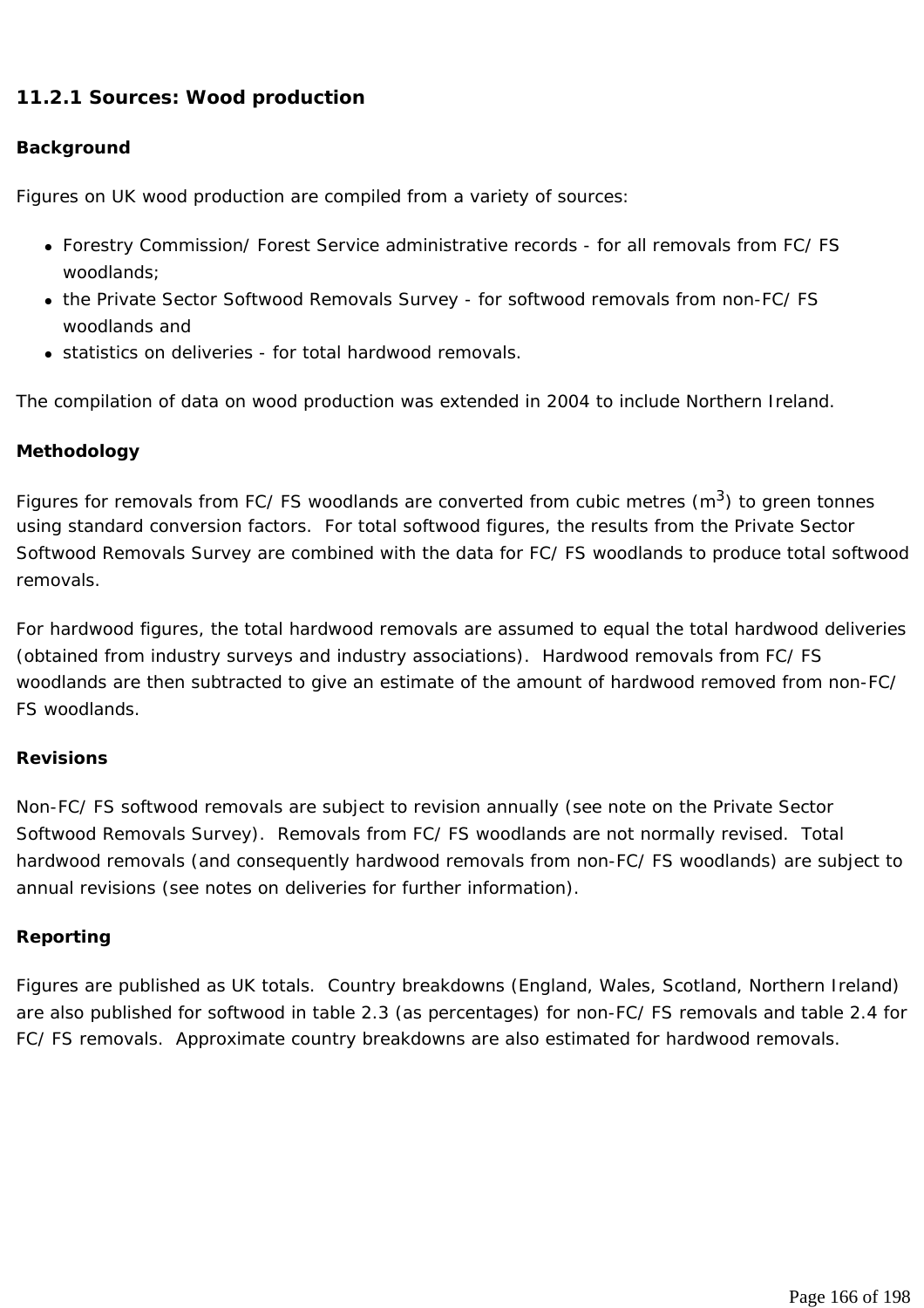### **11.2.2 Sources: Private Sector Softwood Removals Survey**

#### **Background**

The Private Sector Softwood Removals Survey is an annual survey conducted by the Forestry Commission (in association with the Forest Service) of a sample of harvesting companies in the UK.

The survey, which previously covered harvesting companies in Great Britain only, was extended in 2004 to include harvesting companies in Northern Ireland. Figures for Northern Ireland in earlier years have therefore been estimated, based on responses to the 2004 survey.

#### **Data collected**

The questionnaire used for the Private Sector Softwood Removals Survey is issued to around 40 harvesting companies, to collect information on:

- the quantity of softwood roundwood harvested from non-FC/ FS woodlands in the UK in the current year and in the previous year;
- the quantity of softwood roundwood harvested from certified non-FC/ FS woodlands and
- (in 2008) the quantity sold to bioenergy (including wood pellet manufacture).

#### **Response rates**

In 2008, the questionnaire was issued to 41 harvesting companies, of which 35 responded, giving a response rate of 85%.

| Year | <b>Forms issued</b> | <b>Responses received</b> | <b>Response rate</b> |
|------|---------------------|---------------------------|----------------------|
| 1999 | 45                  | 39                        | 87%                  |
| 2000 | 43                  | 26                        | 60%                  |
| 2001 | 42                  | 30                        | 71%                  |
| 2002 | 35                  | 24                        | 69%                  |
| 2003 | 33                  | 24                        | 73%                  |
| 2004 | 41                  | 33                        | 80%                  |
| 2005 | 40                  | 28                        | 70%                  |
| 2006 | 43                  | 35                        | 81%                  |
| 2007 | 43                  | 34                        | 79%                  |
| 2008 | 41                  | 35                        | 85%                  |

|  | Private Sector Softwood Removals Survey Response Rates, 1999-2008 |  |  |
|--|-------------------------------------------------------------------|--|--|

### **Methodology - Estimation of non-FC/ FS softwood removals**

The percentage change in non-FC/ FS softwood removals from the previous year to the current year is calculated for all respondents. This percentage change is then applied to the estimated total for the previous year, subject to any revisions (see below), to produce an estimated total for the current year.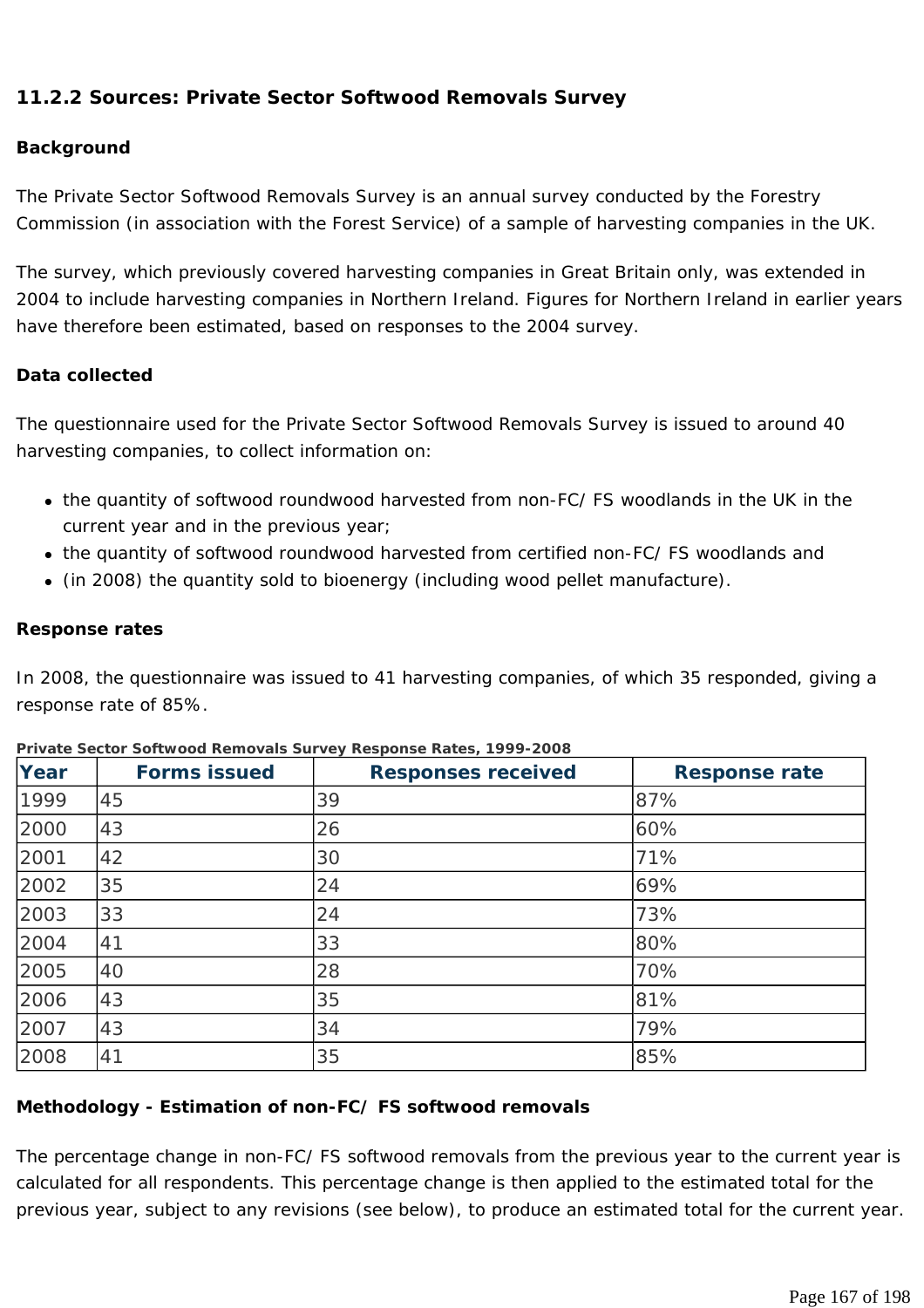#### **Revisions**

Results from the Private Sector Softwood Removals Survey may be revised between the provisional figures published in the First Release 'UK Wood Production and Trade' and the final data published in Forestry Facts and Figures and Forestry Statistics to take account of late returns and the results of additional data quality checking procedures.

In order to use the most accurate information possible in estimating total non-FC/ FS softwood removals, figures for non respondents in earlier years are estimated wherever possible, using their responses in previous and in subsequent years. This may cause the estimates for all previous years to be revised when new data are received from a former non-respondent. This process reduces the potential over-inflation of estimated removals which can be caused by harvesting companies tending to respond when removals have increased but being less likely to do so when their removals have reduced.

#### **Reporting**

Figures are published as UK totals and as percentages from each country (England, Wales, Scotland, Northern Ireland).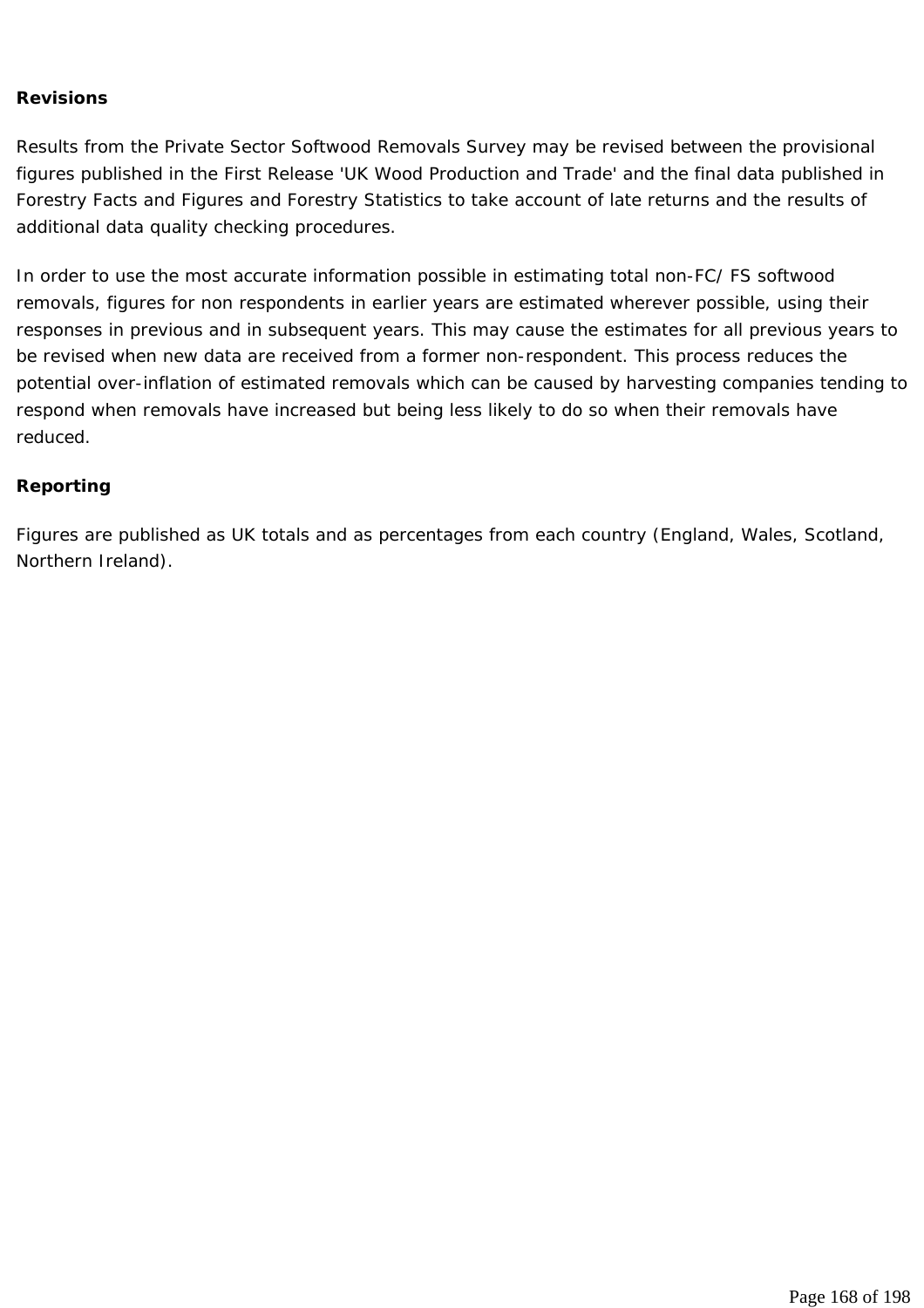### **11.2.3 Sources: Sawmill Survey**

#### **Background**

The Sawmill Survey is an annual survey conducted by the Forestry Commission (in association with the Forest Service) of sawmills in the UK that are believed to use UK logs.

The survey, which previously covered sawmills in Great Britain only, was extended in 2004 to include sawmills in Northern Ireland. Figures for Northern Ireland in earlier years have therefore been estimated, based on responses to the 2004 survey.

The detailed survey has changed over recent years, both in terms of coverage and periodicity. For 1996 and earlier, detailed questionnaires were issued triennially to mills producing at least 1,000  $m^3$  of sawnwood. From 1998 to 2004, the questionnaires were issued on a biennial basis to mills producing at least 5,000 m<sup>3</sup> of sawnwood. From 2005, the detailed questionnaires have been issued annually, to mills producing at least  $10,000 \text{ m}^3$  of sawnwood.

#### **Data collected**

2 questionnaires are used for the Sawmill Survey:

- a detailed questionnaire goes to around 50 mills that have annual production of at least 10,000  $m<sup>3</sup>$  of sawnwood, and
- a short questionnaire is sent to all other mills that are believed to take UK sawlogs (around 200 mills).

Both questionnaires collect information on:

- the consumption of UK and imported logs,
- $\bullet$  the production of sawnwood,
- $\bullet$  (from 2006) sales to bioenergy,
- (from 2008) sales as firewood and internal use for heat/ energy and
- (from 2008) total employment.

In addition, the detailed questionnaire also collects information on:

- the source of UK logs (England, Wales, Scotland or Northern Ireland),
- sawnwood product markets,
- other products and
- sawmill employment.

#### **Response rates**

In 2008, detailed questionnaires were issued to 53 mills, of which 42 responded, giving a response rate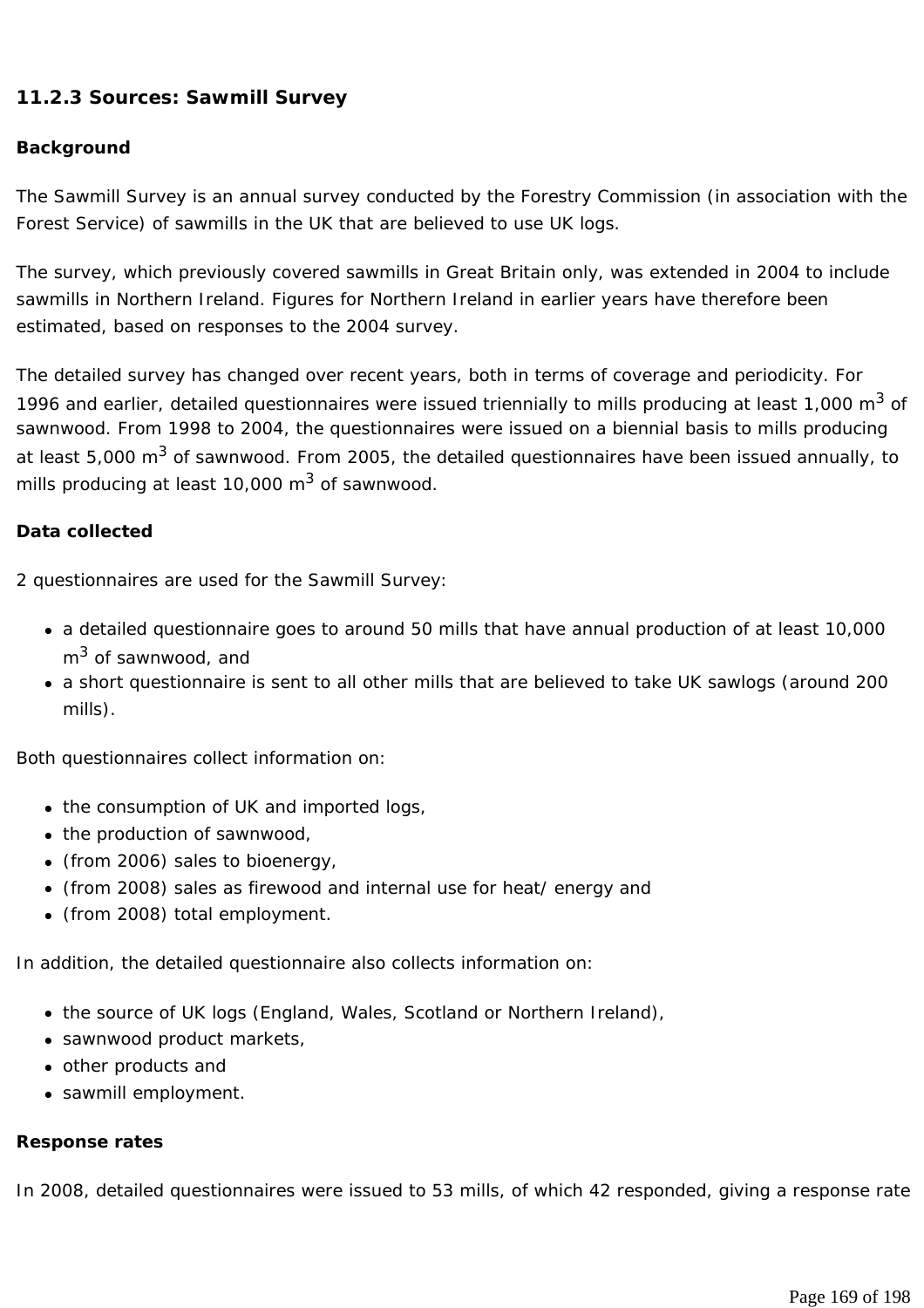of 79%. For the short questionnaire, 91 responses were received from the 174 forms issued, corresponding to a 52% response rate.

| Year | <b>Forms issued</b> | <b>Responses received</b> | <b>Response rate</b> |
|------|---------------------|---------------------------|----------------------|
| 1999 | 406                 | 244                       | 60%                  |
| 2000 | 374                 | 193                       | 52%                  |
| 2001 | 260                 | 172                       | 66%                  |
| 2002 | 288                 | 150                       | 52%                  |
| 2003 | 260                 | 143                       | 55%                  |
| 2004 | 262                 | 147                       | 56%                  |
| 2005 | 257                 | 143                       | 56%                  |
| 2006 | 264                 | 164                       | 62%                  |
| 2007 | 243                 | 149                       | 61%                  |
| 2008 | 227                 | 133                       | 59%                  |

**Sawmill Survey Response Rates (all questionnaires), 1999-2008**

#### **Methodology**

Each year, figures for non respondents are estimated by rolling forward data from previous years for these mills. For larger mills, these estimates may be modified to take account of advice from the Expert Group on Timber & Trade Statistics.

#### **Revisions**

Results from the Sawmill Survey may be revised between the provisional figures published in the First Release 'UK Wood Production and Trade' and the final data published in Forestry Facts and Figures and Forestry Statistics to take account of late returns and the results of additional data quality checking procedures.

All the main results (number of mills, consumption, production) are subject to revision annually, as information becomes available about mills opening or closing, or new information becomes available for previous non-respondents. The most common revisions are relatively small downward changes, but this can vary from year to year as special exercises are run to validate the survey population. Information about new mills opening can on occasion cause much larger upward revisions to softwood volumes, as in British Timber Statistics 2003. Results from the survey of larger mills, which provides more detailed information, are not normally revised.

#### **Reporting**

Statistics reported for each year are limited to mills that are known to use UK roundwood, but also include any imported logs used by these mills.

Tables for softwood are broken down by country (England, Wales, Scotland, Northern Ireland) and by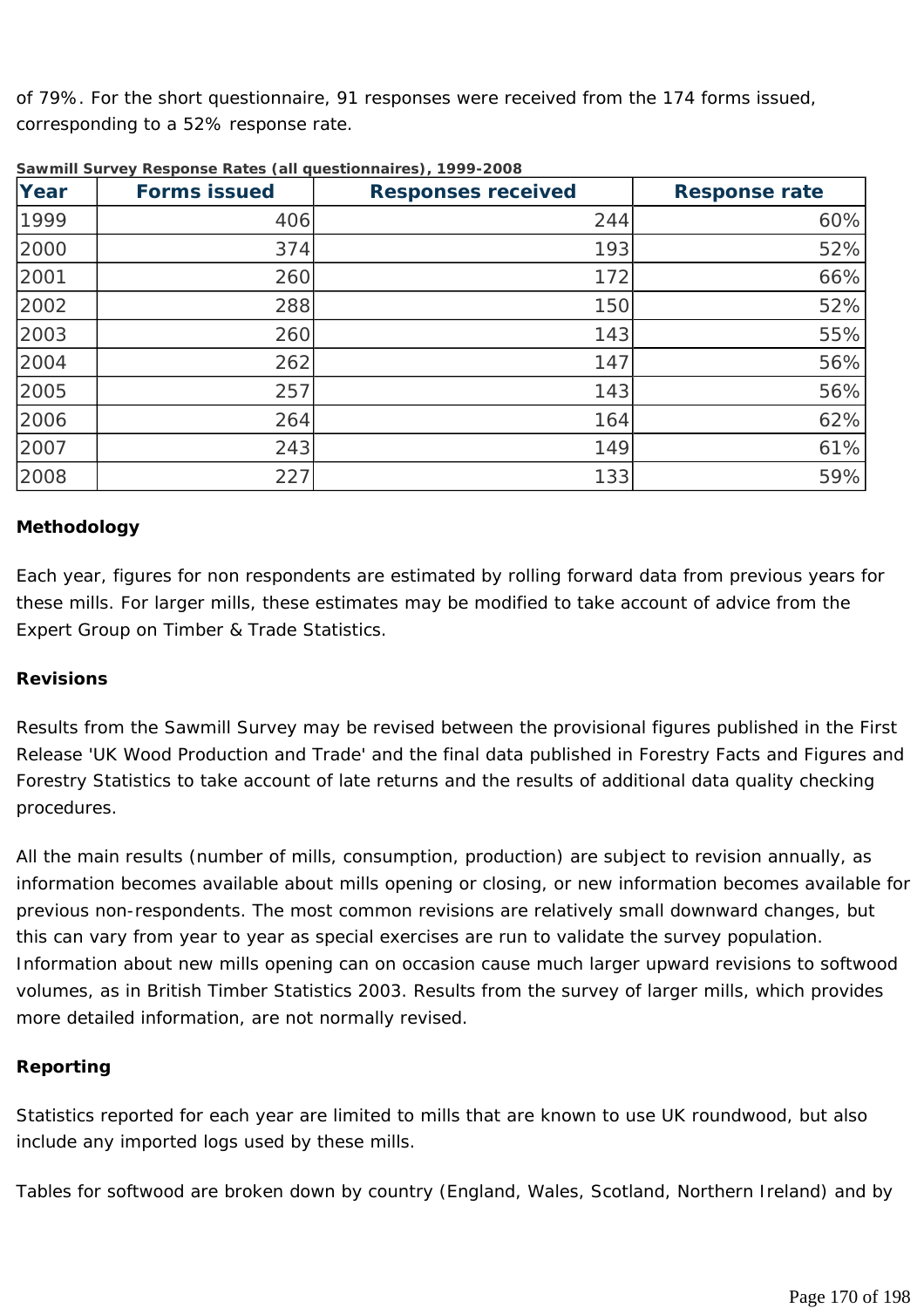size of mill. Given the low number of sawmills using UK hardwood, tables for hardwood are presented at a total UK level only.

The number of active mills is presented in tables 2.9 to 2.11.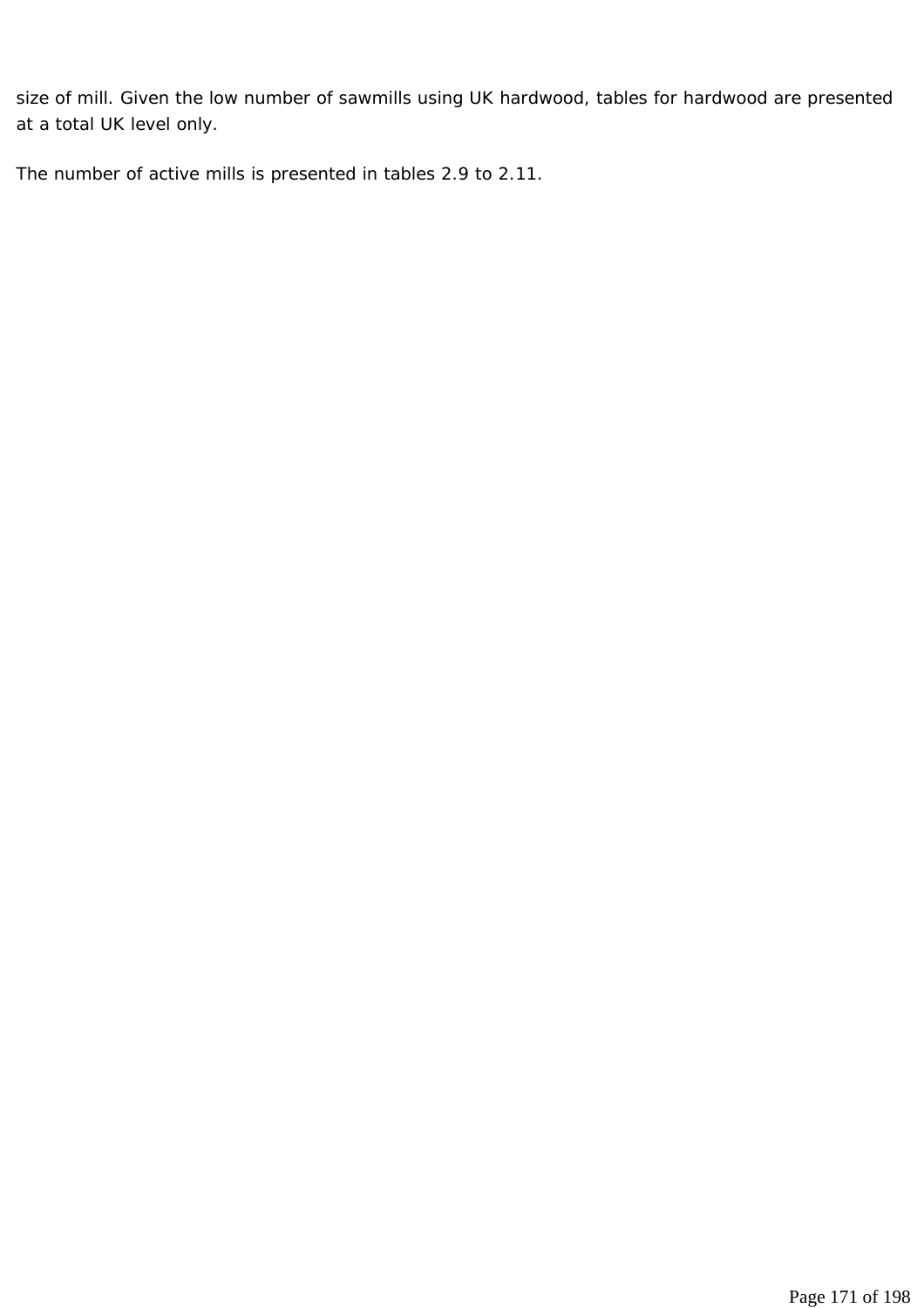### **11.2.4 Sources: Pulp & paper**

#### **Background**

Data on the pulp and paper sector are obtained from two sources:

- UK Forest Products Association (UKFPA) provides figures on inputs to the integrated pulp and paper mills and
- Confederation of Paper Industries (CPI) provides figures on total UK pulp and paper production.

Integrated pulp and paper mills are paper mills that use UK roundwood to produce pulp, which is an intermediate product in the production of paper. Inputs for other paper mills are not covered. The figures for production cover all UK paper mills.

#### **Data collected**

The data collected on inputs cover the type of input (roundwood, sawmill products) and the type of wood (softwood, hardwood).

Production data covers wood pulp (mechanical or semi-chemical), recovered fibre pulp and paper & paperboard. Paper & paperboard production are available for the following categories: graphic papers, sanitary & household papers, packaging materials and other paper & paperboard. Data are also collected on UK "production" of waste paper, which is the amount recovered from the UK for re-use in the UK or for export.

In 2008, total employment at integrated pulp and paper mills was also requested, to complement the data being collected on this topic from other primary wood processors.

#### **Methodology**

The data on inputs to integrated pulp and paper mills are collected by the UK Forest Products Association (UKFPA) from all such mills in the UK. The number of integrated pulp and paper mills has fallen over recent years and currently stands at 2.

The Confederation of Paper Industries (CPI) collects production and raw material data from members and non-members, which accounts for the majority of UK production. The remainder is estimated by CPI using a variety of sources.

#### **Revisions**

The statistics on pulp and paper are not normally revised after publication. On occasion, a provisional figure or estimate may be published, and replaced by the actual figure in a subsequent publication.

#### **Reporting**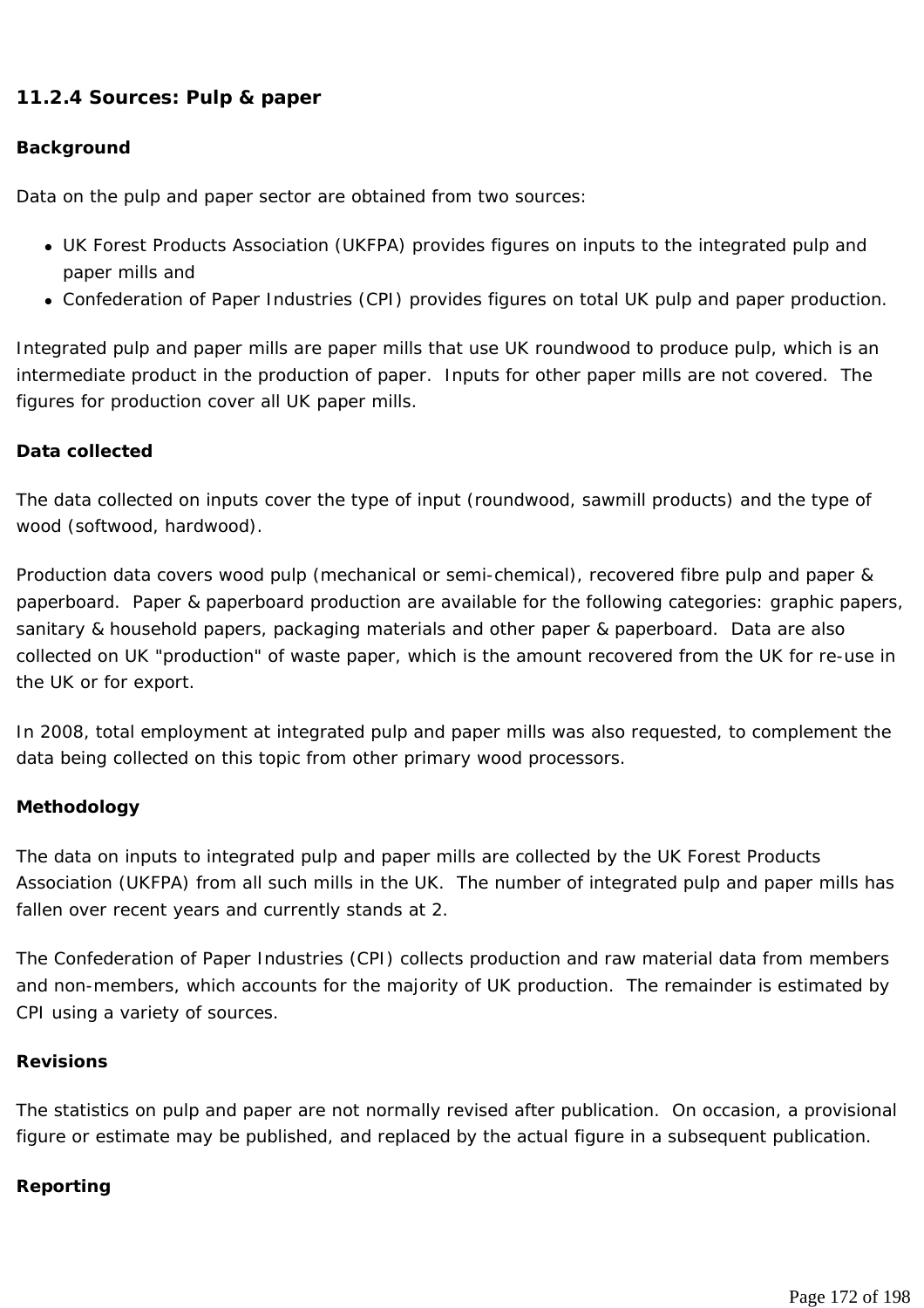Statistics reported for each year on inputs are limited to integrated pulp and paper mills. Figures are available at a total UK level only.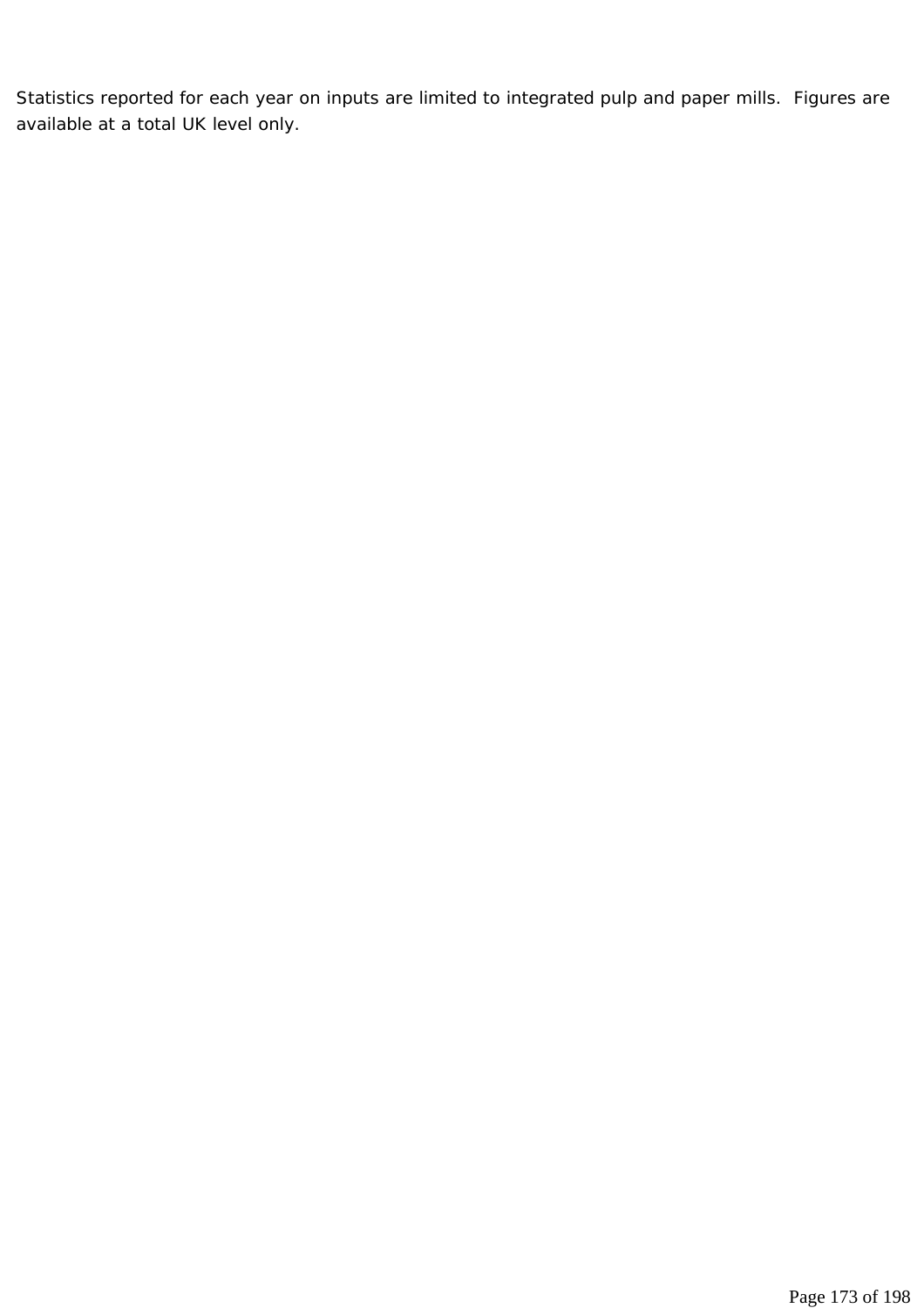### **11.2.5 Sources: Woodbased panels**

#### **Background**

Data on the woodbased panel sector are obtained from the Wood Panel Industries Federation (WPIF) and cover all woodbased panel mills in the UK.

#### **Data collected**

Data are collected on inputs and on production.

The data collected on inputs covers the type of input (roundwood, sawmill products, imports, recycled wood fibre) and the type of wood (softwood, hardwood).

Production data covers all types of woodbased panels made in the UK, which currently comprises particleboard (including oriented strand board) and fibreboard (medium density fibreboard). Production of hardboard (another type of fibreboard) ended in 1999 and production of plywood ended in 2000.

In 2008, total employment was also requested, to complement the data being collected on this topic from other primary wood processors.

#### **Methodology**

The data on woodbased panels are collected by the Wood Panel Industries Federation (WPIF), which represents all UK wood panel manufacturers. Figures on wood consumption are collected annually. Production data (excluding waste and rejects) are derived from quarterly returns. Response rates in recent years have been 100%.

#### **Revisions**

The statistics on woodbased panels are not normally revised after publication. On occasion, a provisional figure or estimate may be published, and replaced by the actual figure in a subsequent publication.

#### **Reporting**

Statistics reported for each year are available at a UK level only.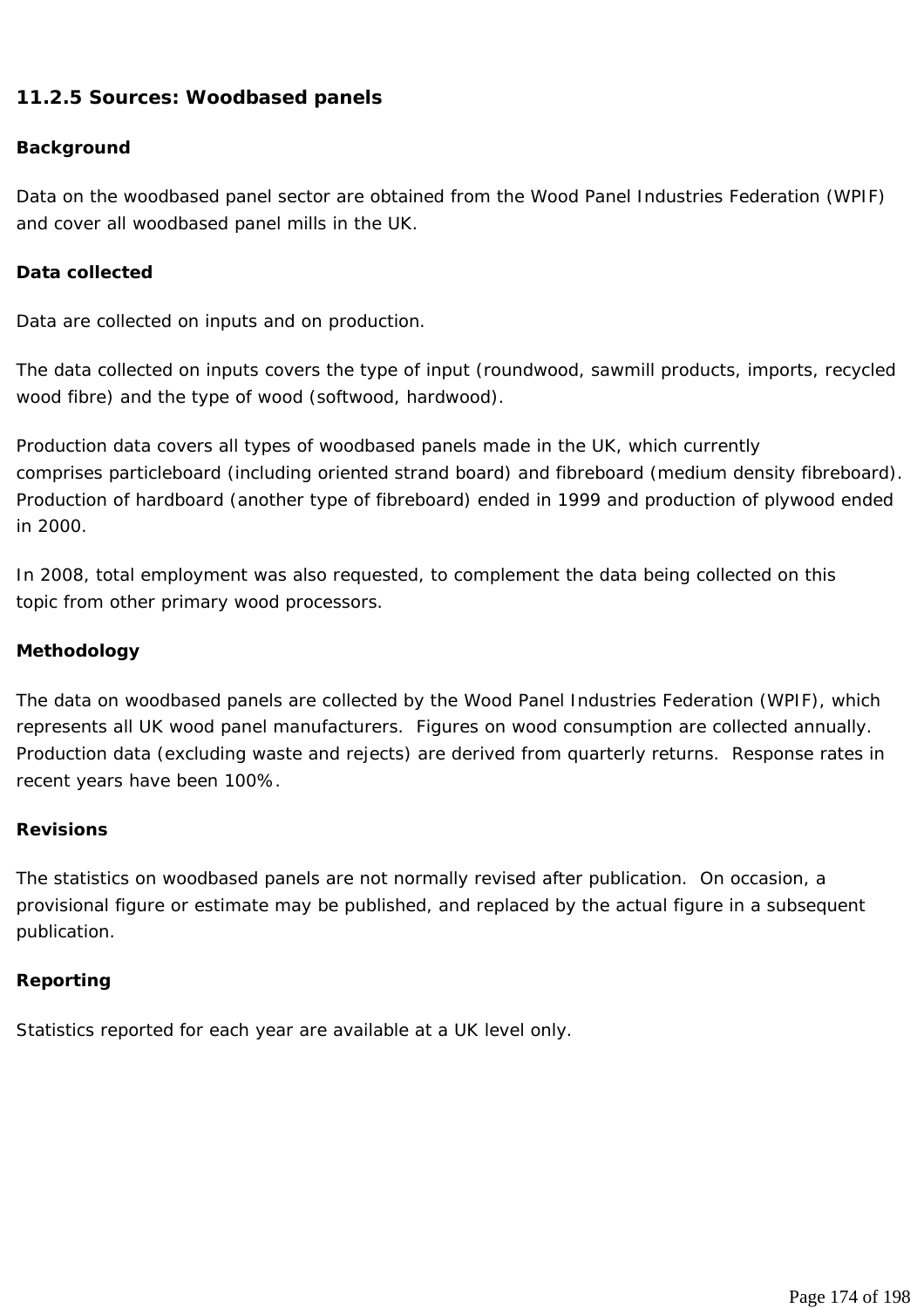### **11.2.6 Sources: Survey of Round Fencing Manufacturers**

#### **Background**

The Survey of Round Fencing Manufacturers is an annual survey conducted by the Forestry Commission (in association with the Forest Service) of round fencing manufacturers (or mills) in the UK that are believed to consume UK roundwood.

The survey, which previously covered mills in Great Britain only, was extended in 2004 to include those in Northern Ireland. Figures for Northern Ireland in earlier years have therefore been estimated, based on responses to the 2004 survey.

#### **Data collected**

The questionnaire used for the Survey of Round Fencing Manufacturers is issued to around 100 mills, to collect information on the consumption of UK and (from 2006) imported roundwood. In 2008, the survey was extended to cover woodfuel quantities (sales to bioenergy, sales as firewood and internal use for heat/ energy) and total employment. A breakdown of the country of origin (England, Wales, Scotland, Northern Ireland) for UK roundwood is also requested.

#### **Response rates**

In 2008, the questionnaire was issued to 87 mills, of which 55 responded, giving a response rate of 63%.

| Year | <b>Forms issued</b> | <b>Responses received</b> | <b>Response rate</b> |
|------|---------------------|---------------------------|----------------------|
| 1999 | 139                 | 91                        | 65%                  |
| 2000 | 142                 | 78                        | 55%                  |
| 2001 | 127                 | 84                        | 66%                  |
| 2002 | 109                 | 68                        | 62%                  |
| 2003 | 104                 | 52                        | 50%                  |
| 2004 | 107                 | 67                        | 63%                  |
| 2005 | 103                 | 60                        | 58%                  |
| 2006 | 109                 | 61                        | 56%                  |
| 2007 | 103                 | 67                        | 65%                  |
| 2008 | 87                  | 55                        | 63%                  |

#### **Survey of Round Fencing Manufacturers Response Rates, 1999-2008**

#### **Methodology**

Each year, figures for non respondents are estimated by rolling forward data from previous years for these mills.

#### **Revisions**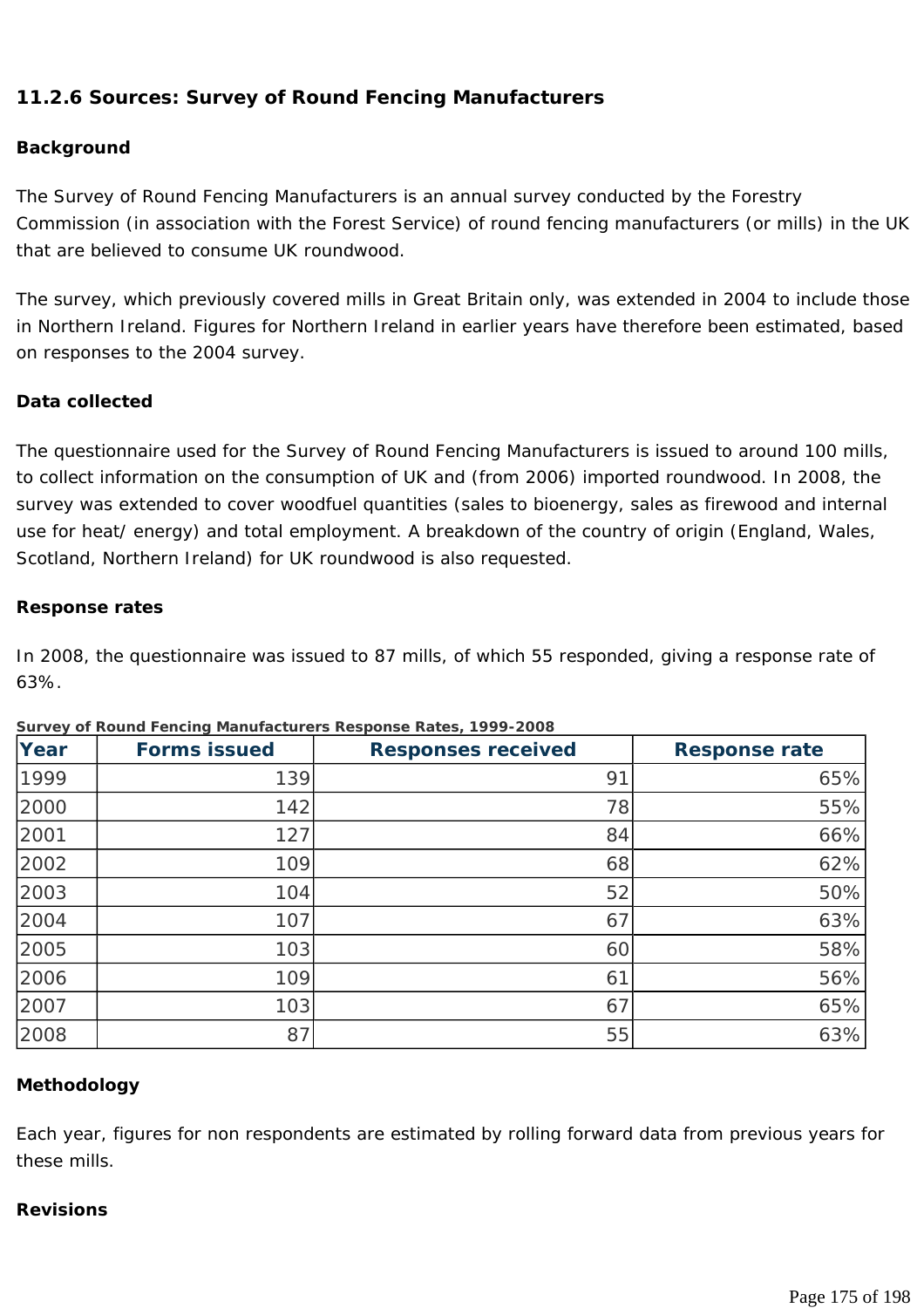Results from the Survey of Round Fencing Manufacturers may be revised between the provisional figures published in the First Release 'UK Wood Production and Trade' and the final data published in Forestry Facts and Figures and Forestry Statistics to take account of late returns and the results of additional data quality checking procedures.

All figures are subject to revision annually, as information becomes available about mills opening or closing, or new information becomes available for previous non-respondents. Such revisions are generally quite small.

#### **Reporting**

Figures are published as UK totals and by size of mill. Data for individual countries can be produced, subject to confidentiality constraints.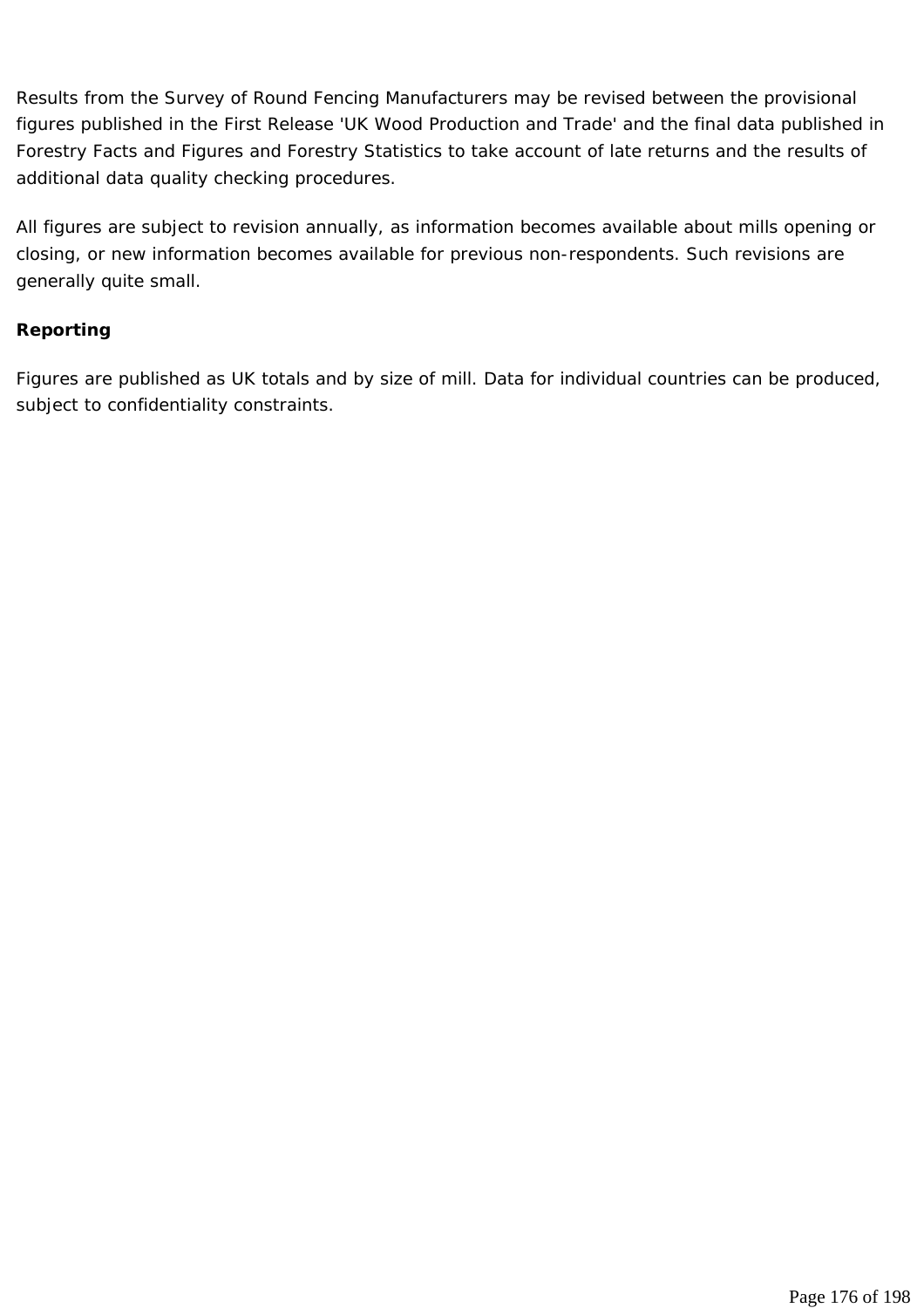### **11.2.7 Sources: Other deliveries**

#### **Background**

Data on other deliveries comprise the following:

- shavings mainly obtained from shavings manufacturers;
- woodfuel private sector softwood removals survey, suppliers and Expert Group on Timber & Trade Statistics estimates;
- hardwood round fencing Expert Group on Timber & Trade Statistics estimates;
- other miscellaneous products Expert Group on Timber & Trade Statistics estimates and
- exports of roundwood and chips harvesting companies and Forest Service.

The figures, which previously covered Great Britain only, were extended in 2004 to include Northern Ireland. Figures for exports prior to 2004 relate to Great Britain only.

#### **Data collected**

The data collected on shavings, woodfuel and other miscellaneous products cover the quantity of roundwood only.

Data collected on exports covers pulpwood, logs and chips. For 2004 and earlier years, these figures were provided by the UK Forest Products Association (UKFPA).

#### **Methodology**

For shavings, data are collected from the main companies known to produce shavings. In addition, a small estimate is made to cover other shavings manufacturers.

There are currently no reliable sources for data on hardwood round fencing and other miscellaneous products. As a result, estimates (that are rarely changed) are made by the Expert Group on Timber & Trade Statistics to attempt to take account of these other uses of UK roundwood.

The estimate for hardwood used for woodfuel was revised in 2005 to reflect a perceived increase in woodfuel, but this should not be interpreted as an increase in a single year. From 2007, an estimate of roundwood use for biomass energy was included in the woodfuel figures, based on data reported by suppliers and Expert Group on Timber & Trade Statistics estimates. In 2008, the private sector softwood removals survey was extended to ask how much of the removals reported were for woodfuel use.

For exports, data are requested from harvesting companies believed to have exported roundwood or chips in the last year. Forest Service provides data on behalf of companies exporting from Northern Ireland. If required, a small estimate is made for any non respondents or to cover other companies which may have exported roundwood during the year.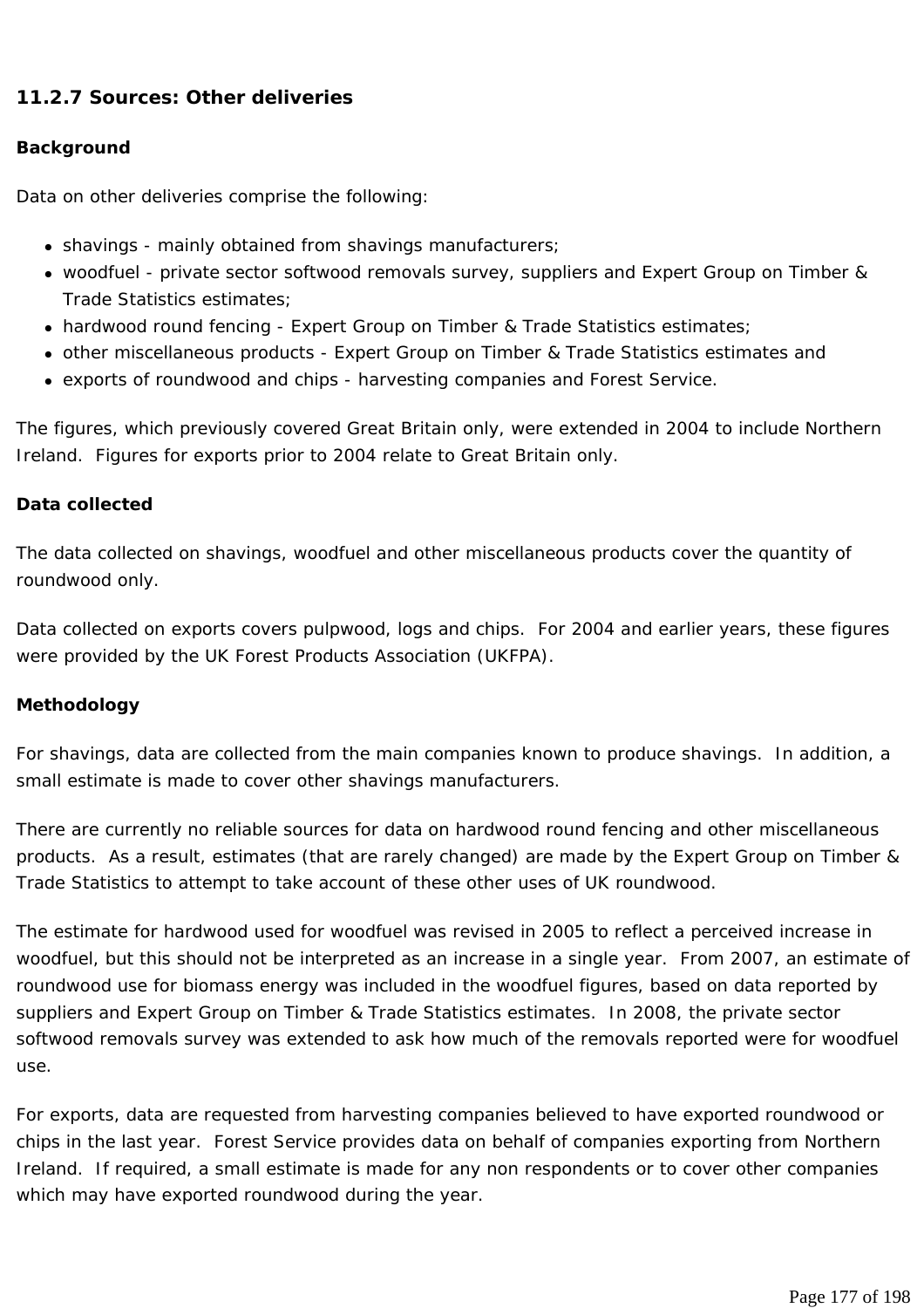#### **Revisions**

The statistics on other deliveries are not normally revised after publication. On occasion, an estimate may be revised in a subsequent publication, to take account of expert advice on perceived changes in the market for roundwood.

#### **Reporting**

Statistics reported for each year are available at a UK level only.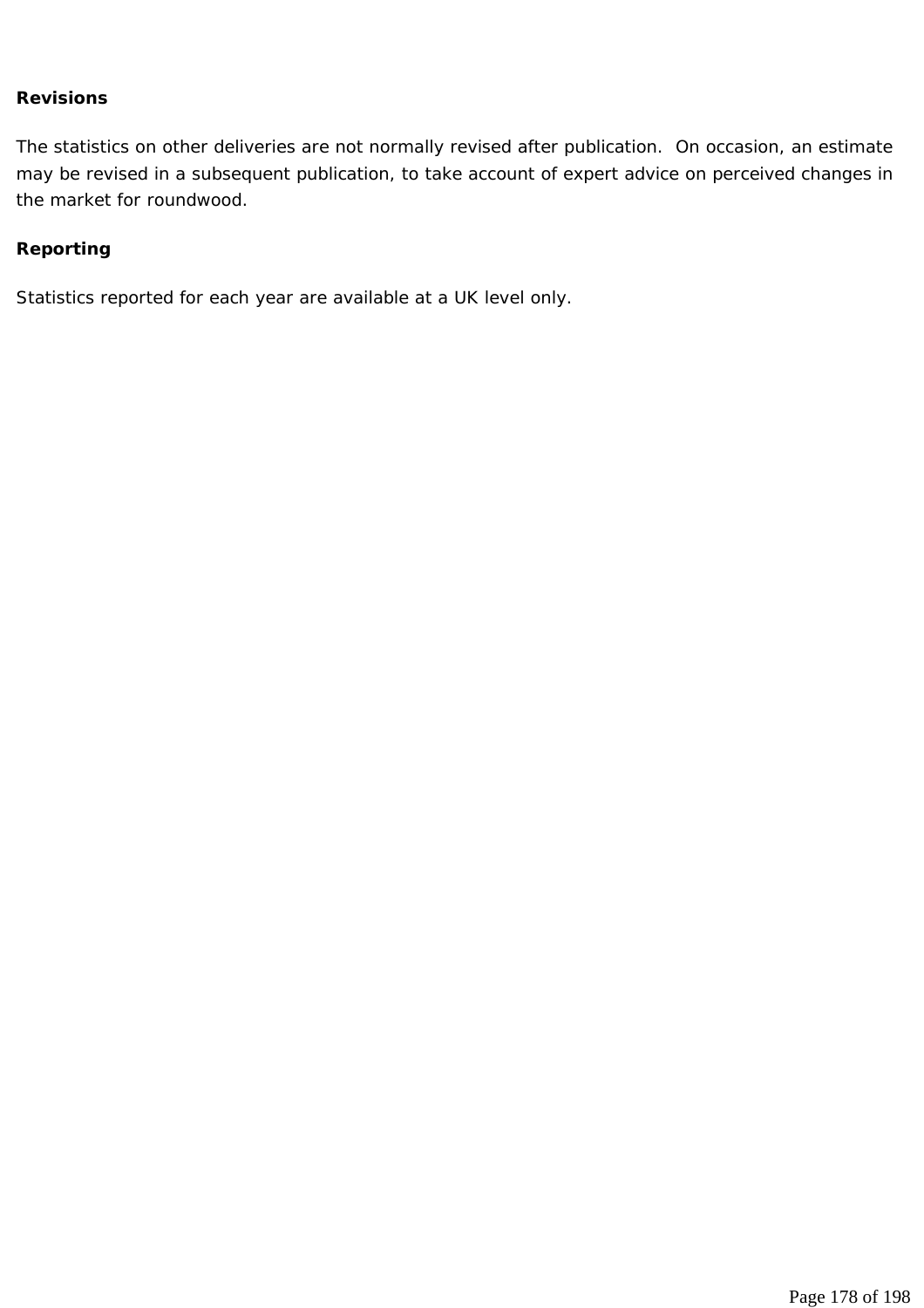### **11.2.8 Sources: Comparison of removals and deliveries of UK softwood roundwood**

The table below provides a comparison between the figures for removals (obtained from Forestry Commission, Forest Service and Private Sector Removals Survey) and deliveries (obtained from industry surveys and trade associations) for UK softwood roundwood.

|      |         | Year FC/FS removals  Non-FC/FS removals  Total removals  Deliveries  Balance <sup>1</sup> |         |                       |     |
|------|---------|-------------------------------------------------------------------------------------------|---------|-----------------------|-----|
|      |         |                                                                                           |         | thousand green tonnes |     |
| 1999 | 4 7 2 5 | 2 5 5 5                                                                                   | 7 2 8 0 | 7 266                 | 14  |
| 2000 | 4 8 5 0 | 2 5 8 0                                                                                   | 7 4 3 0 | 7 3 5 1               | 79  |
| 2001 | 4 604   | 2 900                                                                                     | 7 504   | 7 4 6 3               | 41  |
| 2002 | 4 650   | 2 9 8 2                                                                                   | 7 632   | 7 3 8 0               | 252 |
| 2003 | 4 8 1 7 | 3 5 0 2                                                                                   | 8 3 1 9 | 7 7 1 8               | 600 |
| 2004 | 4 8 9 4 | 3 6 2 9                                                                                   | 8 5 2 4 | 8 0 2 2               | 502 |
| 2005 | 4 5 7 9 | 3 9 0 6                                                                                   | 8 4 8 5 | 8 1 4 6               | 339 |
| 2006 | 4 5 8 2 | 3 9 2 9                                                                                   | 8 5 1 1 | 8 1 8 8               | 323 |
| 2007 | 4 653   | 4 3 6 3                                                                                   | 9 0 1 6 | 8 7 9 3               | 223 |
| 2008 | 4 4 1 5 | 4 0 0 5                                                                                   | 8 4 2 0 | 8 1 7 9               | 241 |

**Comparison of removals and deliveries of UK softwood roundwood, 1999-2008**

*Source: Forestry Commission, Forest Service, industry surveys, industry associations* 

*Notes:* 

*1. The difference between reported removals and deliveries. This can be caused by variations in the level of stocks between harvesting and delivery to the wood processor, but a persistent difference indicates that statistics for removals and/ or deliveries may be unreliable.*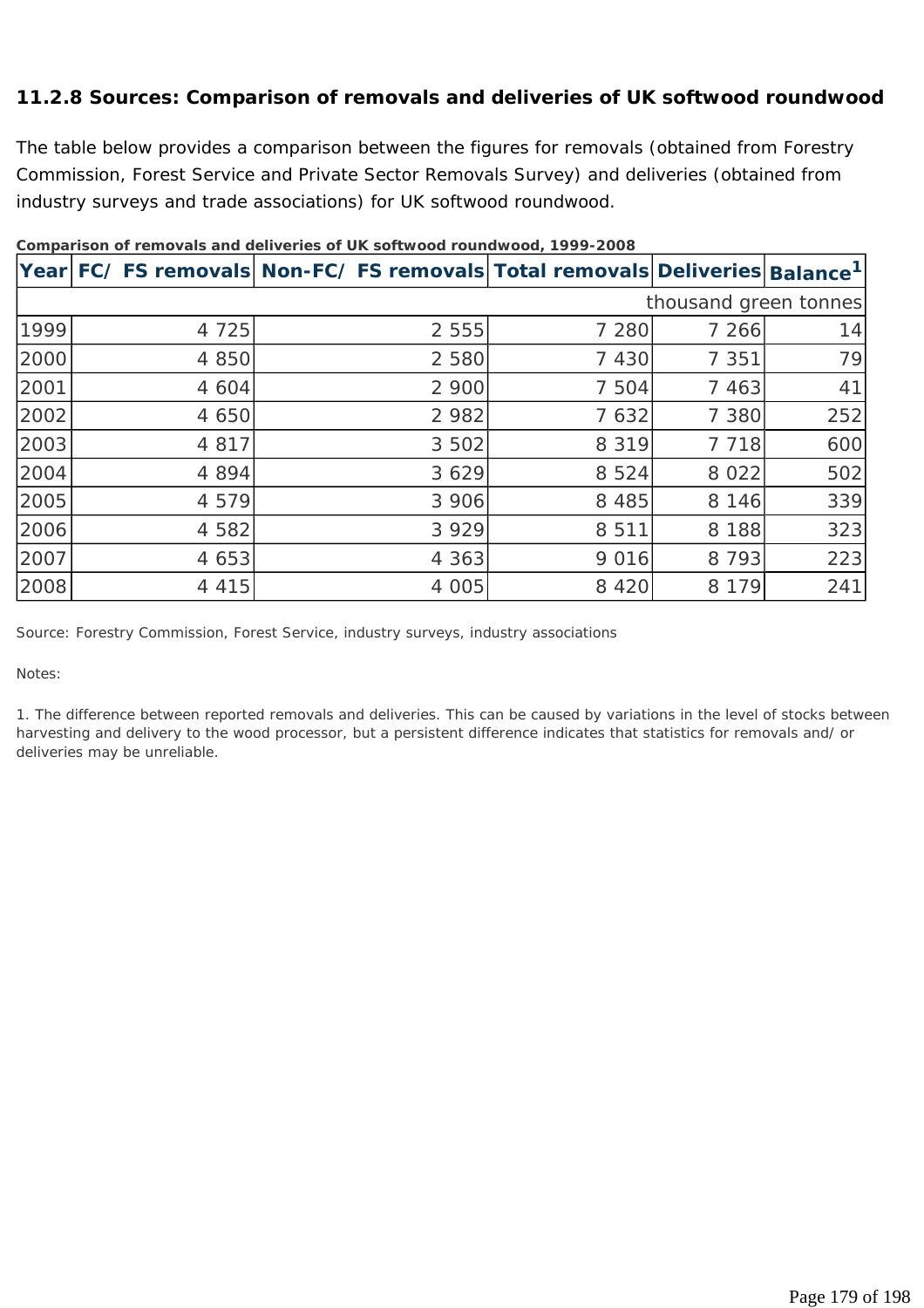### **11.2.9 Sources: Estimation of hardwood removals from non-FC/ FS woodlands**

Figures for hardwood removals from non-FC/ FS woodlands are derived from total hardwood deliveries (obtained from industry surveys and trade associations) less hardwood removals from FC/ FS woodlands.

| Year | <b>Deliveries</b> | FC/FS removals | Non-FC/FS removals    |
|------|-------------------|----------------|-----------------------|
|      |                   |                | thousand green tonnes |
| 1999 | 675               | 128            | 547                   |
| 2000 | 654               | 130            | 524                   |
| 2001 | 632               | 145            | 486                   |
| 2002 | 620               | 118            | 502                   |
| 2003 | 562               | 117            | 445                   |
| 2004 | 513               | 113            | 399                   |
| 2005 | 593               | 101            | 492                   |
| 2006 | 438               | 45             | 392                   |
| 2007 | 440               | 40             | 400                   |
| 2008 | 432               | 43             | 389                   |

|--|

*Source: industry surveys, industry associations*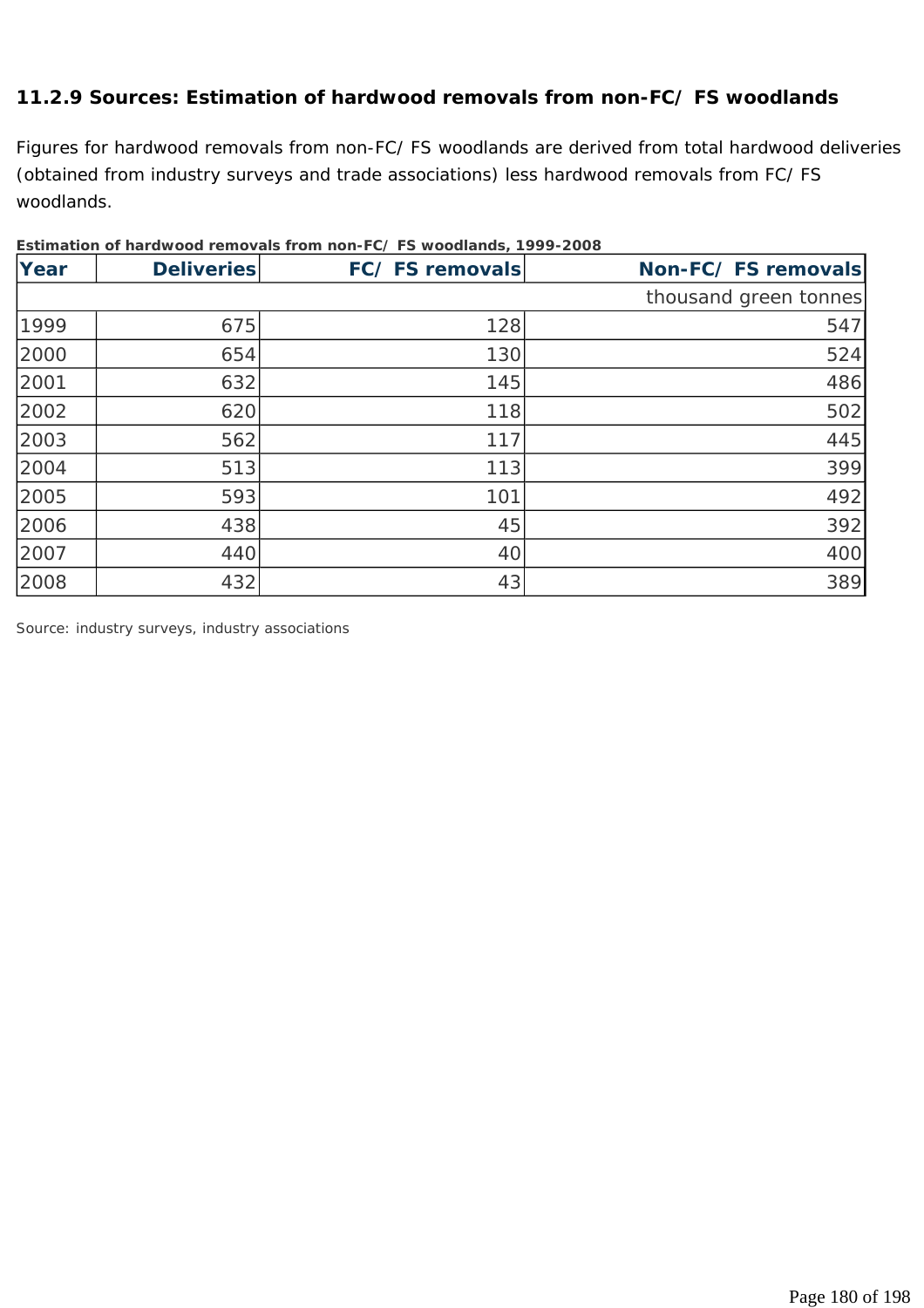# **11.2.10 Sources: Woodfuel**

## **Background**

Data on woodfuel have been obtained from the following sources:

- Woodfuel suppliers survey (run for the first time in 2008);
- Sawmill survey and survey of round fencing manufacturers;
- Wood Recyclers' Association;
- Expert Group on Timber & Trade Statistics estimates.

# **Data collected**

The woodfuel suppliers survey collected data on the quantity of woodfuel used or supplied by form. Further detail was also collected on the origin of wood chips and the source of pellets.

The sawmill survey and survey of round fencing manufacturers included questions asking for the quantity of woodfuel:

- $\bullet$  sold to bioenergy,
- sold as firewood and
- used internally for heat/ energy.

All 3 questions have been included in the detailed sawmill survey (sent to sawmills believed to produce at least 10 thousand m3 sawnwood annually) for some time. The sawmill survey (for smaller mills) was extended in 2006 to cover quantities sold to bioenergy and again in 2008 to cover firewood sales and use for heat/ energy. All three questions were included for the first time in 2008 in the round fencing survey.

# **Response rates**

The woodfuel suppliers survey was sent to a total of 321 businesses believed to supply and/ or use woodfuel, of which 142 responded, giving a response rate of 44%.

Response rates for the sawmill survey and survey of round fencing manufacturers are available on the relevant sources pages.

# **Methodology**

To avoid unnecessary burden on businesses, the woodfuel suppliers survey was only issued to businesses not covered by existing surveys or data requests. Where possible, data were estimated for non respondents (based on the figures provided by respondents) and for those not covered by the survey. The results were then refined to remove potential double counting. All figures have been converted into a common unit of quantity (oven dry tonnes).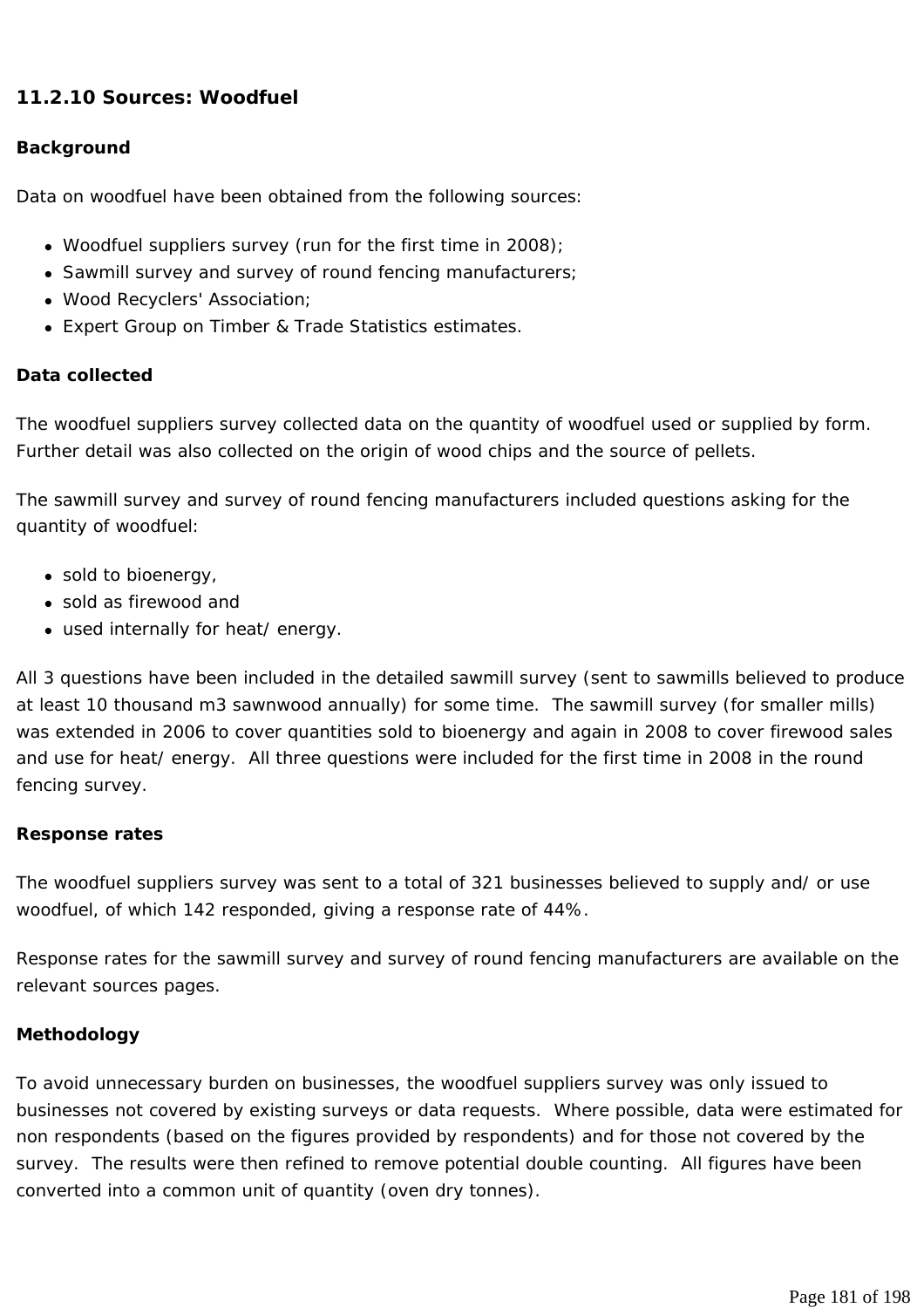#### **Revisions**

Results from the Woodfuel Suppliers Survey were revised between the provisional figures published in the First Release 'UK Woodfuel Statistics' and the final data published in Forestry Statistics to take account of late returns and the results of additional data quality checking procedures.

All figures are subject to revision annually, as information becomes available about currently unknown suppliers, or new information becomes available for previous non-respondents.

#### **Reporting**

Figures are published as UK totals.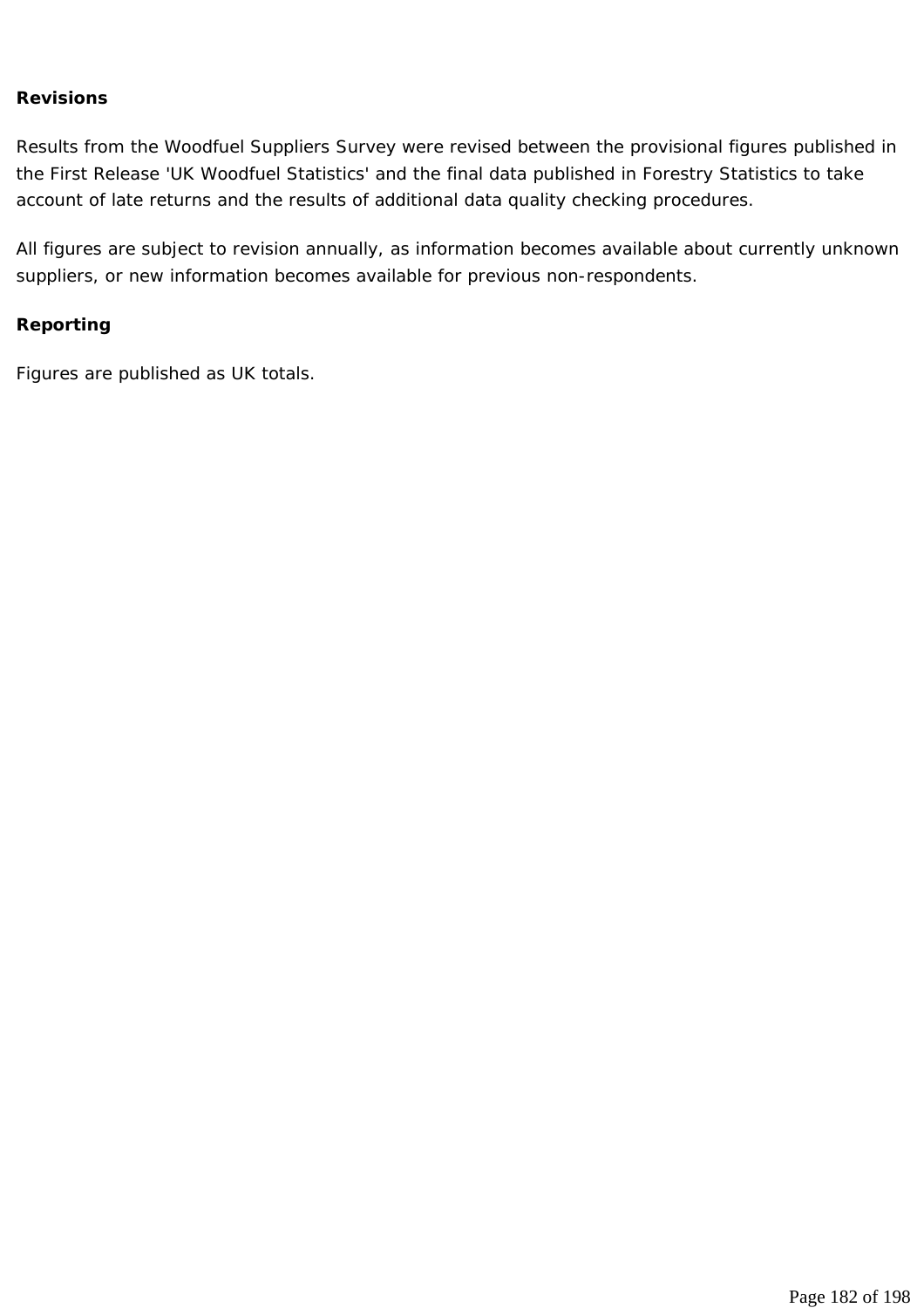# **11.2.11 Sources: Conversion factors**

# **Conversion factors between cubic metres and green tonnes**

The following factors have been used in Chapter 2 (Timber) to convert between cubic metres  $(m^3)$  and green tonnes:



The following factors have been used in Chapter 3 (Trade) to convert between cubic metres  $(m^3)$  and metric tonnes:

| <b>Product</b>                                      | $m3$ / tonne |
|-----------------------------------------------------|--------------|
| Fuelwood, including wood for charcoal               | 1.38         |
| Wood chips, sawdust, etc                            | 1.48         |
| Industrial roundwood (wood in the rough) - softwood | 1.43         |
| Industrial roundwood (wood in the rough) - hardwood | 1.25         |
| Sawnwood - softwood                                 | 1.82         |
| Sawnwood - hardwood                                 | 1.43         |
| Veneer sheets                                       | 1.33         |
| Plywood, particleboard                              | 1.54         |
| Hardboard                                           | 1.053        |
| MDF (medium density fibreboard)                     | 1.667        |
| Insulating board - density 0.35-0.5 g/cm $^3$       | 1.667        |
| Insulating board - other                            | 4.00         |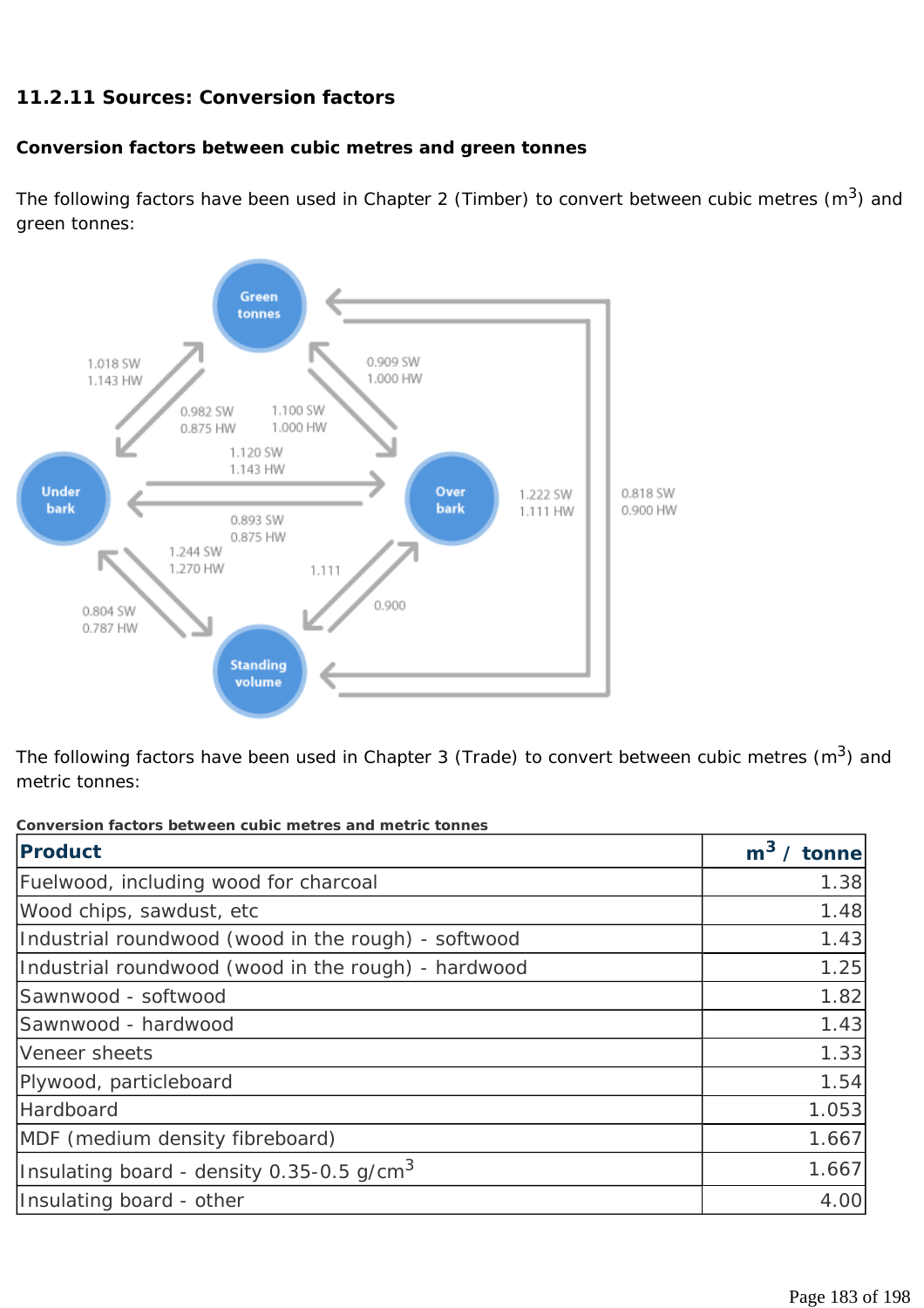The following factors have been used in Chapter 3 (Trade) where required to convert to wood raw material equivalent, which indicates the volume of wood (in  $m<sup>3</sup>$  underbark) needed to produce one unit of a final product:

| <b>Product</b>                        |                | Measurement unit Factor to wrme underbark |
|---------------------------------------|----------------|-------------------------------------------|
| Fuelwood                              | tonnes         | 1.20                                      |
| Wood charcoal                         | tonnes         | 6.00                                      |
| Chips, sawdust, etc                   | tonnes         | 1.20                                      |
| Industrial roundwood (rough, treated) | m <sup>3</sup> | 1.10                                      |
| Industrial roundwood (in the rough)   | m <sup>3</sup> | 1.00                                      |
| <b>Sleepers</b>                       | m <sup>3</sup> | 1.58                                      |
| Softwood sawnwood                     | m <sup>3</sup> | 2.00                                      |
| Hardwood sawnwood                     | tonnes         | 2.50                                      |
| Wastepaper                            | tonnes         | 2.80                                      |
| Mechanical pulp                       | tonnes         | 2.50                                      |
| Chemical dissolving pulp              | tonnes         | 2.50                                      |
| Sulphate pulp, unbleached             | tonnes         | 6.00                                      |
| Sulphate pulp, bleached               | tonnes         | 4.50                                      |
| Sulphite pulp                         | tonnes         | 5.00                                      |
| Semi-chemical woodpulp                | tonnes         | 2.75                                      |
| Veneer (< 6mm)                        | tonnes         | 3.45                                      |
| Other woodbased panels                | tonnes         | 2.50                                      |
| Woodwool, woodflour                   | tonnes         | 1.70                                      |
| Packing cases, pallets                | tonnes         | 2.00                                      |
| Other manufactured wood               | tonnes         | 2.50                                      |
| Newsprint                             | tonnes         | 2.80                                      |
| Writing & printing paper, uncoated    | tonnes         | 3.50                                      |
| Other paper & paperboard              | tonnes         | 2.50                                      |

**Conversion factors to Wood Raw Material Equivalent (wrme) underbark** 

*Notes:* 

*1. A revised set of figures was produced in FC Technical Paper 19, Revised Forecasts of the Supply and Demand for Wood in the UK (Forestry Commission, 1996), but these have not been used in this publication.* 

# **Conversion factors to oven dry tonnes**

Woodfuel estimates have been converted to oven dry tonnes (odt) in Chapter 2 (Timber) using the following assumptions about moisture contents (if actual moisture contents were not reported):

- virgin roundwood and chips from whole  $log = 52\%$
- virgin sawmill chips and sawdust  $= 56\%$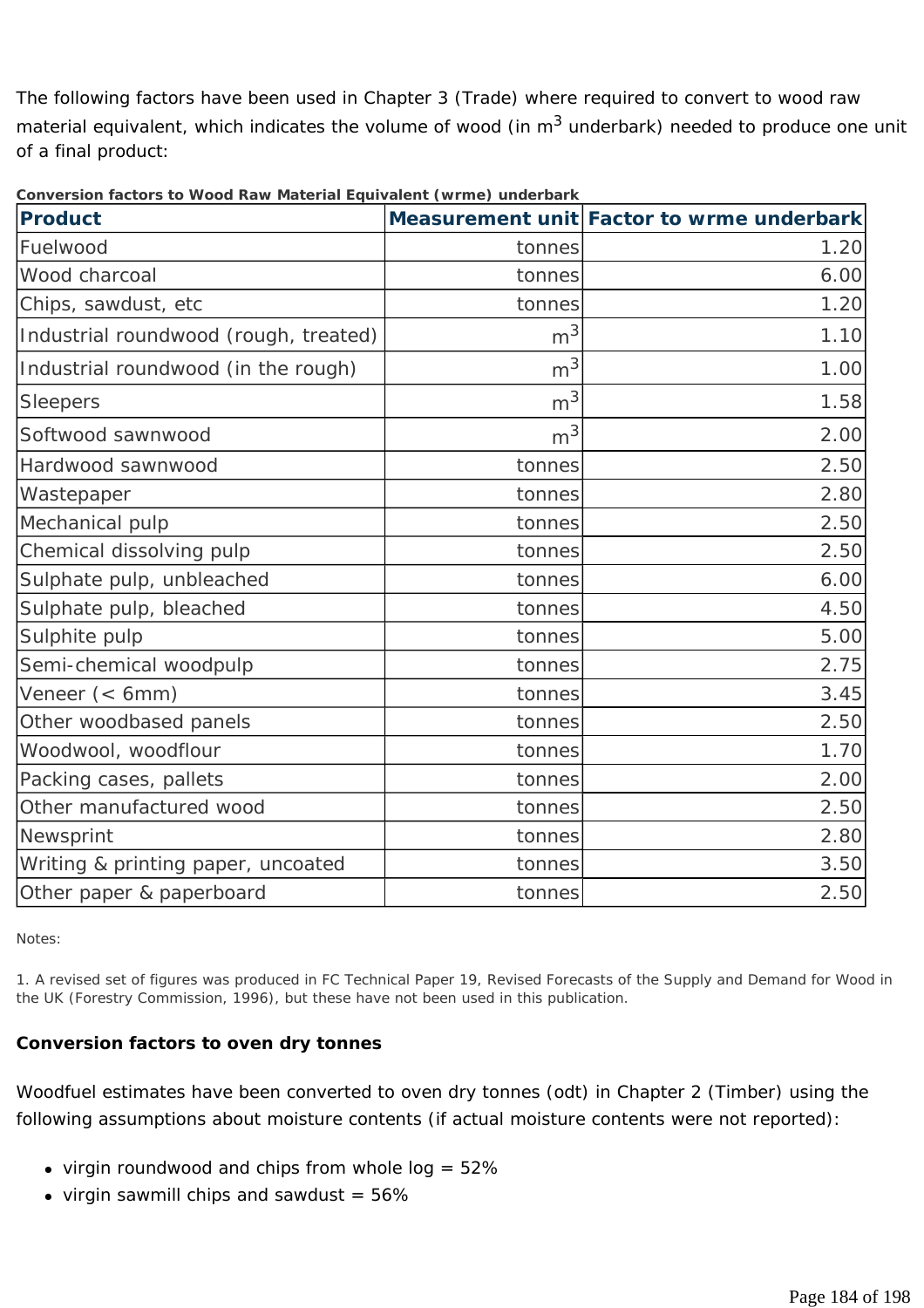- $\bullet$  wood pellets = 10%
- recycled wood =  $25%$ .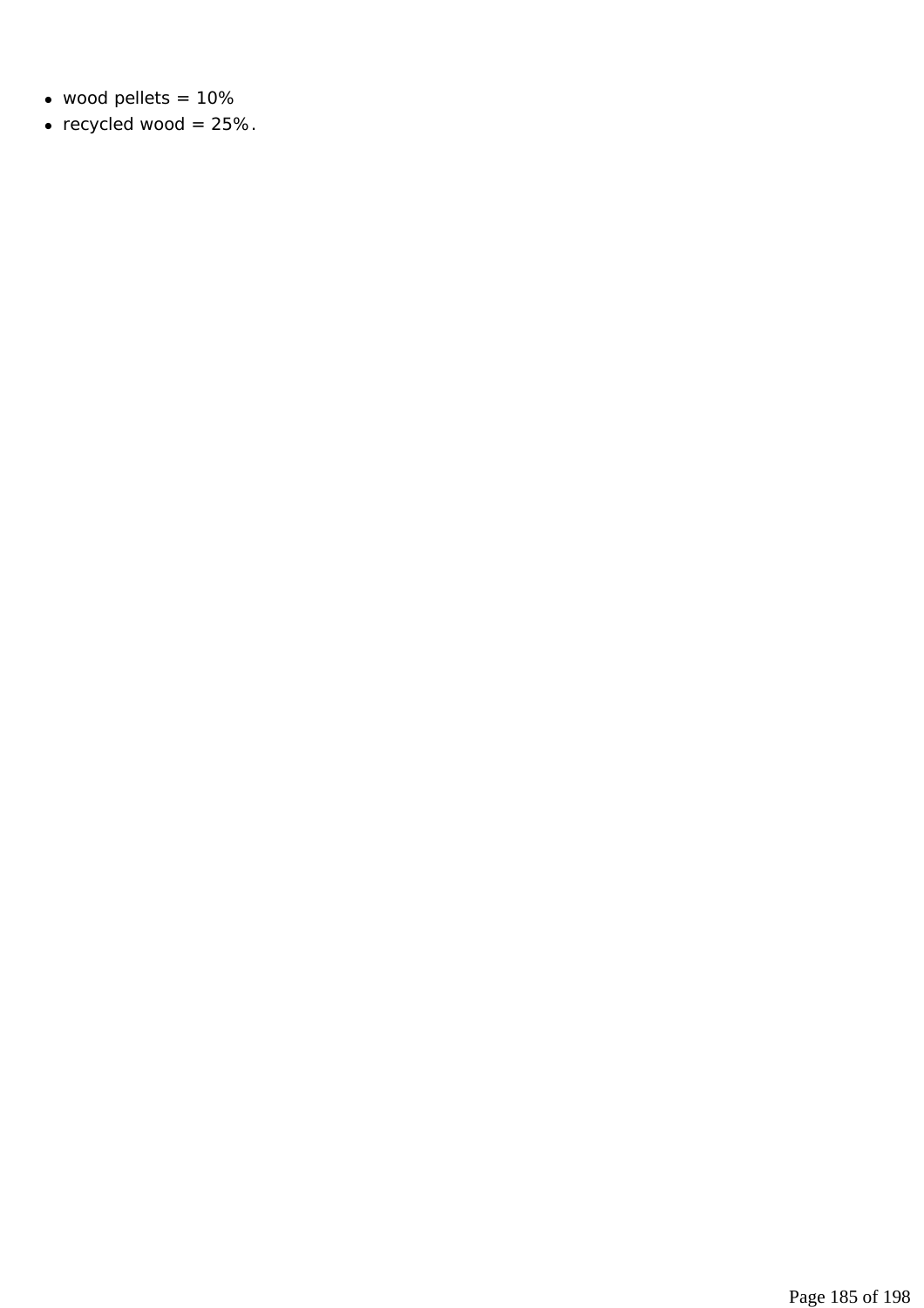# **11.3 Sources: Trade**

### **Background**

Data on imports and exports are based on data obtained from overseas trade statistics on intra-EC trade and extra-EC trade produced by HM Revenue and Customs.

Data on apparent consumption is derived as UK production plus imports less exports.

#### **Data collected**

The data obtained from HM Revenue and Customs cover quantities (weights and volumes) and values of wood and wood products imported to and exported from the UK. Data are compiled for the following products:

- roundwood woodfuel, industrial roundwood;
- $\bullet$  wood charcoal:
- wood chips & particles;
- wood residues:
- $\bullet$  sawnwood:
- woodbased panels veneer sheets, plywood, particleboard, fibreboard;
- $\bullet$  pulp wood pulp, other pulp;
- recovered paper and
- paper & paperboard graphic papers (including newsprint), sanitary & household papers, packaging materials, other paper & paperboard.

For roundwood, sawnwood and woodbased panels, a softwood/ hardwood breakdown is available.

Data are also obtained by country of origin (for imports) and destination country (for exports).

#### **Methodology**

The data obtained from HM Revenue & Customs are converted to other units (if required) and checked against other sources and expert advice (including the Expert Group on Timber and Trade Statistics, Wood Panel Industries Federation and Confederation of Paper Industries). For consistency with timber deliveries data, roundwood and wood chip exports figures are replaced by those compiled from harvesting companies and (for Northern Ireland) Forest Service.

#### **Revisions**

The statistics on imports and exports are subject to revision after publication if revisions are made to the overseas trade statistics produced by HM Revenue & Customs. Figures may also be refined to take account of expert advice from the Expert Group on Timber & Trade Statistics and trade associations on the trade in specific products.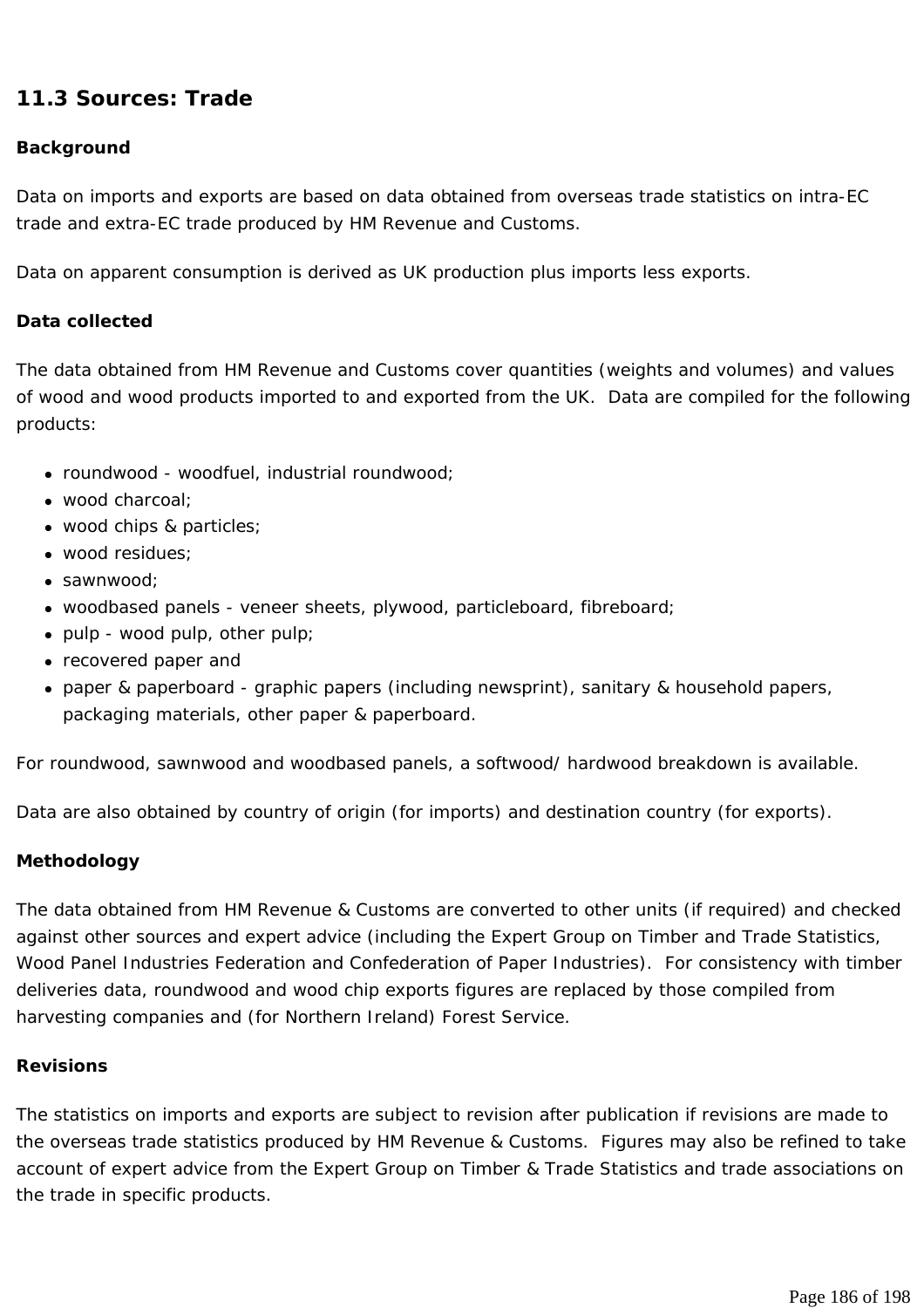## **Reporting**

Provisional results are published in the First Release 'UK Wood Production and Trade' in May, with final figures issued in Forestry Facts and Figures and Forestry Statistics.

Figures are also provided in the Joint Forest Sector Questionnaire submitted to international organisations (provisional data in May and final data in September).

Statistics reported for each year are available at a UK level. Data are also available for country imported from (or exported to) and for more detailed product types.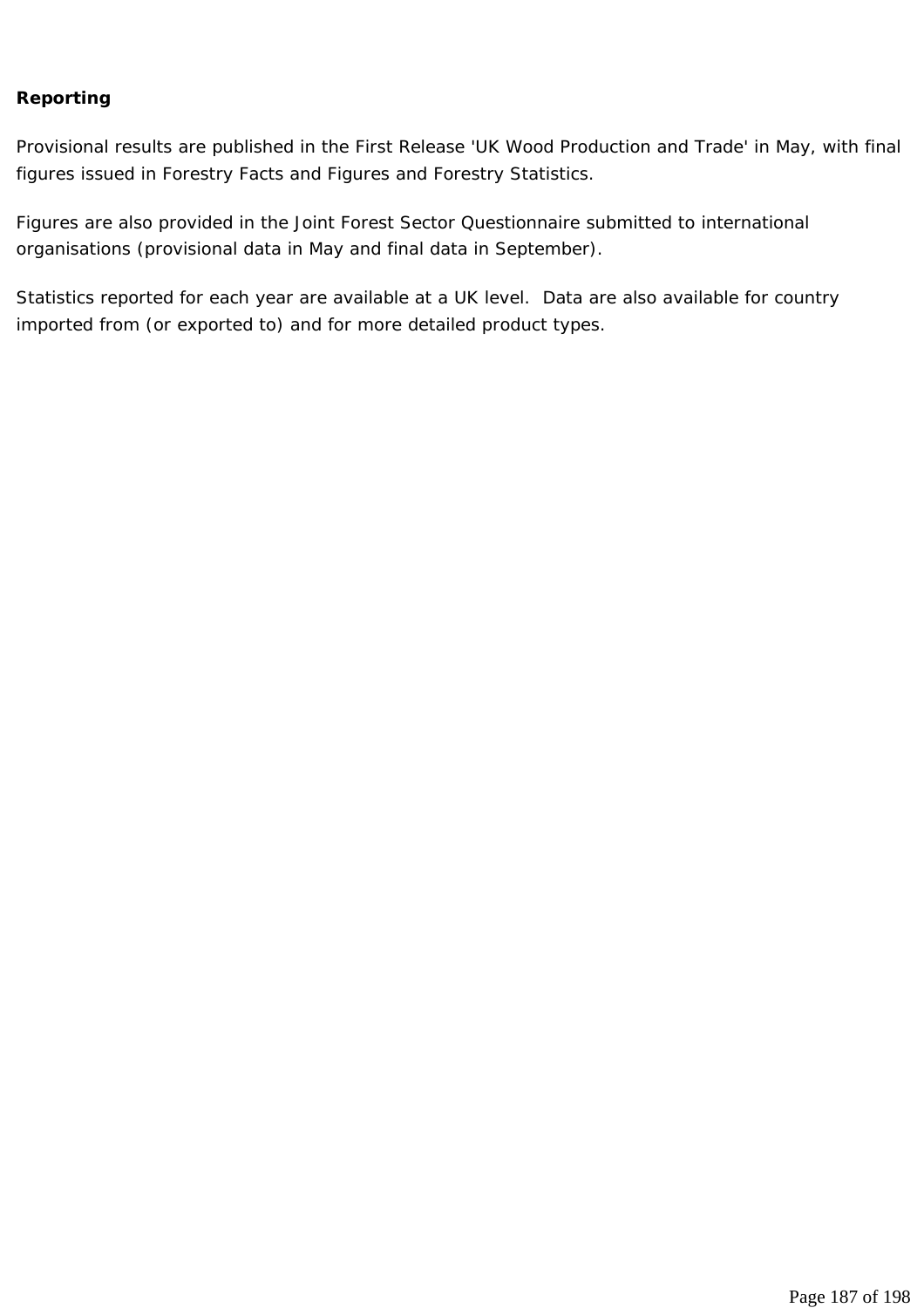# **11.4 Sources: UK Forests and Climate Change**

## **Background**

Forests can help address climate change by reducing the amount of greenhouse gases in the atmosphere. They do this by absorbing carbon dioxide, using the carbon to produce sugars for tree growth and releasing the oxygen back into the air. As trees grow, they store carbon in their leaves, twigs and trunk, and in the soil around them.

Globally, deforestation caused by the unsustainable harvesting of timber and the conversion of forests to other land uses accounts for almost 20 per cent of global carbon dioxide emissions. The amount of carbon stored can be increased by actions to reduce the amount of deforestation and to convert nonforested areas to forest.

Although they cover a small part of the global area, the forests and woodlands in Britain have a role to play too. They can be managed as a sustainable source of wood – an alternative energy source to fossil fuels, and a low-energy construction material.

Woodlands can also help society adapt to a changing climate. The right trees planted in the right places can reduce the risk of flooding, provide shade for wildlife, reduce soil erosion and help to cool down towns and cities.

## **Carbon cycle**

The diagram showing the carbon cycle is adapted from Figure 3 of the Forestry Commission Information Note on Forests, Carbon and Climate Change: the UK Contribution (M Broadmeadow and R Matthews, 2003).

## **Forest carbon stock**

Table 4.1 is a slightly reduced version of Table T8 in the final draft UK report for Global Forest Resources Assessment 2010. Sources and methodology are described in more detail in that report.

Figures for growing stock were from models based on the 1995-99 National Inventory of Woodland and Trees and data for the FC estate, converted to estimates of above-ground and below-ground biomass using standard factors, then converted to carbon assuming 50% carbon in biomass.

Figures for deadwood were based on the 1995-99 National Inventory of Woodland and Trees. Figures for litter were based on data from the Centre for Ecology & Hydrology (CEH). Figures for soil carbon were based on data from CEH, adjusted to take account of the changing forest area.

## **Carbon sequestration**

The information in Table 4.2 is taken from inventory and projections of UK emissions by sources and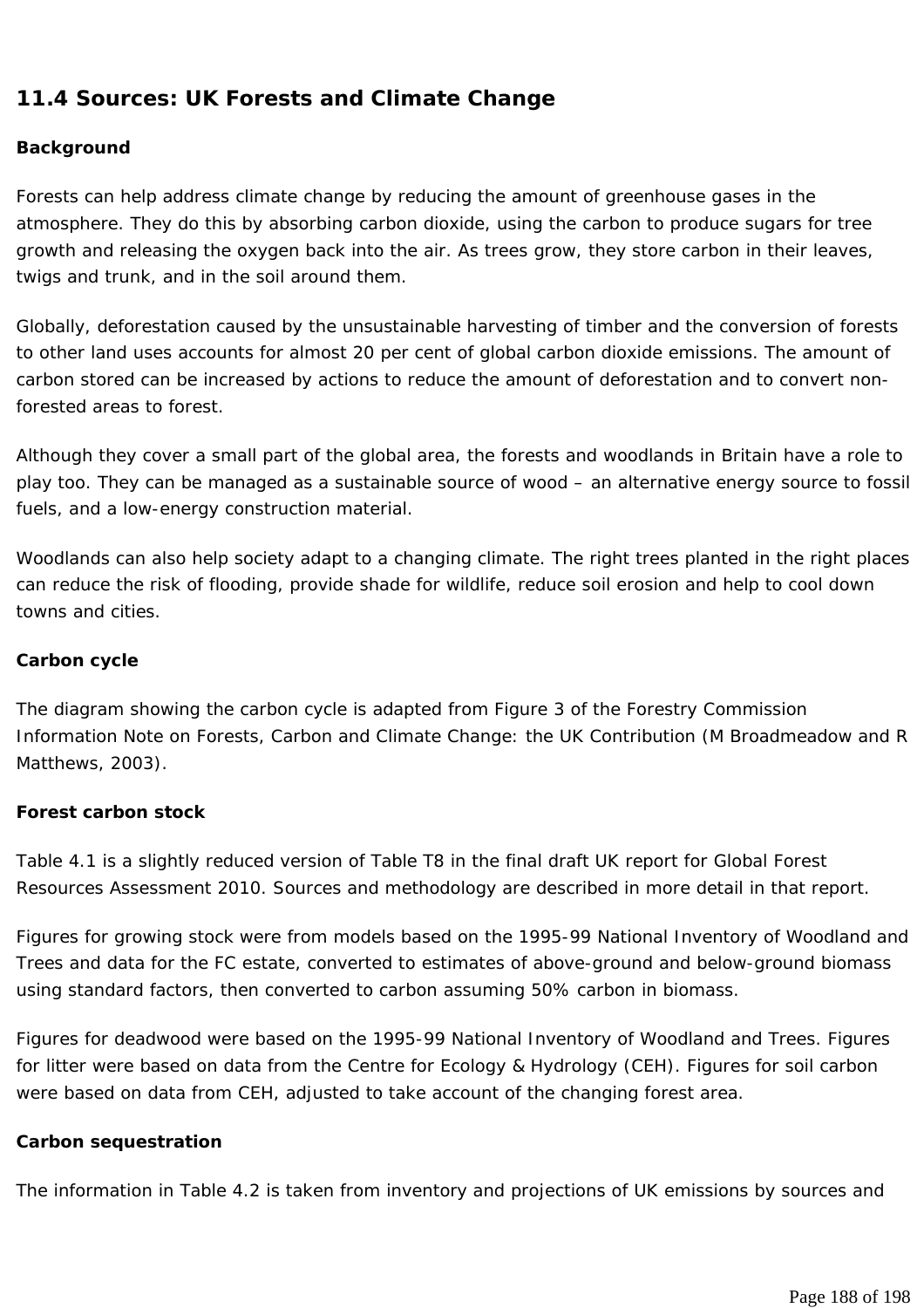removal by sinks due to land use, land use change and forestry (CEH, 2009). They exclude the pool of carbon in timber products.

Figure 4.2 shows annual estimates of carbon sequestration by country, taken from the same source but shows carbon in living forest biomass only; it excludes carbon in litter, soils and forest products. Future predictions of carbon uptake assume that commercial conifer plantations will be replanted when felled, and that planting of new woodland will continue at the same rate as in 2007 (mid projection).

Emissions and sequestration can be presented as tonnes carbon or tonnes carbon dioxide  $(CO_2)$ . To convert from tonnes  $CO<sub>2</sub>$  to tonnes carbon multiply by 12/44.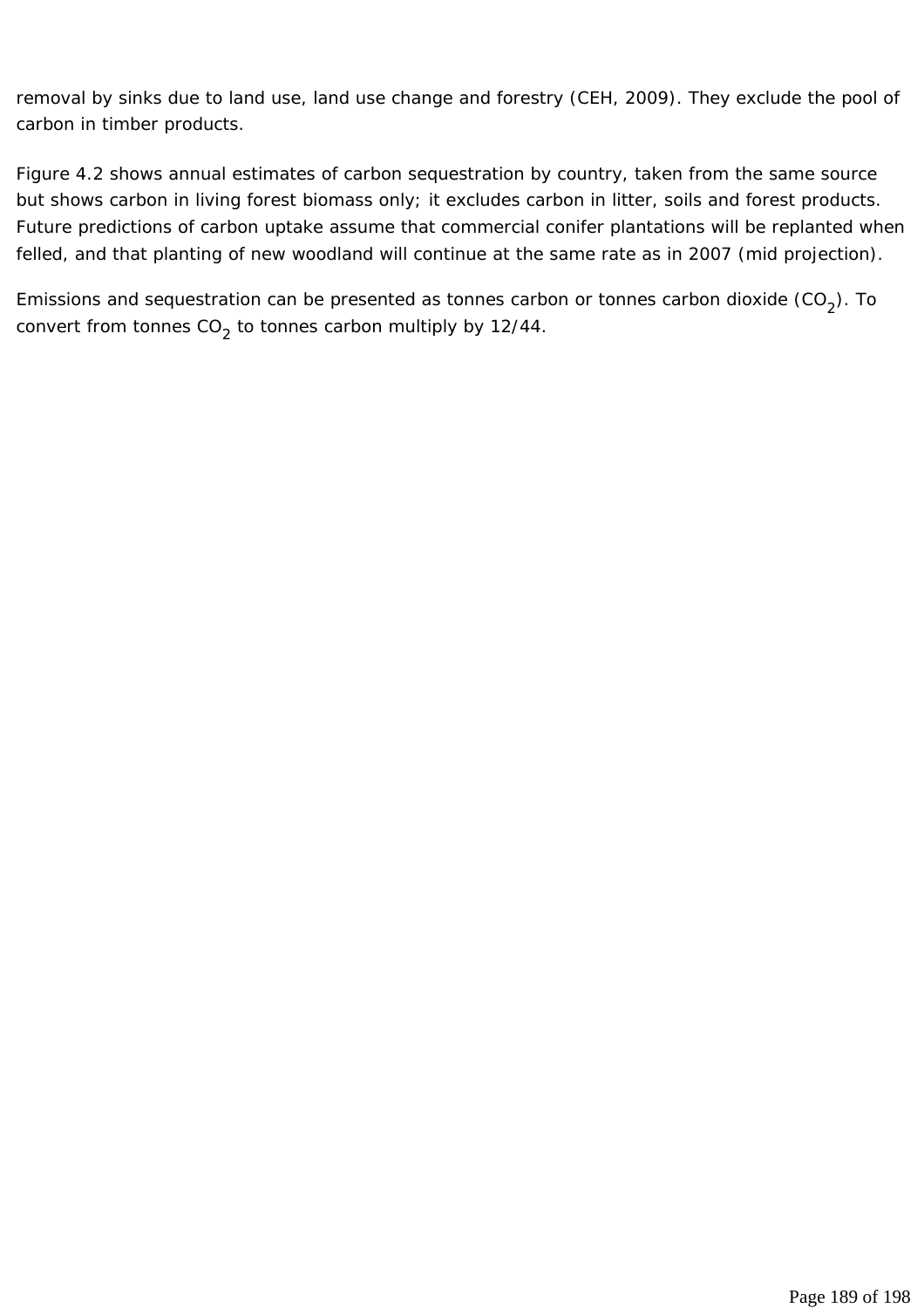# **11.5 Sources: Environment**

# **Ancient and semi-natural woodland and protected areas**

The information in Table 5.2 and most of Table 5.1 has been reproduced from Protected Forest Areas in the UK (S Pryor & G Peterken, 2001) (not National Statistics). It had been derived from a variety of sources, and is unlikely to give a wholly accurate inventory of protected areas in the United Kingdom.

The woodland categories used in Table 5.1 are:

- ASNW: (ancient semi-natural woodland) both ancient and semi-natural.
- PAWS: (plantation on an ancient woodland site) ancient in the sense of continuously wooded over a long period but not semi-natural.
- OSNW: (other semi-natural woodland) semi-natural but not ancient.

The types of statutory protection in Table 5.2 are:

- SAC: Special Area of Conservation;
- SPA: Special Protection Area;
- NNR: National Nature Reserve:
- SSSI: Site of Special Scientific Interest (ASSI in Northern Ireland).

Data about the small amount of ancient woodland in Northern Ireland was not available in 2001, but has been added using the report Back on the Map (Woodland Trust, 2007) (not National Statistics).

Revised estimates for Wales were compiled for Woodland for Wales progress report 2001-05 (2006) (not National Statistics). For Forestry Statistics 2009, they have been used for Wales in place of the estimates from Pryor & Peterken (2001), and the UK totals have been revised accordingly.

The UK Indicators of Sustainable Forestry (indicator B1) published in 2002 used results from a different source: Pryor & Smith (2002). This was an updated estimate of ancient woodland area derived by overlaying the 1995-99 National Inventory of Woodland and Trees digital map onto ancient woodland inventories. This gave lower figures than those published in Pryor & Peterken (2001). At the time, Pryor & Smith (2002) was thought to give the best estimates of ancient woodland area. However, further investigation of the discrepancies between the 1995-99 National Inventory of Woodland and Trees and the ancient woodland inventories suggests that some discrepancies are due to differences in spatial registration of woods, and that some areas of ancient woodland are incorrectly omitted from the totals in Pryor & Smith (2002). In consequence, the estimates from Pryor & Peterken (2001) are now recommended for use, until better information becomes available.

The Ancient Woodland Inventory data sets for England and Wales are currently being revised. New estimates for Scotland will become available from the Native Woodland Survey of Scotland.

## **Populations of wild birds**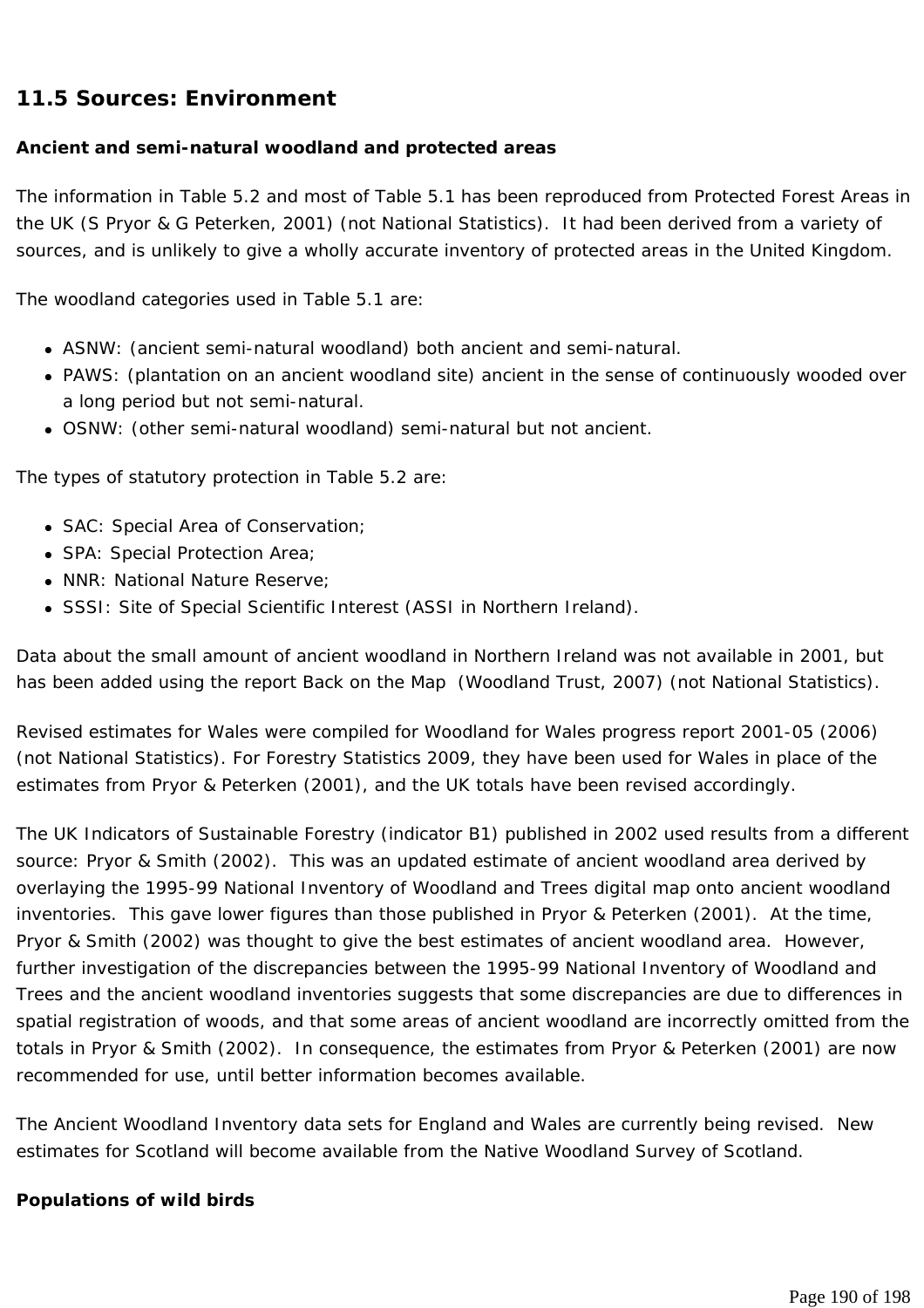Population indices for wild birds are a framework indicator for sustainable development. The data published here are based on those published in the Wild Bird Populations statistics release (Defra, October 2008), rescaled here to give year 2000 = 100 instead of year 1970 = 100. Further data and analysis about populations of wild birds are in Defra Wildlife KeyFacts.

The index for woodland specialists was recalculated in 2007 to include 4 additional species; this affected the indices for total woodland birds and (to a lesser extent) all birds.

## **Woodland vegetation**

This indicator, which shows the overall condition and richness of flora in woodland, is derived from data collected by the Countryside Survey in 2007 (not National Statistics) and previous surveys in 1998 and 1990. Results were published in late 2008.

No similar samples were taken in the Northern Ireland Countryside Survey.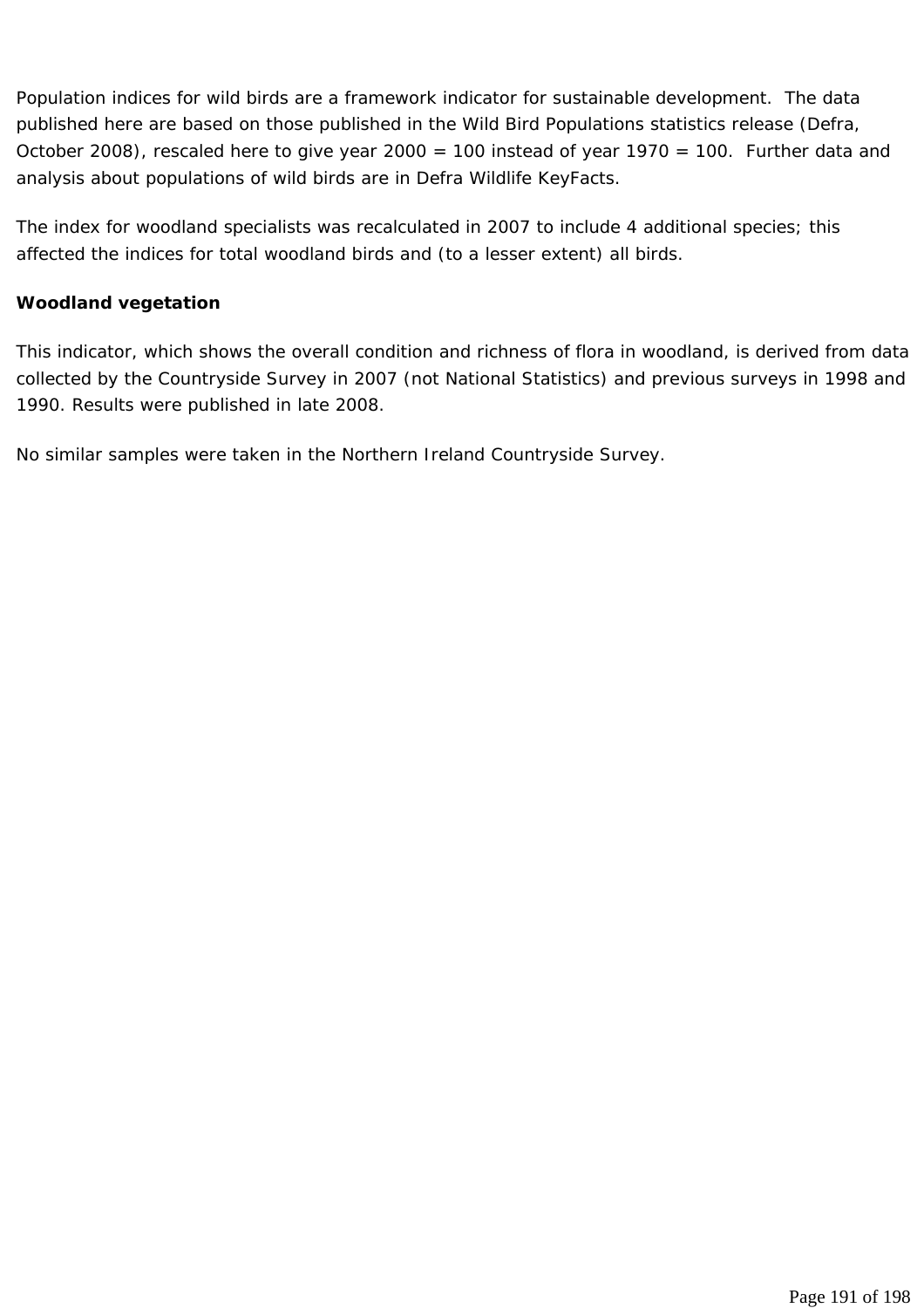# **11.6 Sources: Public Opinion of Forestry**

#### **Background**

The Forestry Commission has conducted similar biennial surveys of public attitudes to forestry and forestry-related issues since 1995. Three separate surveys were undertaken in 2009; in Scotland, Wales and across the UK as a whole. In previous years separate surveys for Northern Ireland were also carried out.

Some questions were asked in all three of the surveys conducted in 2009 and in the surveys undertaken in earlier years, but an increasing number are survey specific. Questions are asked on a variety of topics including, public awareness of forestry, woodland-based recreation and community involvement, woodfuel and the relationship between forestry and climate change.

#### **Methodology**

The survey results were obtained by placing questions on omnibus surveys run by private market research companies. The four surveys undertaken in 2009 achieved representative samples of around:

- 2,000 adults across the UK
- 1,000 adults across Scotland
- 1,000 adults across Wales

All results are subject to the effects of chance in sampling, so a range of uncertainty (confidence interval) is associated with results from the surveys. The confidence intervals take into account the effect of clustering, weighting and stratification in the survey designs. For questions asked to the whole UK sample of 2,000, the range of uncertainty around any result should be no more than  $\pm 3.3\%$ , while for questions asked to 1,000 respondents, the corresponding range of uncertainty should be no more than  $+4.6\%$ .

## **Reporting**

Preliminary reports for England (using a subset of the UK data set), Scotland and Wales were published in June 2009.

Final reports giving more in-depth information on the specific questions asked in each country, including breakdowns by geographic regions, socio-demographic variables (e.g. gender, age, health, social class), deprivation indices and rural urban categorisations will be published in October 2009.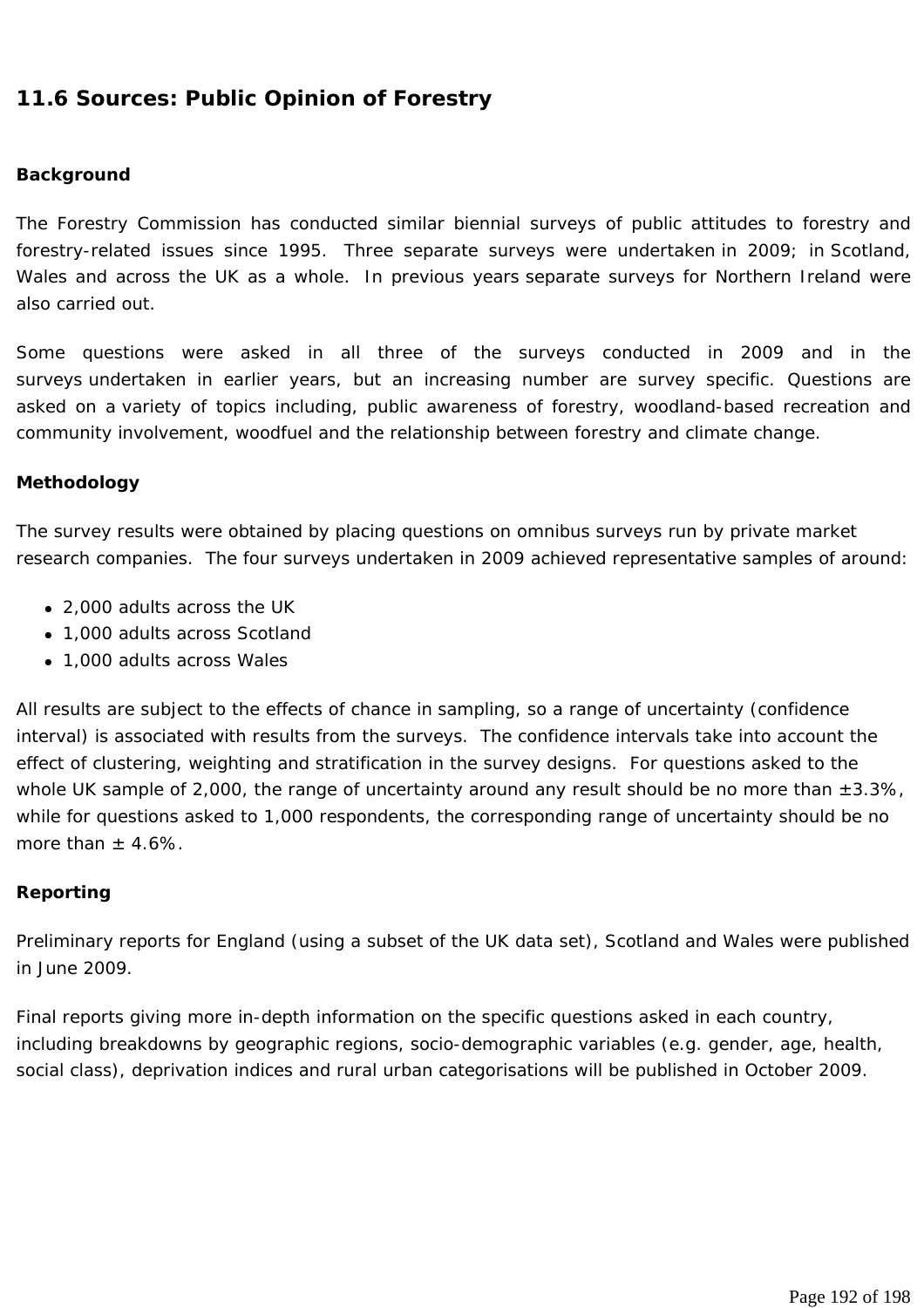# **11.7 Sources: Recreation**

# **Visitor Monitoring**

There are two main approaches to visitor monitoring:

- General population surveys of individuals at their home. This approach is employed for the Scottish Recreation Survey, the Welsh Outdoor Recreation Survey, the English Day Visits Survey and the Public Opinion of Forestry surveys (Tables 6.2 to 6.7).
- Surveying and counting of visitors to a specific area or woodland. On site surveying has been employed for the All Forest Monitoring and Quality of Experience surveys. In addition, the Northern Ireland Forest Service keep records of visitors who pay an admission charge to their sites.

There are advantages and disadvantages to each approach, related to factors such as representativeness, feasibility and cost; each approach provides different types of information.

In general, on-site studies provide information on visitor interaction with local or specific woodland areas and include all categories of visitors to a site, regardless of their country of residence and interests.

In contrast, general population studies are limited to residents of a certain country or area, are often carried out by market research companies at a national level, and include people who do not visit woodlands.

# **Differences in results - household surveys**

It is notable from table 6.1 that different surveys have provided some quite different estimates of the aggregate number of visits to woodlands; for example, a fall, in recent years, in the estimated number of visits to woodlands in England and GB. It is likely that the use of different market research companies and varying approaches and practices (in-home or telephone interview, changed questionnaire structure etc) are responsible for a substantial proportion of the fall identified in the table.

Table 6.1 also highlights a large difference in the estimates for Scotland, although in contrast to the England and GB results, the Scottish result is dramatically higher in recent years. It is, however, again likely that this variation is primarily connected with the change in survey scope, design and methodology (UK and GB Day Visit Surveys until 2002/3, Scottish Recreation Survey for 2004 onwards).

# **Differences in results - household survey versus on-site survey**

The aggregate visit number estimate for Forestry Commission Scotland woodland obtained from the on site All Forests Scotland survey (8.2 million, table 6.9) is substantially lower than the corresponding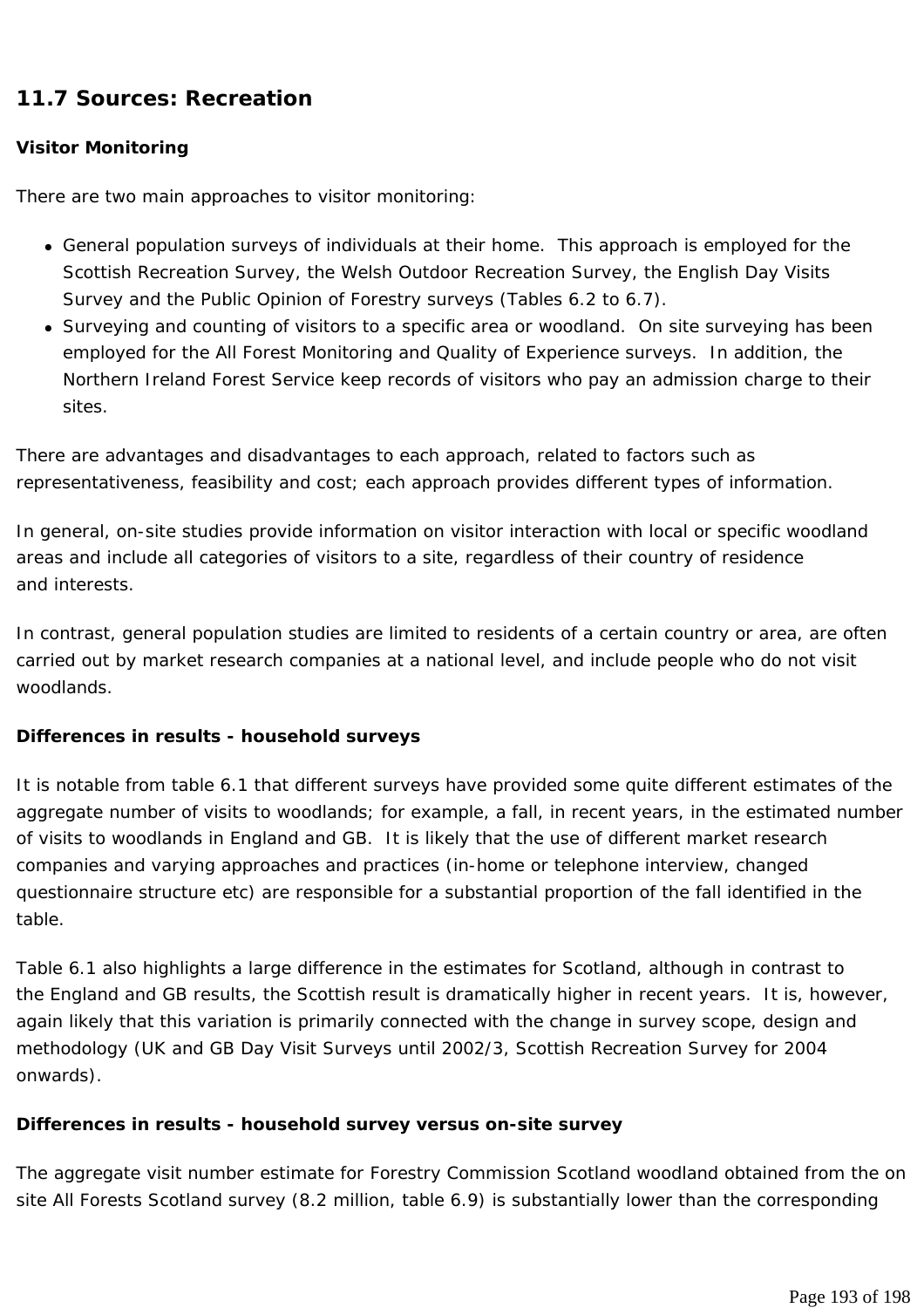estimates derived from the Scottish Recreation Survey (around 30 million, table 6.3). Although it would be unreasonable to expect that two surveys which employ such differing methods would produce consistent estimates, the magnitude of the difference is notable. Considering the methods employed in these surveys, it may be hypothesised that the the Scottish Recreation Survey, which is a household survey, overestimates the number of visits while the All Forests Survey, an onsite survey, provides an underestimate. It may also be hypothesised that the 'true' number of visits to Forestry Commission Scotland woodland lies somewhere between the estimates derived from these surveys.

#### **Revisions**

Results for 'total' visits from the Scottish Recreation Survey for 2004-2008 (tables 6.1, 6.3 and 6.4) have been amended from previously published figures.

#### **Public Access to Woodland**

Data on public access to woodland are derived from sources belonging to the Woodland Trust:

- The Woods for People project created an inventory of accessible woodland in 2004. Annual updates have been undertaken since and are included in table 6.14.
- The Space for People project analyses information from the Woodlands for People inventory to produce estimates on the proportion of the population who live close to woods.

#### **Facilities and Activities**

Information on the numbers of facilities and activities present at Forestry Commission sites are taken from the recreation listings on the Forestry Commission website. A small number of facilities are double counted as they appear more than once on the database used for the website.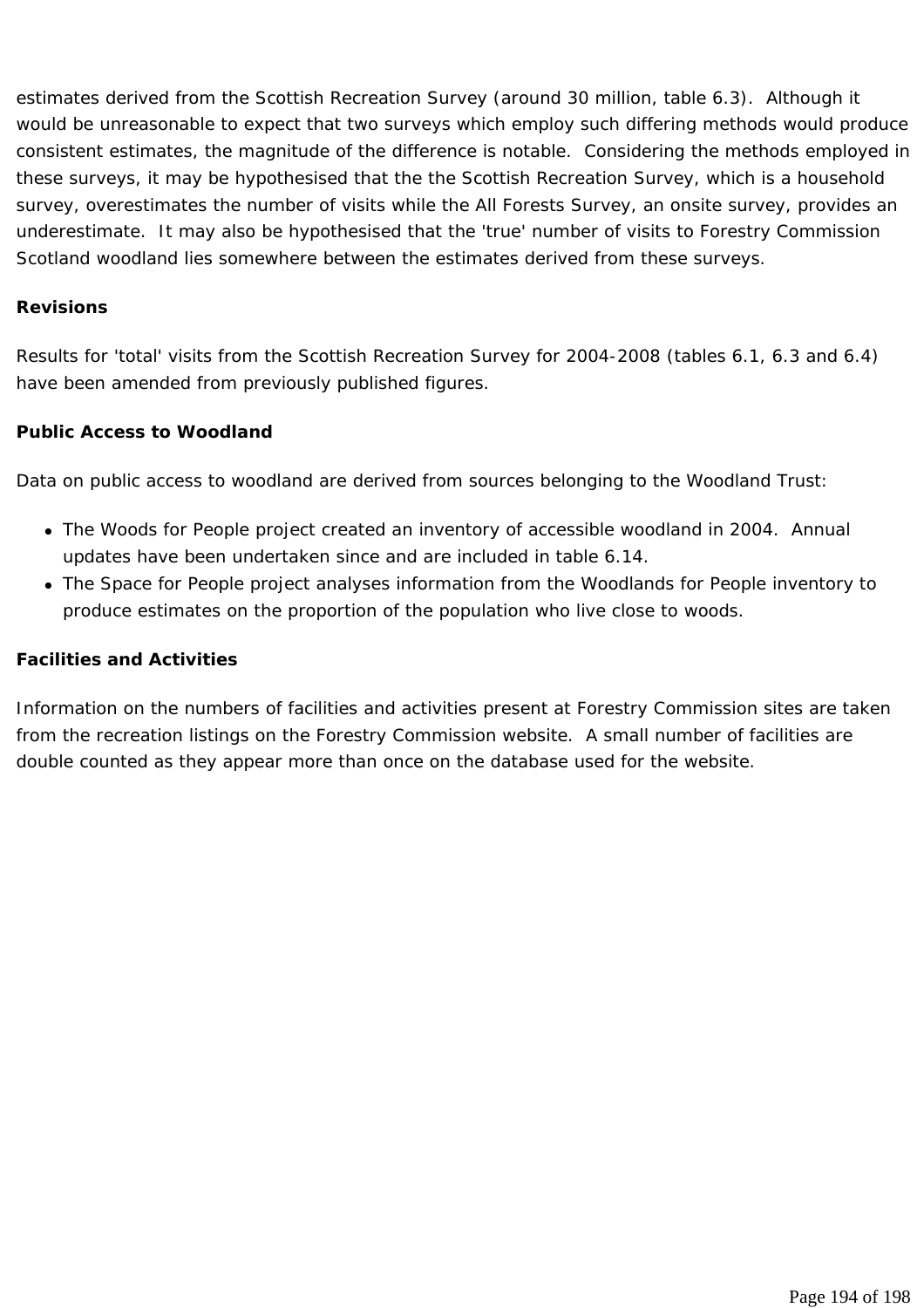# **11.8 Sources: Employment and businesses**

Statistics on employment are obtained from:

- Annual Business Inquiry (Office for National Statistics) an annual survey of UK businesses,
- Industry surveys (Sawmill Survey, Survey of Round Fencing Manufacturers) and industry associations (UK Forest Products Association, Wood Panel Industries Federation) - for employment in primary wood processing, and
- Forest Employment Survey a Forestry Commission survey of forestry and primary wood processing businesses in Great Britain, last run in 1998/9.

Numbers of businesses are estimated from:

- Industry surveys (Sawmill Survey, Survey of Round Fencing Manufacturers) and industry associations (UK Forest Products Association, Wood Panel Industries Federation) - for businesses believed to be using UK roundwood, and
- Business Start-ups and closures: VAT registrations and de-registrations (Department for Business Enterprise and Regulatory Reform, now the Department for Business Innovation and Skills) for VAT-registered businesses.

The Annual Business Inquiry and statistics on VAT registrations classify businesses by UK Standard Industrial Classification (SIC 2003) code. Businesses are classified to SIC codes according to their main activity.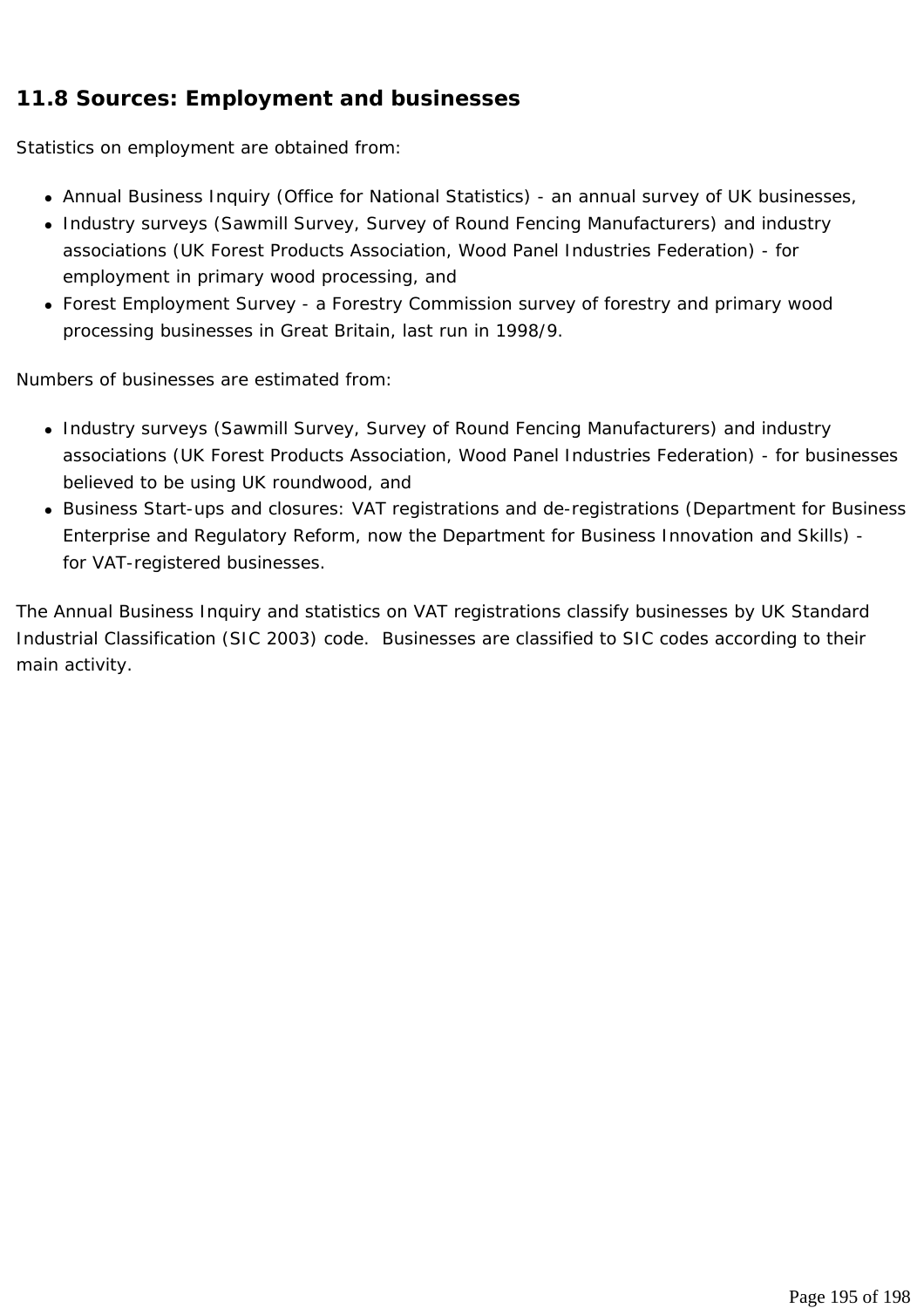# **11.9 Sources: Finance & prices**

## **Timber prices**

Annual figures for coniferous standing sales from Forestry Commission owned woodland broken down by size category, and for Forestry Commission sales of softwood logs, are obtained from administrative records held by the Forestry Commission. The figures are published twice yearly (in May and November) in the First Release 'Timber Price Indices', covering the year to 31 March and the year to 30 September for standing sales and the six month period to 31 March and to 30 September for logs.

The GDP market prices deflator (published quarterly by the Office for National Statistics) is used to convert the figures to real prices (September 2006 base).

The Softwood Sawlog Price Index measures the average price received per cubic metre of sawlogs from Forestry Commission sales.

The methodology used to calculate the Coniferous Standing Sales Price Index was reviewed in 2008, with a new method introduced from the November 2008 publication. A Fisher index with 5-yearly chain linking was adopted as the preferred method for calculating the index to account for the change in the size mix of standing sales.

For a 5 year transition period, the previous Laspeyres index will be shown alongside the new index in the 'Timber Price Indices' publications. For the purposes of this publication only the Fisher series has been presented. Further details on this change are available in the paper Methodology for the Coniferous Standing Sales Index.

## **Financial returns**

Estimates of financial returns from commercial Sitka spruce plantations are compiled and published by Investment Property Databank Limited (IPD). The returns include changes in the value of forestry estates, as well as timber price changes.

## **Gross Value Added**

Statistics on gross value added (GVA) are obtained from the Annual Business Inquiry (Office for National Statistics), an annual survey of UK businesses. The Annual Business Inquiry uses the UK Standard Industrial Classification (SIC 2003) to classify businesses to industries according to their main activity.

## **Government expenditure**

Information about government expenditure on forestry is obtained from administrative records held by the Forestry Commission. Data are published annually in the Annual Report & Accounts produced by National Offices.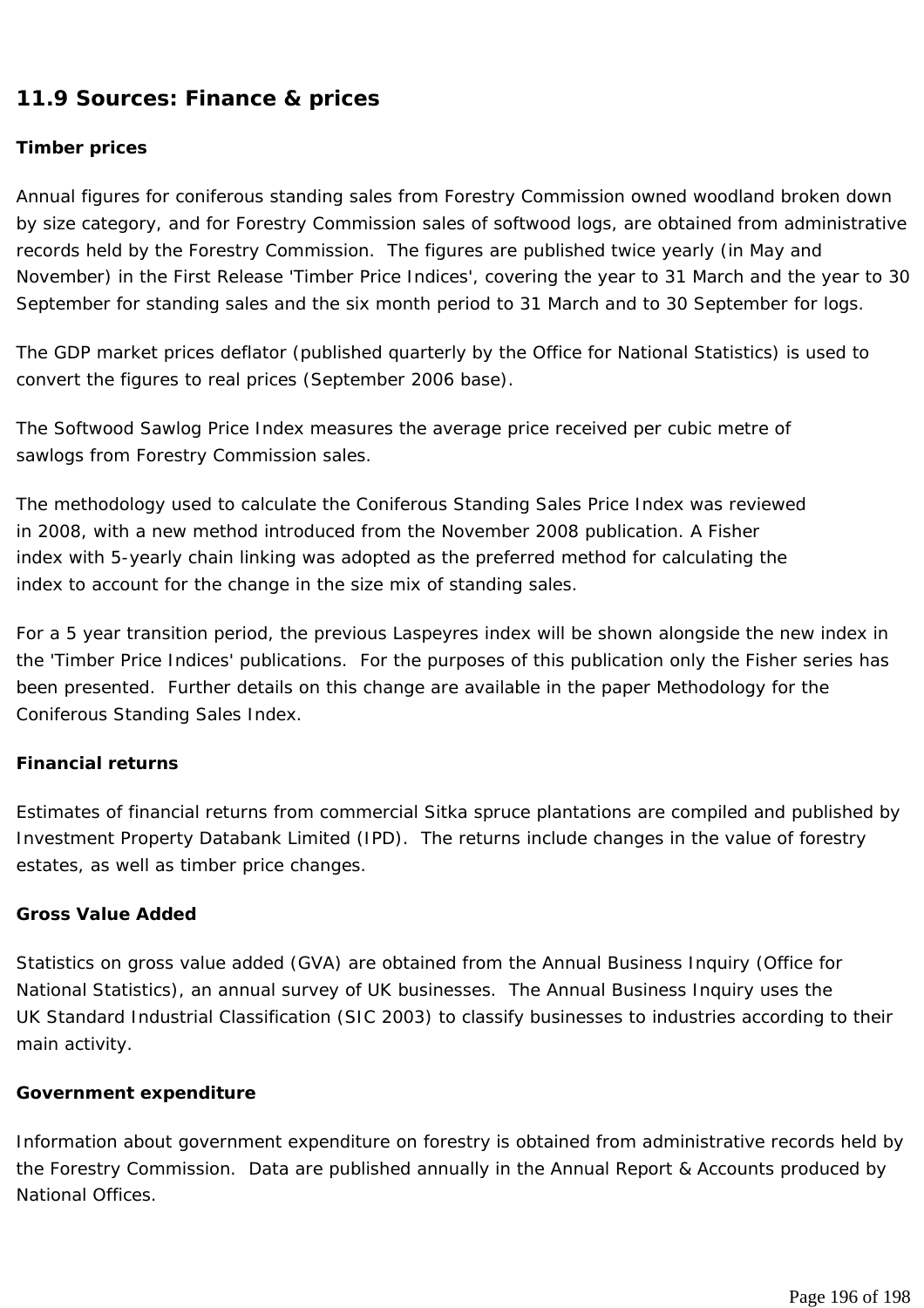The figures in Table 8.5 (other government expenditure on forestry) have been revised from Forestry Statistics 2008 to remove double counting of annual research programme expenditure, which was previously included in both the "Research - GB funded" and "International & GB support services" categories. This has reduced the total GB expenditure in this table by around £10 million per year.

Data on grant expenditure are obtained from administrative records for woodland grant schemes across GB.